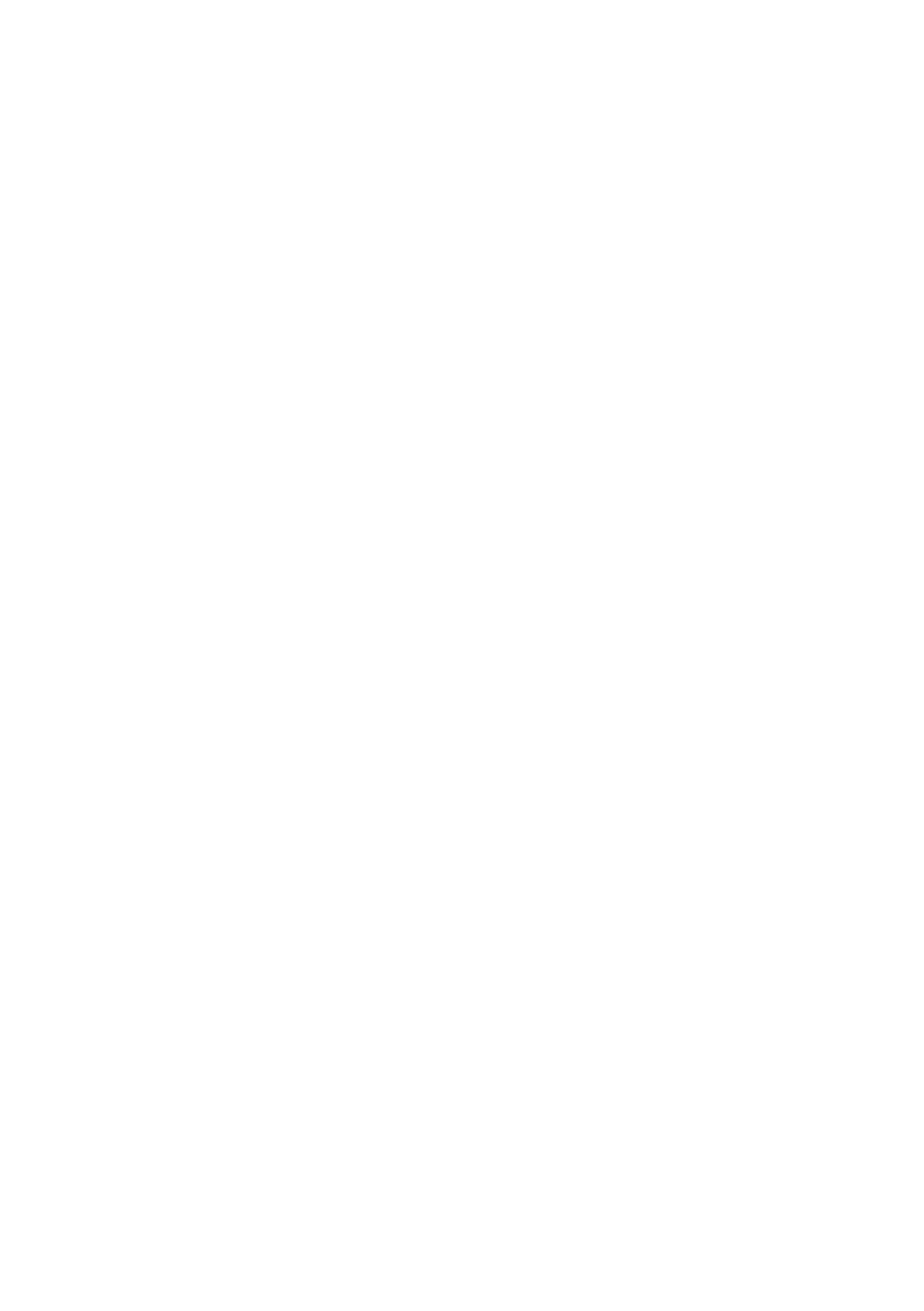# Comorbidity of mental disorders and substance use: A brief guide for the primary care clinician

Drug and Alcohol Services South Australia 2008



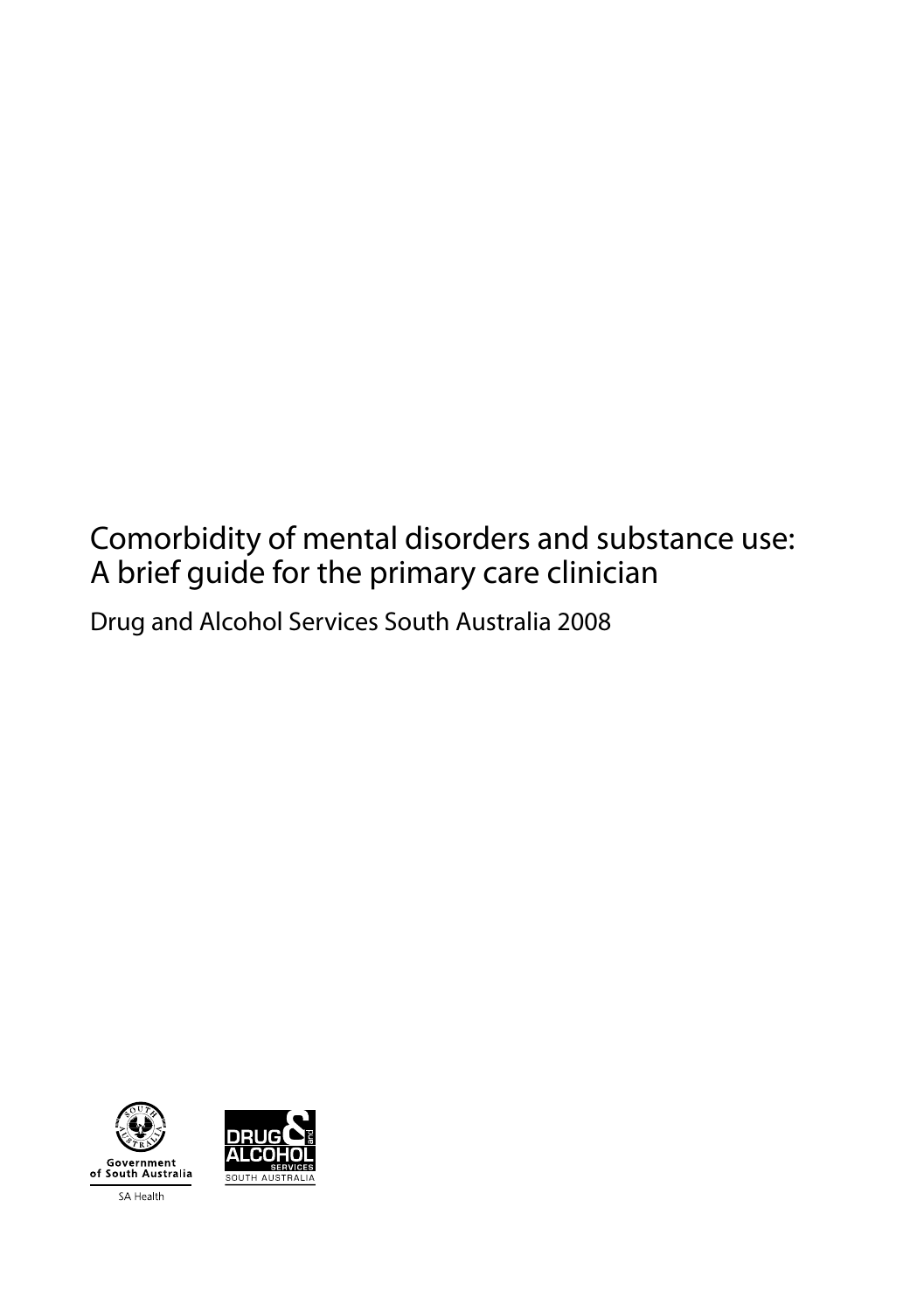ISBN: 1-74186-772-X Online ISBN: 1-74186-773-8 Publications Number: P3 -4653

This work is copyright. Apart from any use as permitted under the *Copyright Act 1968*, no part may be reproduced by any process without prior written permission from the Commonwealth. Requests and inquiries concerning reproduction and rights should be addressed to the Commonwealth Copyright Administration, Attorney-General's Department, Robert Garran Offices, National Circuit, Barton ACT 2600 or posted at http://www.ag.gov.au/cca

#### **Comorbidity of mental disorders and substance use: A brief guide for the primary care clinician**

Author: Dr Andrea Gordon Drug and Alcohol Services South Australia (DASSA) Clinical Services and Research Adelaide, South Australia

© Commonwealth of Australia 2008 Additional copies can be obtained from: National Mail and Marketing 11 Tralee Street Hume ACT Tel: 02 6269 1000 Fax 02 6260 2770

#### **Internet sites**

(c) Commonwealth of Australia 2009

This work is copyright. You may download, display, print and reproduce this material in unaltered form only (retaining this notice) for your personal, non-commercial use or use within your organisation. Apart from any use as permitted under the *Copyright Act 1968*, all other rights are reserved. Requests and inquiries concerning reproduction and rights should be addressed to Commonwealth Copyright Administration, Attorney-General's Department, Robert Garran Offices, National Circuit, Barton ACT 2600 or posted at http://www.ag.gov.au/cca

The opinions expressed in this document are those of the authors and are not necessarily those of the Australian Government.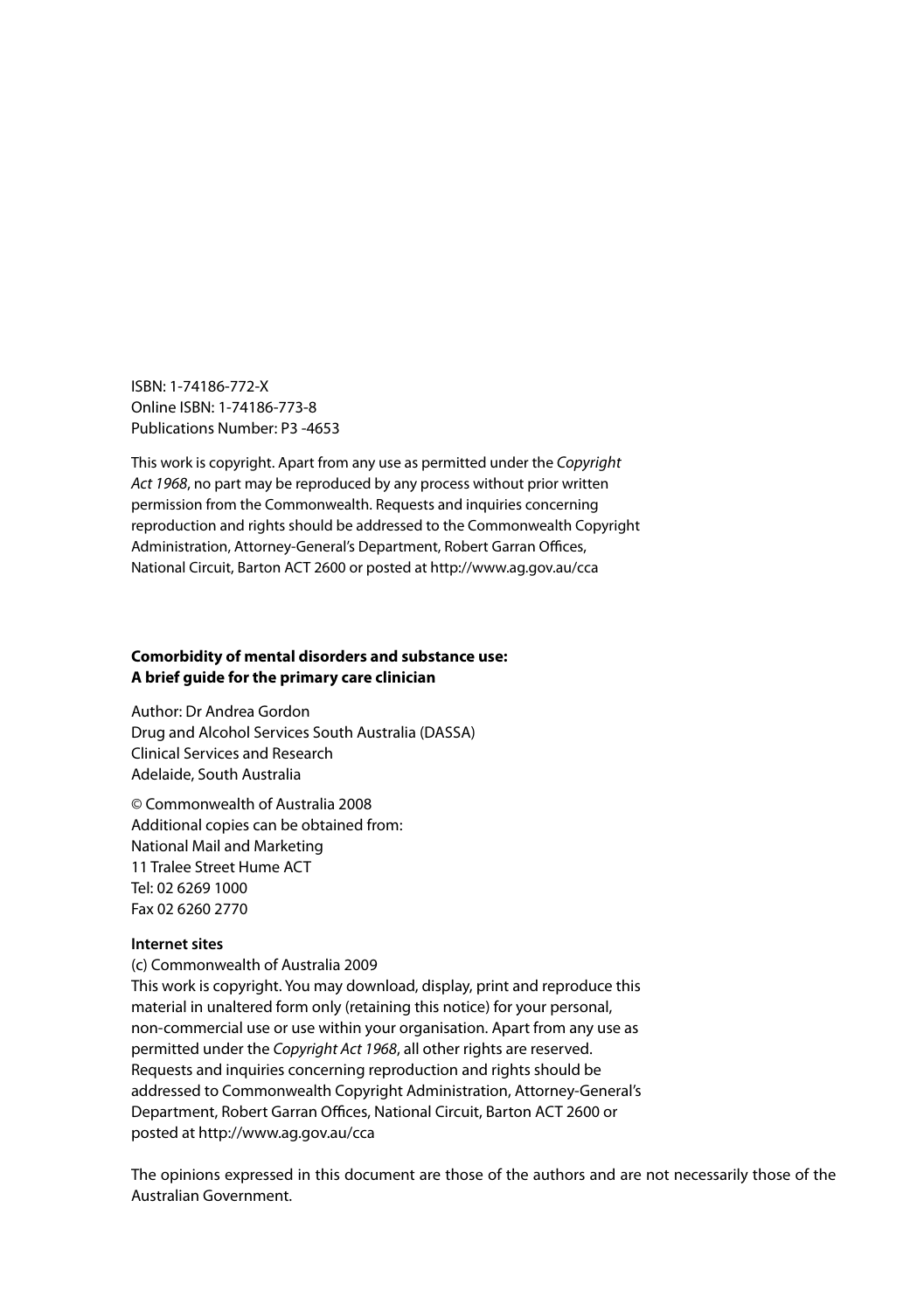# **Acknowledgments**

The original version of "*Comorbidity of mental disorders and substance use: A brief guide for the primary care clinician"* (the Guidelines) was funded by the Commonwealth Department of Health and Ageing in 2002, under a joint initiative of the National Drug Strategy and The National Mental Health Strategy. It was written by Dr Chris Holmwood in conjunction with the Primary Mental Health Care Australian Resource Centre (PARC) based in the Department of General Practice at Flinders University. PARC must be acknowledged for their contribution of resources to the original document.

Dr Chris Wurm (National Centre for Education and Training on Addiction), Associate Professor Chris Alderman (Drug and Therapeutics Information Service, Repatriation General Hospital) and Ms Jody Braddon (Pharmacist, Drug and Therapeutics Information Service) must also be acknowledged for their contributions to the original document.

Thanks must go to Damian McCabe who was the Project Officer for the original 2001 Comorbidity Scoping Study. The need for the original version of this clinical resource arose as a result of this initial work.

In order for the Guidelines to remain a useful and current resource for general practitioners, it was decided by the Department of Health and Ageing to review and update them.

The revised Guidelines are funded by the Department of Health and Ageing under the National Comorbidity Initiative.

The revision of the original Guidelines was undertaken by Drug and Alcohol Services South Australia (DASSA) with Dr Andrea Gordon as the Author and coordinating Research Officer and Dr Chris Holmwood as the Project Manager.

The revision and update of this management resource would not have been possible without the assistance and contribution of those members of the reference group and other major contributors:

Ms Maxie Ashton (Seaton Mental Health Site, Central Northern Adelaide Health Service)

Associate Professor Michael Baigent (Department of Psychiatry, Flinders University)

Dr Peter Donohoe (Australian General Practice Network)

Dr Linda Gowing (DASSA) Evidence-Based Practice Unit/Discipline of Pharmacology, University of Adelaide)

Dr Les Koopowitz (Department of Psychiatry, University of Adelaide), and

Professor Jason White (Discipline of Pharmacology, University of Adelaide).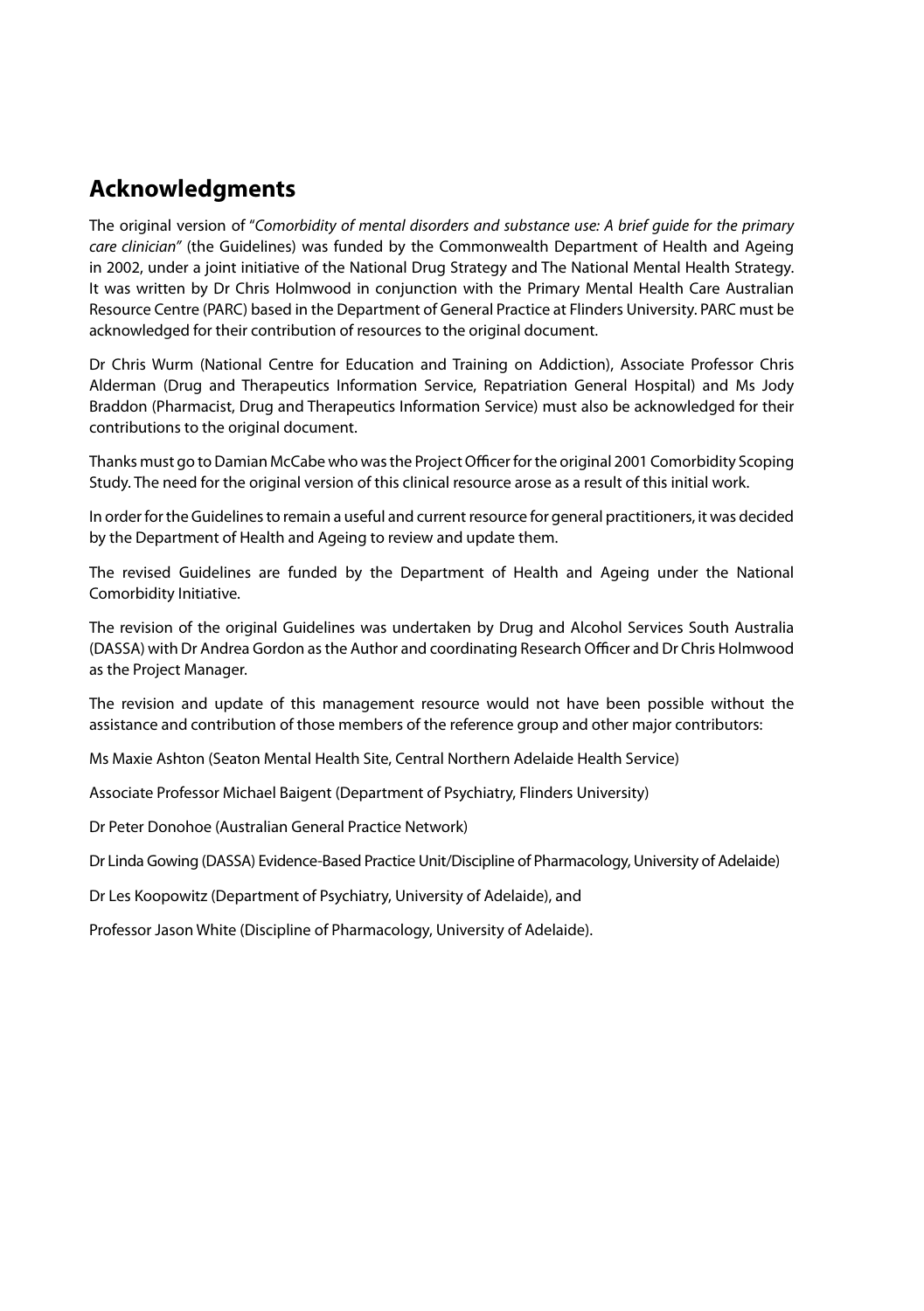# **Abbreviations**

| <b>AGPN</b>    | Australian General Practice Network                   |
|----------------|-------------------------------------------------------|
| <b>AOD</b>     | Alcohol and other drugs                               |
| ARBI           | Alcohol related brain injury                          |
| <b>CBT</b>     | Cognitive behavioural therapy                         |
| <b>CYP 450</b> | Cytochrome P450                                       |
| <b>DASSA</b>   | Drug and Alcohol Services South Australia             |
| <b>DSM-IV</b>  | Diagnostic and statistical manual                     |
| <b>HIV</b>     | Human immunodeficiency virus                          |
| GAD            | Generalised anxiety disorder                          |
| <b>LSD</b>     | Lysergic acid diethylamide                            |
| MAO-I          | Monoamine oxidase inhibitor                           |
| <b>MDMA</b>    | 3,4 - methylendioxymethamphetamine                    |
| <b>NRT</b>     | Nicotine Replacement Therapy                          |
| <b>OCD</b>     | Obsessive compulsive disorder                         |
| <b>PARC</b>    | Primary Mental Health Care Australian Resource Centre |
| <b>PBS</b>     | <b>Pharmaceutical Benefits Scheme</b>                 |
| <b>PTSD</b>    | Post traumatic stress disorder                        |
| <b>RCT</b>     | Randomised controlled trial                           |
| <b>SNRI</b>    | Selective noradrenaline re-uptake inhibitors          |
| <b>SSRI</b>    | Selective serotonin reuptake inhibitor                |
| TBI            | Traumatic brain injury                                |
| <b>THC</b>     | Tetrahydrocannabinol                                  |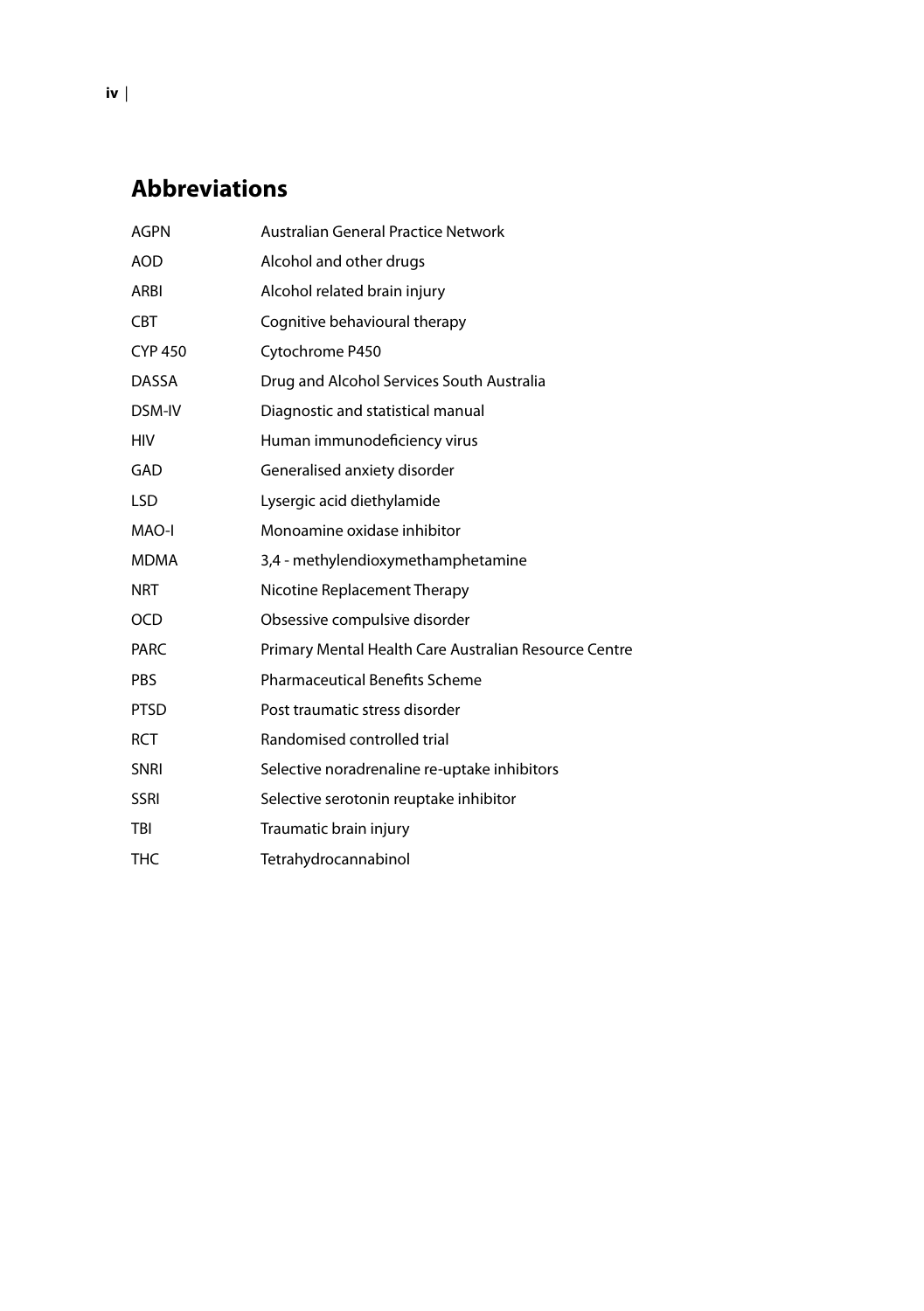# **Contents**

| <b>Preface</b>          |     |                                                               |  |  |  |
|-------------------------|-----|---------------------------------------------------------------|--|--|--|
|                         |     |                                                               |  |  |  |
| 1                       |     |                                                               |  |  |  |
|                         | 1.1 |                                                               |  |  |  |
|                         | 1.2 |                                                               |  |  |  |
| $\overline{\mathbf{2}}$ |     | Management of people with comorbidity of mental disorders and |  |  |  |
|                         |     |                                                               |  |  |  |
|                         | 2.1 |                                                               |  |  |  |
|                         | 2.2 |                                                               |  |  |  |
|                         | 2.3 |                                                               |  |  |  |
|                         | 2.4 |                                                               |  |  |  |
|                         | 2.5 |                                                               |  |  |  |
|                         | 2.6 |                                                               |  |  |  |
| 3                       |     |                                                               |  |  |  |
|                         | 3.1 |                                                               |  |  |  |
|                         | 3.2 |                                                               |  |  |  |
|                         | 3.3 |                                                               |  |  |  |
|                         | 3.4 |                                                               |  |  |  |
|                         | 3.5 |                                                               |  |  |  |
|                         | 3.6 |                                                               |  |  |  |
|                         | 3.7 |                                                               |  |  |  |
| 4                       |     |                                                               |  |  |  |
|                         | 4.1 |                                                               |  |  |  |
| 5                       |     |                                                               |  |  |  |
|                         | 5.1 |                                                               |  |  |  |
|                         | 5.2 |                                                               |  |  |  |
|                         | 5.3 |                                                               |  |  |  |
|                         | 5.4 |                                                               |  |  |  |
|                         | 5.5 |                                                               |  |  |  |
|                         | 5.6 | Major clinical issues with depression and stimulant           |  |  |  |
|                         | 5.7 |                                                               |  |  |  |
|                         | 5.8 |                                                               |  |  |  |
| 6                       |     |                                                               |  |  |  |
|                         | 6.1 |                                                               |  |  |  |
|                         | 6.2 |                                                               |  |  |  |
|                         | 6.3 |                                                               |  |  |  |
|                         | 6.4 |                                                               |  |  |  |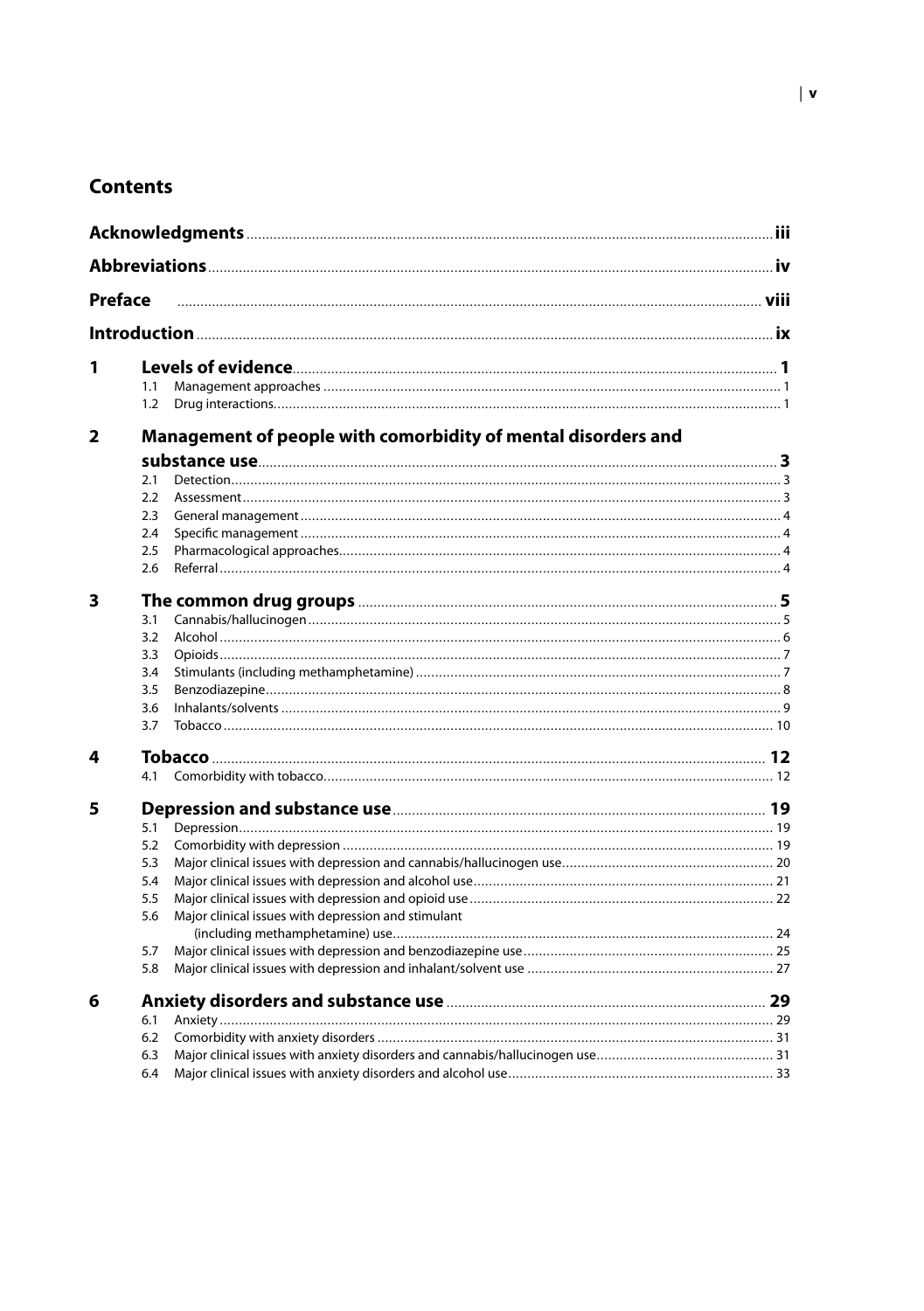|    | 6.5 |                                                                      |  |
|----|-----|----------------------------------------------------------------------|--|
|    | 6.6 | Major clinical issues with anxiety disorders and stimulant           |  |
|    |     |                                                                      |  |
|    | 6.7 |                                                                      |  |
|    | 6.8 |                                                                      |  |
|    |     |                                                                      |  |
| 7  |     | Psychosis (schizophrenia and bipolar disorder) and substance use  42 |  |
|    | 7.1 |                                                                      |  |
|    | 7.2 |                                                                      |  |
|    | 7.3 |                                                                      |  |
|    | 7.4 |                                                                      |  |
|    | 7.5 |                                                                      |  |
|    | 7.6 | Major clinical issues with psychosis and stimulant                   |  |
|    |     |                                                                      |  |
|    | 7.7 |                                                                      |  |
|    | 7.8 |                                                                      |  |
| 8  |     |                                                                      |  |
|    | 8.1 |                                                                      |  |
|    | 8.2 |                                                                      |  |
|    | 8.3 | Major clinical issues with personality disorders and                 |  |
|    |     |                                                                      |  |
|    | 8.4 |                                                                      |  |
|    | 8.5 |                                                                      |  |
|    | 8.6 | Major clinical issues with personality disorders and stimulant       |  |
|    |     |                                                                      |  |
|    | 8.7 |                                                                      |  |
|    | 8.8 |                                                                      |  |
| 9  |     |                                                                      |  |
|    | 9.1 |                                                                      |  |
|    | 9.2 |                                                                      |  |
|    | 9.3 |                                                                      |  |
|    | 9.4 |                                                                      |  |
|    | 9.5 |                                                                      |  |
|    | 9.6 | Major clinical issues with eating disorders and stimulant            |  |
|    |     |                                                                      |  |
|    | 9.7 |                                                                      |  |
|    | 9.8 |                                                                      |  |
| 10 |     |                                                                      |  |
|    |     |                                                                      |  |
|    |     |                                                                      |  |
|    |     | 10.3 Major clinical issues with somatoform disorders and             |  |
|    |     |                                                                      |  |
|    |     |                                                                      |  |
|    |     |                                                                      |  |
|    |     | 10.6 Major clinical issues with somatoform disorders and stimulant   |  |
|    |     |                                                                      |  |
|    |     |                                                                      |  |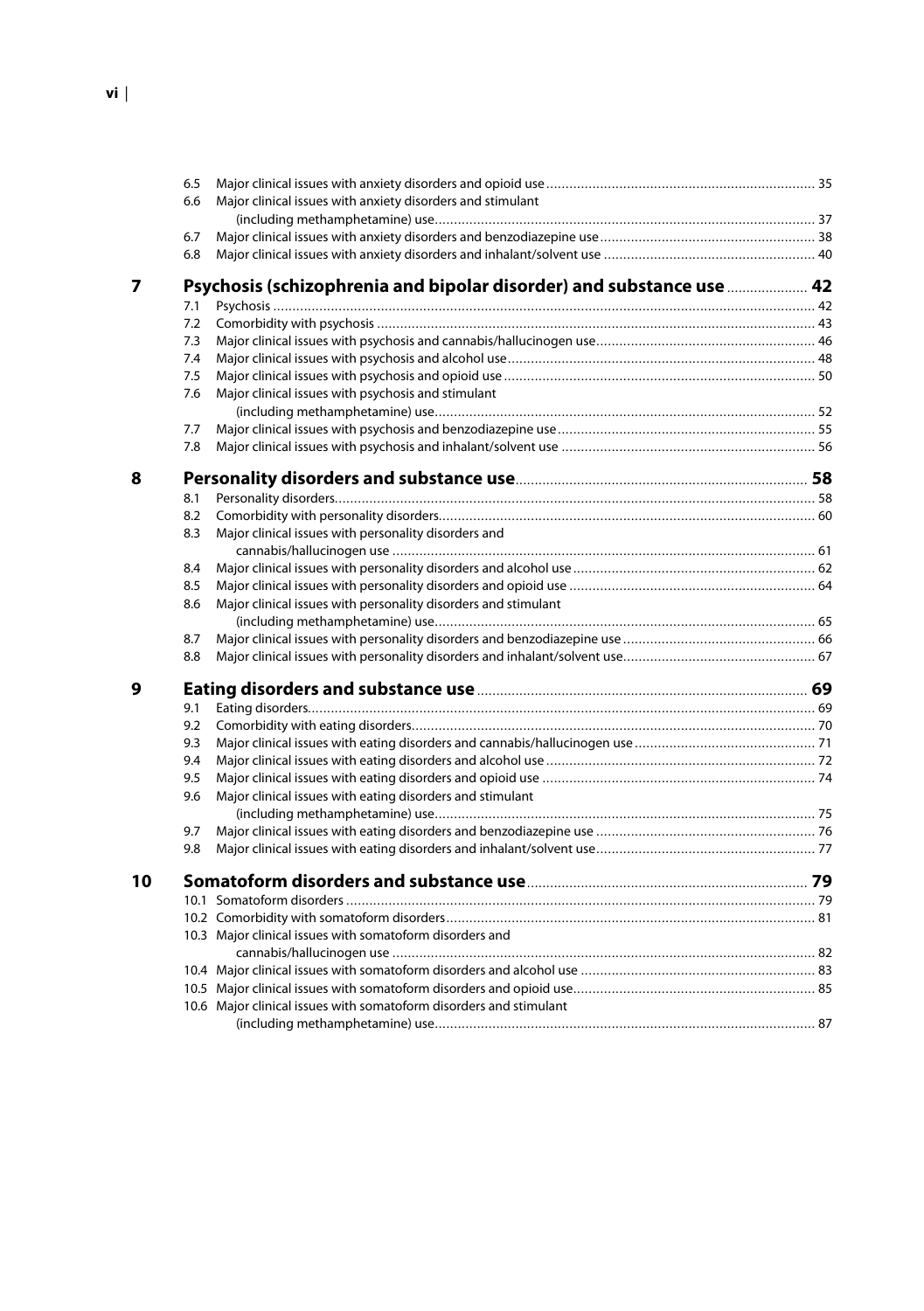| 11                |                                                                           |  |
|-------------------|---------------------------------------------------------------------------|--|
|                   |                                                                           |  |
|                   |                                                                           |  |
|                   |                                                                           |  |
|                   |                                                                           |  |
|                   |                                                                           |  |
|                   | 11.6 Major clinical issues with gambling and stimulant                    |  |
|                   |                                                                           |  |
|                   |                                                                           |  |
|                   |                                                                           |  |
| $12 \ \mathsf{ }$ |                                                                           |  |
|                   |                                                                           |  |
|                   |                                                                           |  |
|                   |                                                                           |  |
|                   | 12.4 Does brain injury predispose individuals to mental disorders or      |  |
|                   |                                                                           |  |
|                   |                                                                           |  |
|                   | 12.6 Does brain injury impact on treatment approaches to mental disorders |  |
|                   |                                                                           |  |
| 13                |                                                                           |  |
| 14                |                                                                           |  |
|                   |                                                                           |  |
|                   |                                                                           |  |
|                   |                                                                           |  |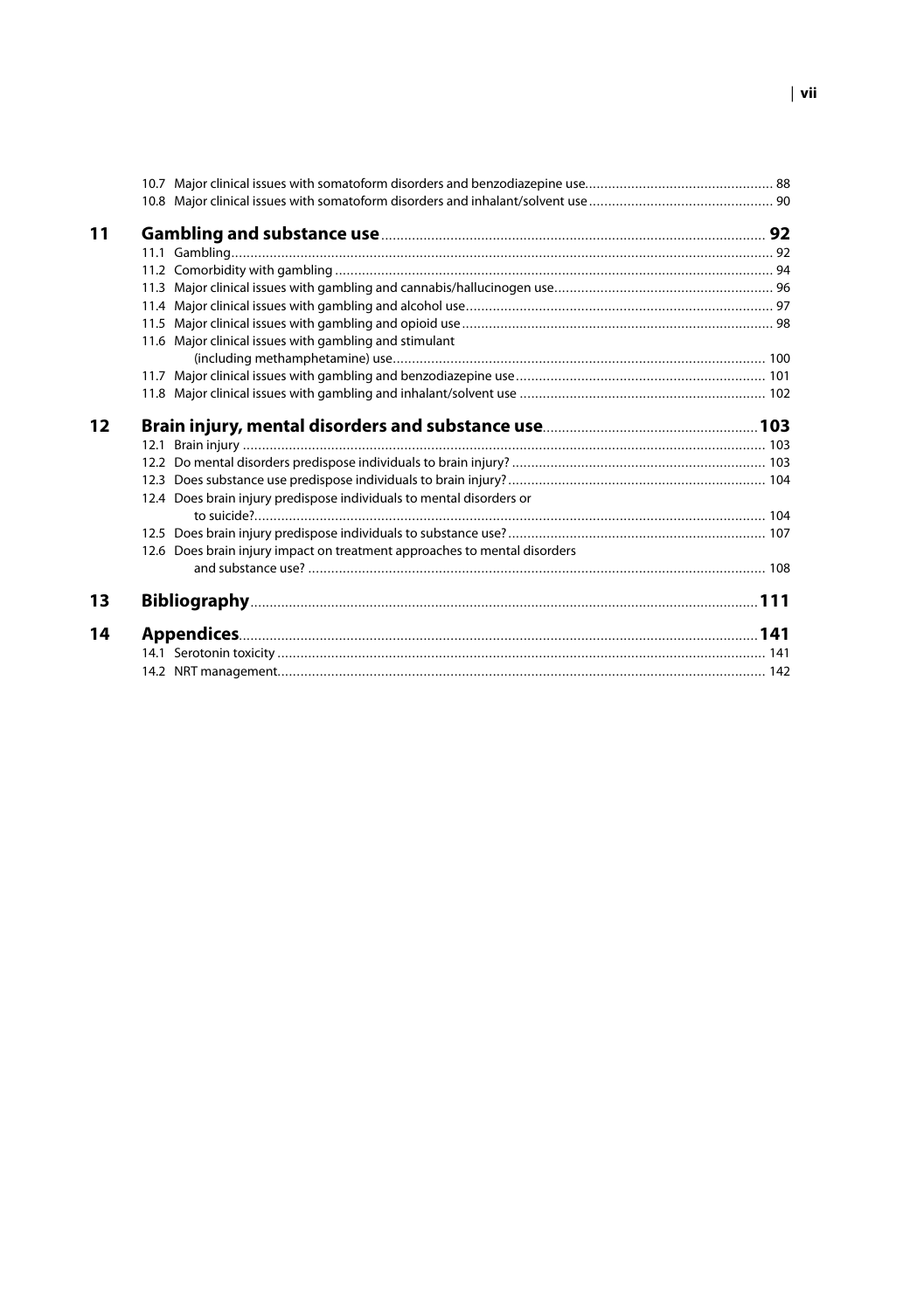# **Preface**

The original comorbidity management guidelines were published in 2002 when it became apparent that there was a need for clinically relevant information concerning specific comorbidity patterns to be collated into one accessible resource. Most importantly, this resource provided clinicians with information on how best to manage individuals with comorbid mental disorders and substance use issues.

At the time, the information contained in the resource was based on clinician knowledge in the area and what management approaches were effective based on prior experience.

The updated guidelines provide a greater breadth of information on the same previously discussed topics and have a greater academic foundation.

The current guidelines also include information not previously included relating to brain injury, gambling, tobacco, inhalants and solvents.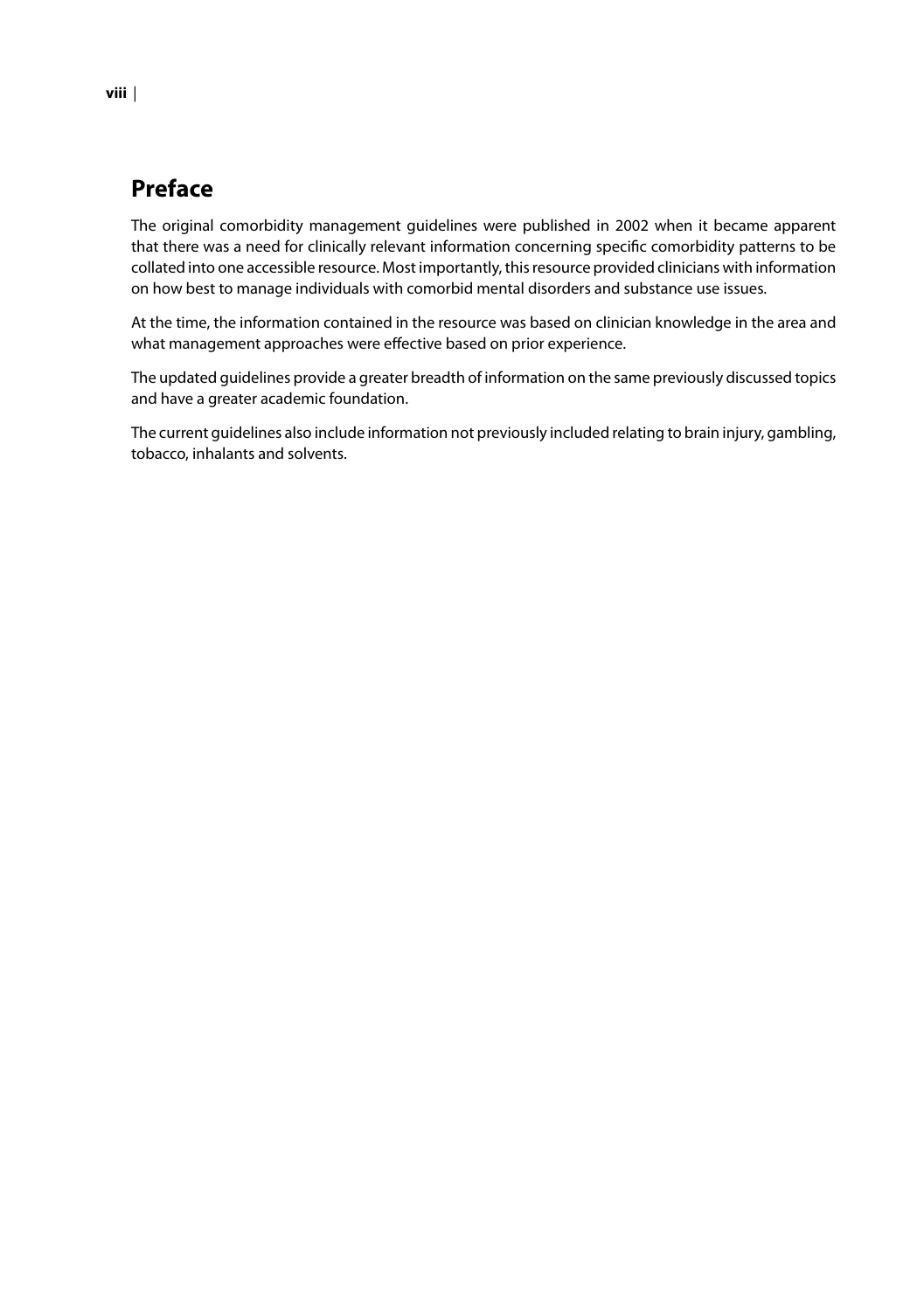# **Introduction**

Comorbidity or the co-occurrence of mental disorders and substance use disorders is common. The prevalence of comorbidity in the community and the complex interactions that occur between the two sets of disorders should raise doubts about the manner in which we continue to deal with each entity separately. Clinicians need to consider these problems as part of a whole complex of phenomena that are closely linked to one another.

There are significant problems with the management of people with comorbidity. There is a dearth of evidence about best practice. Specialist mental health or alcohol and other drugs (AOD) services, where they are available, are usually separated physically, administratively and philosophically. Only recently has training for general practitioners (GPs) become adequate for the problems that are faced on a day to day basis, either in the mental health field or the AOD field.

The original resource was developed as a result of work previously undertaken by PARC in 2001 with the development of a set of principles for the management of people with comorbidity.

The updating of these guidelines was undertaken in 2007–08 by Drug and Alcohol Services South Australia, through funding from the Australian Government under the National Comorbidity Initiative, to include the most current management principles obtained from the literature and clinical practice.

There is still a dearth of information available in the literature for some areas of comorbidity discussed in these guidelines. Therefore, management principles in these areas are based on what is currently thought to be reasonable clinical practice rather than on high levels of evidence. In addition, many people with comorbidity have more than one mental disorder and may have problematic use of several substances. This resource is a simple guide that provides a starting point for clinicians.

#### **Andrea Gordon and Chris Holmwood**

#### **Drug and Alcohol Services South Australia**

**2008**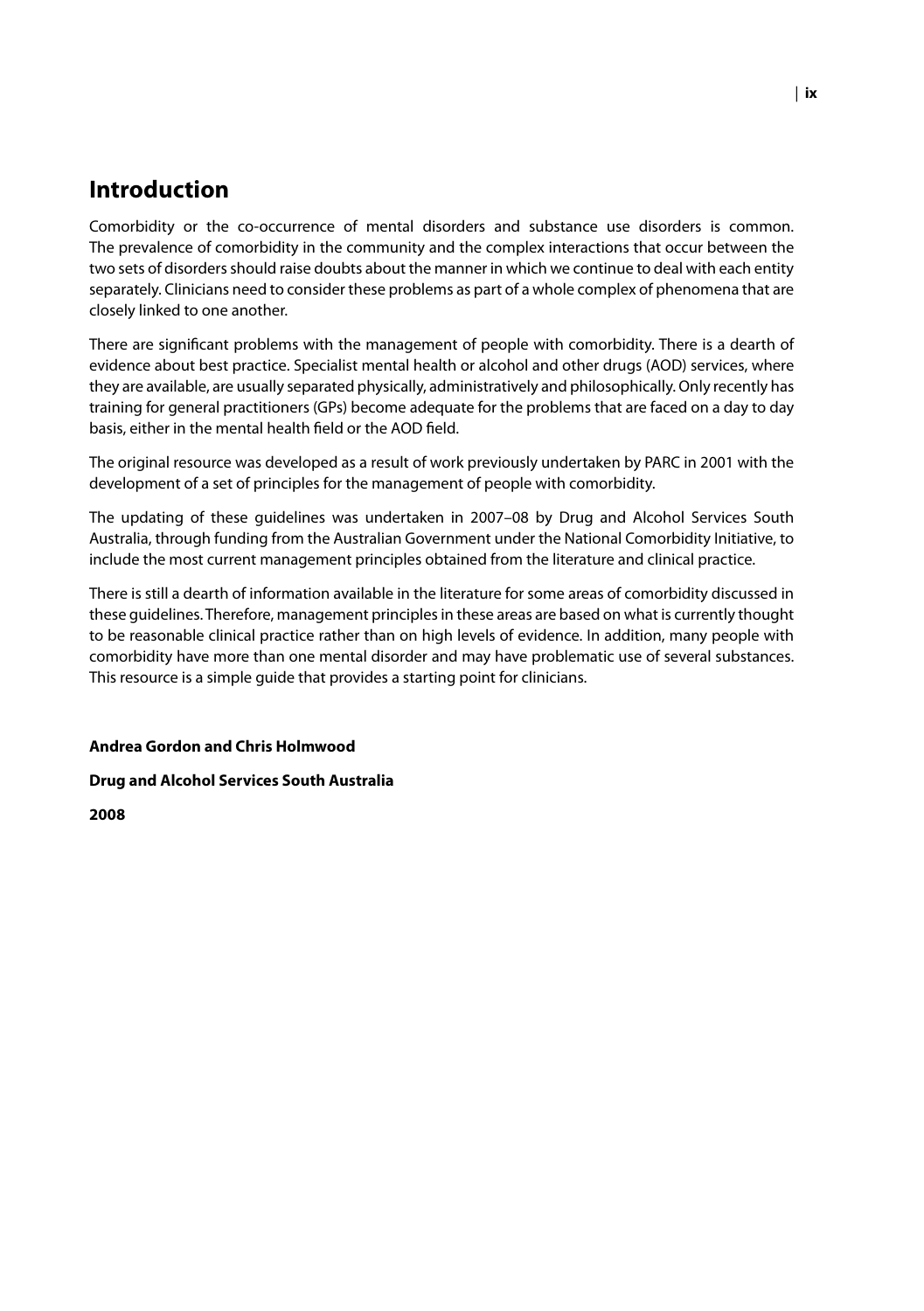**x** |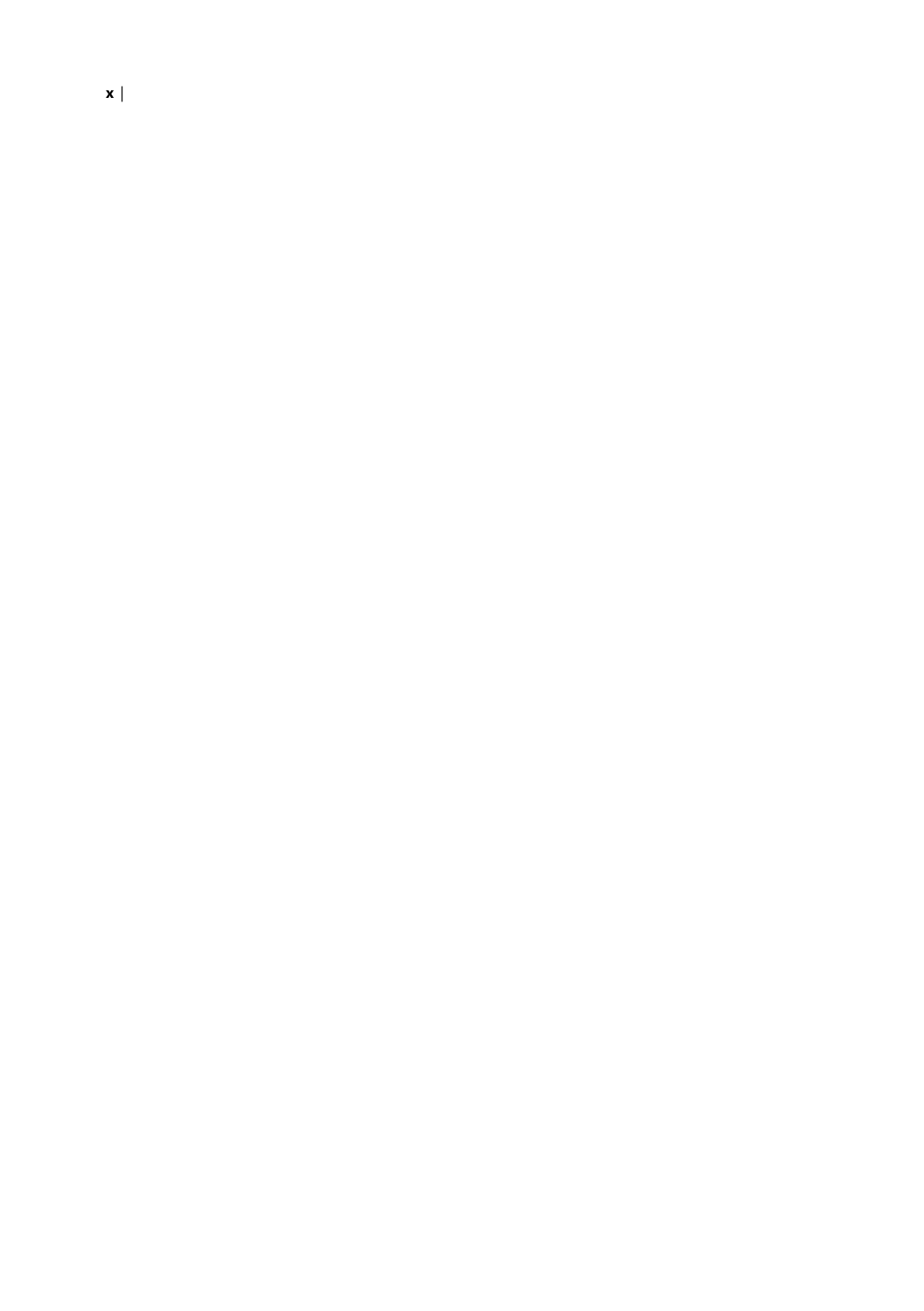# **1 Levels of evidence**

# **1.1 Management approaches**

**In these guidelines, the quality of scientific evidence supporting statements concerning clinical practice is indicated by the following indications of 'level of evidence':**

| $****$           | <b>STRONG</b>   | Systematic review of multiple randomised controlled trials (RCT) OR<br>multiple RCTs with consistent findings. |
|------------------|-----------------|----------------------------------------------------------------------------------------------------------------|
| $***$            | GOOD            | At least one RCT or multiple comparative (non-randomised) studies with<br>consistent findings.                 |
| $**$             | <b>MODERATE</b> | Any form of comparative (non-randomised) study.                                                                |
| ⋇                | <b>SOME</b>     | Case series (single treatment group).                                                                          |
| <b>NO RATING</b> |                 | No experimental studies – any statements are based on single case reports<br>or clinical opinion/expertise.    |

### *1.1.1 Level of evidence*

This system of rating the level of evidence draws on the system used by the National Health and Medical Research Council (NH&MRC) of Australia *(A guide to the development, implementation and evaluation of clinical practice guidelines.* Canberra: NH&MRC, 1999. www.nhmrc.gov.au/publications/synopses/ cp65syn.htm), and the Australian National Council on Drugs (ANCD) (Monograph 4).

# **1.2 Drug interactions**

#### **In these guidelines, the quality of scientific evidence supporting statements concerning drug interactions is indicated by different indications of 'level of evidence'.**

As it is unethical to conduct RCTs of drug interactions in clinical populations, it is not possible to base levels of evidence on clinical RCTs. As a result, the following 'level of evidence' statements have been formulated.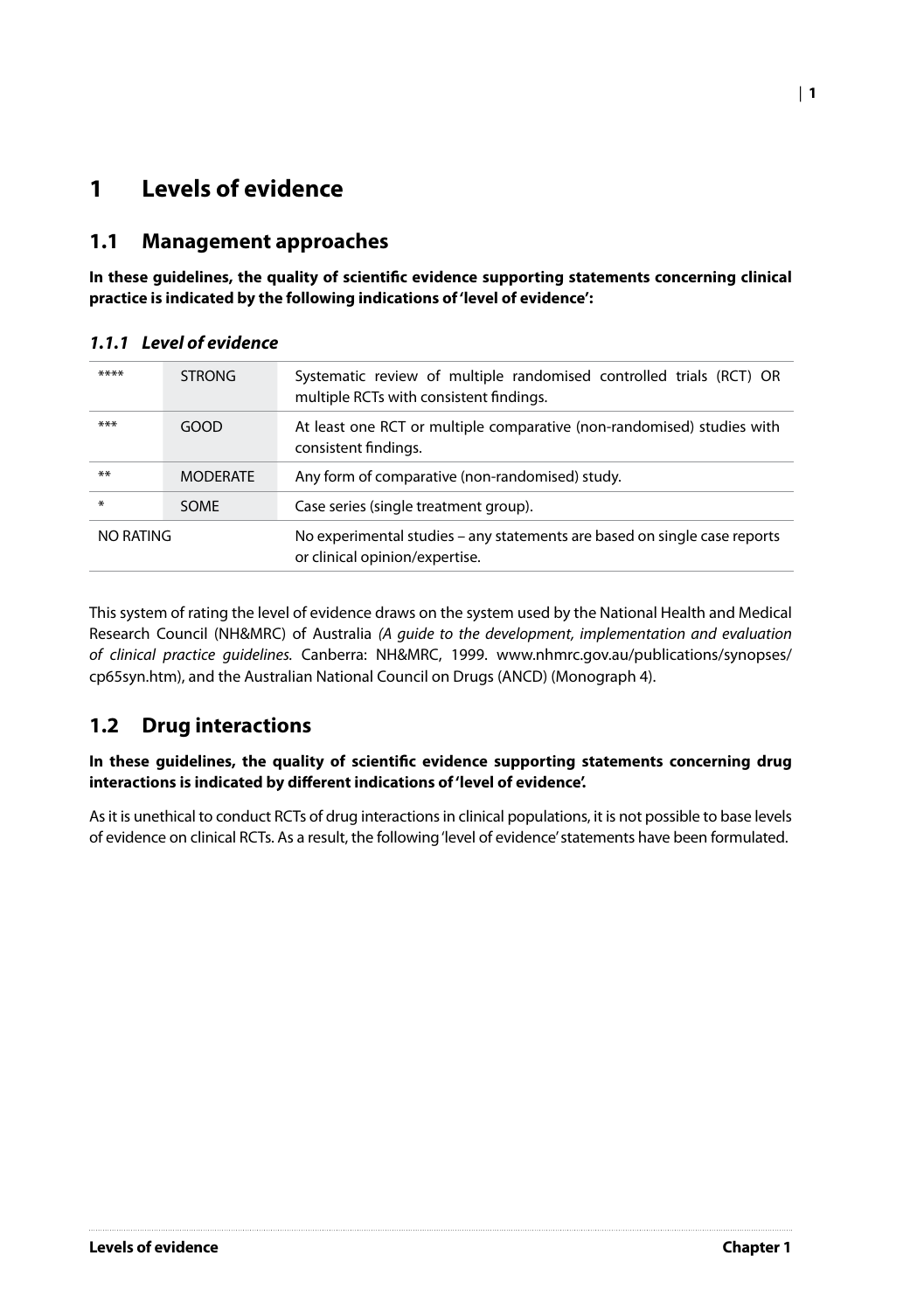# *1.2.1 Level of evidence*

| <b>XXX</b> | <b>DEFINITE</b>    | Multiple case reports or controlled pharmacological studies have confirmed<br>interactions of the combination of these drugs.<br>Caution: if these drugs are administered in combination with one<br>another, interactions will occur. Alternative treatment should be sought<br>if appropriate. Should it be necessary to combine these drugs, patients<br>should be monitored and doses adjusted as needed to prevent adverse<br>events. |
|------------|--------------------|--------------------------------------------------------------------------------------------------------------------------------------------------------------------------------------------------------------------------------------------------------------------------------------------------------------------------------------------------------------------------------------------------------------------------------------------|
| XX         | LIKELY             | Case reports indicate that interactions have occurred in a clinical situation.<br>Alternatives should be offered where appropriate. If the combination<br>is to be administered, the individual should be monitored to confirm<br>interactions and adjust treatment if necessary.                                                                                                                                                          |
| x          | <b>THEORETICAL</b> | Based on pharmacokinetic and pharmacodynamic properties of the drugs,<br>there is a theoretical possibility that they may interact to cause a different<br>effect if the drugs were administered individually OR in vitro, or animal<br>studies suggest that there may be an interaction.<br>Individuals taking these combinations of drugs should be monitored.                                                                           |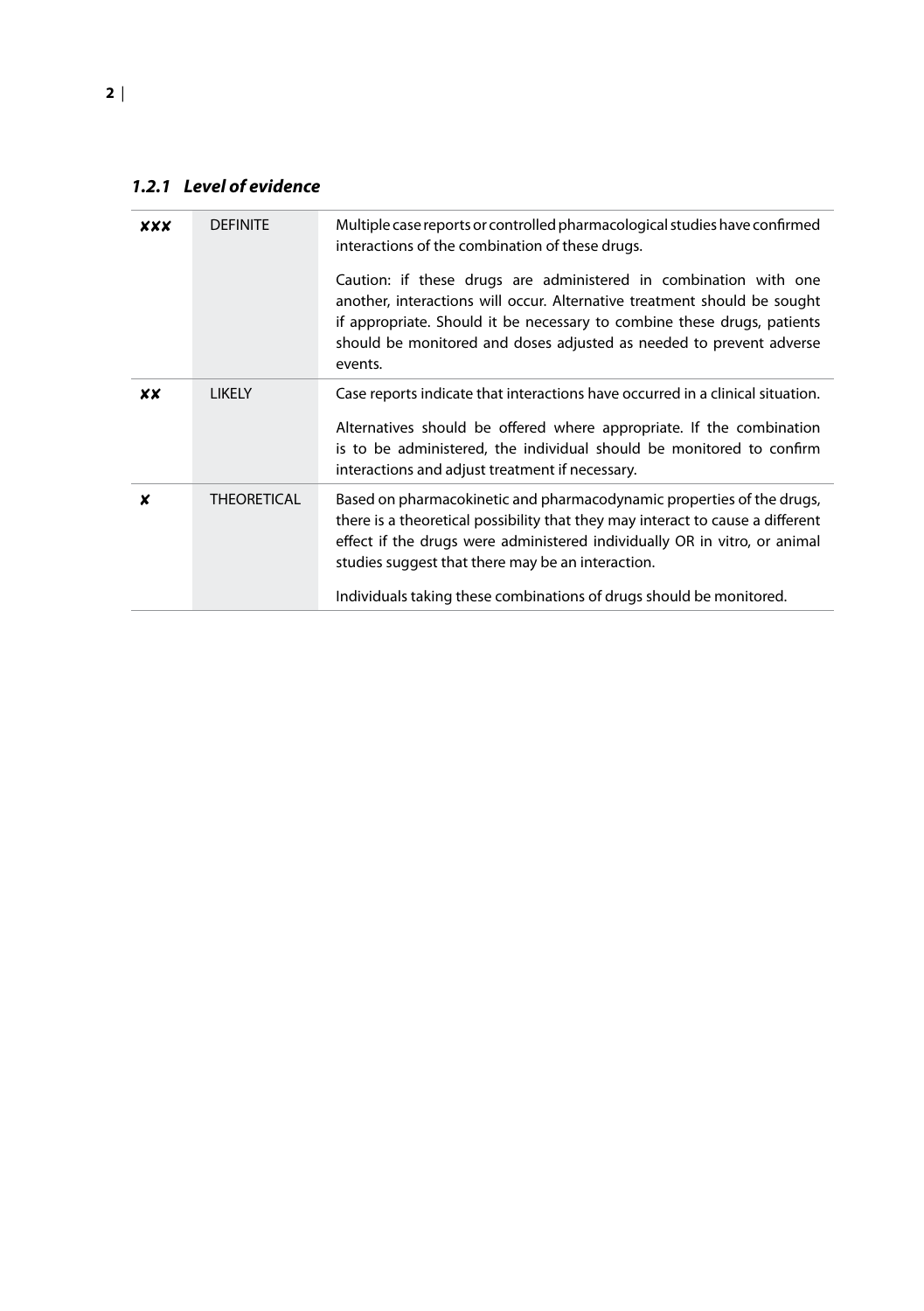# **2 Management of people with comorbidity of mental disorders and substance use**

Mental disorders and substance use occur together very frequently and can interact negatively on one another.

Little evidence is available to allow advice about safe levels of substance use in people with mental disorders. Safe levels of consumption in the general population may cause severe adverse effects in people with mental disorders<sup>1,2</sup>. The assumption should be that any substance use has the potential to cause deleterious effects on the comorbid mental disorder.

The management of comorbid mental disorders and substance use requires a long-term perspective. Actual clinician interventions may be brief or extended over a period of time. A doctor-patient relationship based on honesty, trust and respect will form the basis for effective therapy. Active listening skills and a patient-centred clinical method should be used to establish rapport and develop a common understanding of the problems and an agreed management plan.

### **2.1 Detection**

The most common questions include:

- • How to identify the presence of possible problems.
- Which problem to focus on first.
- Whether/how to address both problems concurrently<sup>3</sup>.

Failure to detect all issues may contribute to poor treatment retention and outcomes<sup>3</sup>.

When a patient presents with either a substance-use<sup>1</sup> related problem or a mental disorder then the clinician should routinely enquire about the other.

Comorbidity should be assumed to be present when progress or response to therapy for either mental disorders or substance use appears to be ineffective or not progressing as planned. Comorbidity should be actively sought and needs to be excluded.

### **2.2 Assessment**

A full assessment often takes several consultations. This assessment should include determination of:

- The patterns of substance use.
- The day-to-day problems associated with substance use.
- The reasons for substance use.
- • The effect that it might be having on the mental disorder.
- The nature of the mental disorder itself, diagnosis, previous treatments and responses to treatment.

Substance use: is intended to be a non-quantitative term for the consumption of a substance. The risk associated with the use may range from low to high. It does not necessarily imply dependent use.

<sup>2</sup> Substance misuse: is a term for the consumption of a substance where the risk associated with the use is moderate or high, or where a substance is not being used for its intended therapeutic purpose, or use exceeds recommended therapeutic quantities.

<sup>3</sup> Substance abuse is not a term favoured by the author but has been used in the context of information derived from publications using the DSM- IV diagnosis of substance abuse.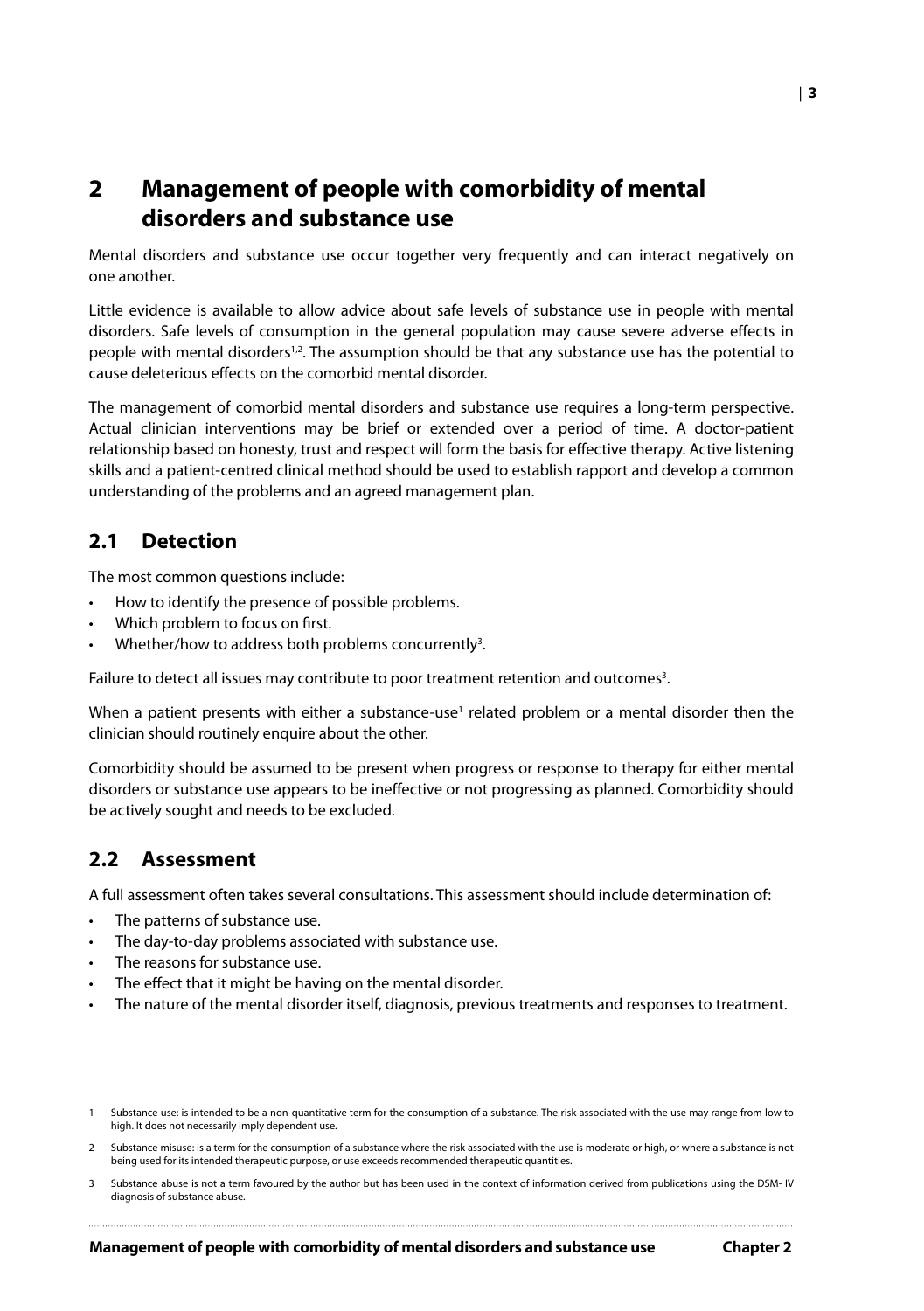### **2.3 General management**

Management should be based on the patient's readiness for change. This readiness for change might be different for the management of the substance use than for the mental disorder. For example, the patient may be ready to address their mental disorder and engage in treatment but not yet ready to alter their substance use, and vice versa.

Management should aim to increase the patient's awareness of the negative effect that the substance use and the mental disorder are having on each other.

Management should involve family or carers where appropriate.

# **2.4 Specific management**

Detoxification should be offered as a first step to enable engagement in long-term approaches and decision making.

Specific management steps should include where appropriate:

- Provision of information.
- Structured problem solving.
- Motivational interviewing.
- Brief behavioural or cognitive approaches.

# **2.5 Pharmacological approaches**

Clinicians should avoid using substances of dependence such as methadone unless these are used as part of a harm reduction plan.

Benzodiazepines should not be used for more than a few days. Generally, longer acting benzodiazepines are preferable.

Clinicians should consider whether the current medication for the mental disorder is adequate or causing sideeffects as the patient may be self medicating with non-prescribed drugs to relieve symptoms or side effects.

The clinician should consider potential interactions between all substances used.

If there is drug-seeking behaviour, then engagement of the patient in a planned and limited prescribing program is required (e.g. Medicare Australia consent for all prescribing information to go to the one prescriber).

# **2.6 Referral**

People with comorbid mental disorders and substance use frequently need care from several different disciplines. It is important that communication between all clinicians and service providers is coordinated. The use of a care plan in these instances is advisable.

Consider referral when:

- Self-harm risk or risk to others is present.
- Acute exacerbation of mental disorder occurs.
- Drug dependence with major associated problems (legal, health, social) is present.
- Complicated detoxification is anticipated.

It is important for GPs to develop links with local specialist mental health or AOD services (where they exist).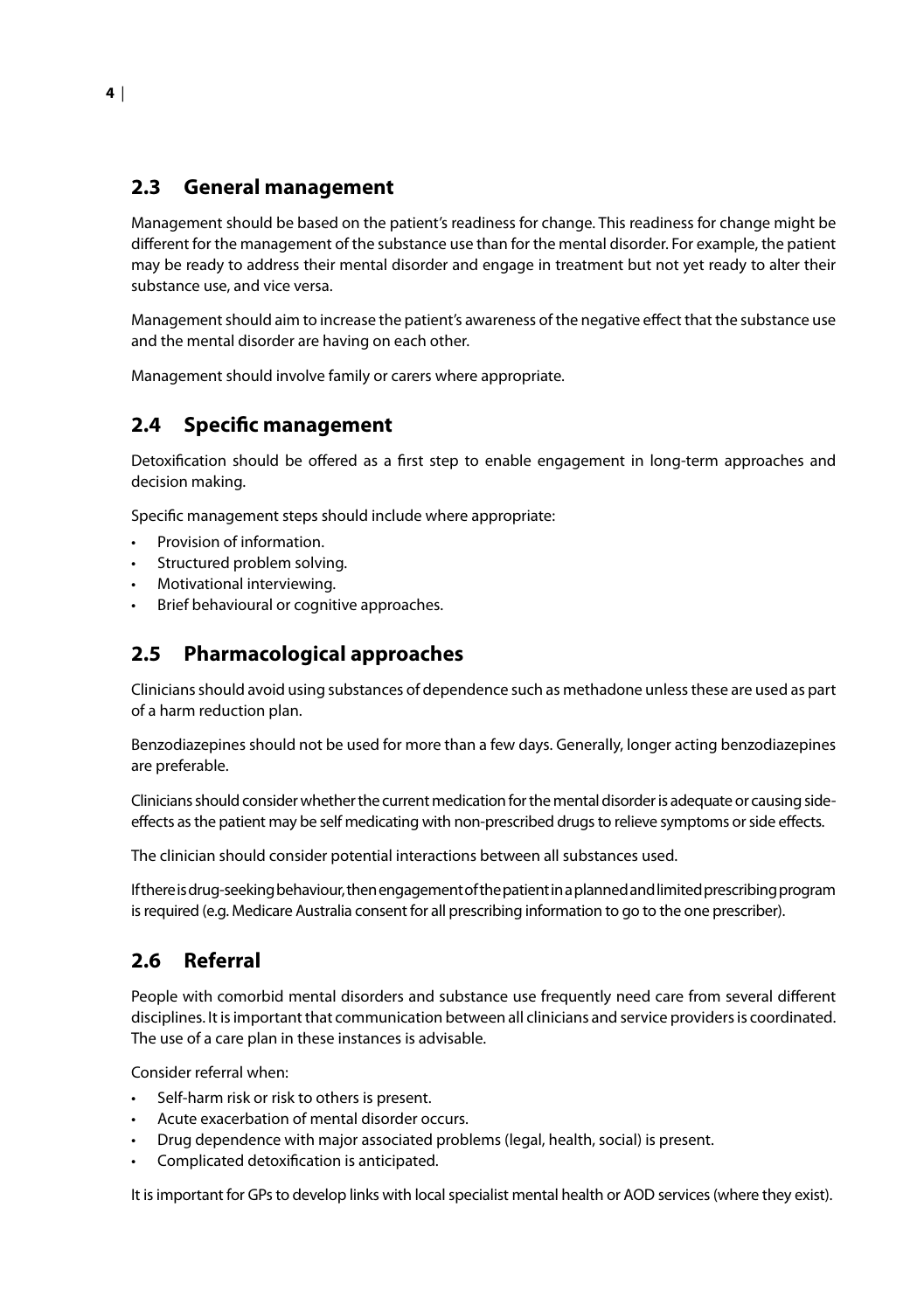# **3 The common drug groups**

# **3.1 Cannabis/hallucinogens**

**Cannabis (marijuana, hash, grass, dope) Lysergic acid diethylamide (LSD, acid) Psilocybin (magic mushrooms) Datura (angel's trumpet) Anticholinergic drugs, (benztropine, benzhexol, orphenadrine)**

Cannabis is by far the most commonly used hallucinogen. Cannabis is derived from the hemp plant and contains the active substrate tetrahydrocannabinol (THC). THC exerts its effects via the central nervous system producing a mixture of hallucinogenic, delusional and depressant effects along with other centrally-mediated peripheral autonomic effects.

The drug is often used in group settings as it enhances sociability and at low doses causes a high that includes feelings of relaxation and happiness. In larger doses (larger amounts, parts of the plant with higher concentration, more potent cultivars), cannabis may produce effects similar to LSD.

LSD is a hallucinogenic or psychedelic drug. LSD and regular cannabis use can trigger underlying mental disorders and produce delusions, paranoia and schizophrenia-like states, particularly in people with a family history. These substances can also produce extreme anxiety states or panic attacks, not only while the person is under the influence of the drug, but for some time after.

Psilocybin causes similar effects to LSD; however, these effects are not usually as intense or long lasting. Anticholinergic drugs, e.g. benztropine, benzhexol or orphenadrine may be prescribed to alleviate extrapyramidal symptoms in patients with psychosis. However, these drugs may themselves lead to hallucinations and are therefore sometimes sold for recreational use. Several psychotropic drugs have less marked anticholinergic effects, e.g. tricyclic antidepressants or thioridazine, and may interact with prescribed or illicit drugs to produce an anticholinergic psychosis.

#### **Effects sought from the substance:**

*Cannabis:* Relaxation, increased appetite (and antiemetic effects), feelings of happiness, analgesia, sleepiness as well as feelings of sharpened sensory awareness. *Hallucinogens: (e.g. LSD and psylocybin):*  Perceptual changes such as hallucinations.

#### **Associated harms:**

*Cannabis:* Hallucinations, anxiety, panic attacks, paranoia, nausea, impaired judgment and motor coordination, dependence, reduced motivation, persistent cognitive impairment while using the drug, acute and chronic lung problems.

*Hallucinogens (e.g. LSD and psylocybin):* Dissociation, disordered thought, flashbacks and frightening hallucinations and delusions which can lead to violence.

| **5**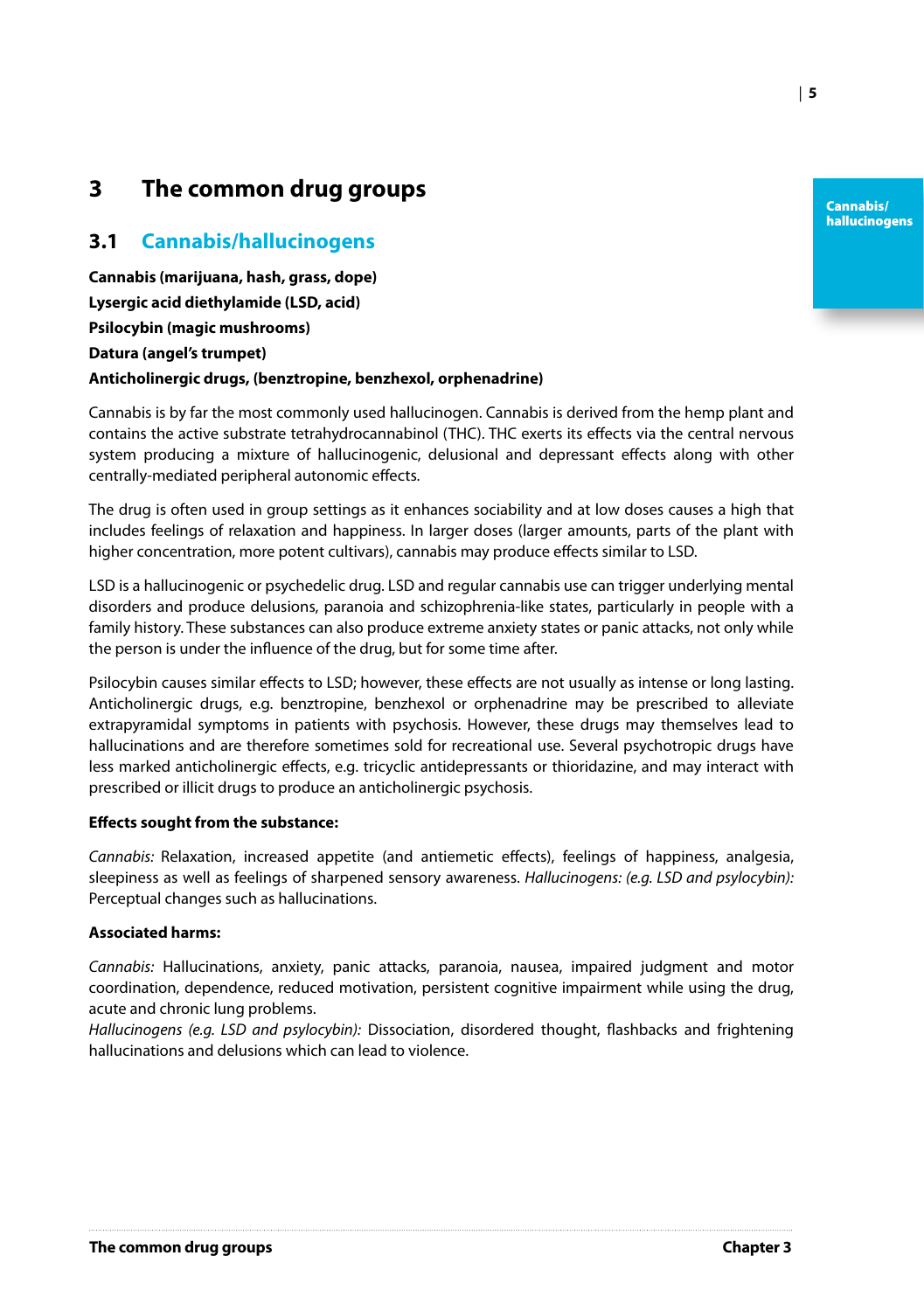#### **Overdose:**

*Cannabis:* Risk is small.

*Hallucinogens (e.g. LSD and psylocybin):* LSD is not so much associated with overdose; however, a 'bad trip' may result in hallucinatory experiences which take on a menacing quality accompanied by paranoid delusions, often resulting in accidental or intentional self harm.

#### **Withdrawal:**

*Cannabis:* Unlikely although symptoms may include anorexia, disturbed sleep, irritability and moodiness.

*Hallucinogens (e.g. LSD and psylocybin):* There is little evidence of dependence, and therefore withdrawal, as drugs tend to be aversive rather than reinforcing.

#### **Psychological presentations commonly associated with use (likely to resolve on cessation of substance use):**

*Cannabis:* Depression<sup>(4-6)</sup>, anxiety<sup>(6-13)</sup>, precipitation of psychotic symptoms<sup> $(2, 14, 15)$ </sup>. *LSD:* Precipitation of schizophrenia.

### **3.2 Alcohol**

Alcohol (ethanol) is one of the most commonly used and misused substances. It is a depressant drug that slows down body reactions and general brain function. Alcohol is readily available and its excessive consumption has become part of Australian culture.

In Australia, the 12 month prevalence of harmful use of alcohol is 3.0% while the prevalence of dependence is 3.5%. Men are twice as likely to experience dependence compared with women.

The secondary effects of alcohol make it dangerous with motor vehicle accidents, alcohol-related violence (including domestic violence) and liver disease which are all major causes of morbidity and mortality.

The depressive effects of alcohol make it a significant risk factor in the development of mental health problems, particularly depression.

**Effects sought from the substance:** Relaxation and reduced social inhibition.

**Associated harms:** Slurring of speech, reduced motor-coordination, reduced vision and consciousness, liver disease, gastrointestinal disease, anaemia, malnutrition (thiamine deficiency), central nervous system disturbances (from psychosis through to dementia) and heart disease.

**Overdose:** Moderate risk of overdose. Alcohol becomes particularly dangerous when used in conjunction with other depressant substances (e.g. benzodiazepines).

**Withdrawal:** If dependence is established, then withdrawal effects include nausea and vomiting, agitation, tremor, sweating, hallucinations, and seizures. Withdrawal can be life threatening.

**Psychological presentations commonly associated with use (likely to resolve on cessation of**  substance use): Depression<sup>(16, 17)</sup> and anxiety<sup>(10, 18-23)</sup>.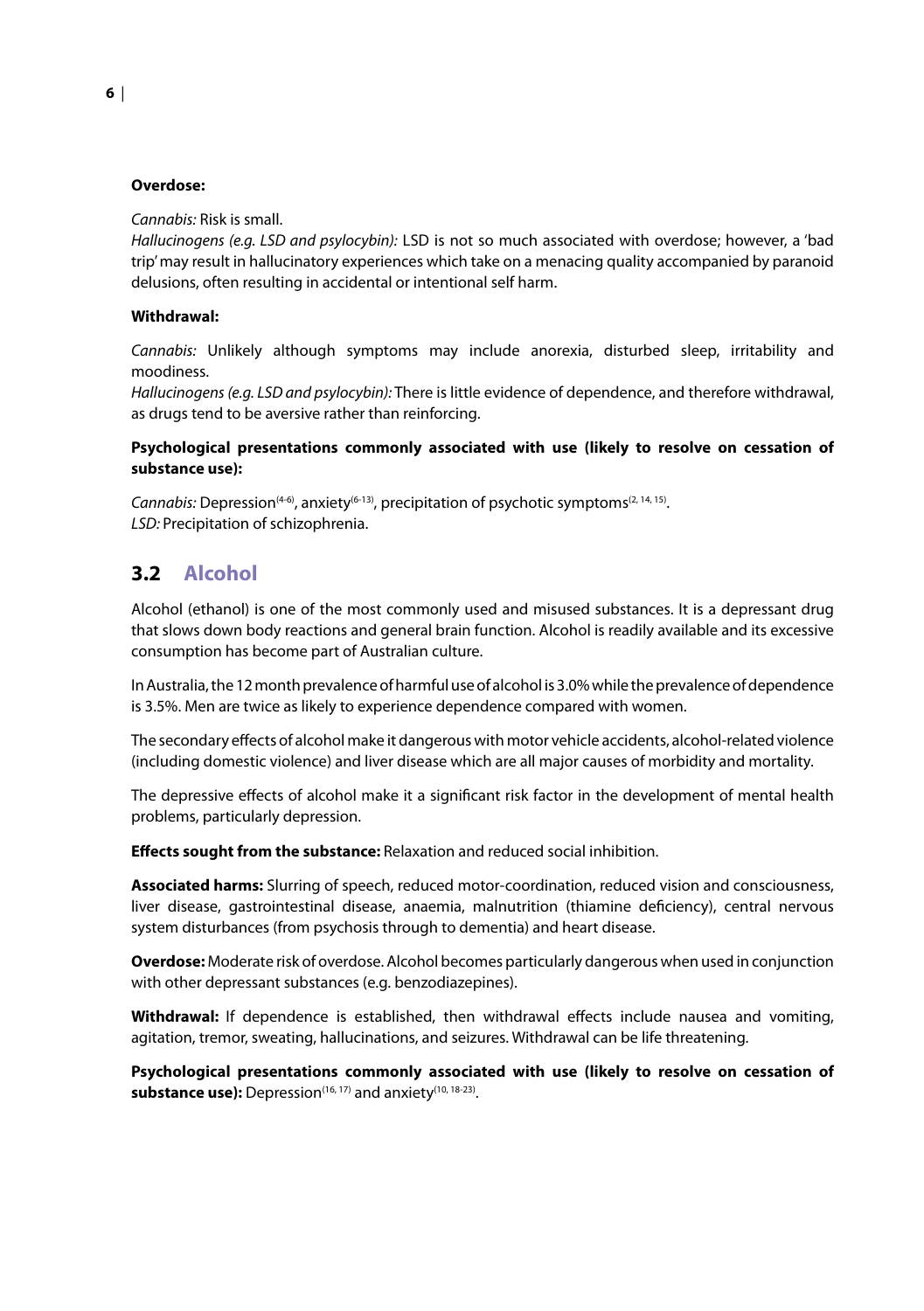### **3.3 Opioids**

#### **Heroin, codeine, morphine, oxycodone, hydromorphone, buprenorphine, pethidine, dextropropoxyphene, methadone, tramadol***\**

Opiates are analgesic drugs derived from the opium poppy. The term 'opioids' includes both opiates (based on naturally occurring compounds) and synthetic compounds that act on opiate receptors.

Opioids are generally taken to produce a sense of wellbeing and to reduce the effects of stress and pain.

Opioids are addictive and habit forming. Regular use quickly creates tolerance leading the user to seek increasingly larger doses of the drug to achieve the same effect. Physical withdrawal effects, while very unpleasant, are rarely life-threatening.

Opioids are frequently injected. Harmful chemical contaminants used as cutting agents may include talc, glucose, quinine and strychnine.

**Effects sought from the substance:** Sense of wellbeing, reduction in stress and pain relief.

**Associated harms:** Respiratory depression, clouded mental functioning, nausea, vomiting, sweating, itchy skin, constipation, and lung complications (due to aspiration in overdose).

Problems associated with injecting drug use include: scarred or collapsed veins, abscesses, bacterial infections, blood borne viruses (e.g. hepatitis B and C, Human Immunodeficiency Virus [HIV]), thrombophlebitis, intravascular sepsis, endocarditis, accidental arterial injection and peripheral ischaemia.

Long-term opioid use can result in gonadal suppression, reduced bone density and increased osteoporotic fracture risk.

**Overdose:** Opioids carry a high risk of lethal overdose. Overdose results in respiratory and cardiovascular depression and loss of consciousness which leads to death. Tolerance to opioids develops rapidly resulting in the use of increasing amounts of unknown drug purity, heightening the risk of accidental overdose.

**Withdrawal:** In the dependent person, withdrawal is uncomfortable, somewhat resembling influenza. Features include rhinorrhea, lacrimination, shivers and sweats, pilo-erection, sleeplessness, restlessness and agitation, abdominal and general muscular pains, diarrhoea and nausea.

**Psychological presentations commonly associated with use (likely to resolve on cessation of**  substance use): Depression<sup>(24-27)</sup> and anxiety<sup>(11, 25, 28, 29)</sup>.

\*atypical opioid with significant serotoninergic effect

# **3.4 Stimulants (including methamphetamine)**

**Cocaine, dexamphetamine, methamphetamine (including crystal and ice), ecstasy (3,4 – methylenedioxymethamphetamine, MDMA), methylphenidate, ephedrine, pseudoephedrine (Sudafed)** 

Stimulants are drugs that are purported to enhance sociability, confidence and alertness while reducing inhibition. The sensation of euphoria and wellbeing associated with the use of stimulants makes it highly sought after. However, these effects are usually only short lasting.

**Stimulants** (including methamphetamine)

Alcohol

**Opioids**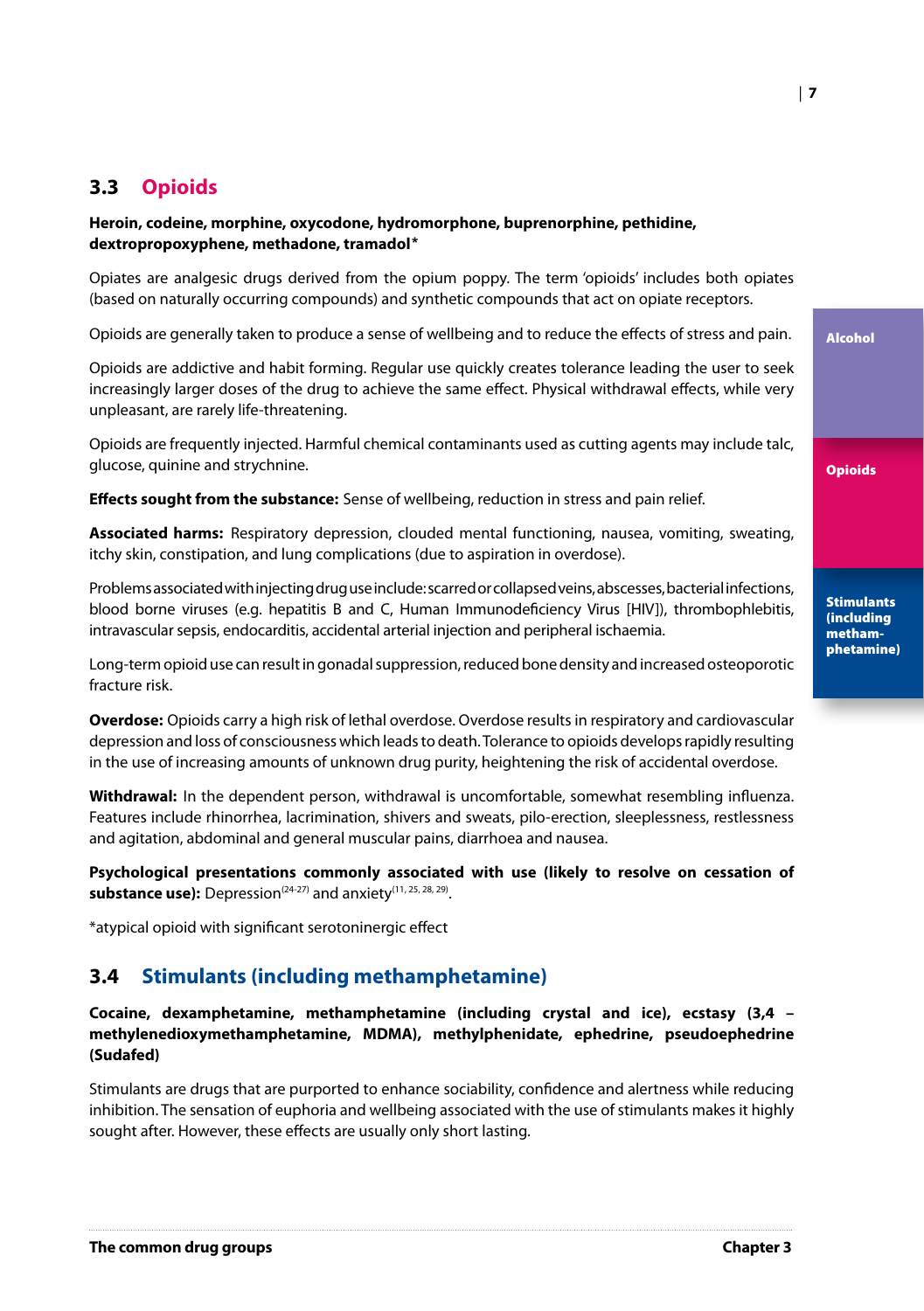The physiological effects of stimulants include increased heart rate, blood pressure and temperature. Amphetamines, in general, reduce coordination, increase risk taking and are associated with an increase in the incident of road accidents.

**Effects sought by user:** Euphoria, empathy, enhanced sociability, increased energy level and stamina, and appetite suppression.

**Associated harms:** Tachycardia, hypertension, seizures, arrhythmias, increased risk taking including sexual activity and dangerous driving, paranoia, fear reduction, hallucinations, tremor, mydriasis, dehydration, diaphoresis, hyponatremia, acute renal failure, hypothermia, nausea, muscle cramping, jaw clenching, jitteriness, racing thoughts followed by periods of depression and low energy, anxiety, depression, paranoia and risk of suicide.

Injecting drug use is also associated with those risks described above for opioids. Problems associated with injecting drug use include: scarred or collapsed veins, abscesses, bacterial infections, blood borne viruses (e.g. hepatitis B and C, Human Immunodeficiency Virus [HIV]), thrombophlebitis, intravascular sepsis, endocarditis, accidental arterial injection and peripheral ischaemia.

Longer term structural brain changes result in memory problems, reduced problem solving ability, impaired concentration and personality change have been reported with heavy use.

**Overdose:** Low to medium risk of overdose for oral use. However, there is a high risk of overdose associated with smoking or injecting use.

**Withdrawal:** Depression, dysphoria, fatigue, exhaustion and somnolence and loss of appetite lasting up to two weeks.

Following prolonged use, insomnia, persistent craving, intense dreaming and irritability may ensue and last several weeks or months.

**Psychological presentations commonly associated with use (likely to resolve on cessation of**  substance use): Psychosis<sup>(30-38)</sup>, depression<sup>(39-54)</sup> and anxiety<sup>(11, 29, 43, 46, 50, 53-56).</sup>

### **3.5 Benzodiazepines**

#### **Diazepam, temazepam, oxazepam, nitrazapam, alprazolam, flunitrazepam, lorazepam, clonazepam, midazolam**

Benzodiazepines are sedative drugs that may be prescribed to reduce symptoms associated with anxiety, encourage sleep or act as a muscle relaxant. Both prescribed and non-prescribed use of these medications is extremely common. Short-acting or rapidly-absorbed varieties (for example, alprazolam) produce a more immediate feeling of intoxication, are the most sought after by doctor shoppers and can be sold or exchanged on the street.

Benzodiazepines are often used in combination with alcohol, other benzodiazepines or other illicit drugs. Dependence may occur when benzodiazepines are taken in an attempt to medicate (self-medicate) symptoms that are associated with an undiagnosed mental disorder such as anxiety.

**Effects sought by user:** Euphoria, anxiolysis, skeletal muscle relaxation and sedation.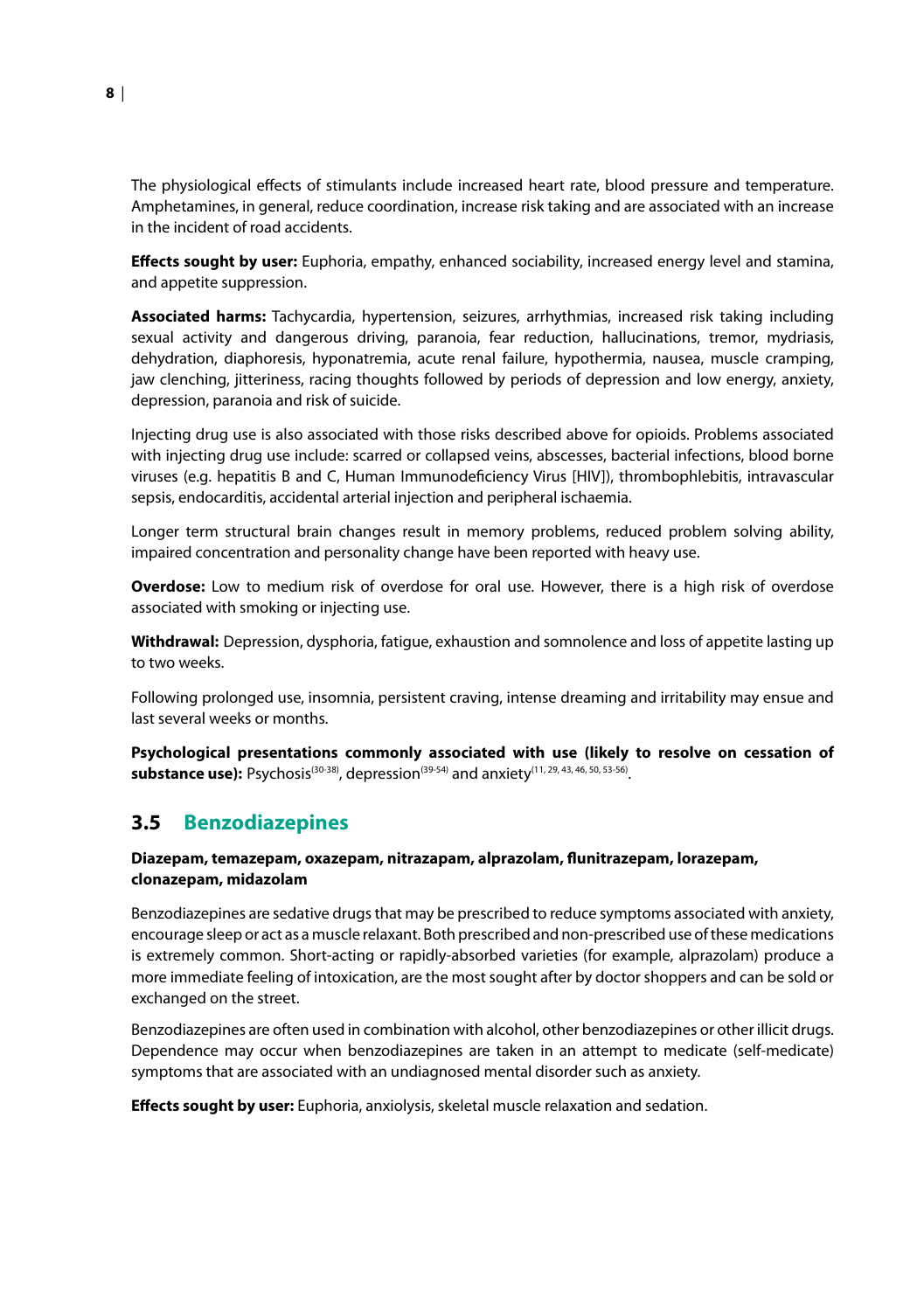**Associated harms:** Drowsiness, confusion, disinhibition, impaired coordination and increased driving risk, light and sound sensitivity, forgetfulness or memory impairment, nausea, depression, digestive problems, tachycardia, apnoea, ataxia, hypotension and seizures.

When injected intravenously vein damage is common along with those harms associated with injecting drug use mentioned earlier. Problems associated with injecting drug use include: scarred or collapsed veins, abscesses, bacterial infections, blood borne viruses (e.g. hepatitis B and C, Human Immunodeficiency Virus [HIV]), thrombophlebitis, intravascular sepsis, endocarditis, accidental arterial injection and peripheral ischaemia.

When accidentally injected arterially, benzodiazepines can result in peripheral ischaemia and gangrene.

**Overdose:** Risk is variable depending on the strength of particular formulations. However, taken in large amounts and/or in-conjunction with other benzodiazepines or other substances (usually alcohol), there is a high risk of overdose, particularly in people with a high suicide risk. Overdose results in prolonged periods of sleep combined with respiratory and cardiovascular depression which can be fatal when combined with alcohol.

**Withdrawal:** There is an established withdrawal effect associated with the use of benzodiazepines. Likelihood of withdrawal is higher for stronger, shorter-acting types that are used for a long period of time. Withdrawal effects include anxiety, depression, problems with sleeping, irritability, palpitations and sensory disturbances. Seizures can occur with sudden withdrawal from more than 40mg/day of diazepam or diazepam equivalents.

**Psychological presentations commonly associated with use (likely to resolve on cessation of**  substance use): Depression and rebound anxiety<sup>(57-59)</sup>.

# **3.6 Inhalants/solvents**

Inhalants and solvents are psychoactive drugs that are part of a class of volatile substances that give off gas or vapours at room temperature. They include a wide range of substances including petrol, spray paints and some glues as well as other chemicals such as butane.

The effects of inhalants or solvents vary greatly and depend on which substance is inhaled or sniffed. Most are absorbed rapidly and produce short-term effects similar to those of anaesthetics by depressing the central nervous system. When inhaled in sufficient concentrations, inhalants can cause intoxication and feelings of stimulation that are intense but usually only last a few minutes. This effect of intoxication can be extended for several hours by breathing in inhalants repeatedly. Repeated inhalations make users feel less inhibited and less in control. Users can lose consciousness with continued use.

Young people may use inhalants as they are cheaper and more easily accessible than alcohol. Long-term chronic inhalant users become difficult to treat due to cognitive impairment combined with multiple social and psychological issues.

**Effects sought by user:** Excitement, dizziness, exhilaration and feelings of self confidence.

#### Benzodiazepines

Inhalants/ solvents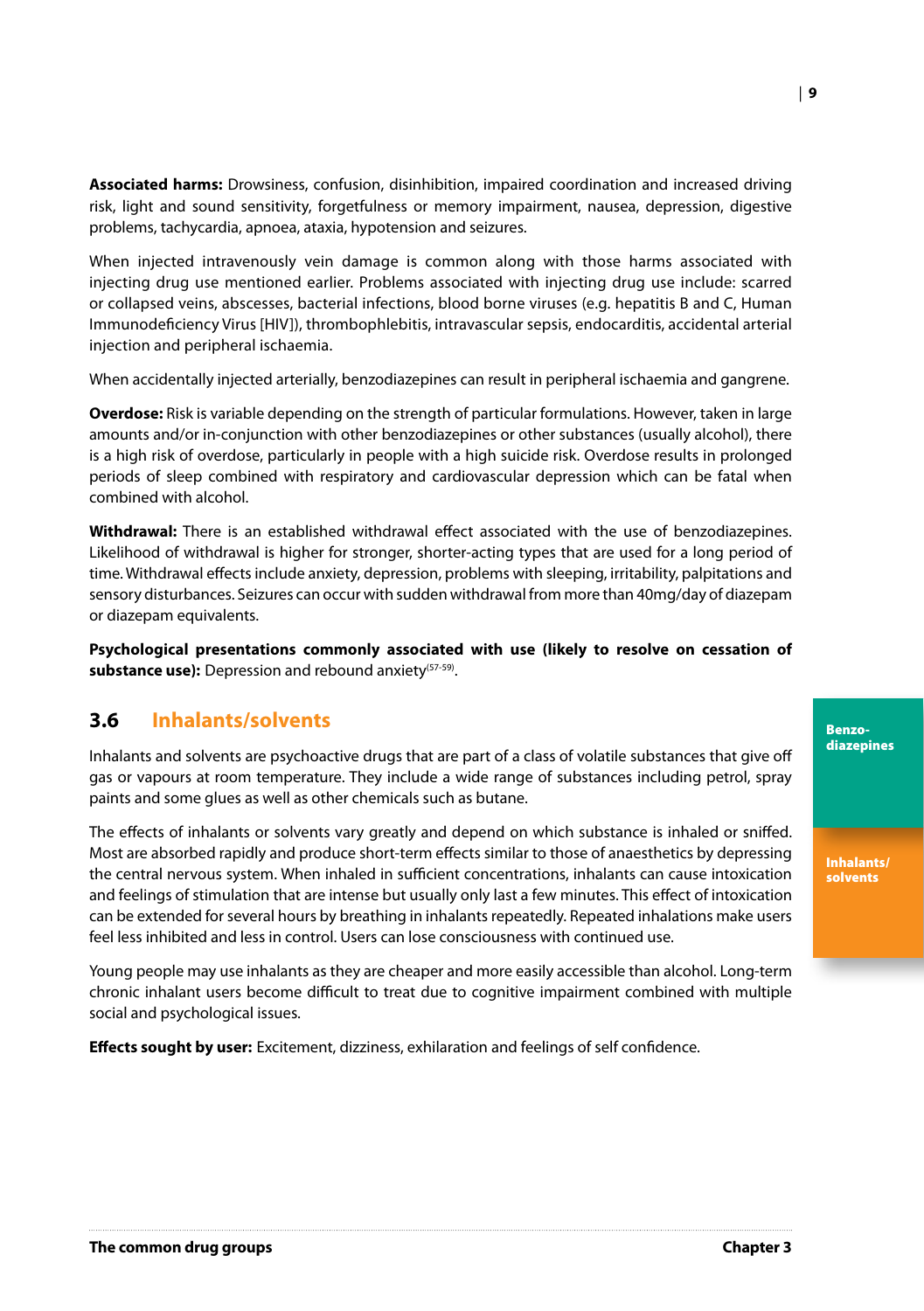**Associated harms:** Visual and auditory hallucinations, nausea, dullness, disorientation, loss of self control, blurred vision, drowsiness, lack of muscle coordination and slurring, red and watery eyes, cough, runny nose, short-term memory loss, mental confusion, thinking and learning problems, irritability, hostility, extreme tiredness, trembling, loss of control of fine movements, slowed reaction time, dizziness, chronic headaches, sinusitis and nosebleeds, spots/rash around the mouth and nose, indigestion and stomach ulcers, liver and kidney damage and hearing loss.

Permanent brain injury can occur from the use of solvents.

**Overdose:** More likely to occur with high concentration substances such as butane and occurs after repeated sniffing/inhalations in a single session. Tachyarrhythmias, heart failure and death can be directly induced within minutes of a session of repeated inhalation.

Delirium, fever, hallucinations, restlessness, seizures, confusion and unconsciousness can all occur with repeated sniffing. Death from hypoxia can occur through the displacement of oxygen in the lungs or by effects on haemoglobin oxygen binding.

**Withdrawal:** Headache, nausea, stomach and other muscle cramps, fatigue, tremors, hallucinations and visual disturbances, anxiety, depression, loss of appetite, irritation, aggressive behaviour and dizziness.

**Psychological presentations commonly associated with use (likely to resolve on cessation of**  substance use): Paranoia and psychosis<sup>(60-62)</sup> and depression<sup>(63, 64)</sup>.

For further information please consult:

National Directions on Inhalant Abuse Final Report<sup>(65)</sup>.

http://www.health.vic.gov.au/drugservices/downloads/niat\_report.pdf

### **3.7 Tobacco**

Tobacco comes from the dried leaves of the tobacco plant with the majority of tobacco consumption in Australia being via cigarettes. After drying, the tobacco leaves are treated with a vast array of chemicals before being made into cigarettes. Many of the chemicals used to treat the tobacco leaves are carcinogenic.

Tobacco smoking is the leading preventable cause of premature death in Australia and causes more sickness and disease than any other drug, contributing to the death of over 15,000 Australians each year.

Nicotine is the pharmacologically active ingredient in tobacco. It is responsible for the addictiveness of cigarettes and other tobacco products and is highly toxic. Smoking tobacco delivers nicotine rapidly to the brain, contributing to its addictiveness. Its absorption causes nervous system stimulation, increased heart rate, raised blood pressure and constriction of small blood vessels.

**Effects sought by user:** Reduction of anxiety and tension and increased alertness.

**Associated harms:** Nausea, increased heart rate and blood pressure, cancer (especially lung, mouth and throat cancer), hypertension, ischaemic heart disease, chronic bronchitis, stroke and blindness.

Smoking harms nearly every organ in the body causing a wide range of diseases, many of which can result in the premature death of the smoker.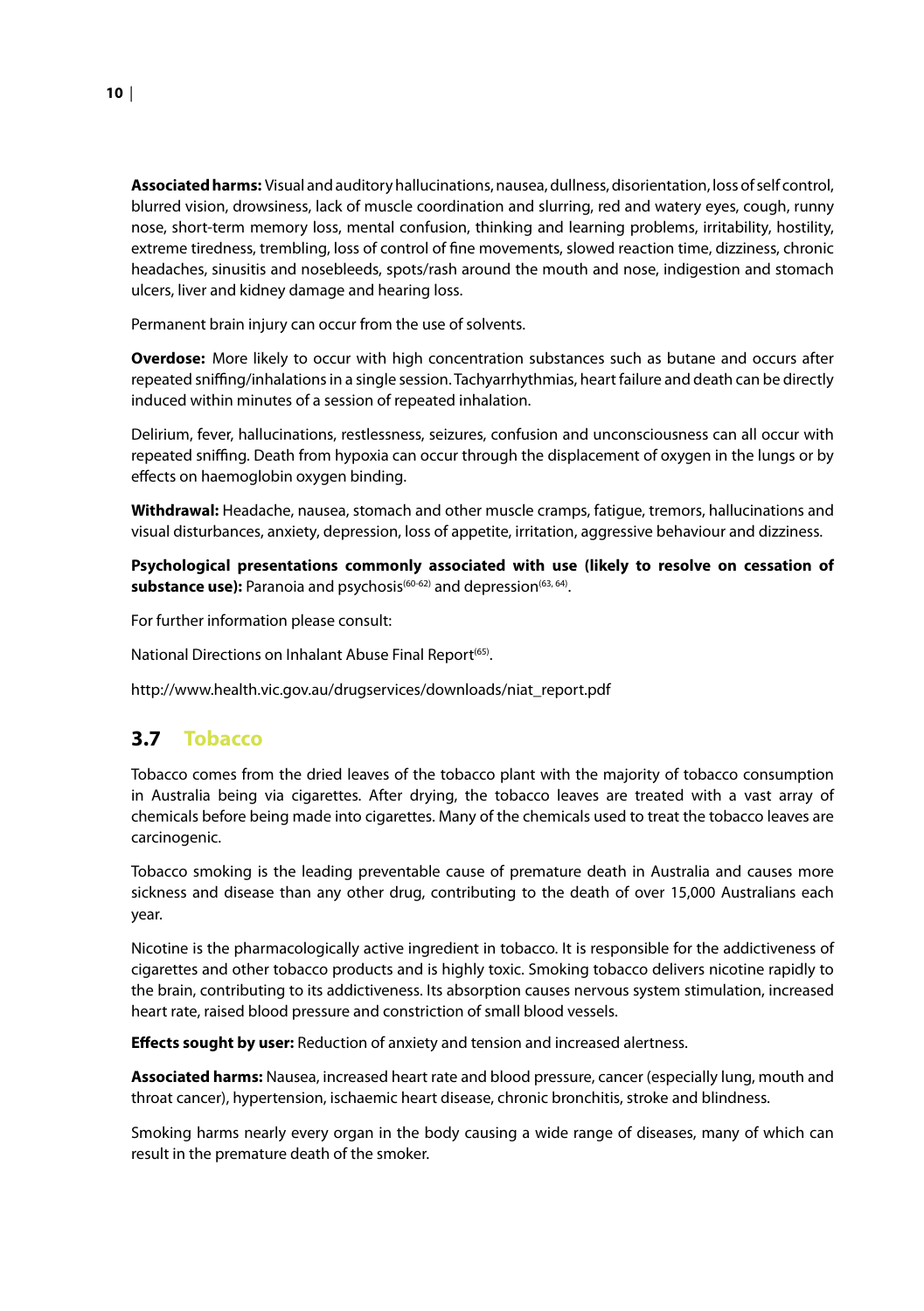#### **Overdose:** Unlikely.

**Withdrawal:** Nicotine is highly addictive and produces a withdrawal syndrome characterised by craving, irritability, restlessness and anxiety, impaired performance of psychomotor tasks as well as difficulty concentrating, aggressiveness, frustration, sleep disturbances, depressed mood, decreased heart rate, increased appetite or weight gain.

Smokers claim they smoke to relax, reduce stress, increase alertness and concentration, regulate mood and control/lower body weight. However, it is difficult to separate these reported positive effects from the relief of nicotine withdrawal symptoms.

Withdrawal symptoms can last for two to three weeks; however, cravings may persist for months but at reduced frequency and intensity.

#### **Psychological presentations commonly associated with use (likely to resolve on cessation of substance use):** Not currently described.

For further information please consult:

*Smoking cessation guidelines for Australian general practice(66).*

http://www.quitsa.org.au/cms\_resources/documents/AustralianGeneralPracticeGuidelineHandbook.pdf

| **11**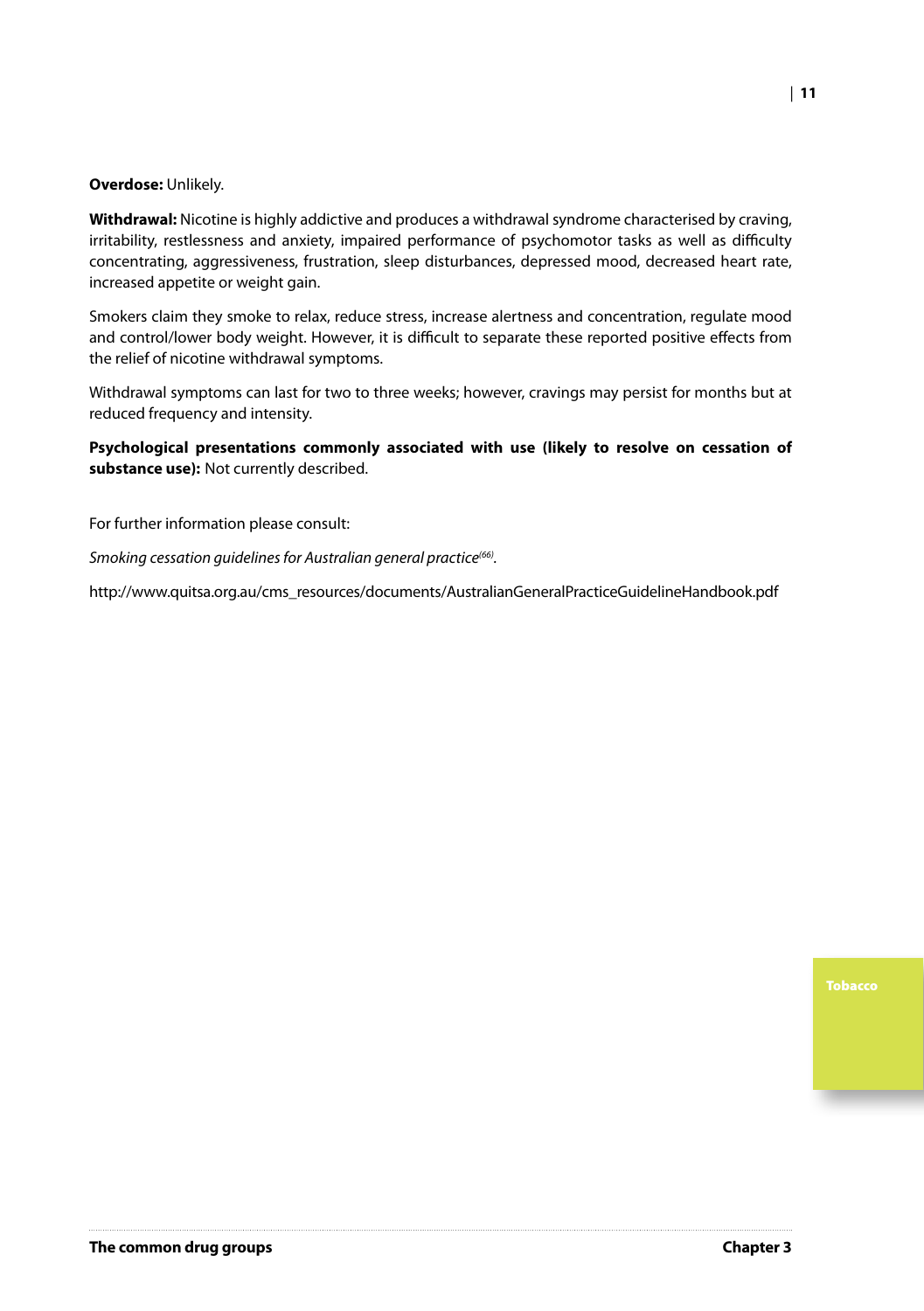# **4 Tobacco**

# **4.1 Comorbidity with tobacco**

- 
- 
- 

While tobacco smoking rates have dropped significantly in the general community, the rate amongst people with mental illness is still very high.

This has been highlighted by a number of studies:

- • *"People with psychotic illness: An Australian study 1997-98"* found that 73% of males and 56% of females with psychotic illness smoke tobacco and over 80% of these people smoke more than 20 cigarettes per day<sup>(67)</sup>.
- Conversely, the National Survey of Mental Health and Wellbeing<sup>(68)</sup> found that 35% of smokers between  $18-39$  years had a mental disorder<sup>(69)</sup>.

The incidence of smoking amongst those with a mental disorder appears to be culturally related and varies between countries<sup>(70)</sup>.

#### *4.1.1 Effects of tobacco on mental disorder*

There are many theories about why people with mental disorders have a high rate of tobacco use. Nicotine may help to:

- Relieve some of the symptoms of different mental disorders by:
	- Briefly improving auditory gating (the ability to block out irrelevant every day sounds, e.g. ticking clock) in smokers with schizophrenia<sup>(71)</sup> and other extrapyramidal side effects<sup>(2)</sup>.
	- Reducing symptoms of anxiety and depression $(72-75)$ .
- Improve cognitive function $(71, 76)$ .
- Reduce side effects of some medications such as akathisia or restlessness<sup>(77)</sup>.
- Suppress appetite in an attempt to lose weight in those with eating disorders<sup>(78-81)</sup>.

Most of these effects are likely to be caused directly by nicotine. However, for some symptoms such as depression and anxiety, it can be difficult to separate the effects of nicotine from the relief of withdrawal<sup>(82-84)</sup>. While more recent research has enabled separation of withdrawal relief and direct effects of nicotine, nicotine withdrawal at times can present in a similar manner to some of the symptoms of the mental disorder (particularly depression and anxiety). As a result, it can occasionally be misinterpreted by the person with the mental disorder as well as the clinician and must be taken into consideration.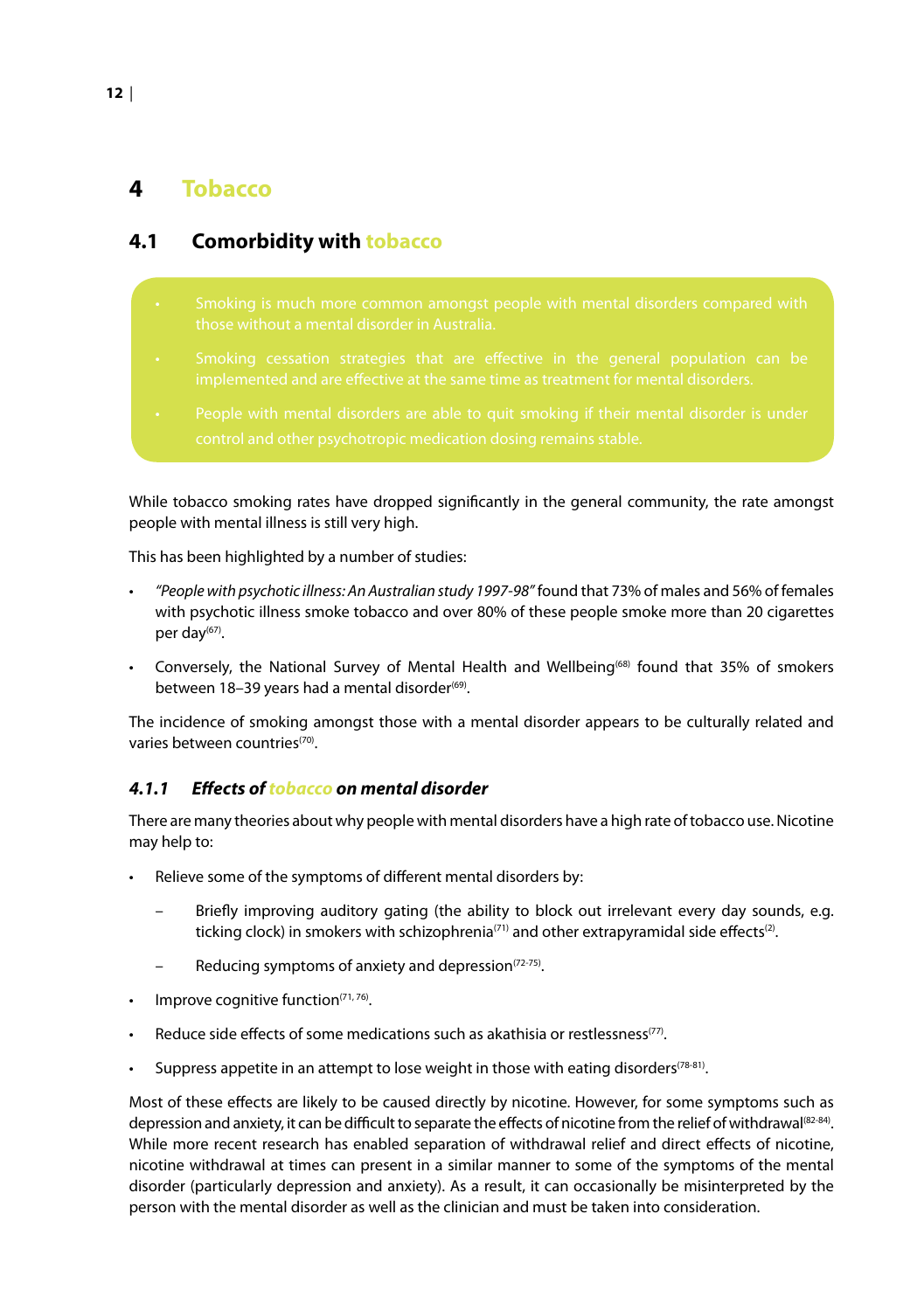It is also likely that external social and environmental factors contribute significantly to, and account for, the high rates of smoking amongst individuals with mental disorders. These include higher rates of smoking amongst family, friends and within mental health services, the perceived role of smoking in relieving stress and as a coping mechanism, in aiding low self esteem and social mixing, and in dealing with boredom<sup>(70,</sup> 83). In addition, people with mental disorders may have more difficulty quitting or reducing tobacco use because of limited support from health workers. They may have more difficulty coping with withdrawal symptoms and may lack the support and confidence needed to persist with their quitting efforts.

People with mental disorders have identified other effects of tobacco smoking including barriers to community involvement, accommodation difficulties, stigma and shame, the negative effects on appearance and other people, stained fingers and teeth, the smell of tobacco, and the added stress caused by living with an addiction<sup>(85-88)</sup>.

As well as the serious impact on physical health, many people with mental disorders are spending a significant percentage of their income on cigarettes. As a result they have very little money for food, recreation, public transport, clothing and health care<sup>(85, 87, 89, 90)</sup>.

The affordability of nicotine replacement therapy (NRT) and other treatments may, therefore, be a significant factor in restricting access. While the cost of NRT has been implemented so that it is more economical than continuing to smoke, the cost may be viewed in the same manner that clients perceive costs associated with methadone and buprenorphine dispensing. That is, individuals with mental disorders and substance use disorders are often unable to prioritise aspects of their life which include the inability to budget and rationalise treatment benefits. Therefore, they may perceive the cost of NRT to be prohibitive despite being a cheaper alternative than continuing to smoke.

A history of mental disorders does not necessarily mean, however, that individuals do not wish to quit smoking<sup>(91)</sup>. Evidence also suggests if the above mentioned factors such as demographics, diagnosis and concurrent medication are taken into account, smoking cessation strategies that are effective in the general population can be implemented and are effective at the same time as treatment for mental disorders*\*\*\*\**(92-101). People with mental health disorders are able to quit smoking if their mental disorder is under control and other psychotropic medication dosing remains stable*\*\*\*\**(92, 99). Improvements in anxiety and depression have also been observed in those who cease smoking<sup>(100)</sup>.

#### *4.1.2 Tobacco use in combination with other substance-use disorders*

Tobacco use amongst people with alcohol and other substance-use disorders may be as high as three times that of the general community<sup>(102, 103)</sup>. As comorbid tobacco consumption amongst individuals with other substance-use disorders (and mental disorders) is common, it is accepted as 'normal' by clinicians. As a result, individuals with other substance-use issues or mental disorders do not receive support to address tobacco consumption<sup>(70)</sup>. These people are often not asked about their tobacco use and little information is provided to them on the risks of smoking and benefits of quitting. They are also rarely offered the opportunity to quit.

Traditionally, the drug treatment culture has explicitly excluded smoking cessation treatments and dissuaded individuals from attempting cessation out of concern that concurrent treatment of multiple drugs of abuse is too difficult and may compromise sobriety. Tobacco use has few immediate consequences (including lack of direct psychoactive effects), and thus has not been a priority for treatment.

Yet, the use of tobacco accounts for greater morbidity than alcohol and all other drugs combined<sup>(104)</sup>. Among individuals treated for alcohol dependence, tobacco-related diseases were responsible for half of all deaths – greater than alcohol-related causes.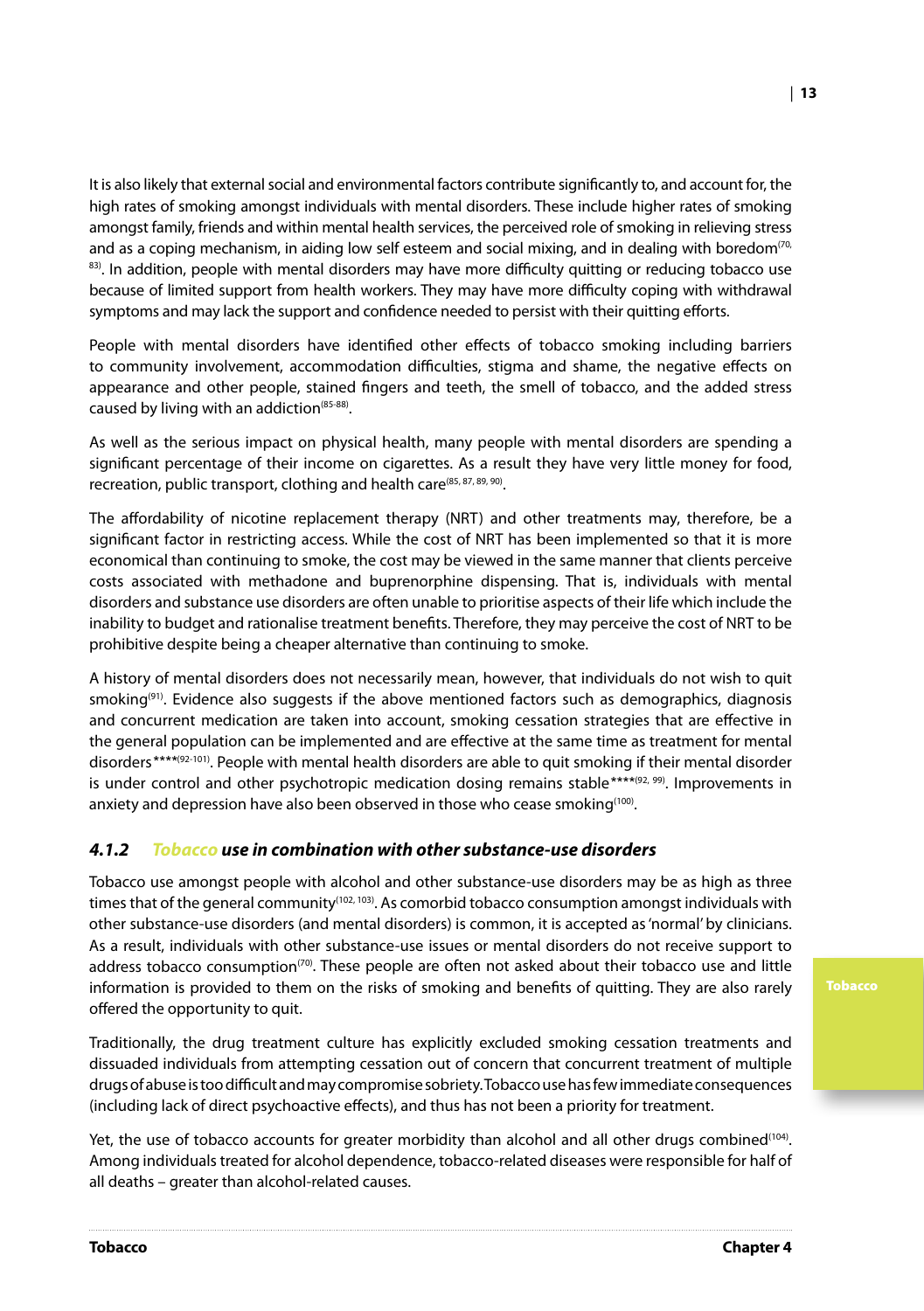In a 24-year study of long-term users, the death rate among cigarette smokers was four times that of non-smokers. Although the magnitude of the problem of tobacco use in this patient population is clear, questions of when and how to best intervene remain<sup>(105)</sup>.

However, evidence suggests that smoking cessation strategies can be implemented and are effective at the same time as treatment for alcohol and other drug use if patients are established and stable in treatment*\*\*\**(106).

Studies have shown that people with substance-use disorders are able to quit smoking especially if their other substance use is abating. Quitting smoking may also help control their use of other substances*\*\*\*\**(102, 107, 108).

#### *4.1.3 Interactions between tobacco and therapeutic agents used for mental disorders*

The hydrocarbons in cigarette smoke (not the nicotine) have been shown to increase the body's ability to metabolise some medications via the cytochrome P450 system, resulting in reduced plasma concentrations of these medications $\mathbf{x} \times \mathbf{x}$ <sup>109)</sup>. As a result, people who stop smoking may find that plasma levels of certain medications increase significantly.

Nicotine can significantly decrease plasma concentrations of antipsychotics, resulting in increased dosing requirements of these medications in known smokers<sup>(2)</sup>.

The metabolism of the following medications is known to be affected by cigarette smoke: clozapine(110, 111), fluphenazine, haloperidol and olanzapine  $\star \star \star (112, 113)$ . Clinically, it is recommended that the plasma levels of these medications and the presence of side effects should be monitored before and after smoking cessation<sup>(114, 115)</sup>.

Antipsychotics are known to lower seizure threshold and bupropion has been known to induce seizures and psychosis. Individuals receiving these two combinations of substances are therefore more vulnerable to seizures and should be monitored closely $x_{(2)}$ .

Please refer to P450 website to observe possible interactions between smoking and therapeutic agents:

http://medicine.iupui.edu/flockhart/table.htm

#### *4.1.4 Implications for management*

The World Health Organization (WHO) has recommended three broad strategies for assisting people to quit or reduce tobacco use<sup>(108)</sup>:

- 1. The routine delivery for all smokers of brief opportunistic intervention by health professionals.
- 2. Intensive support provided as a backup for brief intervention, including quit/reduce groups, coping skills information and support.
- 3. Pharmacological aids.

These three strategies are discussed in the following paragraphs.

All forms of treatment may require a degree of modification to accommodate those with mental disorders who have impaired cognitive ability.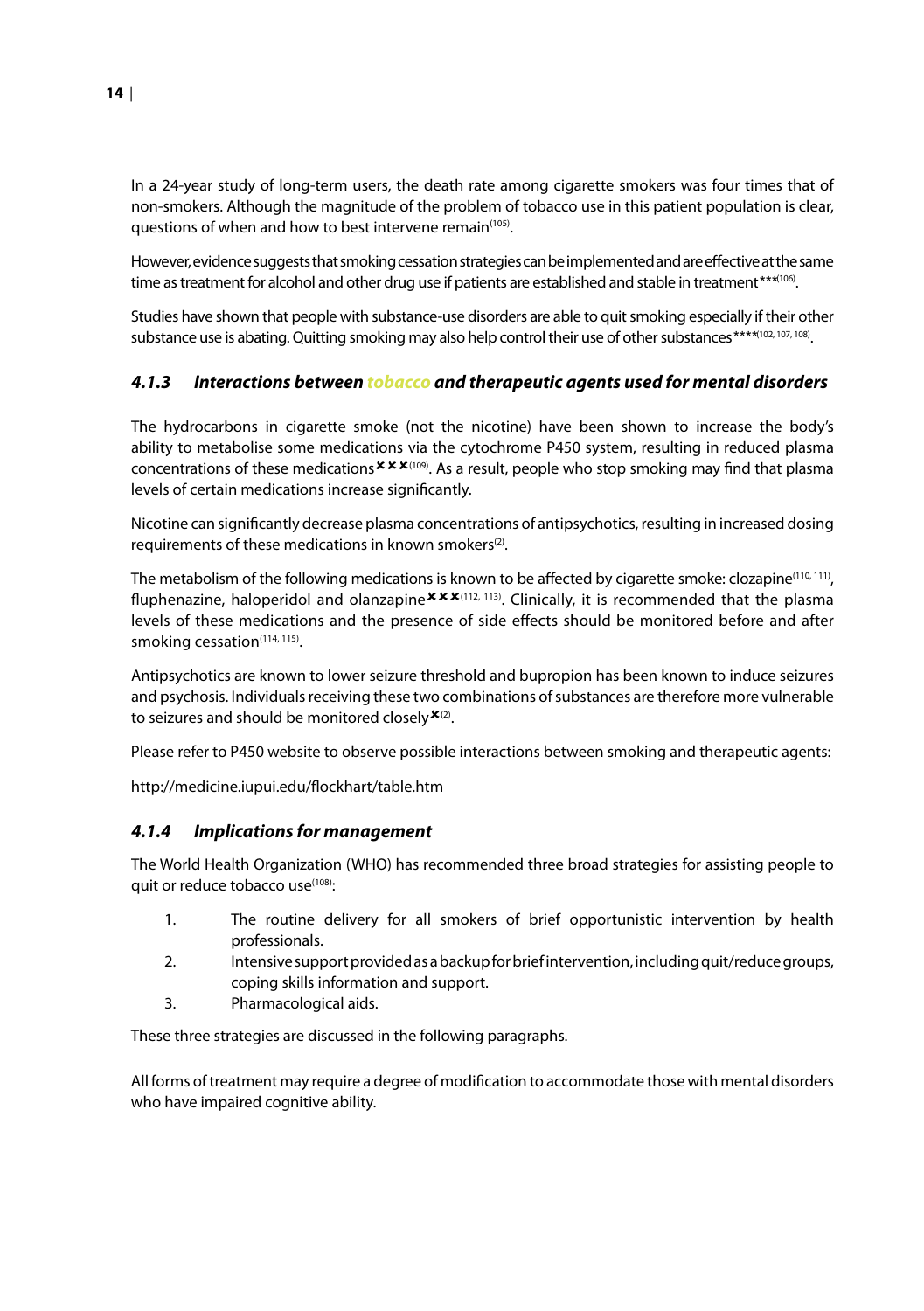#### **1. Brief intervention**

All smokers should be asked regularly about their tobacco use and offered at least brief intervention.

The *Smoking cessation guidelines for Australian general practice (*2004) recommended the 5As model for brief intervention<sup>(66)</sup>:

- Ask about smoking and keep an up-to-date record of smoking status.
- • **Advise** smokers to stop smoking in a clear, straightforward and non-judgemental manner.
- • **Assess** motivation to quit or reduce tobacco use.
- **Assist** the smoker by offering support and information about ways to quit/reduce, withdrawal symptoms, coping strategies, pharmacotherapy aids and other supports.
- Arrange follow-up if possible.

#### **2. Support**

Smokers need a range of cognitive and behavioural strategies to address their tobacco use. They may require:

- • Support to plan their quitting attempt.
- Information regarding trigger situations and how to cope with them.
- Information regarding withdrawal symptoms and cravings.
- Help to identify and work through barriers to quitting.
- Relapse prevention skills.
- Coping skills.

Motivational interviewing is an effective way to help increase commitment to quitting.

The Stages of Change Model is a valuable model for assessing a person's readiness to change and suggests interventions targeted to the person's current stage in the Stage of Change. In the model the patient is at one of several stages relevant to changing their behaviour. The stages are:

- • Precontemplation: the patient is not intending to change.
- • Contemplation: the patient is thinking about changing.
- • Determination: the patient has decided to change.
- Action: the patient is taking active steps towards changing.
- Maintenance: the changed behaviour has been established.
- Relapse: the patient has reverted to the previous behaviour.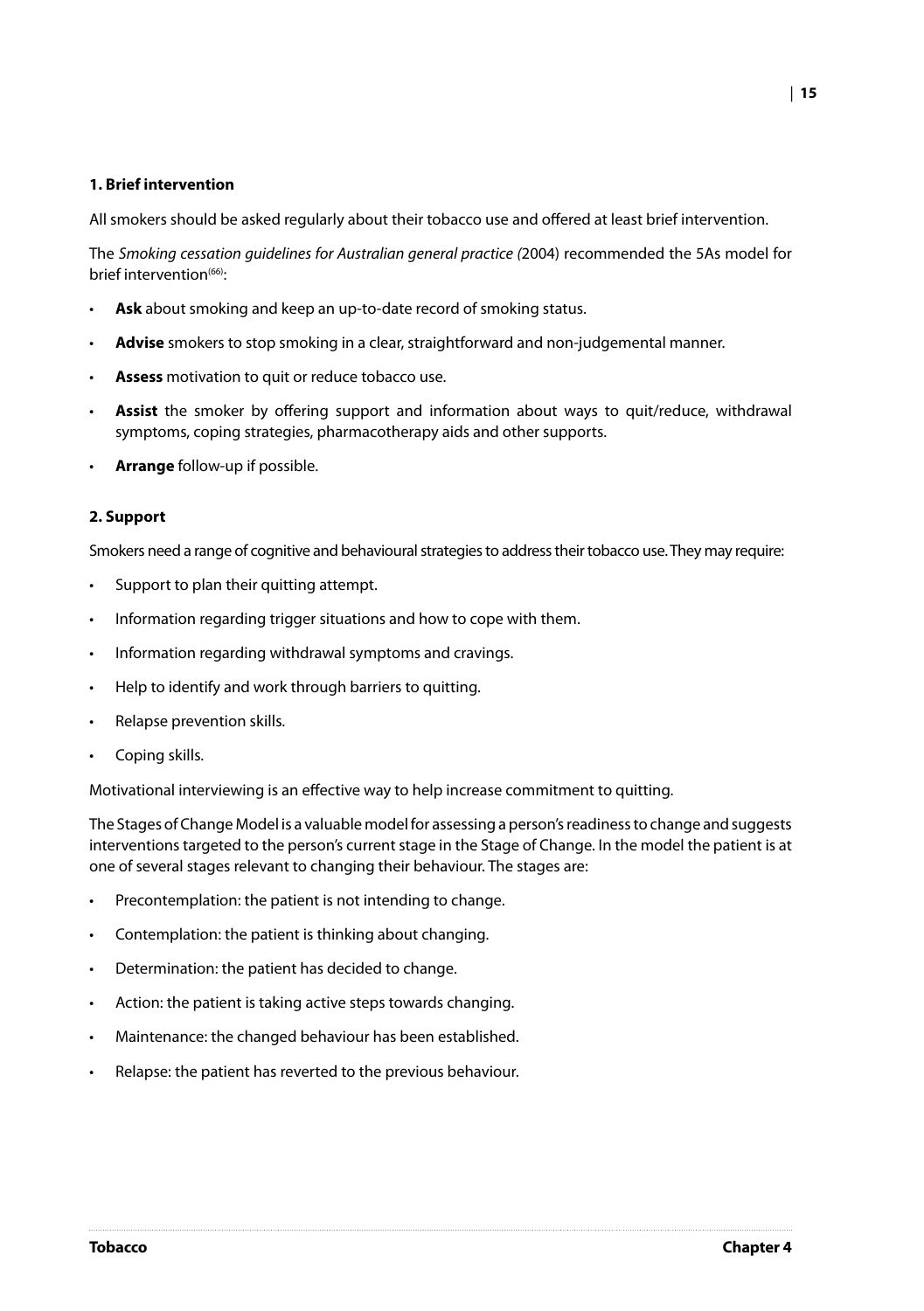Each stage requires a different intervention from the clinician.

For further information concerning motivational interviewing and stages of change models, please refer to:

*Putting prevention into practice: Guidelines for the implementation of prevention in the general practice setting*(116):

http://www.racgp.org.au/Content/NavigationMenu/ClinicalResources/RACGPGuidelines/TheGreen Book/RACGPgreenbook2nd.pdf

#### **3. Pharmacological aids**

#### *Nicotine replacement therapy*

Nicotine replacement therapy (NRT) aims to replace some of the nicotine obtained from cigarettes. This reduces physical withdrawal symptoms when stopping smoking, helps the person resist the urge to smoke<sup>(84)</sup> and is acceptable in those with mental disorders<sup>\*\*\*\*(93, 96)</sup>:

- It is available in patches, lozenges, inhalers, sublingual tablets and gum.
- It does not contain other toxic substances found in cigarettes, such as tar and carbon monoxide.
- It does not produce the dramatic surges of plasma nicotine concentrations.
- It does not produce dependence.
- It has been shown to increase quit rates by approximately 1.5–2 times, regardless of the setting<sup>(117)</sup>.

#### **Combination NRT or high dose NRT**

People who are heavy smokers (smoke more than 20 cigarettes a day) can use combined treatments if they are still experiencing withdrawal symptoms and are unable to quit using a single type of NRT. For example, using a combination of a patch with gum, lozenge or inhaler may be more effective.

NRT is contraindicated and medical advice is recommended for people who;

- Have had a recent heart attack or stroke.
- Have ischaemic heart disease with current active angina.
- Experience cardiac arrhythmias.
- Are under the age of 12 years.

In addition, specific products are not recommended for some people, including:

- Patches: for those with severe skin disease or an allergy to the patch.
- Lozenges: for those with phenylketonuria.
- Inhalers: for those who are hypersensitive to menthol.
- Gum: for those who have difficulties chewing gum<sup>(84)</sup>.

NRT for pregnant women and nursing mothers is indicated with precaution and medical advice should be sought regarding the appropriate product and dosage.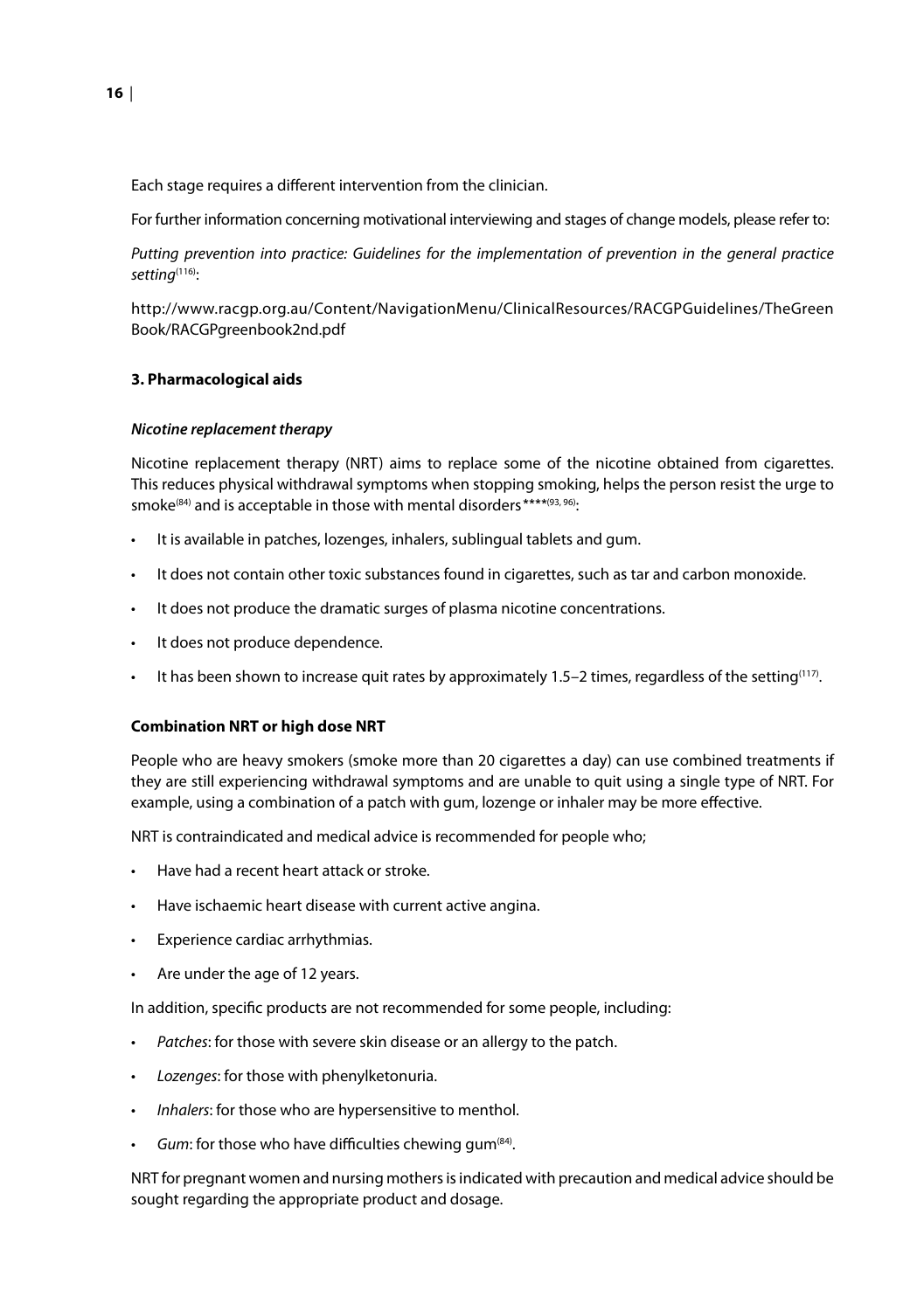#### *Bupropion (Zyban)*

Bupropion is a non-nicotine oral therapy to assist smoking cessation. Its mechanisms of action are still unclear; however, it is thought to inhibit the reuptake of noradrenaline and dopamine. It has been shown to reduce the withdrawal symptoms associated with stopping smoking. In a number of clinical trials, bupropion demonstrated a significant effect in increasing long-term abstinence from smoking<sup>(66)</sup> as well as proving its effectiveness and acceptability for use in those with mental disorders*\*\*\*\**(94-97, 99).

The greatest risk associated with bupropion use is the lowering of the seizure threshold. Therefore, it should not be used by people with a predisposing risk factor for seizures unless the potential benefit of smoking cessation outweighs the increased risk of seizure<sup>(66, 108)</sup>. Predisposing risk factors for seizure include:

- • Any seizure disorder, past or current.
- Concomitant use of medications known to lower seizure threshold, for example, antipsychotics, antidepressants (including SSRIs and tricyclics), antimalarials, tramadol, theophylline, systemic steroids, quinolones, sedating antihistamines $x$ .
- Excessive alcohol or benzodiazepine consumption $x$ .
- Withdrawal from alcohol or benzodiazepines.
- History of recent head injury.
- Diabetes treated with oral hypoglycaemics or insulin.
- Use of stimulants or anorectic products.
- Known central nervous system tumours.

In addition, major drug interactions occur with *monoamine oxidase inhibitors* (MAO-I) (both reversible and non-reversible). Therefore, bupropion should be avoided if these have been taken within the last 14 days.

Bupropion is further contraindicated, or its use needs be taken under strict consideration, in the following situations:

- Allergy to bupropion.
- Current or previous history of anorexia nervosa.
- Pregnant or breast-feeding women.
- Opioid dependence.
- Bipolar affective disorder, psychosis.
- Cardiac disease, hypertension.
- Renal disease.
- Liver disease.

For full prescribing information on bupropion, please see the Pharmaceutical Benefit Scheme (PBS) website:

http://www.pbs.gov.au/html/healthpro/home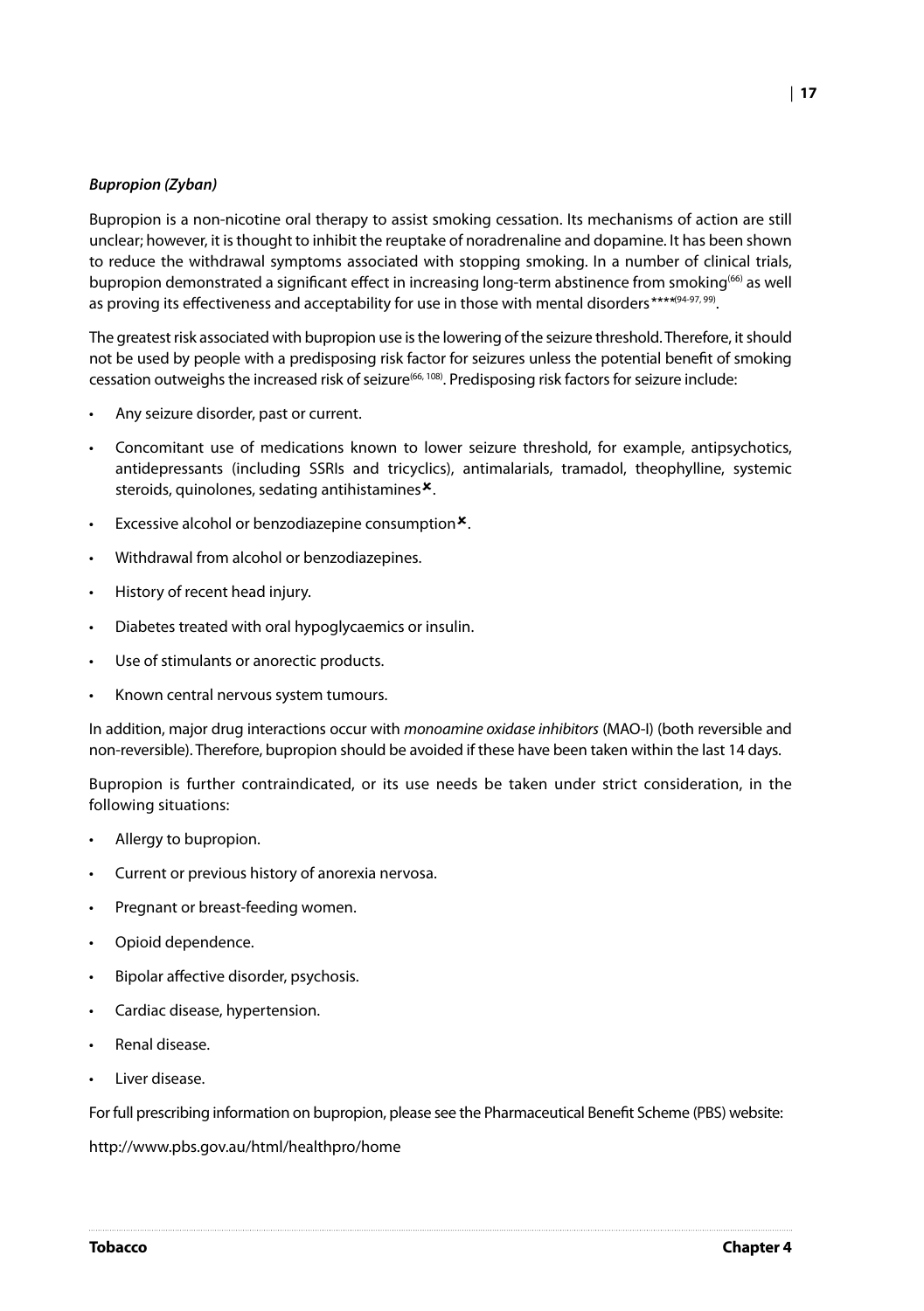#### *Varenicline (Chantix/Champix)*

Varenicline is a new non-nicotine oral therapy to assist smoking cessation and is the first approved nicotinic receptor partial agonist. It has been shown to be an efficacious and well-tolerated smokingcessation pharmacotherapy that is superior to both placebo and bupropion in helping to maintain longterm abstinence from cigarettes*\*\*\**(118).

Varenicline interactions with other drugs appear to be minimal. However, the safety of the combination of varenicline and buproprion has not been established. The combination of varenicline and NRT has caused the discontinuation of treatment due to side effects such as nausea, headache, vomiting, dizziness dyspepsia and fatigue and should not be used.

The most common side effect of varenicline is nausea. This has been described as mild to moderate and often transient.

Varenicline is contraindicated, or its use needs be taken under strict consideration, in the following situations:

- Renal disease.
- Pregnant or breast-feeding women.

For full prescribing information on varenicline, please see the PBS website:

http://www.pbs.gov.au/html/healthpro/home

#### *Complementary therapies*

There is little evidence to suggest that complementary or alternative therapies such as acupuncture or hypnotherapy are effective in the management of smoking cessation.

There is no consistent evidence that shows that acupuncture (or any particular acupuncture technique) is superior in comparison to no treatment, other anti-smoking interventions, or sham acupuncture in the prevention of smoking<sup>(81)</sup>.

Different types of hypnotherapy are used to try and help people quit smoking. Some methods try to weaken people's desire to smoke, strengthen their will to quit, or help them concentrate on a quit program. There are conflicting results for the effectiveness of hypnotherapy compared to no treatment or to advice against smoking. Hypnotherapy has not been shown to have a greater effect on quit rates than other interventions or no treatment at all.

For further information please consult:

*Smoking cessation guidelines for Australian general practice*<sup>(66)</sup>:

http://www.quitsa.org.au/cms\_resources/documents/AustralianGeneralPracticeGuidelineHandbook.pdf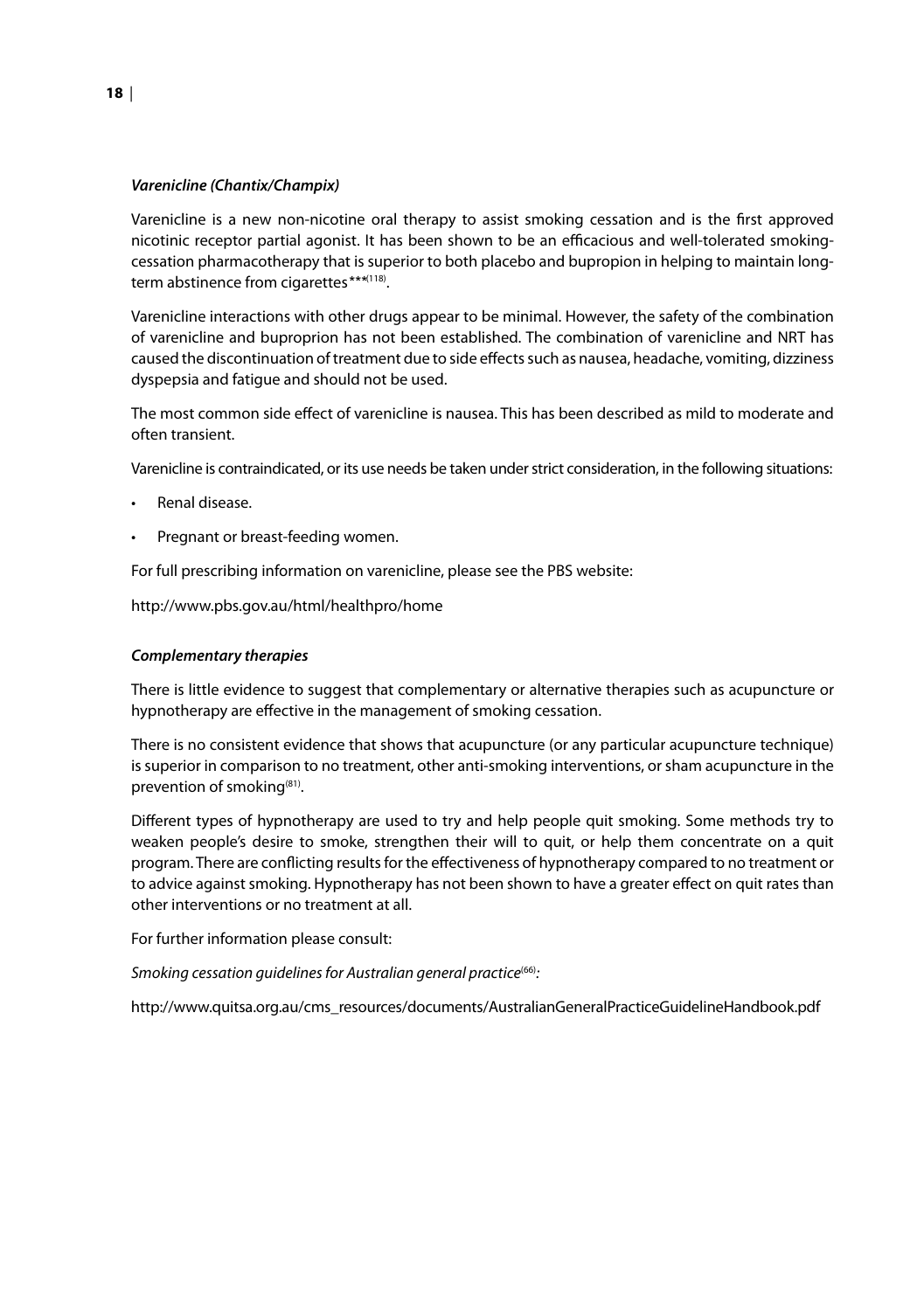# **5 Depression and substance use**

# **5.1 Depression**

Depression is a debilitating disorder that disrupts relationships and daily lives and is one of the most common mental disorders<sup>(119)</sup>. Depression is more common in women than in men<sup>(68, 119)</sup>.

People with depression may present as tearful and report that they feel sad, empty, hopeless and discouraged. Children and adolescents may present as irritable. Adults may also present as irritable and report concentration problems. People with depression may report loss of interest or pleasure in most activities, trouble sleeping, fatigue and problems with weight. Feelings of worthlessness and guilt may be associated with suicidal ideation.

To be diagnosed with major depression, a person must either have a depressed mood or a loss of interest or pleasure in daily activities consistently for at least a two week period. This mood must represent a change from the person's normal mood. Social, occupational, educational or other important functioning must also be negatively impaired by the change in mood.

# **5.2 Comorbidity with depression**

- People with depression have high rates of comorbidity with other mental disorders and substance use disorders<sup>(17, 68, 119-122)</sup>.
- Comorbidity in people with depression results in higher levels of impairment<sup>(119, 123)</sup> and increased severity and recurrence of depression<sup>(121, 122, 124)</sup>.
- Depression and anxiety frequently co-exist<sup>(68, 119, 121, 122, 124)</sup>.
- • Psychosocial effects such as stigma, poverty and isolation associated with substance use may contribute to depression; depression also has the potential to predispose people to poverty, isolation and substance use $(17)$ .

### *5.2.1 General management approaches to comorbidity*

- • Clinicians often find treatment of depression in the presence of substance dependence difficult. It is often unclear what the relationship is between the conditions and whether the depression is brought about by the substance dependence itself, or whether it is a primary depressive disorder, and therefore how best to approach treatment $(125)$ .
- Substance use or dependence should not preclude treatment of depression<sup>(125)</sup>.
- In ideal circumstances, the patient should be assessed for persistent depression after a few weeks of abstinence in order to exclude depression related to withdrawal or due to the substance use itself<sup>(125)</sup>.
- • Antidepressants are more likely to be effective for primary depression in comparison to substance induced depression<sup>(125)</sup>.
- Improvements in depression may result in short-term reductions in substance use; however, these reductions do not necessarily persist. Therefore, specific interventions for the substance use are also needed to increase the likelihood of long-term abstinence<sup>(125)</sup>.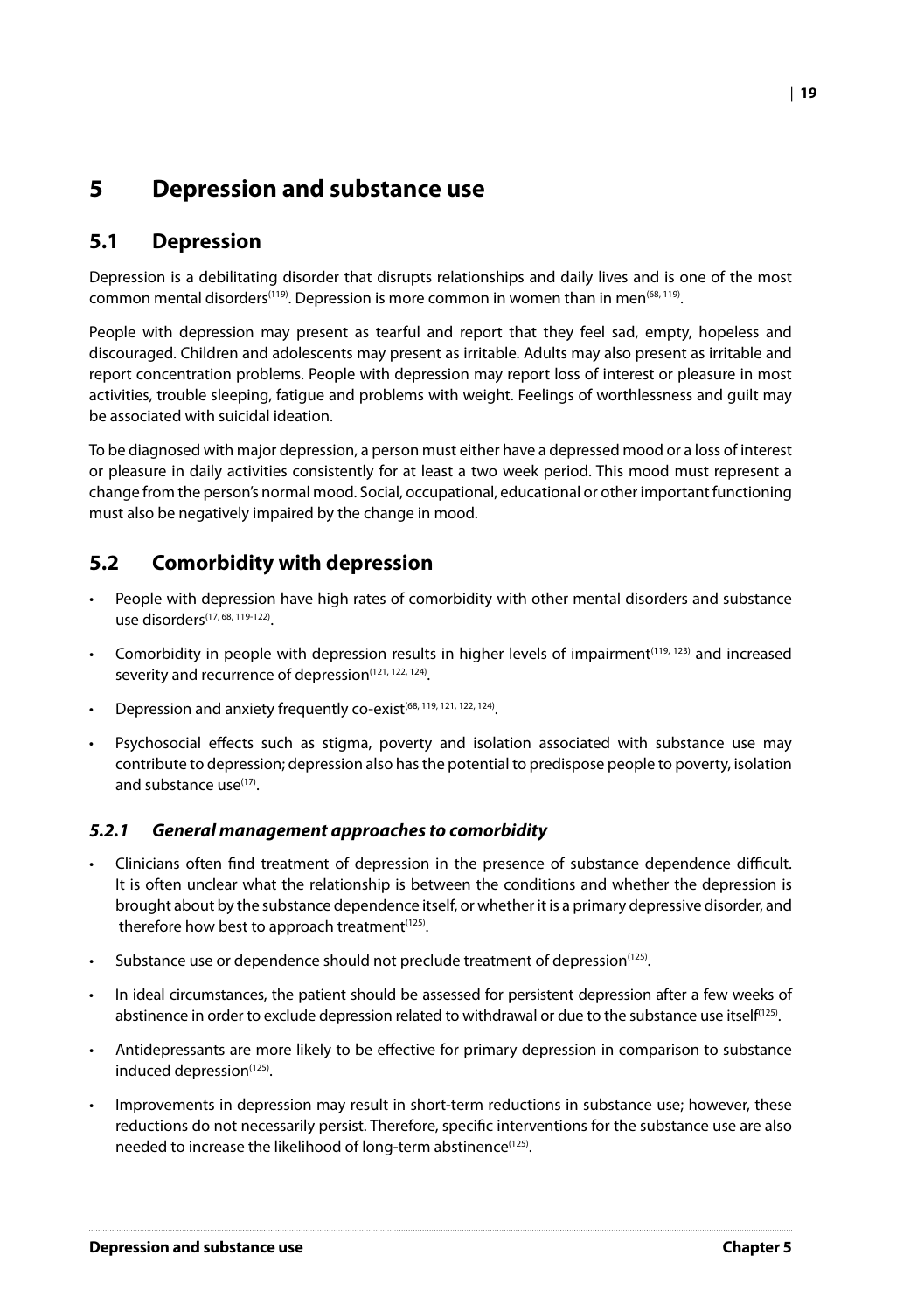# **5.3 Major clinical issues with depression and cannabis/hallucinogen use**

- Since cannabis use appears to be a predictor of depression, cessation of cannabis use is important as a first step so that depressive symptoms can be better evaluated.
- However, abstinence from cannabis is a difficult goal to achieve in cannabis dependent people.
- In the absence of other proven forms of treatment, CBT is, at present, the most widely employed form of treatment for cannabis use.

#### *5.3.1 Effect of cannabis and other hallucinogens on depression*

- Depression is more common in people who use cannabis, particularly with those who commenced at a young  $age^{(4-6)}$ .
- There is little support for the self-edication hypothesis of cannabis being used to relieve symptoms of depression<sup>(4)</sup> and a greater evidence base suggesting cannabis to be a predictor of depression<sup>(126)</sup>.
- The association between cannabis use and depression may be due to common factors that lead individuals to develop depression and use cannabis<sup>(4)</sup>.
- $\cdot$  Higher quantities of cannabis use predict more severe depressive symptoms<sup>(4)</sup>.

#### *5.3.2 Interactions between cannabis and hallucinogens and therapeutic agents for depression*

- Cannabis can exacerbate the sedative effects of tricyclic antidepressants which increases the risk of impaired driving and injury as well as overdose $x$ .
- LSD may induce a serotonin syndrome (Appendix 1) therefore, caution should be exercised when prescribing SSRIs or MAO-I<sup>X(127)</sup>.
- Cannabis and antidepressants are metabolised by CYP 450 enzymes which may result in the inhibition or induction of either drug group. Therefore, individuals should be monitored closely to ensure outcomes are appropriate  $x$ .

#### *5.3.3 Management approaches to comorbid depression and cannabis use*

- Since cannabis use appears to be a predictor of depression, cessation of cannabis use is important as a first step wherever possible so that depressive symptoms can be better evaluated.
- However, abstinence from cannabis is a difficult goal to achieve in cannabis-dependent people<sup>(128)</sup>.
- • In the absence of other proven forms of treatment, CBT is, at present, the most widely employed form of treatment for cannabis use*\*\*\*\**(128).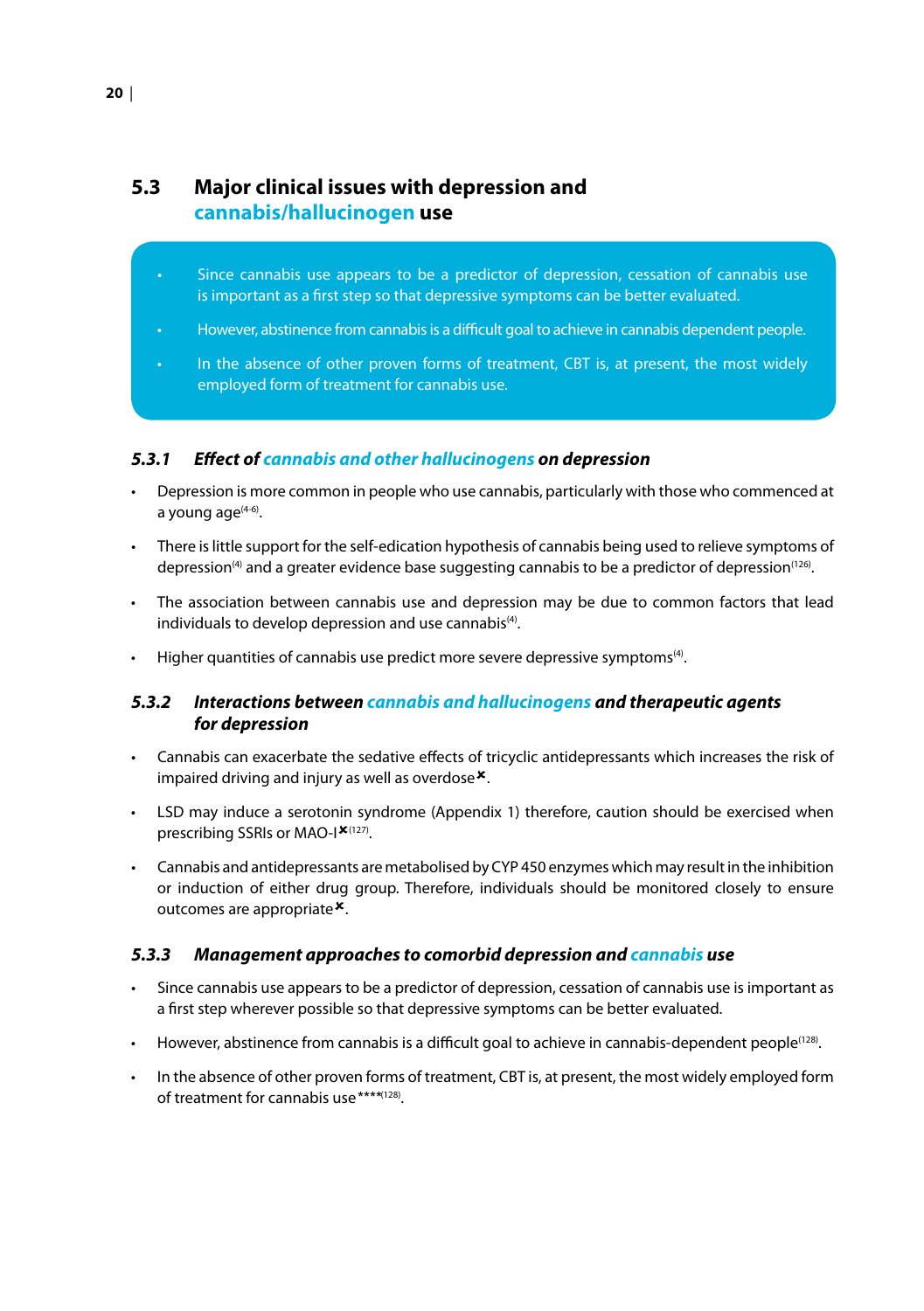# **5.4 Major clinical issues with depression and alcohol use**

- Alcohol in large quantities has mood-depressant effects.
- A depression-like set of symptoms may emerge during or after alcohol withdrawal.
- In ideal circumstances, a period of abstinence should be trialled.
- Antidepressants are effective for the treatment of depression in those with alcohol-use disorders and have shown improvement in both depression and alcohol consumption.
- However, antidepressants are less effective in situations of continued heavy drinking or where depression is mainly alcohol induced.
- CBT in depressed alcohol dependent people is associated with decreased post-treatment alcohol use.
- Naltrexone or acamprosate can be used in combination with antidepressant medications and CBT.

#### *5.4.1 Effect of alcohol on depression*

- Heavy alcohol use<sup>(17)</sup> and alcohol dependence<sup>(16)</sup> are associated with high rates of depression.
- Women more commonly drink in response to primary depression $(129)$ .
- Alcohol in large quantities has mood depressant effects and may worsen depressed mood if it is part of a Major Depressive Episode or a transient state in response to a stressor. Depression and alcohol use are therefore associated with increased risk of suicide<sup>(16, 129-131)</sup>.
- The course of alcohol dependence in people with alcohol-induced depression is more severe when compared to those with depression that is independent of alcohol dependence<sup>(129)</sup>.
- A depression-like set of symptoms may emerge during or after alcohol withdrawal(132).

#### *5.4.2 Interactions between alcohol and therapeutic agents for depression*

- Alcohol can exacerbate the sedative effects of sedative antidepressants including tricyclics and mirtazepine used in the treatment of depression. Alcohol toxicity may occur through the inhibition of CYPs by antidepressants involved in the metabolism of alcohol $\mathbf{x}$ <sup>(133)</sup>.
- Interactions between antidepressants and acamprosate used to treat alcohol dependence are minimal as are interactions between antidepressants and disulfiram and naltrexone, also used to treat alcohol dependence  $x$ <sup>(134)</sup>.

#### *5.4.3 Management approaches to comorbid depression and alcohol use*

In order to fully assess the extent of depression, in ideal circumstances, a period of abstinence from alcohol should be trialled. It is worth noting that depressive symptoms may emerge both during and after alcohol withdrawal<sup>(130, 135)</sup>.

| **21**

Alcohol

Cannabis/ hallucinogens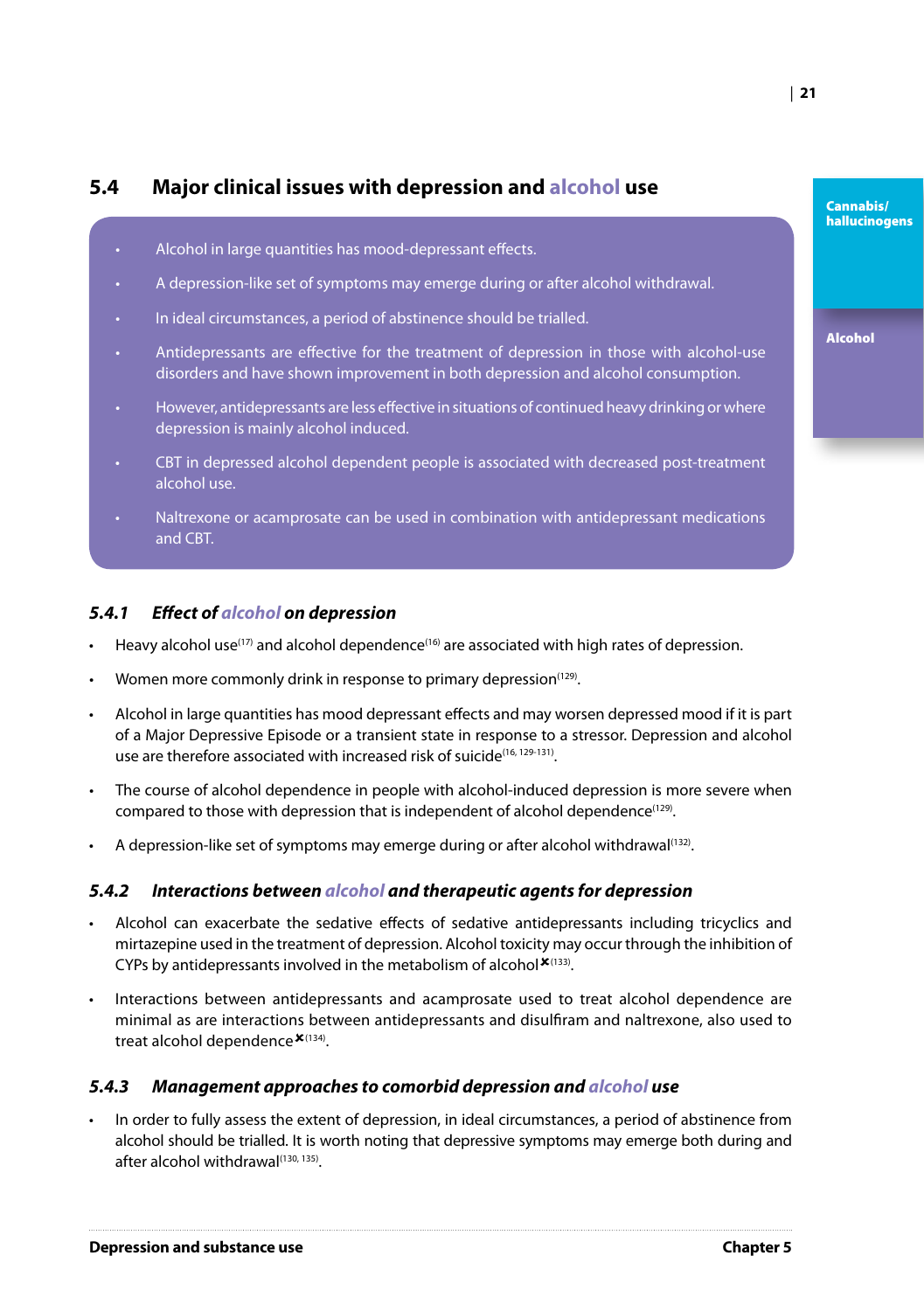- • Where it is not possible to trial a period of abstinence from alcohol, the use of antidepressants is indicated. However, antidepressants will be less effective in situations of continued heavy drinking or where depression is mainly alcohol induced.
- Antidepressants will be most effective in those people with primary depression:
	- Antidepressant are effective for the treatment of depression in those with alcohol use disorders and have shown improvement in both depression and alcohol consumption<sup>\*\*\*(130, 135-137)</sup>.
	- SSRIs (fluoxetine and sertraline) are particularly well tolerated*\*\*\**(130, 135, 136) and may pose less risk of increased sedation than other forms of antidepressants.
	- Some studies of SSRIs used to treat alcohol dependent people have shown a worsening effect on alcohol consumption in certain subtypes, in particular those with early onset problem drinking*\*\*\**(138, 139). Therefore, monitoring is required.
- CBT in depressed alcohol-dependent people is associated with decreased post-treatment alcohol use<sup>\*\*(140)</sup>.
- Treatments primarily aimed at alcohol dependence (in combination with SSRIs) are more effective under heavy drinking circumstances or when depression is alcohol induced*\*\*\*\**(134, 141-143).
	- Acamprosate and naltrexone are both effective in the management of alcohol dependence and maintaining abstinence*\*\*\*\**(141, 144).
	- Naltrexone may be more effective in those with higher depression scores*\*\*\**(144).
	- Naltrexone has been shown to be effective in reducing alcohol consumption in individuals who have been unable to abstain from alcohol consumption despite antidepressant treatment*\**(134).
	- Naltrexone in combination with antidepressants has been shown to reduce the number of days in which alcohol is consumed while in treatment*\*\*\**(145).

# **5.5 Major clinical issues with depression and opioid use**

- Rates of depression decrease once people enter treatment for opioid dependence, in particular, maintenance pharmacotherapies.
- Fluvoxamine  $\star \star \star$ , fluoxetine  $\star \star$ , norfluoxetine  $\star \star$  and paroxetine  $\star$  can inhibit buprenorphine and methadone metabolism through inhibition of the CYPs involved in their metabolism.
- Carbamazepine is a potent CYP inducer and will induce the metabolism of methadone and buprenorphine as well as reduce plasma concentrations.
- If antidepressant medications are to be used, then non-sedating antidepressants (such as SSRIs) are preferable due to the risk of overdose mentioned above with tricyclic antidepressants.
- CBT provides additional benefit in combination with a maintenance therapy program in the treatment of depression in opioid users.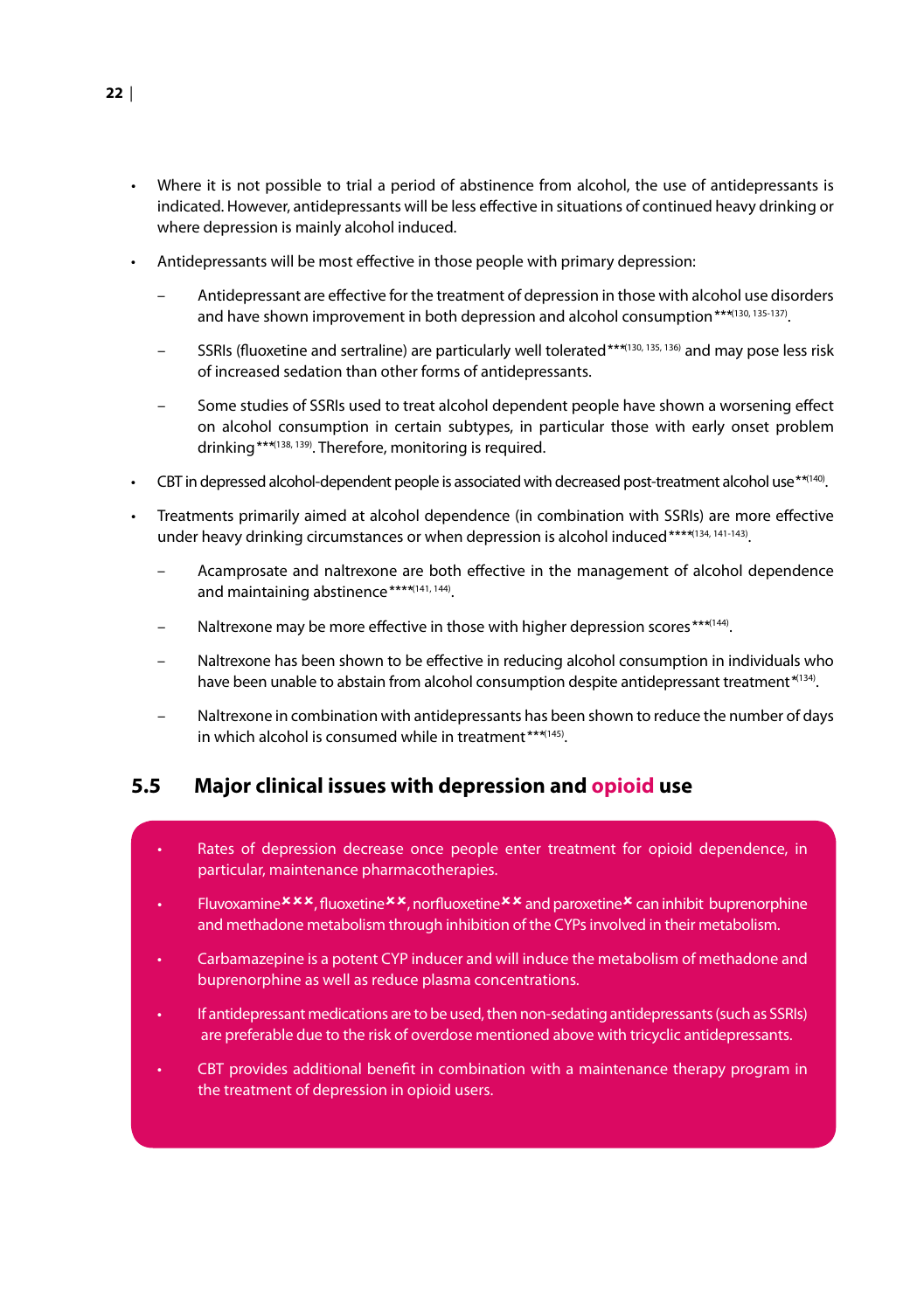#### *5.5.1 Effects of opioids on depression*

- Depression is common among illicit opioid users<sup>(24-27)</sup>. Heavier illicit opioid use is associated with more severe depression $(26)$ .
- • Rates of depression decrease once people enter treatment for opioid dependence, in particular maintenance pharmacotherapies<sup>(26, 146)</sup>.
- Conversely, continued illicit opioid use affects adherence to treatment for depression in opioid dependent people<sup>(147)</sup>.

#### *5.5.2 Interactions between opioids and therapeutic agents for depression*

- Fluvoxamine  $\star \star \star$ , fluoxetine  $\star \star$ , norfluoxetine  $\star \star$  and paroxetine  $\star$  can inhibit buprenorphine and methadone metabolism through inhibition of the CYPs involved in their metabolism<sup>(148-150)</sup>. This can result in an increase in plasma opioid pharmacotherapy concentrations and potential overdose. This can be a particular issue during induction onto methadone; however, the risk may persist even after stabilisation has occurred  $x \times x$ <sup>(151-155)</sup>.
- • Fluvoxamine is the most potent inhibitor of methadone and buprenorphine metabolism and is the most clinically relevant. Therefore, it should be avoided **x x x**(150).
- Fluoxetine and paroxetine should also be avoided $x$ .
- Citalopram and sertraline are the least likely SSRIs to have cytochrome-mediated drug interactions; however, due to the theoretical potential for an interaction, caution should still be used and individuals monitored closely $x$ <sup>(156)</sup>.
- Carbamazepine is a potent CYP inducer and will induce the metabolism of methadone and buprenorphine as well as reduce plasma concentrations $\mathbf{X} \mathbf{X}^{(149, 157)}$ . This has the potential to result in withdrawal and failure of retention in treatment<sup>\*\*\*\*</sup><sup>(158-160)</sup>.
- There is an increase in sedation as well as risk of fatal overdose with opioid use and tricyclic antidepressants  $x x$ <sup>(161)</sup>.

#### *5.5.3 Management approaches to comorbid depression and opioid use*

- It is important to consider the variety of factors that may be contributing to depressed mood in this group of people, e.g. chronic psychosocial stressors, the effects of substance dependence, and longstanding personality-related mood disturbances.
- • Entry into a maintenance pharmacotherapy (buprenorphine or methadone) is associated with improvement in depression<sup>\*\*\*(146)</sup>.
- There is conflicting evidence on the efficacy of antidepressant medication amongst maintenance therapy populations*\*\*\*\**(162-165).
- • If antidepressant medications are to be used, then non-sedating antidepressants (such as SSRIs) are preferable due to the risk of overdose mentioned above with tricyclic antidepressants.
- • CBT provides additional benefitin combinationwith a maintenance therapy program in the treatment of depression in opioid users.

**Opioids**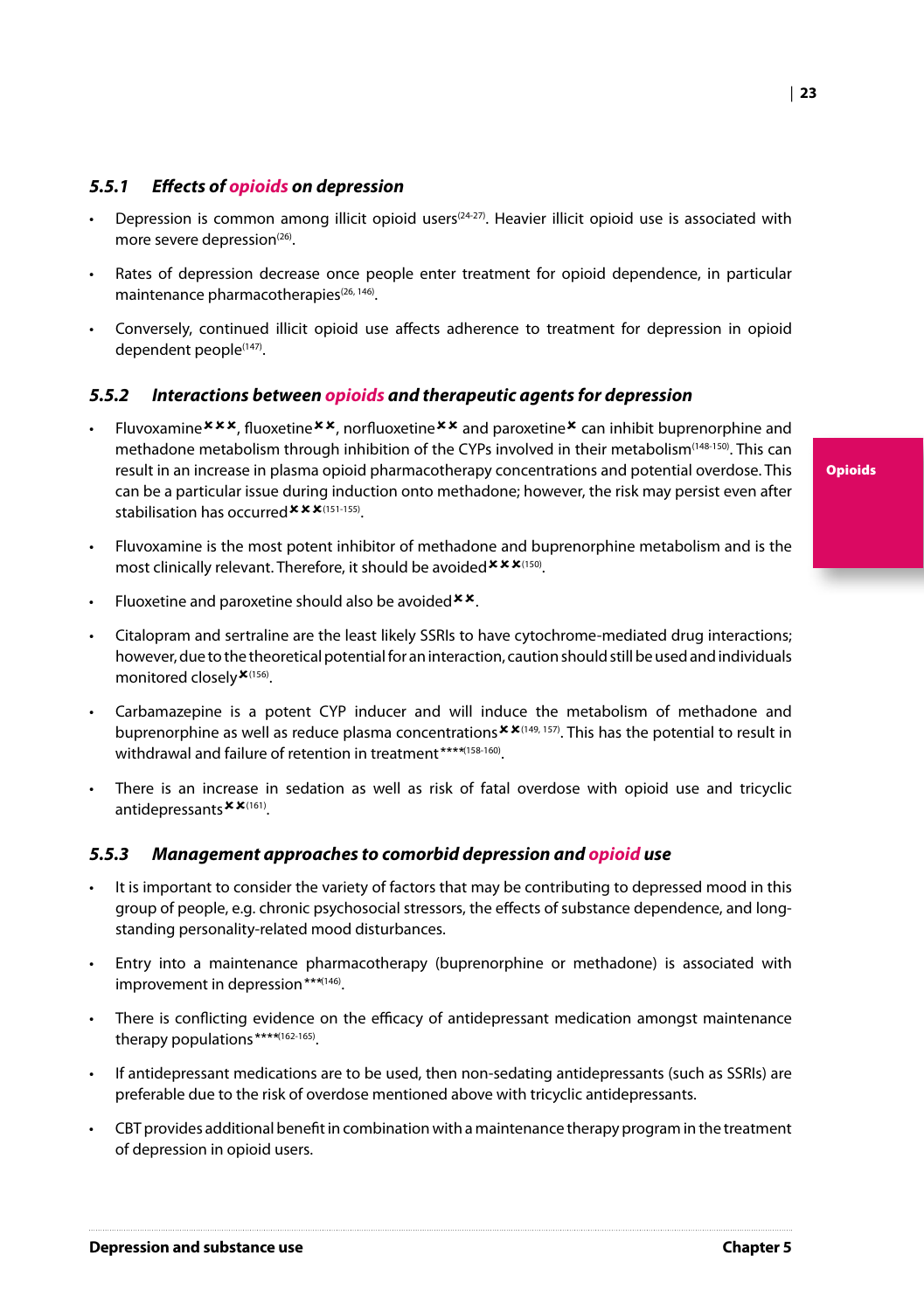- In individuals who adhere to medication plans, naltrexone in combination with antidepressants is effective in improving depression and reducing illicit opioid intake*\*\*\**(142, 164, 166).
- In individuals who adhere to medication plans, naltrexone treatment is associated with reduced depression compared with methadone maintenance treatment*\*\*\**164, 166).

### **5.6 Major clinical issues with depression and stimulant (including methamphetamine) use**

- Depression is common amongst stimulant users, both in the days following heavy use and during withdrawal.
- Tolerance develops quickly to the positive effects of stimulant drugs when used to self medicate for depression, leaving the person at risk of dose escalation and dependence.
- Stimulant effects on sleep may worsen sleep-wake cycle disturbances associated with depression.
- Monoamine Oxidase Inhibitors (MAO-I) (either irreversible or reversible) are contraindicated in people using amphetamines or MDMA  $\star \star$ .
- Reductions in stimulant use improve symptoms of depression.
- If depression persists despite adequate withdrawal from stimulants, then treat as for primary depression.

#### *5.6.1 Effects of stimulants on depression*

- Depression is common amongst stimulant users<sup>(40, 41, 43, 45, 49-51, 53, 54)</sup>.
- In the days following use of stimulants, users report rebound depression, most likely due to monamine depletion<sup>(39, 47, 48)</sup>.
- Depression is also present during the withdrawal phase from stimulants as well as for a significant period of time following abstinence<sup>(42, 44, 46)</sup>.
- There is an association between depression and severity of stimulant use and dependence, with higher levels of use being more indicative of greater severity of depression<sup>(41, 44, 50, 52, 53, 56, 167, 168)</sup>.
- • Evidence suggests that depression precedes MDMA use in particular in most instances, supporting the self medication hypothesis in this case<sup>(40, 53, 55, 169-171)</sup>.
- Evidence from animal studies suggests that serotonin producing neurons are damaged by heavy MDMA use<sup>(172)</sup> and that it is likely that at least some of these levels are achieved in humans who use MDMA<sup>(173-177)</sup>.
- Tolerance develops quickly to the positive effects of these stimulant drugs<sup>(178)</sup> leaving the person at risk of dose escalation and dependence.
- $\cdot$  Stimulant effects on sleep<sup>(171)</sup> may worsen sleep-wake cycle disturbances associated with depression.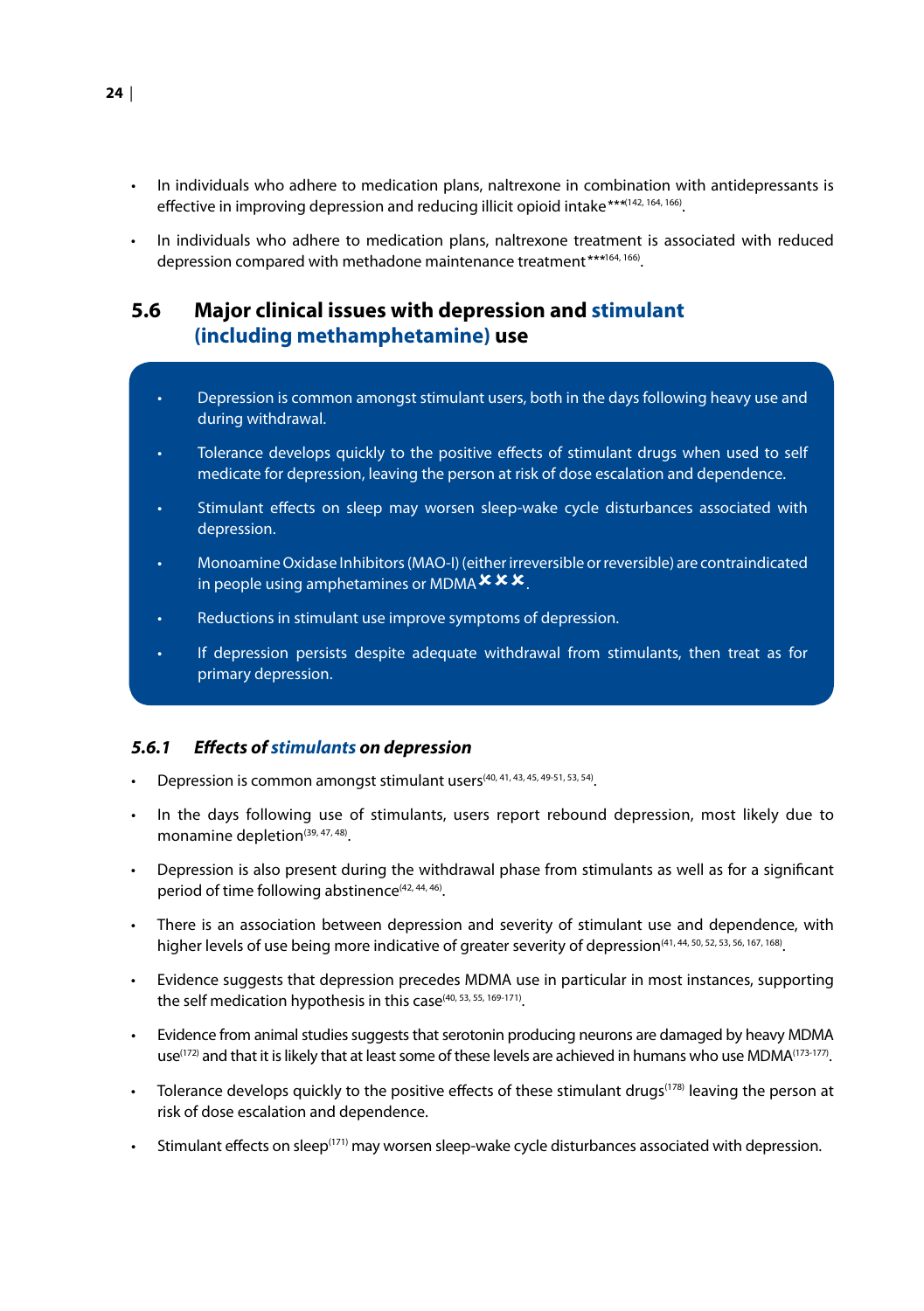## *5.6.2 Interactions between stimulants and therapeutic agents for depression*

- • Stimulant drugs are likely to exacerbate the effects of SSRI and SNRI antidepressantsin particular (and vice versa) and may result in serotonin syndrome (Appendix 1) $\mathbf{x}$ <sup>(127, 179, 180</sup>). Patients should be warned of signs of serotonin syndrome and be monitored.
- MAO-Is (either irreversible or reversible) are contraindicated in people using amphetamines or MDMA. Deaths have been associated with concurrent use of moclobemide and MDMA $\star\star\star$ (181, 182).
- Fluoxetine, norfluoxetine, paroxetine and sertraline are potential inhibitors of CYP 2D6 which metabolises MDMA and methamphetamine. This may result in elevated plasma concentrations leading to toxicity $x$ .

### *5.6.3 Management approaches to comorbid depression and stimulant use*

- Reductions in stimulant use improve symptoms of depression<sup>(183)</sup>. Therefore, reductions and cessation of stimulant use should be encouraged.
- • Treatment for depression should be commenced if use of stimulants is only occasional and there is established coexisting depression.
- If depression persists despite adequate withdrawal from stimulants, then treat as for primary depression.
- Formal drug detoxification should be considered if the person is dependent.
- There is little consistent evidence that antidepressants are beneficial in management of stimulant withdrawal(184).
- CBT can be used to address stimulant use and is effective<sup>\*\*\*(49, 183)</sup>.
- Care should be taken to select an appropriate antidepressant in order to minimise chances of drug interactions.

## **5.7 Major clinical issues with depression and benzodiazepine use**

- Sedative and depressive actions as well as long-term use of benzodiazepines exacerbate the negative symptoms of depression such as lack of energy, negative cognitions and anhedonia.
- Benzodiazepine use should be restricted to a few days with a long acting benzodiazepine.
- • Psychological and behavioural treatment can be effective in treating insomnia.
- • CBT for depression is more effective if there is minimal sedation and anxiolysis due to the benzodiazepine use.
- If long-term benzodiazepine use is being considered, then this should be administered under close supervision.

**Stimulants** (including methamphetamine)

Benzodiazepines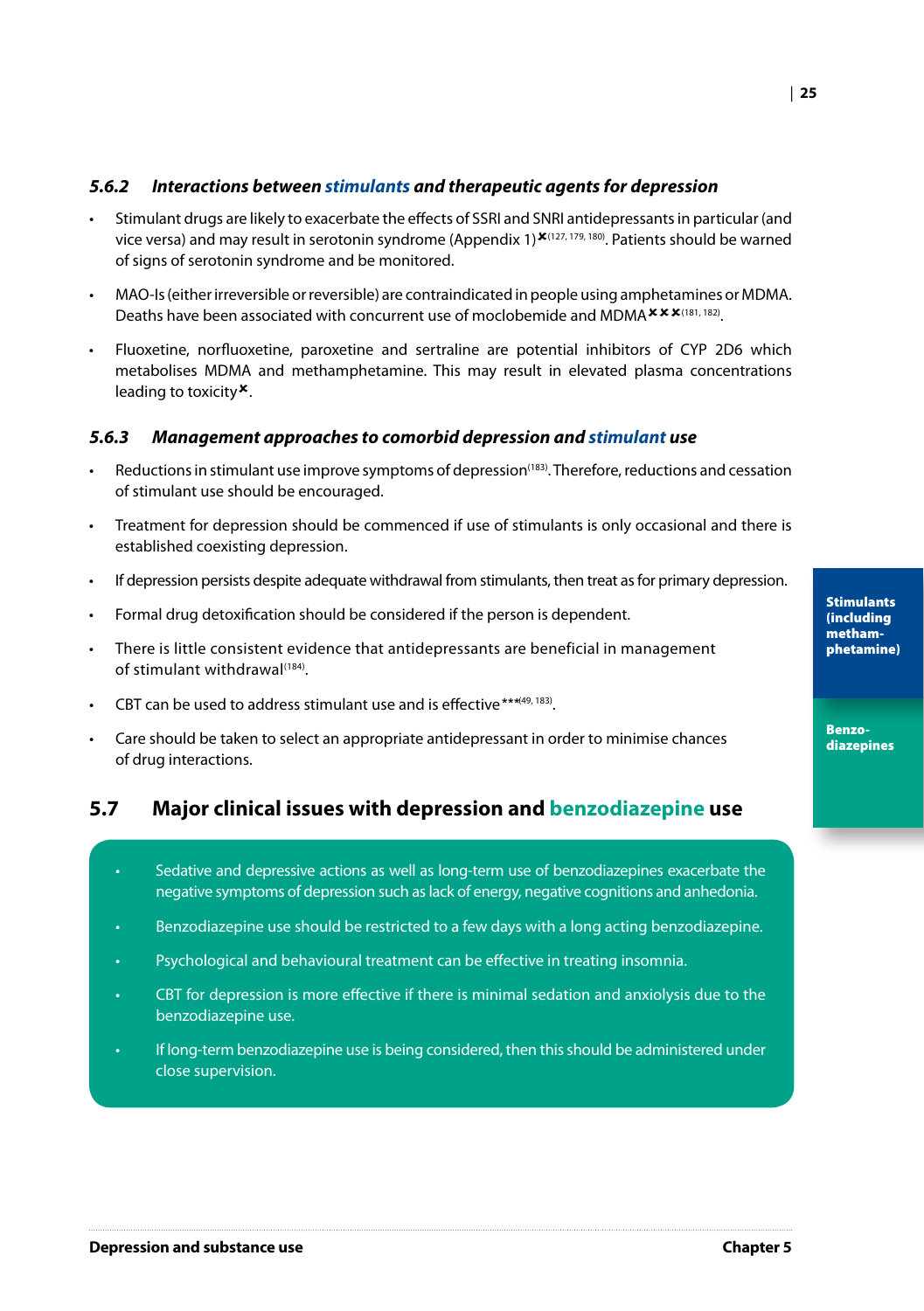## *5.7.1 Effects of benzodiazepines on depression*

- Benzodiazepines are often prescribed to relieve some of the symptoms of depression such as insomnia<sup>(185)</sup> and agitation during the acute treatment phase.
- However, benzodiazepines also cause disruptions to and reductions in Rapid Eye Movement (REM) sleep<sup>(186, 187)</sup>.
- • Sedative and depressive actions as well aslong-term use of benzodiazepines exacerbate the negative symptoms of depression such as lack of energy, negative cognitions and anhedonia<sup>(59)</sup>.

## *5.7.2 Interactions between benzodiazepines and therapeutic agents for depression*

- There is an increased risk of sedation and overdose with the combination of benzodiazepines and sedative antidepressants such as tricyclics and mirtazepine $x$ .
- Benzodiazepines and antidepressants are both metabolised by CYP 450 enzymes which may result in the inhibition or induction of either drug group. Therefore, individuals should be monitored closely to ensure outcomes are appropriate $x$ .
- Fluvoxamine will inhibit the metabolism of alprazolam, midazolam, triazolam and diazepam causing increased sedation and potential toxicity $x$ .
- Citalopram and sertraline are the least likely SSRIs to have cytochrome-mediated drug interactions $\mathbf{x}$ .

### *5.7.3 Management approaches to comorbid depression and benzodiazepines*

- Benzodiazepine use should be discouraged and cessation should be a long-term goal.
- Antidepressant medication (SSRIs or other non-sedating antidepressants) can be commenced with the patient still taking benzodiazepines.
- • Tolerance quickly developsto the effects of benzodiazepines used during the treatment of depression (acute agitation, anxiety, panic and insomnia) $(188)$ .
- Benzodiazepine use should be restricted to a few days with a long-acting benzodiazepine<sup>(189)</sup>.
- Psychological and behavioural treatment can be effective in treating insomnia<sup>\*\*\*(190-192)</sup> associated with psychiatric disorders<sup>(193)</sup> and may reduce the need for benzodiazepine use during depression.
- CBT for depression will be more effective if there is minimal sedation and anxiolysis due to the benzodiazepine use.
- If large quantities of benzodiazepines (e.g. 40mg diazepam daily equivalent or more) are being consumed, then inpatient withdrawal to lower levels should be considered to avoid and manage seizure risk(194).
- If dependence has developed, then graduated withdrawal through slow reduction of dosage should be commenced*\*\*\*\**(194-196), possibly after transferring the patient onto a long acting benzodiazepine.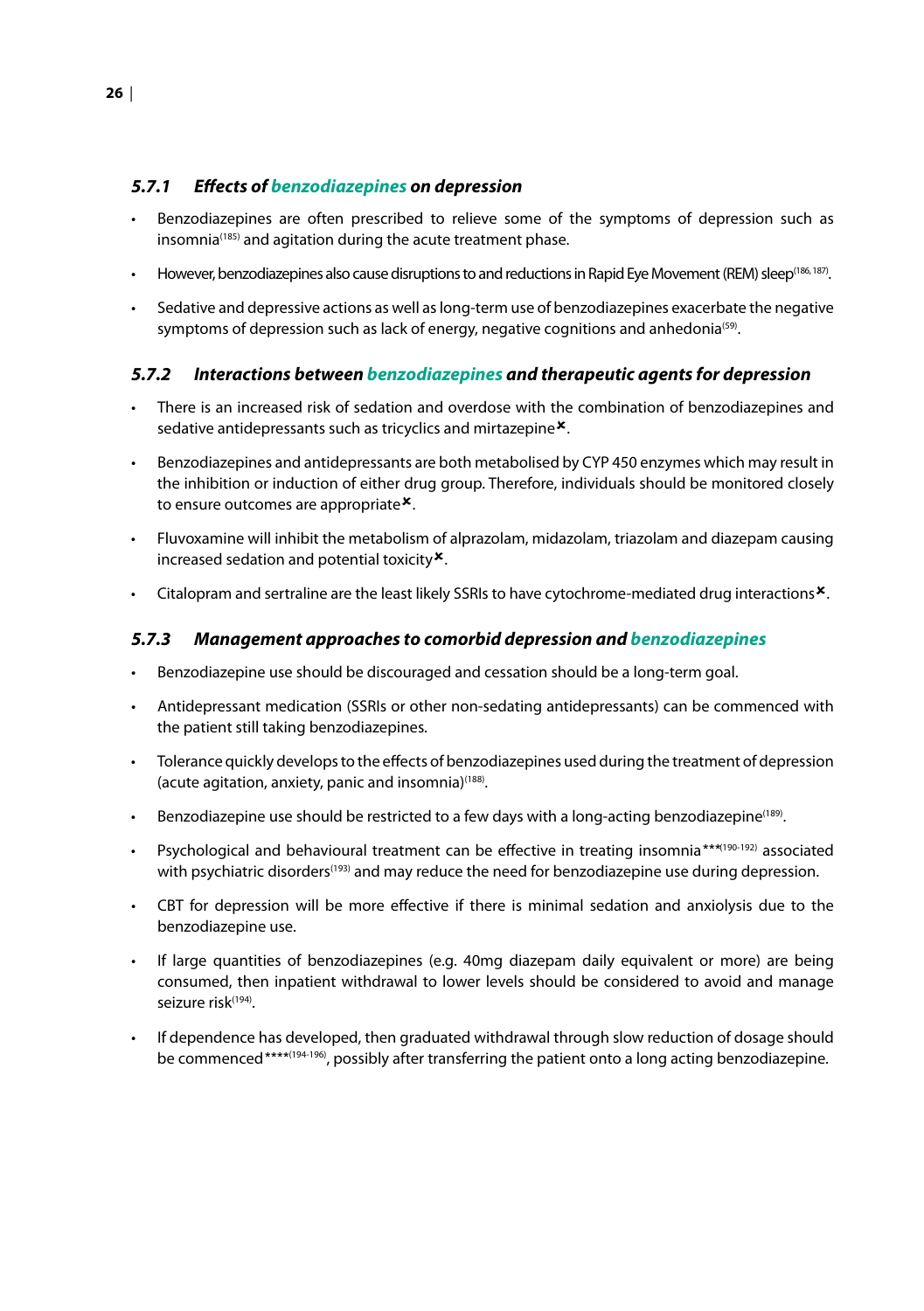- If long-term benzodiazepine use is indicated, then:
	- This should be subject to a contract with the patient.
	- Authorities should be advised, including registration with the relevant local government health authority.
	- The seeking of additional benzodiazepines from other prescribers should be monitored (e.g. using the *Authority to release personal PBS claims information to a third party* form).
	- Daily or weekly dispensing of benzodiazepines should be considered and may assist with controlling use.

## **5.8 Major clinical issues with depression and inhalant/solvent use**

- Depression and inhalant use often co-exist and both increase suicide risk.
- Inhalants can exacerbate the sedative effects of some antidepressants.
- Most antidepressants reduce seizure threshold and tricyclic antidepressants can cause cardiac arrhythmias – both complications of inhalant use.
- As with most other substances, inhalant users should be encouraged to try and reduce or cease use to observe whether depressive symptomatology resolves.

#### *5.8.1 Effects of inhalants/solvents on depression*

- Depression and use of inhalants are positively correlated, particularly amongst adolescents<sup>(63, 64)</sup>.
- Depression and inhalant use, and inhalant use alone are associated with increased risk of suicide<sup>(64, 197-200</sup>.

#### *5.8.2 Interactions between inhalants/solvents and therapeutic agents for depression*

- Inhalants can exacerbate the sedative effects of some antidepressants including tricyclic antidepressants and mirtazepine $x$ .
- Most antidepressants reduce seizure threshold and tricyclic antidepressants can cause cardiac arrhythmias. Therefore, risks should be appraised prior to commencement $x$ .

#### *5.8.3 Management approaches to comorbid depression and inhalant/solvent use*

- There appears to be no literature that sheds light on managing people with both depression and inhalant/solvent use related problems.
- As with most other substances, inhalant users should be encouraged to reduce or cease use to observe whether depressive symptomatology resolves.
- In general, with respect to inhalant/solvent use $(65)$ :
	- Outline to users the harms associated with inhalant/solvent use.
	- Investigate polysubstance use as this is common.

Inhalants/ solvents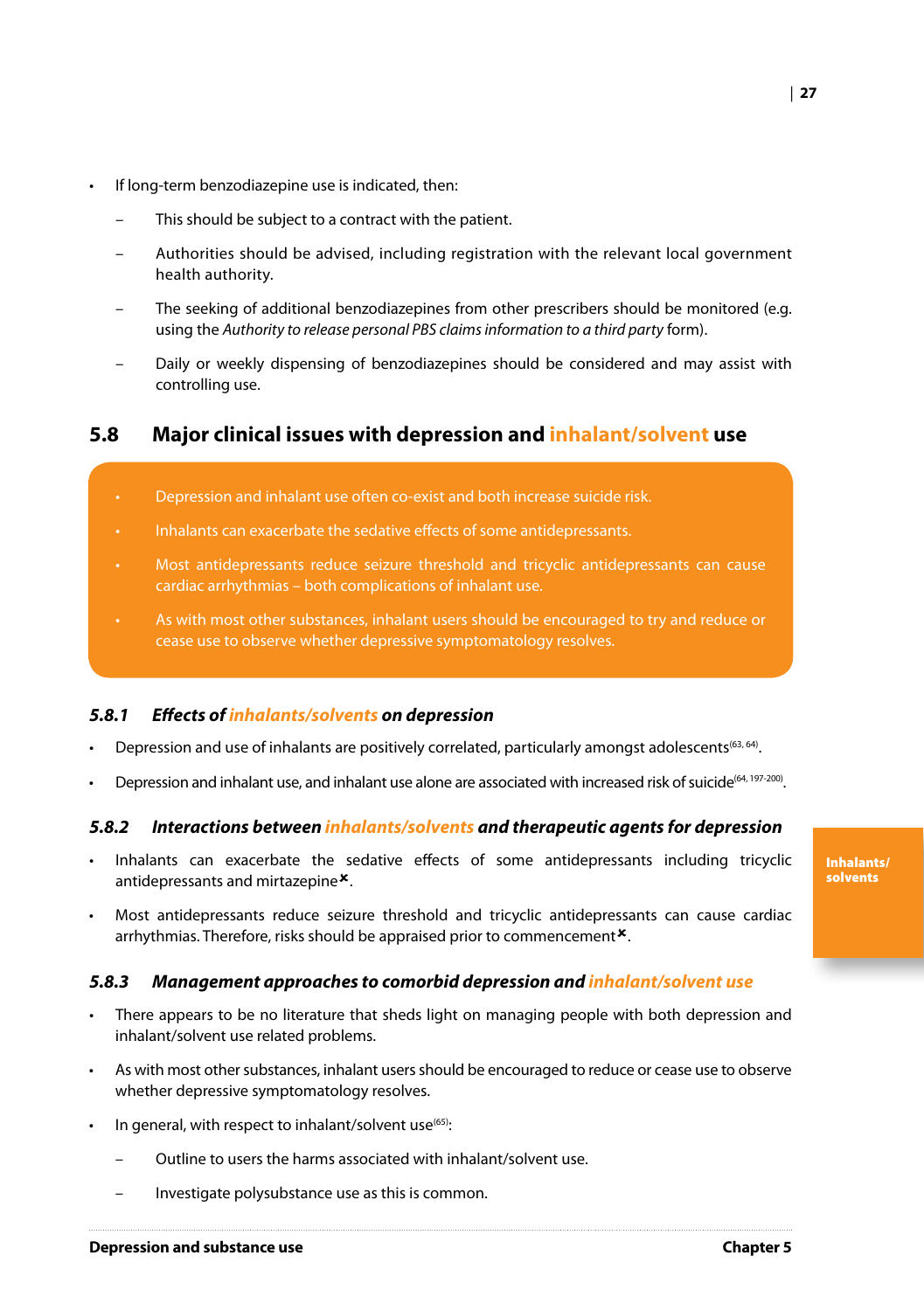- • Standard CBT approaches to both sets of issues should be used, with particular attention to the development of:
	- Assertiveness skills (refusal skills).
	- Coping skills for controlling and managing emotions such as anger and sadness.
- • Offer alternatives to inhalant use, for example, recreational activities.
- • Community reinforcement approaches should be developed by mobilising the local health and welfare service system in individual care plans.
- • Family interventions need to be considered, for example, increasing communication between the person and the family.
- • Assertive outreach and follow-up may be required.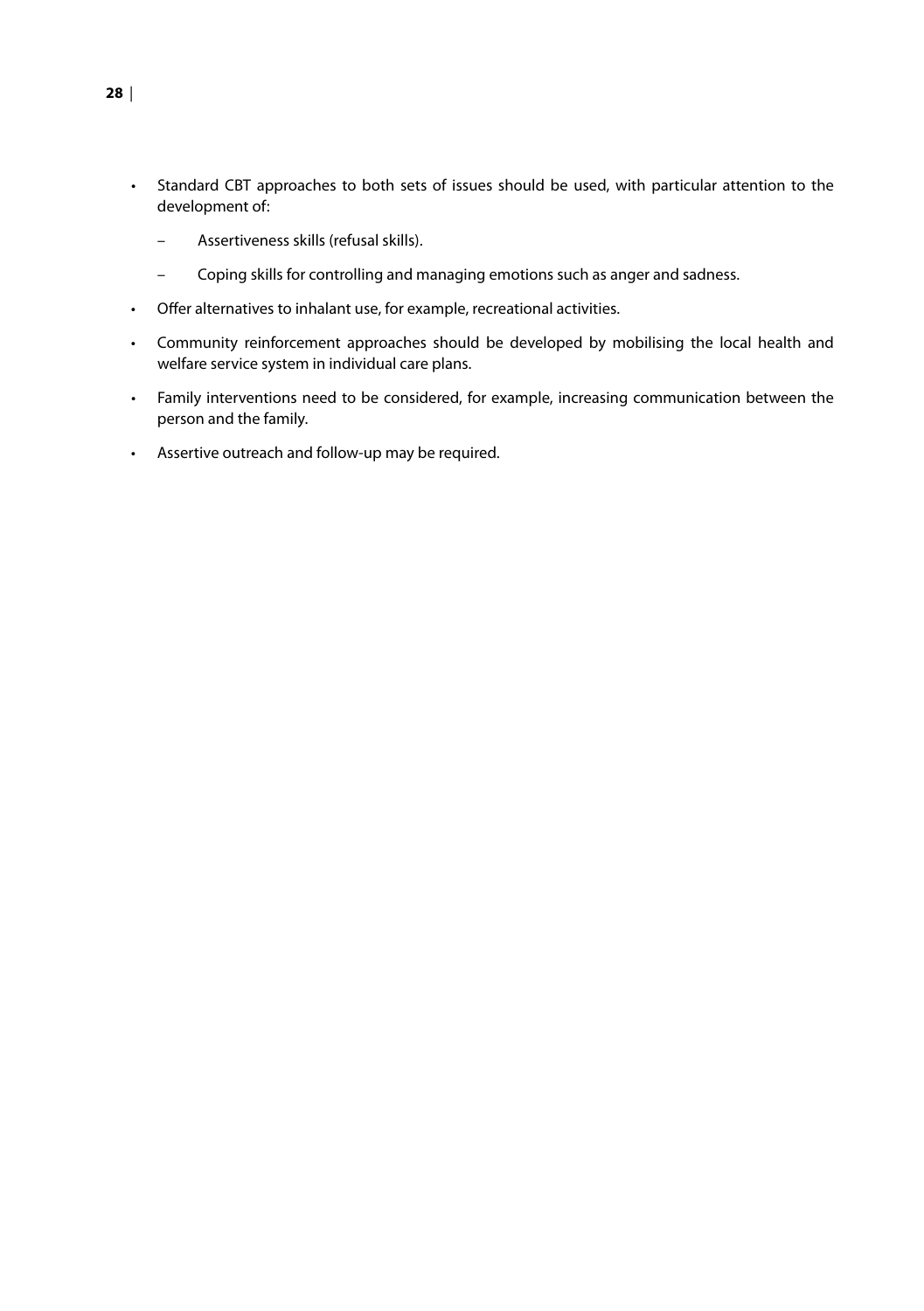# **6 Anxiety disorders and substance use**

## **6.1 Anxiety**

In contrast to fear, which is a response to a realistic immediate danger, anxiety is a fearful response occurring in the absence of a specific danger or real threat. According to the National Survey of Mental Health and Wellbeing, anxiety disorders are the most common form of mental disorder in the population with a one-year prevalence of 9.7% in Australian adults<sup>(68)</sup>.

The fear and worry associated with anxiety arises in response to a variety of specific triggers (fear of heights) more general triggers (e.g. crowds, shopping centres, being in trains or buses, meeting new people, or having to speak in public) or sometimes in response to general issues including finances, health or relationships and personal safety. In some cases, anxiety can arise suddenly and spontaneously without a discernable trigger, as is the case with panic disorder.

People with anxiety may find it hard to relax, concentrate and sleep, and may suffer physical symptoms such as heart palpitations, tension and muscle pain, sweating, hyperventilation, dizziness, faintness, headaches, nausea, indigestion, bowel disturbance and loss of sexual pleasure. These symptoms are accompanied by changes in thoughts, emotions and behaviour that substantially interfere with the person's ability to live and work.

More women than men experience anxiety disorders<sup>(68, 119, 121, 201)</sup>. Anxiety usually begins in early adulthood and is often, but not always, triggered by a series of significant life events.

## *6.1.1 Anxiety disorder subtypes*

## **Panic disorder**

This is characterised by recurrent panic attacks, which occur unexpectedly over at least a month. Panic attacks are diagnosed if there is a period in which there is a sudden onset of intense apprehension, fearfulness or terror commonly associated with feelings of impending doom. Symptoms such as shortness of breath, palpitations, chest pain or discomfort, smothering or choking sensations along with fear of losing control are experienced during these attacks.

#### **Agoraphobia**

This is characterised by anxiety about, or avoidance of, places and situations from which escape may be difficult (e.g. elevators, buses, trains or trams or shopping centres), or in which help may not be available in the instance of experiencing a panic attack or panic like symptoms.

#### **Social phobia**

This is characterised by clinically significant anxiety provoked by being exposed to certain types of social situations, commonly leading to avoidance of situations requiring socialising.

#### **Obsessive compulsive disorder (OCD)**

This is characterised by obsessions that cause significant anxiety or distress and compulsions which serve to neutralise the associated anxiety or distress.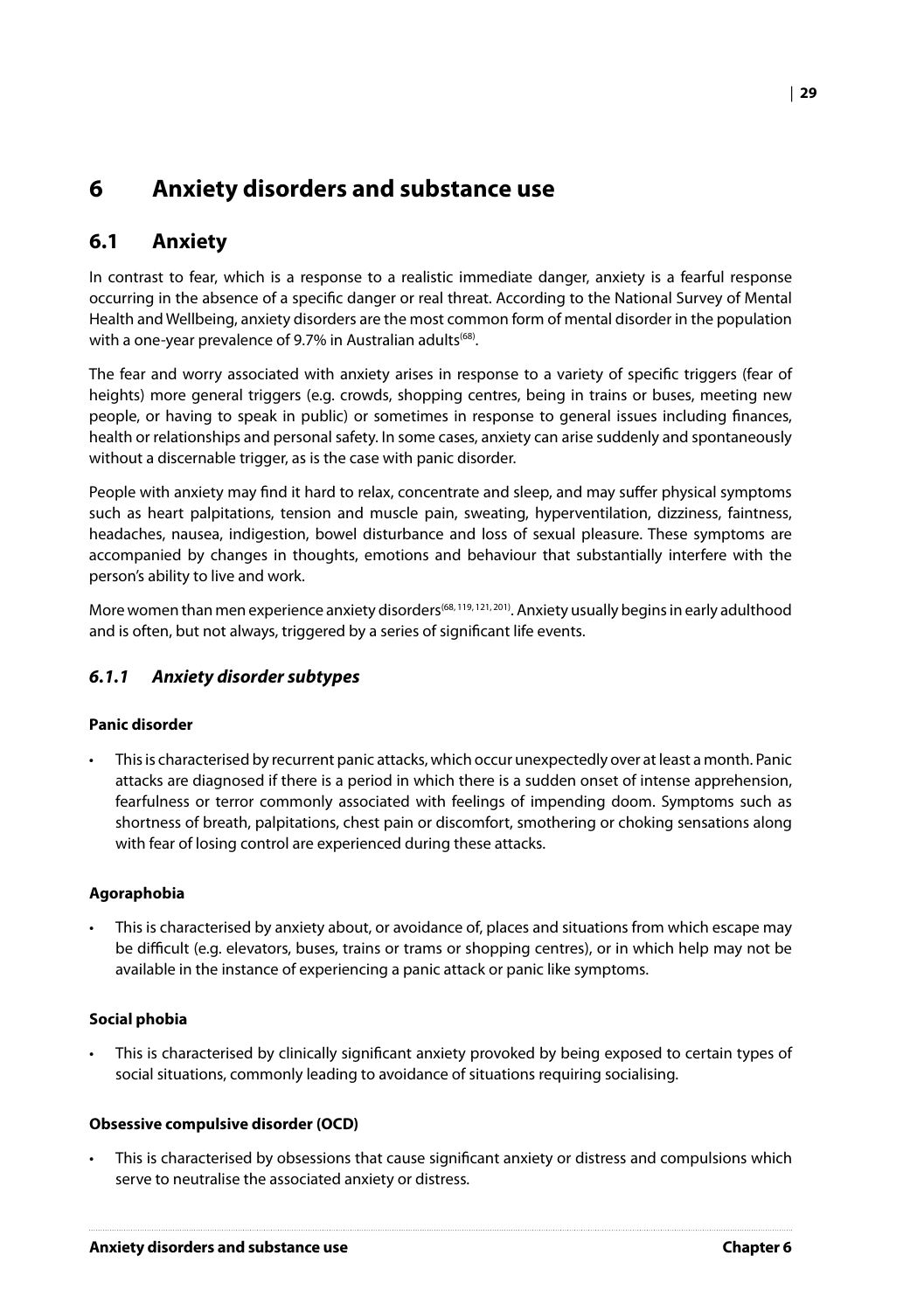#### **Post traumatic stress disorder (PTSD)**

This is characterised by re-experiencing of an extremely traumatic event accompanied by symptoms of increased arousal and avoidance of stimuli associated with the trauma.

#### **Generalised anxiety disorder (GAD)**

This is characterised by at least six months of persistent and excessive anxiety or worry.

#### *6.1.2 Management approaches to anxiety disorders*

- Anxiety disorders are treatable conditions, although as with all medical disorders, there is a spectrum of severity. Some are chronic. Anxiety disorders have a generally unappreciated high rate of morbidity and mortality<sup>(196)</sup>.
- Discussions with the patient regarding treatment should involve both short- and long-term outcome goals<sup>(196)</sup>.
- • Treatment of the anxiety disorders vary depending on the nature of the condition and the circumstances of the individual. In most cases, CBT is first-line treatment*\*\*\*\**(202) and is cheaper and more effective than medication, especially in those individuals who have had little or no previous exposure to benzodiazepines.
- In the majority of situations, however, by the time people seek advice from a clinician they are not generally benzodiazepine naïve and the issue expands to management of anxiety as well as controlling benzodiazepine use.
- Patients taking benzodiazepines do not develop tolerance to their anxiolytic effects<sup>(196)</sup> which significantly contributes to the desire to continue with their use. Benzodiazepines are particularly best avoided as a long-term medication treatment in the elderly because of the risk of adverse effects.
- CBT is effective in reducing symptoms of anxiety<sup>\*\*\*\*(202)</sup> and will be more effective if there is minimal sedation and anxiolysis due to benzodiazepine use<sup>(196)</sup>.
- However, CBT can be and is effective when administered concurrently with benzodiazepine dose reductions*\*\*\*\**(202-204). CBT has been shown to improve the likelihood of patients successfully tapering and ceasing benzodiazepine use when they also have an anxiety disorder<sup>\*\*\*(204)</sup>.
- Tricyclic antidepressants and SSRIs are equally effective and preferable to benzodiazepines because of problems with sedation and associated dependence and withdrawal.
- People with social phobias may show some treatment response with antidepressants, in particular SSRIs<sup>\*\*\*\*(205-213)</sup>. People with OCD also respond well but require higher than normal doses<sup>(214-218)</sup>.
- Benzodiazepines may be more useful than antidepressants for GAD, panic disorder and agorophobia<sup>\*(196)</sup>. However, both anti-depressants and/or benzodiazpeines should only be used after other treatment approaches have been unsuccessful. That is, they should only be used as a third or fourth line of treatment when patient responses to other forms of management have been unsuccessful.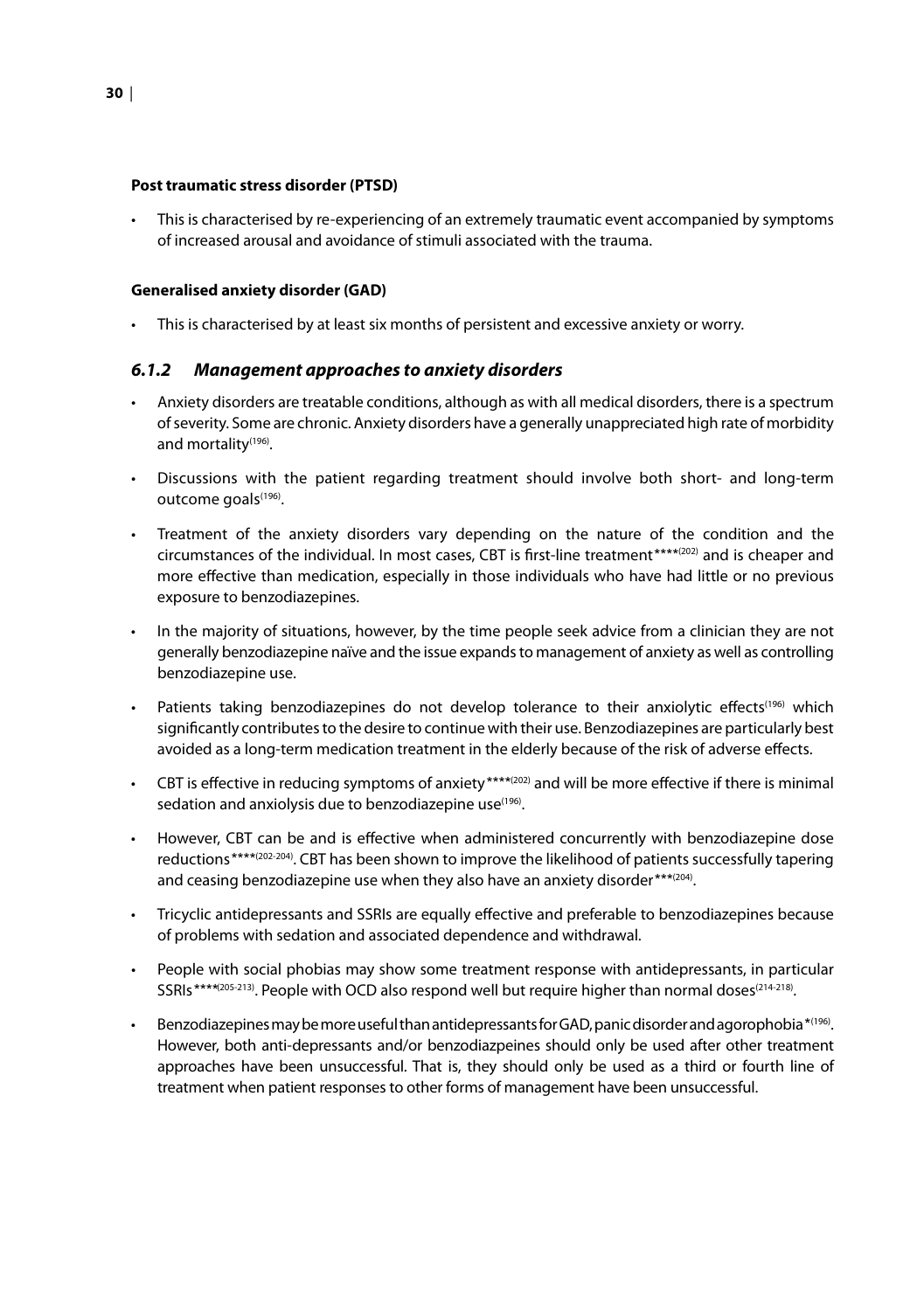## **6.2 Comorbidity with anxiety disorders**

- Anxiety frequently occurs in conjunction with other mental disorders, in particularly depression<sup>(10, 28,</sup> 58, 68, 123, 201, 219-224).
- Anxiety has also been shown to co-occur frequently with suicidality<sup>(28, 219)</sup> and somatisation disorders<sup>(123)</sup>.
- The presence of anxiety as a comorbidity increases the level of impairment associated with the primary disorder<sup>(58, 123)</sup>.
- Anxiety (particularly PTSD) is commonly seen in association with substance use<sup>(10, 11, 23, 28, 29, 68, 121, 196, 221, 224)</sup>.
- The causal relationship between anxiety disorders and substance use (self-medication theories, substance-induced anxiety) are not clearly established<sup>(196)</sup>.
- Anxiety is also a common feature of substance withdrawal<sup>(46, 194, 196)</sup>.

## **6.3 Major clinical issues with anxiety disorders and cannabis/hallucinogen use**

- Cannabis can induce anxiety or panic attacks especially in naïve users.
- In chronic users, cannabis tends to have the opposite effect and act more as an anxiolytic at the time of use.
- Individuals should be encouraged to reduce or cease using so that anxiety symptoms can be better evaluated. In many cases this will result in an overall reduction in anxiety symptoms once withdrawal has passed.
- Cannabis withdrawal commonly includes insomnia which can be prolonged. The longer term use of hypnotics to assist with sleeping is problematic due to tolerance development.
- In the absence of other proven forms of treatment, CBT is, at present, the most widely employed form of treatment for cannabis use.

## *6.3.1 Effects of cannabis and other hallucinogens on anxiety disorders*

- Anxiety is common in people who use cannabis and other hallucinogens, particularly for those who commenced use at a young age $(6-13)$ .
- Heavier or more frequent use of cannabis is a greater predictor of anxiety $^{(6, 9, 12, 13)}$ .
- Cannabis can induce anxiety or panic attacks<sup>(6, 12, 13, 225)</sup> especially in naïve users.
- In chronic users, cannabis tends to have the opposite effect and act more as an anxiolytic at the time of use.
- It is also thought that anxiety may predispose people to cannabis use problems<sup> $(7, 8)$ </sup>.

Cannabis/ hallucinogens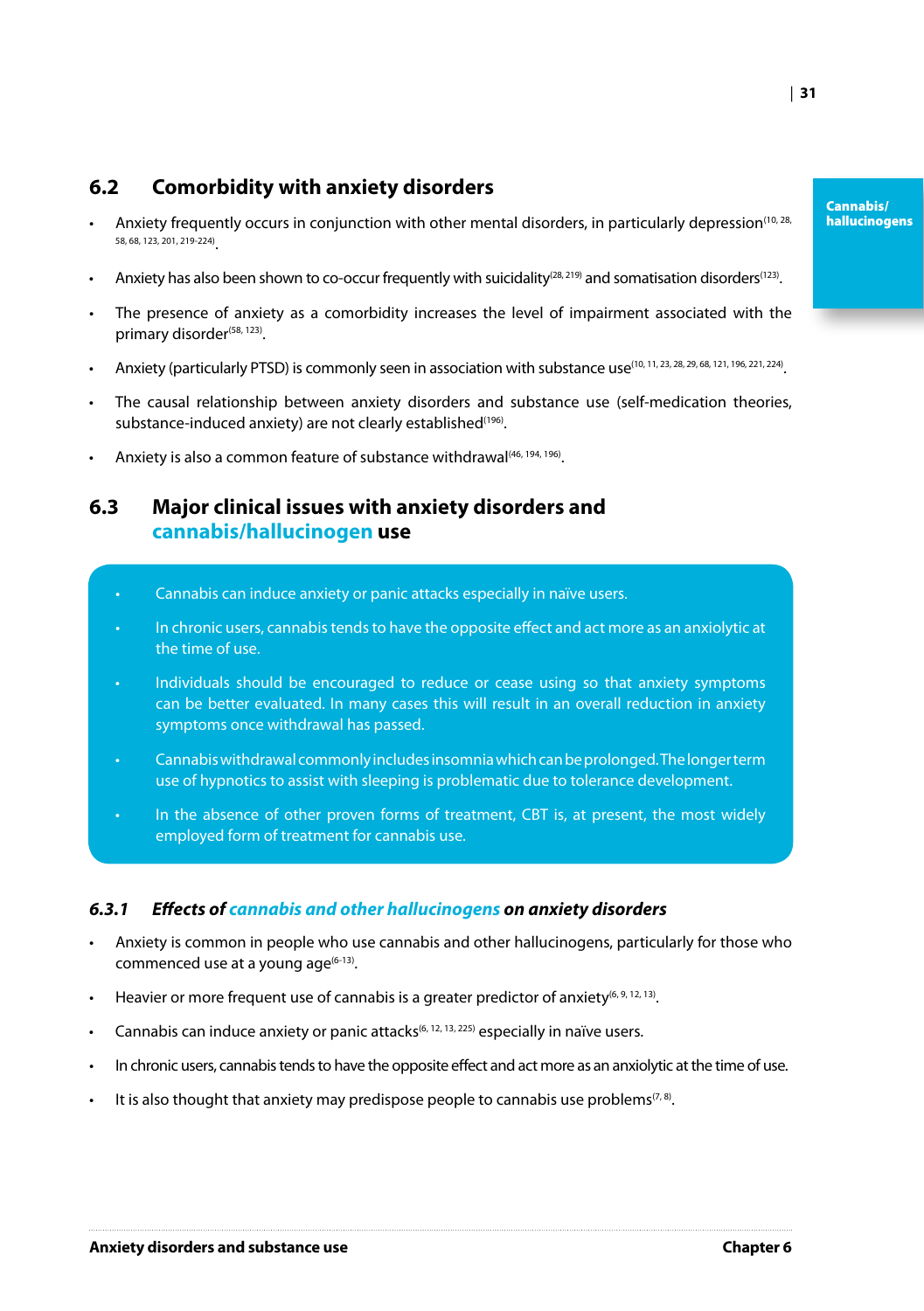## *6.3.2 Interactions between cannabis and other hallucinogens and therapeutic agents for anxiety disorders*

- Cannabis can exacerbate the sedative effects of tricyclic antidepressants and benzodiazepines, which increases the risk of impaired driving and injury as well as overdose $\mathbf{x}$ .
- LSD may induce a serotonin syndrome (Appendix 1); therefore caution should be exercised when prescribing SSRIs or MAO-I<sup>X(127)</sup>.
- Cannabis and antidepressants are metabolised by CYP 450 enzymes which may result in the inhibition or induction of either drug group. Therefore, individuals should be monitored closely to follow clinical response and to ensure that toxicity does not occur $x$ .

### *6.3.3 Management approaches to comorbid anxiety disorders and cannabis use*

- Cannabis can induce anxiety symptoms, particularly in first time users. The effect is dose related. In addition, anxiety is a feature of cannabis withdrawal. People should be encouraged to reduce or cease using so that anxiety symptoms can be better evaluated. In many cases this will result in an overall reduction in anxiety symptoms once withdrawal has passed.
- Abstinence from cannabis is a difficult goal to achieve in cannabis dependent people<sup> $(128)$ </sup>.
- In the absence of other proven forms of treatment, CBT is, at present, the most widely employed form of treatment for cannabis use*\*\*\*\**(128).
- • CBT is effective in reducing symptoms of anxiety*\*\*\**(196, 203). CBT that focuses on coping mechanisms will be most effective if the individual has been using cannabis or other hallucinogens to self-medicate and cope with social anxiety situations.
- Treatment of acute anxiety associated with cannabis withdrawal can be treated with benzodiazepines; however, use should be minimised as those with substance use disorders are at a greater risk of abusing benzodiazepines<sup>(196)</sup>.
- Cannabis withdrawal commonly includes insomnia which can be prolonged. The longer term use of hypnotics to assist with sleeping is problematic due to tolerance development<sup>(188)</sup>.
- Psychological and behavioural treatment can be effective in treating insomnia<sup>\*\*\*(190-192)</sup> associated with psychiatric disorders<sup>(193)</sup> and may reduce the need for benzodiazepine use during depression.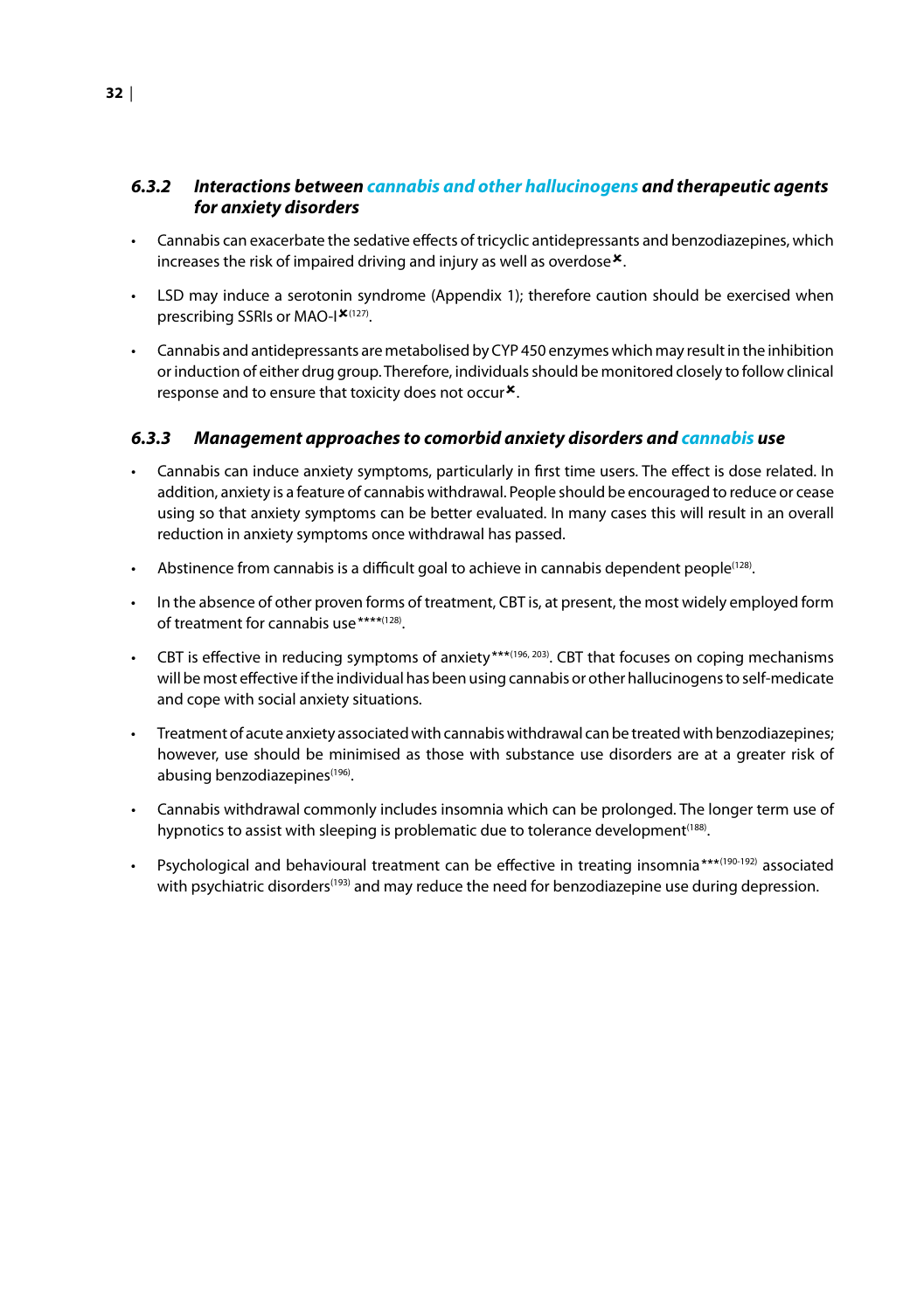## **6.4 Major clinical issues with anxiety disorders and alcohol use**

- Alcohol use and anxiety disorders frequently co-occur and exacerbate each other.
- Individuals should be encouraged to reduce or cease alcohol use so that anxiety symptoms can be better evaluated.
- Anxiety associated with alcohol withdrawal should be allowed to subside, before making a diagnosis of anxiety disorder.
- However, anxiety may be a feature of the post-withdrawal state lasting for several months (up to 12 months).
- SSRIs are also effective in alcohol dependent people with anxiety.
- CBT should be given prior consideration over benzodiazepine therapy.
- Disulfiram, naltrexone and acamprosate used to treat alcohol dependence are unlikely to interact with antidepressants if these are being used.
- Acamprosate, naltrexone and benzodiazepines do not appear to interact with one another.
- Successful treatment of either anxiety or alcohol use disorder with CBT does not necessarily result in a positive outcome for the accompanying comorbid disorder.
- Pharmacotherapies such as naltrexone, acamprosate and disulfram are effective in the management of alcohol dependence and maintaining abstinence and are effective in individuals with comorbid anxiety.

## *6.4.1 Effects of alcohol on anxiety disorders*

- Alcohol use and anxiety disorders frequently co-occur $(10, 18-23)$ .
- Problematic alcohol use and anxiety exacerbate each other, leading to increased severity of both the anxiety disorder and alcohol use $(226)$ .
- • The short-term relief in symptoms that alcohol gives people with anxiety is a strong motivator for continued alcohol use<sup>(10, 18, 22, 226)</sup>.
- • However, as dependence develops, this ultimately leads to increased anxiety:
	- Alcohol withdrawal produces anxiety.
	- Excessive alcohol use can result in environmental situations or disruptions that cause anxiety<sup>(226)</sup>.
- • Higher anxiety sensitivity (people with increased levels of sensitivity to anxiety who do not have a diagnosable anxiety disorder) is highly predictive of alcohol use disorders<sup>(227)</sup>.
- Higher levels of anxiety are more indicative of relapse to drinking alcohol<sup>(228)</sup>.

Alcohol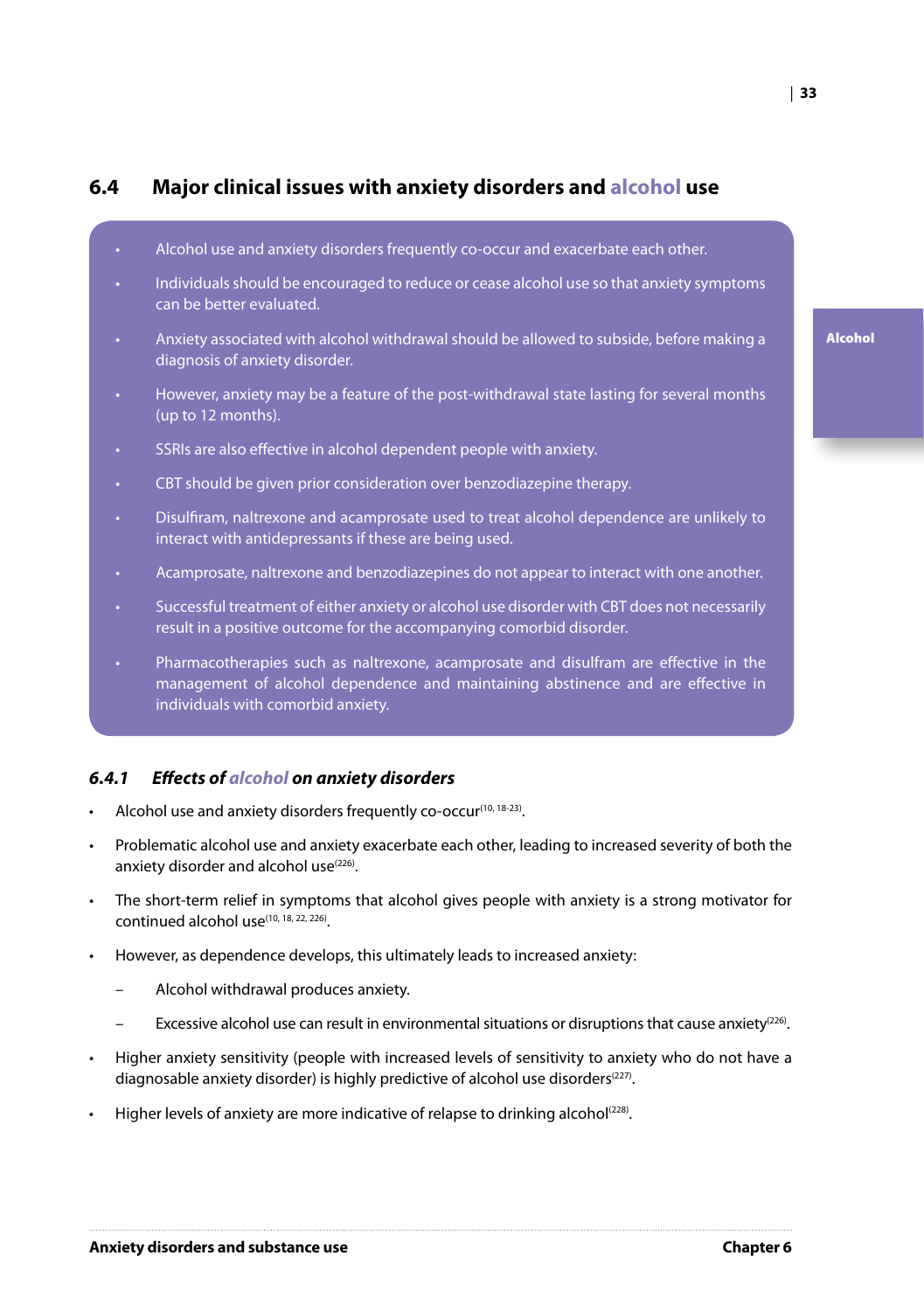## *6.4.2 Interactions between alcohol and therapeutic agents for anxiety disorders*

- Alcohol can exacerbate the sedative effects of any sedative agents (including tricyclic antidepressants, mirtazepine, and benzodiazepines used in the treatment of anxiety $x$ .
- • Alcohol toxicity may occur through:
	- The inhibition of CYPs by sedative antidepressant involved in the metabolism of alcohol $\mathbf{x}_{(133)}$ .
	- An increase in sedation as a result of combinations of alcohol and benzodiazepines $\mathbf{x}$ .
- Disulfiram used to treat alcohol dependence will increase the plasma concentrations of diazepam leading to possible increases in sedation and overdose $x$ .
- Disulfiram, naltrexone and acamprosate used to treat alcohol dependence are unlikely to interact with antidepressants if these are being used  $x_{(229)}$ .
- Acamprosate, naltrexone and benzodiazepines do not appear to interact with one another  $\mathbf{x}_{(230)}$ .

## *6.4.3 Management approaches to comorbid anxiety disorders and alcohol use*

- Due to the anxiety-provoking effect of alcohol, and vice versa, individuals should be encouraged to reduce or cease alcohol use so that anxiety symptoms can be better evaluated<sup>(226)</sup>.
- • Clinicians should allow sufficient time for anxiety associated with alcohol withdrawal to subside, before making a diagnosis of anxiety disorder<sup>(226, 231)</sup>.
- However, anxiety may be a feature of the post-withdrawal state lasting for several months (up to 12 months).
- If large quantities of alcohol are being consumed, then inpatient withdrawal or detoxification with benzodiazepines should always be considered to avoid and manage seizure risk. Concerns about benzodiazepine dependence should not prevent controlled prescribing for withdrawal states.
- Benzodiazepine use should be monitored and minimised as those with substance use disorders are at a greater risk of abusing benzodiazepines<sup>(196)</sup>.
- Successful treatment of either anxiety or alcohol use disorder with CBT does not necessarily result in a positive outcome for the accompanying comorbid disorder*\*\*\**(231). That is outcomes for the two sets of problems are somewhat independent. However, CBT can be effective in:
	- Improving alcohol-related outcomes in people with anxiety and alcohol dependence and is more effective in those who drink less*\*\*\**(226, 231, 232).
	- Reducing symptoms of anxiety*\*\*\*\**(196, 202) in those with additional alcohol-related problems*\*\*\**(231). CBT should be given prior consideration over benzodiazepine therapy.
- SSRIs may be effective in reducing anxiety\*\*\*\*(205-218).
- SSRIs are also effective in alcohol dependent people with anxiety<sup>\*\*\*(233)</sup> in situations where behavioural therapy is not possible or unsuccessful.
- Consistent with the situation with depression and alcohol dependence, SSRIs may even improve drinking outcomes in those with less severe alcohol dependence<sup>(220, 234)</sup>.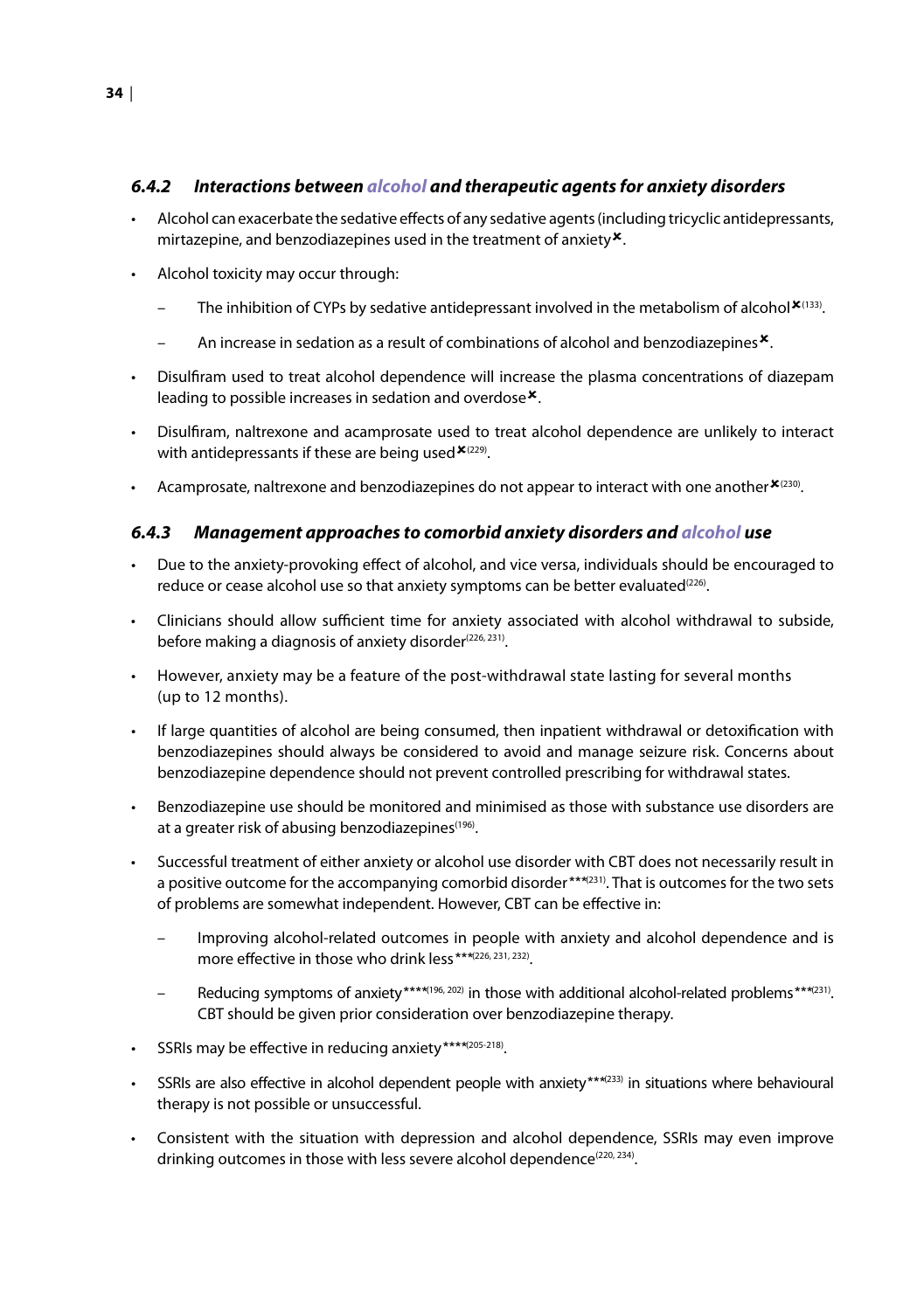- However, some studies of SSRIs used to treat alcohol dependent people have shown a worsening effect on alcohol consumption in certain subtypes, in particular those with early onset problem drinking*\*\*\**(138, 139) and therefore requires monitoring.
- Pharmacotherapies such as naltrexone, acamprosate and disulfram are effective in the management of alcohol dependence and maintaining abstinence, and are effective in individuals with comorbid anxiety*\*\*\*\**(141, 144, 235-237).

## **6.5 Major clinical issues with anxiety disorders and opioid use**

- While opioids do not possess anxiolytic effects in the manner that benzodiazepines do, they do have the ability to enable the person to forget about the issues that may be causing them to feel anxious. An indirect short-term reduction in symptoms of anxiety may be a strong motivator for opioid use in those with anxiety disorders.
- Methadone itself has been shown to inhibit CYP3A4 which also metabolises many benzodiazepines. This has the potential to increase plasma concentrations of benzodiazepines and increase their sedative effects.
- Several deaths have been reported due to benzodiazepine use in conjunction with high dose buprenorphine and may be a result of similar metabolic interactions.
- Fluvoxamine $\star \star \star$ , fluoxetine $\star \star$ , norfluoxetine $\star$  and paroxetine can inhibit buprenorphine and methadone metabolism through inhibition of the CYPs involved in their metabolism.
- Citalopram and sertraline are the least likely SSRIs to have cytochrome mediated drug interactions.
- If long-term benzodiazepine use is unable to be avoided, this should be monitored very closely.
- Acute opioid withdrawal is best managed using buprenorphine.
- If treatment of anxiety with antidepressants is required, this should involve non-sedating antidepressants such as SSRIs, taking into consideration their interaction effects.
- Longer acting maintenance pharmacotherapies such as methadone and buprenorphine potentially stabilise opioid plasma concentrations and reduce fluctuations in plasma concentration and levels of anxiety.

## *6.5.1 Effects of opioids on anxiety disorders*

- Those with anxiety disorders are significantly more likely to use opioids than those without anxiety disorders<sup>(11, 25, 28, 29)</sup>.
- While opioids do not posses anxiolytic effects in the manner that benzodiazepines do, they do have the ability to enable the person to forget about the issues that may be causing them to feel anxious. An indirect short-term reduction in symptoms of anxiety may be a strong motivator for opioid use in those with anxiety disorders.

Opioids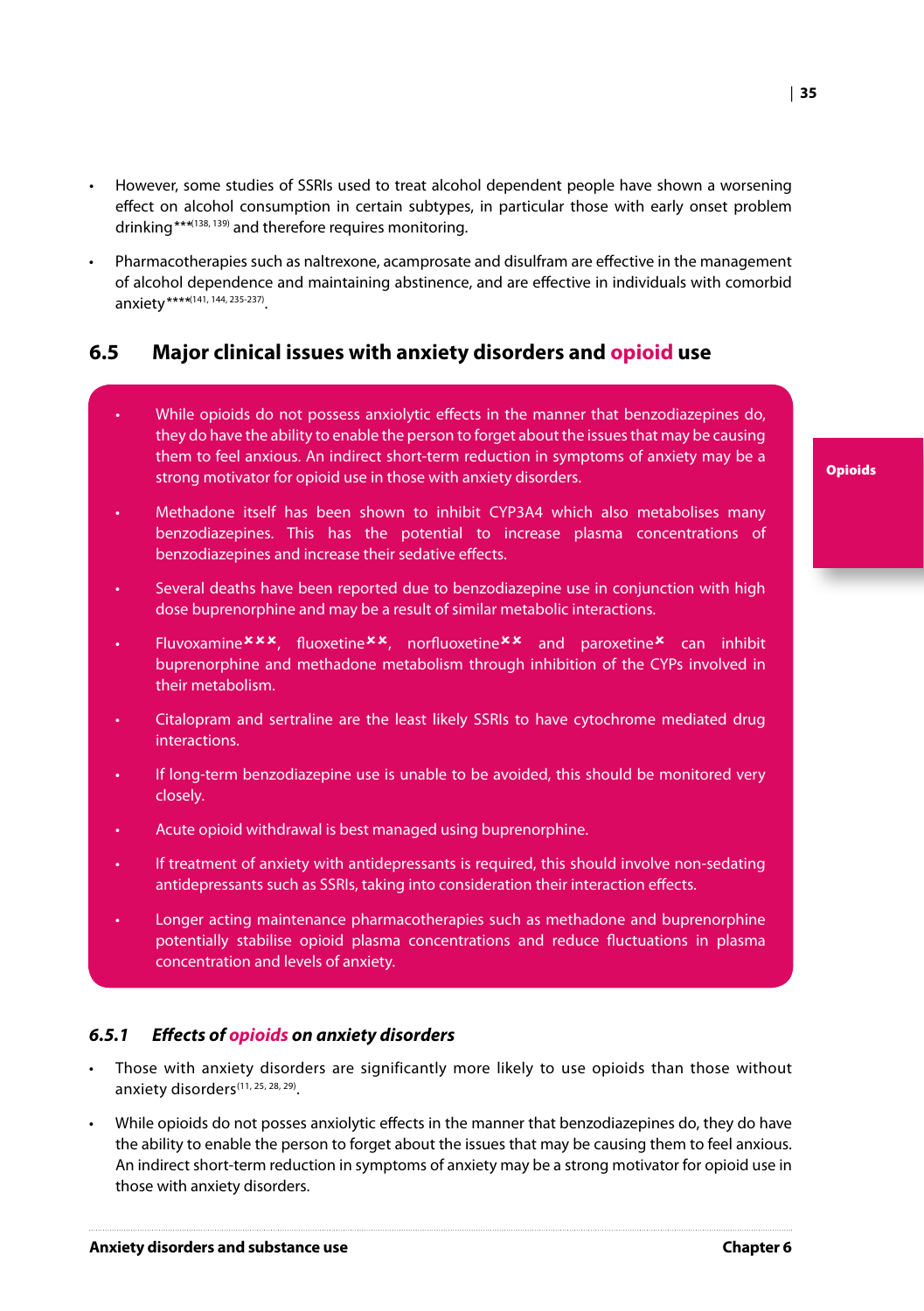- People with anxiety disorders report more severe opioid dependency than those without anxiety<sup>(28)</sup>.
- There is some debate as to whether anxiety can potentially have an adverse impact on the effectiveness of opioid maintenance pharmacotherapy(238, 239).

## *6.5.2 Interactions between opioids and therapeutic agents for anxiety disorders*

- Methadone itself has been shown to inhibit CYP3A4 $\star \times 240$ , 241) which also metabolises many benzodiazepines. This has the potential to increase plasma concentrations of benzodiazepines and increase their sedative effect  $x_{(242, 243)}$ .
- Several deaths have been reported due to benzodiazepine use in conjunction with high dose buprenorphine and may be a result of similar metabolic interactions **x x x** (244-246).
- Fluvoxamine  $\star \star \star$ , fluoxetine  $\star \star$ , norfluoxetine  $\star \star$  and paroxetine  $\star$  can inhibit buprenorphine and methadone metabolism through inhibition of the CYPs involved in their metabolism(148-150). This can result in an increase in plasma opioid pharmacotherapy concentrations and potential overdose. This can be a particular issue during induction onto methadone; however, the risk may persist even after stabilisation has occurred **x x x**<sup>(151-155)</sup>.
- Fluvoxamine is the most potent inhibitor of methadone and buprenorphine metabolism and is the most clinically relevant. Therefore, it should be avoided<sup>\*\*\*</sup>.150).
- • Fluoxetine and paroxetine should also be avoided due to their possible effects on methadone metabolism<sup>xx</sup>.
- Citalopram and sertraline are the least likely SSRIs to have cytochrome-mediated drug interactions; however, due to the theoretical potential for an interaction, caution should still be used and individuals monitored closely $x$ <sup>(156)</sup>.

## *6.5.3 Management approaches to comorbid anxiety disorders and opioid use*

- Fluctuating plasma concentrations of short acting opioids such as heroin can exacerbate anxiety disorders due to the effects of withdrawal at times of low plasma concentration. Therefore, patients should be encouraged to reduce their use and, if possible, cease.
- Longer-acting maintenance pharmacotherapies such as methadone and buprenorphine potentially stabilise opioid plasma concentrations and reduce fluctuations in plasma concentration and levels of anxiety. However, relatively small changes in maintenance therapy concentrations can result in significant mood changes*\**(247).
- Acute opioid withdrawal is best managed using buprenorphine<sup>\*\*\*\*(248)</sup>. However, benzodiazepines can be used if there is continuing residual anxiety. Their use should be minimised due to risk of misuse<sup>(196)</sup>.
- If long-term benzodiazepine use cannot be avoided:
	- This should be subject to a contract with the patient.
	- Authorities should be advised, including registration with the relevant local government health authority.
	- The seeking of additional benzodiazepines from other prescribers should be monitored (e.g. using the *Authority to release personal PBS claims information to a third party* form).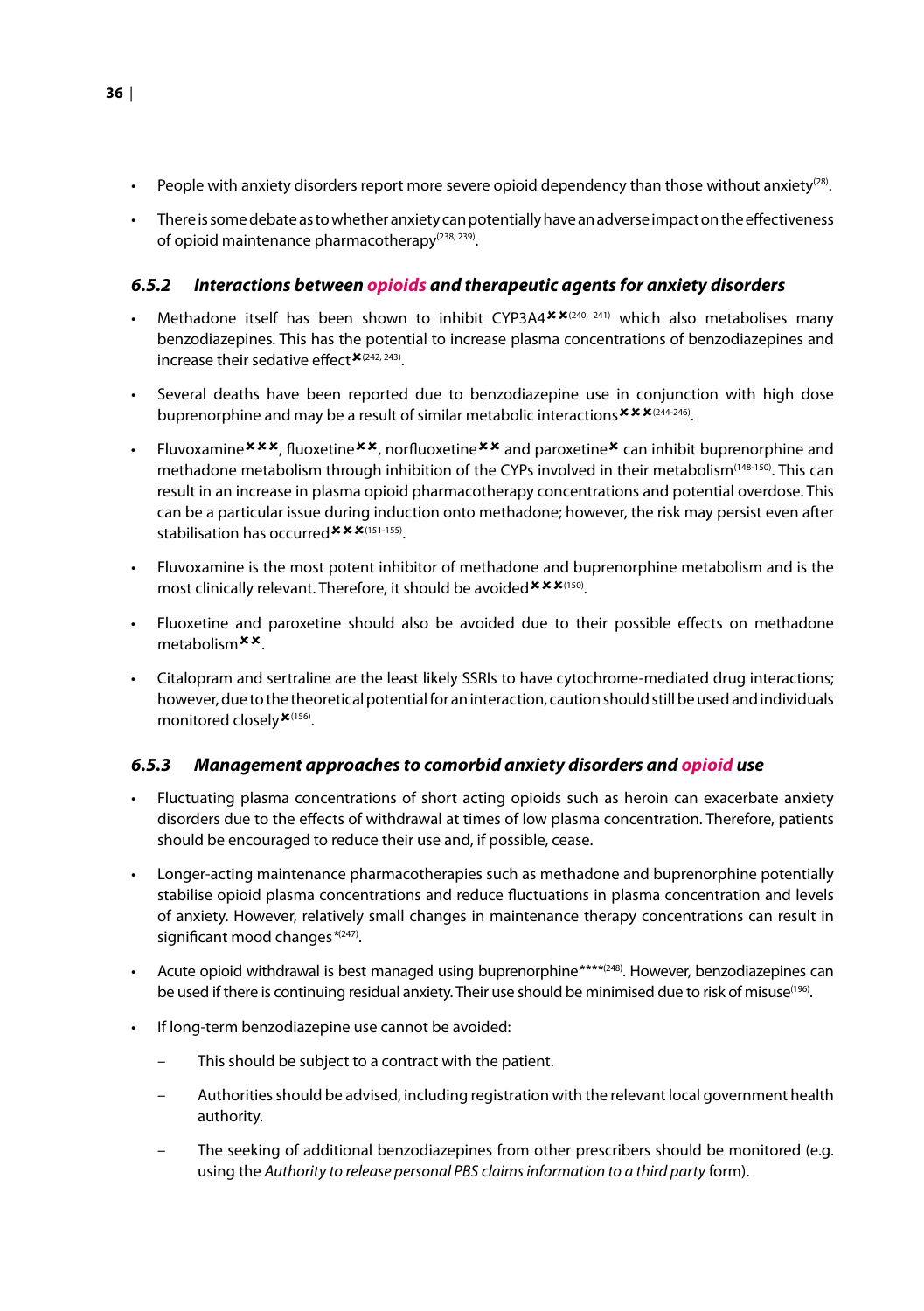- Daily or weekly dispensing of benzodiazepines in conjunction with collection of methadone or buprenorphine doses should be considered and may assist with controlling use.
- If treatment of anxiety with antidepressants is required, this should involve non-sedating antidepressants such as SSRIs, taking into consideration their interaction effects.

## **6.6 Major clinical issues with anxiety disorders and stimulant (including methamphetamine) use**

- Anxiety is common amongst stimulant users.
- MAO-Is (either irreversible or reversible) are contraindicated in people using amphetamines or MDMA due to risk of serotonin syndrome. Deaths have been associated with concurrent use of moclobemide and MDMA.
- Individuals should be encouraged to reduce or cease stimulant use so that anxiety symptoms can be better evaluated. In many cases this will result in an overall reduction in anxiety symptoms.
- CBT is also effective in reducing general symptoms of anxiety.
- CBT that focuses on coping mechanisms will be most effective in situations where the individual has been using stimulants to self medicate and cope with social anxiety situations.

**Stimulants** (including methamphetamine)

## *6.6.1 Effects of stimulants on anxiety disorders*

- Anxiety is common amongst stimulant users<sup>(11, 29, 43, 50, 53, 54, 56)</sup>.
- Anxiety also presents during withdrawal from stimulants<sup>(46)</sup>.
- $\cdot$  The incidence of anxiety increases following stimulant use<sup>(53)</sup>.
- • Anxiety and its severity is significantly associated with the extent of stimulant use, with higher stimulant use predicting greater severity of anxiety<sup>(50, 53, 55, 56)</sup>.
- Individuals with childhood anxiety may have increased tendency to use stimulants, in particular ecstasy<sup>(55)</sup>.

### *6.6.2 Interactions between stimulants and therapeutic agents for anxiety disorders*

- MAO-Is (either irreversible or reversible) are contraindicated in people using amphetamines or MDMA due to risk of serotonin syndrome (Appendix 1). Deaths have been associated with concurrent use of moclobemide and MDMA $\star\star\star$  (181, 182).
- • Stimulant drugs are likely to exacerbate the effects of SSRI and SNRI antidepressants (and visa versa) and may result in serotonin syndrome (Appendix 1) $x_{(127, 179, 180)}$ . Patients should be warned of signs of serotonin syndrome and be monitored.
- Fluoxetine, norfluoxetine, paroxetine and sertraline are potential inhibitors of CYP 2D6 which metabolises MDMA and methamphetamine. This may result in elevated plasma concentrations leading to toxicity $x$ .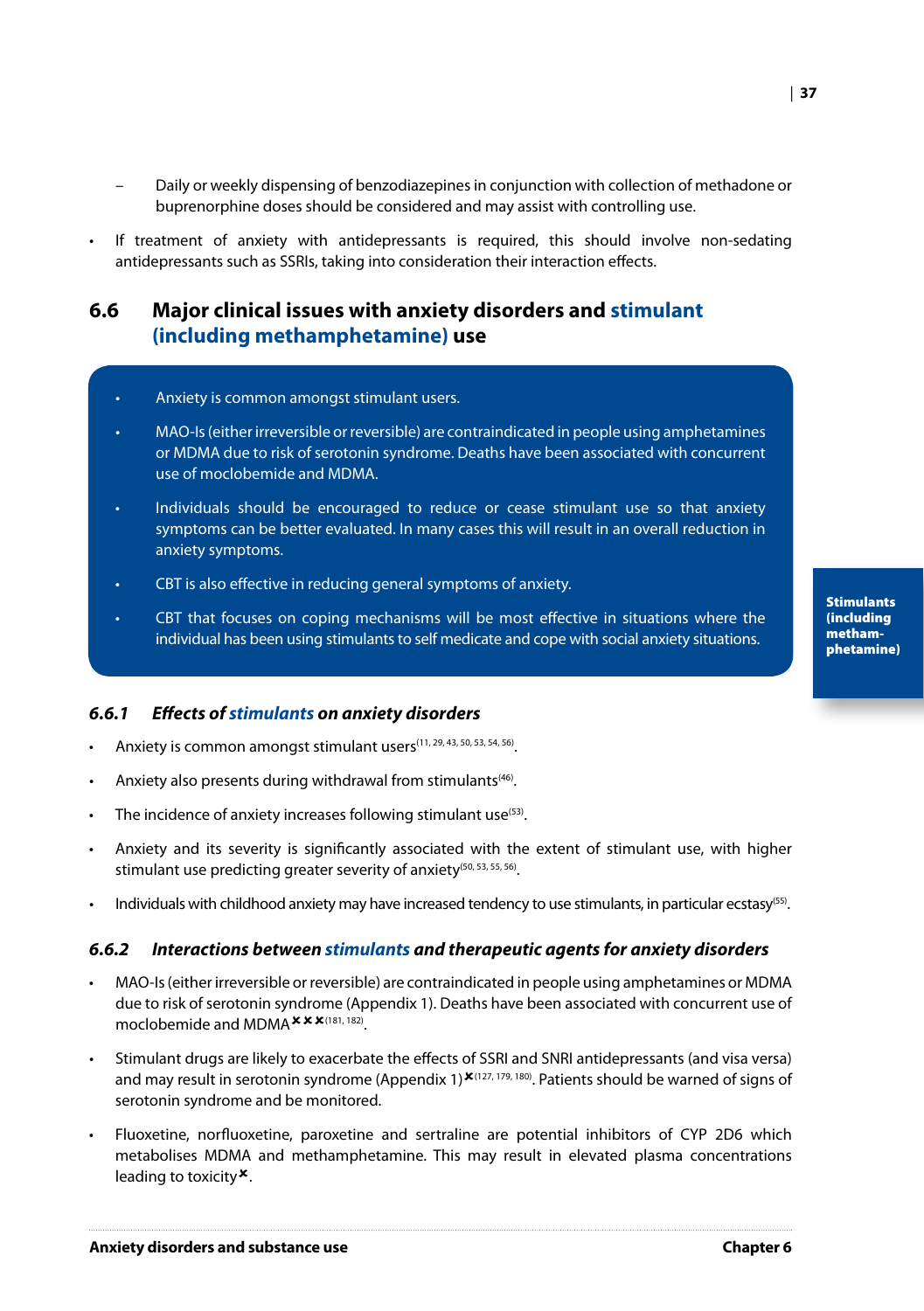## *6.6.3 Management approaches to comorbid anxiety disorders and stimulant use*

- Due to the anxiety-provoking effect of stimulants and the relationship to heavy use, individuals should be encouraged to reduce or cease stimulant use so that anxiety symptoms can be better evaluated. In many cases this will result in an overall reduction in anxiety symptoms.
- Treatment of acute anxiety associated with stimulant withdrawal can be treated with benzodiazepines. However, use should be minimised as those with substance use disorders are at a greater risk of misusing benzodiazepines<sup>(196)</sup>.
- CBT is also effective in reducing general symptoms of anxiety<sup>\*\*\*\*(196, 202, 203)</sup>.
- CBT that focuses on coping mechanisms will be most effective in situations where the individual has been using stimulants to self medicate and cope with social anxiety situations.
- Citalopram and sertraline have the least CYP mediated drug interactions; however, all SSRIs are potential precipitators of serotonin syndrome in people using stimulants.

## **6.7 Major clinical issues with anxiety disorders and benzodiazepine use**

- Tolerance to the sedative effects of benzodiazepines and dependence develops within a short period of time.
- It would appear that tolerance to the anxiolytic effects of benzodiazepines does not develop.
- Graded exposure is a highly effective component in the treatment of anxiety disorders. Patients taking benzodiazepines are unable to benefit from this approach if taking doses greater than 10mg diazepam equivalence and doses below this level may interfere with the person's ability to habituate.
- Benzodiazepine use should be discouraged and reduced, with cessation being a long-term goal, and alternative management strategies introduced.
- CBT is effective in reducing symptoms of anxiety and will be more effective if there is minimal sedation and anxiolysis due to benzodiazepine use.

## *6.7.1 Effects of benzodiazepines on anxiety disorders*

- Due to their anxiolytic effects, benzodiazepines are one of the most commonly prescribed forms of pharmacotherapy in the treatment of anxiety symptoms<sup>(57, 58)</sup>. They are not, however, the recommended first-line treatment for anxiety disorders.
- Tolerance to the sedative effects of benzodiazepines and dependence develops within a short period of time.
- It would appear that tolerance to the anxiolytic effects of benzodiazepines does not develop<sup>(196)</sup>.
- If short-acting benzodiazepines are used (e.g. alprazolam, oxazepam, temazepam), rapidly fluctuating drug plasma concentrations may exacerbate the symptoms of the anxiety disorder.
- Patients prescribed benzodiazepines for anxiety disorders may be less responsive to and less willing to accept psychological therapies than those who are not.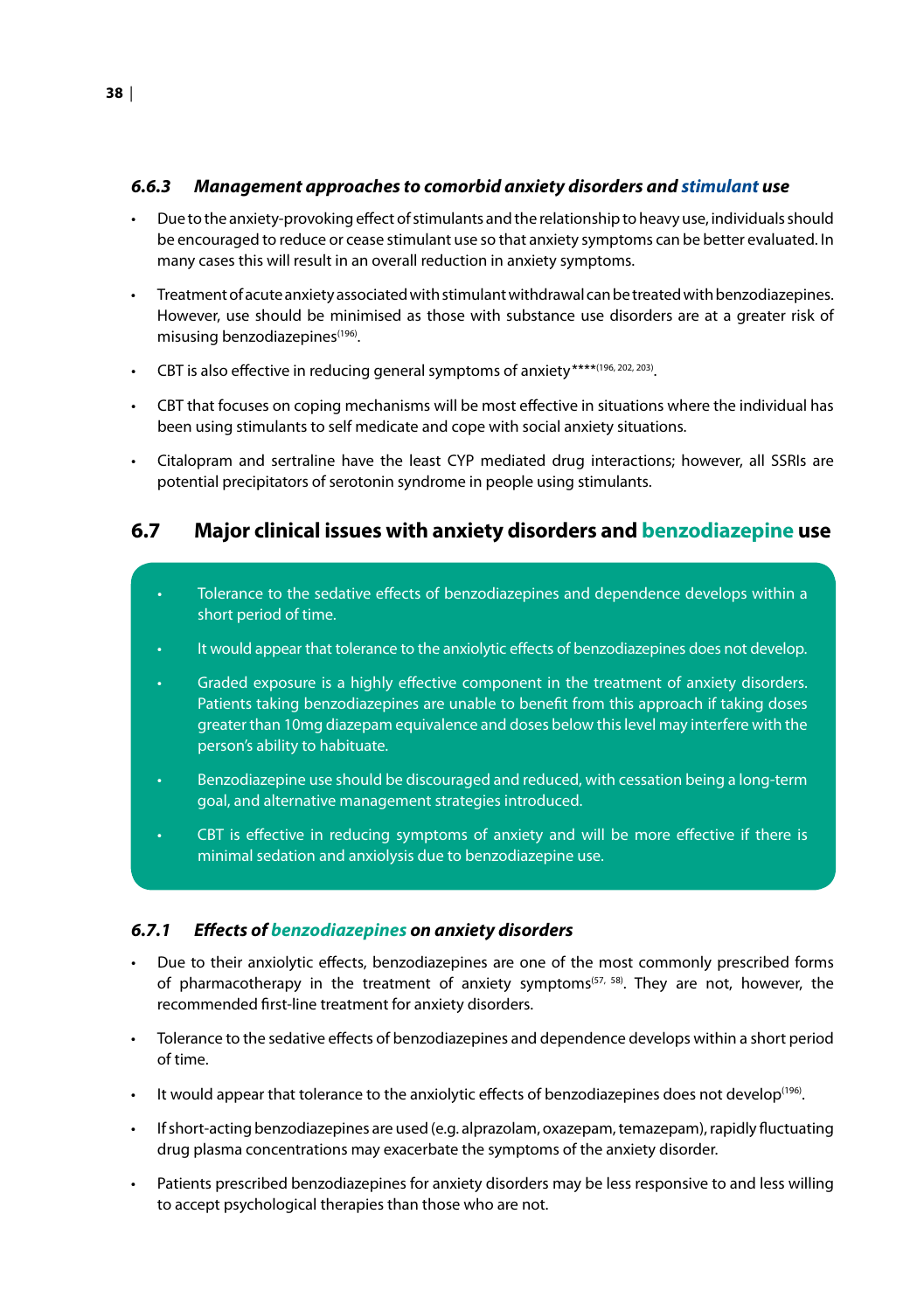## *6.7.2 Interactions between benzodiazepines and therapeutic agents for anxiety disorders*

- There is an increased risk of sedation and overdose with the combination of benzodiazepines and sedative antidepressants such as tricyclics and mirtazepine $\mathbf{x}$ .
- Benzodiazepines and antidepressants are both metabolised by CYP 450 enzymes which may result in the inhibition or induction of either drug group. Therefore, individuals should be monitored closely to ensure they are experiencing the appropriate therapeutic effect $x$ .
- Fluvoxamine will inhibit the metabolism of alprazolam, midazolam, triazolam and diazepam, causing increased plasma concentrations, sedation and potential toxicity $x$ .
- $\cdot$  Citalopram and sertraline are the least likely SSRIs to have cytochrome mediated drug interactions.

#### *6.7.3 Management approaches to comorbid anxiety disorders and benzodiazepine use*

- Graded exposure is a highly effective component in the treatment of anxiety disorders. Patients taking benzodiazepines are unable to benefit from this approach if taking doses greater than 10mg diazepam equivalence and doses below this level may interfere with the person's ability to habituate to anxiety triggers.
- Benzodiazepine use should be discouraged and reduced, with cessation being a long-term goal and alternative management strategies introduced.
- If large quantities of benzodiazepines (e.g. 40mg diazepam daily equivalent or more) are being consumed then inpatient withdrawal to lower levels should be considered to avoid and manage seizure risk(194).
- If dependence has developed then graduated withdrawal through slow reduction of dosage should be commenced*\*\*\*\**(194-196), possibly after transferring the patient onto a long acting benzodiazepine.
- Lower levels of baseline anxiety at the time of benzodiazepine withdrawal are the best predictor of successful taper(196).
- If long-term benzodiazepine use is indicated, then:
	- This should be subject to a contract with the patient.
	- Authorities should be advised, including registration with the relevant local government health authority.
	- The seeking of additional benzodiazepines from other prescribers should be monitored (e.g. using the *Authority to release personal PBS claims information to a third party f*orm).
	- Daily or weekly dispensing of benzodiazepines should be considered and may assist with controlling use.
- • CBT is effective in reducing symptoms of anxiety*\*\*\*\**(202) and will be more effective if there is minimal sedation and anxiolysis due to benzodiazepine use<sup>(196)</sup>.
- CBT has been shown to improve the likelihood of patients successfully tapering and ceasing benzodiazepines when they also have an anxiety disorder*\*\*\**(203, 204).

Benzodiazepines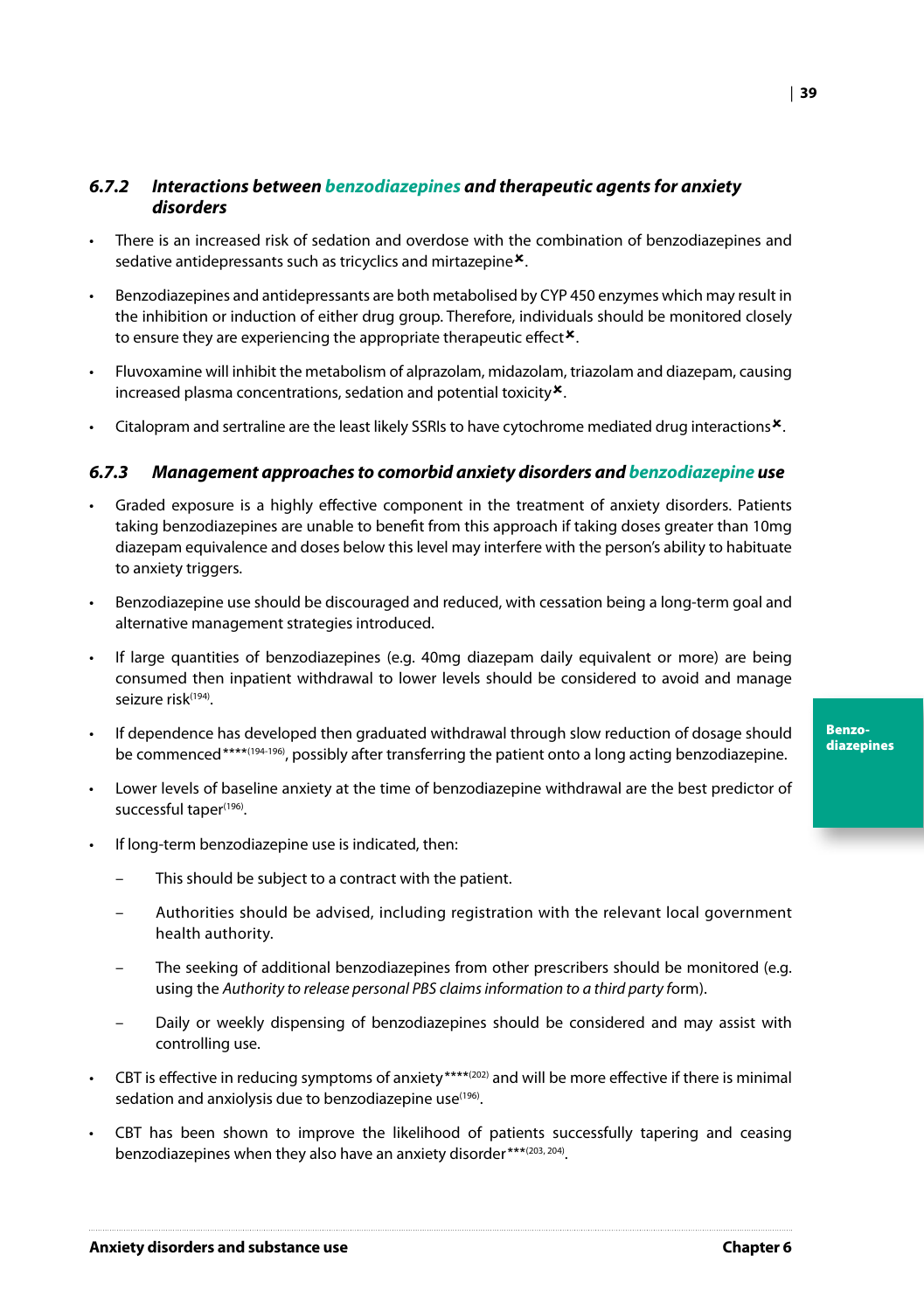- • Antidepressant medication (SSRIs or other non-sedating antidepressants) can be commenced with the patient still taking benzodiazepines.
- Citalopram and sertraline are the least likely SSRIs to have cytochrome mediated drug interactions.

## **6.8 Major clinical issues with anxiety disorders and inhalant/solvent use**

- Inhalant users have higher rates of anxiety disorders.
- The sedative effects of antidepressants and benzodiazepines may be exacerbated by inhalants and may possibly result in severe sedation and overdose.
- As with most other substances, inhalant users should be encouraged to reduce or cease use to observe whether anxiety symptoms resolve.

## *6.8.1 Effects of inhalants/solvents on anxiety disorders*

Inhalant users have higher rates of anxiety disorders. Causal relationships are unclear<sup>(249, 250)</sup>.

## *6.8.2 Interactions between inhalants/solvents and therapeutic agents for anxiety disorders*

- The sedative effects of antidepressants and benzodiazepines may be exacerbated by inhalants and may possibly result in severe sedation and overdose $x$ .
- Most antidepressants lower seizure threshold and tricyclic antidepressants can cause cardiac arrhythmias. Therefore, risks should be appraised prior to commencement<sup>x</sup>.

#### *6.8.3 Management approaches to comorbid anxiety disorders and inhalant/solvent use*

- There is no literature that sheds light on managing people with both anxiety and inhalant/solvent use related problems.
- As with most other substances, inhalant users should be encouraged to reduce or cease use to observe whether anxiety symptoms resolve.
- In general with respect to inhalant/solvent use $(65)$ :
	- Outline the harms associated with inhalant/solvent use.
	- Investigate polysubstance use as this is common.
- Standard CBT approaches to both sets of issues should be used, with particular attention to the development of:
	- Assertiveness skills (refusal skills).
	- Coping skills for controlling and managing emotions such as anger and sadness.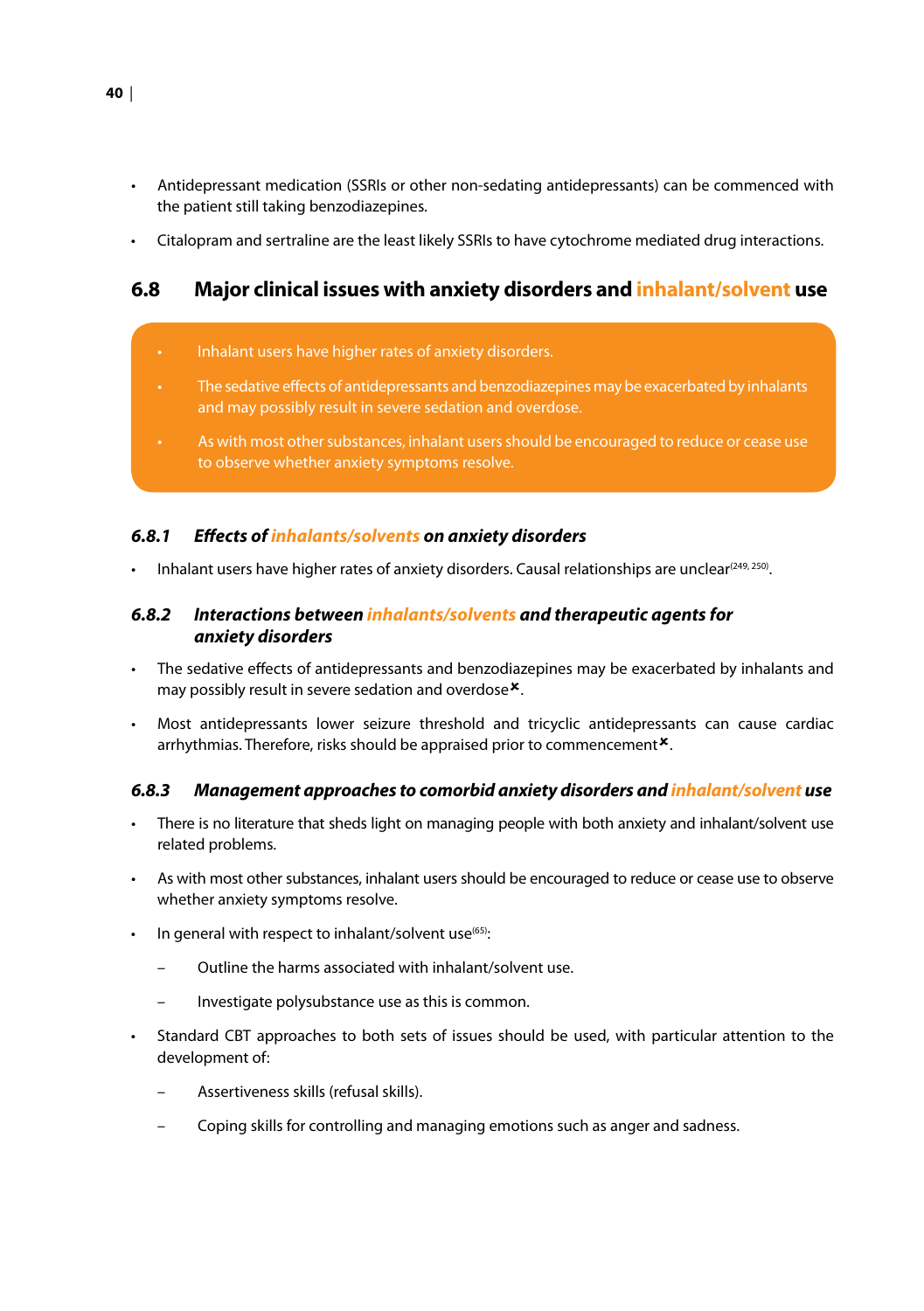Offer alternatives to inhalant use, for example, recreational activities.

- • Community reinforcement approaches should be developed by mobilising the local health and welfare service system in individual care plans.
- • Family interventions need to be considered, for example, increasing communication between the person and the family.
- • Assertive outreach and follow-up may be required.

Inhalants/ solvents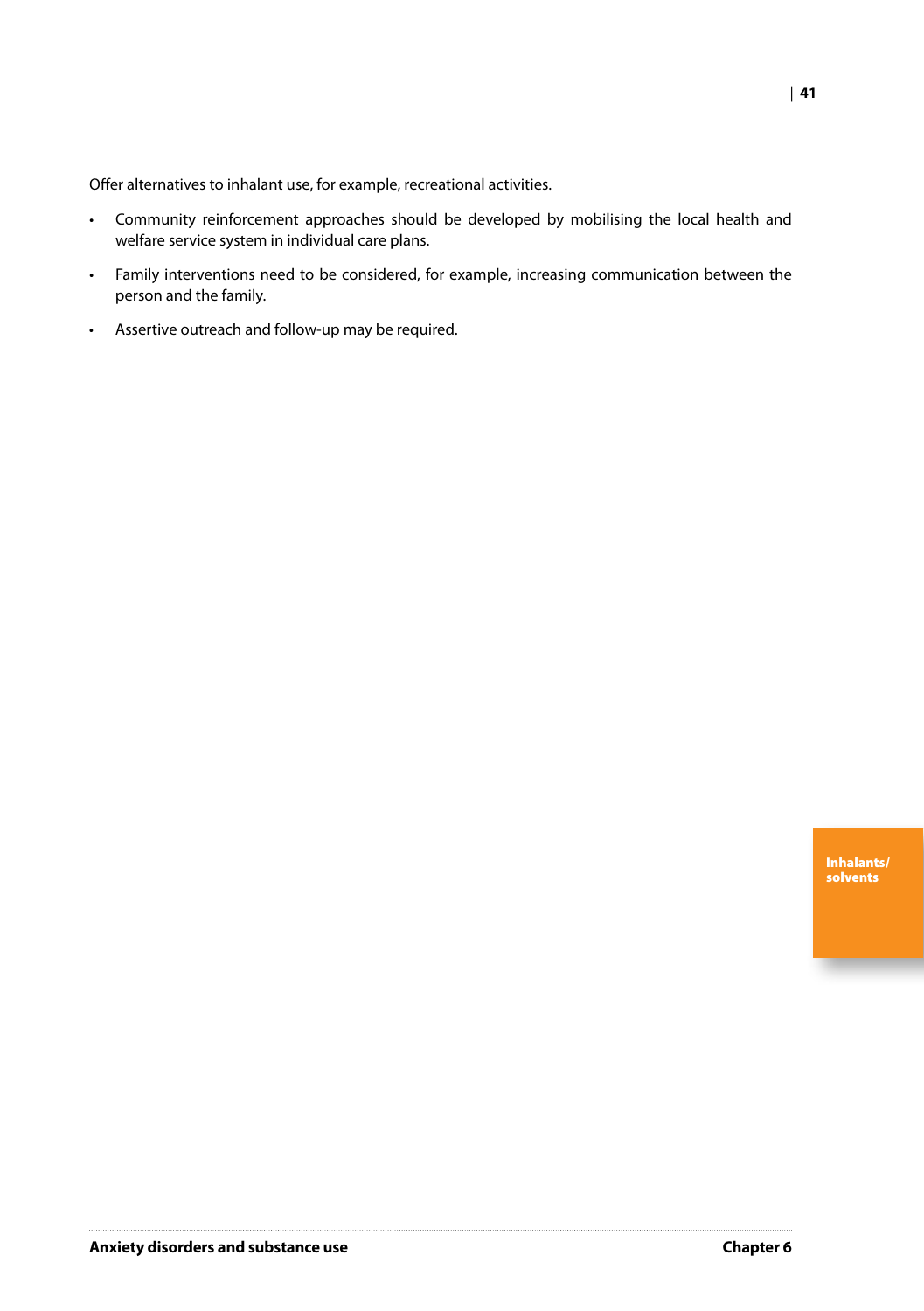# **7 Psychosis (schizophrenia and bipolar disorder) and substance use**

## **7.1 Psychosis**

Psychosis is characterised by a loss of connectedness with reality. A person may develop false ideas or beliefs about reality (delusions) which in themselves may be based on false perceptions (hallucinations).

People experiencing psychosis also have characteristic flaws in the ways they think. These are termed 'thought disorders'. Examples are tangential thinking, loose associations between ideas, and incoherence.

Psychosis significantly impairs work, family and social functioning. People with psychoses often experience poorer physical health. The worse the psychotic symptoms are, the higher the associated level of impairment<sup>(251)</sup>.

Psychotic symptoms can occur in response to physical conditions, e.g. acute delirium with septicaemia. Alternatively, psychoses can be functional. There are two broad classes of functional psychotic disorders: schizophrenia and bipolar disorder.

Generally, schizophrenia is a chronic condition with exacerbations, but always with some background symptoms. Bipolar disorder is generally an intermittent condition with the expectation of full recovery between episodes. There is considerable overlap between the two conditions and fluidity of diagnosis.

Symptoms of schizophrenia are sometimes grouped into two categories:

- Positive symptoms such as hallucinations and delusions.
- Negative symptoms such as social withdrawal and lack of energy and motivation that are similar to those found in depression.

While the clinician may realise that the psychosis could be drug-induced and is cautious in the prescription of neuroleptics or sedatives to control the symptoms, they may be under pressure to respond to the manifestation of bizarre or potentially destructive thinking or behaviour. On the other hand, alterations to the way the person behaves and thinks may be subtle in the early stages when early intervention may be most appropriate.

Shortening the period of untreated psychosis (whether this be substance induced or the early stages of psychotic disorders) has the potential to have a positive impact on treatment outcomes.

## *7.1.1 Management approaches to psychosis*

#### **Schizophrenia**

- Antipsychotics have shown their effectiveness in treating psychosis. The newer, so called atypical agents are effective at managing symptoms of psychosis*\*\*\*\**(252, 253), produce fewer extrapyramidal side effects*\*\*\*\**(252), are possibly associated with fewer relapses*\*\*\*\**(253), show possible improvements in cognitive deficits<sup>\*\*\*(254-256)</sup> and have improved tolerability compared to typical antipsychotics<sup>(1, 2)</sup>.
- • Adjunctive benzodiazepines may be required for breakthrough anxiety and agitation and should be restricted to short-term use and gradual dose reduction<sup>(2)</sup>.
- Antidepressants may also be useful for the treatment of associated depression $(15)$ .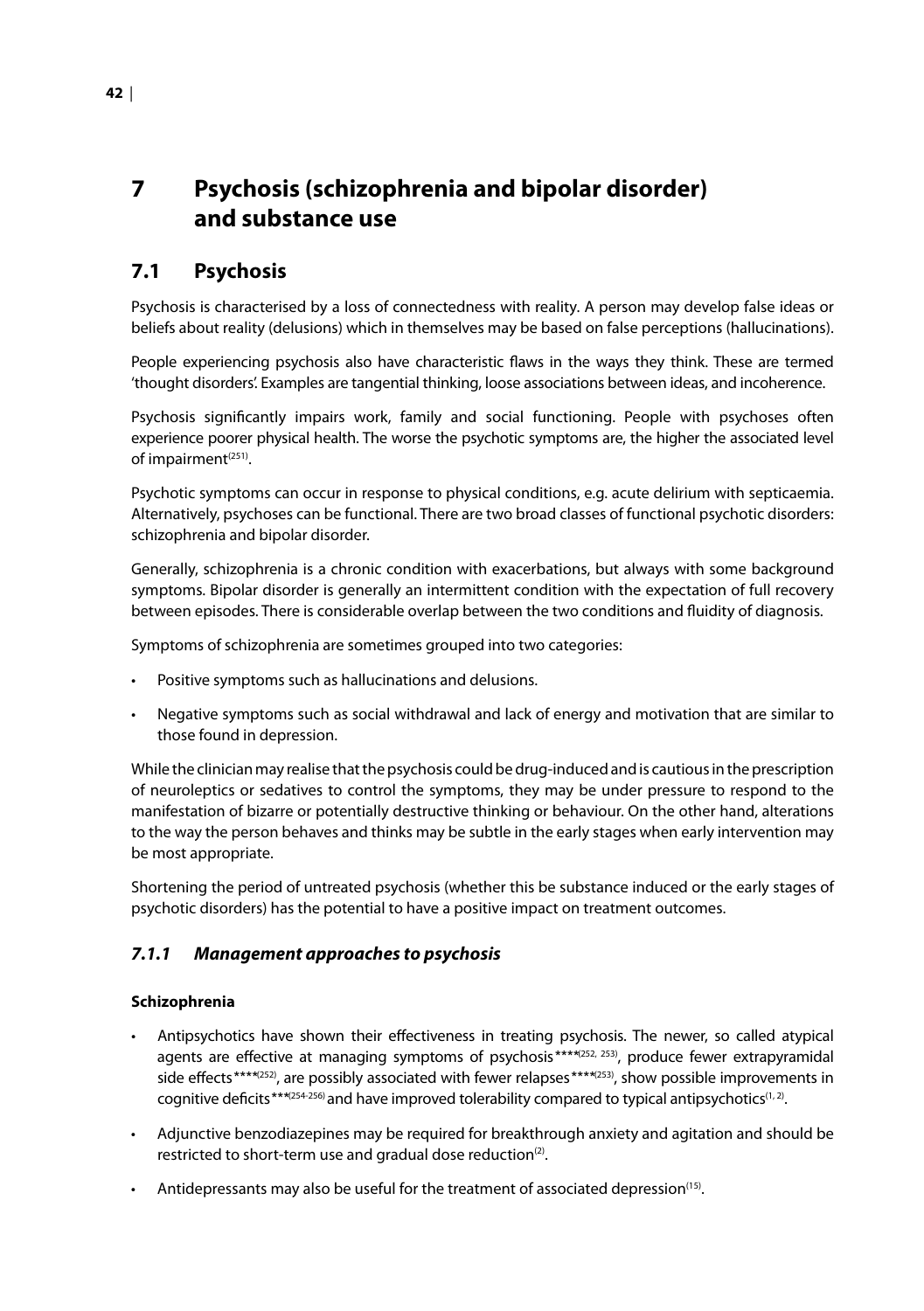#### **Bipolar disorder**

- • Bipolar disorders are best managed with mood stabilising drugs such as lithium*\*\*\*\**(257-259), sodium valproate*\*\*\*\**(259), carbamazepine*\*\*\*\**(259, 260) and lamotrigine for depression*\*\*\*\**(257, 258, 261) with atypical antipsychotics such as olanzapine and risperidone being used in manic phases*\*\*\*\**(259, 262).
- • Moodstabiliserssuchassodiumvalproate,carbamazepineandlamotriginearehepaticallymetabolised and liver function is particularly pertinent when prescribing these classes of medication.
- • People with bipolar disorder and comorbid substance use are at a greater risk of contracting blood borne viruses due to increased risk taking, and are more likely to consume large quantities of alcohol. Therefore, liver function should be assessed in patients with bipolar and comorbid substance use disorders.

## **7.2 Comorbidity with psychosis**

## *7.2.1 Schizophrenia*

- There are few differences in acute symptoms between schizophrenia with substance use and substance-induced psychosis. Distinction is primarily made on the basis of resolution of symptoms after withdrawal from the substance $(2)$ .
- Prodromal, or early non-specific symptoms of schizophrenia such as subtle personality changes, social withdrawal, reduced self-care and odd thinking, prior to the start of substance use and psychotic symptoms, may help make the distinction between a functional illness such as schizophrenia and substance-induced psychotic symptoms.
- Comorbid substance-use disorders are more common in people with psychosis than the general population<sup>(1, 2, 263)</sup>.
- The number of injecting drug users is increasing in the general population. The rates of those with psychosis who are injecting drugs is increasing at a similar rate<sup>(2)</sup>.
- Problematic substance use has been associated with earlier onset of psychosis  $(263)$ .
- Even moderate use of substances can exacerbate psychotic symptoms which can make motivation for reduction of substance use difficult $(1, 2, 263)$ .
- Reasons for increased substance use in schizophrenia are dominated by self-medication hypotheses. The hypothesis is that people use substances in an effort to deal with their symptoms<sup>(15)</sup>.
	- Those with substance-use disorders and schizophrenia report fewer negative symptoms<sup>(1, 264, 265)</sup>.
	- Self medication does explain some but not all of the reasons for comorbid substance use and schizophrenia<sup>(266)</sup>.
- • Comorbid substance use and schizophrenia are associated with increased morbidity and poorer outcome<sup>(1, 2, 15, 263)</sup> and, in the past, people with this combination have generally not responded as well to treatment as those without substance-use disorders(265).
- Substance use is highly associated with treatment non-compliance<sup>(1, 15, 263)</sup> and longer duration of untreated schizophrenia(265).
- Decreases in substance use due to treatment retention is associated with reduced overall symptoms in people with psychosis $(267)$ .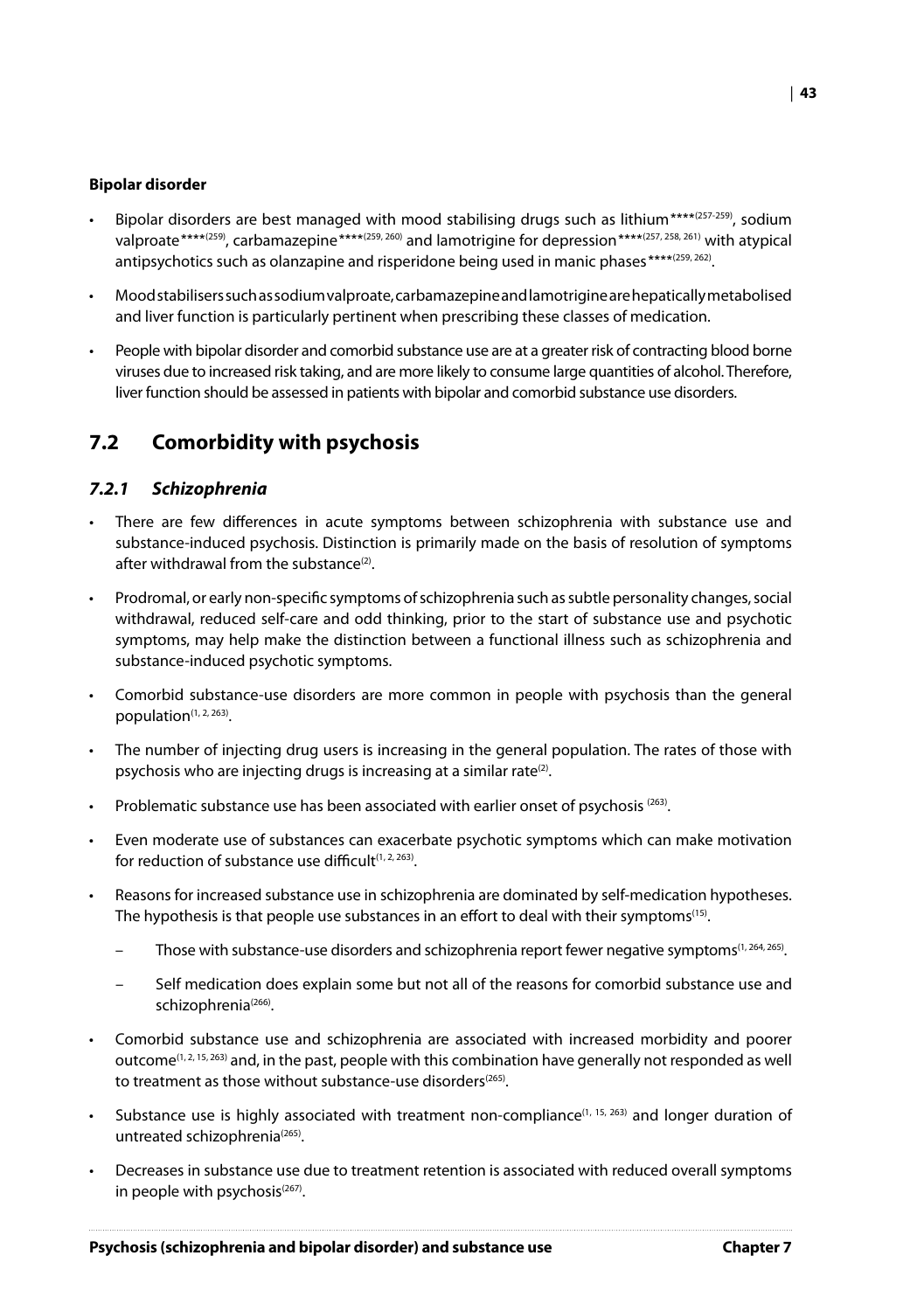## *7.2.2 Bipolar disorder*

- Large amounts of alcohol and other substance use frequently occur during the manic phase of bipolar illness.
- Manic symptoms are likely to be exacerbated by concurrent substance use, particularly stimulant and cannabis use.
- During the depressed phase of the illness period, there is also increased substance use with alcohol exacerbating depression, and the use of stimulants and cannabis having the risk of precipitating a manic swing or mixed symptoms.
- During periods of recovery, the person typically returns to limited use. Care is needed not to misdiagnose and attribute all problems to the substance intake.

## *7.2.3 General*

- Comorbidity with other mental disorders is common amongst those with psychosis, in particular anxiety and depression<sup>(15, 251, 268)</sup>.
- Coexisting personality disorder<sup>(251, 263)</sup> can lead to poorer prognosis of substance use disorders in patients with schizophrenia<sup>(15, 263)</sup>.
- Very little evidence is available to allow advice concerning safe levels of alcohol or substance use in patients with psychotic illnesses. The assumption can be made that any use during the active phase of illness will have a deleterious effect.
- Psychosis is associated with suicidal ideation and attempts which are exacerbated when comorbid substance use is involved<sup>(15, 251, 263, 268)</sup>.

## *7.2.4 General management approaches to comorbidity*

#### **Assessment**

- The person experiencing psychosis who is using substances presents diagnostic and management challenges for the clinician.
- It is important to differentiate between three different phenomena with regard to psychosis and substance use:
	- People can experience an acute psychotic episode in response to substance intoxication, withdrawal and use due to the effects of the substance.
	- Substances can precipitate a psychotic disorder in predisposed individuals which can persist in the absence of the psychoactive substance.
	- Some people have an underlying psychotic disorder that is exacerbated by concurrent use of substances, in particular cannabis and amphetamines.
- The use of substances can exacerbate symptoms in people with a chronic psychotic disorder, exacerbating the condition and interfering with rehabilitation.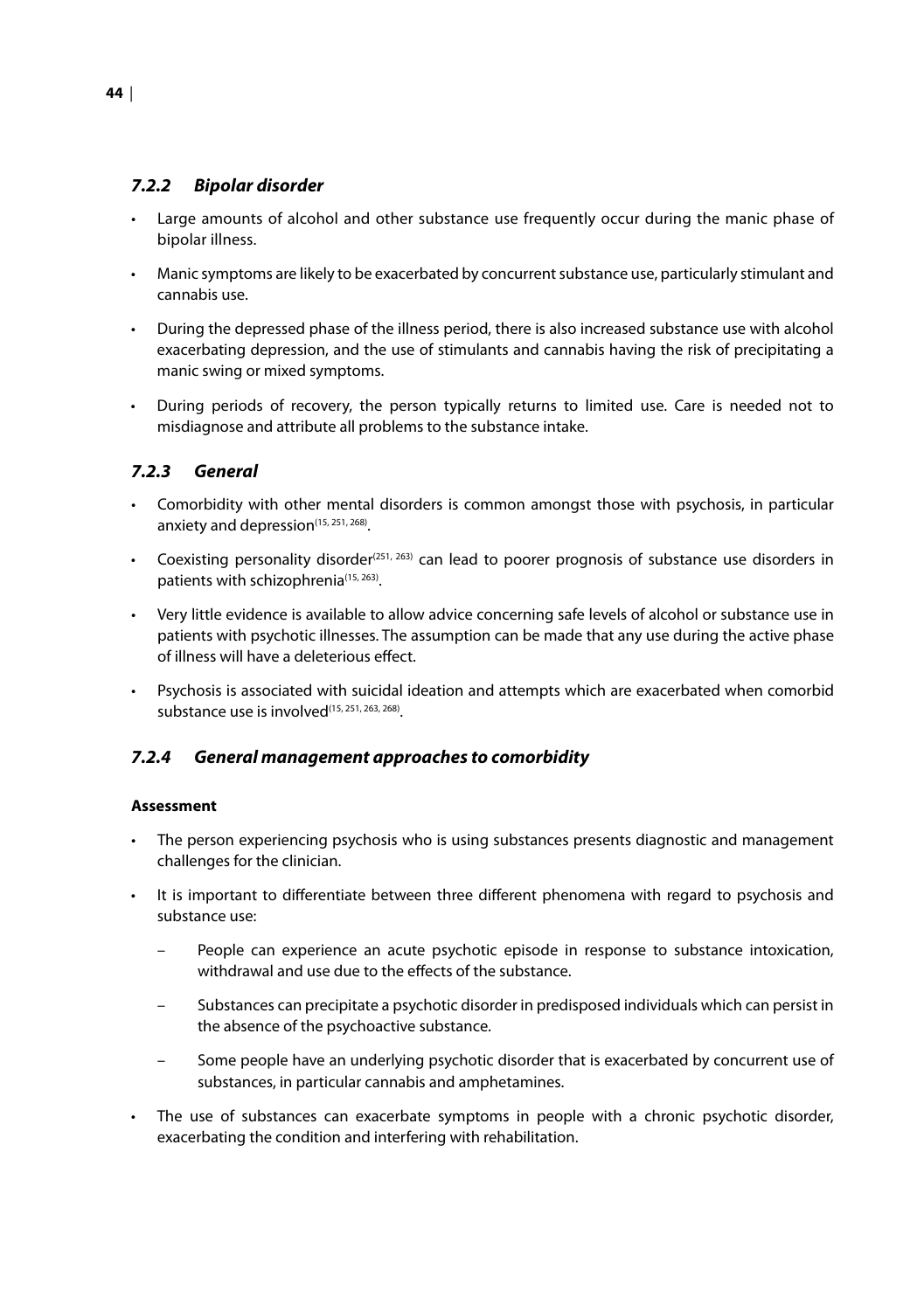- • Non-response to medication for psychosis may be indicative of substance use. This should be investigated before attempting to change the antipsychotic medication<sup> $(2, 262)$ </sup>.
- Comorbid substance use in people with psychosis has the potential to affect cognitive ability<sup>(269)</sup>. This may impact on treatment approaches and prolong the time it takes to observe a positive response to treatment.

#### **Treatment: Pharmacotherapy**

- Most research has occurred in relation to schizophrenia and substance use, rather than bipolar disorder.
- There is little difference between schizophrenia and substance-induced psychosis in the treatment of acute symptoms. However, substance-induced psychosis does not normally require long-term maintenance with antipsychotic medication<sup>(2)</sup>.
- Despite a lack of controlled trials, it appears that people with comorbid substance use and schizophrenia fare better on newer atypical antipsychotics<sup>\*\*\*</sup><sup>(1, 2, 267, 270-274)</sup>.
- • Clozapine stands out as the most valuable treatment so far for comorbid substance use and schizophrenia*\*\*\**(1, 2, 267, 270, 272, 274, 275).
- Clozapine for schizophrenia appears to be as effective in people with substance use issues as it does in non-substance users*\*\**(276). Additional substance use does not appear to interfere with the efficacy of clozapine for pyschosis<sup>(276)</sup>.
- As well as controlling psychotic symptoms, clozapine also shows evidence of reducing substance use in those with psychosis*\*\*\**(1, 2, 267, 270, 272, 274, 275).

#### **Treatment: Psychotherapy**

- The efficacy of CBT as a single treatment for psychosis is not affected by substance use<sup>\*\*\*(277)</sup>.
- Integrated care for both disorders (including pharmacotherapy, motivational interviewing, CBT and caregiver interventions) significantly improves both psychotic positive symptoms and substance use*\*\*\**(1, 15, 267, 278).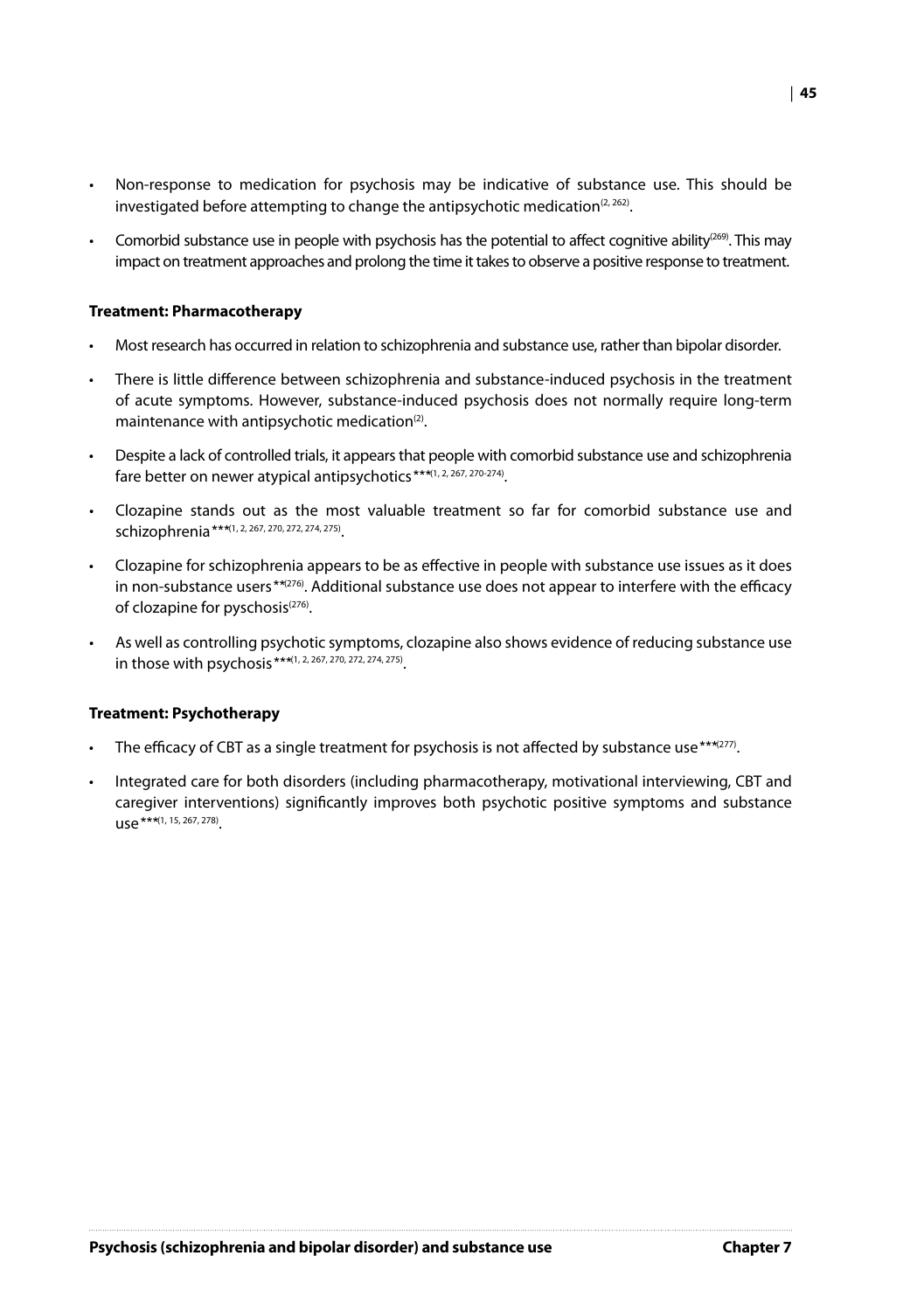## **7.3 Major clinical issues with psychosis and cannabis/hallucinogen use**

- Cannabis can induce or cause a temporary psychotic state that clears within several days in individuals with no prior diagnosis of psychosis.
- Cannabis can trigger psychosis in individuals who are at risk of psychosis.
- Cannabis can worsen psychotic symptoms in those individuals who have a current diagnosis of psychosis.
- People with psychotic disorders should avoid cannabis and be counselled against its use. Brief interventions should be delivered for people with psychosis who may be using even small amounts of cannabis.
- In an acute psychotic episode caused by cannabis use, cessation of use will result in resolution of the episode.
- Psychoeducation and CBT orientated programs have shown promise in reducing cannabis use in first-episode psychosis patients.
- In the absence of other proven forms of treatment, CBT is, at present, the most widely employed form of treatment for cannabis use.

## *7.3.1 Effects of cannabis and other hallucinogens on psychotic disorders*

- One of the most commonly used substances in individuals with psychosis is cannabis, with individuals with schizophrenia and bipolar disorder quite often receiving an additional diagnosis of cannabis dependence<sup>(1, 2, 264, 265, 268, 279, 280)</sup>
- Duration of cannabis use in people with bipolar disorder is associated with the duration of mania<sup>(281)</sup>.
- Cannabis increases the risk of tardive dyskinesia<sup>(2)</sup>.
- There is growing evidence that cannabis use is a significant contributory factor in psychosis<sup>(126, 282-285)</sup>:
	- Cannabis can induce or cause a temporary psychotic state that clears within several days in individuals with no prior diagnosis of psychosis<sup> $(2, 14, 15)$ </sup>.
	- Cannabis can trigger psychosis in individuals who are at risk of psychosis (286, 287).
	- Cannabis can worsen psychotic symptoms in those individuals who have a current diagnosis of psychosis(15, 286-291).
	- Cannabis use is associated with an earlier onset of psychosis<sup>(264, 265, 279)</sup>.
	- There is an association between cannabis and psychosis. However, when rates of cannabis use were increasing in Australia, no increase in the rates of schizophrenia was observed<sup>(286)</sup>.
- People with psychosis generally do not use cannabis in a self-medicating manner to reduce psychotic symptoms. Reported reasons for use include social isolation, lack of emotion or feeling for others, lack of energy, difficulty sleeping, depression, anxiety, agitation, tremor or shaking and boredom. These symptoms may occur as part of the psychotic illness or may be due to additional anxiety or depressive illnesses or side effects of medication $(15, 292, 293)$ .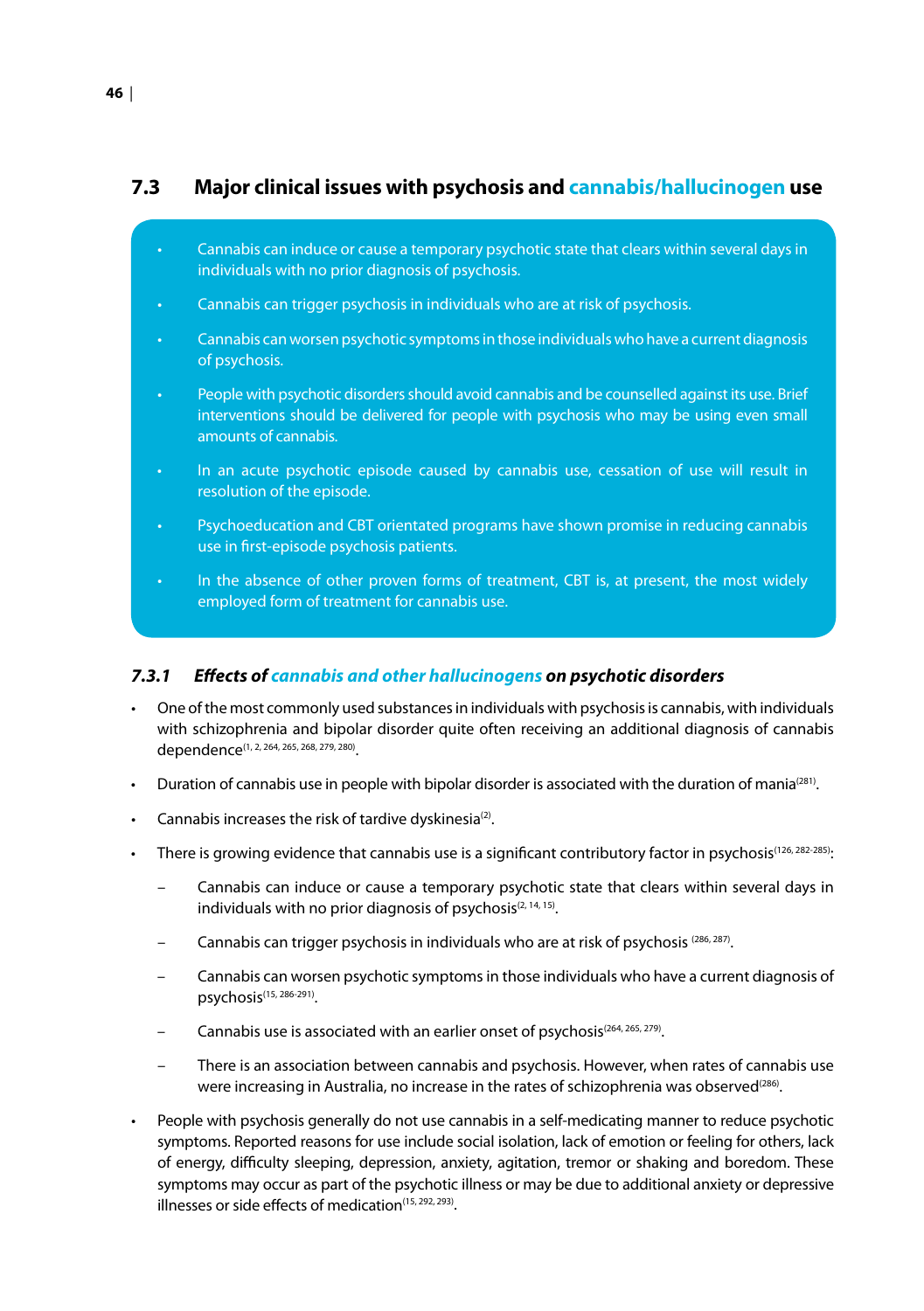## *7.3.2 Interactions between cannabis and other hallucinogens and therapeutic agents for psychotic disorders*

- It is unclear whether chronic cannabis consumption induces the metabolism of the antipsychotics and reduces plasma concentrations in a similar manner to tobacco <sup>(294)</sup>.
- Cannabis can exacerbate the sedative effects of antipsychotics and mood stabilisers such as carbamazepine, lithium and sodium valproate $x$ .
- • Cannabis will exacerbate the sedative effects of tricyclic antidepressants and benzodiazepines used to treat breakthrough depression<sup>(2)</sup> and anxiety in psychosis which increases the risk of overdose.

## *7.3.3 Management approaches to comorbid psychotic disorders and cannabis use*

#### **Prevention**

In general, people with psychotic disorders should avoid cannabis and be counselled against its use. Brief interventions should be delivered for people with psychosis who may be using even small amounts of cannabis.

#### **Initial assessment**

- Despite the common diagnosis of comorbid psychosis and cannabis dependence, there has been little research to define specific unique management approaches. It is generally thought that the best outcomes are achieved when treatment for both conditions is integrated.
- An attempt should be made to distinguish between people with:
	- An acute psychotic episode caused by cannabis use.
	- A first episode of a psychotic disorder.
	- An acute episode which has been precipitated by cannabis use in someone with an established chronic psychotic disorder.
- In an acute psychotic episode caused by cannabis use, cessation of use will result in resolution of the episode. The short-term use of an antipsychotic medication or benzodiazepines may be indicated, depending on the level of distress. The duration of use should be titrated against the symptoms.

#### **Treatment**

- Psychoeducation and CBT orientated programs have shown promise in reducing cannabis use in patients experiencing their first episode of psychosis*\*\*\**(295).
- Abstinence from cannabis is a difficult goal to achieve in cannabis dependent people<sup>(128)</sup>. This is particularly the case with people with psychosis due to the social isolation they often experience. This social isolation has been reported as a major motivator for continued use<sup>(15, 292, 293)</sup>.
- In the absence of other proven forms of treatment, CBT is, at present, the most widely employed form of treatment for cannabis use*\*\*\*\**(128).
- Preliminary studies have shown clozapine to be more effective than risperidone in reducing cannabis use in people with psychotic disorders*\**(296).

Cannabis/ hallucinogens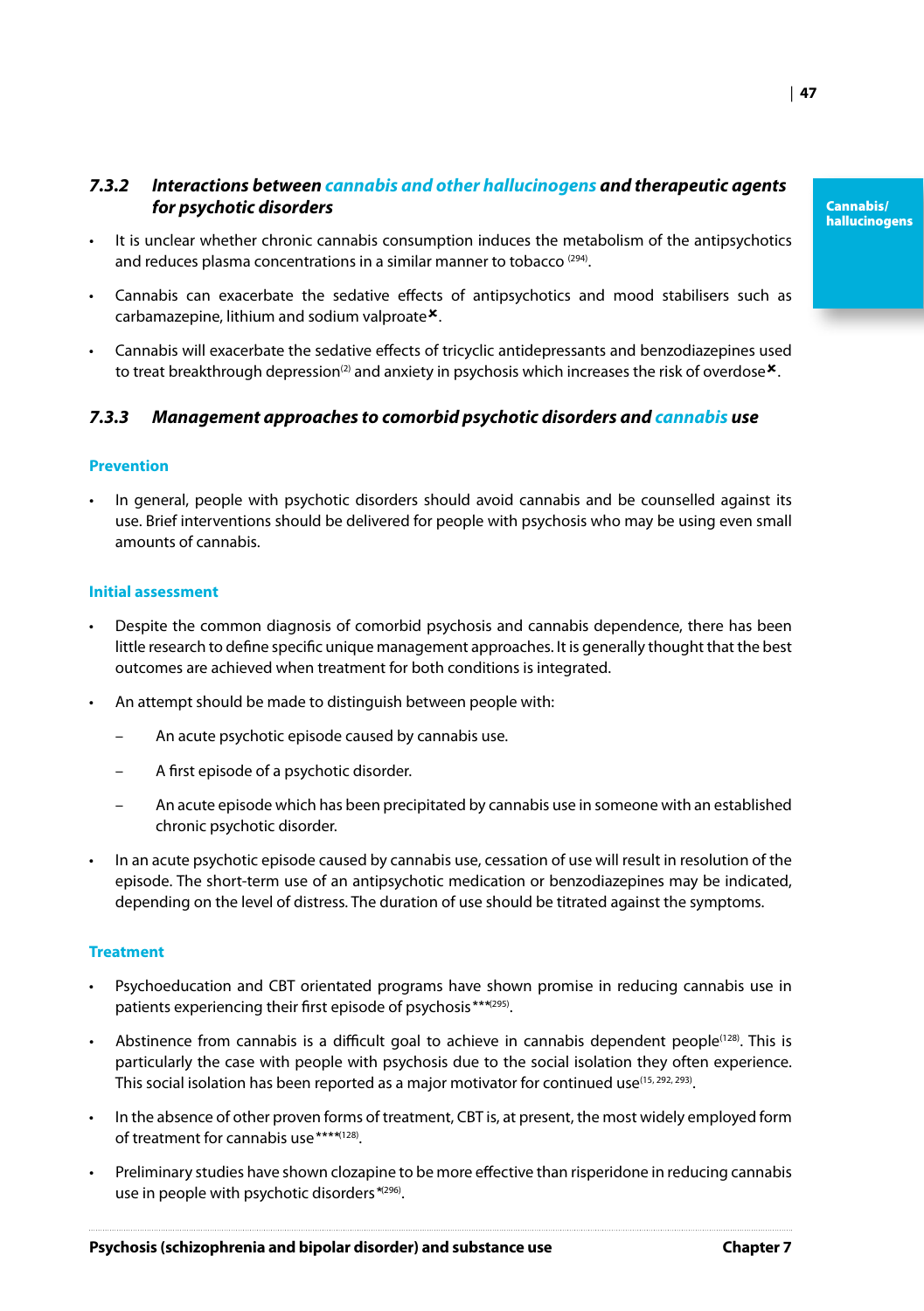- • Early preliminary data in one trial also shows some benefit for olanzapine in cannabis induced psychotic disorder*\*\*\**(297).
- Benzodiazepine use for acute symptom control should be minimised as those with substance use disorders are at a greater risk of abusing benzodiazepines<sup>(196)</sup>.

## **7.4 Major clinical issues with psychosis and alcohol use**

- People with psychosis have high rates of alcohol use disorders.
- As alcohol has several negative effects on psychosis and interacts with medications used for the treatment of psychosis, its use should be minimised.
- There is evidence suggesting that clozapine is effective in reducing alcohol consumption as well as controlling psychosis in those with comorbid alcohol use and psychosis.
- Individuals with psychosis also respond well to adjunctive treatment for alcohol dependence.

## *7.4.1 Effects of alcohol on psychotic disorders*

- People with psychosis have high rates of alcohol use disorders. Alcohol is one of the most commonly used substances in people with psychosis<sup>(1, 2, 21, 251, 265, 268, 298)</sup>.
- Alcohol may worsen or increase psychotic symptoms<sup>(15, 298, 299)</sup>.
- The duration of alcohol use is associated with depression in people who have bipolar disorder<sup>(281)</sup>.
- Disinhibition together with poorly controlled psychotic symptoms may lead to inappropriate or dangerous behaviours.
- There is increased general morbidity in those with psychosis and alcohol use disorders  $(267)$ :
	- Alcohol can increase the risk of tardive dyskinesia<sup>(2)</sup>.
	- Alcohol impairs delayed recall, attention, working memory, and vigilance to a greater extent in those with psychosis compared to people without psychosis (299, 300).

## *7.4.2 Interactions between alcohol and therapeutic agents for psychotic disorders*

- Alcohol can exacerbate the sedative effects of antipsychotics $x_{(2)}$ .
- There do not appear to be any safety issues for the use of acamprosate in this population and, at present, there are no known interactions with antipsychotics<sup>(2)</sup>.
- Disulfiram at high doses may trigger psychotic symptoms $x x$ <sup>(301)</sup>.
- Alcohol can exacerbate the sedative effects of any sedative agents (including tricyclic antidepressants and mirtazepine, and benzodiazepines) used to treat associated depression<sup>(2)</sup> and anxiety in psychosis $\mathbf{x}$ .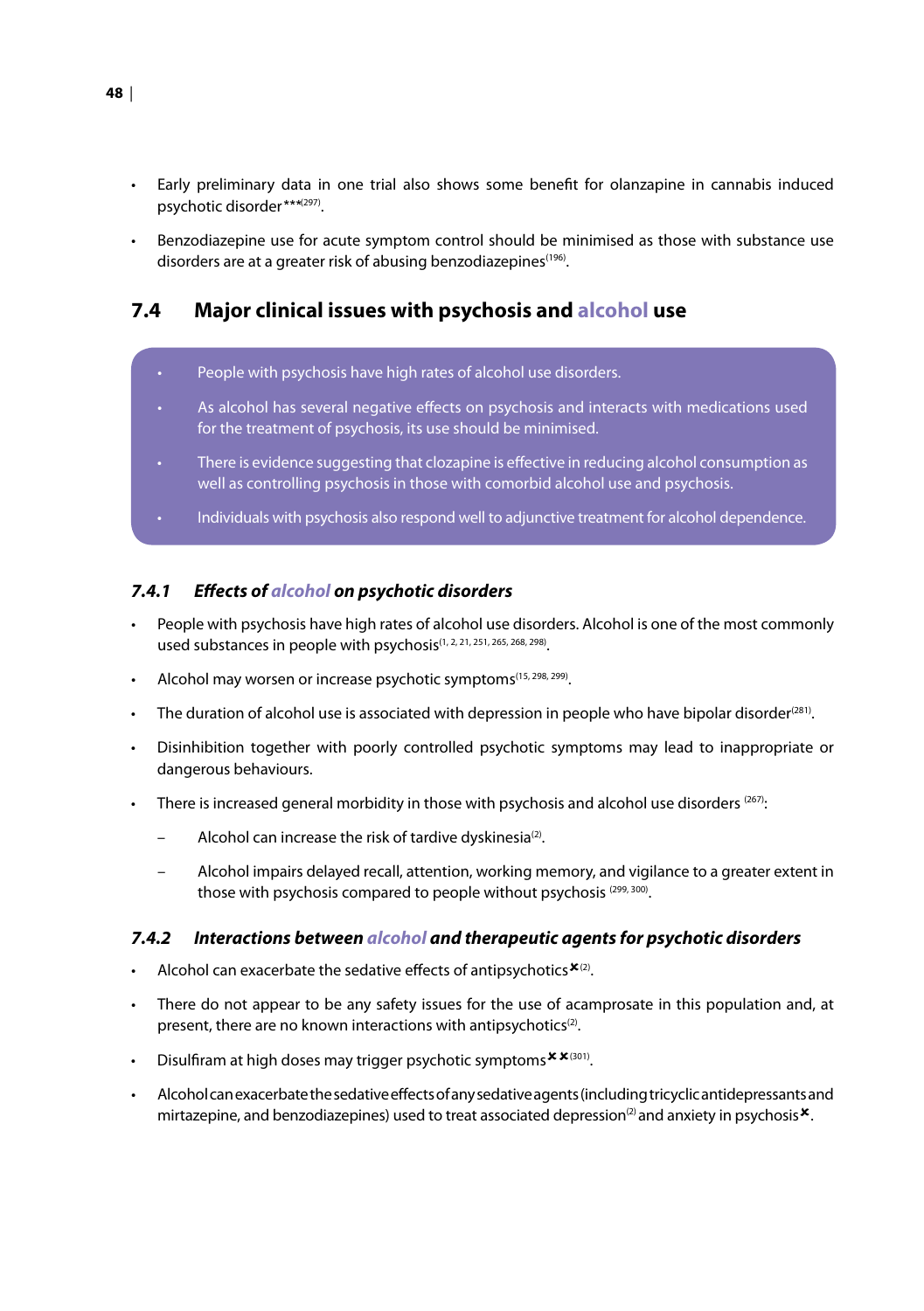- Alcohol toxicity may occur through:
	- The inhibition of CYPs by sedative antidepressant involved in the metabolism of alcohol $\mathbf{x}_{(133)}$ .
	- An increase in sedation as a result of combinations of alcohol and benzodiazepines $x$ .

### *7.4.3 Management approaches to comorbid psychotic disorders and alcohol use*

- People with psychosis should be discouraged from using alcohol for the above mentioned reasons.
- There is evidence suggesting that clozapine is effective in reducing alcohol consumption as well as controlling psychosis in those with comorbid alcohol use and psychosis<sup>\*\*(267, 270, 296)</sup>.
- Individuals with psychosis also respond well to adjunctive treatment of alcohol dependence<sup>(302)</sup>:
	- Naltrexone as an adjunctive therapy has been shown to reduce drinking in individuals with psychosis and does not appear to have a negative impact on the actions of concurrently administered antipsychotics*\*\*\**(303).
		- As people with psychosis and comorbid substance use are at increased risk of morbidity and are more prone to risk taking, individuals need to be aware of the implications of using naltrexone for emergency pain management $(2)$ .
		- Patients on naltrexone therapy should be advised to carry a medical warning card or bracelet which states they will not respond to opioid analgesia (obtainable from Bristil Myers Squibb on 1800 067 567).
	- Preliminary studies suggest that disulfiram can result in decreasing alcohol consumption in those living with psychosis and may be an effective adjunctive therapy to concurrently administered antipsychotics*\**(2, 15, 304).
	- Naltrexone and disulfiram appear to be equally efficacious in reducing alcohol consumption when used as an adjunctive therapy to antipsychotics in people with psychosis*\*\*\**(302).
	- Acamprosate is yet to be studied in individuals with comorbid psychosis and alcohol dependence. However, there do not appear to be any safety issues for its use in this population and its use is worth considering<sup>(1, 2)</sup>.
- Benzodiazepines used for acute alcohol withdrawal should be monitored closely and minimised for outpatient use<sup>(2)</sup>. Benzodiazepine use should be restricted to short-term symptomatic use only, as those with an existing substance use disorder are at a greater risk of misusing benzodiazepines<sup>(196)</sup>.

Alcohol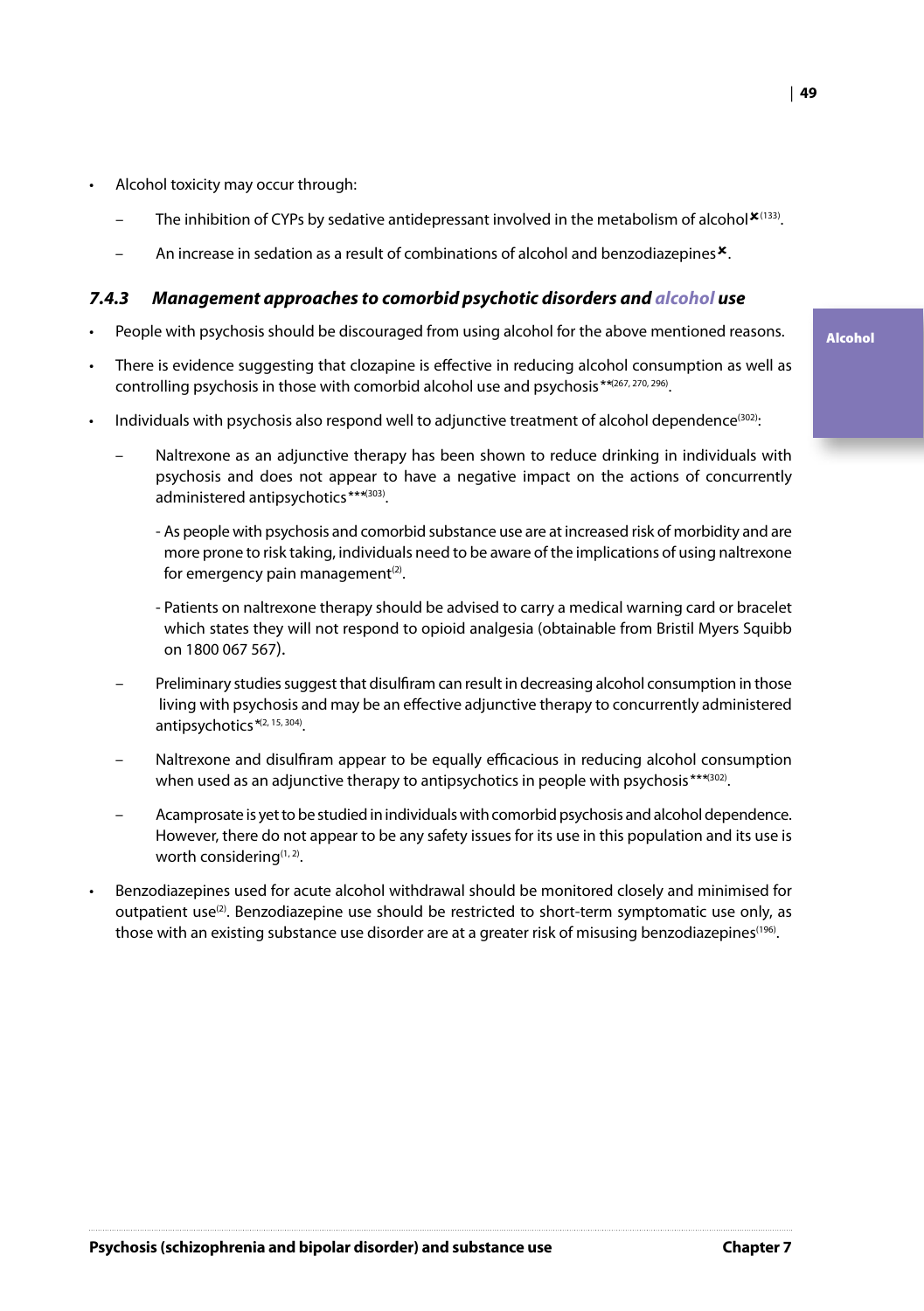## **7.5 Major clinical issues with psychosis and opioid use**

- Concurrent opioid dependence and psychotic disorders are often associated with high levels of dysfunction.
- • Opioids (including methadone and buprenorphine) will exacerbate the sedative effects of antipsychotics.
- Carbamazepine is a potent CYP inducer and will induce the metabolism of methadone and buprenorphine as well as reduce plasma concentrations.
- Early studies show olanzapine, in combination with opioid maintenance pharmacotherapies, to be effective in controlling illicit opioid use and symptoms of psychosis.
- Combined daily dispensing of psychotropic medication at the same time as daily dispensing of opioid maintenance pharmacotherapy may improve treatment compliance for the psychotic disorder.

## *7.5.1 Effects of opioids on psychotic disorders*

- The prevalence of comorbid psychosis and opioid use is generally low $(263)$ .
- However, comorbid psychosis and opioid use is associated with increased mortality<sup>(305)</sup>.
- Concurrent opioid dependence and psychotic disorders are often associated with high levels of dysfunction.

## *7.5.2 Interactions between opioids and therapeutic agents for psychotic disorders*

- Opioids (including methadone and buprenorphine) will exacerbate the sedative effects of antipsychotics $x$ .
- Carbamazepine is a potent CYP inducer and will induce the metabolism of methadone and buprenorphine as well as reduce plasma concentrations $\mathbf{x} \times (149, 157)$ . This has the potential to result in withdrawal and failure of retention in treatment<sup>\*\*\*\*</sup><sup>(158-160)</sup>.
- There do not appear to be any interactions between naltrexone and antipsychotics.
- • Opioids can exacerbate the sedative effects of tricyclic antidepressants and benzodiazepines used to treat breakthrough depression<sup>(2)</sup> and anxiety in psychosis which increases the risk of overdose<sup> $x$ </sup>.
- Methadone itself has been shown to inhibit CYP3A4 $\star \times 240$ , 241) which also metabolises many benzodiazepines. This has the potential to increase both the plasma concentrations of benzodiazepines and their sedative effects  $x$ <sup>(242, 243)</sup>.
- Several deaths have been reported due to benzodiazepine use in conjunction with high dose buprenorphine and may be a result of similar metabolic interactions  $\mathbf{x} \times \mathbf{x}_{(244-246)}$ .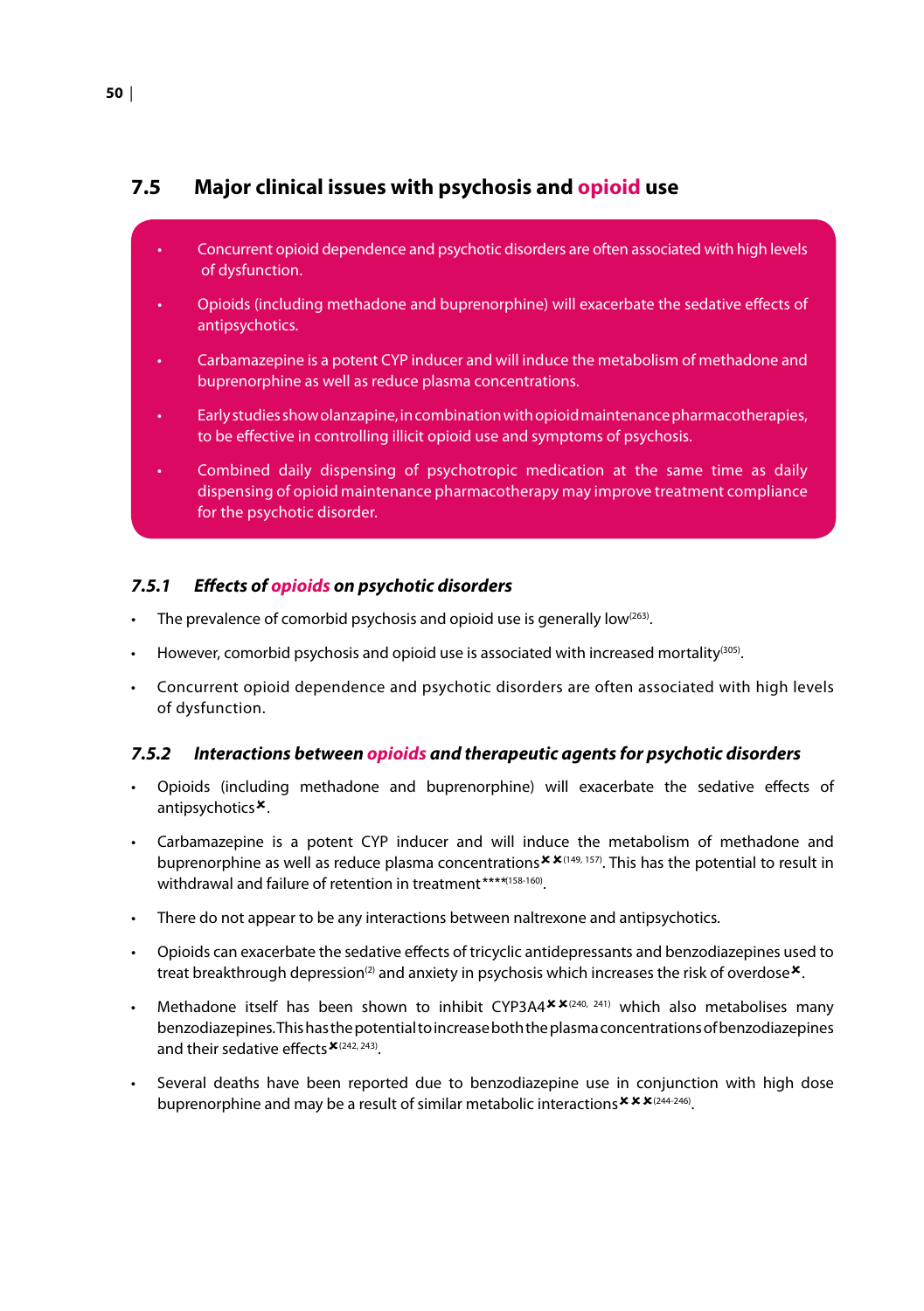- Fluvoxamine  $***$ , fluoxetine  $**$ , norfluoxetine  $***$  and paroxetine  $*$  can inhibit buprenorphine and methadone metabolism through inhibition of the CYPs involved in their metabolism(148-150). This can result in an increase in plasma opioid pharmacotherapy concentrations and potential overdose. This can be a particular issue during induction onto methadone; however, the risk may persist even after stabilisation has occurred  $x \times x$ <sup>(151-155)</sup>.
- Fluvoxamine is the most potent inhibitor of methadone and buprenorphine metabolism and is the most clinically relevant. Therefore, it should be avoided  $x \times x$ <sup>(150)</sup>.
- Fluoxetine and paroxetine should also be avoided $x \cdot x$ .
- • Citalopram and sertraline are the least likely SSRIs to have cytochrome mediated drug interactions; however, due to the theoretical potential for an interaction, caution should still be used and individuals monitored closely $x$ <sup>(156)</sup>.

### *7.5.3 Management approaches to comorbid psychotic disorders and opioid use*

- There is little research assessing the management of opioid use and psychosis. However, those with psychosis who participate in methadone treatment do not appear to experience any more side effects than those without comorbid psychosis and can benefit from opioid maintenance therapy<sup>(2, 306)</sup>.
- Buprenorphine has yet to be studied in people with comorbid opioid dependence and schizophrenia<sup>(271)</sup>.
- Early studies show olanzapine, in combination with opioid maintenance pharmacotherapies, to be effective in controlling illicit opioid use and symptoms of psychosis*\*\**(307).
- Close liaison between the prescriber and the pharmacist dispensing the opioid maintenance will assist with gaining insight into adherence to treatment, levels of self care and general stability.
- While there have been no studies to assess the impact on psychosis treatment compliance, combined daily dispensing of psychotropic medication at the same time as daily dispensing of opioid maintenance pharmacotherapy may improve treatment compliance for the psychotic disorder.
- Benzodiazepines prescribed for acute opioid withdrawal in individuals with psychosis should be monitored closely and minimised for outpatient use<sup>(2)</sup>.
- The use of benzodiazepines should be restricted to short-term symptomatic use only, as those with substance-use disorders are at greater risk of abusing benzodiazepines<sup>(196)</sup>.

Opioids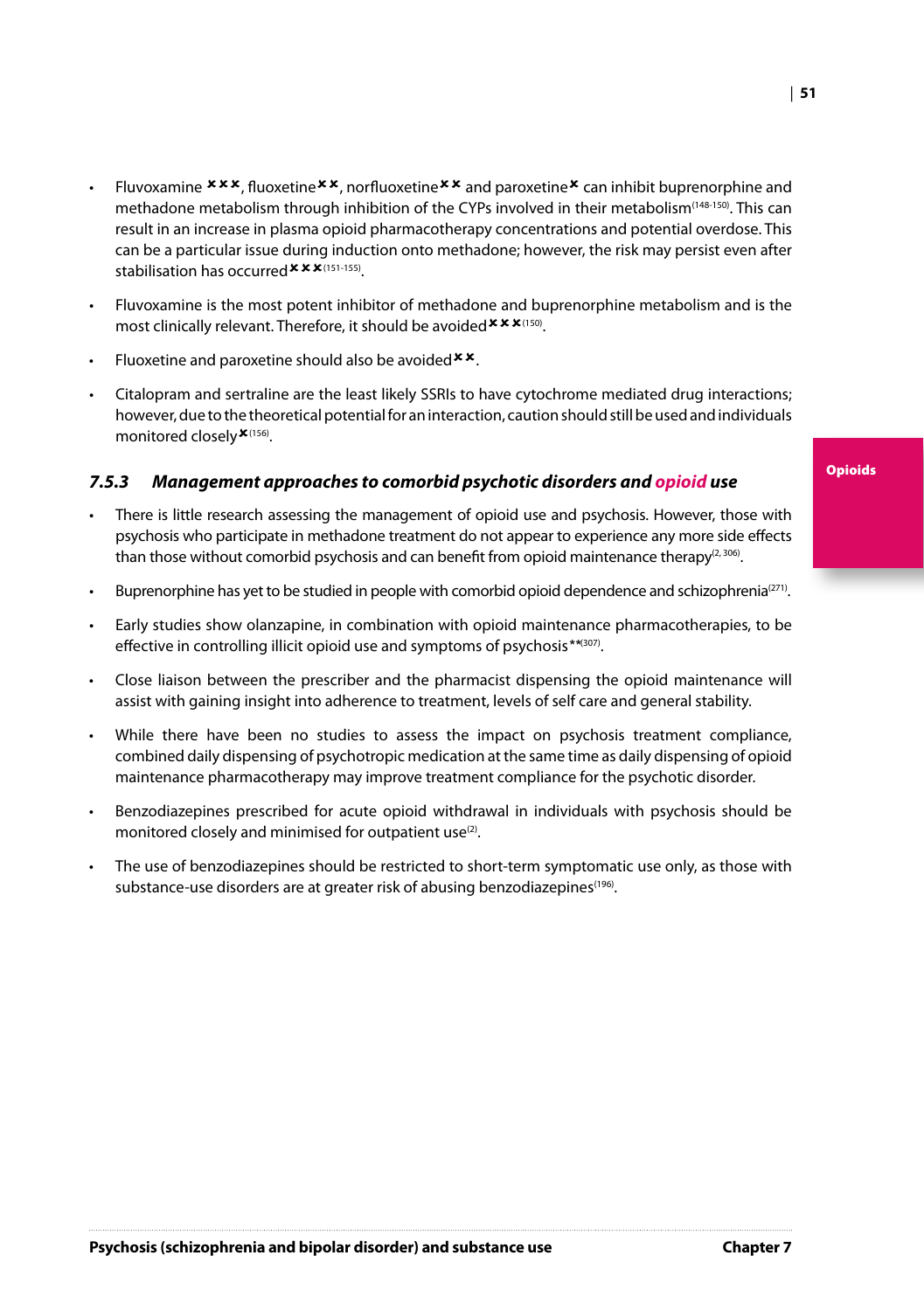## **7.6 Major clinical issues with psychosis and stimulant (including methamphetamine) use**

- Psychostimulants can induce or precipitate psychotic states.
- Stimulant induced psychosis can often be indistinguishable from acute or chronic schizophrenia.
- Longer and heavier use of stimulants delays recovery and worsens the prognosis for stimulant induced psychosis.
- In an acute psychotic episode caused by a substance, treatment should involve efforts to encourage abstinence from stimulants which should result in the resolution of psychotic symptoms.
- Benzodiazepines (preferably oral but parenteral, if necessary) should be first-line agents in acute stimulant induced psychosis.
- Antipsychotics are useful second-line agents if benzodiazepines do not settle the agitation sufficiently.
- Limited ongoing antipsychotic use is justified if psychotic symptoms persist.

## *7.6.1 Effects of stimulants on psychotic disorders*

#### **Prevalence**

- Stimulants are amongst the most commonly used substances in individuals with psychosis<sup>(1, 2, 265)</sup>.
- Stimulants may be used to reduce the apathy and lack of energy associated with schizophrenia<sup>(308)</sup>.

#### **Stimulant induced disorders**

- Psychostimulants can induce or precipitate psychotic states<sup>(32-38)</sup>.
- Stimulants can induce brief positive and negative psychotic symptoms even in a healthy control group<sup>(15)</sup> and, irrespective of an individual's mental state, a large enough dose of stimulant can produce a brief psychotic disorder<sup>(30)</sup>.
- Stimulant-induced psychotic states develop during the chronic stage of intoxication and clear within days to a week of ceasing use $(2, 32, 309)$ .
- • However, repetitive use of stimulants may involve prolonged psychotic states that can last up to several months after cessation of use $(33, 37)$ .
- Stimulant-induced psychosis involves both positive and negative symptoms including paranoid hallucinatory (auditory and visual) states, bizarre ideas as well as volitional disturbances and can often be indistinguishable from acute or chronic schizophrenia<sup>(32, 37)</sup>.
- After complete recovery, acute reappearance of paranoid states or relapse of psychosis can be induced by a single use of stimulant in people with a history of stimulant-induced psychosis, years after the initial psychosis has resolved $(35, 37)$ .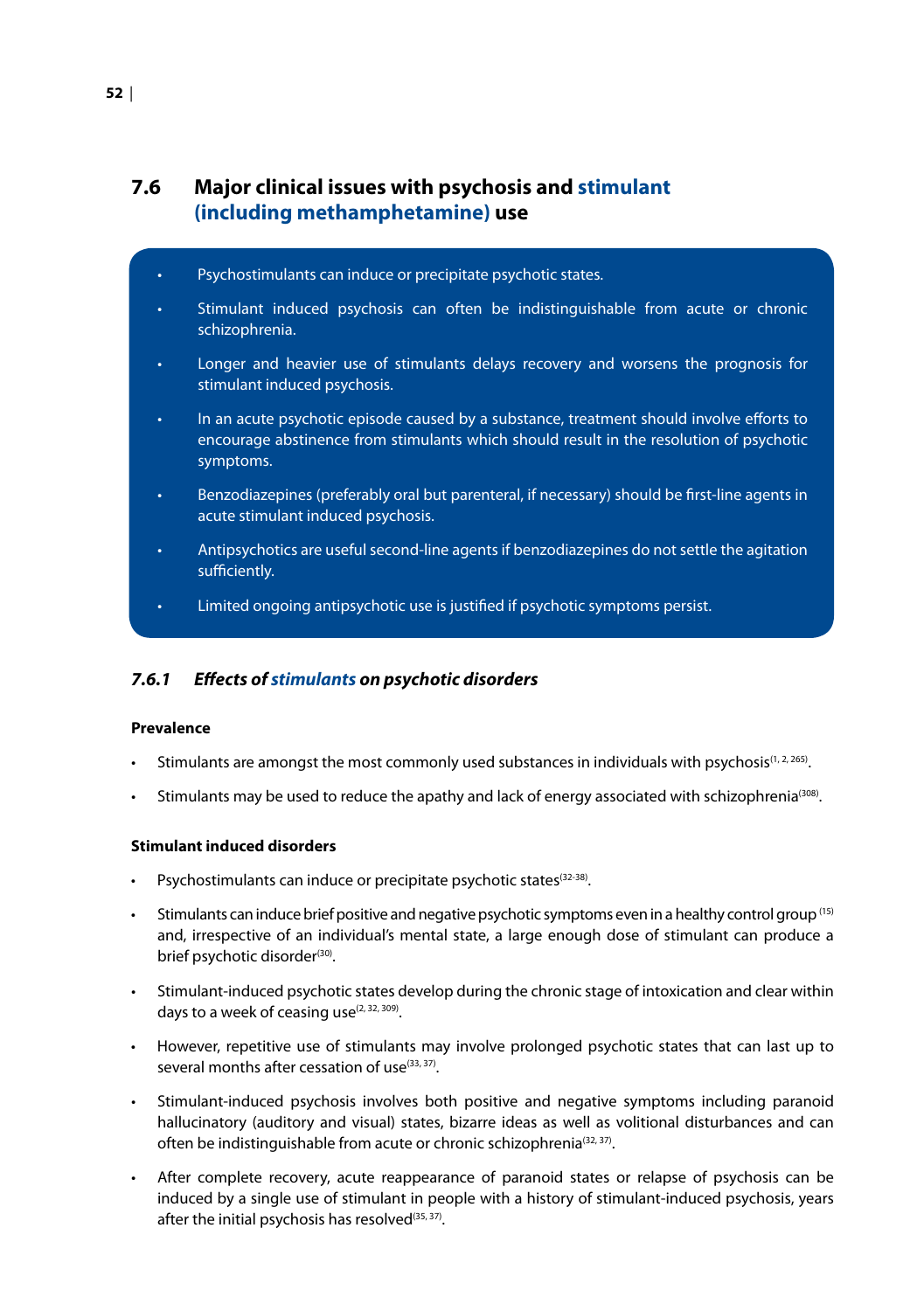- • Spontaneous reoccurrence of stimulant-induced paranoid hallucinatory states (flashbacks) can also occur in response to stress (as well as continued use) in subjects with history of stimulant induced psychosis<sup>(36, 37)</sup>. This appears to be similar to how stress can induce a relapse in people with schizophrenia<sup>(34, 37)</sup>.
- Longer and heavier use of stimulants delays recovery and worsens the prognosis for stimulant induced psychosis(35).
- The risk of stimulant-induced psychosis increases with increasing duration of stimulant use<sup>(35)</sup> and usually develops gradually with repeated episodes of stimulant use<sup>(310)</sup>.
- Symptoms resembling both positive and negative symptoms of psychosis may continue after withdrawal and patients with persisting stimulant induced psychosis can develop long lasting residual symptoms resembling negative symptoms of schizophrenia<sup>(310)</sup>.
- Acute stimulant-induced psychosis usually disappears shortly after the discontinuation of stimulant consumption and at the beginning of neuroleptic treatment<sup>(35)</sup>.

#### **Stimulant use in people with chronic psychosis**

- People with an established psychotic disorder can experience an exacerbation of symptoms after acute exposure to psychostimulants, possibly due to an increase in monoamines<sup>(15, 30, 34)</sup>.
- The presence of positive symptoms makes an individual more likely to experience a worsening of psychotic symptoms in response to a single administration of stimulant<sup>(30)</sup>.
- There is debate as to whether compliance with antipsychotic medication will prevent relapse or worsening of symptoms if stimulants are used $(30, 310)$ .

### *7.6.2 Interactions between stimulants and therapeutic agents for psychotic disorders*

- As stimulants act in an antagonistic manner, their combinations with antipsychotics that act as antagonists, particularly at dopamine receptors, are unlikely to result in more pronounced pharmacodynamic outcomes than if they were taken alone $x$ .
- Stimulant drugs are likely to exacerbate the side-effects of SSRI and SNRI antidepressants (and vice versa) used in the treatment of breakthrough depression in psychosis<sup>(2)</sup> and may result in serotonin syndrome (Appendix 1) $\mathbf{x}$ (127, 179, 180). Patients should be warned of signs of serotonin syndrome and be monitored.
- MAO-Is (either irreversible or reversible) are contraindicated in people using amphetamines or MDMA. Deaths have been associated with concurrent use of moclobemide and MDMA $\star \star \star \text{m1, 182}$ .
- Fluoxetine, paroxetine and norfluoxetine can inhibit the metabolism of MDMA through inhibition of the CYPs involved in its metabolism and may therefore cause toxicity $x$ .

**Stimulants** (including methamphetamine)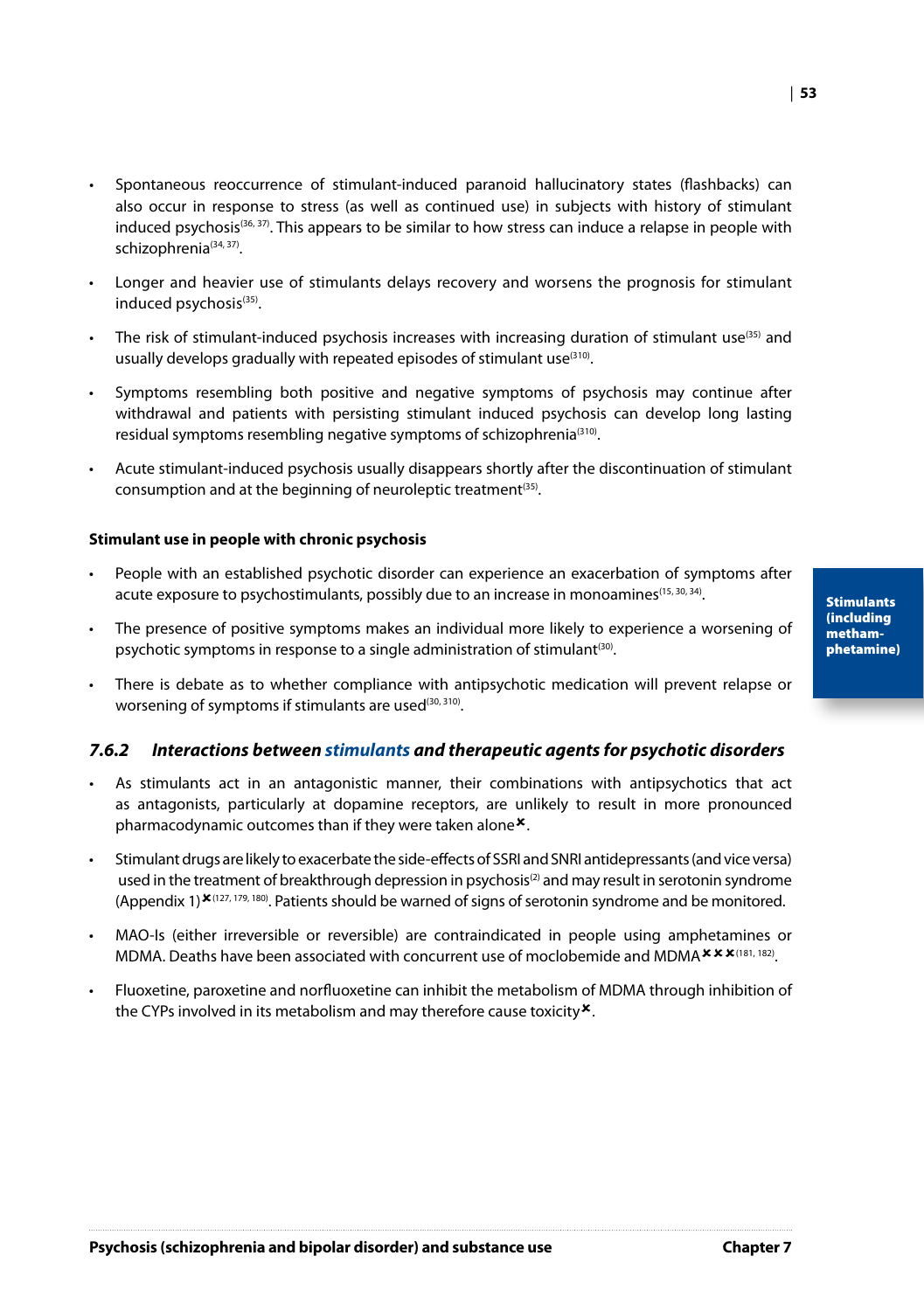## *7.6.3 Management approaches to comorbid psychotic disorders and stimulant use*

#### **Assessment**

It is important to attempt to distinguish between people with an acute psychotic episode caused by substance use, a first episode of a psychotic disorder or an acute episode in someone with an established chronic psychotic disorder.

#### **Treatment**

#### *Acute psychotic episode*

- In an acute psychotic episode caused by a substance, treatment should involve efforts to encourage abstinence from stimulants<sup>(30)</sup> which should result in the resolution of psychotic symptoms.
- Benzodiazepines (preferably oral but parenteral if necessary) should be first-line agents in acute stimulant induced psychosis. Antipsychotics are useful second-line agents if benzodiazepines do not settle the agitation sufficiently.
- The use of benzodiazepines should be minimised for outpatient use as those with a history of substance use are at increased risk of benzodiazepine use $(2, 196)$ .
- • Antipsychotics may be added if benzodiazepines are unsuccessful. However, for acute stimulant induced psychosis, their use is as an adjunctive tranquilliser.
- Limited ongoing use is justified if psychotic symptoms persist.

#### *Longer term psychotic episode*

- There are currently no pharmacotherapies for stimulant dependence<sup>(2)</sup>.
- As soon as the person has recovered, they should be regularly reviewed in order to reduce and cease antipsychotic medication.
- In those who have experienced more than one episode of psychosis, regular low dose use of antipsychotics may be necessary<sup>(30)</sup>.
- There is some evidence that clozapine is effective in individuals with psychosis and comorbid stimulant use<sup>(2, 267)</sup>.
- Olanzapine has also shown promising results when used by people with psychosis and stimulant-use disorders<sup>(267)</sup>. It has been shown to reduce stimulant use and both positive and negative psychotic symptoms related to stimulant use, and improve overall functioning<sup>\*(32)</sup>.
- Follow up of the psychotic episode is important to ensure that the patient has not developed an underlying functional psychotic disorder.

For further information please consult:

*Guidelines for the medical management of patients with methamphetamine-induced psychosis:*

http://www.dassa.sa.gov.au/webdata/resources/files/Psychosis\_guidelines.pdf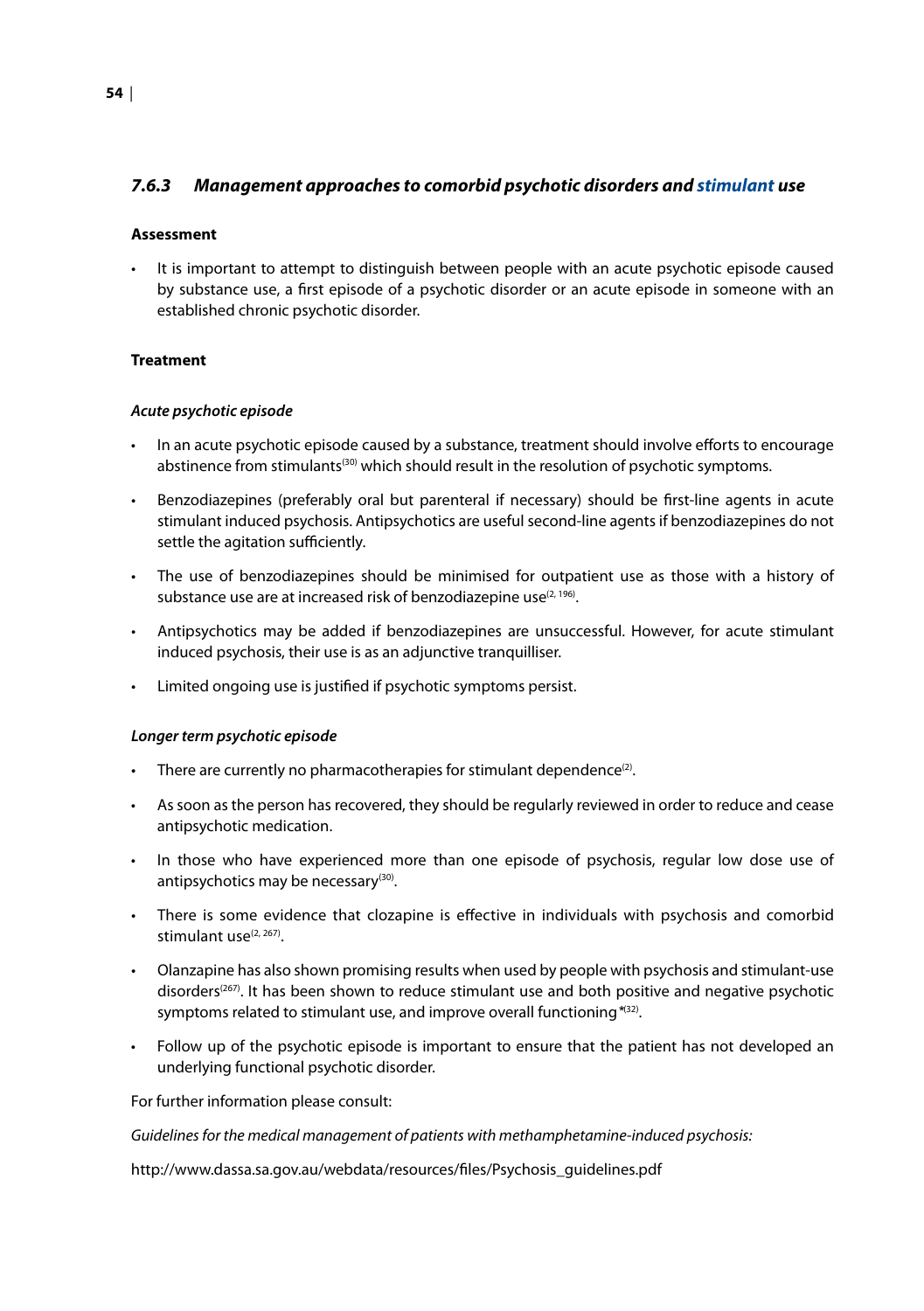## **7.7 Major clinical issues with psychosis and benzodiazepine use**

- Benzodiazepines may be required for breakthrough anxiety and agitation in psychosis.
- Benzodiazepines should be restricted to short-term use particularly in outpatient settings.
- If dependence has developed, then graduated withdrawal through slow reduction of dosage should be commenced, possibly after transferring the patient onto a long-acting benzodiazepine.
- If long-term benzodiazepine use is indicated, then this should be monitored closely.

## *7.7.1 Effects of benzodiazepines on psychotic disorders*

- Benzodiazepines may be required for breakthrough anxiety and agitation in psychosis<sup>(2)</sup>.
- Benzodiazepine use should be restricted to short-term use particularly in outpatient settings as those with substance-use disorders are at a greater risk of abusing benzodiazepines<sup>(2, 196)</sup>.
- Benzodiazepines may be used by patients to self-manage positive psychotic symptoms.
- Benzodiazepines will enhance the sedative effects of tricyclic antidepressants used to treat associated depression<sup>(2)</sup> with schizophrenia, which increases the risk of overdose.
- Benzodiazepines may exacerbate negative symptoms such as depression and psychomotor retardation as well as slowing of cognitions.

## *7.7.2 Interactions between benzodiazepines and therapeutic agents for psychotic disorders*

- Benzodiazepines will increase the sedative effects of antipsychotics $x$ .
- When used with clozapine $\boldsymbol{\ast}$ , benzodiazepines may induce delirium, severe sedation and respiratory depression.

## *7.7.3 Management approaches to comorbid psychotic disorders and benzodiazepine use*

- Due to their sedative effects, benzodiazepines, in conjunction with major tranquilisers, e.g. lorazepam, clonazepam and diazepam, can be useful for the acute management of psychotic episodes.
- If large quantities of benzodiazepines (e.g. 40mg diazepam daily equivalent) are being consumed, then inpatient withdrawal to lower levels should be considered to avoid and manage seizure risk<sup>(194)</sup>.
- If dependence has developed, then graduated withdrawal through slow reduction of dosage should be commenced*\*\*\*\**(194-196), possibly after transferring the patient onto a long acting benzodiazepine.

Benzodiazepines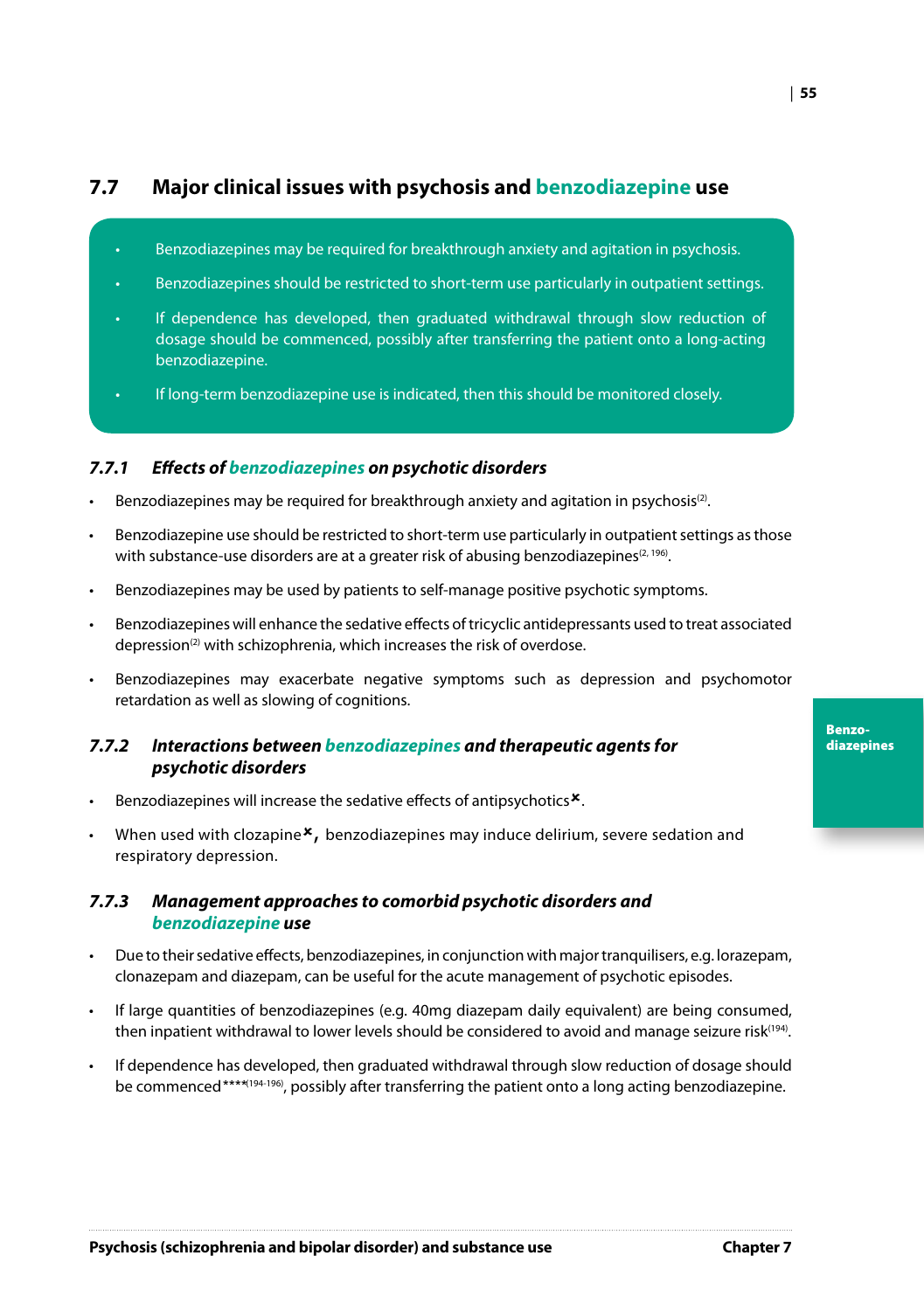- • If long-term benzodiazepine use is indicated, then:
	- This should be subject to a contract with the patient.
	- Authorities should be advised, including registration with the relevant local government health authority.
	- The seeking of additional benzodiazepines from other prescribers should be monitored (e.g. using the *Authority to release personal PBS claims information to a third party* form).
	- Daily or weekly dispensing of benzodiazepines should be considered and may assist with controlling use.

## **7.8 Major clinical issues with psychosis and inhalant/solvent use**

- Chronic inhalant use can produce persistent psychotic symptoms in susceptible individuals.
- Clozapine has been linked to cardiomyopathy and fatal myocarditis.
- As with most other substances, inhalant users should be encouraged to reduce or cease use to observe whether psychotic symptoms resolve.

#### *7.8.1 Effects of inhalants/solvents on psychotic disorders*

- Chronic inhalant use can produce persistent psychotic symptoms in susceptible individuals<sup>(60, 62)</sup>.
- • Chronic inhalant use also has the potential to induce psychotic symptoms in those who are not susceptible to psychosis<sup>(61, 62)</sup>.
- Inhalant use can induce a brief psychotic disorder that can last from a few hours up to a few weeks beyond the time of intoxication<sup>(61)</sup>.

### *7.8.2 Interactions between inhalants/solvents and therapeutic agents for psychotic disorders*

- The sedative effects of antipsychotics may be exacerbated by inhalants and may possibly result in severe sedation and overdose $x$ .
- Clozapine has been linked to cardiomyopathy and fatal myocarditis  $\star \star$   $\star$ <sup>(311)</sup>. Therefore, risks should be appraised prior to commencement.
- Inhalants will enhance the sedative effects of tricyclic antidepressants and benzodiazepines used to treat breakthrough depression<sup>(2)</sup> and anxiety with schizophrenia, which increases the risk of overdose<sup> $\mathbf{x}$ </sup>.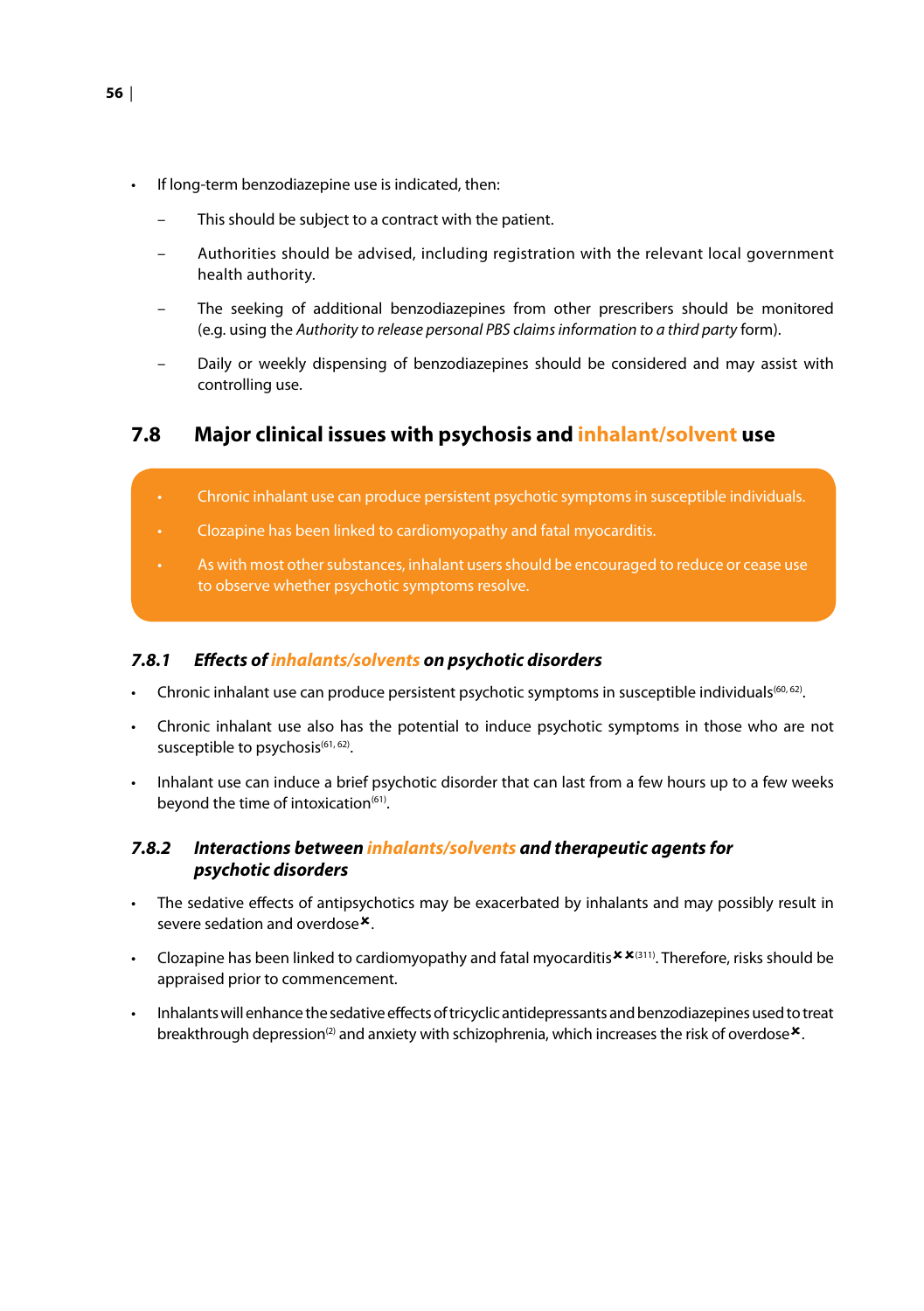## *7.8.3 Management approaches to comorbid psychotic disorders and inhalants/solvent use*

- • As with most other substances, inhalant users should be encouraged to try and reduce or cease use to observe whether psychotic symptomatology resolves.
- • A case study reports the effectiveness of clozapine in reducing psychotic symptoms as well as glue sniffing<sup>(62)</sup>.
- In general, with respect to inhalant/solvent use<sup> $(65)$ </sup>:
	- Outline the harms associated with inhalant/solvent use.
	- Investigate polysubstance use as this is common.
- Standard CBT approaches to both sets of issues should be used, with particular attention to the development of:
	- Assertiveness skills (refusal skills).
	- Coping skills for controlling and managing emotions such as anger and sadness.
- • Offer alternatives to inhalant use, for example, recreational activities.
- Community reinforcement approaches should be developed by mobilising the local health and welfare service system in individual care plans.
- • Family interventions need to be considered, for example, increasing communication between the person and the family.
- Assertive outreach and follow-up may be required.

Inhalants/ solvents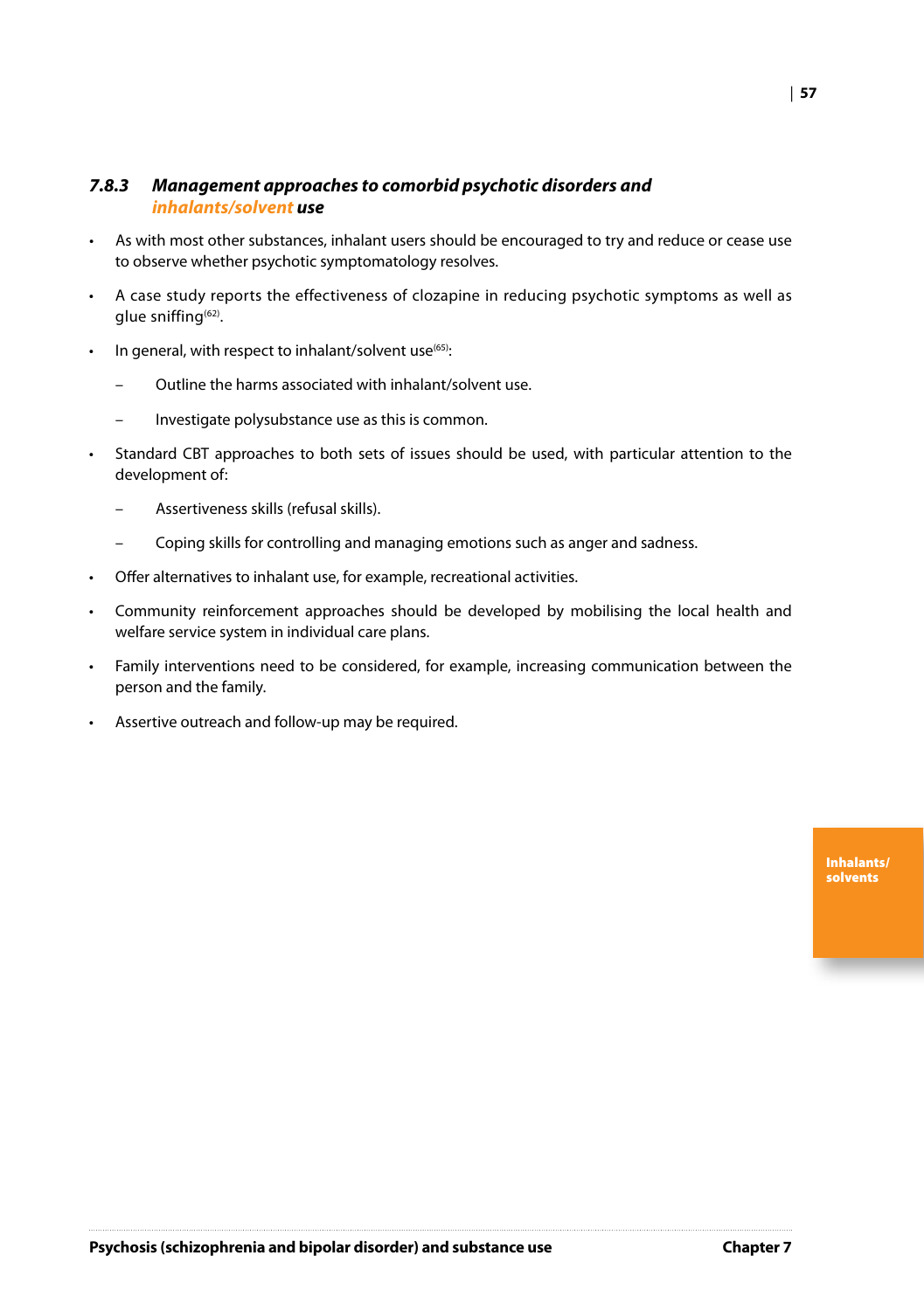# **8 Personality disorders and substance use**

## **8.1 Personality disorders**

A personality disorder is an enduring pattern of inner experience, of seeing the world and relating to others in a manner that markedly deviates from cultural expectations, and includes, and results in, problematic and habitual behaviours that are pervasive and inflexible.

The onset of personality disorders occurs in adolescence or early adulthood, is stable over time, leads to impairment or distress and is not due to mental disorder or substance use.

Personality disorders are long-standing and maladaptive patterns of perceiving and responding to other people and to stressful circumstances.

Personality traits are conspicuous features of personality and are not necessarily pathological, although certain styles of personality traits may cause interpersonal problems. Personality disorders are not regarded as illnesses. However, some dominant personality traits and personality disorders can be modified and some managed on a systemic level.

## *8.1.1 Personality disorder subtypes*

#### **Cluster A personality disorder**

Includes paranoid, schizoid and schizotypal types. Individuals display odd and eccentric behaviour.

#### *Paranoid*

Person displays patterns of distrust and suspiciousness such that others' motives are interpreted as malevolent.

#### *Schizoid*

Person displays a pattern of detachment from social relationships and a restricted range of emotional expression.

#### *Schizotypal*

Person displays a pattern of acute discomfort in close relationships, cognitive or perceptual distortions, and eccentricities of behaviour.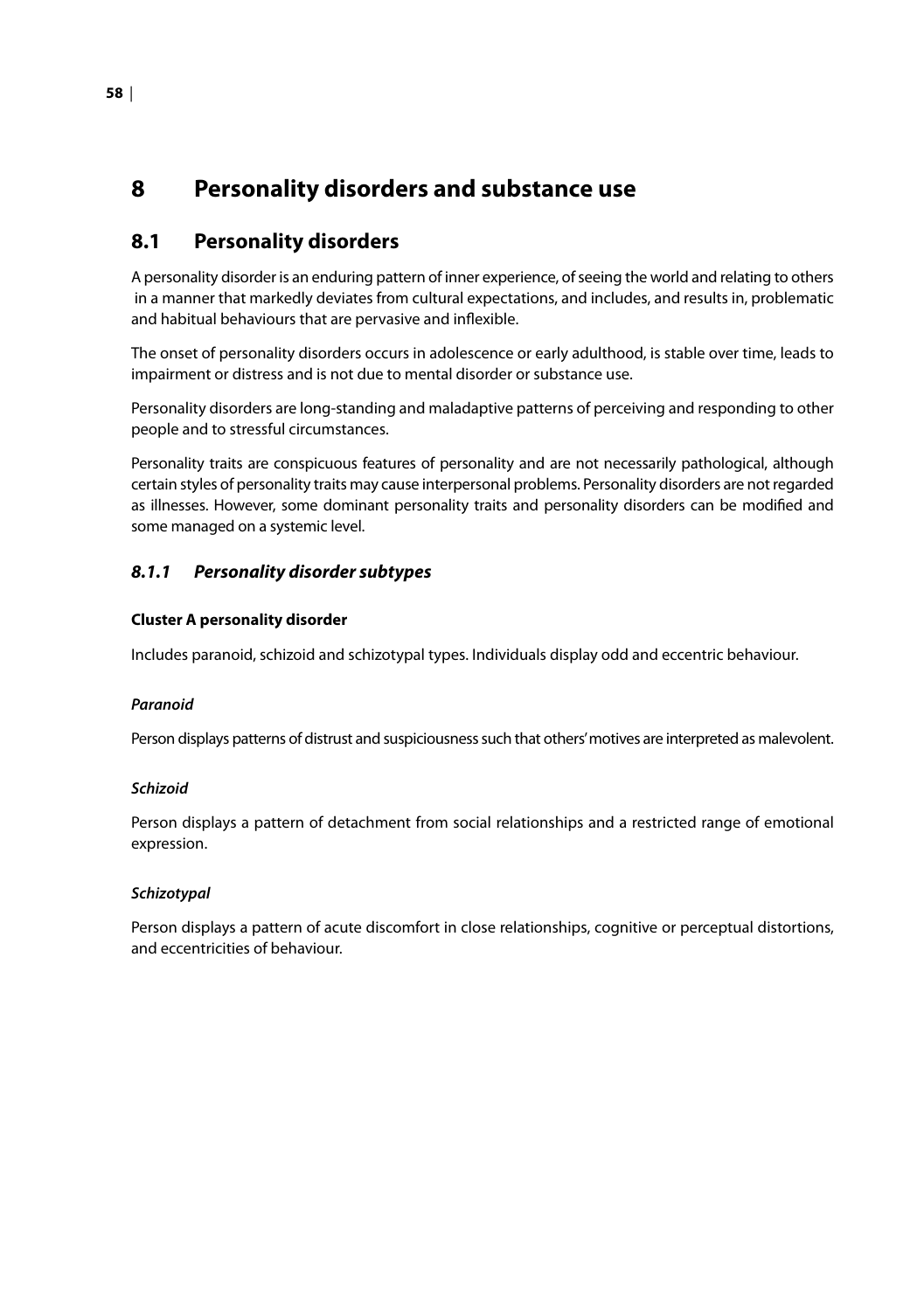#### **Cluster B personality disorder**

Includes antisocial, borderline, histrionic and narcissistic types. Individuals display dramatic, erratic and emotional behaviour.

#### *Antisocial*

Person displays a pattern of disregard for, and violation of, the rights of others.

#### *Borderline*

Person displays patterns of instability in interpersonal relationships, self image and effects as well as marked impulsivity.

#### *Histrionic*

Person displays patterns of excessive emotionality and attention-seeking behaviour.

#### *Narcissistic*

Person displays patterns of grandiosity, need for admiration and lack of empathy.

#### **Cluster C personality disorder**

Includes avoidant, dependent and obsessive compulsive types. Individuals display anxious and fearful behaviours.

#### *Avoidant*

Person displays patterns of social inhibition, feelings of inadequacy and hypersensitivity to negative evaluation.

#### *Dependent*

Person displays patterns of submissive and clinging behaviour relating to the excessive need to be taken care of.

#### *Obsessive compulsive*

Person displays patterns of preoccupation with orderliness, perfectionism and control.

#### **Personality disorders not otherwise specified**

Personality disorders not otherwise specified are those where:

- • The individual's personality pattern meets the general criteria for a personality disorder and traits of several different personality disorders are present, but the criteria for any specific personality disorder are not met.
- The individual's personality pattern meets the general criteria for a personality disorder, but the individual is considered to have a personality disorder that is not included in the classification.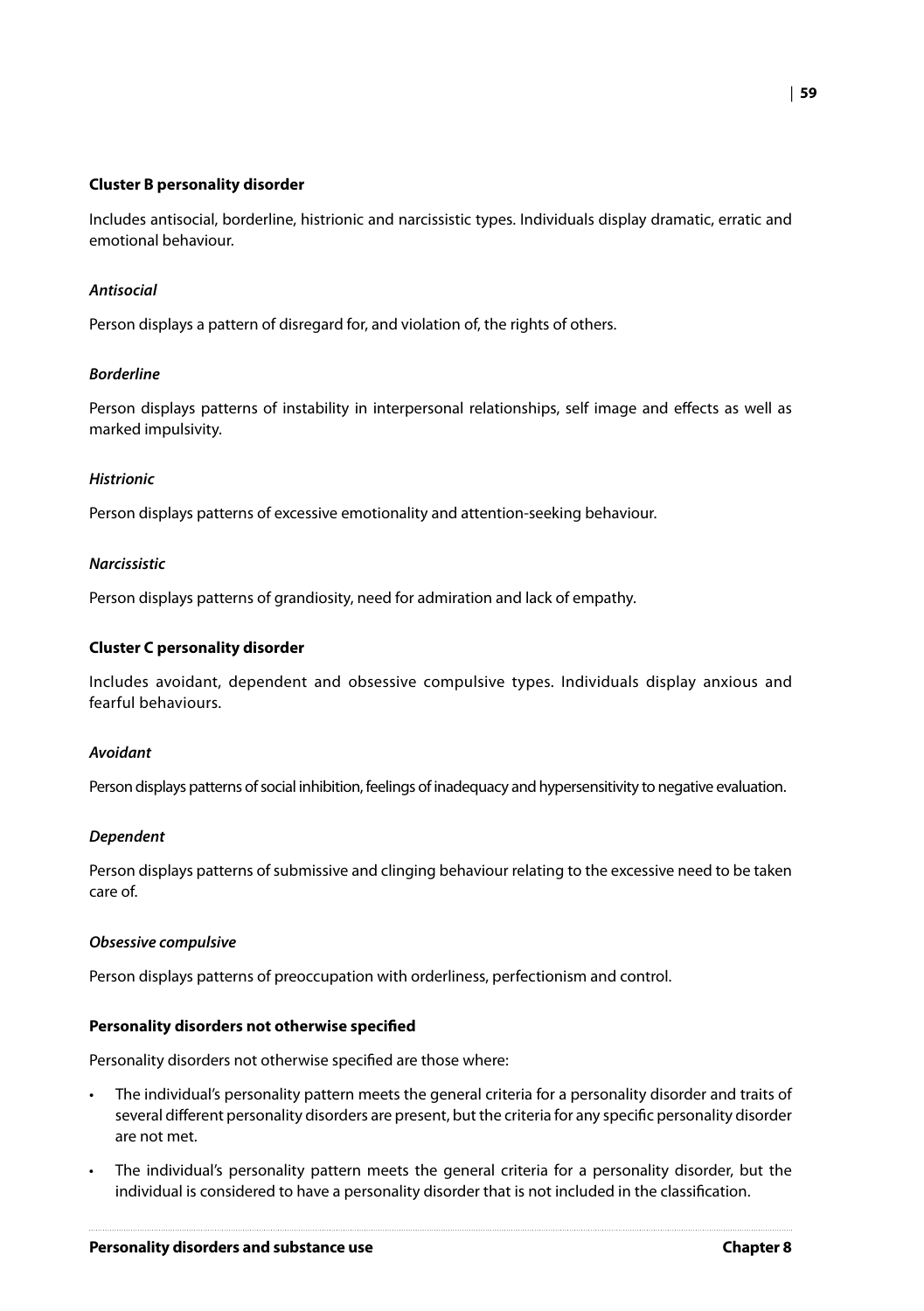Of all the different types of personality disorders, Cluster B personality disorders (including narcissistic, histrionic, borderline and antisocial) come to the attention of health providers and authorities the most. People with antisocial personality disorders frequently end up in the criminal justice system(312, 313).

## *8.1.2 Management approaches*

- Limit setting and the use of therapeutic contracts are extremely important in this client group.
- It is important that clinicians remain vigilant when dealing with people who have personality disorders in order to avoid being manipulated.
- There is no specific pharmacological treatment for personality disorders. Personality disorders are not normally an indication for medication which adds to their management remaining controversial. A variety of medications have been reviewed for some types of behaviours associated with personality disorders such as impulsivity and aggression. However, good quality data relating to efficacy is limited.
- • Antidepressants and mood-stabilising drugs such as carbamazepine, lithium, sodium valproate and other SSRIs are among those that have been studied. They do not provide a cure, but have assisted with some symptom control for some Cluster B personality traits*\*\*\*\**(314, 315).
- Scheduling of brief, structured and frequent visits to primary care providers is recommended. Restriction of access to emergency services and last minute appointments may be helpful in the management of personality disorders<sup>(316)</sup>.
- A balance must be ensured between the fostering of dependency and providing the support and crisis intervention that is required.
- Early case management with other primary care providers (emergency department staff, locum services, after hours staff, emergency services and mental health staff) is indicated.

## **8.2 Comorbidity with personality disorders**

People with personality disorders have:

- High rates of additional mental disorders $(317)$ .
- Higher rates of psychotic symptoms and psychotic disorders than controls and those with other mental disorders<sup>(316)</sup>.
- Significant psychosocial impairment<sup>(312, 316)</sup>.
- Higher rates of impulsivity compared with those who do not have a personality disorder<sup>(312, 316)</sup>.
- Higher rates of suicidal ideation and suicidal behaviour than the general population  $(312, 316)$ .

Substance use is common in people with personality disorders<sup>(120, 312, 317-319)</sup>.

The term 'borderline' was first used to capture the features of the personality disorder that is borderline between psychosis and neurosis and characterised by extremes of mood and thinking.

Substance use is most common in those with Cluster B type personality disorder, in particular, borderline and antisocial personality disorder<sup>(120, 313, 318-320)</sup>.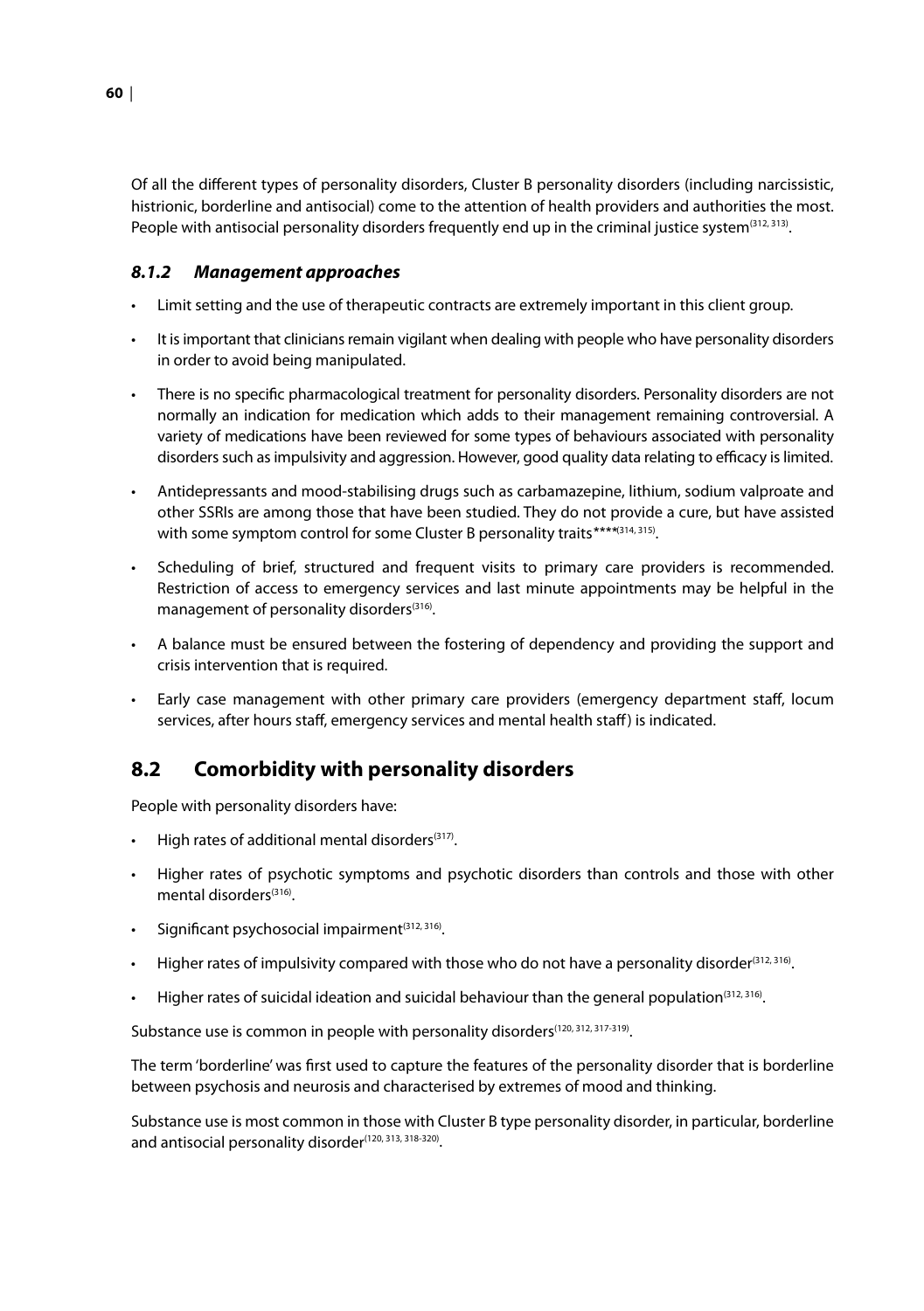Cannabis/ hallucinogens

Conduct disorder in childhood (a necessary prerequisite to conclude that an adult has an antisocial personality disorder) is predictive of substance-use disorders between adolescence and early adulthood<sup>(320)</sup>.

People with comorbid personality disorder and substance use:

- Have more problematic symptoms of substance use than those without a personality disorder<sup>(320)</sup>.
- Are more likely to participate in risky substance-injecting practices that predispose them to blood borne viruses<sup>(312)</sup>.
- Are more likely to engage in risky sexual practices<sup>(312)</sup> and other disinhibited behaviours.
- May have difficulty staying in treatment programs and complying with treatment plans<sup>(312, 316)</sup>.

Treatment for substance use in people with personality disorders is associated with a reduction in substance use<sup>(313)</sup>.

Treatment for substance use is also associated with a reduction in the likelihood of being arrested<sup>(313)</sup>, suggesting a reduction in criminal activity.

### *8.2.1 General management approaches to comorbidity*

- People with personality disorders are difficult to manage. Often, the underlying disorders will only become apparent after previous attempts to treat comorbidities have failed.
- People with personality disorders should be counselled about substance use and the problems that arise from substance use, given their particular personalities.
- • However, many clients have difficulty even recognising that their substance use is problematic.

# **8.3 Major clinical issues with personality disorders and cannabis/hallucinogen use**

- People with personality disorders display more symptoms of cannabis use disorders than those who do not have a personality disorder.
- Advice regarding cannabis usage in these disorders depends on the degree of dysfunction associated with use.
- In the absence of other proven forms of treatment, CBT is, at present, the most widelyemployed form of treatment for cannabis use.

### *8.3.1 Effects of cannabis and other hallucinogens on personality disorders*

- Conduct disorder in adolescence increases the risk of initiating marijuana use $(320)$ .
- Age of first use of cannabis is earlier in people with personality disorders compared to whose without personality disorders(320).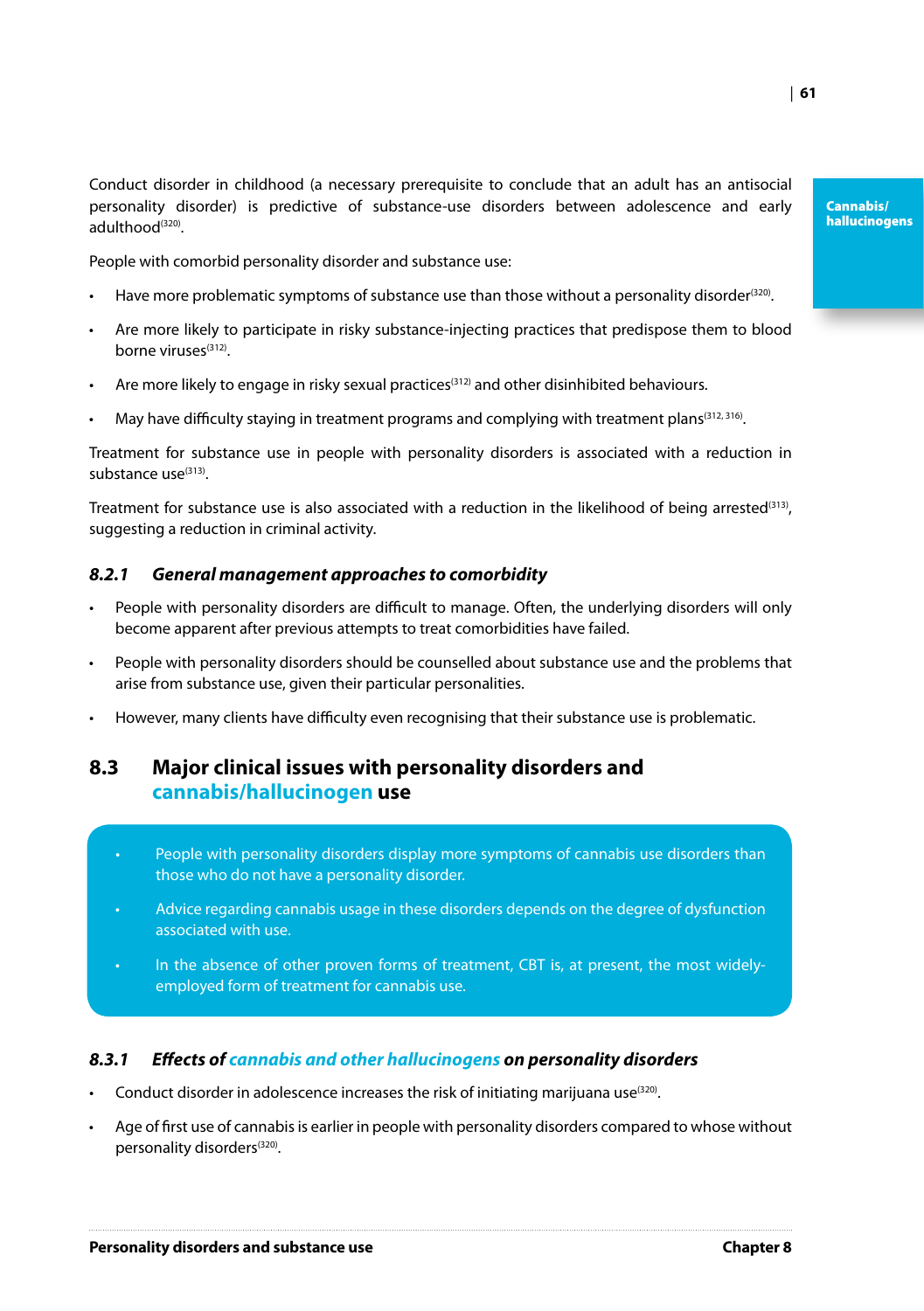- • People with personality disorders display more symptoms of cannabis dependence than those who do not have a personality disorder<sup>(320)</sup>.
- Symptoms associated with cannabis dependence increase over time in those with personality disorders<sup>(320)</sup>.

# *8.3.2 Interactions between cannabis and other hallucinogens and therapeutic agents for personality disorders*

- Cannabis can exacerbate the sedative effects of carbamazepine, lithium and sodium valproate $\mathbf{x}$ .
- Cannabis can exacerbate the sedative effects of antidepressants such as tricyclics $x$ .
- LSD may induce a serotonin syndrome (Appendix 1); therefore, caution should be exercised when prescribing SSRIs or MAO-I<sup>X(127)</sup>.
- • Cannabis and antidepressants are metabolised by CYP 450 enzymes which may result in the inhibition or induction of either drug group. Therefore, individuals should be monitored closely to ensure outcomes are appropriate $x$ .

## *8.3.3 Management approaches to comorbid personality disorders and cannabis use*

- Advice regarding cannabis use for people with these disorders depends on the degree of dysfunction associated with use.
- • Overall approach depends on the person's readiness for change.
- Abstinence from cannabis is a difficult goal to achieve in cannabis dependent people<sup>(128)</sup>.
- In the absence of other proven forms of treatment, CBT is, at present, the most widely-employed form of treatment for cannabis use*\*\*\*\**(128).

# **8.4 Major clinical issues with personality disorders and alcohol use**

- Personality disorders (in particular antisocial and borderline) and alcohol use disorders frequently co-exist.
- Alcohol can exacerbate the sedative effects of some antidepressants such as tricyclics and mirtazepine.
- Alcohol can exacerbate the sedative effects of carbamazepine, lithium, and sodium valproate.
- Acamprosate or naltrexone can be considered for long-term abstinence with naltrexone showing effectiveness in moderating drinking in those with antisocial personality traits.

### *8.4.1 Effects of alcohol on personality disorders*

- Personality disorders (in particular antisocial and borderline) and alcohol use disorders frequently co-exist(16, 120, 317, 319-322).
- Personality disorders are associated with an earlier age of onset of alcohol use disorders<sup>(323)</sup>.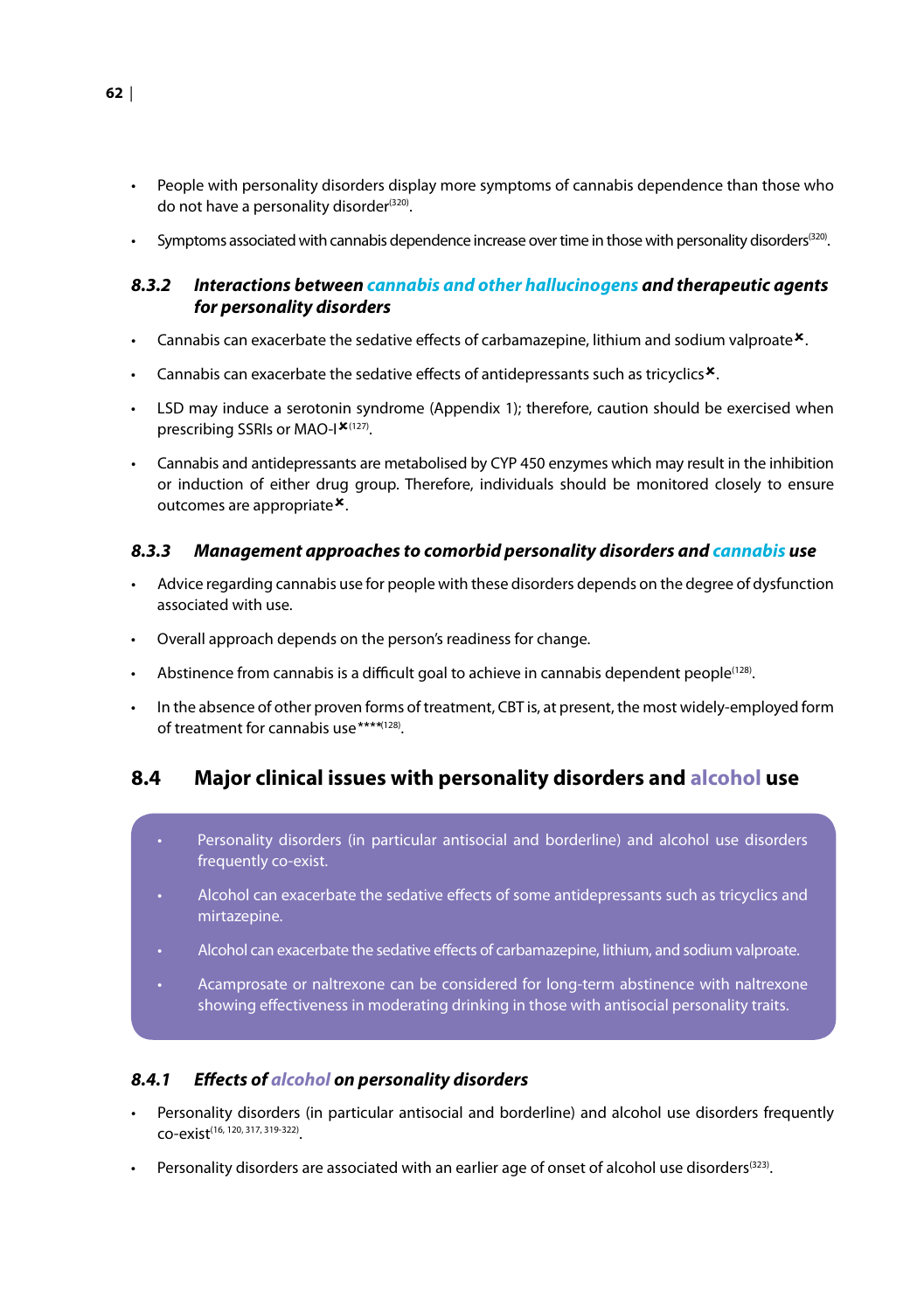- Symptom severity of alcohol dependence continues to increase over time in those with personality disorders(320).
- Personality disorders (in particular anti-social characteristics) are associated with $(320, 324, 325)$ :
	- More severe alcohol disorders.
	- Poorer long-term drinking outcome.
	- Poorer outcomes for treatment of alcoholism.
- • Personality disorders and alcohol use disorders are associated with:
	- More criminal convictions<sup>(321)</sup>.
	- High levels of novelty-seeking behaviour and impulsivity<sup>(323, 326)</sup>.
- Alcohol use also significantly complicates personality disorders $(121)$ .

### *8.4.2 Interactions between alcohol and therapeutic agents for personality disorders*

- Alcohol can exacerbate the sedative effects of carbamazepine, lithium, and sodium valproate $\mathbf{x}$ .
- Alcohol can exacerbate the sedative effects of some antidepressants such as tricyclics and mirtazepine. Alcohol toxicity and risk of overdose may occur through the inhibition of CYPs involved in the metabolism of alcohol $\mathbf{x}$ <sup>(133)</sup>.
- Interactions between antidepressants and acamprosate used to treat alcohol dependence are minimal, as are interactions between antidepressants and disulfiram and naltrexone also used to treat alcohol dependence  $x x_{(134)}$ .

### *8.4.3 Management approaches to comorbid personality disorders and alcohol use*

- Carbamazepine<sup>\*\*\*(327)</sup> and sodium valproate<sup>\*\*\*(328, 329)</sup> can be used in alcohol withdrawal to reduce the risk of seizures.
- • While studies are yet to confirm this, cabarmazepine has been discussed as being useful in the prevention of relapse to drinking<sup>(330, 331)</sup>.
- Acamprosate or naltrexone can be considered for long-term abstinence<sup>\*\*\*\*</sup>(141, 144, 235, 236), with naltrexone showing effectiveness in moderating drinking in those with antisocial personality traits*\*\**(332). However, medication adherence may be problematic.
- As people with comorbid personality disorders and substance use are more prone to risk taking and subsequent injury, individuals prescribed with naltrexone need to be aware of its implications for emergency pain management.
- • Patients prescribed with naltrexone should be advised to carry a medical warning card or bracelet which states they will not respond to opioid analgesia (obtainable from Orphan Australia).
- Disulfiram may be problematic as these patients may drink alcohol impulsively despite being warned of the risks.

Alcohol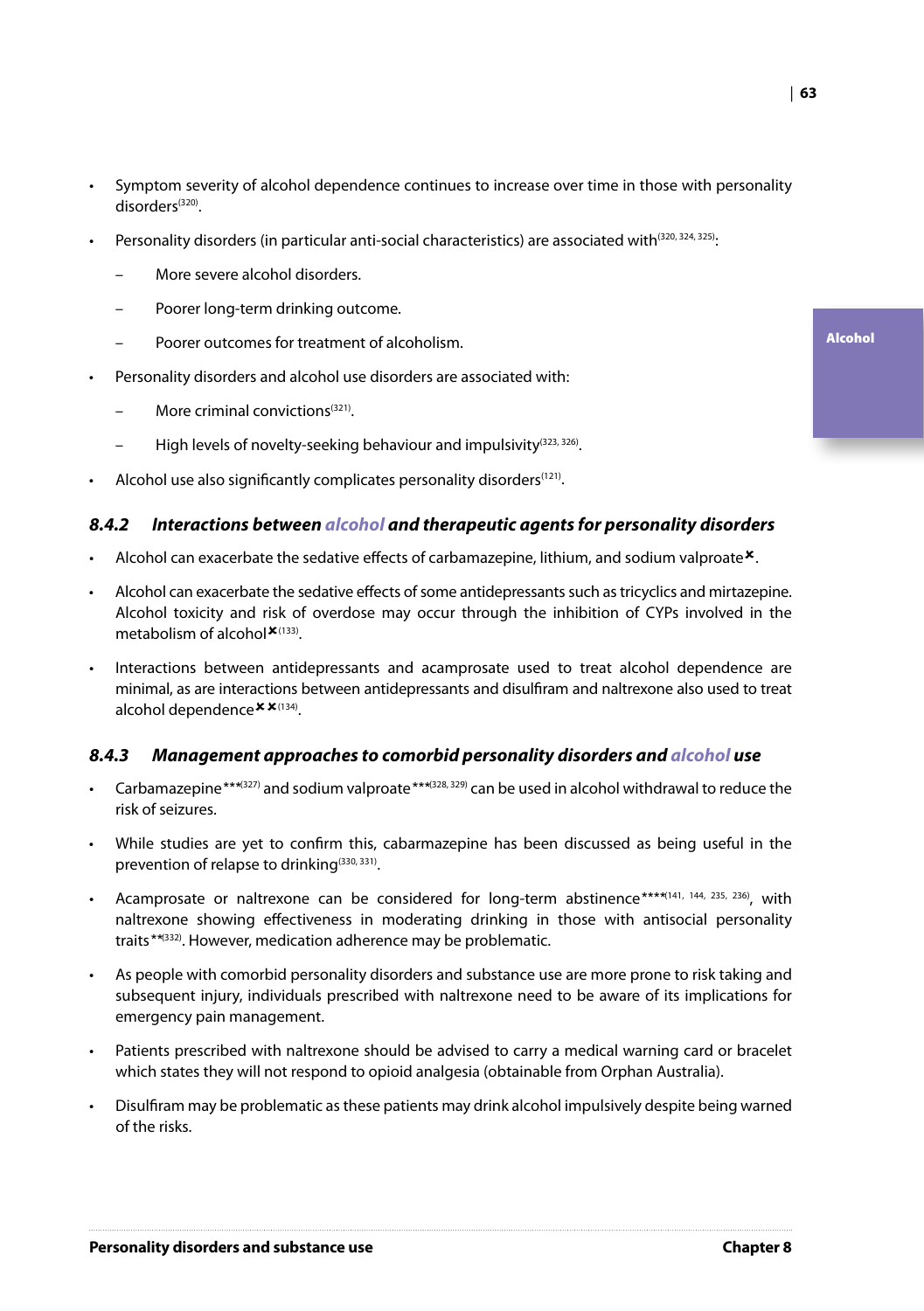# **8.5 Major clinical issues with personality disorders and opioid use**

- A significant number of people with opioid dependence also have personality disorders.
- Particularly in the opioid dependent population, it is important to try to determine whether the behaviours are due to the opioid dependence or due to antisocial personality disorder.
- The presence of a personality disorder does not appear to impact on the effectiveness of opioid treatment.
- Methadone maintenance appears to be effective in people with personality disorders.
- Carbamazepine is a potent CYP inducer and will induce the metabolism of methadone and buprenorphine.
- Opioids can increase the sedative effects of carbamazepine, lithium and sodium valproate.

### *8.5.1 Effects of opioids on personality disorders*

- A significant number of people with opioid dependence also have personality disorders<sup>(312, 333)</sup>. Particularly in the opioid dependent population, it is important to try to determine whether the behaviours are due to the opioid dependence or the antisocial personality disorder.
- Opioid dependent people with personality disorders have more severe substance dependence as well as polydrug dependencies<sup>(312)</sup>.
- Individuals with comorbid personality disorders and opioid dependence<sup>(312, 333)</sup>:
	- Participate in more criminal activities (likely related to procurement of drugs).
	- Participate in more risky injecting behaviour.
	- Have higher rates of suicidality and overdose.
	- Have more psychological distress compared to opioid dependent individuals without personality disorders.
- The presence of a personality disorder does not appear to impact on the effectiveness of opioid treatment; however, it may affect retention and result in continual switching between treatment regimes $(312, 334)$ :
	- Treatment reduces participation in crime and improves injecting behaviour as well as risk of overdose and psychological distress. However, rates still remain above those without personality disorders<sup>(334)</sup>.
	- Treatment improves risk of suicide to a level that is comparable to those without personality disorders(334).
- As with others who have initial legitimate needs for opioids to control pain, people with personality disorders may go on to develop dependence to opioids and feel a need to increase their dosage. This may be a contributor to the above-mentioned switching of treatment regimes or treatment providers in order to obtain subsequent increases in opioid dose.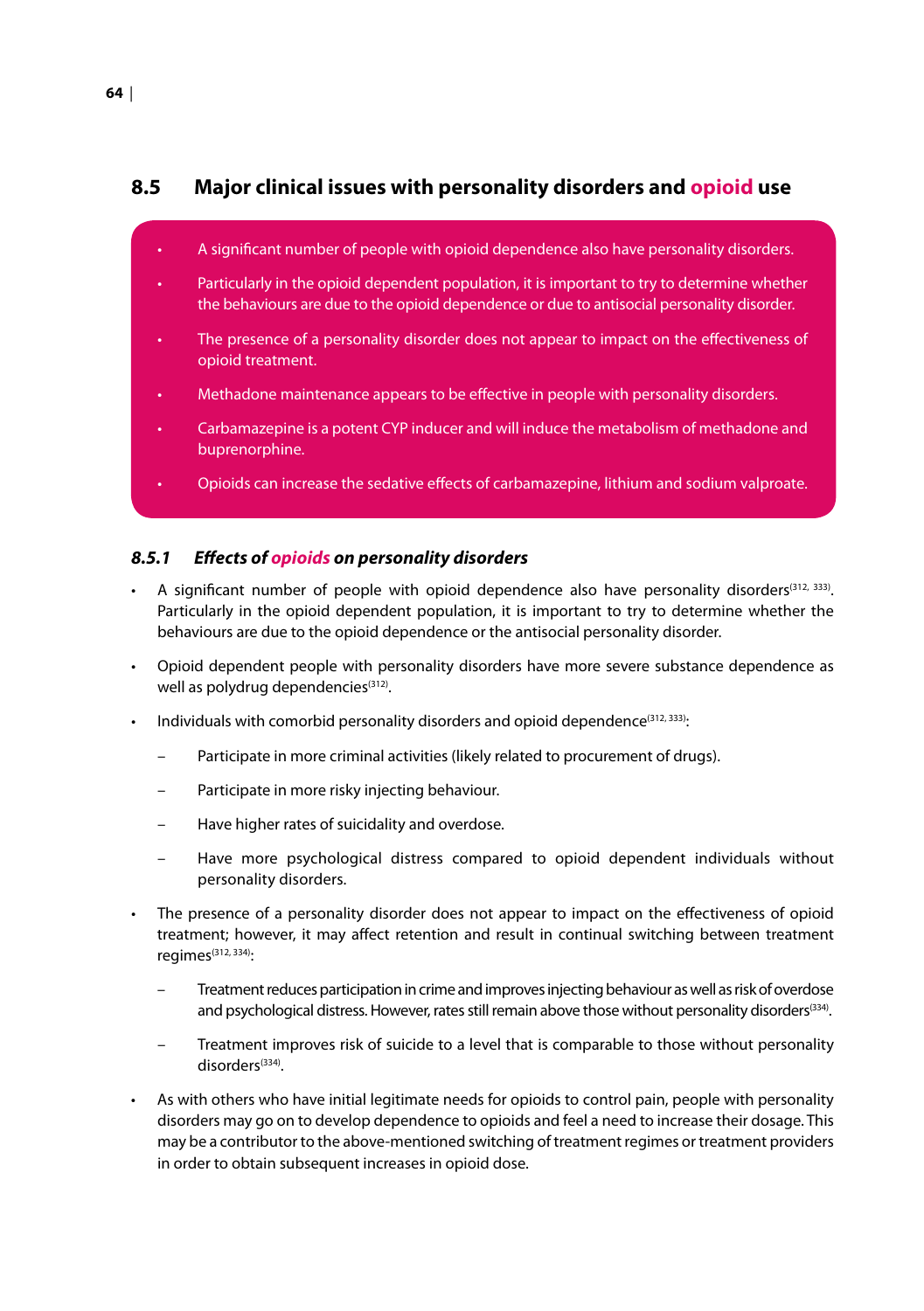### *8.5.2 Interactions between opioids and therapeutic agents for personality disorders*

- Opioids can increase the sedative effects of carbamazepine, lithium and sodium valproate $\mathbf{x}$ .
- Carbamazepine is a potent CYP inducer and will induce the metabolism of methadone and buprenorphine as well as reduce plasma concentrations  $\mathbf{x}$   $\mathbf{x}$ <sup>(149, 157)</sup>. This has the potential to result in withdrawal and failure of retention in treatment*\*\*\*\**(158-160).
- Opioids can exacerbate the sedative effects as well as increase the risk of overdose with tricyclic antidepressants<sup>xx(161)</sup>.

## *8.5.3 Management approaches to comorbid personality disorders and opioid use*

- Methadone maintenance appears to be effective in people with personality disorders<sup>\*\*(335, 336)</sup>.
- Close liaison between the prescribing clinician and the pharmacist dispensing the opioid maintenance will assist with gaining insight into adherence to treatment, levels of self care and general stability.
- • Considering the potential of personality disorders to impact on treatment retention, oral naltrexone is less likely to be effective in individuals with personality disorder.

# **8.6 Major clinical issues with personality disorders and stimulant (including methamphetamine) use**

- Personality disorders are frequently observed in stimulant users.
- Use of stimulants may exacerbate impulsivity, mood disturbance and anger in people with Cluster B type personality disorders.
- MAO-Is (either irreversible or reversible) are contraindicated in people using amphetamines or MDMA. Deaths have been associated with concurrent use of moclobemide and MDMA.
- CBT can be used to address stimulant use and is effective.
- Assistance with coping skills may assist with impulsive use of stimulants.

### *8.6.1 Effects of stimulants on personality disorder*

- Personality disorders are frequently observed in stimulant users, in particular cocaine and ecstasy users<sup>(41, 337)</sup>.
- Use of stimulants may exacerbate impulsivity, mood disturbance and anger in people with Cluster B type personality disorders<sup>(338, 339)</sup>.

### *8.6.2 Interactions between stimulants and therapeutic agents for personality disorders*

Stimulant drugs are likely to exacerbate the effects of SSRI and SNRI antidepressants (and vice versa) and may result in serotonin syndrome (Appendix 1) $x^{127, 179, 180}$ . Patients should be warned of signs of serotonin syndrome and be monitored.

**Stimulants** (including methamphetamine)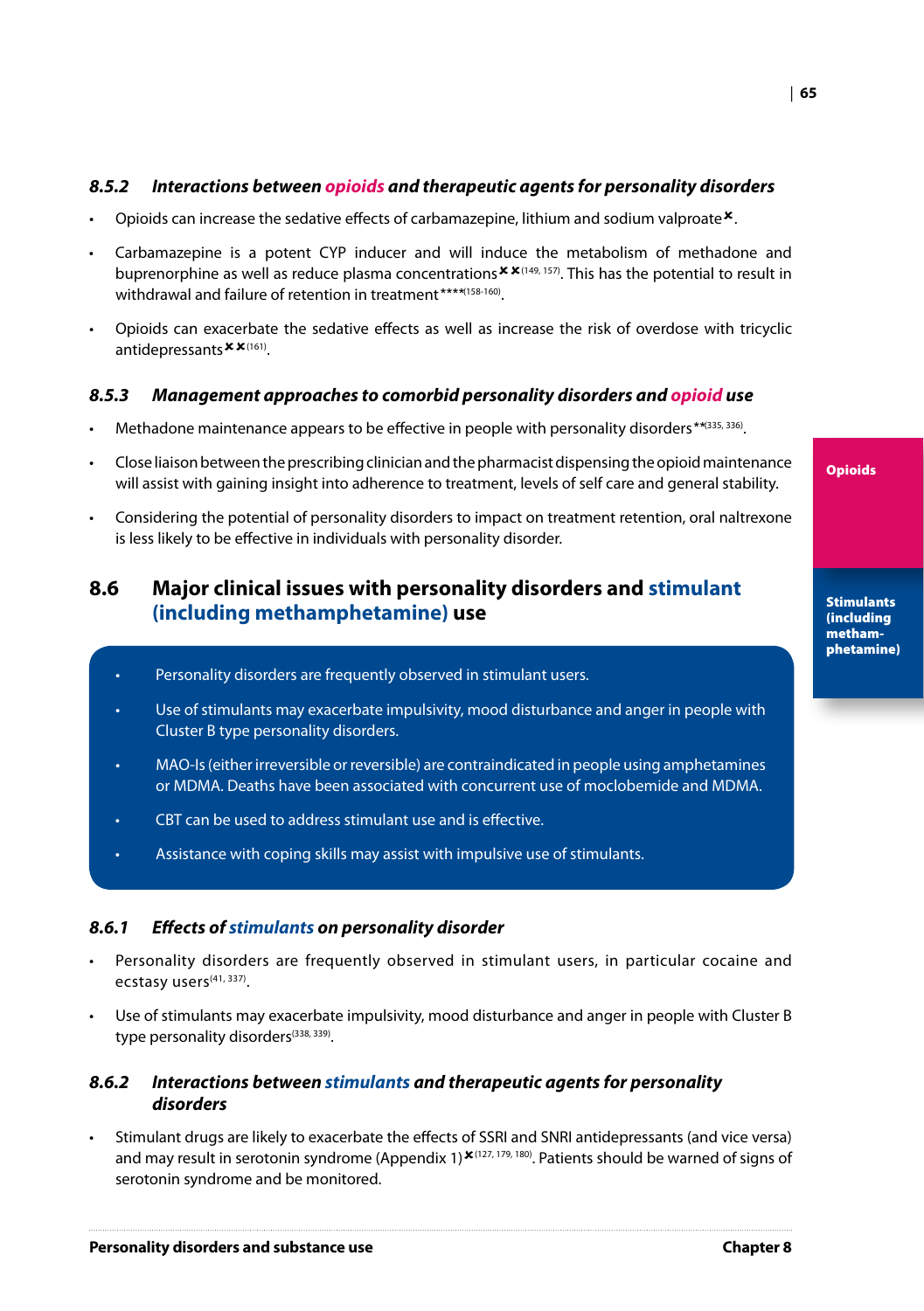- • MAO-Is (either irreversible or reversible) are contraindicated in people using amphetamines or MDMA. Deaths have been associated with concurrent use of moclobemide and MDMA $\star \star \star \text{{}^{(181, 182)}}$ .
- Fluoxetine, paroxetine and norfluoxetine can inhibit the metabolism of MDMA through inhibition of the CYPs involved in its metabolism and may therefore cause toxicity $x$ .

### *8.6.3 Management approaches to comorbid personality disorders and stimulant use*

- The adverse behavioural, psychological and physical effects of stimulants should be discussed with the patient.
- • CBT is effective at reducing stimulant use*\*\*\**(49, 183). In particular, assistance with coping skills may assist with impulsive use of stimulants.

# **8.7 Major clinical issues with personality disorders and benzodiazepine use**

- Benzodiazepines have been associated with reduced impulse control, disinhibition and increased levels of violence, particularly in people with Cluster B type personality disorders.
- There is an increased risk of sedation and overdose with the combination of benzodiazepines and sedative antidepressants.
- Benzodiazepines can increase the sedative effects of carbamazepine, lithium and sodium valproate.

### *8.7.1 Effects of benzodiazepines on personality disorders*

- Benzodiazepines are thought to have a negative effect on many of the problematic behaviours associated with these disorders.
- Benzodiazepines have been associated with reduced impulse control, disinhibition and increased levels of violence, particularly in people with Cluster B type personality disorders.

### *8.7.2 Interactions between benzodiazepines and therapeutic agents for personality disorders*

- Benzodiazepines can increase the sedative effects of carbamazepine, lithium and sodium valproate<sup>x</sup>.
- There is an increased risk of sedation and overdose with the combination of benzodiazepines and sedative antidepressants such as tricyclics and mirtazepine $x$ .
- Benzodiazepines and antidepressants are both metabolised by CYP 450 enzymes which may result in the inhibition or induction of either drug group. Therefore, individuals should be monitored closely to ensure they are experiencing the appropriate therapeutic effect $x$ .
- Fluvoxamine will inhibit the metabolism of alprazolam, midazolam, triazolam and diazepam causing increased sedation and potential toxicity $x$ .
- Citalopram and sertraline are the least likely SSRIs to have cytochrome mediated drug interactions.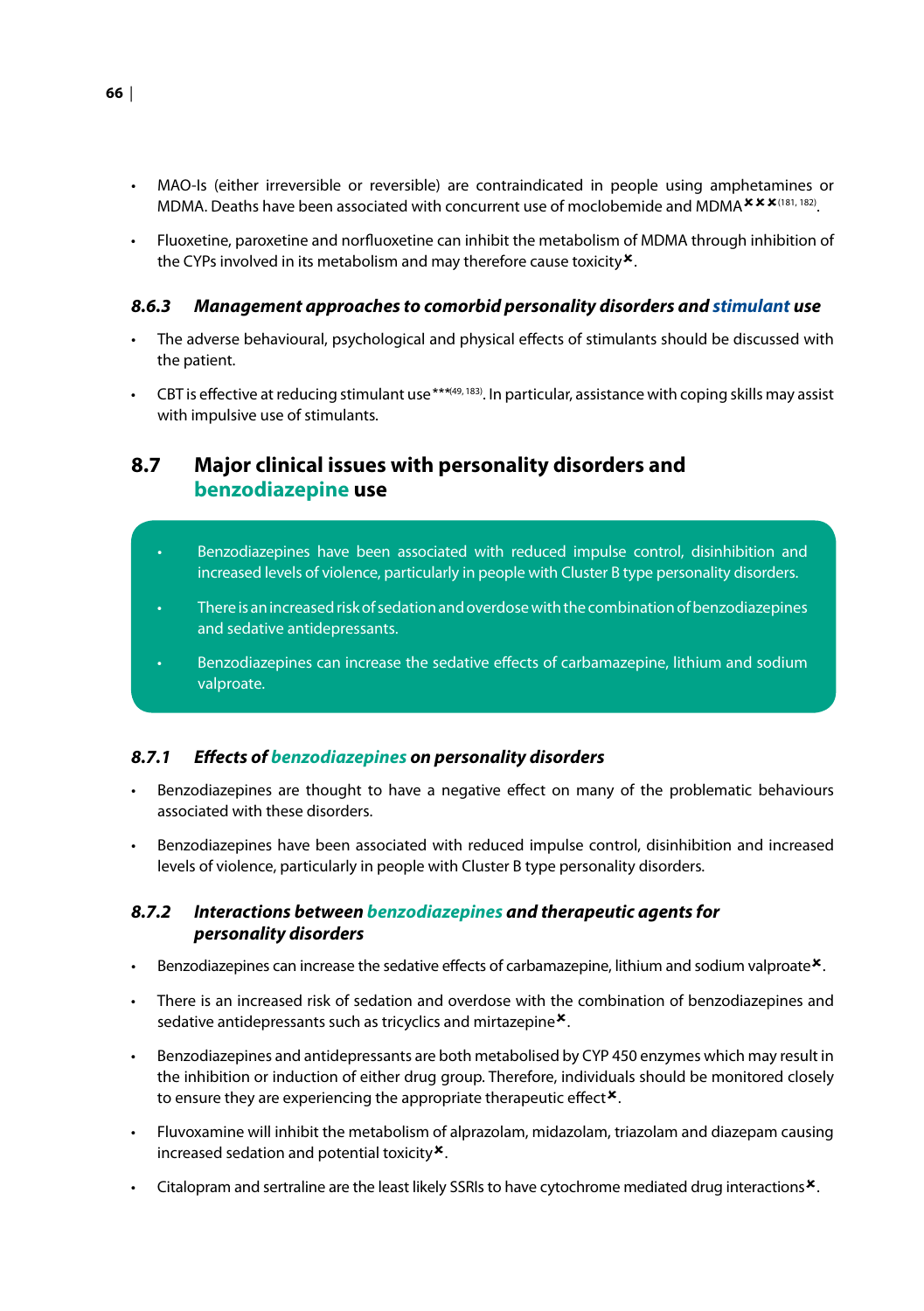## *8.7.3 Management approaches to comorbid personality disorders and benzodiazepine use*

- If benzodiazepine dependence has developed, then graduated withdrawal through slow reduction of dosage should be commenced*\*\*\*\**(194-196), possibly after transferring the patient onto a long acting benzodiazepine.
- • If benzodiazepine use is indicated or to occur, then:
	- This should be subject to a contract with the patient.
	- Authorities should be advised, including registration with the relevant local government health authority.
	- The seeking of additional benzodiazepines from other prescribers should be monitored (e.g. using the *Authority to release personal PBS claims information to a third party* form).
	- A more direct liaison approach between clinicians who are dealing with individuals with suspected comorbid personality disorders and benzodiazepine use may help to minimise unnecessary prescribing.
	- Daily or weekly dispensing of benzodiazepines should be considered and may also assist with controlling use.
- If large quantities of benzodiazepines (e.g. 40mg diazepam daily equivalent) are being consumed, then inpatient withdrawal to lower levels should be considered to avoid seizures<sup>(194)</sup>.

# **8.8 Major clinical issues with personality disorders and inhalant/solvent use**

- Inhalant users have high rates of personality disorders with early-onset inhalant use in particular being strongly associated with personality disorders.
- Inhalants will exacerbate the sedative effects of carbamazepine, lithium, sodium valproate and antidepressants such as tricyclics.
- Inhalant users should be encouraged to try and reduce or cease use.

### *8.8.1 Effects of inhalants/solvents on personality disorders*

Inhalant users have high rates of personality disorders with early onset inhalant use, in particular, being strongly associated with personality disorders<sup>(250)</sup>.

### *8.8.2 Interactions between inhalants/solvents and therapeutic agents for personality disorders*

Inhalants will exacerbate the sedative effects of carbamazepine, lithium, sodium valproate and antidepressants such as tricyclics $x$ .

| **67**

Benzodiazepines

Inhalants/ solvents

**Personality disorders and substance use Chapter 8**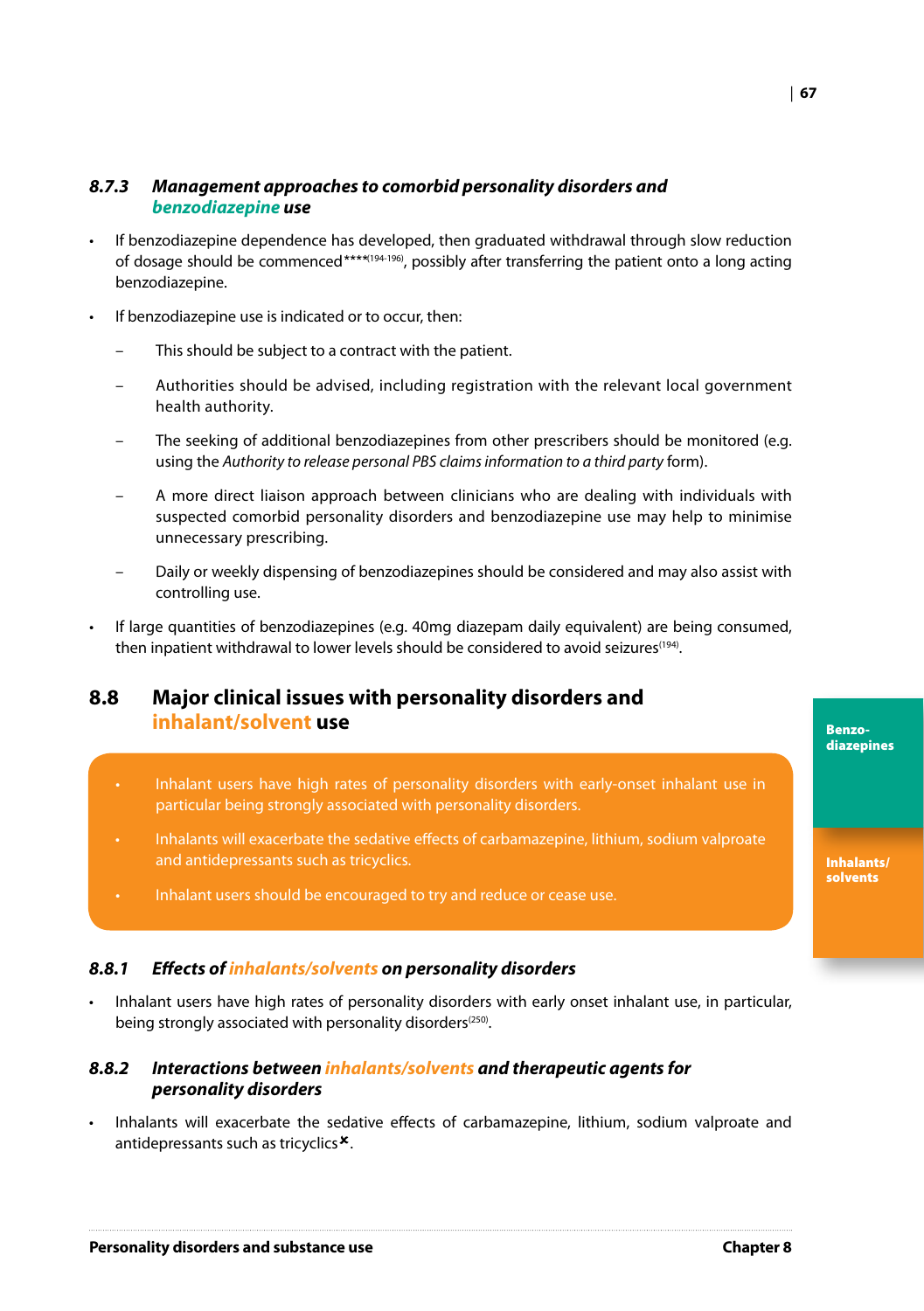# *8.8.3 Management approaches to comorbid personality disorders and inhalant/solvent use*

- As with most other substances, inhalant users should be encouraged to try and reduce or cease use.
- In general, with respect to inhalant/solvent use<sup>(65)</sup>:
	- Outline the harms associated with inhalant/solvent use.
	- Investigate polysubstance use as this is common.
- • Standard CBT approaches to both sets of issues should be used, with particular attention to the development of:
	- Assertiveness skills (refusal skills).
	- Coping skills for controlling and managing emotions such as anger and sadness.
- • Offer alternatives to inhalant use, for example, recreational activities.
- • Community reinforcement approaches should be developed by mobilising the local health and welfare service system in individual care plans.
- • Family interventions need to be considered, for example, increasing communication between the person and the family.
- Assertive outreach and follow-up may be required.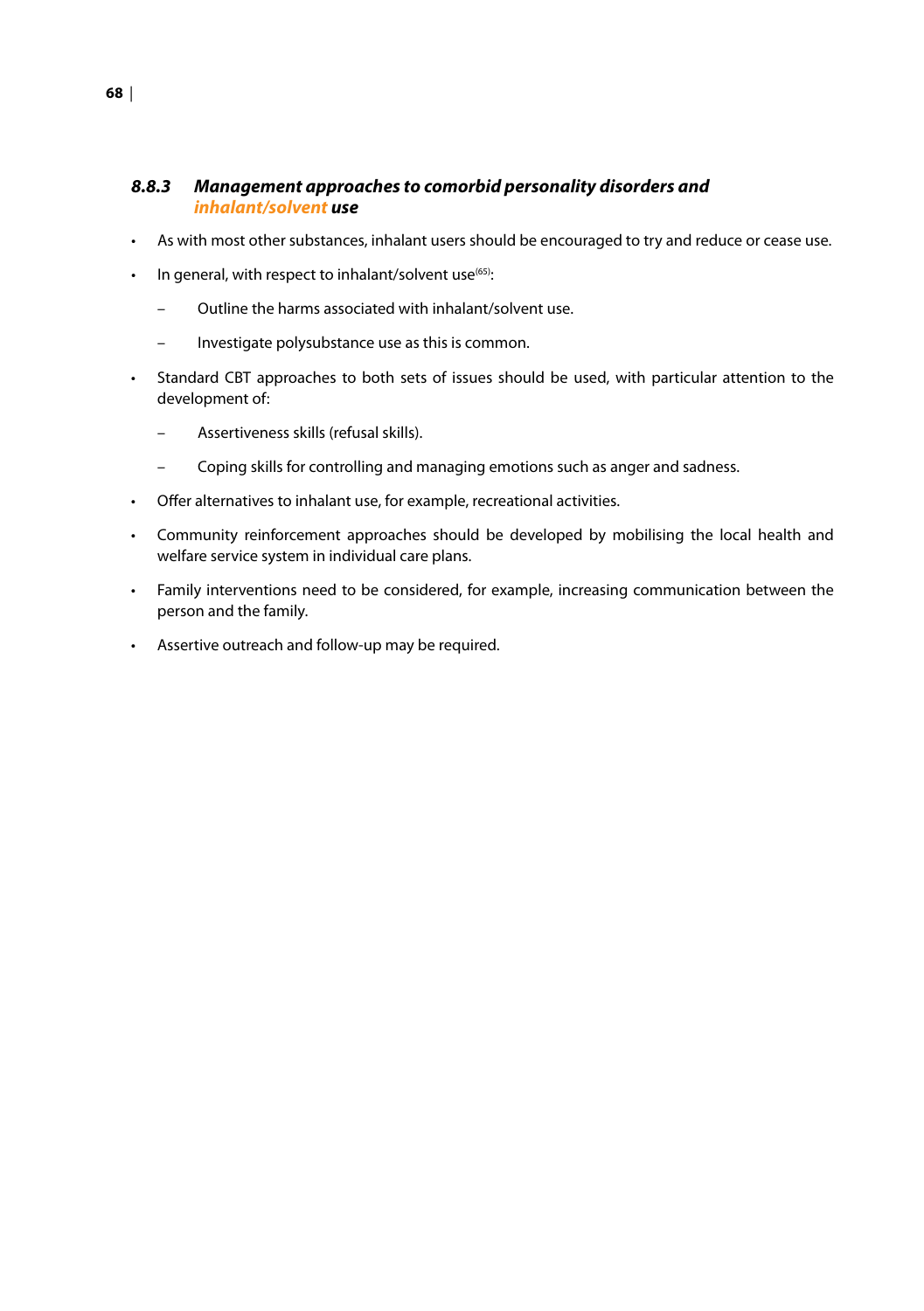# **9 Eating disorders and substance use**

# **9.1 Eating disorders**

Eating disorders are more common in women than in men $(119, 120)$ . However, it is important that these disorders are not overlooked in men<sup>(3)</sup>.

Eating disorders are a group of disorders that include anorexia nervosa, bulimia nervosa and eating disorders not otherwise specified.

### *9.1.1 Anorexia nervosa*

Anorexia nervosa is characterised by a significant weight loss as a result of compromised eating, obsessive fears of being overweight and the voluntary pursuit of thinness. Anorexia is a chronic relapsing illness with one of the highest rates of mortality among psychiatric disorders.

Two main sub-types of anorexia nervosa include the:

- Restricting type where the individual restricts food intake.
- Binge eating/purging type where the individual alternates between binge eating and self induced vomiting, laxative or diuretic misuse<sup>(340, 341)</sup>.

A 'binge' is defined as the consumption of an excessive amount of food in a short period of time, during which the person experiences loss of control of their behaviour.

#### **Management approaches**

Studies into the pharmacological treatment of anorexia are sparse and results for those that have assessed atypical antipsychotics and antidepressants are inconsistent.

In general, approaches to the management of people with anorexia nervosa involve<sup>(3, 342)</sup>:

- • Restoring weight to a normal range and medical monitoring of physical status. Specialist input may be required in the resuscitation of low weight individuals.
- Reducing the distorted perception of body image and related consequences.
- • Medications can be prescribed if indicated. However, there is good evidence for non-drug treatment of anorexia.

For further information please consult:

*Anorexia nervosa: A treatment guide for consumers and carers:*

http://www6.health.gov.au/internet/main/publishing.nsf/Content/mental-pubs-a-anorex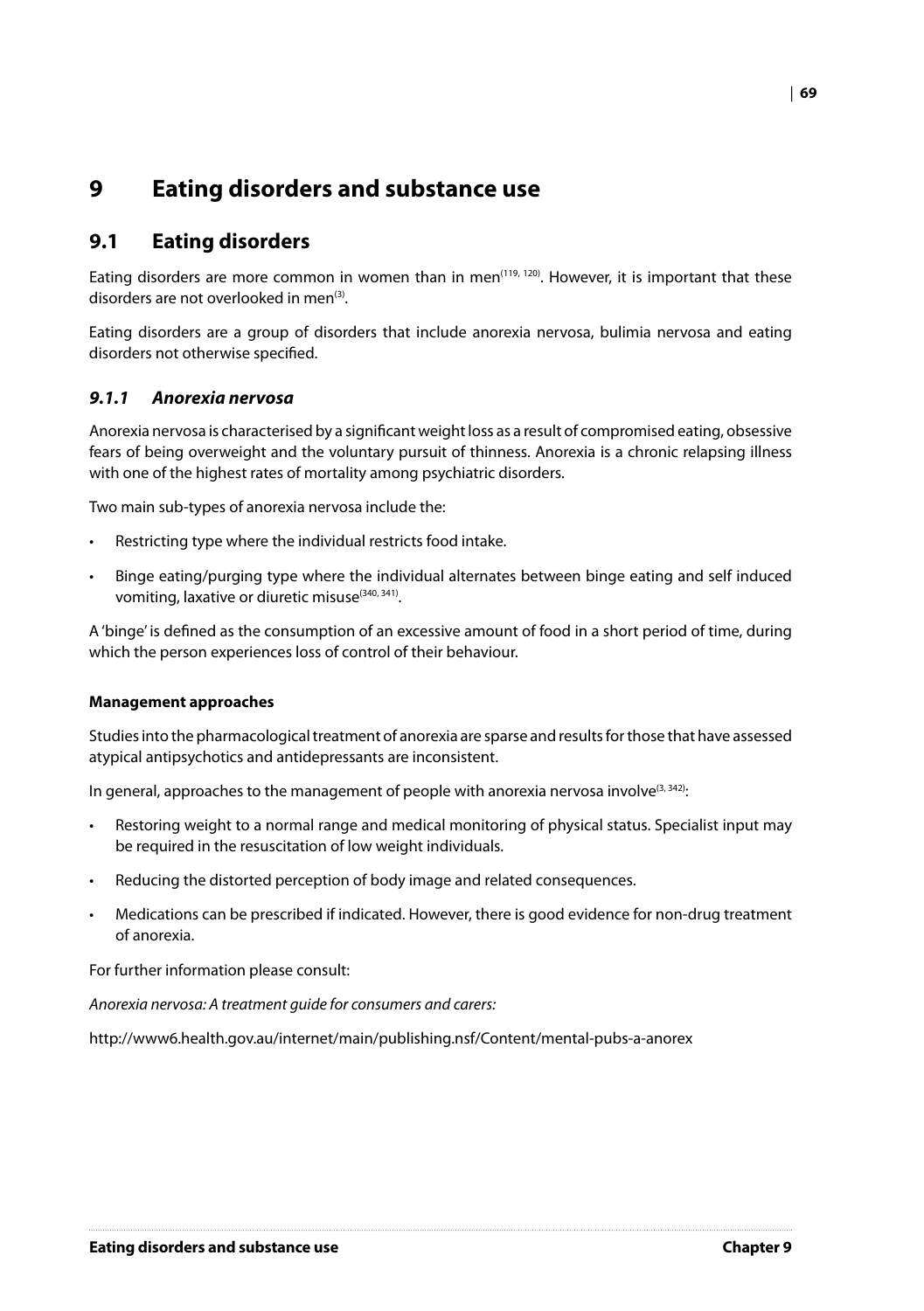## *9.1.2 Bulimia*

Bulimia is characterised by episodes of binge eating followed by compensatory behaviours to rid the body of calories and an obsession with weight and shape.

There are two main types of bulimia (reflecting the compensatory behaviours)<sup>(342)</sup>:

- Purging type where the individual resorts to vomiting or uses laxatives, diuretics or enemas (340, 341).
- Non-purging type involving excessive exercising or fasting.

#### **Management approaches**

In general, approaches to the management of people with bulimia involve:

- Medical monitoring of medical status, particularly for electrolyte disturbance and the consequences of repeated purging behaviours.
- • CBT which has been shown to be useful in the treatment of bulimia and is generally regarded as the first line of treatment*\*\*\*\**(343, 344).
- Different classes of antidepressants (TCAs, SSRIs, MAOIs) have shown good efficacy and tolerability in the treatment of bulimia<sup>(3, 342, 344)</sup>:
	- SSRIs (fluoxetine being the most widely studied) reduce bulimic symptoms by reducing the frequency of binge eating and purging as well as anxious and depressive symptoms<sup>\*\*\*\*(344)</sup>.
	- High doses may be required to be effective with inadequate dosing responsible for discontinuation of treatment*\*\*\*\**(344, 345).
- Preliminary evidence exists for the additional efficiency of combined CBT and medication management although further studies are required to confirm this*\*\*\*\**(344).

# **9.2 Comorbidity with eating disorders**

### *9.2.1 Comorbidity with substance use*

- People with bulimia or bingeing/purging behaviours are more likely to use substances or have a substance use disorder than people with anorexia (in particular the restricting type) or the general population<sup>(346-351)</sup>.
- Results from studies of bulimia and anorexia populations suggest that those people who use pharmacological methods of weight control (including laxatives, diet pills and diuretics) are more likely to use more traditional substances such as stimulants $(352)$ .
- A variant of eating disorders has been described where people have difficulty with 'multi-impulse control'<sup>(353)</sup>. These people are more prone to problems in a variety of areas of impulse control in the setting of their bulimic illness, including substance use. People with comorbid bulimia and substance use problems are more likely to attempt suicide, be impulsive and have personality disorders<sup>(350, 351, 354-356)</sup>.
- The risk of substance use disorder in people with eating disorders continues over time and should be an ongoing part of assessment of these people<sup> $(347, 354, 357, 358)$ .</sup> However, age-related tapering of substance use may decrease the incidence<sup>(347, 359)</sup> as does retention in treatment  $(347)$ .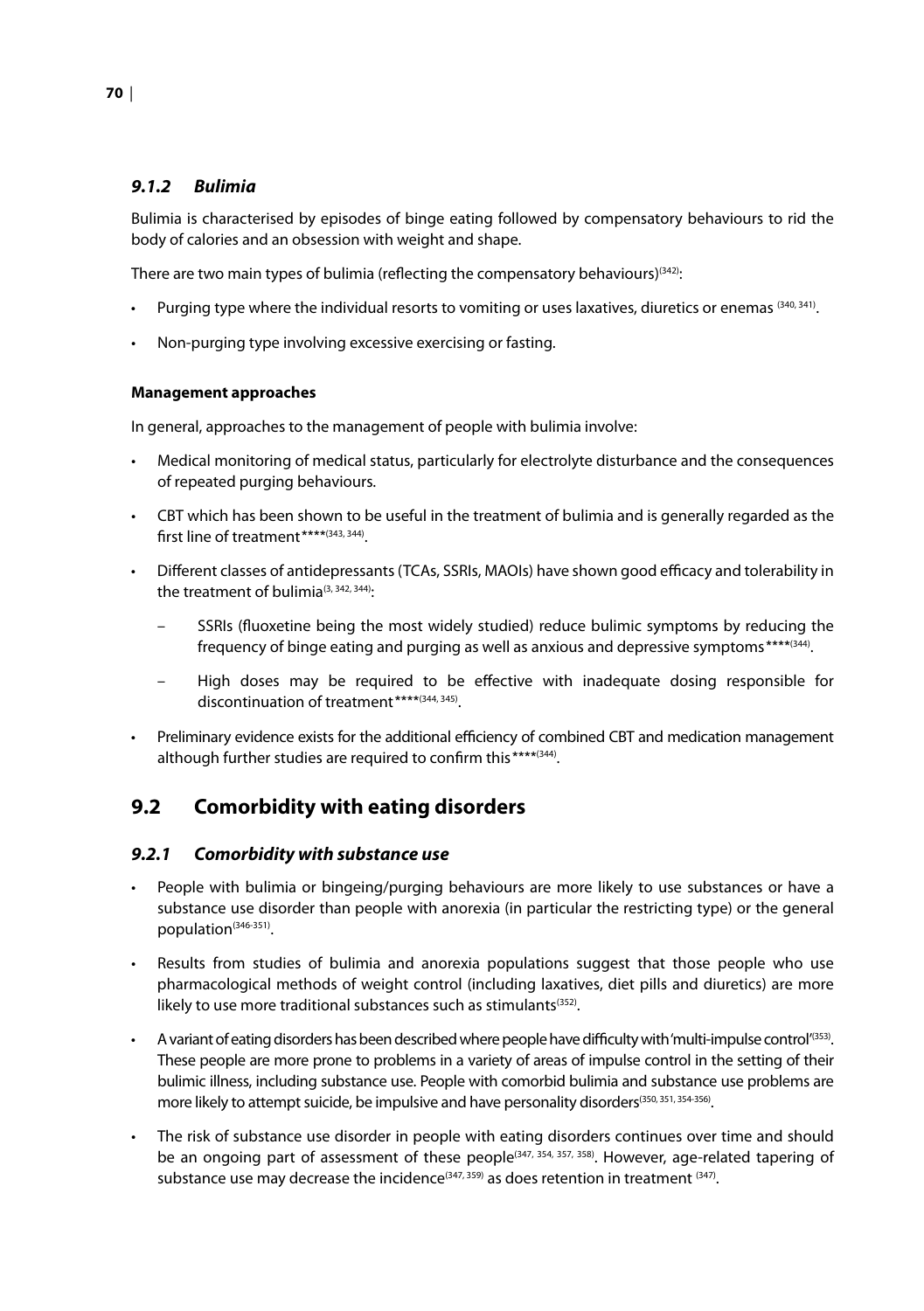Cannabis/ hallucinogens

• Drug use may assist with weight control and may be a part of impulsiveness and loss of control<sup>(360)</sup>. It may also be a part of a risk taking or self harming pattern of behaviour<sup>(361)</sup>.

#### *9.2.2 Comorbidity with other mental disorders*

- People with eating disorders across all types have higher rates of mental disorders in general (reported up to 97% comorbidity)<sup>(346, 347</sup>), in particular, mood and anxiety disorders<sup>(346, 347, 354, 362)</sup>. These other mental disorders increase the severity and chronicity of the eating disorder as well as impact on the willingness to accept treatment<sup>(346, 363)</sup>.
- People with bulimia or bingeing behaviours have high rates of other impulse control disorders (e.g. compulsive buying and pathological gambling) and, combined with personality disorders, show high rates of novelty seeking behaviour<sup>(364-367)</sup>.
- In addition, consistent personality differences exist between people with anorexia and bulimia<sup>(351, 356)</sup>. It has been suggested that the less inhibited and more impulsive personality style associated with bulimia may predipose people to substance use<sup>(341, 346, 351, 363)</sup>.
- • People with anorexia (particularly the restricting type) have higher rates of obsessive compulsive disorders(346, 368).

#### *9.2.3 General management approaches to comorbidity*

- Practitioners should always anticipate mental disorders and substance use comorbidity in people with eating disorders<sup>(346, 347)</sup>, particularly those with binge/purging types.
- • Treatment and prevention should be directed towards assisting individuals at risk in understanding the nature of their emotions and subsequently developing positive coping strategies to handle them<sup>(350)</sup>.
- • The disruptive symptoms of eating disorders can interfere with therapy for substance use disorders*\*\**(357) and vice versa.
- • When assessing people with eating disorders, a detailed drug history should be elicited and should include specific inquiry about alcohol and stimulants as well as diuretics, laxatives and thyroxine.

# **9.3 Major clinical issues with eating disorders and cannabis/hallucinogen use**

- Cannabis has been shown to be one of the most commonly used substances across eating disorders and its frequency of use has been correlated with the frequency of bulimia.
- Management of cannabis use should be determined by the level of impact associated with its use.
- In the absence of other proven forms of treatment, CBT is, at present, the most widely employed form of treatment for cannabis use.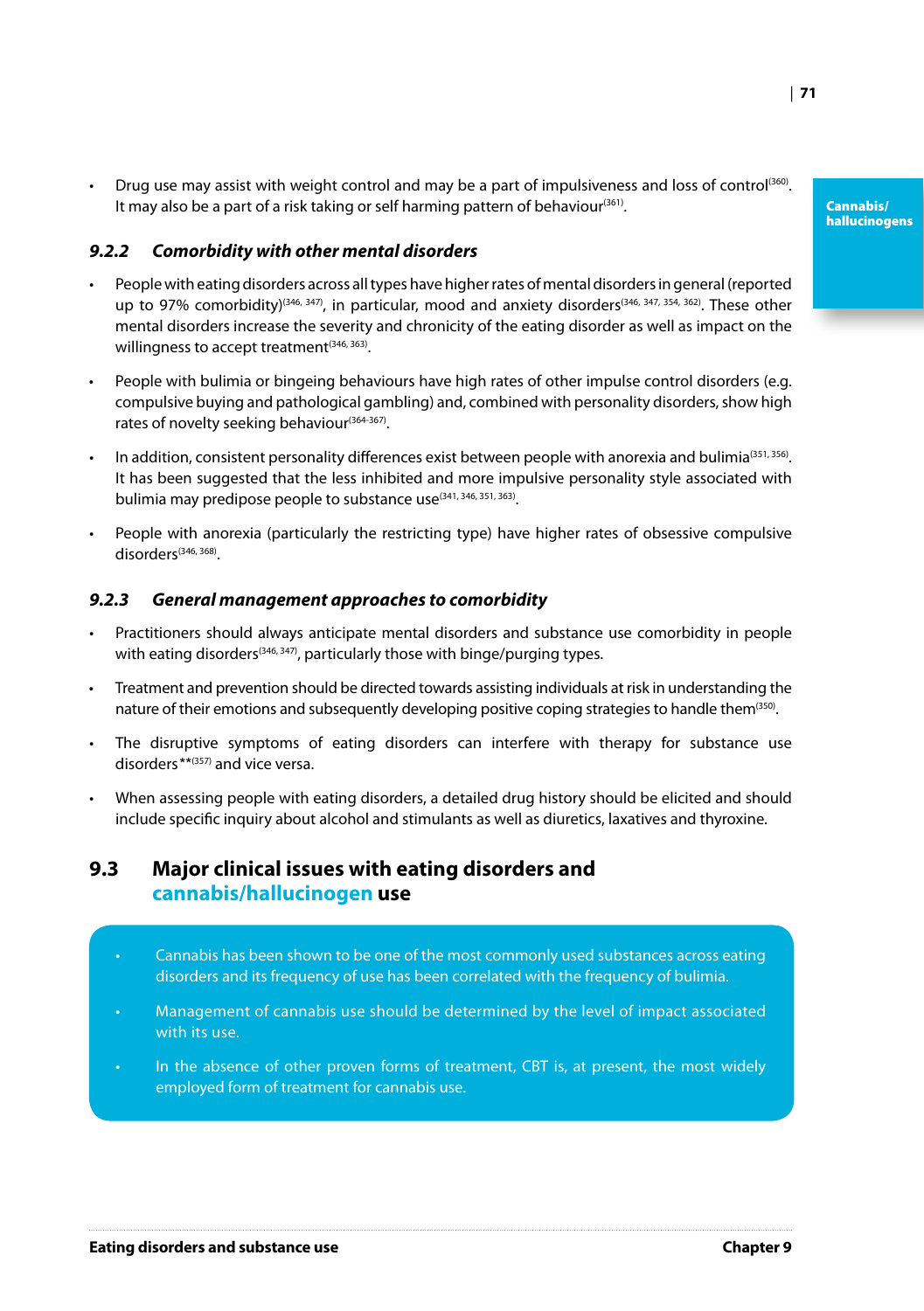# *9.3.1 Effects of cannabis and other hallucinogens on eating disorders*

- Cannabis has been shown to be one of the most commonly-used substances across eating disorders and its frequency of use has been correlated with the frequency of bulimia<sup>(341, 351, 352, 360)</sup>.
- As cannabis has been shown to cause appetite stimulation<sup>(369)</sup>, its role in people with eating disorders is complex.
- Use of LSD in people with eating disorders has been shown to be of low frequency<sup>(347)</sup>.

## *9.3.2 Interactions between cannabis and other hallucinogens and therapeutic agents for eating disorders*

- Cannabis can exacerbate the sedative effects of antidepressants such as tricyclics $x$ .
- LSD may induce a serotonin syndrome (Appendix 1), therefore caution should be exercised when prescribing SSRIs or MAO-I<sup>X(127)</sup>.
- • Cannabis and antidepressants are metabolised by CYP 450 enzymes which may result in the inhibition or induction of either drug group. Therefore, individuals should be monitored closely to ensure outcomes are appropriate $x$ .

## *9.3.3 Management approaches to comorbid eating disorders and cannabis or other hallucinogen use*

- Management of cannabis use should be determined by the level of impact associated with its use.
- Abstinence from cannabis is a difficult goal to achieve in cannabis dependent people<sup>(128)</sup>.
- In the absence of other proven forms of treatment, CBT is, at present, the most widely employed form of treatment for cannabis use*\*\*\*\**(128).

# **9.4 Major clinical issues with eating disorders and alcohol use**

- Alcohol is one of the most commonly used substances amongst people with eating disorders, in particular, those with purging behaviours.
- Alcohol can exacerbate the sedative effects of some antidepressants such as tricyclics and mirtazepine, which may be used in the management of some eating disorders.
- Alcohol dependence and the eating disorders need to be addressed in an integrated manner.
- CBT is effective for treatment of eating disorders (in particular bulimia) and there is no evidence that alcohol dependence affects the efficacy of CBT negatively.
- Assistance with stress management (structured problem solving, coping skills therapy) has been found to be effective in the treatment of alcohol use and is useful for people with eating disorders.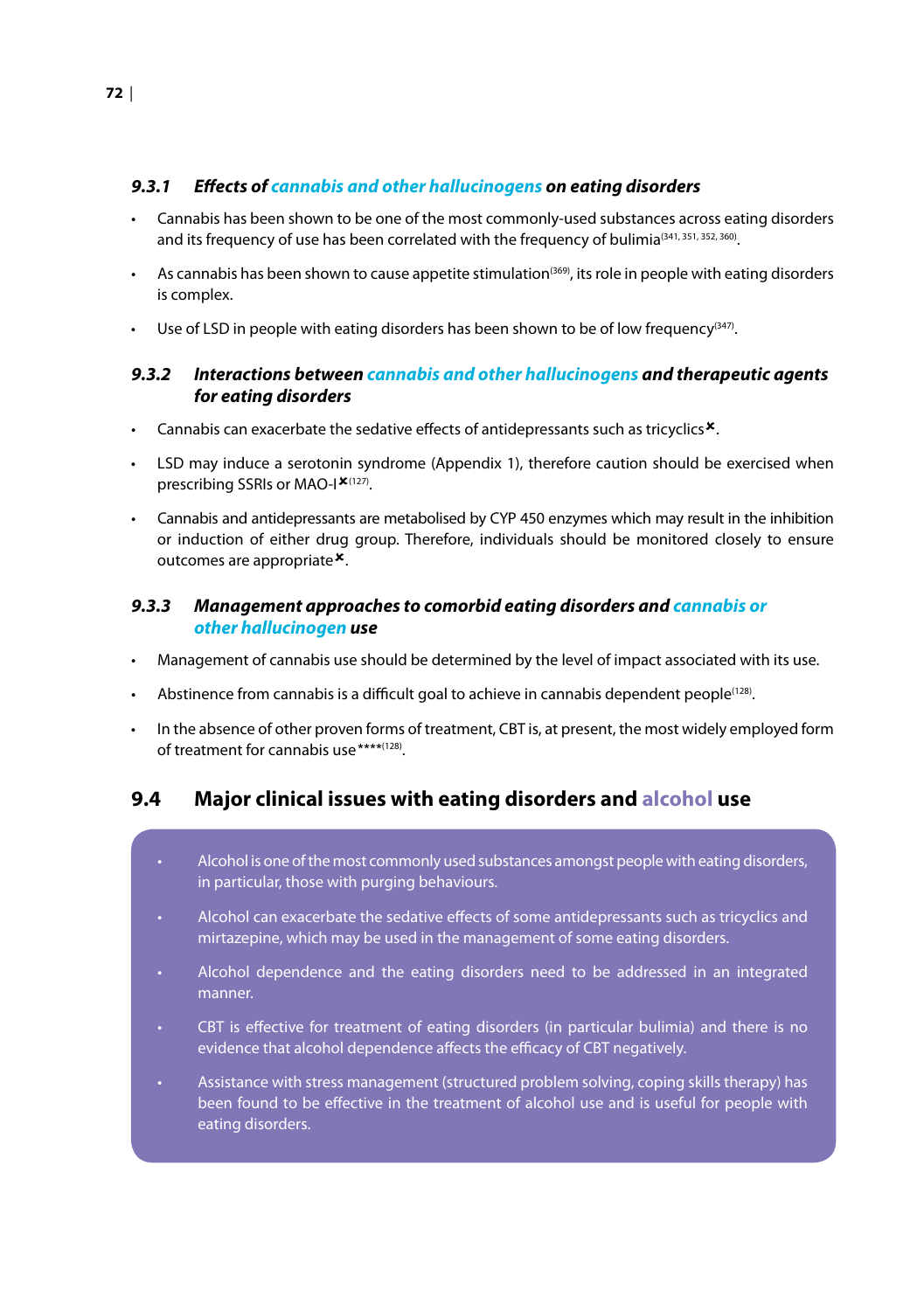# People with both bulimia and alcohol dependency have higher rates of self-harm, and borderline

alcohol use and eating disorders<sup>(357)</sup>.

it contains<sup>(341)</sup>.

*9.4.1 Effects of alcohol on eating disorders*

particular, those with the purging behaviours<sup>(341, 351, 352)</sup>.

without eating disorders<sup>(341, 346, 349-351, 354, 355, 362, 363, 370, 371)</sup>.

# *9.4.2 Interactions between alcohol and therapeutic agents for eating disorders*

Alcohol can exacerbate the sedative effects of some antidepressants such as tricyclics and mirtazepine which may be used in the management of some eating disorders. Alcohol toxicity and risk of overdose may occur through the inhibition of CYPs involved in the metabolism of alcohol $\mathbf{x}$ <sup>(133)</sup>.

personality disorders, and poorer outcomes than those without alcohol-related problems<sup>(370, 371)</sup>.

• Alcohol is one of the most commonly used substances amongst people with eating disorders, in

People with bulimia or bingeing/purging behaviours have higher rates of alcohol use than people

People with anorexia have reported avoiding alcohol to prevent weight gain from the calories

The majority of people affected by eating disorders and alcohol-use disorders report that the eating disorder developed first<sup>(363)</sup>. This may explain the fact that eating disorder symptoms (vomiting and exercise) seem to be predictive of the course of alcohol-related problems in people with comorbid

Interactions between antidepressants and acamprosate used to treat alcohol dependence are minimal as are interactions between antidepressants and disulfiram and naltrexone also used to treat alcohol dependence  $x_{(134)}$ .

#### *9.4.3 Management approaches to comorbid eating disorders and alcohol use*

- Alcohol dependence and the eating disorder need to be addressed in an integrated manner<sup>(3, 372)</sup>.
- • Antidepressants have been shown to reduce depressive symptoms and alcohol consumption in depressed people with alcohol dependence*\*\*\**(130). However, there have been no specific studies of the role of SSRIs in people with eating disorders and alcohol dependence.
- CBT is effective for treatment of eating disorders (in particular bulimia)<sup>\*\*\*\*(343, 344)</sup>. There is no evidence that alcohol dependence affects the efficacy of CBT negatively. However, no available studies have reported effectiveness of CBT in managing alcohol use and eating disorders<sup>(3, 372)</sup>.
- Naltrexone has been shown to be effective in the treatment of alcohol dependence \*\*\*\*(141, 235, 236) and in early studies shows some efficacy in reducing bingeing/purging behaviours<sup>(3, 372)</sup>. However, it has not been rigorously tested for the combination of eating disorders and alcohol use<sup>(372, 373)</sup>.
- Assistance with stress management (structured problem solving, coping skills therapy) has been found to be effective in the treatment of alcohol use, is useful for people with eating disorders and can be easily integrated with pharmacological approaches<sup>(3)</sup>.

with anorexia (up to twice as likely in people with the restrictive type of anorexia) and control groups

Alcohol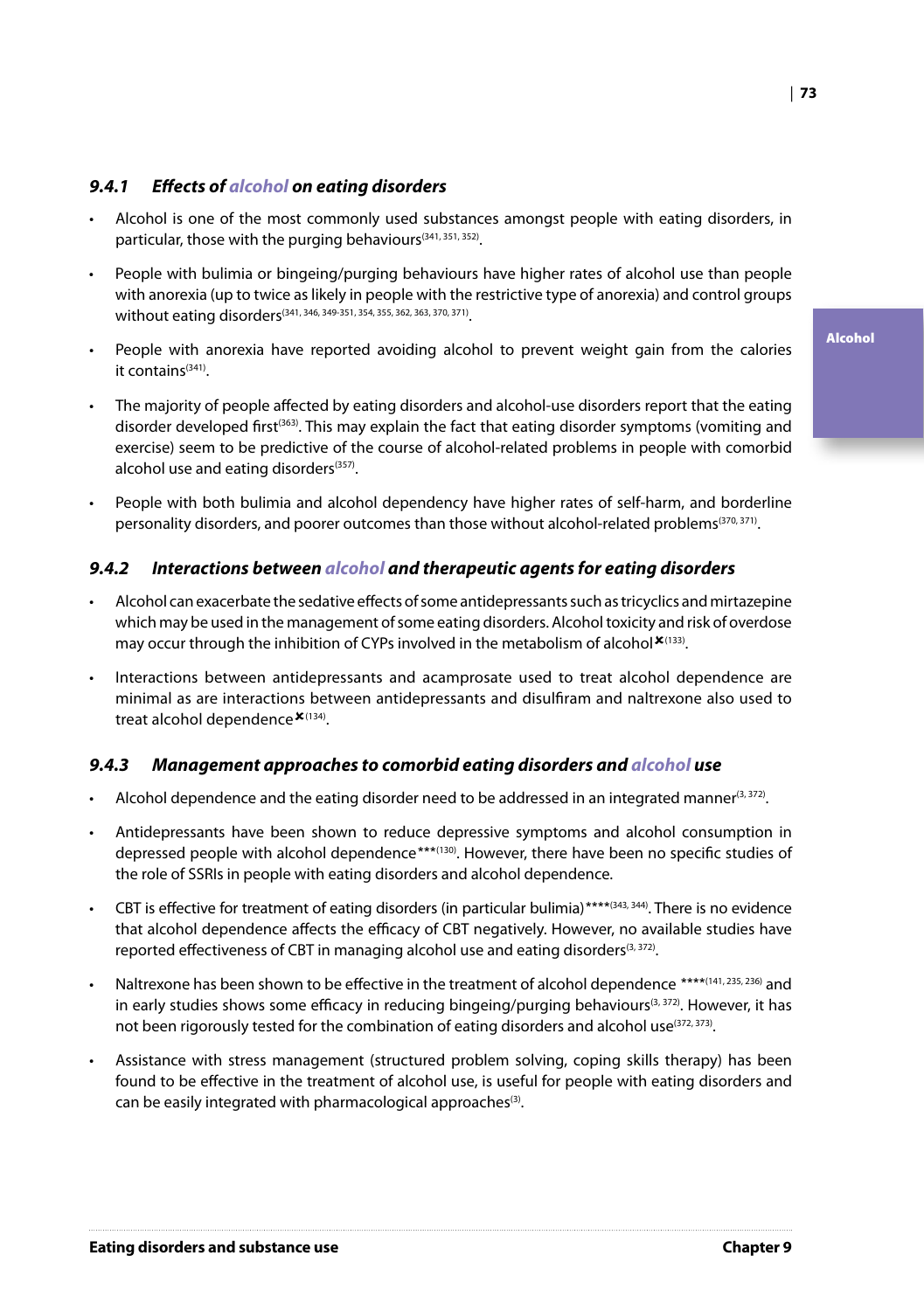# **9.5 Major clinical issues with eating disorders and opioid use**

- People with eating disorders do not commonly use opioids.
- Fluvoxamine  $\boldsymbol{z} \times \boldsymbol{x}$ , fluoxetine  $\boldsymbol{z} \times \boldsymbol{z}$ , norfluoxetine  $\boldsymbol{z} \times \boldsymbol{z}$  and paroxetine  $\boldsymbol{z}$  can inhibit buprenorphine and methadone metabolism through inhibition of the CYPs involved in their metabolism.
- If the person is opioid dependent, stabilise the use of opioids preferably using opioid pharmacotherapy such as buprenorphine or methadone.
- Where possible, it is important to avoid the use of opioid antagonists due to their appetite suppressing effects.

## *9.5.1 Effects of opioids on eating disorders*

- People with eating disorders do not commonly use opioids.
- Endogenous opioid peptides have been shown to play a role in food intake. The use of opioid agonists on a regular basis (in contrast with the acute setting) generally results in an increase in food intake, whereas opioid antagonists decrease food intake<sup>(374, 375)</sup>.

# *9.5.2 Interactions between opioids and therapeutic agents for eating disorders*

- Fluvoxamine  $\star \star \star$ , fluoxetine  $\star \star$ , norfluoxetine  $\star \star$  and paroxetine  $\star$  can inhibit buprenorphine and methadone metabolism through inhibition of the CYPs involved in their metabolism(148-150). This can result in an increase in plasma opioid pharmacotherapy concentrations and potential overdose. This can be a particular issue during induction onto methadone; however, the risk may persist even after stabilisation has occurred  $x \times x$ <sup>(151-155)</sup>.
- Fluvoxamine is the most potent inhibitor of methadone and buprenorphine metabolism and is the most clinically relevant. Therefore, it should be avoided  $x \cdot x$  (150).
- Fluoxetine and paroxetine should also be avoided  $**$ .
- Citalopram and sertraline are the least likely SSRIs to have cytochrome mediated drug interactions, however, due to the theoretical potential for an interaction, caution should still be used and individuals monitored closely $x$ <sup>(156)</sup>.
- There is an increase in sedation as well as risk of fatal overdose with opioid use and tricyclic antidepressants $x x$ <sup>(161)</sup>.

### *9.5.3 Management approaches to comorbid eating disorders and opioid use*

- If the person is opioid dependent, stabilise the use of opioids, preferably using opioid pharmacotherapy such as buprenorphine or methadone which may inadvertently also help to stimulate appetite.
- • Counselling for the opioid dependence should be integrated with standard approaches to the eating disorder.
- Where possible, it is important to avoid the use of opioid antagonists due to their appetite suppressing effects when treating opioid dependence in people with eating disorders $(374, 375)$ .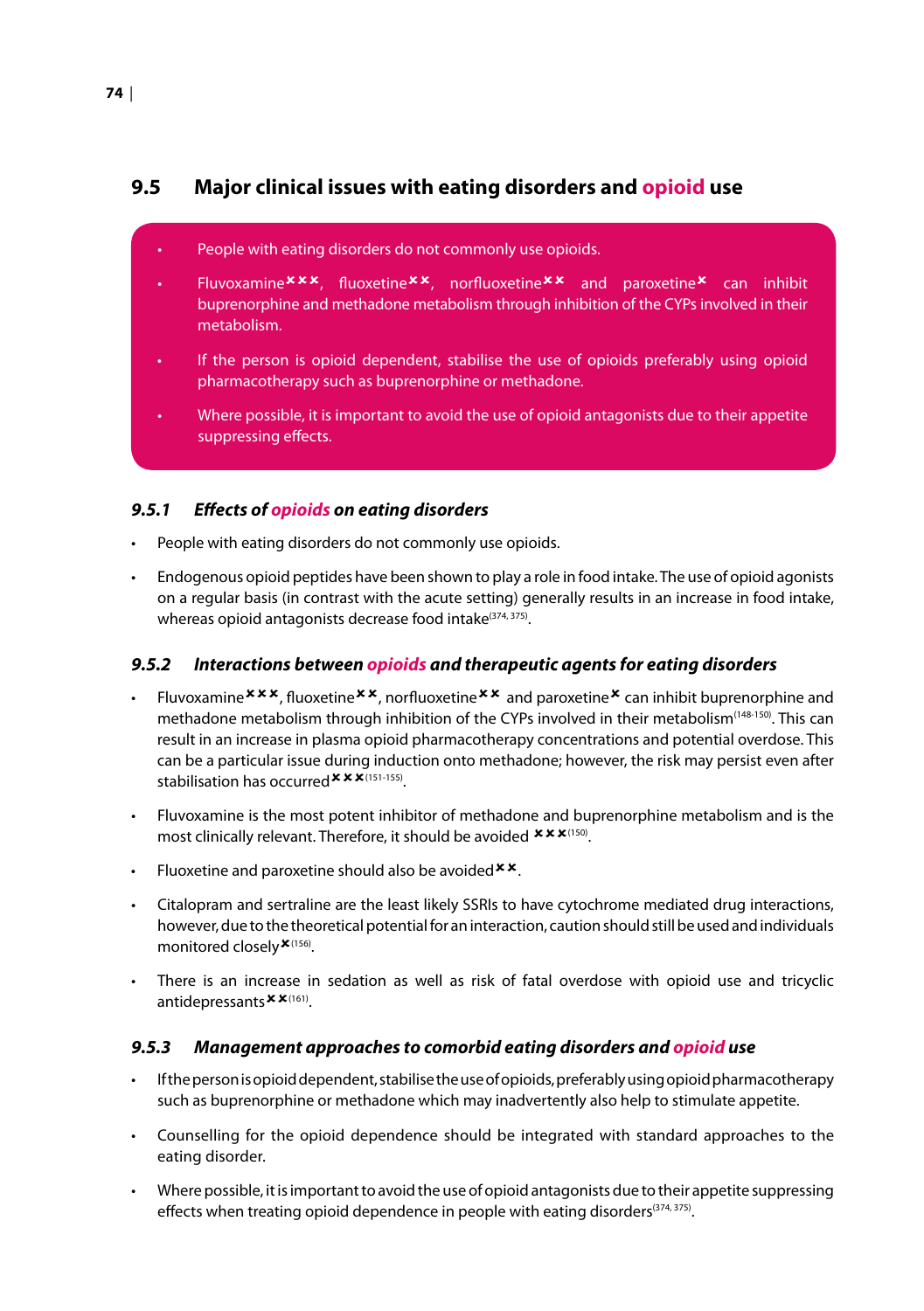# **9.6 Major clinical issues with eating disorders and stimulant (including methamphetamine) use**

- People with eating disorders may use stimulants to control appetite and to provide energy for exercise.
- MAO-Is (either irreversible or reversible) are contraindicated in people using amphetamines or MDMA. Deaths have been associated with concurrent use of moclobemide and MDMA.
- The use of stimulants at any level should be discouraged.
- CBT can be used to address stimulant use and the eating disorder.
- In particular, assistance with coping skills may assist with impulsive use of stimulants and bingeing behaviours.

### *9.6.1 Effects of stimulants on eating disorders*

- People with eating disorders may use stimulants to control appetite and to provide energy for exercise<sup>(360)</sup>. Consequently, dependence can develop.
- High rates of cocaine and amphetamine use have been observed in people with eating disorders<sup>(347)</sup>.
- Appetite suppression and weight loss have been reported to be the reason for the commencement and continuation of cocaine<sup>(340)</sup>.
- Severity of bulimia has been shown to correlate with the frequency of MDMA and amphetamine use, with users reporting that ecstasy aids in weight loss<sup>(360)</sup>.

### *9.6.2 Interactions between stimulants and therapeutic agents for eating disorders*

- Stimulant drugs are likely to exacerbate the effects of SSRI and SNRI antidepressants in particular (and vice versa) and may result in serotonin syndrome (Appendix 1) $\mathbf{x}$ <sup>(127, 179, 180</sup>). Patients should be warned of signs of serotonin syndrome and be monitored.
- MAO-Is (either irreversible or reversible) are contraindicated in people using amphetamines or MDMA. Deaths have been associated with concurrent use of moclobemide and MDMA $\star\star\star$ <sup>(181, 182)</sup>.
- Fluoxetine, paroxetine and norfluoxetine can inhibit the metabolism of MDMA through inhibition of the CYPs involved in its metabolism and may therefore cause toxicity $x$ .

### *9.6.3 Management approaches to comorbid eating disorders and stimulant use*

- • The use of stimulants at any level should be discouraged due to the risk of dependence and, most importantly, the possibility of increased chances of toxicity.
- • CBT can be used to address stimulant use*\*\*\**(49, 183) and the eating disorder*\*\*\*\**(343, 344). In particular, assistance with coping skills may assist with impulsive use of stimulants and bingeing behaviours.

**Stimulants** (including methamphetamine)

**Opioids**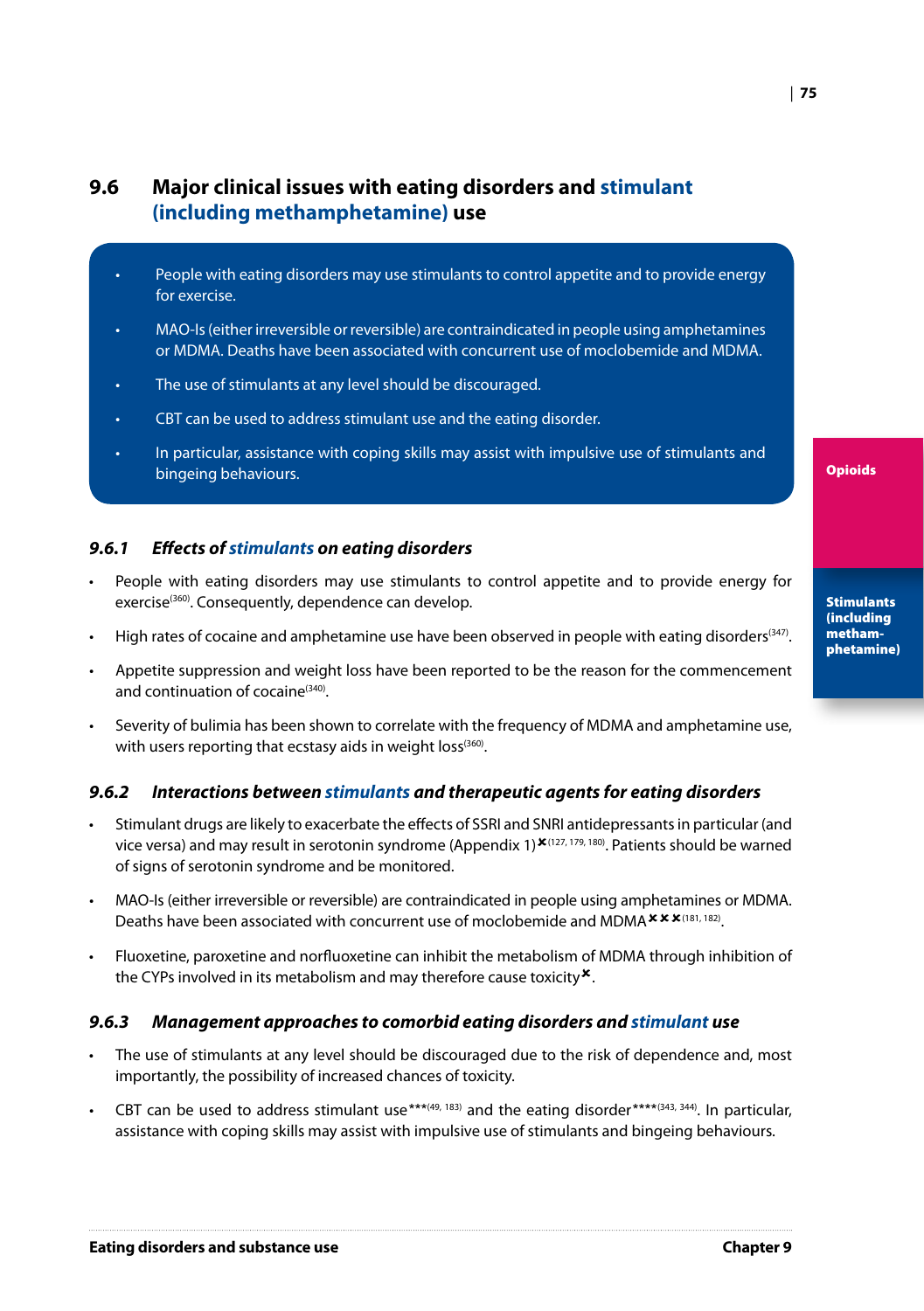# **9.7 Major clinical issues with eating disorders and benzodiazepine use**

- People with eating disorders do not commonly use benzodiazepines.
- Benzodiazepine use should be discouraged.
- If dependence has developed, then graduated withdrawal through slow reduction of dosage should be commenced.
- If long-term benzodiazepine use is indicated, then this should be monitored closely.

## *9.7.1 Effects of benzodiazepines on eating disorders*

- People with eating disorders do not commonly use benzodiazepines<sup>(349)</sup>.
- Benzodiazepines have been shown to increase the palatability of food and often result in the increased consumption of food<sup>(376)</sup>.

## *9.7.2 Interactions between benzodiazepines and therapeutic agents for eating disorders*

- There is an increased risk of sedation and overdose with the combination of benzodiazepines and sedative antidepressants such as tricyclics and mirtazepine $x$ .
- Benzodiazepines and antidepressants are both metabolised by CYP 450 enzymes which may result in the inhibition or induction of either drug group. Therefore, individuals should be monitored closely to ensure they are experiencing the appropriate therapeutic effect $x$ .
- Fluvoxamine will inhibit the metabolism of alprazolam, midazolam, triazolam and diazepam causing increased sedation and potential toxicity $x$ .
- Citalopram and sertraline are the least likely SSRIs to have cytochrome mediated drug interactions.

# *9.7.3 Management approaches to comorbid eating disorders and benzodiazepines use*

- Benzodiazepine use should be discouraged.
- If large quantities of benzodiazepines (e.g. 40mg diazepam daily equivalent or more) are being consumed, then inpatient withdrawal to lower levels should be considered to avoid and manage seizure risk<sup>(194)</sup>.
- If dependence has developed, then graduated withdrawal through slow reduction of dosage should be commenced*\*\*\*\**(194-196), possibly after transferring the patient onto a long acting benzodiazepine.
- If long-term benzodiazepine use is indicated, then:
	- This should be subject to a contract with the patient.
	- Authorities should be advised, including registration with the relevant local government health authority.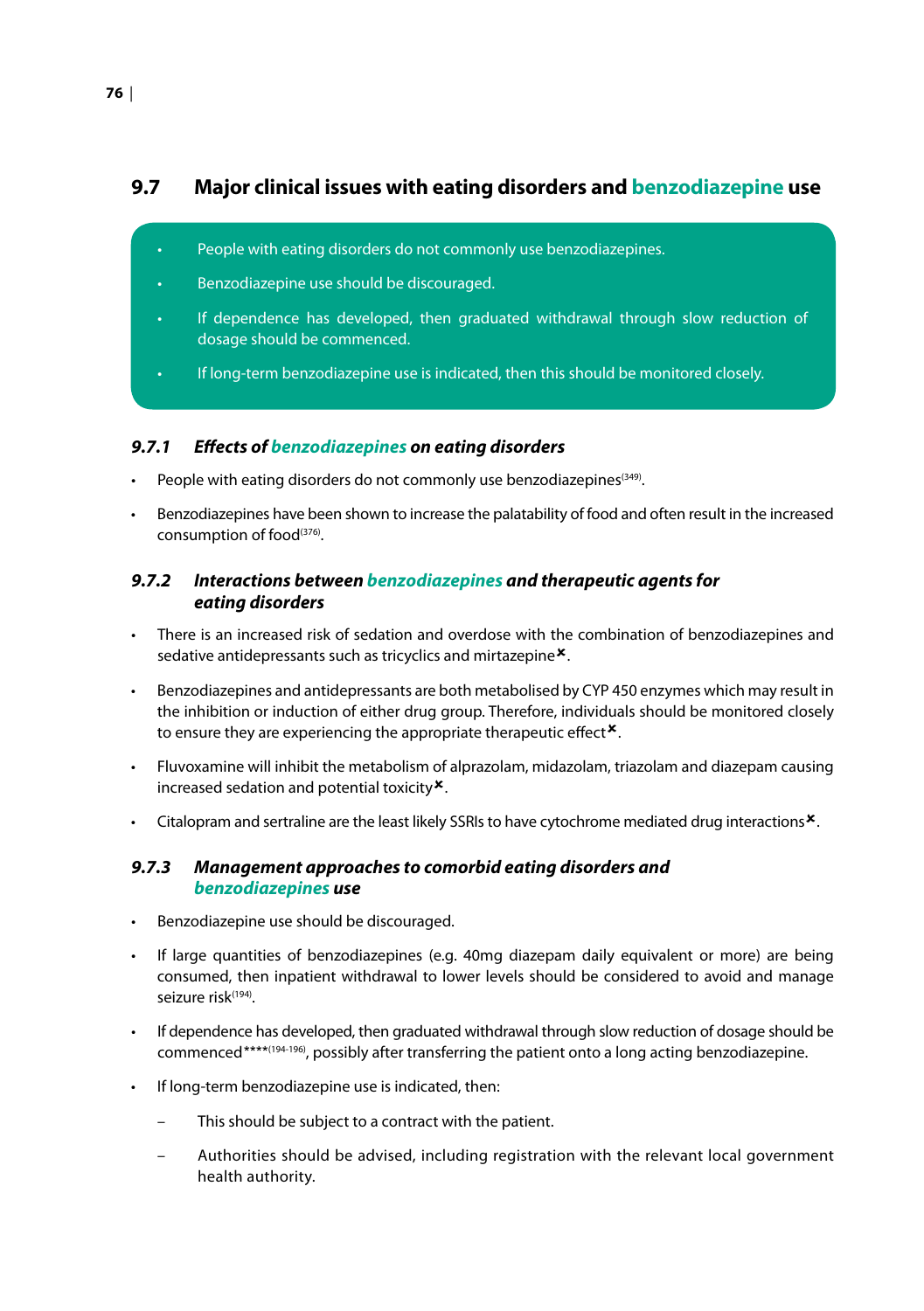- The seeking of additional benzodiazepines from other prescribers should be monitored (e.g. using the *Authority to release personal PBS claims information to a third party* form).
- Daily or weekly dispensing of benzodiazepines should be considered and may assist with controlling use.
- Standard management of the eating disorder should commence if the patient is willing and engaged.

# **9.8 Major clinical issues with eating disorders and inhalant/solvent use**

- People with eating disorders do not commonly use inhalants or solvents.
- There is no literature that sheds light on managing people with comorbid eating disorders and problems relating to inhalant/solvent use.

## *9.8.1 Effects of inhalant/solvents on eating disorders*

People with eating disorders do not commonly use inhalants or solvents<sup>(347)</sup>.

## *9.8.2 Interactions between inhalants/solvents and therapeutic agents for eating disorders*

- Inhalants can exacerbate the sedative effects of some antidepressants including tricyclic antidepressants and mirtazepine $x$ .
- Most antidepressants reduce seizure threshold and tricyclic antidepressants can cause cardiac arrhythmias. Therefore, risks should be appraised prior to commencement $x$ .

### *9.8.3 Management approaches to comorbid eating disorders and inhalant/solvent use*

- There appears to be no literature that sheds light on managing people with comorbid eating disorders and problems relating to inhalant/solvent use.
- As with most other substances, inhalant users should be encouraged to try and reduce or cease use.
- In general with respect to inhalant/solvent use $(65)$ :
	- Outline the harms associated with inhalant/solvent use.
	- Investigate polysubstance use as this is common.

Benzodiazepines

Inhalants/ solvents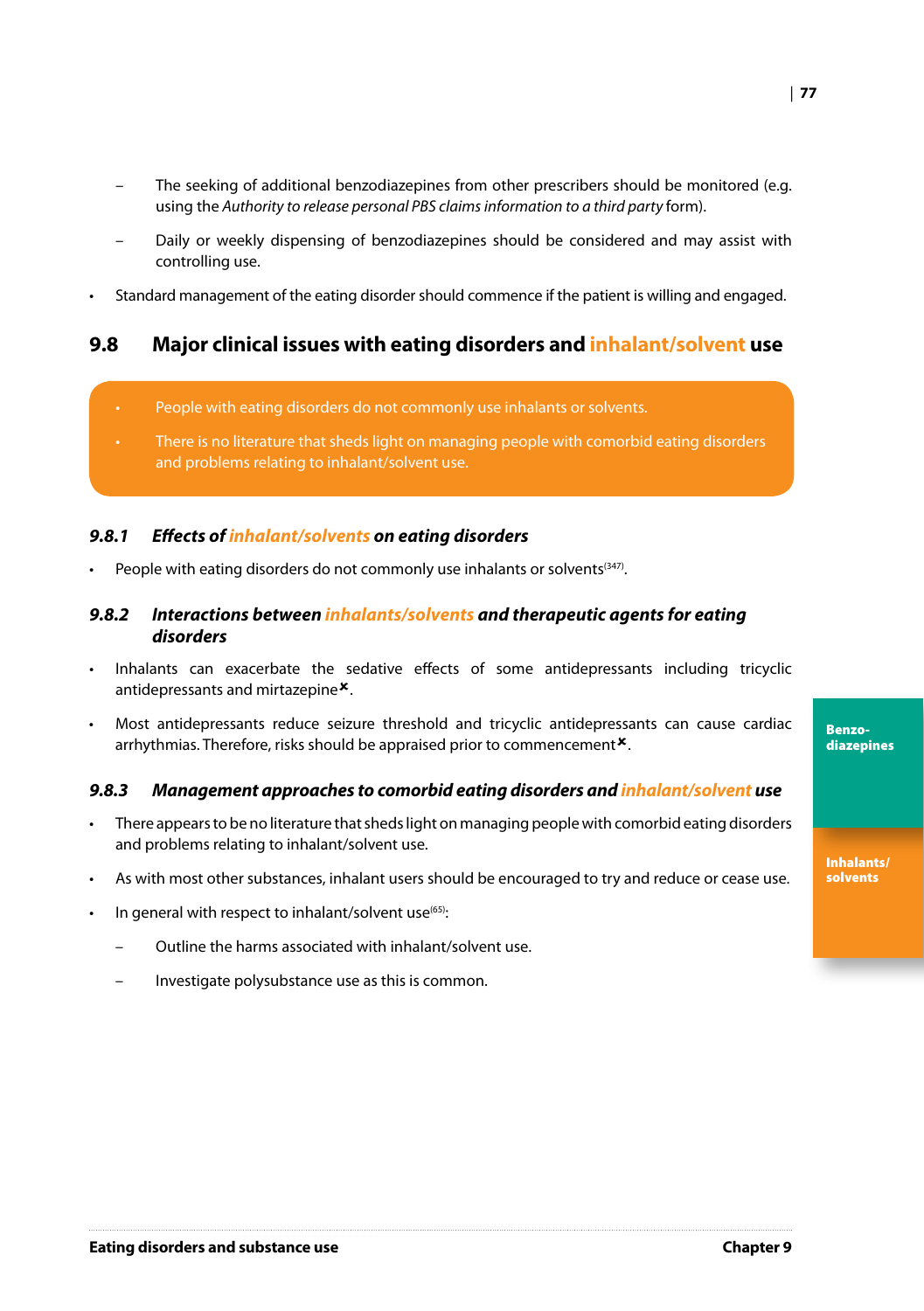- • Standard CBT approaches to both sets of issues should be used, with particular attention to the development of:
	- Assertiveness skills (refusal skills).
	- Coping skills for controlling and managing emotions such as anger and sadness.
- • Offer alternatives to inhalant use, for example, recreational activities.
- • Community reinforcement approaches should be developed by mobilising the local health and welfare service system in individual care plans.
- • Family interventions need to be considered, for example, increasing communication between the person and the family.
- • Assertive outreach and follow-up may be required.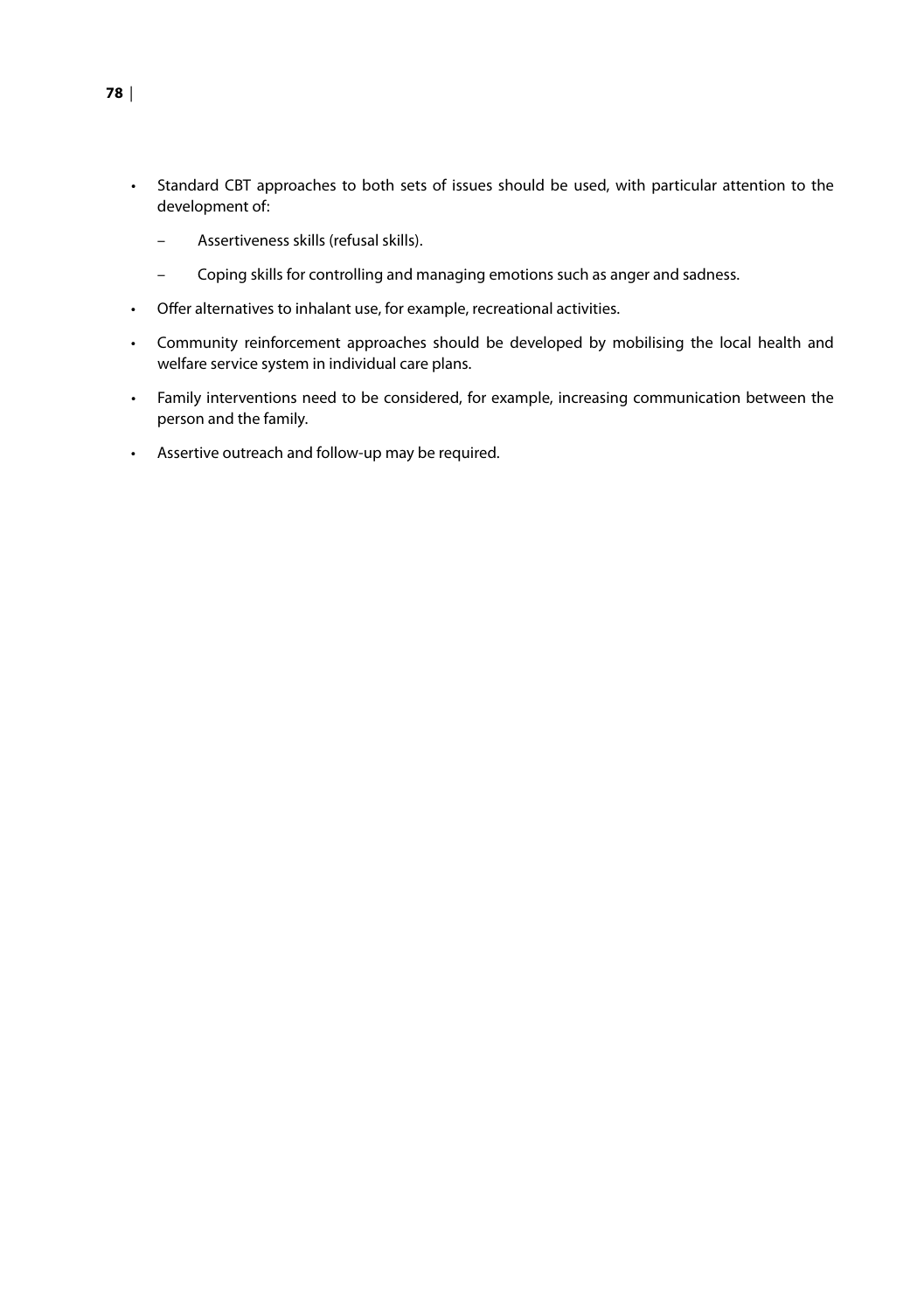# **10 Somatoform disorders and substance use**

# **10.1 Somatoform disorders**

The common feature of somatoform disorders is the presence of physical symptoms that suggest a general medical condition. However, these symptoms are not adequately explained by a general medical condition by the direct effects of a substance, or by another mental disorder (such as anxiety producing palpitations or breathlessness, depression causing lack of energy).

Symptoms cause significant distress or impairment in social, occupational or other areas of functioning. There is no diagnosable medical condition that can fully account for the physical symptoms. People with somatoform disorders are reluctant to accept that psychological factors may be contributing to their physical symptoms.

This expression of physical symptoms is *not a conscious* deception by the patient.

There are a number of diagnostic subtypes of somatoform disorders.

In addition, unexplainable physical symptoms can be seen in situations where the symptoms are *intentionally* expressed. If the motivator behind this is the adoption of the sick role, then the condition is termed a 'factitious disorder'; if the intent is some external gain, then the condition is termed 'malingering'.

It is important to note that while unexplained physical symptoms are extremely common, most people with such symptoms do not have a somatoform disorder – most of the 'somatizing' presentations to general practice settings would not meet the criteria for one of these disorders.

Similarly, most people presenting with pain do not have a 'pain disorder' or form a somatoform disorder, but rather, have pain of organic origin that may be expressed in a range of ways.

# *10.1.1 Somatization disorder*

This disorder is a polysymptomatic disorder commencing before the age of 30 and extending over a period of years. It is characterised by multiple somatic symptoms in a combination of pain, gastrointestinal, sexual and pseudoneurological symptom areas.

# *10.1.2 Undifferentiated somatoform disorder*

This disorder is characterised by unexplained physical complaints that last for at least six months and are below the threshold for a diagnosis of somatization disorder.

# *10.1.3 Conversion disorder*

This disorder involves unexplained symptoms or deficits affecting voluntary motor or sensory function that suggests a neurological or other general medical condition. Psychological factors are judged as being associated with the symptoms or deficits.

## *10.1.4 Pain disorder*

Pain is the predominant focus of clinical attention in this disorder. Additionally, psychological factors are judged to play an important role in the onset, severity, exacerbation and maintenance of the disorder.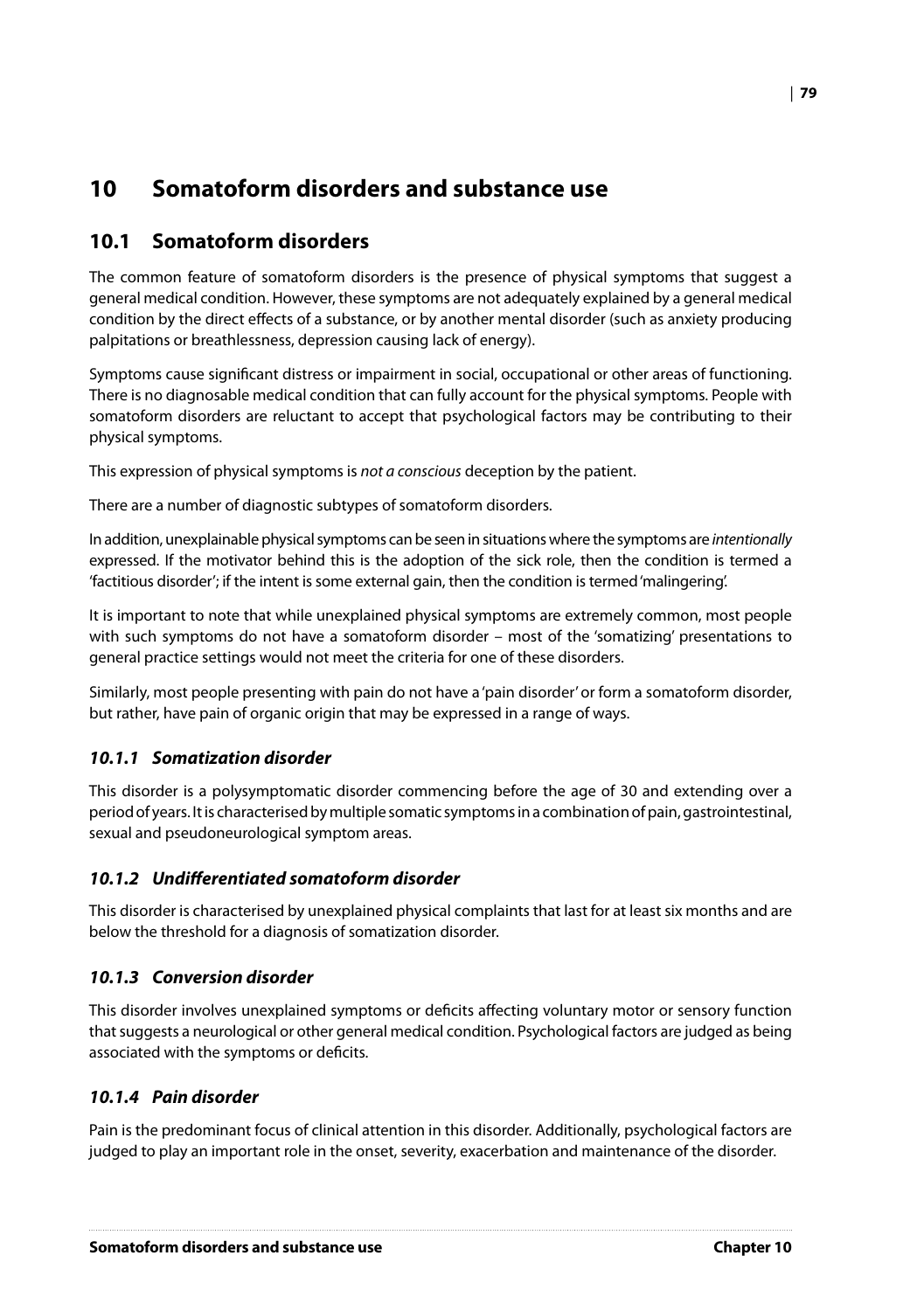## *10.1.5 Hypochondriasis*

This disorder involves a preoccupation with the fear of having, or the idea that a person has, a serious disease based on the individuals misinterpretation of bodily symptoms or functions.

# *10.1.6 Body dysmorphic disorder*

This disorder involves a preoccupation with an imagined or exaggerated defect in physical appearance.

The following disorders are not within the group known of somatoform disorders, but may present with physical symptoms for which there is no adequate physical cause.

## *10.1.7 Chronic fatigue syndrome*

This syndrome refers to a symptom complex of marked and prolonged fatigue for which no identifiable physical cause can be found.

### *10.1.8 Factitious disorder*

This disorder is characterised by physical or psychological symptoms that are intentionally produced in order to assume the sick role (psychological reasons assumed).

### *10.1.9 Malingering*

- This involves intentional production of false or grossly exaggerated physical or psychological symptoms motivated by external incentives such as financial compensation, avoidance of work or obtaining drugs.
- Malingering disorders differ from factitious disorders in that external incentives are absent in factitious disorders.

### **Management approaches to somatoform disorders**

- Patients with somatoform disorders present considerable diagnostic difficulty and treatment can be challenging. Somatisation should be best viewed as a process rather than a diagnosis<sup>(377)</sup>. Many GPs report difficulties in dealing with somatising patients<sup>(377, 378)</sup>.
- Referral times for clients to attend pain clinics, psychologists and psychiatrists equipped to manage clients with somatoform disorders are often long or unavailable<sup>(377)</sup>. Frequently, patients fail to attend.
- It is important to develop a good working relationship with the patient. However, the major challenge is developing a common understanding of the problem<sup> $(379)$ </sup>.
- Somatoform disorders are best managed behaviourally and with cognitive therapy which has shown reductions in somatic symptoms and improved functioning*\*\*\**(380-386).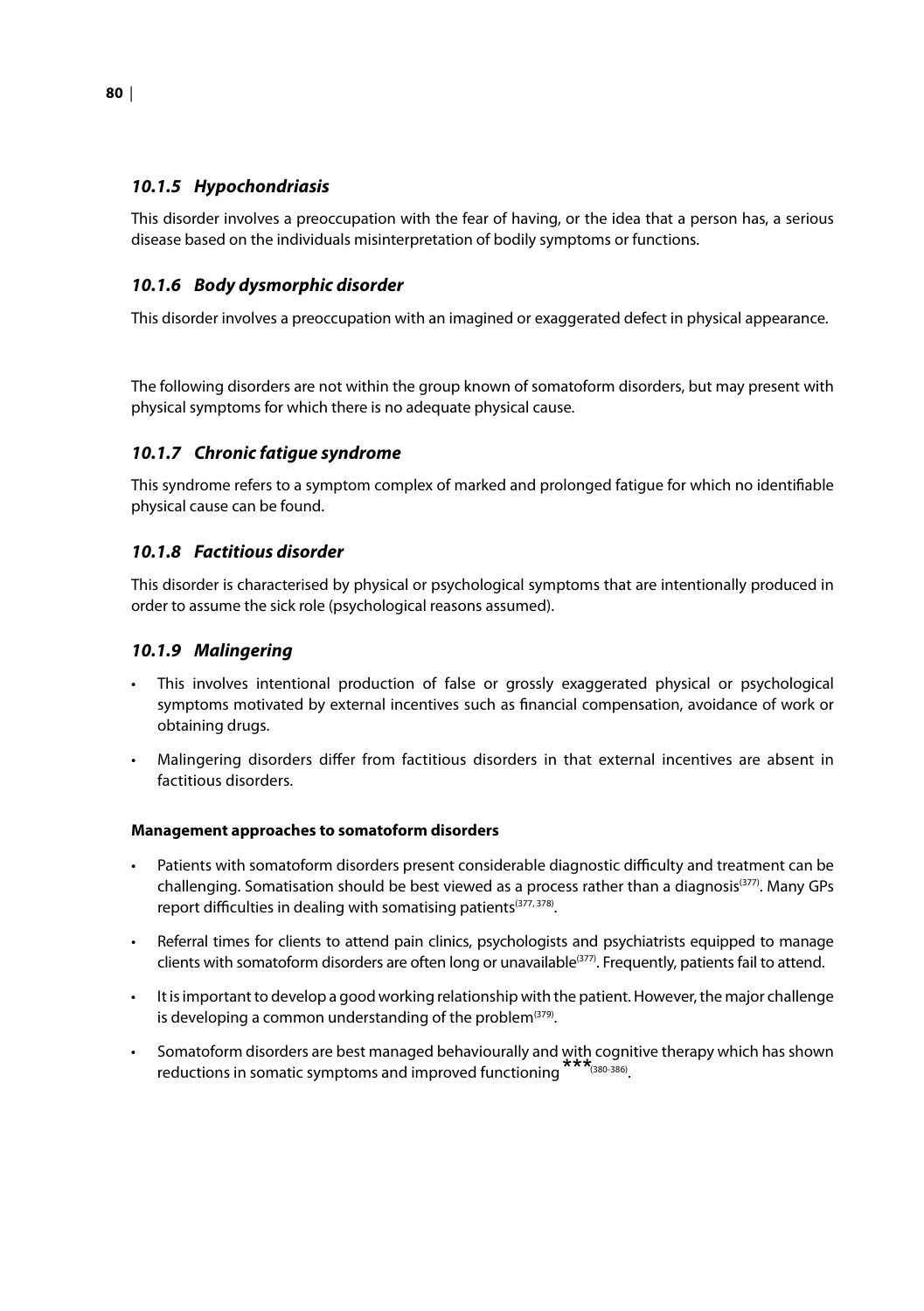- Emphasis should always be placed on non-medication management of the somatoform or chronic pain disorder as a first line of treatment<sup> $(377)$ </sup>. While non-medication management can be extremely challenging at times, if the resources are available in the general practice setting and the client is willing to engage in behavioural therapy, then this should be offered.
- To engage in treatment, the patient needs to have some insight into the problem and be willing to try to approach the problem differently. If this insight cannot be achieved, then a health-system based containment strategy is required.

For further information please refer to:

*Understanding somatisation and somatisation disorders: A handbook for health care workers*(387)*.*

# **10.2 Comorbidity with somatoform disorders**

- Somatic presentations of underlying mental disorder or distress are extremely common in general practice with somatisation frequently being a way of presenting anxiety and depression<sup>(388)</sup>. Many of these presentations are easy to sort out for the clinician, with the underlying stressor or disorder quickly coming to the fore and the patient willing to attribute the physical symptoms to the underlying problem.
- There is a linear relationship between the severity of anxiety and depression and frequency and severity of somatic symptoms<sup>(389-392)</sup>.
- There is a high degree of comorbidity with depression and anxiety amongst people with somatoform disorders(389, 392-398). A combination of anxiety and depression and a somatoform disorder results in more somatic symptoms than if anxiety or depression alone occurs with the somatoform disorder<sup>(392,</sup> 396, 398). Individuals with somatoform disorders and comorbid depression may use both organic and psychological explanations for their symptoms<sup>(399)</sup>.
- Overlap of symptoms of diagnostic criteria for somatoform disorders and anxiety and depression may explain the high prevalence of somatic symptoms in those with anxiety and depression<sup>(392, 400)</sup>.
- Anxiety and depression are more likely than somatoform disorders to be the source of medically unexplained symptoms<sup>(401)</sup>. Regardless, depression and anxiety make pain feel worse and individuals present with a higher level of functional somatic symptoms<sup>(392, 402)</sup>.
- There is obvious scope for inappropriate substance use in these individuals as the medical practitioner attempts to deal with some of the symptomatology before the correct diagnosis is recognised<sup>(377, 403)</sup>.
- There are strong correlations between pain disorders and opioid dependence and misuse. However, this does not suggest that all people with pain and opioid dependence have a somatoform disorder.
- Somatoform disorders also correlate with alcohol and benzodiazepine dependence and misuse(379, 404).
- Delay in diagnosing these disorders may result in the individuals being prescribed opioids or benzodiazepines with subsequent increased risk of dependence<sup>(404)</sup>.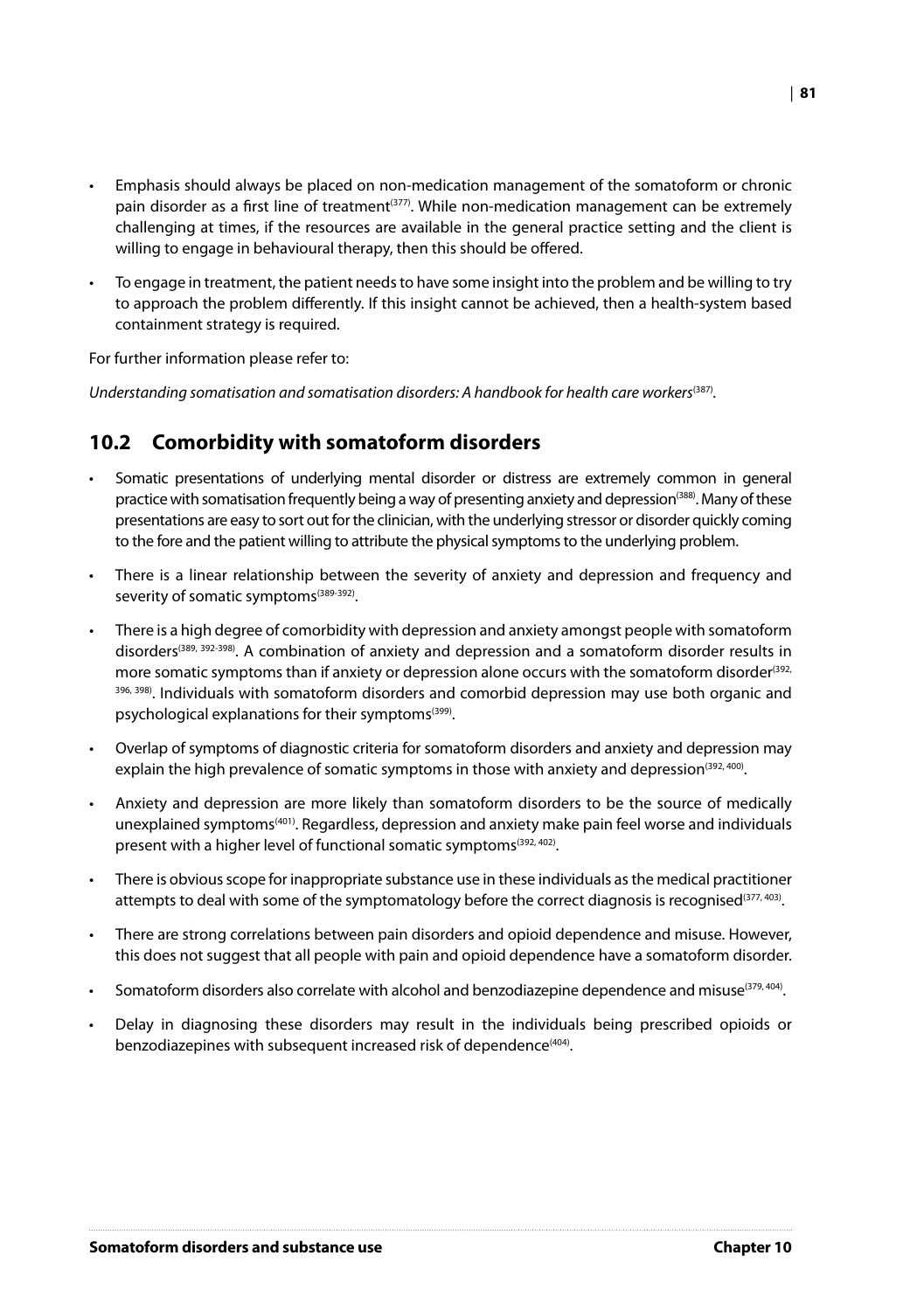### *10.2.1 General management approaches to comorbidity*

- The challenge is to recognise the diagnosis of somatoform disorder early.
- Psychosocial assessment should be performed prior to treatment with any form of pharmacological treatment<sup>(405)</sup>.
- • Clinicians need to be aware of comorbid anxiety and depression in those with somatoform disorders and manage them accordingly $(392, 398)$ .
- In determining whether the depression is a cause or an effect of chronic pain or somatoform disorders, it should be considered at least a comorbid condition that requires concurrent treatment<sup>(402)</sup>. Use of antidepressants has been shown to be effective in reducing somatic symptoms in those with depression and anxiety<sup>(406, 407)</sup>.
- Use of antidepressants may be required for comorbid depression and anxiety<sup>\*\*\*406, 407)</sup>, with tricyclics being useful<sup>(377)</sup> in aiding chronic tension headaches and fibromyalgia.
- Understanding the impact of fear, expectations and attention can help physicians deal more effectively with acute pain<sup>(402)</sup>.
- There is evidence that pain perception seems to be responsive to changes in patient mood, even in people with concomitant substance use*\*\**(408). This supports cognitive approaches to pain management even in substance dependent individuals.
- Cognitive approaches may result in improved quality of life in patients with long-term somatoform disorders<sup>(398)</sup>.

# **10.3 Major clinical issues with somatoform disorders and cannabis/hallucinogen use**

- There is currently little rigorous evidence to indicate what the role of cannabis might be in managing pain.
- In the absence of other proven forms of treatment, CBT is, at present, the most widely employed form of treatment for cannabis use.
- Somatoform disorders are best managed behaviourally and with cognitive therapy.

### *10.3.1 Effects of cannabis and other hallucinogens on somatoform disorders*

- Cannabis may have a beneficial effect on pain<sup>(409)</sup>. However, there is currently little rigorous evidence (by way of randomised controlled trials) to indicate what the role of cannabis might be in managing pain<sup>(410-414)</sup>.
- • Despite this, cannabis is one of the most commonly used substances among individuals with somatoform disorders<sup>(415)</sup>. It may be used by individuals with somatoform or pain disorders in an attempt to alleviate pain or as an antiemetic to relieve nausea associated with opioid use<sup>(409, 412, 416)</sup>.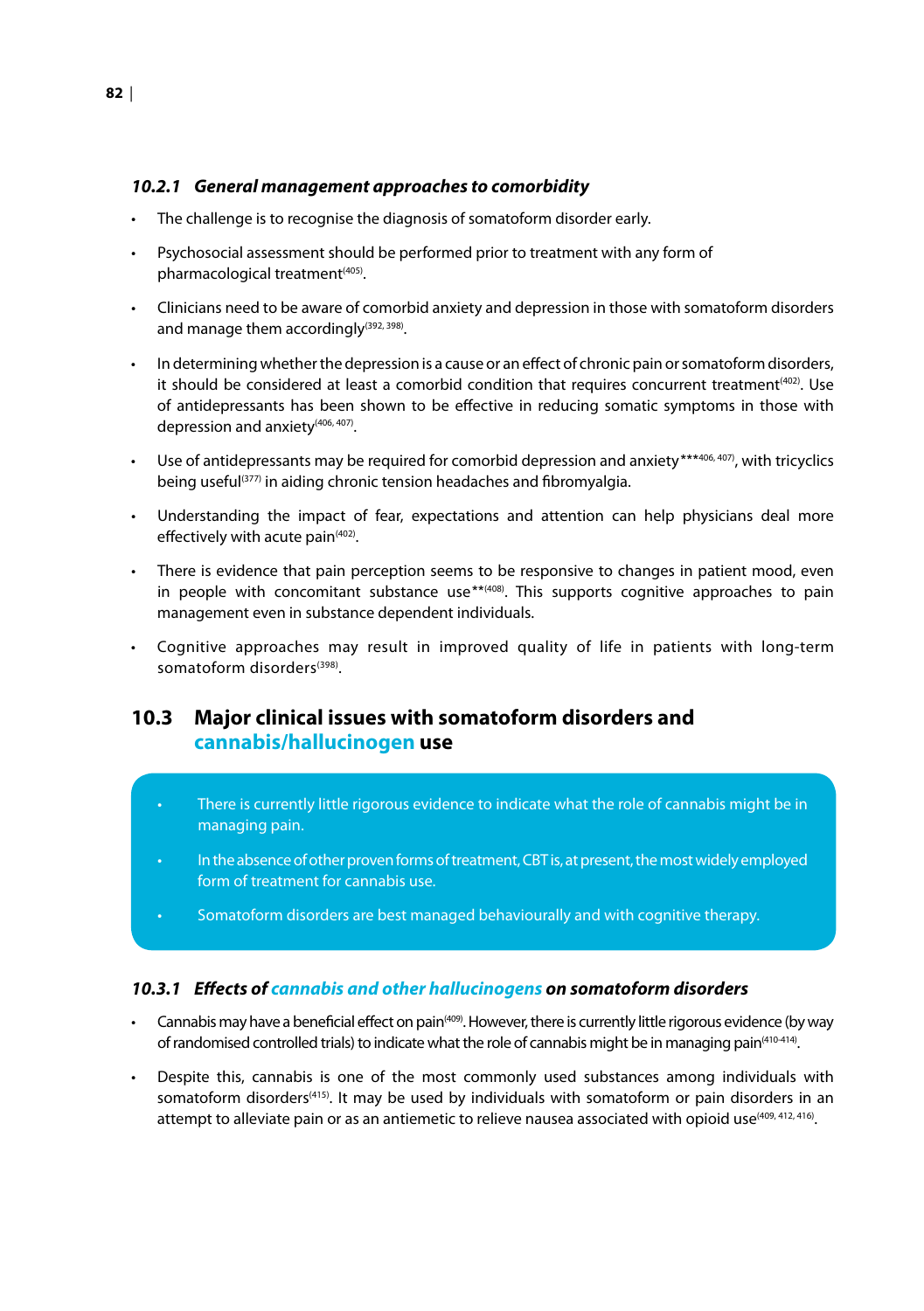# *10.3.2 Interactions between cannabis and therapeutic agents for somatoform disorders*

- • Cannabis can exacerbate the sedative effects of tricyclic antidepressants and benzodiazepines which increase the risk of impaired driving and injury as well as overdose $x$ .
- Cannabis, benzodiazepines, opioids and antidepressants are metabolised by CYP 450 enzymes which may result in the inhibition or induction of each drug group. Therefore, individuals should be monitored closely to ensure outcomes are appropriate and people are not experiencing increased sedation<sup>x</sup>.

# *10.3.3 Management approaches for comorbid somatoform disorders and cannabis and other hallucinogen use*

- Abstinence from cannabis is a difficult goal to achieve in cannabis dependent people<sup> $(128)$ </sup>.
- In the absence of other proven forms of treatment, CBT is, at present, the most widely employed form of treatment for cannabis use*\*\*\*\**(128).
- Somatoform disorders are best managed behaviourally and with cognitive therapy<sup>\*\*\*\*(380-386)</sup>.
- There is currently no research that reports the effect of CBT on both cannabis use and somatoform disorders.
- Use of antidepressants may be required for comorbid depression and anxiety<sup>\*\*\*(406, 407)</sup>, with tricyclics being useful<sup>(377)</sup> in aiding chronic tension headaches and fibromyalgia.

# **10.4 Major clinical issues with somatoform disorders and alcohol use**

- Alcohol is one of the most commonly used substances by people with somatoform disorders.
- If alcohol consumption is hazardous or harmful, then the person should be counselled accordingly.
- Look for links between the patient's symptomatology and alcohol use so that insight can be raised.
- Acamprosate and naltrexone are both effective in the management of alcohol dependence and maintaining abstinence.

# *10.4.1 Effects of alcohol on somatoform disorders*

- Alcohol is one of the most commonly used substances by people with somatoform disorders<sup>(404, 415)</sup>.
- People with somatoform disorders may self medicate with alcohol to mask pain or to reduce anxiety symptoms $(379)$ , as do people with organic physical pain and primary anxiety disorders.
- Alcohol use and intermittent withdrawal may result in exacerbation of a variety of physical symptoms particularly associated with anxiety<sup>(10, 18-23, 404)</sup>.

Cannabis/ hallucinogens

Alcohol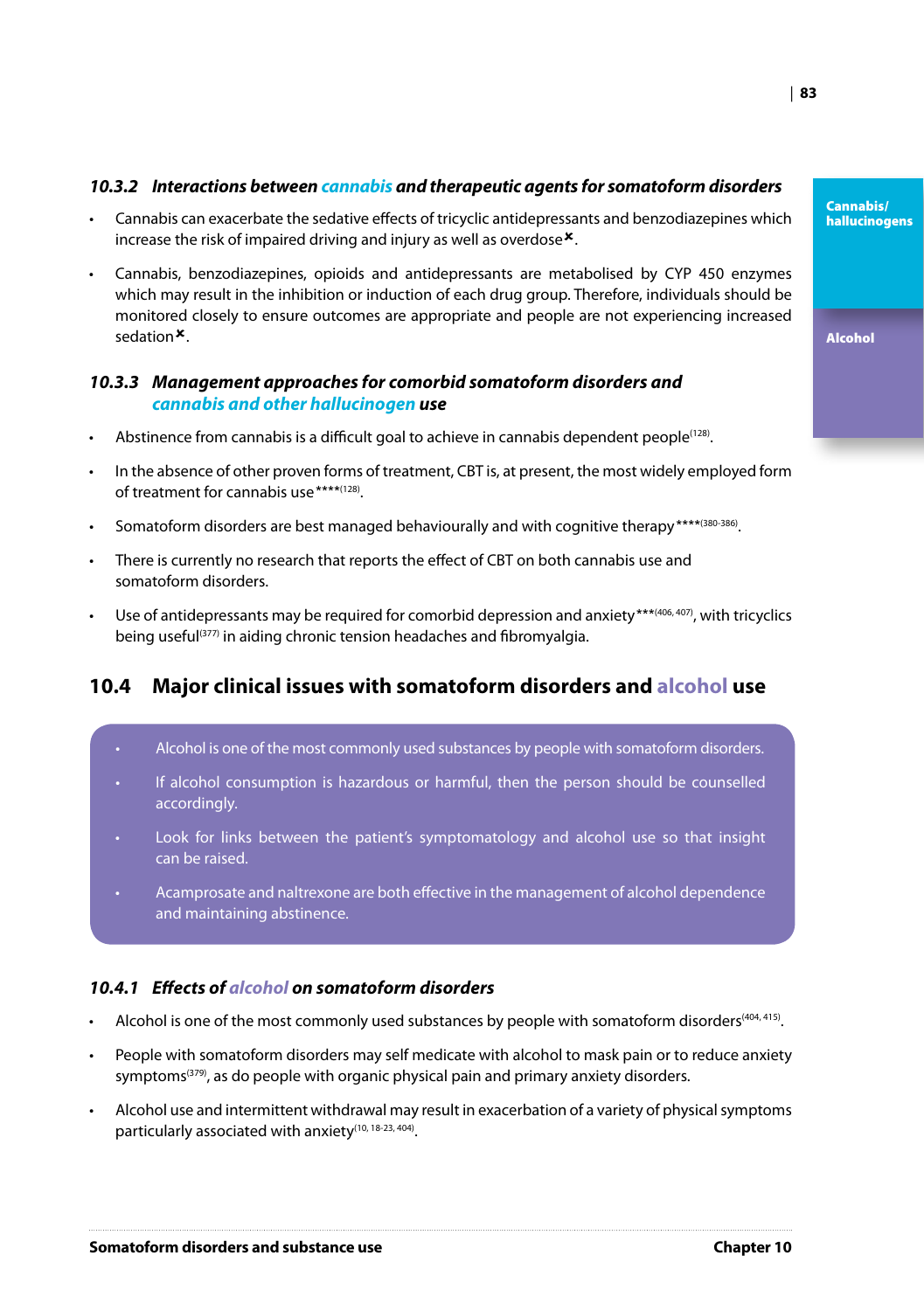## *10.4.2 Interactions between alcohol and therapeutic agents for somatoform disorders*

- Benzodiazepines, opioids and antidepressants are metabolised by CYP 450 enzymes which may result in the inhibition or induction of each drug group. Therefore, individuals should be monitored closely to ensure they are receiving the appropriate therapeutic effect and not experiencing increased sedation $\mathbf{x}$ .
- Alcohol can exacerbate the sedative effects of any sedative agents (including tricyclic antidepressants and mirtazepine, benzodiazepines and opioids) used in the treatment of somatoform disorders. Alcohol toxicity and risk of overdose may occur through the inhibition of CYPs by sedative antidepressant involved in the metabolism of alcohol<sup> $(133)$ </sup> or increase in sedation as a result of combinations of alcohol and benzodiazepines or opioids<sup>x</sup>.
- Disulfiram and acamprosate used to treat alcohol dependence are unlikely to interact with antidepressants or with opioids if these are being used  $x_{(229)}$ .
- Acamprosate and benzodiazepines do not appear to interact with one another $x_{(230)}$ .

## *10.4.3 Management approaches to comorbid somatoform disorders and alcohol use*

- Individuals with pain disorders may be taking benzodiazepines or opioids<sup>(377, 404)</sup>.
- If alcohol consumption is hazardous or harmful, then the person should be counselled accordingly.
- Try to raise patient awareness of any links between their symptoms and their alcohol use.
- Somatoform disorders are best managed behaviourally and with cognitive therapy<sup>\*\*\*\*(380-386)</sup>.
- Alcohol intoxication will interfere with CBT and any structured problem solving or motivational therapy.
- Acamprosate and naltrexone are both effective in the management of alcohol dependence and maintaining abstinence*\*\*\*\**(141, 144, 235, 236).
- If the patient is taking opioid agonists for pain relief, the use of nalrexone to control alcohol consumption will block the therapeutic effect of opioid antagonists **xxx**.
- Antidepressants may be required for comorbid depression and anxiety<sup>\*\*\*(406, 407)</sup>, with tricyclics being useful<sup>(377)</sup> for aiding chronic tension headaches and fibromyalgia.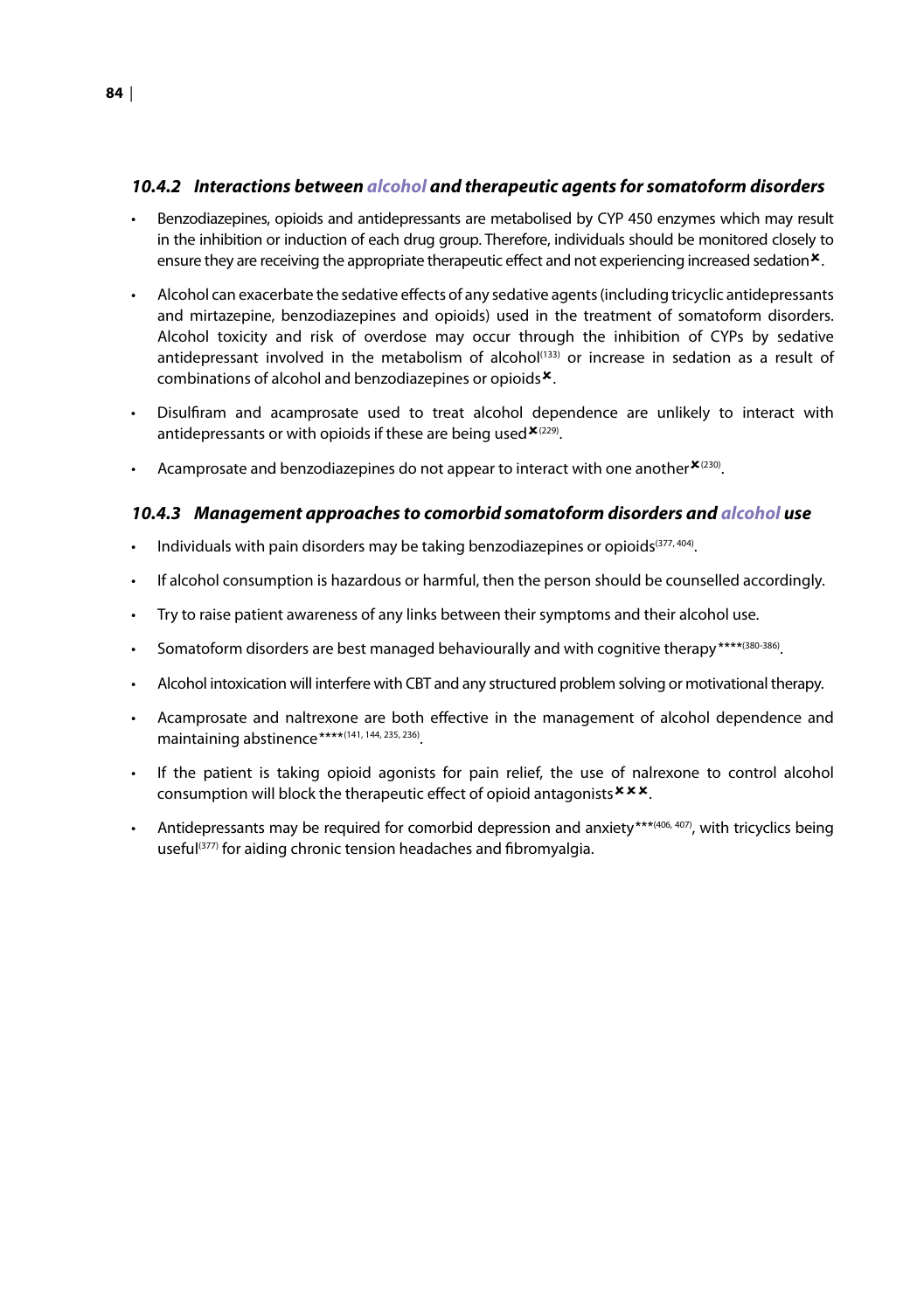# **10.5 Major clinical issues with somatoform disorders and opioid use**

- Emphasis should always be placed on non-medication management of the somatoform disorder as a first line of treatment.
- CBT has shown reductions in somatic symptoms and improved functioning in people with somatoform disorders.
- The patient should be managed with the assistance of a clinical psychologist with experience in the management of pain.
- If exercise and rehabilitation avoidance behaviours are present, then the help of a physiotherapist with experience in the area will be required.
- People with somatoform and pain disorders frequently use opioids. Due to the chronic nature of the pain and subsequent opioid use, dependence is common.
- However, long-term opioid use can result not only in tolerance but can actually cause pain hypersensitivity, potentially exacerbating somatic symptoms.
- Methadone itself has the potential to increase plasma concentrations of benzodiazepines and increase their sedative effects.
- Several deaths have been reported due to benzodiazepine use in conjunction with high dose buprenorphine and may be a result of similar metabolic interactions.
- Fluvoxamine $\mathbf{x} \times \mathbf{x}$ , fluoxetine $\mathbf{x} \times \mathbf{y}$ , norfluoxetine and paroxetine  $\mathbf{x}$  can inhibit buprenorphine and methadone metabolism through inhibition of the CYPs involved in their metabolism.

### *10.5.1 Effects of opioids on somatoform disorders*

- People with somatoform and pain disorders frequently use opioids. Opioids have analgesic, hypnotic and sedative effects – characteristics that are often sought after or are rewarding for patients with somatoform disorders (particularly pain). There is also evidence that opioids are more likely to be prescribed to people with pain who demonstrate anxiety or depression during an interview<sup>(417, 418)</sup>.
- Due to the chronic nature of the pain and subsequent opioid use, dependence is common<sup>(377, 403, 404)</sup>.
- However, long-term opioid use can result not only in tolerance but can actually cause pain hypersensitivity<sup>(419)</sup>, potentially exacerbating somatic symptoms.

#### *10.5.2 Interactions between opioids and therapeutic agents for somatoform disorders*

- Opioids, benzodiazepines and antidepressants are metabolised by CYP 450 enzymes which may result in the inhibition or induction of each drug group. Therefore, individuals should be monitored closely to ensure they are receiving the appropriate therapeutic effect and not experiencing increased sedation which may result in impaired driving, injury and, in extreme cases, overdose.
- Combinations of sedative antidepressants such as tricyclics, opioids and benzodiazepines will increase the risk of sedation, overdose, impaired driving and injury.

Opioids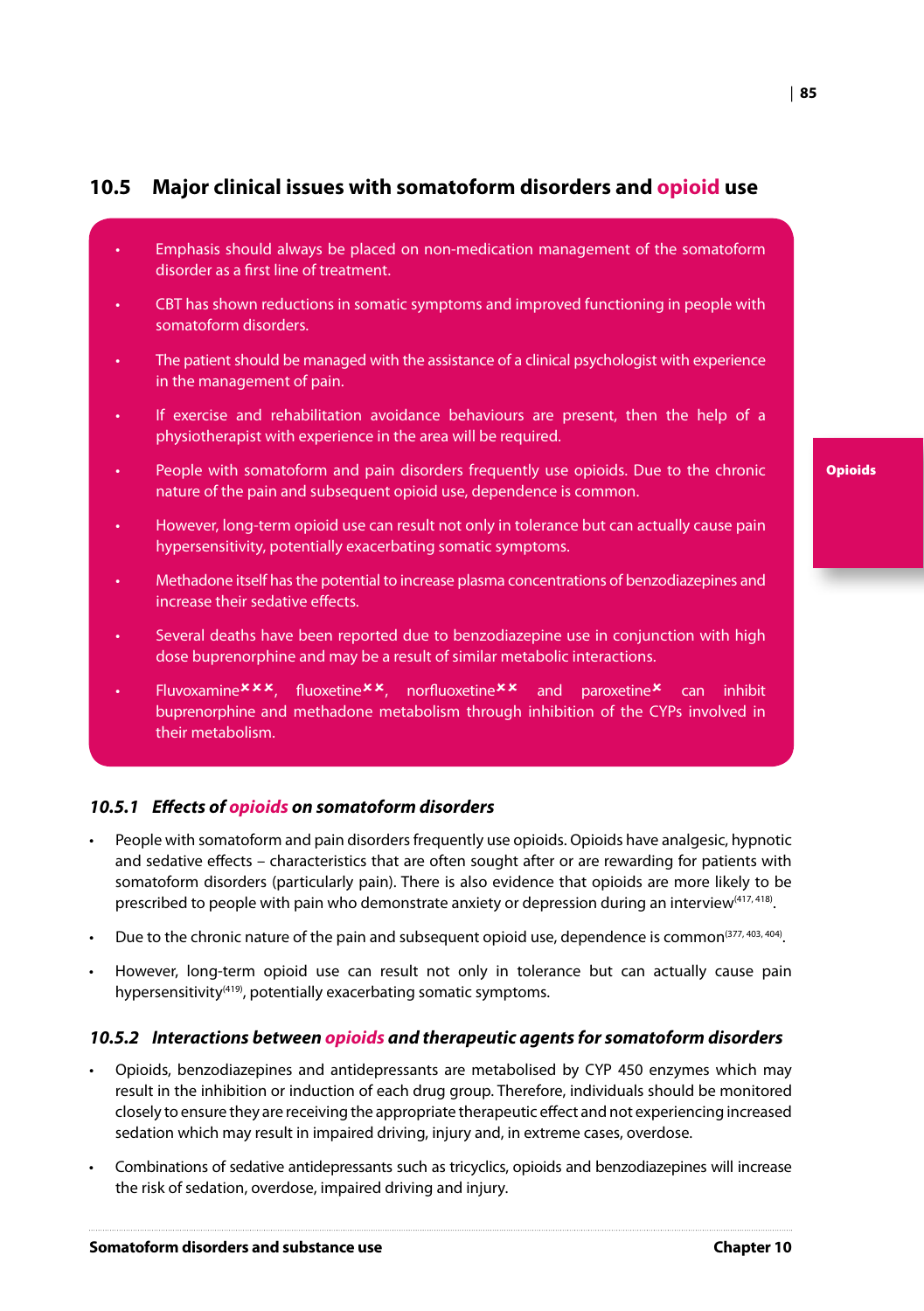- Methadone itself has been shown to inhibit CYP3A4 $\star \times 240$ , 241), which also metabolises many benzodiazepines. This has the potential to increase plasma concentrations of benzodiazepines and increase their sedative effects  $x_{(242, 243)}$ .
- Several deaths have been reported due to benzodiazepine use in conjunction with high dose buprenorphine and may be a result of similar metabolic interactions  $\mathbf{x} \times \mathbf{x}_{(244-246)}$ .
- Fluvoxamine  $\mathbf{x} \cdot \mathbf{x}$ , fluoxetine  $\mathbf{x} \cdot \mathbf{y}$ , norfluoxetine  $\mathbf{x} \cdot \mathbf{x}$  and paroxetine  $\mathbf{x}$  can inhibit buprenorphine and methadone metabolism through inhibition of the CYPs involved in their metabolism(148-150). This can result in an increase in plasma opioid pharmacotherapy concentrations and potential overdose. This can be a particular issue during induction onto methadone; however, the risk may persist even after stabilisation has occurred  $x \times x$ <sup>(151-155)</sup>.
- Fluvoxamine is the most potent inhibitor of methadone and buprenorphine metabolism and is the most clinically relevant. Therefore, it should be avoided  $x \cdot x$  (150).
- Fluoxetine and paroxetine should also be avoided  $x$ .
- Citalopram and sertraline are the least likely SSRIs to have cytochrome mediated drug interactions; however, due to the theoretical potential for an interaction, caution should still be used and individuals monitored closely $x$ <sup>(156)</sup>.

### *10.5.3 Management approaches to comorbid somatoform disorders and opioid use*

- Emphasis should always be placed on non-medication management of the somatoform disorder as a first line of treatment<sup>(377)</sup> when the resources are available and the client is willing to engage.
- CBT has shown reductions in somatic symptoms and improved functioning in people with somatoform disorders<sup>(380-386)</sup>.
- The risk of dependence should be assessed if opioids are to be used. Risk factors for dependence  $include$ <sup> $(420)$ </sup>
	- A personal history of substance dependence.
	- A family history of substance dependence.
	- Age less than 45 years.
	- History of pre-adolescent sexual abuse.
	- Current psychological problems.
- The advice of a specialist pain clinic while optimal, is not always readily available. However, this type of clinic will provide a multi-disciplinary approach to the management of the patient's pain that is not readily available in general practice.
- If opioid dependence is identified, then this needs to be discussed with the patient and their readiness for change identified.
- The patient should be managed with the assistance of a clinical psychologist with experience in the management of pain.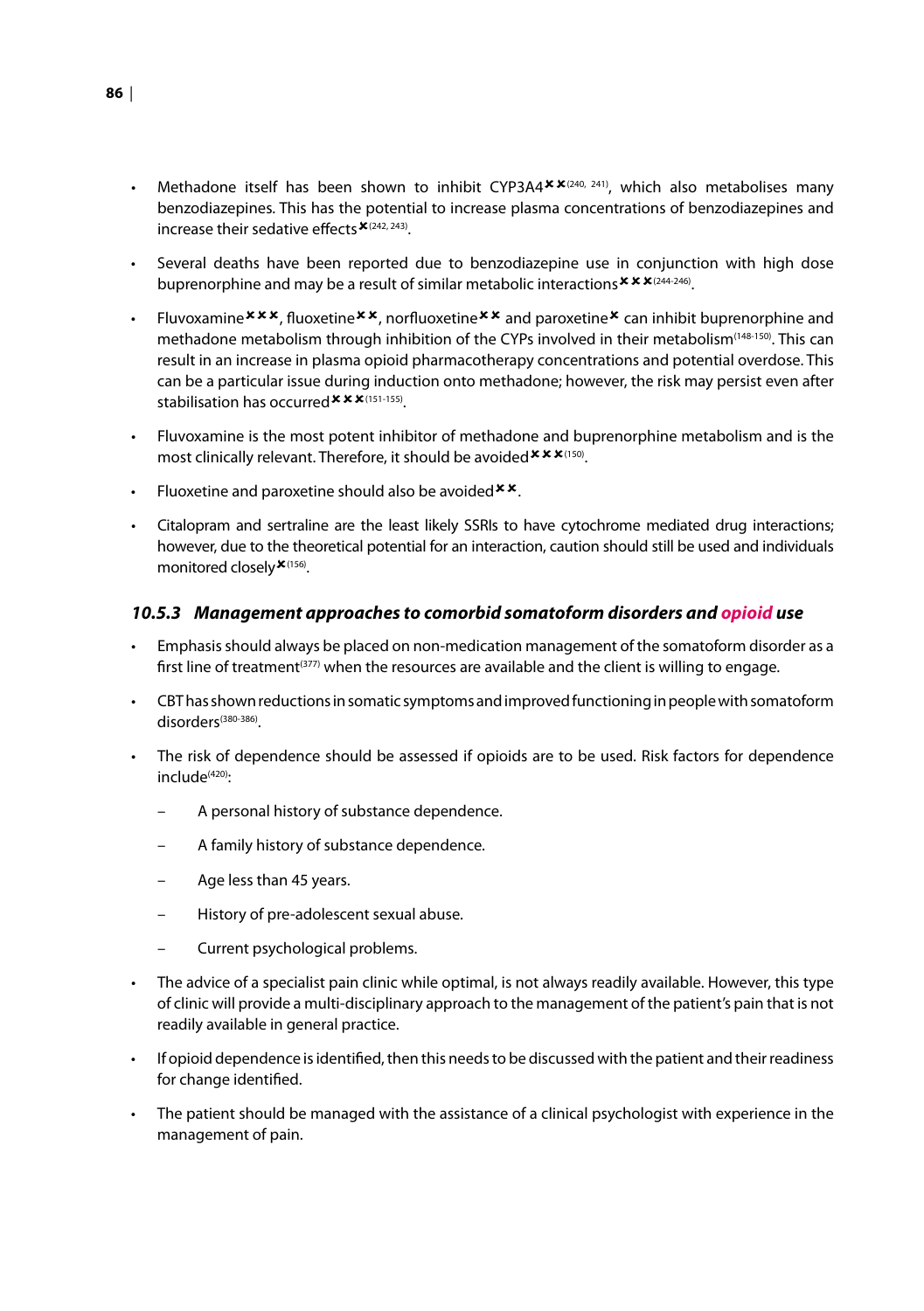• If exercise and rehabilitation avoidance behaviours are present, then the help of a physiotherapist

- Long-acting opioids are preferable.
- Daily or weekly dispensing of opioids may assist with controlling use (observed single daily dosing may be required).
- Use of methadone as part of a formalised program will allow probable control of the pain and the drug-seeking lifestyle.
- Use of antidepressants may be required for comorbid depression and anxiety<sup>\*\*\*(406, 407)</sup> with tricyclics being useful<sup>(377)</sup>, for aiding with chronic tension headaches and fibromyalgia.

# **10.6 Major clinical issues with somatoform disorders and stimulant (including methamphetamine) use**

- If stimulants are used to treat symptoms of chronic fatigue, tolerance frequently develops with continued use, and there is a significant risk of developing dependence.
- MAO-Is (either irreversible or reversible) are contraindicated in people using amphetamines or MDMA due to risk of serotonin syndrome. Deaths have been associated with concurrent use of moclobemide and MDMA.
- Brief interventions and motivational interviewing for stimulant use are recommended.
- CBT can be used to address both the stimulant use and the somatoform disorder.
- Antidepressants may be required for comorbid depression and anxiety.

### *10.6.1Effects of stimulants on somatoform disorders*

- Stimulants may cause a variety of sympathetic nervous system related symptoms<sup>(421, 422)</sup> that may be confused with symptoms of somatoform disorders. However, these are generally short lived, are related to drug intoxication and resolve as drug concentrations decline.
- Evidence regarding the effect of stimulants on fatigue in patients with chronic fatigue syndrome is inconsistent<sup>(423-425)</sup>. However, as symptoms are generally long lived, and tolerance to stimulants frequently develops with continued use, there is a significant risk of developing dependence.

## *10.6.2 Interactions between stimulants and therapeutic agents for somatoform disorders*

MAO-Is (either irreversible or reversible) are contraindicated in people using amphetamines or MDMA due to risk of serotonin syndrome (Appendix 1). Deaths have been associated with concurrent use of moclobemide and MDMA  $\star \star \star$  (181, 182).

**Stimulants** (including methamphetamine)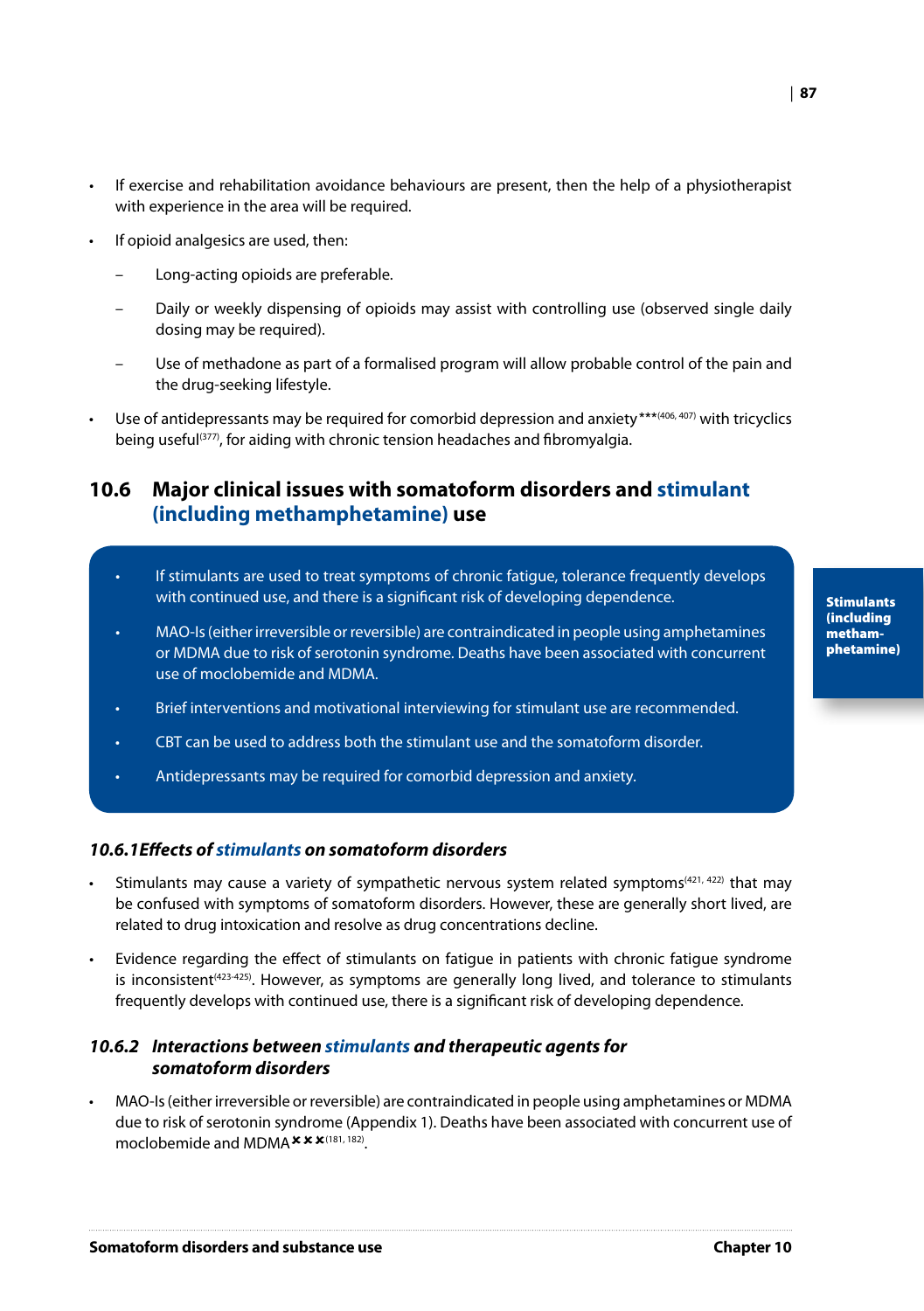- • Stimulant drugs are likely to exacerbate the effects of SSRI and SNRI antidepressants (and vice versa) and may result in serotonin syndrome (Appendix 1) $x_{(127, 179, 180)}$ . Patients should be warned of signs of serotonin syndrome and be monitored.
- Fluoxetine, norfluoxetine, paroxetine and sertraline are potential inhibitors of CYP 2D6 which metabolises MDMA and methamphetamine. This may result in elevated plasma concentrations leading to toxicity $x$ .

### *10.6.3Management approaches to comorbid somatoform disorders and stimulant use*

- The use of stimulants at any level should be discouraged due to the risk of dependence and most importantly the possibility of increased chances of toxicity. The patient needs to be guided towards this realisation and readiness for change determined.
- Brief interventions and motivational interviewing for stimulant use are recommended.
- CBT can be used to address both the stimulant use<sup>\*\*\*(49, 183)</sup> and the somatoform disorder<sup>\*\*\*\*(380-386)</sup>.
- There are no available studies that have reported the effectiveness of CBT in managing both stimulant use and somatoform disorders.
- Use of antidepressants may be required for comorbid depression and anxiety<sup>\*\*\*(406, 407)</sup> with tricyclics being useful<sup>(377)</sup>, for aiding with chronic tension headaches and fibromyalgia.
- Links between the stimulant use and the particular somatoform disorder should be sought.

# **10.7 Major clinical issues with somatoform disorders and benzodiazepine use**

- People with somatoform disorders often use benzodiazepines to alleviate anxiety symptoms or to moderate pain, frequently resulting in benzodiazepine dependence.
- Emphasis should always be placed on non-medication management of the somatoform disorder as a first line of treatment.
- CBT has shown reductions in somatic symptoms and improved functioning in people with somatoform disorders.
- In general, use of benzodiazepines should be discouraged due to its dependence potential and psychomotor effects.

### *10.7.1 Effects of benzodiazepines on somatoform disorders*

- People with somatoform disorders often use benzodiazepines to alleviate anxiety symptoms or to moderate pain, frequently resulting in benzodiazepine dependence<sup>(377, 404)</sup>.
- Short-acting benzodiazepines, in particular, may result in fluctuating plasma concentrations. These may result in exacerbation of anxiety symptoms when levels are low resulting in frequent attendances at health services.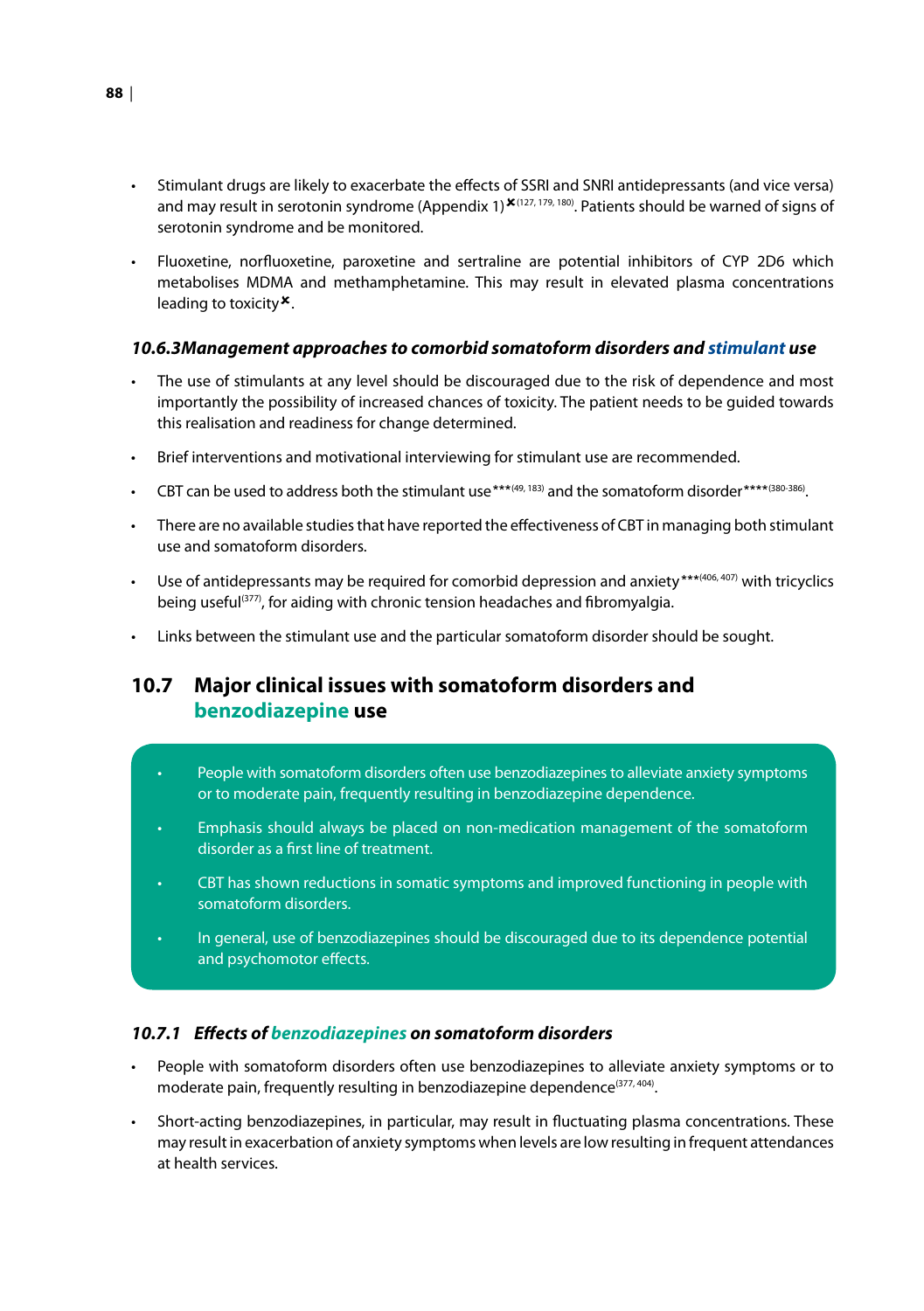### *10.7.2 Interactions between benzodiazepines and therapeutic agents for somatoform disorders*

- Benzodiazepines, opioids and antidepressants are metabolised by CYP 450 enzymes which may result in the inhibition or induction of each drug group. Therefore, individuals should be monitored closely to ensure they are receiving the appropriate therapeutic effect and not experiencing increased sedation which may result in impaired driving, injury and, in extreme cases, overdose $x$ .
- Methadone itself has been shown to inhibit CYP3A4 $\star \times (240, 241)$  which also metabolises many benzodiazepines. This has the potential to increase plasma concentrations of benzodiazepines and increase their sedative effects  $x_{(242, 243)}$ .
- Several deaths have been reported due to benzodiazepine use in conjunction with high dose buprenorphine and may be a result of similar metabolic interactions  $x \times x$  (244-246).
- Fluvoxamine  $\star \star \star$ , fluoxetine  $\star \star$ , norfluoxetine  $\star \star$  and paroxetine  $\star$  can inhibit buprenorphine and methadone metabolism through inhibition of the CYPs involved in their metabolism<sup>(148-150)</sup>. This can result in an increase in plasma opioid pharmacotherapy concentrations and potential overdose. This can be a particular issue during induction onto methadone; however, the risk may persist even after stabilisation has occurred **x x x** (151-155).
- • Fluvoxamine is the most potent inhibitor of methadone and buprenorphine metabolism and is the most clinically relevant, therefore, it should be avoided  $x \times x$ <sup>(150)</sup>.
- Fluoxetine and paroxetine should also be avoided  $x \cdot x$ .
- Citalopram and sertraline are the least likely SSRIs to have cytochrome mediated drug interactions; however, due to the theoretical potential for an interaction, caution should still be used and individuals monitored closely $\mathbf{x}$ <sup>(156)</sup>.

#### *10.7.3 Management approaches to comorbid somatoform disorders and benzodiazepine use*

- Emphasis should always be placed on non-medication management of the somatoform disorder as a first line of treatment when the resources are available and the client is willing to engage.
- • CBT has shown reductions in somatic symptoms and improved functioning in people with somatoform disorders*\*\*\*\**(380-386).
- In general, use of benzodiazepines should be discouraged due to its dependence potential and psychomotor effects.
- If large quantities of benzodiazepines (e.g. 40mg diazepam daily equivalent) are being consumed, then inpatient withdrawal to lower levels should be considered to avoid and manage seizure risk<sup>(194)</sup>.
- If dependence has developed, then graduated withdrawal through slow reduction of dosage should be commenced*\*\*\*\**(194-196), possibly after transferring the patient onto a long acting benzodiazepine.
- • If long-term benzodiazepine use is indicated, then:
	- This should be subject to a contract with the patient.
	- Authorities should be advised, including registration with the relevant local government health authority.

Benzodiazepines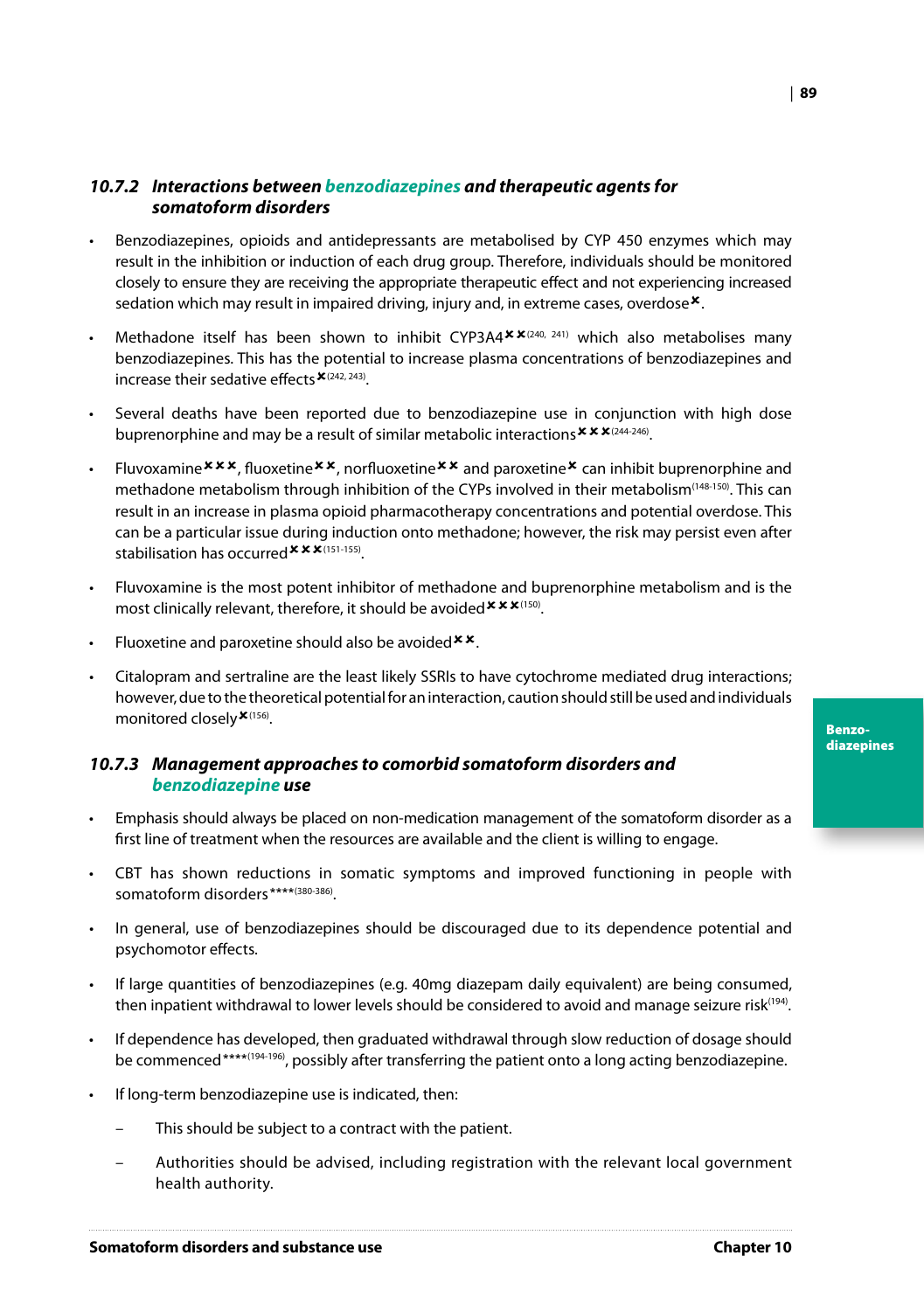- The seeking of additional benzodiazepines from other prescribers should be monitored (e.g. using the *Authority to release personal PBS claims information to a third party* form).
- Daily or weekly dispensing of benzodiazepines should be considered and may assist with controlling use.
- If the person is ready for change and willing to engage in CBT specifically for their somatoform disorder, then minimisation of benzodiazepine dosage is required so that the CBT can have greater effectiveness.
- Benzodiazepines are frequently prescribed to induce 'muscle relaxation'. However, large doses are often required (up to 40mg diazepam equivalents per day) which will not be conducive to rehabilitation.
- Use of antidepressants may be required for comorbid depression and anxiety<sup>\*\*\*(406, 407)</sup>, with tricyclics being useful<sup>(377)</sup> for aiding chronic tension headaches and fibromyalgia.

# **10.8 Major clinical issues with somatoform disorders and inhalant/solvent use**

## *10.8.1 Effects of inhalants/solvents on somatoform disorders*

- There is a dearth of information concerning reports of comorbid inhalant use and somatoform disorders.
- It is likely that the two conditions do not often co-exist because inhalant and solvent use occurs more commonly in younger people and somatoform disorders more frequently occur in older people.

## *10.8.2 Interactions between inhalants/solvents and therapeutic agents for somatoform disorders*

The sedative effects of antidepressants, opioids and benzodiazepines may be exacerbated by inhalants and may possibly result in severe sedation and overdose $x$ .

## *10.8.3 Management approaches to comorbid somatoform disorders and inhalant/solvent use*

- There appears to be no literature that sheds light on managing people with both somatoform disorders and problems relating to inhalant/solvent use.
- • As with most other substances, inhalant users should be encouraged to try and reduce or cease use.
- In general, with respect to inhalant/solvent use $(65)$ :
	- Outline the harms associated with inhalant/solvent use.
	- Investigate polysubstance use as this is common.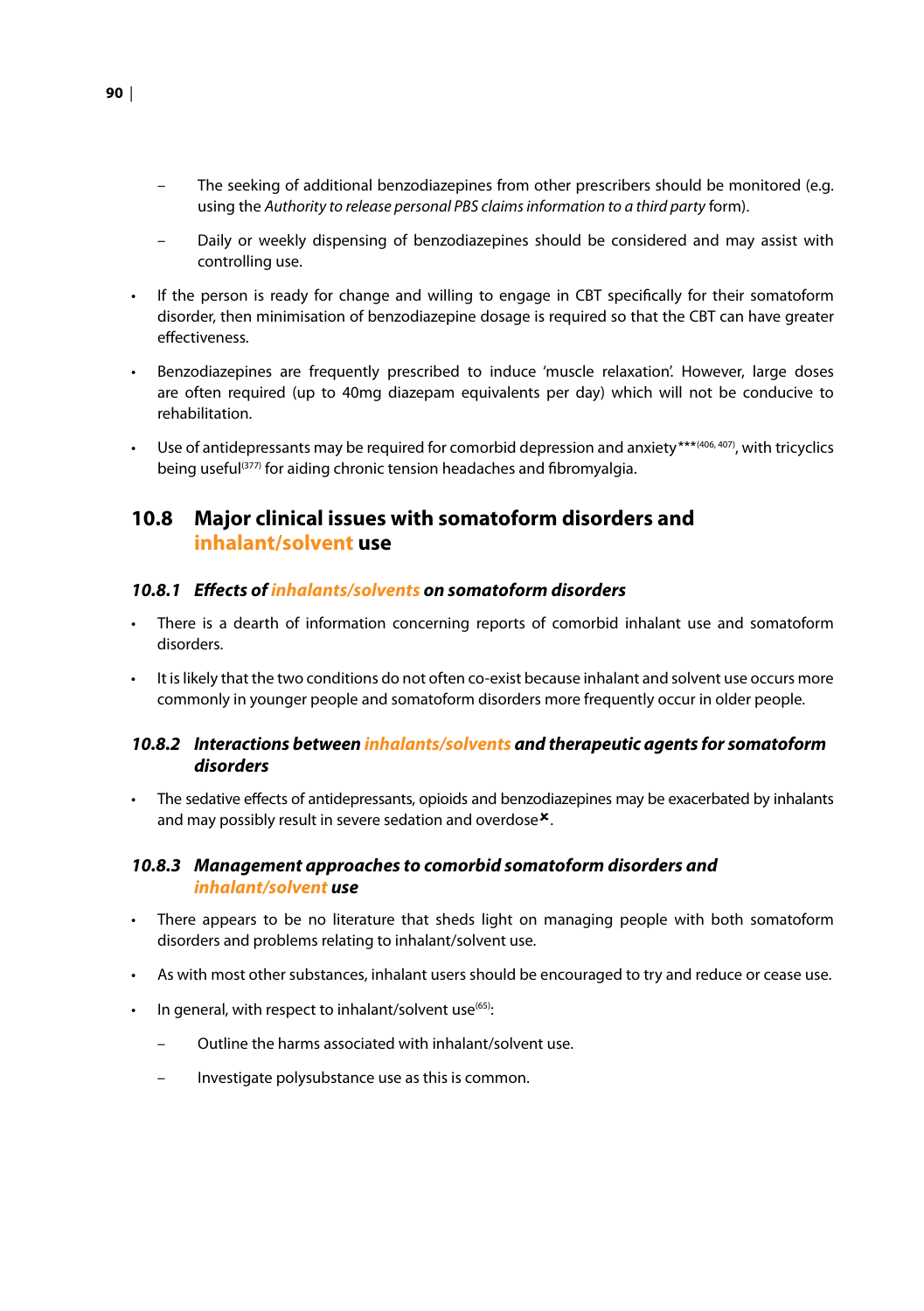- • Standard CBT approaches to both sets of issues should be used, with particular attention to the development of:
	- Assertiveness skills (refusal skills).
	- Coping skills for controlling and managing emotions such as anger and sadness.
- • Offer alternatives to inhalant use, for example, recreational activities.
- • Community reinforcement approaches should be developed by mobilising the local health and welfare service system in individual care plans.
- • Family interventions need to be considered, for example, increasing communication between the person and the family.
- • Assertive outreach and follow-up may be required.

Inhalants/ solvents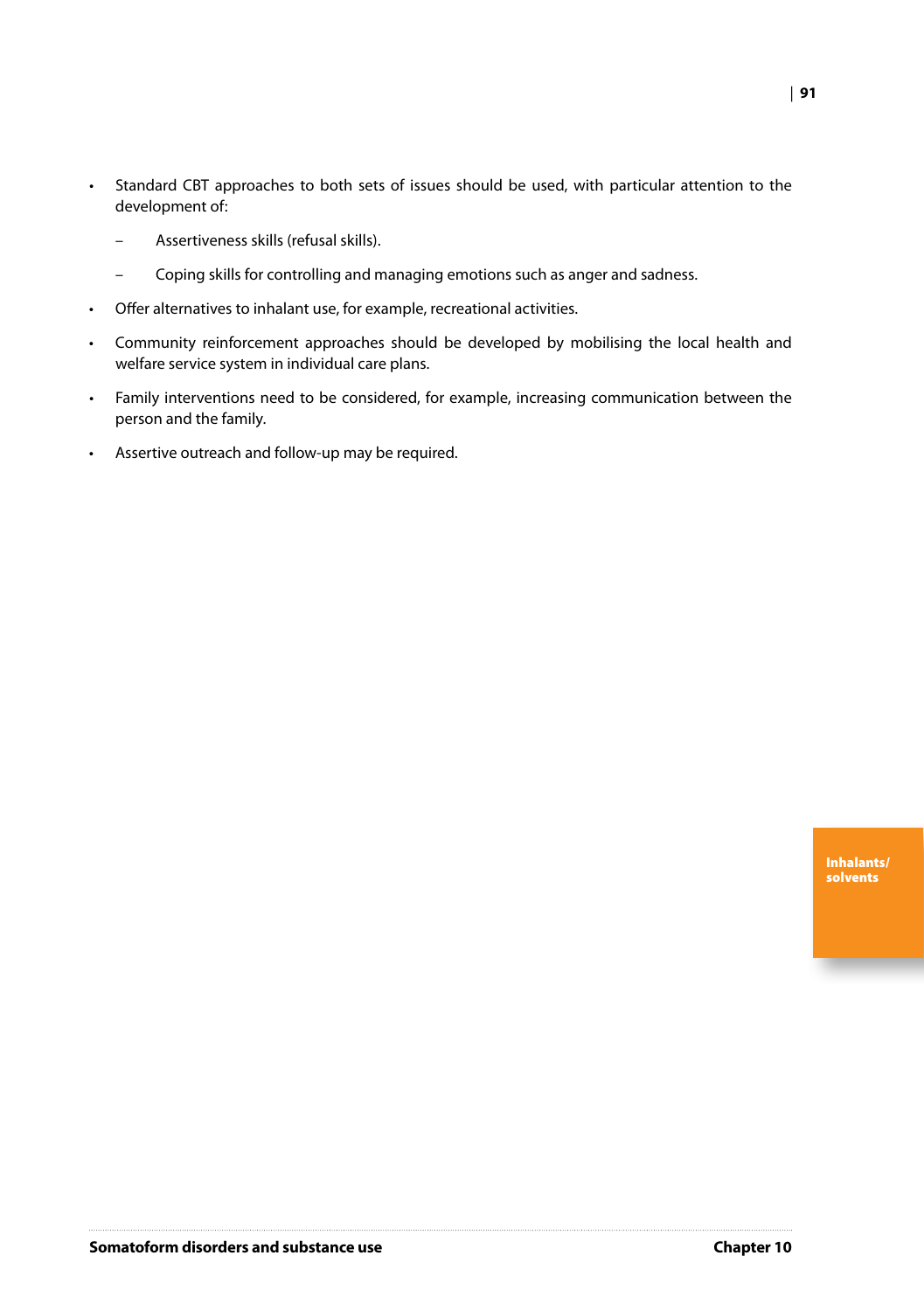# **11 Gambling and substance use**

# **11.1 Gambling**

Problem gambling affects a large proportion of the population $(426-429)$ . Pathological gambling is listed in the DSM-IV as an impulse control disorder. These disorders are initially driven by pleasure, arousal and gratification.

Recurrent gambling behaviour causes significant disruptions in personal, family, social and vocational pursuits(426-429). People preoccupied with gambling may report that they are seeking action or an aroused, euphoric state, more so than the money itself<sup>(426, 428)</sup>.

The features of pathological gambling are persistent. Over time, patients develop unpleasant feelings, physiological activation and dysphoria which are relieved when the compulsive behaviour is undertaken.

In a manner similar to substance use disorders, as the opportunities for gambling increase (e.g. easily accessible internet gambling can be likened to an increase in the 'supply' of a substance of misuse), so does the proportion of the population that develops gambling associated problems. Hence, gambling disorders and problem gambling continue to rise<sup>(426, 428-430)</sup>.

Gambling addictions typically begin in early adolescence in males and later in life for females<sup>(428, 431)</sup>. Males are significantly more likely to experience gambling-related problems than females<sup>(431-436)</sup>.

Gambling is a complex phenomenon and may also be viewed as:

- An addiction:
	- Tolerance can develop as people feel the need to spend increasing amounts of time and money in order to achieve the same level of excitement $(426, 428)$ .
	- Withdrawal symptoms can occur on cessation of gambling and can resolve on recommencement of gambling(426, 428).
	- Self medication theories of other mental disorders are also applied to gambling as they can be to chemical substances of addiction $(426, 428)$ .

There is evidence, however, that gambling behaviours persist over time in contrast to substance use related problems which become less prevalent as people age<sup>(68, 432, 437)</sup>.

- An affective disorder
- A specific type of obsessive compulsive disorder.

The above theories have provided the theoretical rationale for the use of certain pharmacological agents to treat people affected by problem gambling<sup>(427, 438)</sup>.

The clinical course of gambling can be separated into three phases<sup>(428)</sup>.

- **Winning:** Wins are greatly dramatised and losses are often forgotten about and even denied.
- **Losing:** The individual begins to gamble less cautiously in an attempt to win back lost finances and impending losses mount.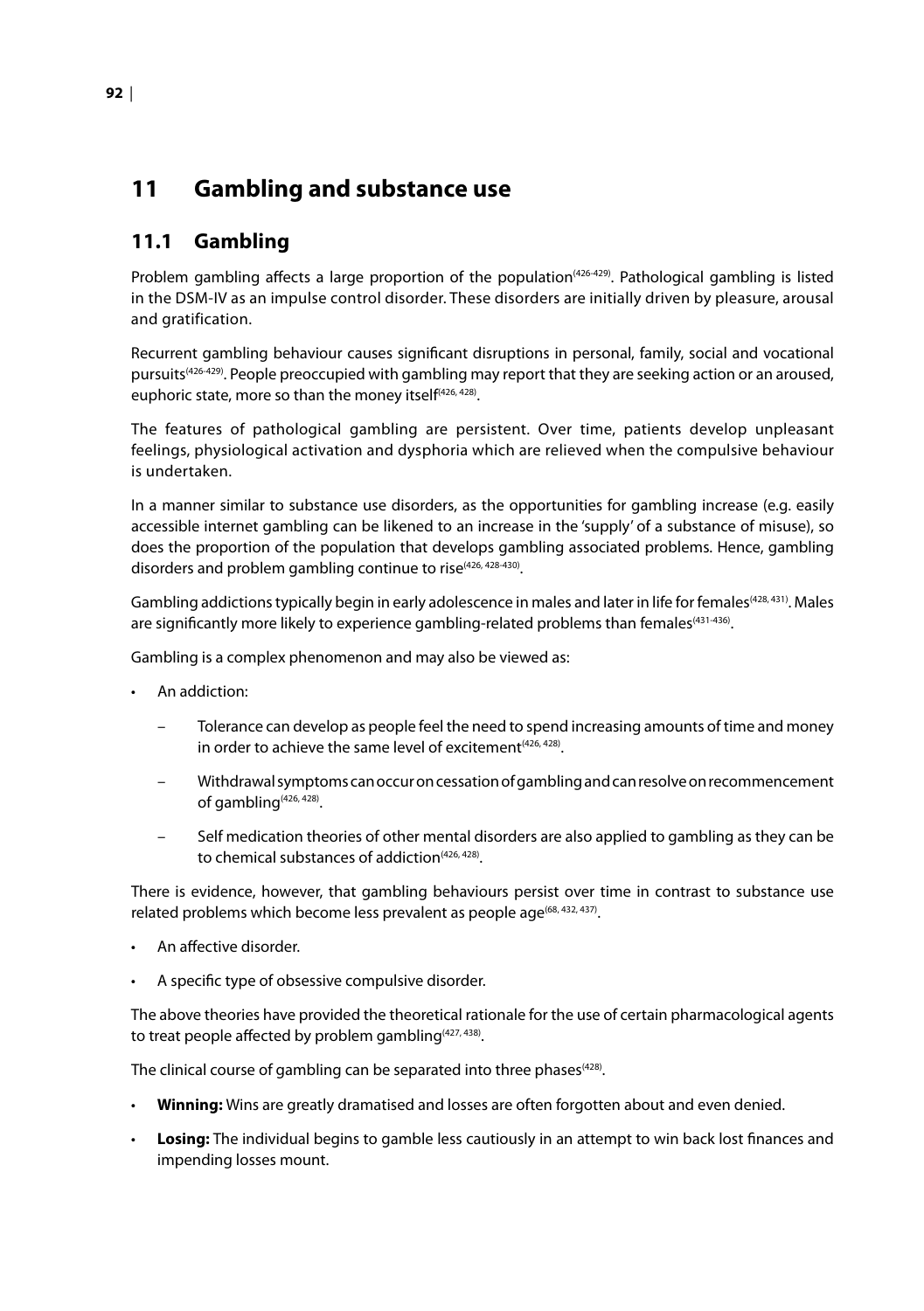• **Desperation:** Gambling is frequently associated with criminality and legal problems in an attempt to gain more money to gamble<sup>(428, 439, 440)</sup>. Debts grow, individuals may be prosecuted and guilt and depression set in leading to suicide.

#### *Management approaches*

- Treatment of problem gambling is often delayed due to cognitive distortions and denial<sup>(428)</sup>.
- Few clinicians are skilled in the area of treatment of problem gambling<sup>(430)</sup>.
- CBT, in particular, exposure therapy is effective at reducing problem gambling<sup>\*\*\*\*(441-443)</sup>.
- • Motivational approaches are also effective when used in the treatment of problem gambling*\*\*\**(444).
- Pharmacological treatments for gambling are more effective than no treatment or placebo<sup>\*\*\*\*(445)</sup>.
- There are three broad classes of pharmacological agents used in an attempt to treat and manage problem gambling. These are antidepressants, opioid antagonists and mood stabilisers<sup>(438, 445, 446)</sup>.
- There appears to be no significant difference in outcome between the three main classes of pharmacological interventions used*\*\*\*\**. However, it may be that some people with problem gambling with specific comorbidities may benefit more from certain drug interventions than others<sup>(445)</sup>.

#### **Antidepressants**

#### *SSRIs*

- SSRIs have been used when problem gambling is viewed as an OCD or an affective disorder<sup>(427)</sup>.
- If there is any benefit, doses of SSRIs used in the treatment of gambling may need to be higher and require administration for longer periods of time before a response is observed<sup>(428, 447)</sup>.
- The effect of SSRIs appear to be independent of underlying depressive symptoms<sup>\*\*\*(447-450)</sup>.
- • Fluvoxamine*\*\*\**(448, 451) and citalopram*\**(450) have been shown to significantly improve overall gambling severity [reduced urge to gamble, reduced number of days gambled, reduced amount of money lost]. Results for paroxetine are mixed<sup>(449, 452)</sup>.
- SSRIs are well tolerated when used for these indications<sup>(448, 453)</sup>.

#### *Other antidepressants*

- • Bupropion is also effective in reducing gambling scale scores as well as global functioning scale scores and is as effective as naltrexone in producing full responders to gambling treatment*\*\*\**(454).
- Note: Bupropion is not currently indicated for problem gambling in Australia.

#### **Opioid antagonists**

The mechanism by which naltrexone may be effective in reducing problem gambling is by reducing the urge to gamble*\*\*\*\**(454-456).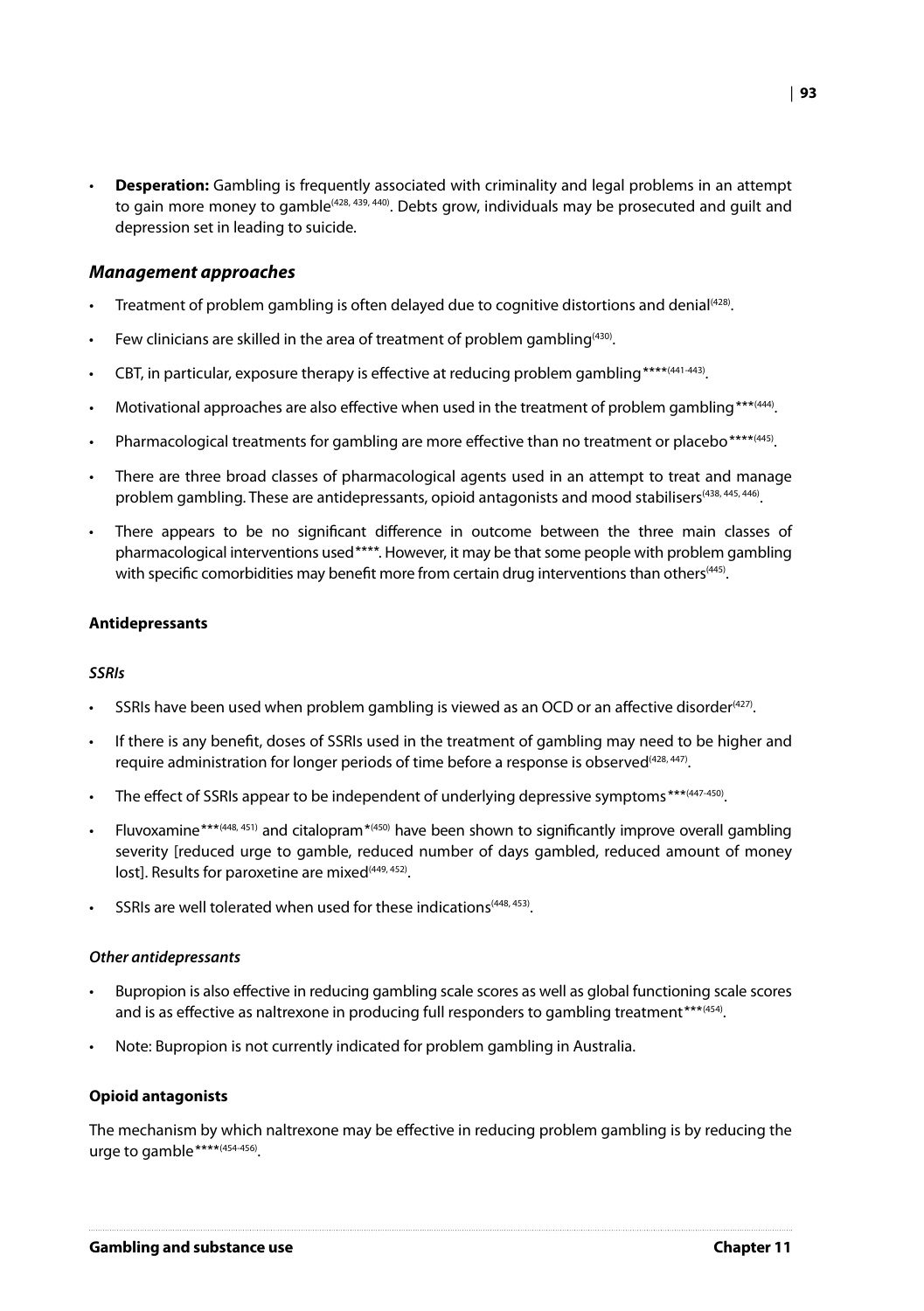#### **Mood stabilisers and anticonvulsants**

- A study of small numbers of people using mood stabilisers for the treatment of gambling alone (valproate and lithium) has shown promise in reducing gambling. However, few conclusions are able to be drawn from this single study*\*\**(457).
- Topiramate is as effective in reducing gambling as fluvoxamine with even more individuals in full remission following topirimate than fluoxetine, as well as higher treatment compliance following topiramate*\*\*\**(458).
- Note: Topiramate is not currently indicated for problem gambling in Australia.

# **11.2 Comorbidity with gambling**

#### *11.2.1 Gambling and substance use*

- There is a high prevalence of current and lifetime substance use amongst people who are affected by problem gambling, exceeding that of the general population<sup>(426, 428, 431, 432, 435-437, 443, 459-462)</sup>.
- There is also a strong correlation between the severity of substance use and the severity of problem gambling, with higher rates and severity of substance use being predictive of more severe gambling problems and vice versa<sup>(23, 365, 367, 428, 429, 433, 463)</sup>
- Substance use can be a significant discriminator between people with problematic versus nonproblematic gambling. The greater the number of substances used the more severe the gambling problems experienced<sup>(367, 463, 464)</sup>.
- Problem gambling is often associated with increased impulsivity, antisocial tendencies as well as the inability to control anger $(426, 465-468)$ .
- Gambling at an earlier age increases the risk of multiple addictions and risky behaviour<sup>(437)</sup>.
- People with comorbid substance use and gambling problems experience increased impulsivity which leads to further poor decision making<sup>(428)</sup>.
- Impaired impulse control and poor risk assessment occurs with both gambling and substance use disorders(365, 428).
- Failure to treat comorbid substance use disorders in gambling may lead to higher gambling relapse rates<sup>(428)</sup>.
- People with comorbid substance use and gambling problems are more likely to report other psychiatric histories<sup>(433)</sup>.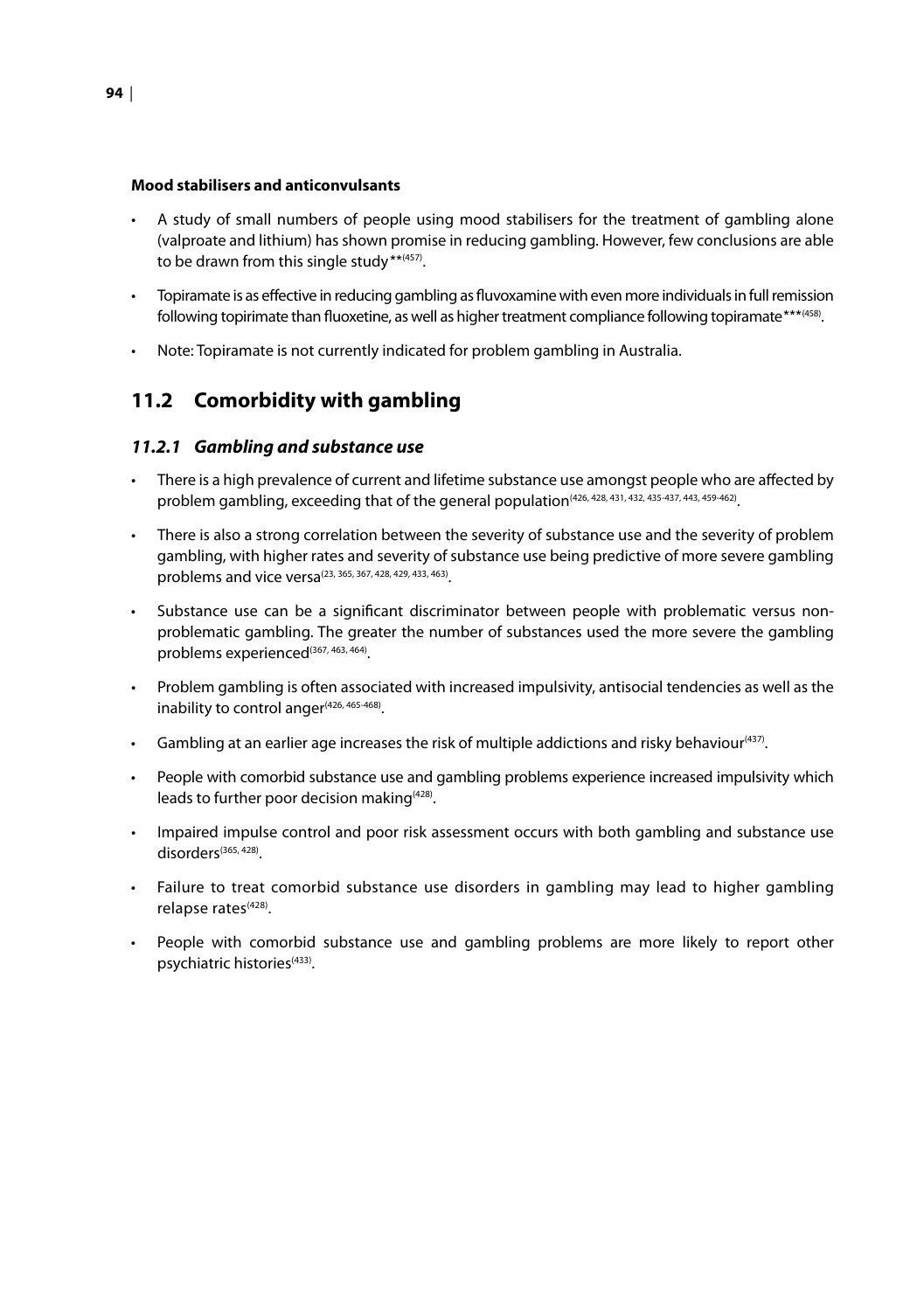### *11.2.2 Gambling and mental disorders*

- Increased gambling is associated with reduced mental health status<sup>(469)</sup>. The majority of people with problem gambling have more than one psychiatric disorder<sup>(459)</sup>.
- The causative relationship between comorbid problem gambling and other mental disorders has not been clearly established:
	- Gambling may be pursued to relieve anxiety<sup>(428)</sup> and depression<sup>(429)</sup>.
	- Early onset problematic gambling is associated with pre-existing depression $(470)$ .
	- Mental disorders such as depression and anxiety may develop or be exacerbated by gambling<sup> $(428)$ </sup>.
	- People most at risk for problem gambling are those with major mental disorders who often experience significant social isolation and separation<sup>(429)</sup>.
	- Use of psychiatric medication has shown a decline following behavioural and motivational treatment of problem gambling<sup>(464)</sup>. This suggests that anxiety and depression may be secondary to gambling, at least in some people.
- Women are more likely than men to have additional mood or anxiety disorders and use gambling to escape depressed moods<sup>(428, 431, 471)</sup>. Women with problem gambling are also significantly more likely to seek treatment for their mood or anxiety disorder<sup>(431)</sup>.
- Affective disorders are more common amongst people who are affected by problem gambling compared to the general population<sup>(428, 429, 432, 434, 437, 440, 459, 462, 465, 466, 469, 471-478)</sup>
- Gambling is more common amongst people with bipolar disorder than the general population<sup>(462, 479)</sup>.
- Higher rates of anxiety are also correlated with more severe gambling problems<sup>(23, 480)</sup>.
- There are also increased rates of obsessive compulsive disorders in people with problem gambling<sup>(427,</sup> 428, 438, 459, 460, 481).
- • As mentioned above, problem gambling is also highly correlated with personality disorders, particularly antisocial, borderline and obsessive compulsive personality disorders<sup>(428, 435, 437, 465, 470, 471, 482, 483)</sup>.
- Problem gambling is associated with high comorbidity of other impulse control disorders (including kleptomania, impulsive shopping and impulsive sexual behaviour), as well as purging type eating disorders(364-367, 432, 462, 484).

# *11.2.3 Gambling and suicide*

- Problem gambling is often associated with increased suicidal ideation and attempts compared to the general population(427-429, 432, 437, 472, 476, 477, 485).
- Early onset problem gambling increases lifetime risk of suicide<sup>(470)</sup>.
- However, gambling-related suicide attempts are usually made by older people with problem gambling<sup>(485)</sup>.
- Both comorbid substance use<sup>(432, 433)</sup> and comorbid mental disorders increase the risk of suicide in people with problem gambling<sup>(485)</sup>.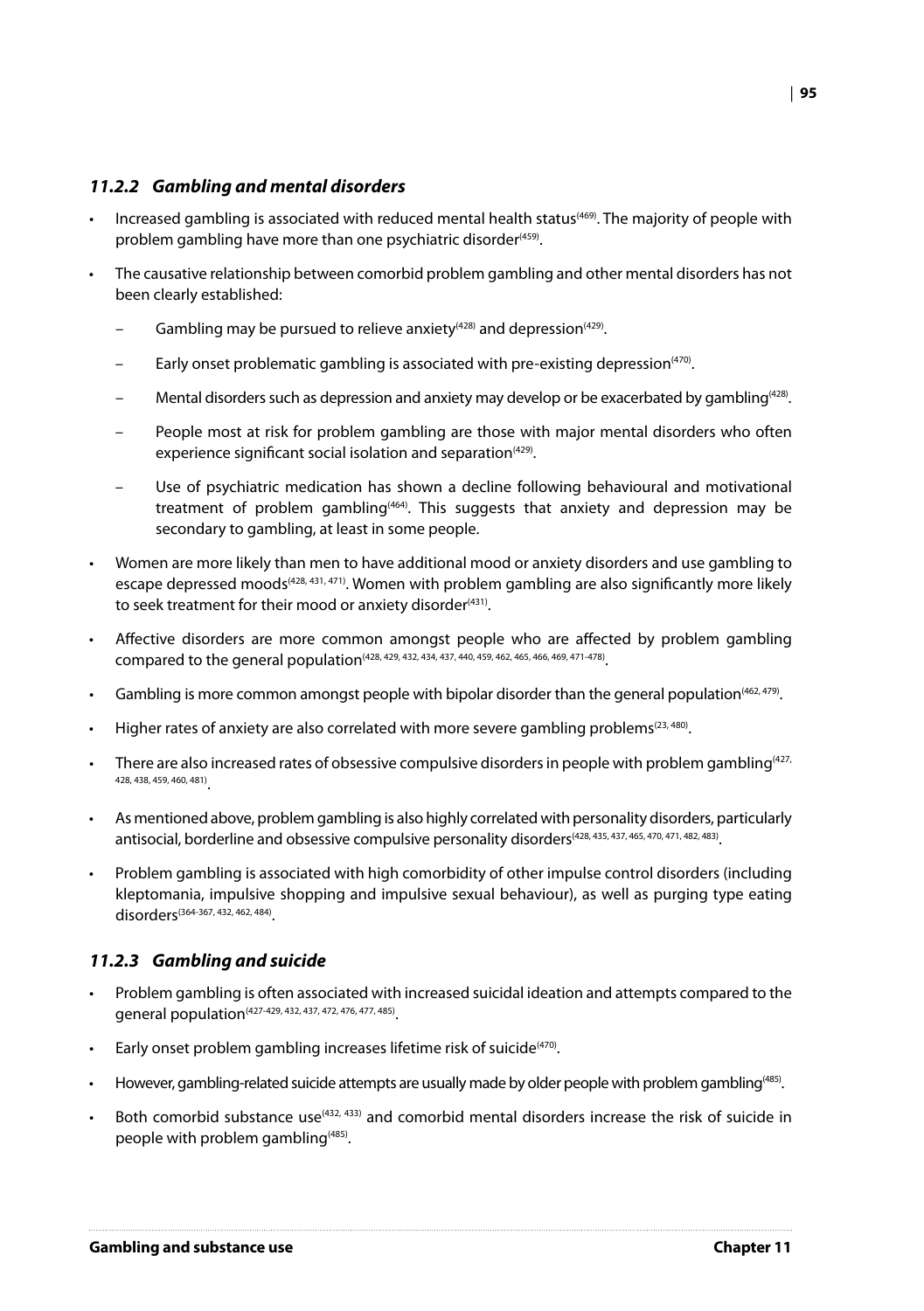### *11.2.4 General management approaches to comorbidity*

- A history of past substance use and mental disorders does not lessen the effectiveness of current treatment for gambling<sup>(464)</sup>.
- People with current substance use as well as problem gambling must avoid replacing one addiction with the other<sup>(436)</sup>.
- People with problem gambling and bipolar spectrum disorder show significant improvement on gambling thoughts, urges and behaviour as well as in manic behaviour while taking lithium*\*\*\**(486).
- SSRIs as a combined treatment may be effective in treating co-occurring anxiety and gambling<sup>\*(487)</sup> as well as depression.

# **11.3 Major clinical issues with gambling and cannabis/hallucinogen use**

- There is a significant association between cannabis use and problem gambling, with more severe problem gambling being associated with greater intensity of cannabis use and vice versa.
- CBT approaches that target both gambling and cannabis use may be effective in people with comorbid cannabis use disorders and problem gambling.

### *11.3.1 Effects of cannabis and other hallucinogens on problem gambling*

- As is the case with the general population, cannabis is the most commonly used illicit substance amongst people with problem gambling<sup>(432, 464, 488)</sup>.
- There is a significant association between cannabis use and problem gambling with more severe problem gambling being associated with greater intensity of cannabis use and vice versa(365, 436, 440, 443, 464, 468, 470).
- • Additional hallucinogen use is also reported by people with problem gambling although not to the same extent as cannabis<sup>(432, 464)</sup>.

### *11.3.2 Interactions between cannabis and other hallucinogens and therapeutic agents for problem gambling*

- • Cannabis can exacerbate the sedative effects oftricyclic antidepressants and mood stabilisers(lithium and sodium valproate). This increases the risk of impaired driving and injury as well as overdose $\mathbf{x}$ .
- LSD may induce a serotonin syndrome (Appendix 1), therefore caution should be exercised when prescribing SSRIs or MAO-I<sup>X(127)</sup>.
- • Cannabis and antidepressants are metabolised by CYP 450 enzymes which may result in the inhibition or induction of either drug group. Therefore, individuals should be monitored closely to ensure responses are within the therapeutic range $x$ .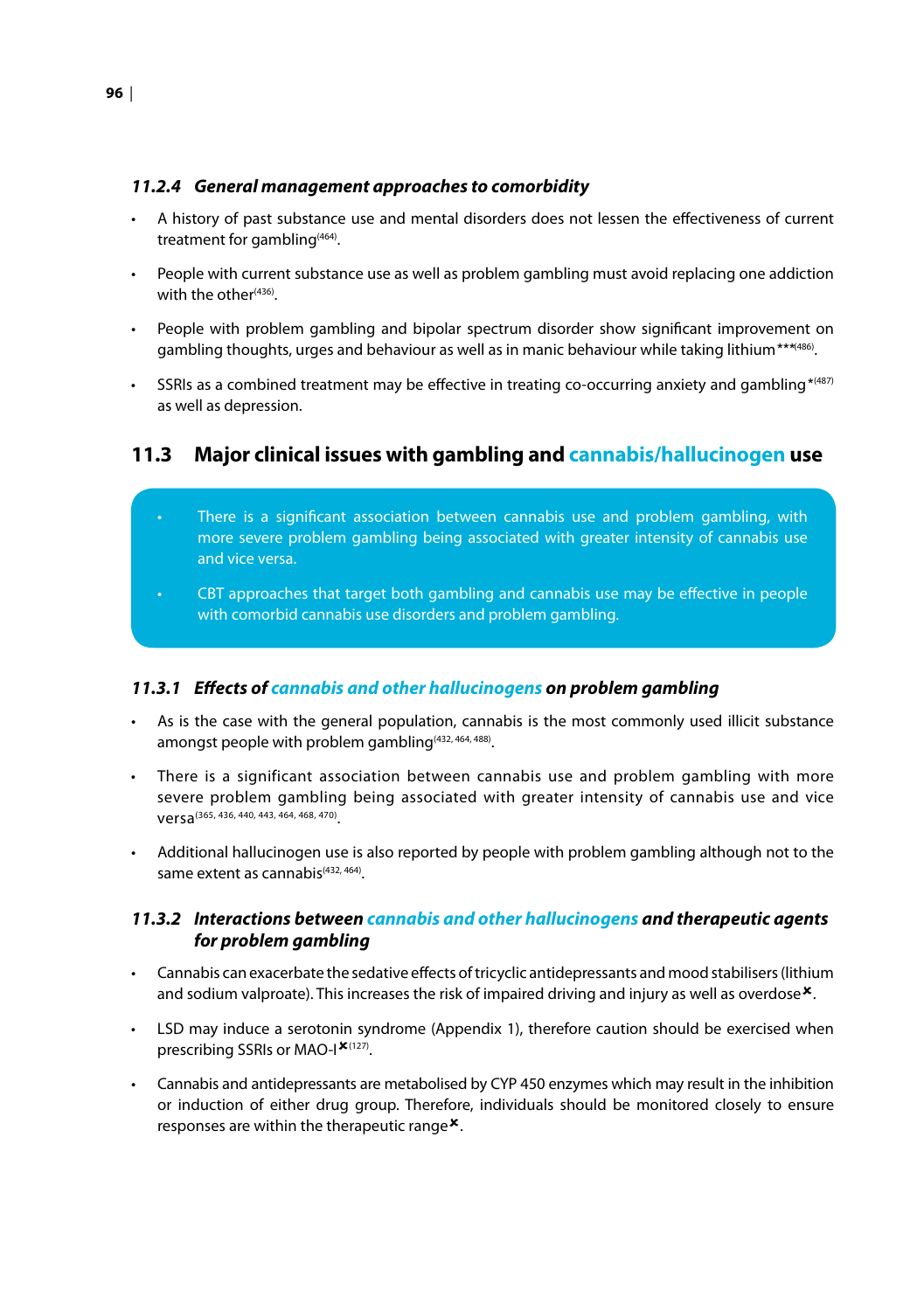#### *11.3.3 Management approaches to comorbid problem gambling and cannabis use*

- Abstinence from cannabis is a difficult goal to achieve in cannabis dependent people<sup>(128)</sup>.
- • In the absence of other proven forms of treatment, CBT is, at present, the most widely employed form of treatment for cannabis use*\*\*\*\**(128).
- • CBT, in particular, exposure therapy is effective at reducing problem gambling*\*\*\*\**(441-443).
- CBT approaches that target both gambling and cannabis use may be effective in people with comorbid cannabis use disorders and problem gambling. However, studies are yet to confirm this.

# **11.4 Major clinical issues with gambling and alcohol use**

- Problem gambling and alcohol use frequently co-occur.
- Comorbid gambling and alcohol use increase the risk of suicide.
- Alcohol can exacerbate the sedative effects of tricyclic antidepressants and mood stabilisers (lithium and sodium valproate).
- Alcohol consumption will interfere with the effectiveness of exposure based treatments for gambling.
- As naltrexone has been shown to improve problem gambling, it may be an effective treatment to manage both problem gambling and alcohol consumption.
- CBT that addresses both gambling behaviour and alcohol use may also be an effective treatment for comorbid problem gambling and alcohol consumption.

### *11.4.1 Effects of alcohol on problem gambling*

- Problem gambling and alcohol use frequently co-occur, with alcohol use being the most common substance used in people with problem gambling<sup>(432, 433, 435, 460, 462, 464, 468, 478, 483, 488, 489)</sup>.
- Increased severity of problem gambling is associated with heavy drinking<sup>(23, 365, 431, 434, 440, 466, 467, 469, 470, 490).</sup>
- Alcohol consumption results in increased rates of play in gambling and prolongs gambling episodes<sup>(491, 492)</sup>.
- Comorbid gambling and alcohol use increase the risk of suicide<sup>(493)</sup>.

#### *11.4.2 Interactions between alcohol and therapeutic agents for problem gambling*

- Alcohol can exacerbate the sedative effects of tricyclic antidepressants and mood stabilisers (lithium and sodium valproate). This increases the risk of impaired driving and injury as well as overdose $\mathbf{x}$ .
- • Alcoholcanexacerbatethesedativeeffectsofsomeantidepressantsincludingtricyclicantidepressants and mirtazepine. Alcohol toxicity and risk of overdose may occur through the inhibition of CYPs by sedative antidepressants involved in the metabolism of alcohol $\mathbf{x}$ <sup>(133)</sup>.
- Interactions between antidepressants and acamprosate used to treat alcohol dependence are minimal as are interactions between antidepressants and disulfiram and naltrexone also used to treat alcohol dependence<sup>(134)</sup>.

#### **Gambling and substance use Chapter 11**

Cannabis/ hallucinogens

#### Alcohol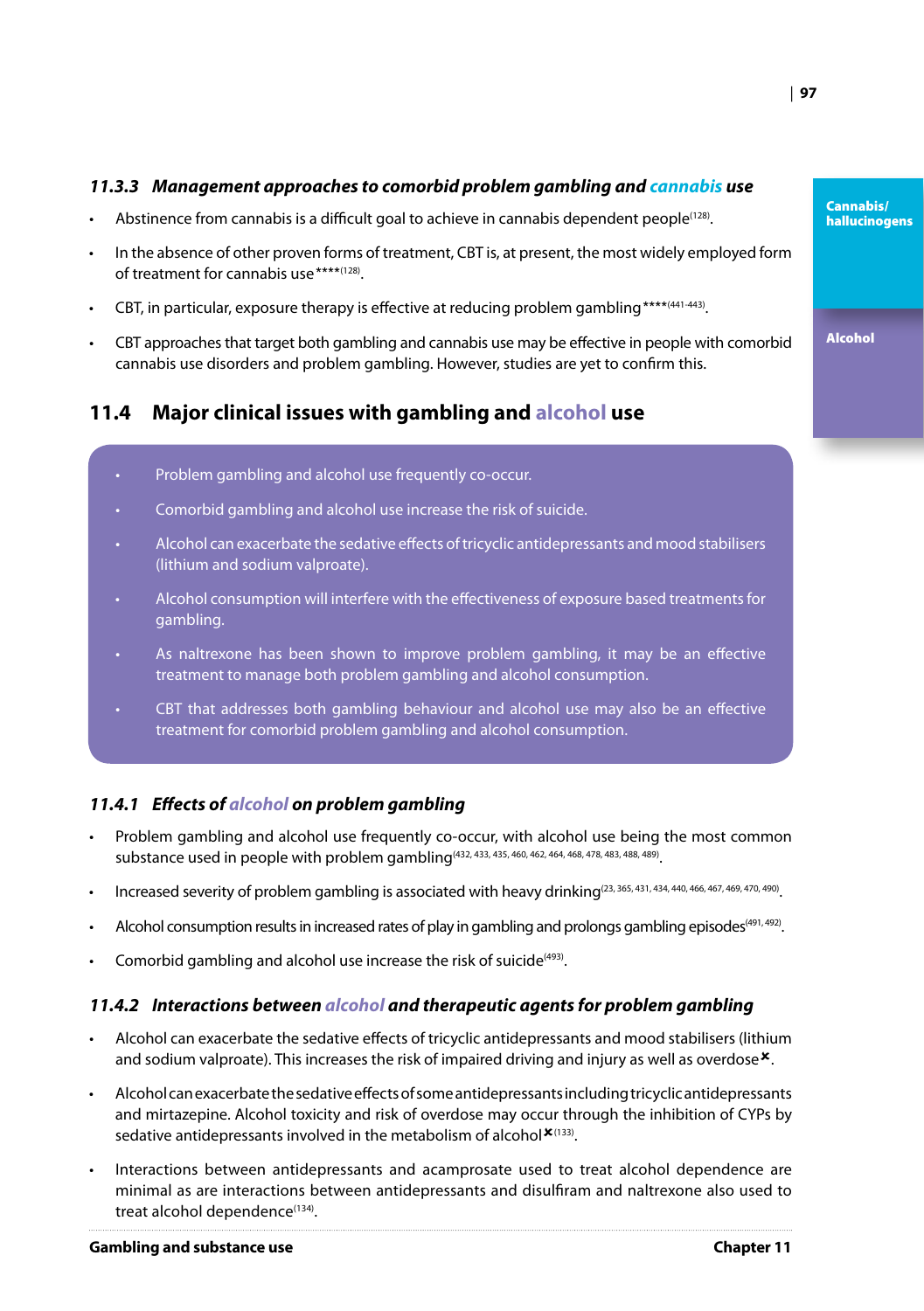#### *11.4.3 Management approaches to comorbid problem gambling and alcohol use*

- Alcohol consumption will interfere with the effectiveness of exposure based treatments for gambling.
- If large quantities of alcohol are being consumed, then inpatient withdrawal or detoxification should always be considered to avoid and manage seizure risk. Concerns about benzodiazepine dependence should not prevent controlled prescribing for withdrawal states.
- Benzodiazepine use should be monitored and minimised as those with substance use disorders are at a greater risk of abusing benzodiazepines<sup>(196)</sup>.
- Acamprosate and naltrexone are both effective in the management of alcohol dependence and maintaining abstinence*\*\*\*\**(141, 144, 235, 236).
- As naltrexone has been shown to improve problem gambling<sup>\*\*\*\*(454-456)</sup>, it may be an effective treatment to manage both problem gambling and alcohol consumption*\*\*\*\**(235, 236, 494). However, large scale trials are yet to confirm this.
- SSRIs may be effective in managing problem gambling<sup>\*\*\*(448, 450, 451)</sup>, particularly in those people with comorbid alcohol use and depression*\*\*\**(130, 135-137). However, large scale trials are yet to confirm this.
- • CBT, in particular exposure therapy, is effective at reducing problem gambling*\*\*\*\**(441-443).
- • CBT that addresses both gambling behaviour and alcohol use may also be an effective treatment for comorbid problem gambling and alcohol consumption.

# **11.5 Major clinical issues with gambling and opioid use**

- Heroin use is relatively rare among people with problem gambling. The use of prescription opioids is more common.
- However, problem gambling is prevalent among people on methadone maintenance.
- Buprenorphine impairs decision-making less than methadone maintenance in opioid dependent individuals and may therefore be more beneficial when used to manage people with opioid dependence and problem gambling.

#### *11.5.1 Effects of opioids on problem gambling*

- Heroin use is relatively rare among people with problem gambling $(464)$ . The use of prescription opioids is more common $(432, 464)$ .
- However, amongst people on methadone maintenance:
	- Problem gambling is prevalent<sup>(495, 496)</sup>.
	- People with problem gambling are more likely to use other substances when compared with people whose gambling is non-problematic<sup>(495)</sup>.
	- Problem gambling negatively impacts program retention rates<sup>(495)</sup>.
	- People with problem gambling report poorer mental health status than people whose gambling is not problematic<sup>(496)</sup>.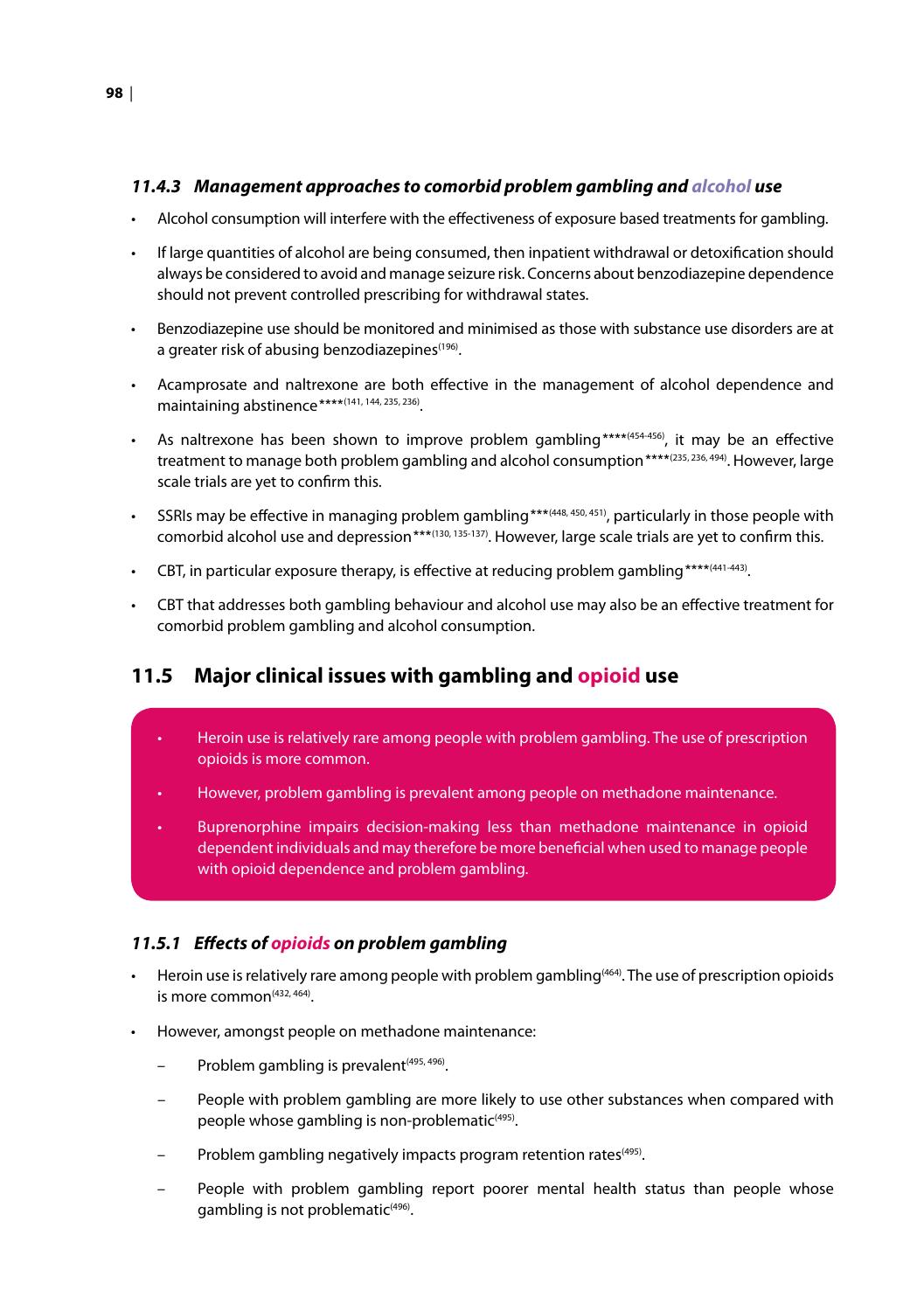#### *11.5.2 Interactions between opioids and therapeutic agents for problem gambling*

- • Opioids can exacerbate the sedative effects of tricyclic antidepressants and mood stabilisers (lithium and sodium valproate). This increases the risk of impaired driving and injury as well as overdose $\mathbf{x}$ .
- Fluvoxamine  $\boldsymbol{z} \times \boldsymbol{x}$ , fluoxetine  $\boldsymbol{z} \times \boldsymbol{z}$ , norfluoxetine  $\boldsymbol{z} \times \boldsymbol{z}$  and paroxetine  $\boldsymbol{z}$  can inhibit buprenorphine and methadone metabolism through inhibition of the CYPs involved in their metabolism<sup>(148-150)</sup>. This can result in an increase in plasma opioid pharmacotherapy concentrations and potential overdose. This can be a particular issue during induction onto methadone; however, the risk may persist even after stabilisation has occurred  $x \times x$ <sup>(151-155)</sup>.
- Fluvoxamine is the most potent inhibitor of methadone and buprenorphine metabolism and is the most clinically relevant, therefore, it should be avoided  $x \cdot x$  (150).
- Fluoxetine and paroxetine should also be avoided  $\mathbf{x} \cdot \mathbf{x}$ .
- Citalopram and sertraline are the least likely SSRIs to have cytochrome mediated drug interactions. However, due to the theoretical potential for an interaction, caution should still be used and individuals monitored closely $x$ <sup>(156)</sup>.

#### *11.5.3 Management approaches to comorbid problem gambling and opioid use*

- As naltrexone has been shown to improve problem gambling<sup>\*\*\*\*(454-456)</sup> and be effective in the management of opioid dependence*\*\*\**(497), it may be useful in the treatment of comorbid problem gambling and opioid dependence. However, there have been no studies to confirm this and compliance is likely to be an issue.
- Buprenorphine improves decision making compared to methadone maintenance in opioid dependent individuals*\*\**(498)and may therefore be more beneficial when used to manage people with opioid dependence and problem gambling.

| **99**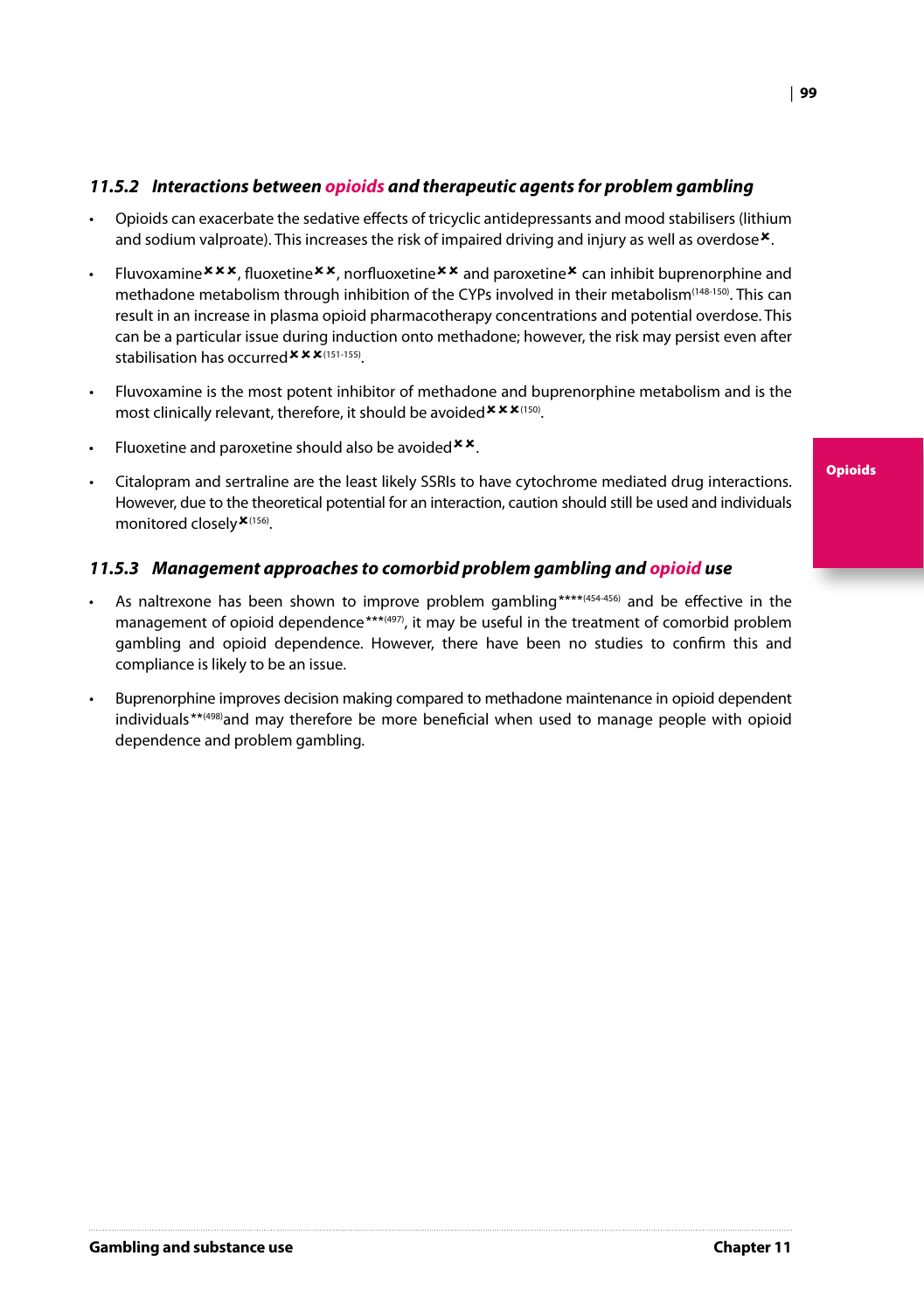# **11.6 Major clinical issues with gambling and stimulant (including methamphetamine) use**

- Stimulant users are frequently affected by problem gambling.
- MAO-Is (either irreversible or reversible) are contraindicated in people using amphetamines or MDMA. Deaths have been associated with concurrent use of moclobemide and MDMA.

### *11.6.1 Effects of stimulants on problem gambling*

- Rates of stimulant use are higher in people with problem gambling than the general population<sup>(488)</sup>. Stimulant users are frequently affected by problem gambling<sup>(439)</sup>.
- Stimulants may increase risk taking and impulsivity<sup>(338, 339)</sup> and are therefore likely to adversely affect people with problem gambling.
- Stimulants are amongst the most commonly used illicit substances by people with problem gambling(432, 464).

#### *11.6.2 Interactions between stimulants and therapeutic agents for problem gambling*

- Stimulant drugs are likely to exacerbate the effects of SSRI and SNRI antidepressants, in particular (and vice versa), and may result in serotonin syndrome (Appendix 1) $x$ (127, 179, 180). Patients should be warned of signs of serotonin syndrome and be monitored.
- MAO-Is (either irreversible or reversible) are contraindicated in people using amphetamines or MDMA. Deaths have been associated with concurrent use of moclobemide and MDMA $\star\star\star$ (181, 182).
- Fluoxetine, norfluoxetine, paroxetine and sertraline are potential inhibitors of CYP 2D6 which metabolises MDMA and methamphetamine. This may result in elevated plasma concentrations leading to toxicity $x$ .

#### *11.6.3 Management approaches to comorbid problem gambling and stimulants use*

- Formal drug detoxification should be considered if the person is dependent on stimulants.
- CBT is effective in reducing stimulant use<sup>\*\*\*(49, 183)</sup> as well as problem gambling<sup>\*\*\*\*(41-443)</sup> and an approach that integrates treatments for both conditions may be more effective in managing comorbid stimulant use and problem gambling. This is yet to be investigated.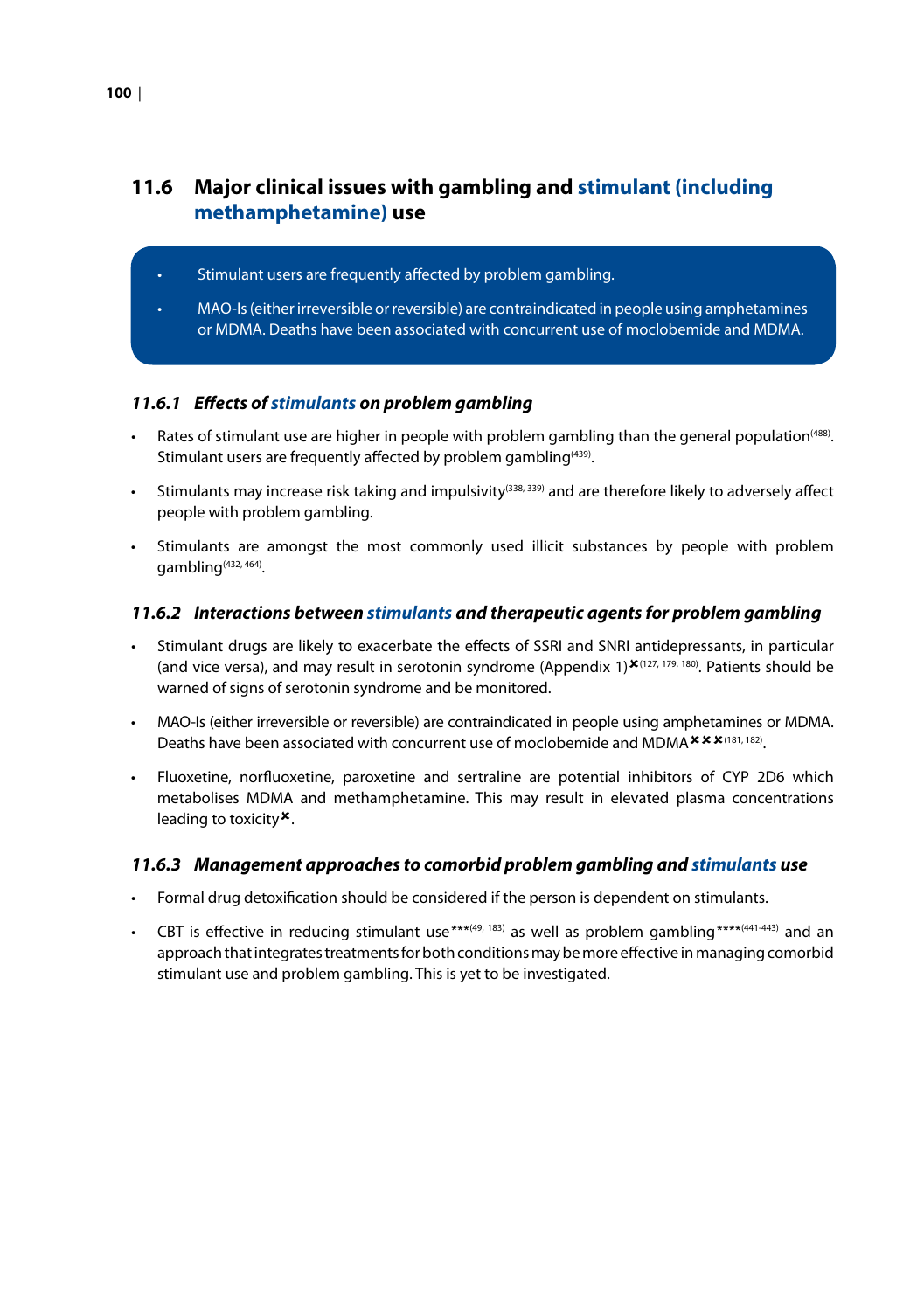# **11.7 Major clinical issues with gambling and benzodiazepine use**

- Benzodiazepines will interfere with response to psychological treatments in a dose-related manner.
- Benzodiazepine use should be discouraged and reduced. Cessation should be a long-term goal with the introduction of alternative management strategies.

### *11.7.1 Effects of benzodiazepines on problem gambling*

- Comorbid benzodiazepine use and gambling is not commonly reported.
- High doses of benzodiazepines (or low doses combined with alcohol) can increase risk taking, impulsive behaviours(499) and cognitive impairment, all of which are likely to result in adverse consequences in people with problem gambling.

### *11.7.2 Interactions between benzodiazepines and therapeutic agents for problem gambling*

- Benzodiazepines can exacerbate the sedative effects of tricyclic antidepressants, and mood stabilisers (lithium and sodium valproate). This increases the risk of impaired driving and injury as well as overdose $\mathbf{x}$ .
- Benzodiazepines and antidepressants are both metabolised by CYP 450 enzymes which may result in the inhibition or induction of either drug group. Therefore, individuals should be monitored closely to ensure they are experiencing the appropriate therapeutic effect<sup>x</sup>.
- • Fluvoxamine will inhibit the metabolism of alprazolam, midazolam, triazolam and diazepam causing increased sedation and potential toxicity $x$ .
- Citalopram and sertraline are the least likely SSRIs to have cytochrome mediated drug interactions.

### *11.7.3 Management approaches to comorbid problem gambling and benzodiazepine use*

- Benzodiazepines will interfere with response to psychological treatments in a dose-related manner<sup>(196)</sup>
- Benzodiazepine use should be discouraged and reduced. Cessation should be a long-term goal with the introduction of alternative management strategies.
- • If large quantities of benzodiazepines (e.g. 40mg diazepam daily equivalent or more) are being consumed, then inpatient withdrawal to lower levels should be considered to avoid and manage seizure risk(194).
- If dependence has developed, then graduated withdrawal through slow reduction of dosage should be commenced*\*\*\*\**(194-196), possibly after transferring the patient onto a long acting benzodiazepine.

**Stimulants** (including methamphetamine)

Benzodiazepines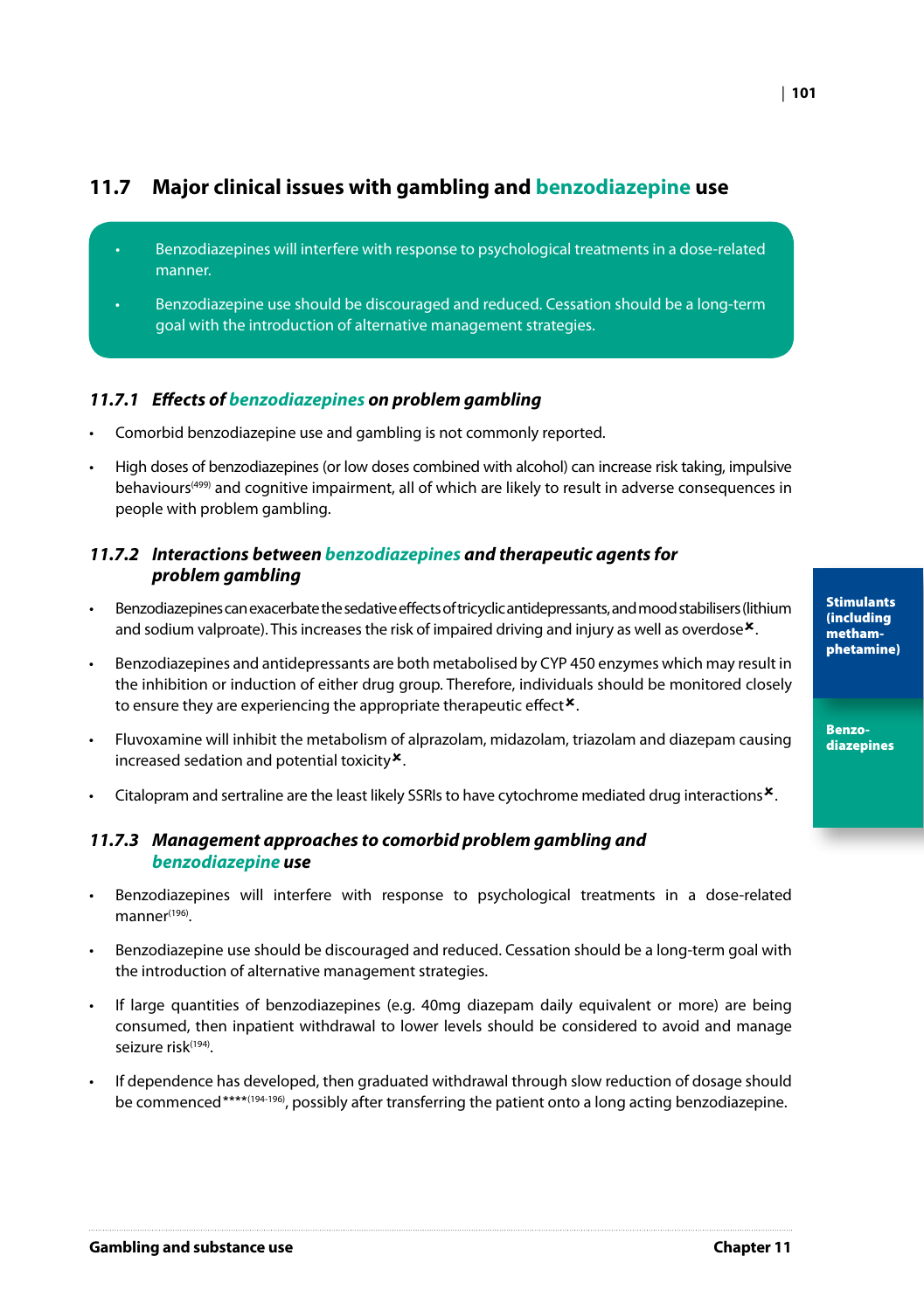- This should be subject to a contract with the patient.
- Authorities should be advised, including registration with the relevant local government health authority.
- The seeking of additional benzodiazepines from other prescribers should be monitored (e.g. using the *Authority to release personal PBS claims information to a third party* form).
- Daily or weekly dispensing of benzodiazepines should be considered and may assist with controlling use.

## **11.8 Major clinical issues with gambling and inhalant/solvent use**

#### *11.8.1 Effects of solvents/inhalants on problem gambling*

Inhalant use is relatively rare among people with problem gambling<sup>(464)</sup> and appears to be one of the least misused classes of substances reported by people with problem gambling<sup>(432, 485)</sup>.

#### *11.8.2 Interactions between solvents/inhalants and therapeutic agents for problem gambling*

- Inhalants can exacerbate the sedative effects of tricyclic antidepressants, and mood stabilisers (lithium and sodium valproate). This increases the risk of impaired driving and injury as well as overdose $\mathbf{x}$ .
- Most antidepressants reduce seizure threshold. Therefore, risks should be appraised prior to commencement<sup>x</sup>.

#### *11.8.3 Management approaches to comorbid problem gambling and inhalant/solvent use*

- As with most other substances, inhalant users should be encouraged to try and reduce or cease use.
- In general, with respect to inhalant/solvent use $(65)$ :
	- Outline the harms associated with inhalant/solvent use.
	- Investigate polysubstance use as this is common.
- Standard CBT approaches to both sets of issues should be used, with particular attention to the development of:
	- Assertiveness skills (refusal skills).
	- Coping skills for controlling and managing emotions such as anger and sadness.
- Offer alternatives to inhalant use, for example, recreational activities.
- Community reinforcement approaches should be developed by mobilising the local health and welfare service system in individual care plans.
- Family interventions need to be considered, for example, increasing communication between the person and the family.
- Assertive outreach and follow-up may be required.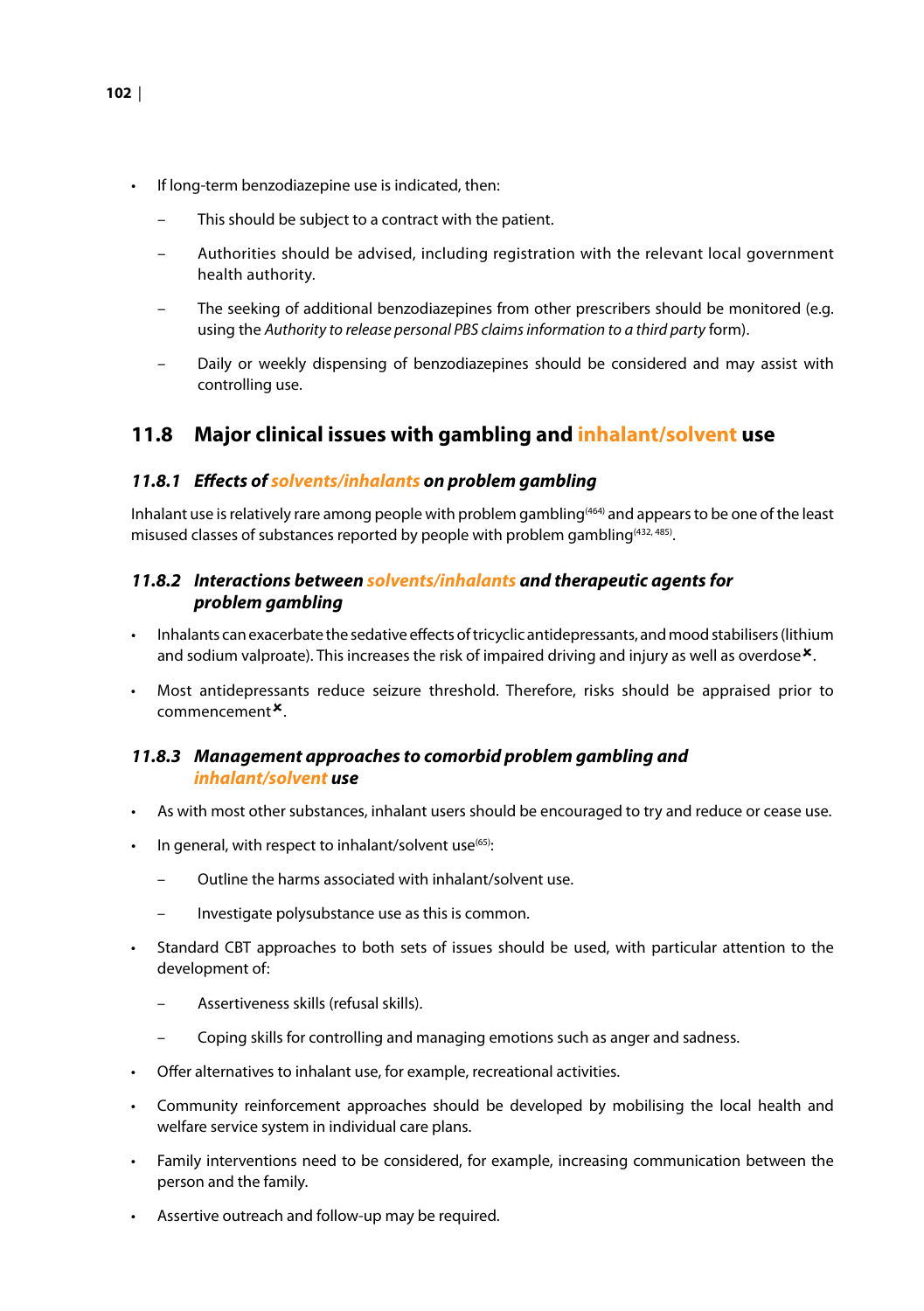# **12 Brain injury, mental disorders and substance use**

# **12.1 Brain injury**

Brain injury can occur as a result of head trauma or through a variety of other physiological and biochemical mechanisms:

- Head trauma can result in both open and closed head injuries.
- Acceleration/ deceleration forces on the brain can result in both macroscopic and microscopic lesions such as diffuse axonal injury.
- • The brain's response to trauma can result in local metabolic changes that seem to worsen the initial trauma-related injury.
- • Other physiological or biochemical changesto the brain that cause injury include direct toxicity from substances such as alcohol and volatile solvents, hypoxia and hypoglycaemia.

It is important to consider the impact of brain injury on each individual. Those who experience brain injury may be less resilient pre-injury and are frequently those who have the least ability to cope with the associated lifestyle changes following brain injury.

- Certain personality traits or disorders (e.g. those characterised by impulsivity or violence) can result in a higher risk of brain injury.
- Brain injury may occur as a result of attempted suicide related to psychosis or depression.
- There is a strong relationship between substance use and brain injury, but the order of causality remains unclear.
- Emotional and psychiatric disturbances, especially depression, are common after brain injury among those who have a past history of brain injury.
- People who have experienced traumatic brain injury have been shown to have increased rates of suicide, suicidal ideation, suicide attempts and completed suicide.
- There is some evidence that rates of post-brain injury substance use does not actually increase over the longer term and, in fact, may even decline.

# **12.2 Do mental disorders predispose individuals to brain injury?**

Mental disorders have been associated with an increased risk of brain injury<sup>(500)</sup>.

Certain personality traits or disorders can result in a higher risk of brain injury. For example<sup>(501)</sup>:

- • Impulsivity and risk taking or novelty seeking combined with low harm-avoidance behaviour may result in head trauma from falls or road traffic accidents.
- Impulsivity may result in unintentional overdose in inexperienced substance users<sup>(354)</sup>.
- Tendency towards violence as a means of resolving conflict will result in a greater likelihood of head trauma.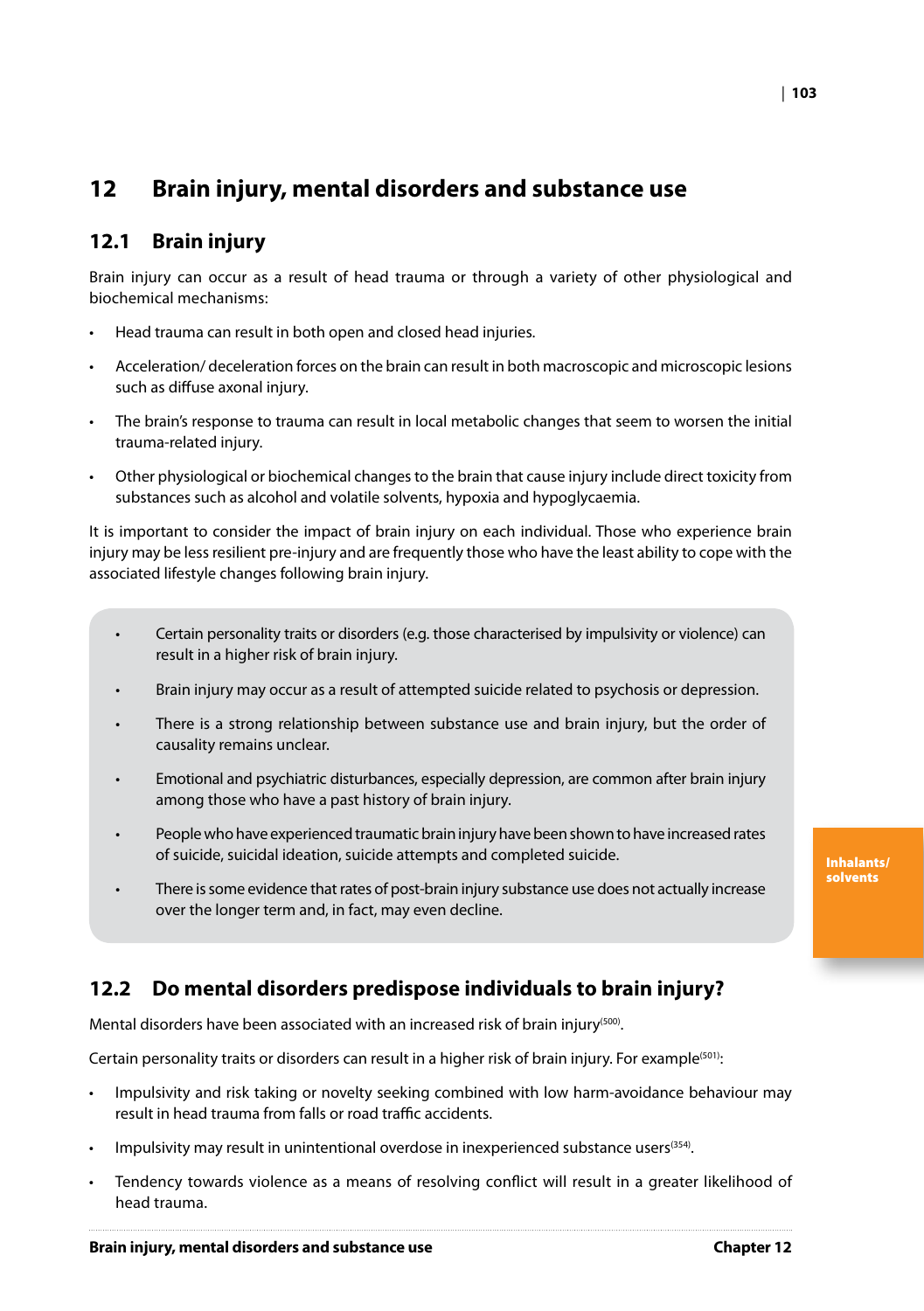Brain injury may occur as a result of attempted suicide<sup>(502)</sup> related to psychosis or depression. Such suicide attempts may result in both head trauma from jumping from heights or intentional road crashes, through to drug overdose or poisoning-related direct toxicity<sup>(351, 354)</sup>.

# **12.3 Does substance use predispose individuals to brain injury?**

Substance use (including alcohol, cannabis and other illicit substances) has been associated with brain injury. Up to 40% of individuals with a brain injury have been found to meet DSM-IV criteria for substance use disorders prior to the injury. Conversely, 68% of people with a substance use disorder have also been found to have had some sort of previous head injury<sup>(503, 504)</sup>.

While there is a strong relationship between substance use and brain injury, the order of causality remains unclear(504-506). Some debate also remains as to whether substance use or its severity is an actual predictor of brain injury(507, 508).

The risk of brain injury as a result of increased impulsivity and risk taking or novelty seeking behaviour associated with underlying personality traits may be exacerbated by substance use. Combined with low harm avoidance, this increased impulsivity can result in head trauma from falls or accidents or unintentional overdose $(2, 501)$ .

Substance dependence may result in attempted suicide due to the inability to cope with the negative consequences of such dependence<sup>(351, 501, 507, 509)</sup>.

Brain injury can also result from:

- The direct effects of substances on the brain (e.g. frontal lobe dysfunction, cerebellar dysfunction).
- Indirect effects such as hypertension resulting in stroke.
- Secondary nutritional deficiencies such as thiamine deficiency resulting in Wernicke-Korsakoff syndrome.

Patients with brain injury and alcohol use disorders have been shown to have significantly reduced grey matter volumes compared with brain injured patients without alcohol use disorders<sup>(508)</sup>. The question is whether an initial brain injury predisposes people to an increased risk of subsequent alcohol or other substance-induced brain injury.

## **12.4 Does brain injury predispose individuals to mental disorders or to suicide?**

#### *12.4.1 Brain injury and mental disorders*

- Emotional and psychiatric disturbances are common following brain injury, with those who have a past history of brain injury being diagnosed with a significantly greater number of psychiatric disorders. This association seems to apply to those within the general population who have been identified as having had a head injury, as well as specific patient populations attending brain injury rehabilitation services<sup>(503, 506, 510, 511)</sup>.
- There is controversy as to whether pre-brain injury psychiatric morbidity is predictive of postpsychiatric morbidity(503, 504, 506, 511, 512). Some authors have postulated that individuals with no prebrain-injury psychiatric history may actually be more likely to develop post-brain injury psychiatric morbidity as they are likely to experience greater lifestyle changes<sup>(504)</sup>.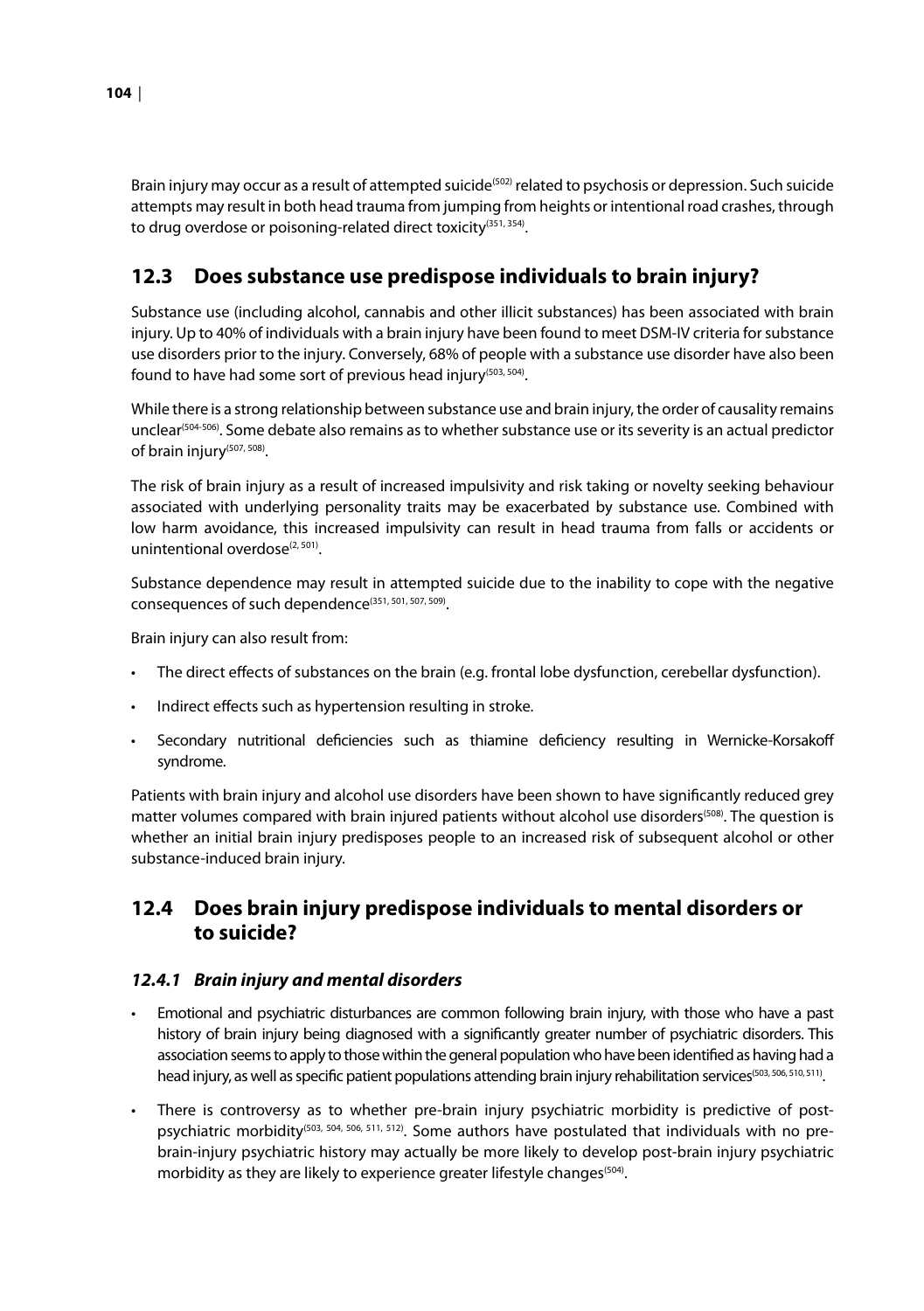- • The most frequently reported psychological challenge following brain injury is depression, with increased rates observed in individuals with a history of brain injury<sup>(503-505, 507, 512-516)</sup>.
- Occurrence of depression appears to be unrelated to severity of brain injury<sup>(504, 505, 512, 514, 516, 517).</sup>
- Emotional disturbances following brain injury are disruptive both socially and occupationally and greatly affect daily functioning. Individuals who experience brain injury and depression have been observed to have generally poorer health outcomes (both physically and emotionally). They report higher levels of psychosocial dysfunction, psychological distress, neurobehavioural and cognitive dysfunction, including memory problems, and also have diminished life satisfaction<sup>(503, 506, 512, 516-518)</sup>.
- There is significant debate as to whether depression following brain injury is an episodic event and perhaps a normal phase in the overall initial adjustment to brain injury, or whether depression following brain injury is a long-term disorder. There appears to be a lack of correlation between the time after injury and the onset of depression. It is suggested that depression may occur at any time following brain injury with no clearly defined time line for resolution<sup>(504, 505, 512-516)</sup>.
- Resolution of depression following brain injury is accompanied by improvement in psychosocial functioning and perceived enhancement of one's health $(512)$ .
- Increased rates of anxiety following brain injury have also been observed, most commonly in people with PTSD, panic and OCD (e.g. writing and checking lists to compensate for cognitive disabilities)<sup>(503-506, 514)</sup>.
- Anxiety disorders are more likely to present as comorbidity with other Axis 1 diagnoses<sup>(503, 504, 512)</sup>.
- Comorbidity with mental disorders following brain injury is common, with more than one psychiatric disorder being identifiable in many individuals<sup>(503, 504, 512, 514)</sup>.
- The incidence of psychiatric disorders such as bipolar disorder and schizophrenia following brain injury more closely resembles that of the general population and is much less prevalent than depression and anxiety following brain injury<sup>(503, 504, 506, 514)</sup>.

#### **Implications for management**

- Considering that mental disorders are common following brain injury, post-brain injury management should routinely include a psychological assessment.
- Assessments should be undertaken at regular intervals following brain injury. It is important to try to establish what the mental health of the patient was prior to the injury and, particularly, to assess for the presence of anxiety and depression on an ongoing basis after the injury<sup>(504, 512, 514-516)</sup>.
- People who have experienced brain injury, as well as their families, should be made aware of the risk of experiencing a mental disorder in the future. This should be done whether or not the patient had mental health problems prior to the injury<sup>(504)</sup>.
- Individuals may present with hidden brain injury where the patient does not associate a connection between current problems and a previous brain injury. Brain injury-related symptoms such as problems with memory, attention, fatigue, the processing of multiple stimuli and impulse control may not be managed appropriately<sup>(506)</sup>. Therefore, the possibility of brain injury in people presenting with non-specific cognitive type problems should be considered by the clinician.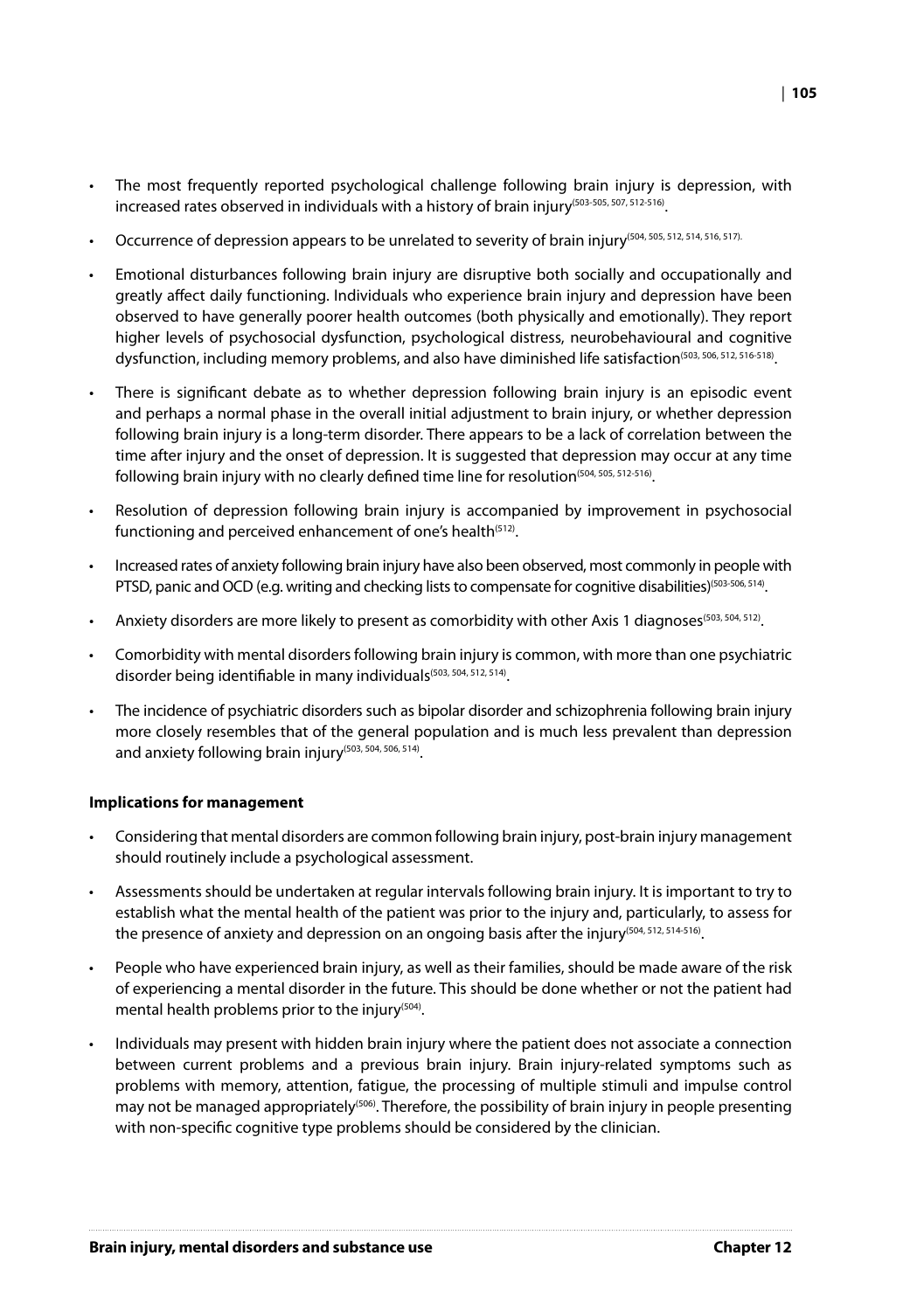- Early identification and treatment of depression following a brain injury may directly improve outcome and quality of life. Considering the effects of depression on cognitive impairment in those with brain injury<sup>(512, 516, 517)</sup>, detection and appropriate management of depression may allow cognitive therapy approaches for brain injury to be more effective.
- A number of motor, sensory and cognitive deficits overlap with the vegetative features of depression and may lead to over-diagnosis of depression. Similarly, there is significant symptom overlap with post-concussive syndrome<sup>(505)</sup>. Feelings of hopelessness, worthlessness and anhedonia which are more specific features of depression that should be looked for by the clinician<sup>(516, 519)</sup>.

## *12.4.2 Brain injury and suicide*

- People who have experienced traumatic brain injury have been shown to have increased rates of suicidal ideation, suicide attempts and completed suicide. This increased risk has been attributed to both the presence of a mental disorder and to the problems associated with adjustment to living with a brain injury(501, 505, 506, 510).
- Individuals with brain injury employ a wide range of diverse methods to commit suicide<sup>(520)</sup>.
- Suicide following brain injury may be the result of multiple factors: the suddenness of onset of disability in previously healthy individuals, the global effects of disability, grief over the loss of a pre-injury lifestyle, the growing realisation of the effort involved in maintaining a similar level of functioning to that prior to brain injury, as well as a reduced level of neuropsychological coping mechanisms<sup>(510, 520)</sup>.
- Emotional and psychiatric disturbances and suicide ideation following brain injury have been shown to be significant predictors of suicide attempts<sup>(510)</sup>.
- Thoughts of hopelessness may be a stronger predictor of suicide ideation than the presence of depression alone<sup>(505, 510)</sup>.
- There is uncertainty about whether suicidal ideation is related to the severity of brain injury *per se* or whether it is related to the person's assessment of the effects of the injury.
- Pre-injury history of suicide attempts does not seem to confer additional increased risk post-injury<sup>(501, 510)</sup>.
- In parallel with the observations of the timing of depression following brain injury, the risk of suicide does not diminish but may fluctuate over time following brain injury<sup>(501, 505, 510)</sup>. Years of disappointment can set in and the individual may have to face the confronting fact that they will not return to full premorbid functioning (501).

#### **Implications for management**

- The main clinical concern is the prevention of suicide<sup>(520)</sup>.
- There are increased numbers of individuals accessing GP services following brain injury; therefore, the GP is in an ideal position to monitor the patient's mental state and suicide risk<sup>(519)</sup>.
- Individuals with brain injury may present for medical reasons and may not reveal suicidal ideation<sup>(519)</sup>.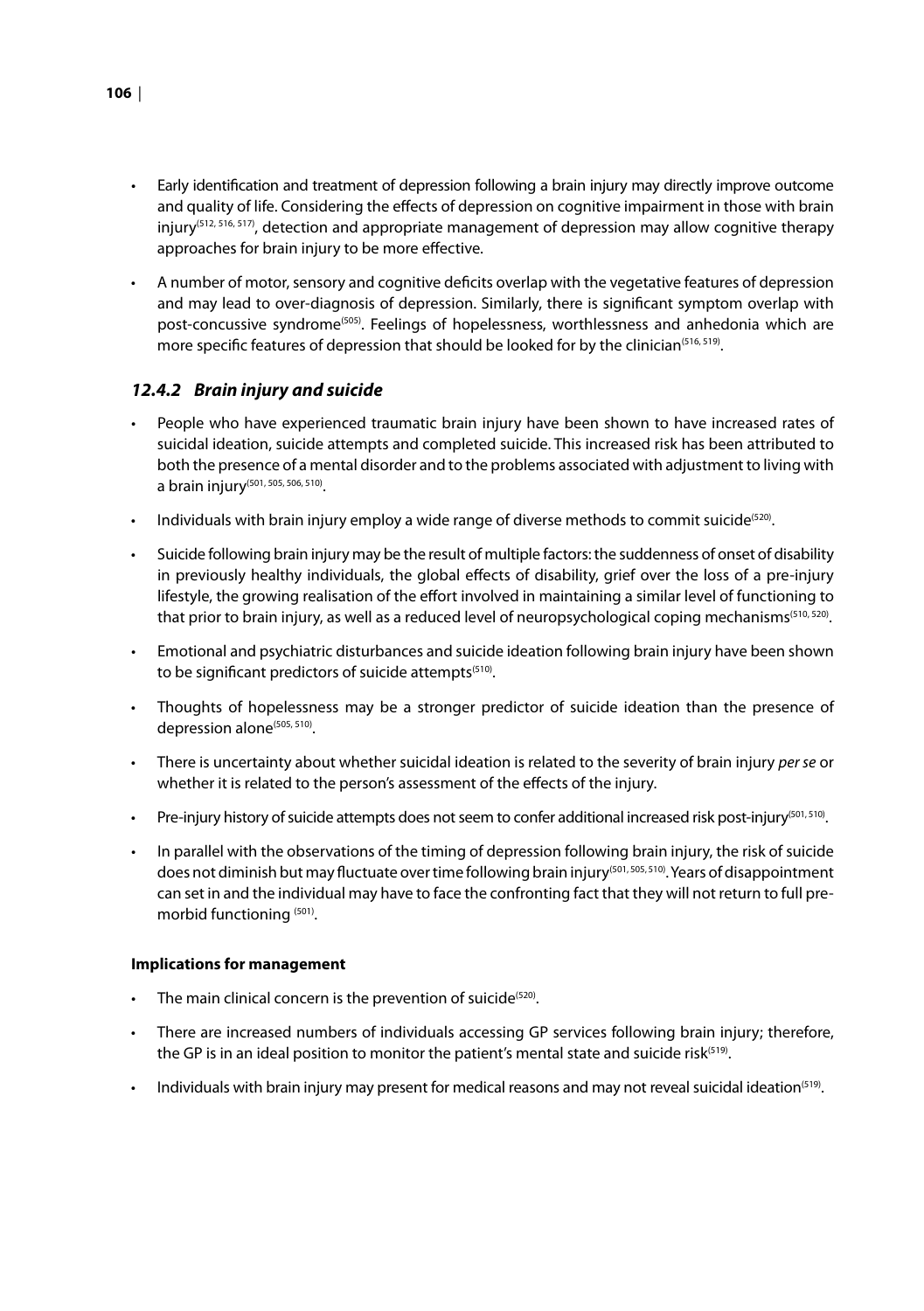- • Assessment needs to involve seeking a history of pre-brain injury:
	- Suicidal behaviour.
	- Substance use.
	- Psychological disorders.
- Assessment needs to include a history of post-brain injury suicide attempts as these are far more predictive of suicide risk following brain injury.
- • Post-brain injury management needs to include continuous and extended monitoring of warning signs for risk of suicide, including:
	- Symptoms of hopelessness and suicidal ideation<sup>(510, 519)</sup>.
	- Signs that the individual is not adjusting to life following brain injury.
- To prevent isolation, there is a need to continuously monitor the individual's support networks, including social and familial. There is also a need to provide education to individual and support networks in relation to difficulties that may be encountered following brain injury(519, 520).
- As individuals with brain injury may attempt suicide using a range of methods. It is important to reduce lethality where possible by:
	- Identifying the safest approach for prescribing, dispensing and administering medications<sup>(519)</sup>.
	- Ensuring that people at risk have minimal access to weapons such as firearms<sup>(519)</sup>.

# **12.5 Does brain injury predispose individuals to substance use?**

The relationship between brain injury and post-brain injury substance use (including alcohol, cannabis and other illicit substances) is still unclear and, as mentioned, causality remains uncertain. Those with a brain injury have been shown to have higher lifetime rates of substance use than those without<sup>(506)</sup>.

On the other hand, there is some evidence that rates of post-brain injury substance use does not increase<sup>(508, 514)</sup> and, in fact, may even decline<sup>(504)</sup>. However, post-brain injury mood disorders are closely linked to post-brain injury alcohol use disorders and people with both have a poorer prognosis<sup>(508)</sup>.

Interestingly, several studies have shown increased rates of substance use within a year of brain injury that resolve in later years. It has been suggested that substance use may be used as an initial coping mechanism and may resolve itself as coping mechanisms improve over time<sup>(511, 514)</sup>.

There is also controversy as to whether the severity of brain injury is a predictor of post-brain injury substance use. Some patients who have relapsed back into substance use following brain injury have been observed to have significantly more frequent and more severe brain injuries than those who remained abstinent<sup>(504, 508)</sup>.

Substance dependent individuals with brain injury have more clinically-rated depressive symptoms and self-reported somatic symptoms and are more likely to attempt suicide<sup>(501, 507)</sup>. Therefore, it is important to ensure that substance use is managed following brain injury.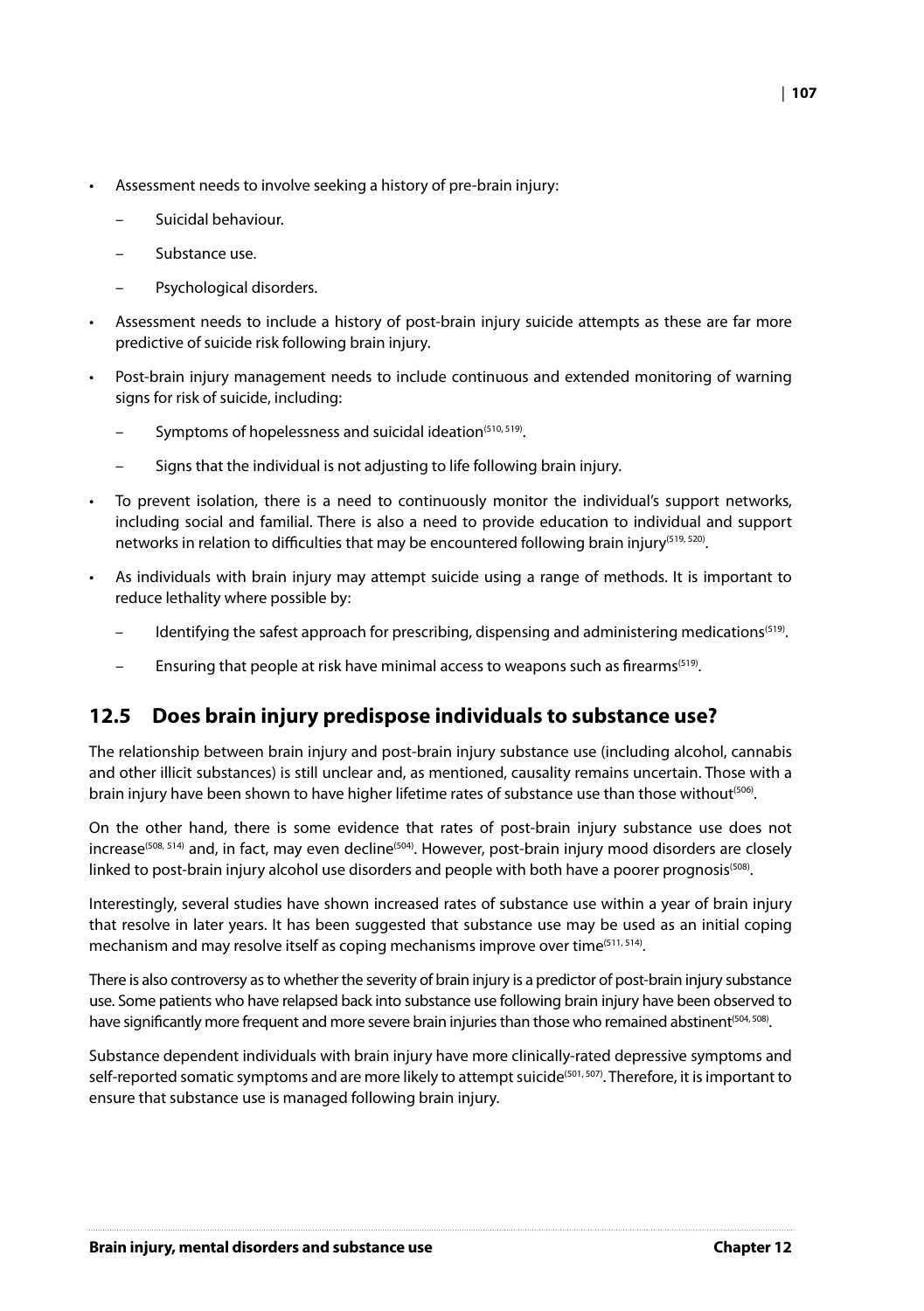#### **Implications for management**

- In parallel to mental disorders after brain injury, there is a need for consumer-based education regarding long-term substance use risk after brain injury, regardless of the individual's previous substance use history<sup>(504)</sup>.
- Substance use should be monitored along with indicators of mental disorders and suicide risk. The clinician should intervene if the substance use becomes problematic.

## **12.6 Does brain injury impact on treatment approaches to mental disorders and substance use?**

- The treatment of mental disorders following brain injury is not well understood.
- It is vital to actively manage mental disorders following brain injury as individuals with postbrain injury history of emotional distress and substance use are the most likely to attempt suicide.
- Sertraline has been shown to be effective in treating depression following brain injury.
- It is important to minimise side effects as brain-injured clients may not have the coping mechanisms to deal with the side effects of psychotropic medications.
- CBT has been shown to be effective in managing acute stress disorder following mild brain injury.
- A level of substance use that may be regarded as 'low risk' in the general population may carry a significantly higher risk for a person who has experienced a brain injury.
- Pharmacotherapy treatments for substance use may also have a variable effect on individuals who have experienced brain injury.

#### *12.6.1 Approaches to substance use*

Every brain injury affects individuals in different ways. It is difficult to predict the full extent of the injury and the effects it may have on different neurotransmitter and metabolic systems. The effect of continued substance use following brain injury is also difficult to predict. However, there is evidence that levels of dysfunction are worse in those who have had a history of pre-brain injury substance-use disorders, (for instance alcohol), who relapse following brain injury<sup>(508)</sup>.

In addition, a level of substance use that may be regarded as 'low risk' in the general population may carry a significantly higher risk for a person who has experienced a brain injury:

- Individuals need to be counselled on the possible increased risk associated with substance use post-injury.
- It is important to consider the variable cognitive abilities, insight and degree of impulse control when counselling the person who has experienced brain injury<sup>(512, 514, 516)</sup>. These variables will influence the choice of psychological approaches to the person following brain injury.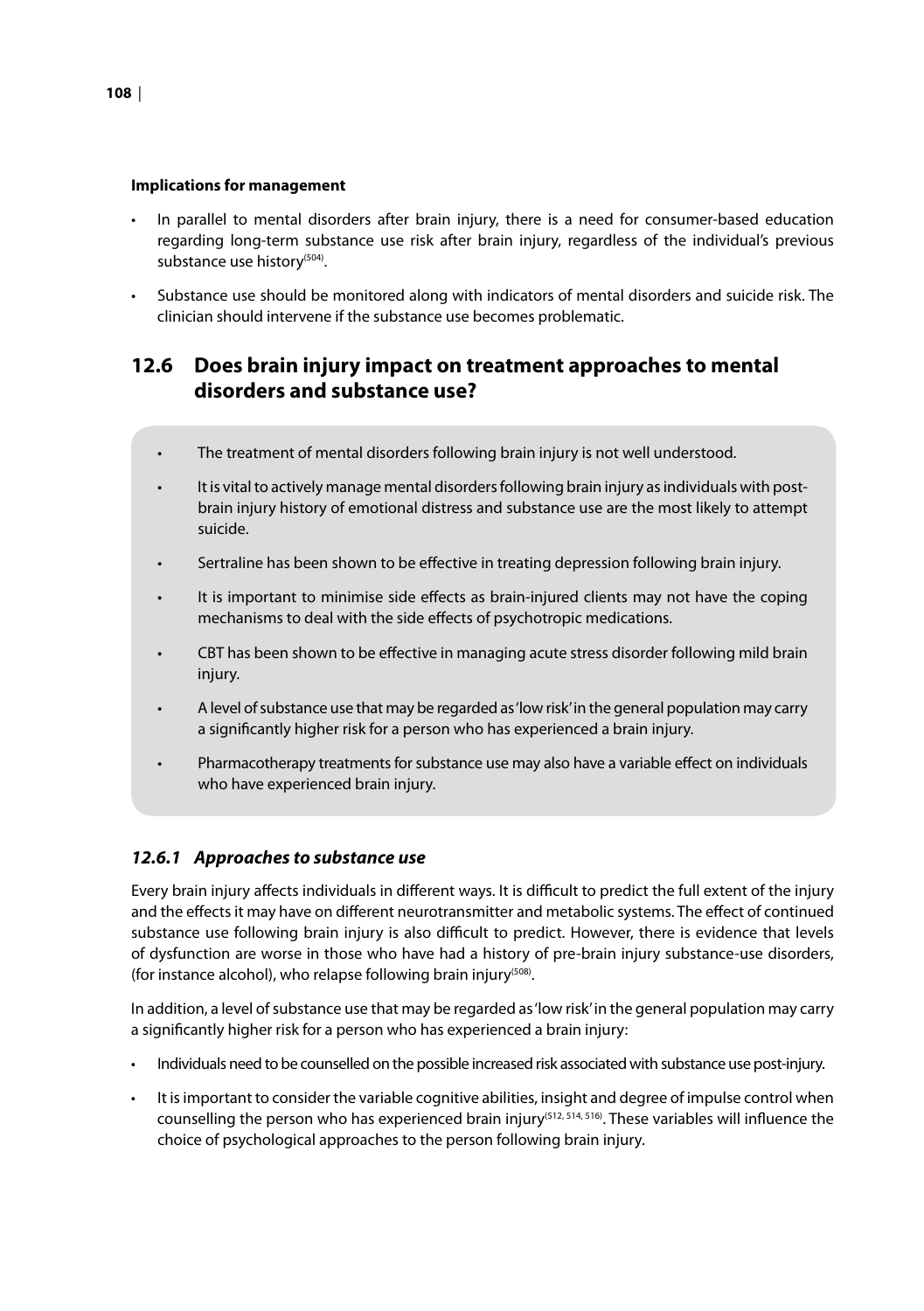- Similarly, pharmacotherapy treatments for substance use may also have a variable effect on individuals who have experienced brain injury due to altered metabolic or neurotransmitter pathways<sup>(521)</sup>. Pharmacotherapies that may be effective in one individual may not be effective in another who has experienced brain injury.
- As the brain recovers following injury, the effectiveness of pharmacotherapies for substance use and the severity of side effects may change over time within the one individual.
- • The sedative effects of benzodiazepines used for acute symptomatic relief during substance withdrawal and opioids such as methadone may be exacerbated in people with brain injury. Therefore, they may increase the risk of overdose $\boldsymbol{x}$

#### *12.6.2 Approaches to mental disorders*

Available evidence on the treatment of mental disorders following brain injury is scarce. Studies are generally uncontrolled and have mixed results. An overlap between brain injury sequelae and the features of mental disorder will inevitably have implications for diagnosis and treatment planning.

Treatment is usually based on what works best from clinical experience<sup>(522)</sup>.

- Clinicians need to carefully assess individuals with mental disorders for past history of brain injury<sup>(506)</sup>. Comorbid brain injury is a frequent problem for people with a mental disorder. Their risk of self harm is higher than for those people without comorbid brain injury.
- People with both a mental disorder and a brain injury may need additional cognitive and psychotherapeutic interventions that are not usually available to people who only have psychiatric diagnoses.
- In a similar fashion to management of individuals with substance use issues following brain injury, pharmacotherapy-based treatments for individuals with mental disorders and brain injury need to be assessed on an individual basis. The risk–benefit balance of drug-based treatments may be quite different in those with brain injury. There may be significant variation from one person to another due to altered metabolic or neurotransmitter pathways<sup>(521)</sup>.
- In addition, the risk–benefit balance may, in fact, change over time within the individual as the healing process continues and the brain recovers from injury. Therefore, a medication that may have been effective in relieving depressive symptoms immediately following brain injury may not be effective after an extended period of time, or vice versa. This would account for the overall inconsistencies observed in the treatment effectiveness of psychopharmacological drugs following brain injury(523).
- There is also evidence that medications administered to control mental disorders following brain injury may, depending on their mechanisms of action and timing of administration, have a neuroprotective effect. However, they may also slow the recovery process<sup>(524)</sup>.
- It is important to minimise side effects as brain-injured clients may not have the coping mechanisms to deal with the side effects of psychotropic medications.
- It is vital to actively manage mental disorders following brain injury as individuals with post-brain injury history of emotional distress and substance use are the most likely to attempt suicide<sup>(519)</sup>. Resolution of depression (whether spontaneous or in response to treatment) following brain injury is accompanied by improvement in psychosocial functioning and perceived enhancement of one's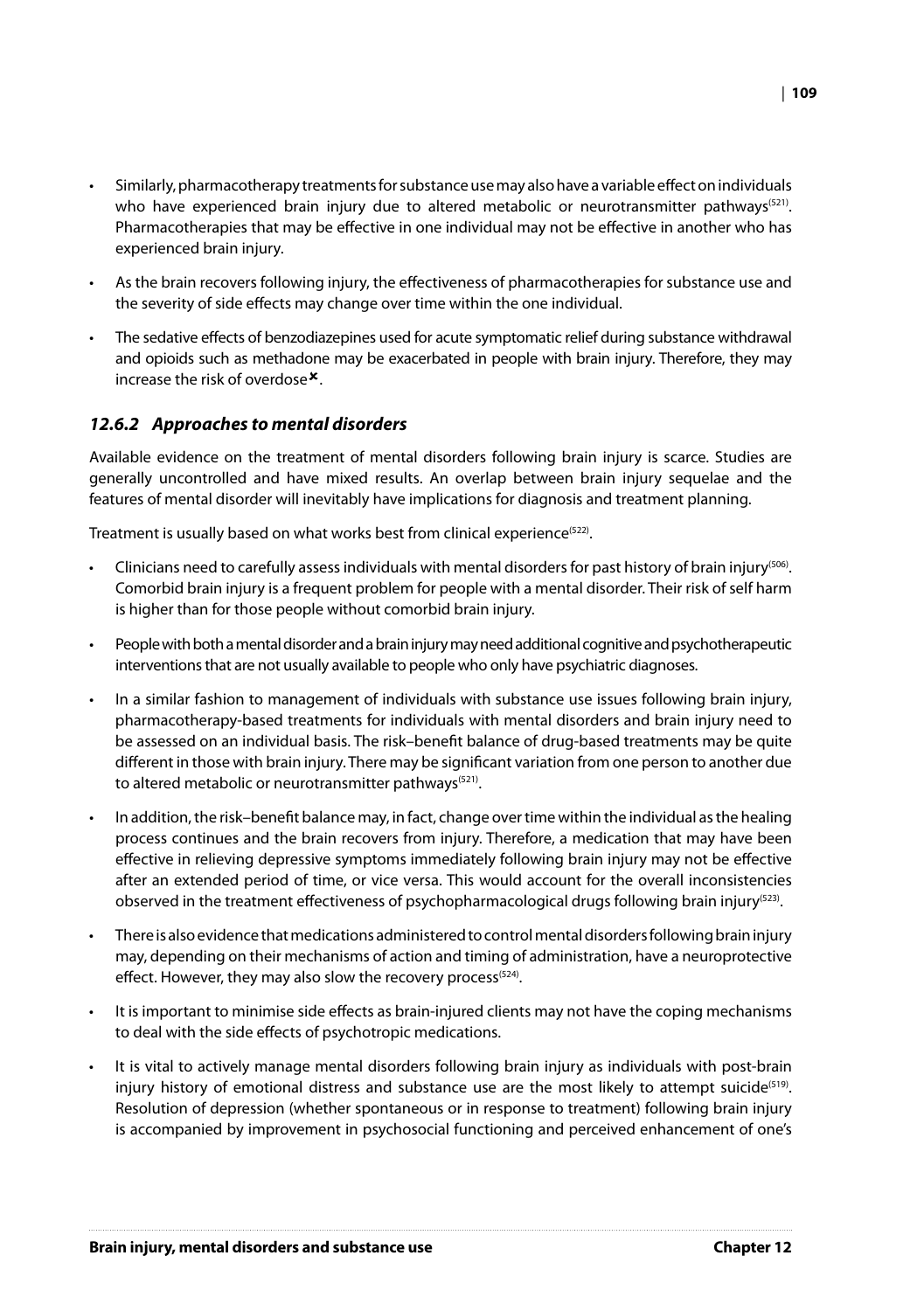health<sup>(512)</sup>. Active treatment of depression following brain injury significantly improves emotional functioning and general mental health, physical functioning, sleep and vitality, and social, work and family functioning. Such treatment may also reduce unexplained somatic symptoms, perception of illness severity and disability, and subsequent illness behaviour<sup>(500)</sup>.

- With doses similar to those used in the general population, sertraline (SSRI) has been shown to be effective in treating depression following brain injury*\*\*\**(523, 525, 526):
	- Decreases in overall psychological distress have been observed along with minimal side effects<sup>\*\*\*(523, 525)</sup>. This is promising, as individuals with brain injury do not usually present with symptoms that fall into strict DSM-IV criteria but with an array of symptoms such as depression and anxiety (519, 525).
	- Similarly, sertraline has been shown to significantly decrease the burden of post-concussive symptoms*\**(500).
	- If sertraline decreases psychological distress across many domains and minimises the impact of post-concussive syndrome, then it may not be as important to make a strict diagnosis (which may not be possible anyway) following brain injury. In addition, screening for and treating depression in patients with persistent post-concussive symptoms may be an effective way to decrease unnecessary suffering and reduce excess disability(500).
- The sedative effects of antipsychotics, mood stabilisers, benzodiazepines and sedative antidepressants such as tricyclics may be exacerbated in people with brain injury. Therefore, they may increase the risk of overdose $x$ .
- CBT has been shown to be effective in managing acute stress disorder following mild brain injury*\*\*\*\**(527). However, the cognitive capacities of the individual need to be considered before undertaking this line of treatment.

For further information please consult:

Alcohol related brain injury: A guide for general practitioners and other health workers<sup>(528)</sup>

*Clinical practice guidelines for the care of people living with traumatic brain injury in the community*<sup>(529)</sup>:

http://www.lifetimecare.nsw.gov.au/default.aspx?MenuID=49

Brain Injury Australia:

http://www.braininjuryaustralia.org.au/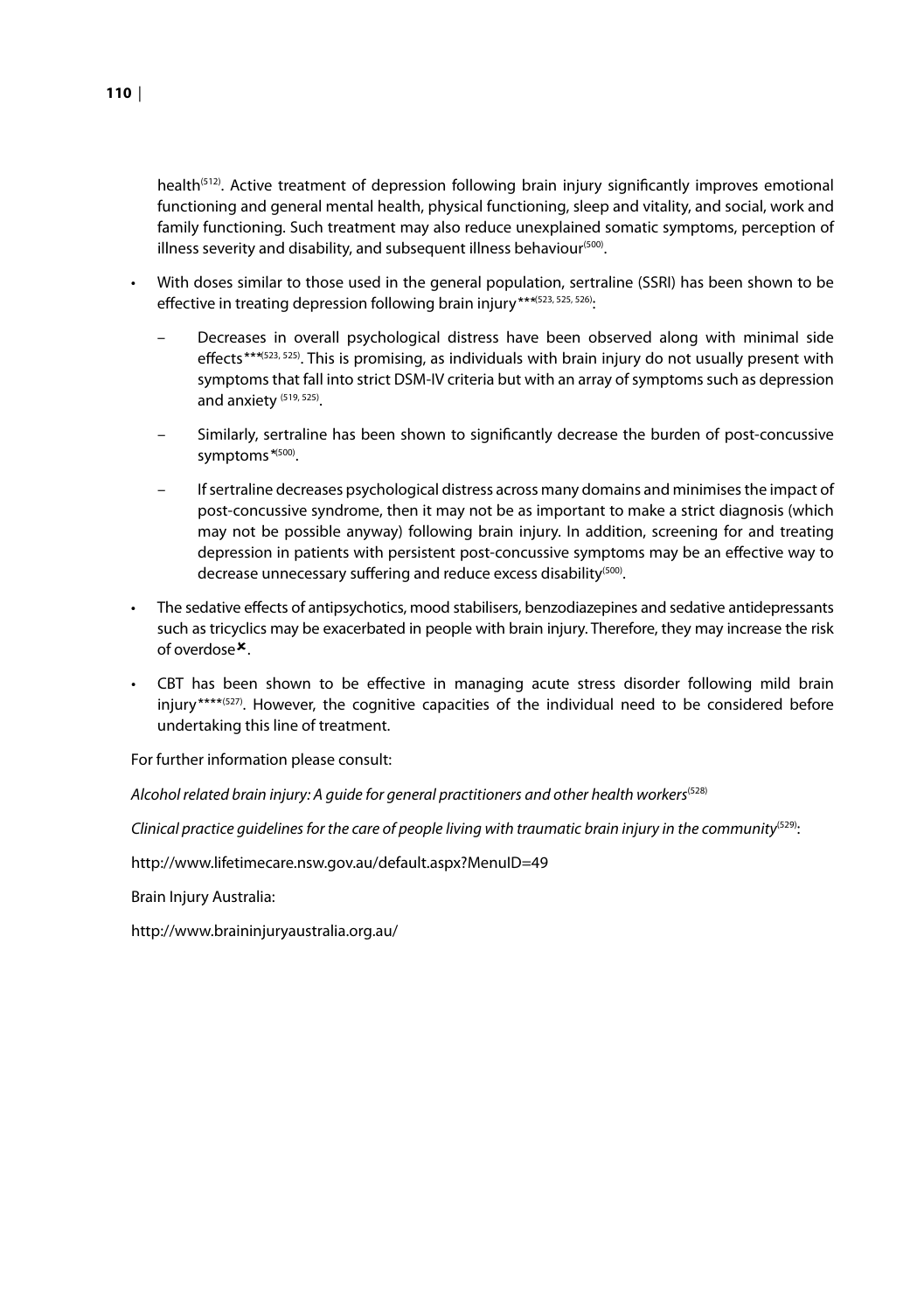# **13 Bibliography**

- 1. Green, A. I. (2006) Treatment of schizophrenia and comorbid substance abuse: pharmacologic approaches. *Journal of Clinical Psychiatry*, 67 Suppl 7, 31-5; quiz 6-7.
- 2. Kavanagh, D. J., McGrath J., Saunders J. B., Dore G., Clark D. (2002) Substance misuse in patients with schizophrenia: epidemiology and management. *Drugs*, 62, 743-55.
- 3. Grilo, C. M., Sinha R., O'Malley S S. Eating disorders and alcohol use disorders. In: Health, ed. 2002:151-60.
- 4. Degenhardt, L., Hall W., Lynskey M. (2003) Exploring the association between cannabis use and depression. *Addiction*, 98, 1493-504.
- 5. Harder, V. S., Morral A. R., Arkes J. (2006) Marijuana use and depression among adults: Testing for causal associations. *Addiction*, 101, 1463-72.
- 6. Patton, G. C., Coffey C., Carlin J. B., Degenhardt L., Lynskey M., Hall W. (2002) Cannabis use and mental health in young people: cohort study. *British Medical Journal*, 325, 1195-8.
- 7. Buckner, J. D., Bonn-Miller M. O., Zvolensky M. J., Schmidt N. B. (2007) Marijuana use motives and social anxiety among marijuana-using young adults. *Addictive Behaviors*, 32, 2238-52.
- 8. Buckner, J. D., Mallott M. A., Schmidt N. B., Taylor J. (2006) Peer influence and gender differences in problematic cannabis use among individuals with social anxiety. *Journal of Anxiety Disorders*, 20, 1087-102.
- 9. Hayatbakhsh, M. R., Najman J. M., Jamrozik K., Mamun A. A., Alati R., Bor W. (2007) Cannabis and anxiety and depression in young adults: a large prospective study. *Journal of the American Academy of Child and Adolescent Psychiatry*, 46, 408-17.
- 10. Lipschitz, D. S., Rasmusson A. M., Anyan W., Gueorguieva R., Billingslea E. M., Cromwell P. F. *et al.*  (2003) Posttraumatic stress disorder and substance use in inner-city adolescent girls. *The Journal of Nervous and Mental Disease*, 191, 714-21.
- 11. Sareen, J., Chartier M., Paulus M. P., Stein M. B. (2006) Illicit drug use and anxiety disorders: findings from two community surveys. *Psychiatry Research*, 142, 11-7.
- 12. Zvolensky, M. J., Bernstein A., Sachs-Ericsson N., Schmidt N. B., Buckner J. D., Bonn-Miller M. O. (2006) Lifetime associations between cannabis, use, abuse, and dependence and panic attacks in a representative sample. *Journal of Psychiatric Research*, 40, 477-86.
- 13. Zvolensky, M. J., Bonn-Miller M. O., Bernstein A., McLeish A. C., Feldner M. T., Leen-Feldner E. W. (2006) Anxiety sensitivity interacts with marijuana use in the prediction of anxiety symptoms and panic-related catastrophic thinking among daily tobacco users. *Behaviour Research and Therapy*, 44, 907-24.
- 14. D'Souza, D. C., Perry E., MacDougall L., Ammerman Y., Cooper T., Wu Y. T. *et al.* (2004) The psychotomimetic effects of intravenous delta-9-tetrahydrocannabinol in healthy individuals: implications for psychosis. *Neuropsychopharmacology*, 29, 1558-72.
- 15. Krystal, J. H., D'Souza D. C., Madonick S., Petrakis I. L. (1999) Toward a rational pharmacotherapy of comorbid substance abuse in schizophrenic patients. Schizophrenia Research, 35 Suppl, S35-S49.
- 16. Haw, C., Houston K., Townsend E., Hawton K. (2001) Deliberate self-harm patients with alcohol disorders: characteristics, treatment, and outcome. *Crisis*, 22, 93-101.
- 17. Manwell, L. B., Czabala J. C., Ignaczak M., Mundt M. P. (2004) Correlates of depression among heavy drinkers in Polish primary care clinics. International Journal of Psychiatry in Medicine, 34, 165-78.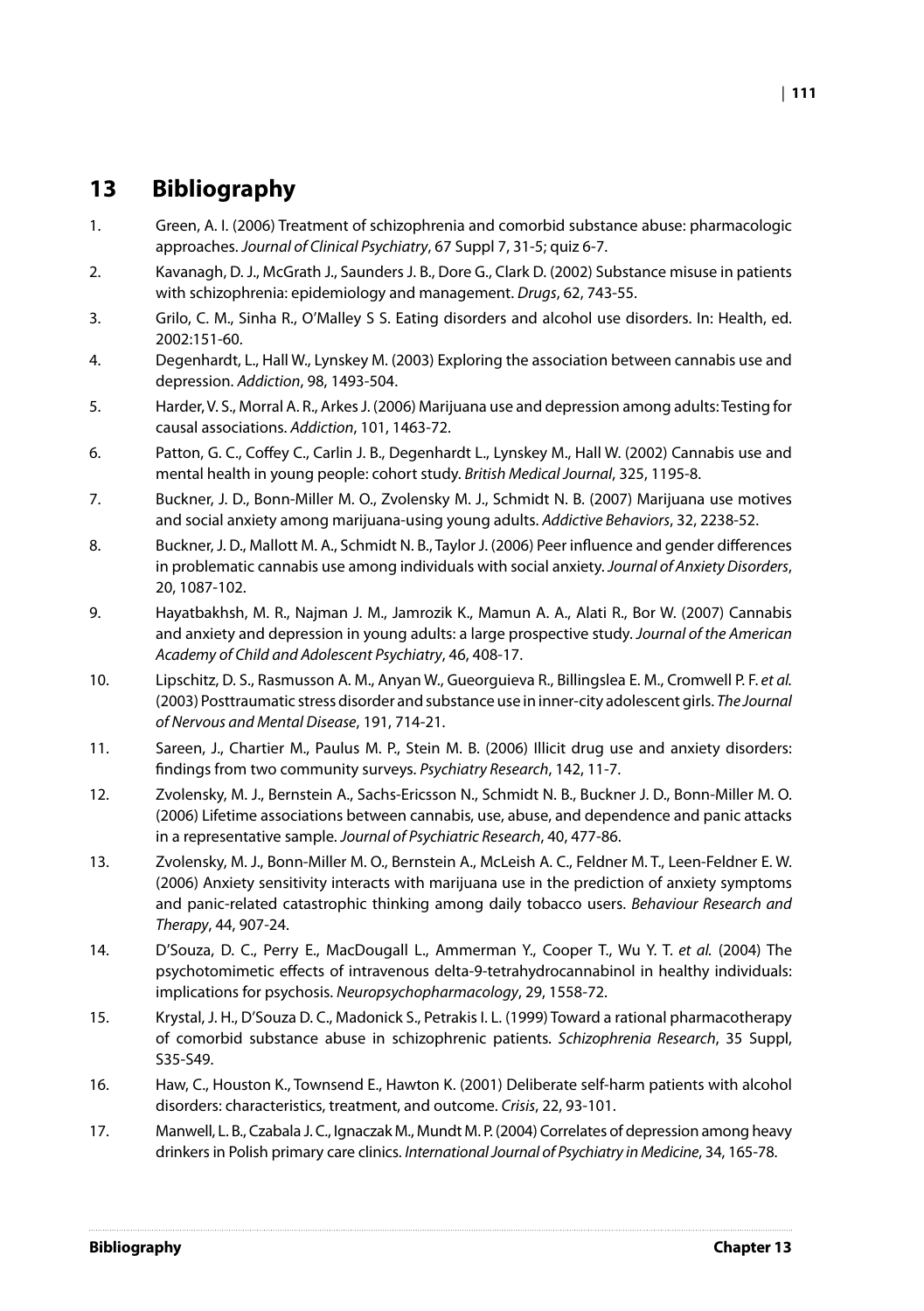- 18. Abrams, K., Kushner M., Medina K. L., Voight A. (2001) The pharmacologic and expectancy effects of alcohol on social anxiety in individuals with social phobia. *Drug and Alcohol Dependence*, 64, 219-31.
- 19. Liappas, J., Paparrigopoulos T., Tzavellas E., Christodoulou G. (2003) Alcohol detoxification and social anxiety symptoms: a preliminary study of the impact of mirtazapine administration. *Journal of Affective Disorders*, 76, 279-84.
- 20. Schuckit, M. A., Tipp J. E., Bergman M., Reich W., Hesselbrock V. M., Smith T. L. (1997) Comparison of induced and independent major depressive disorders in 2,945 alcoholics. *The American Journal of Psychiatry*, 154, 948-57.
- 21. Schuckit, M. A., Tipp J. E., Bucholz K. K., Nurnberger J. I., Jr., Hesselbrock V. M., Crowe R. R. *et al.* (1997) The life-time rates of three major mood disorders and four major anxiety disorders in alcoholics and controls. Addiction, 92, 1289-304.
- 22. Sinha, R., Robinson J., O'Malley S. (1998) Stress response dampening: effects of gender and family history of alcoholism and anxiety disorders. *Psychopharmacology (Berl)*, 137, 311-20.
- 23. Ste-Marie, C., Gupta R., Derevensky J. L. (2006) Anxiety and social stress related to adolescent gambling behavior and substance use. *Journal of Child and Adolescent Substance Use*, 15, 55-74.
- 24. Ahmadi, J., Farrashbandi H., Majdi B., Mahdavi S., Babaee M. A., Menzies P. *et al.* (2005) Prevalence of Mood and Anxiety Diorders in a Sample of Iranian Outpatient Opioid Addicts. *German Journal of Psychiatry*, 5-7.
- 25. Ahmadi, M., Ahmadi J. (2005) Substance-Induced Anxiety Disorder In Opioid Dependents. *Addictive Disorders and Their Treatment*, 4, 157-9.
- 26. Darke, S., Ross J., Williamson A., Mills K. L., Havard A., Teesson M. (2007) Patterns and correlates of attempted suicideby heroin users over a 3-year period: findings from the Australian treatment outcome study. *Drug and Alcohol Dependence*, 87, 146-52.
- 27. Wild, T. C., el-Guebaly N., Fischer B., Brissette S., Brochu S., Bruneau J*. et al.* (2005) Comorbid depression among untreated illicit opiate users: results from a multisite Canadian study. *Canadian Journal of Psychiatry*, 50, 512-8.
- 28. Clark, H. W., Masson C. L., Delucchi K. L., Hall S. M., Sees K. L. (2001) Violent traumatic events and drug abuse severity. *Journal of Substance Abuse Treatment*, 20, 121-7.
- 29. Valentiner, D. P., Mounts N. S., Deacon B. J. (2004) Panic attacks, depression and anxiety symptoms, and substance use behaviors during late adolescence. *Journal of Anxiety Disorders*, 18, 573-85.
- 30. Curran, C., Byrappa N., McBride A. (2004) Stimulant psychosis: systematic review. *The British Journal of Psychiatry*, 185, 196-204.
- 31. Krystal, J. H., Perry E. B., Jr., Gueorguieva R., Belger A., Madonick S. H., Abi-Dargham A. *et al.*  (2005) Comparative and interactive human psychopharmacologic effects of ketamine and amphetamine: implications for glutamatergic and dopaminergic model psychoses and cognitive function. *Archives of General Psychiatry*, 62, 985-94.
- 32. Landabaso, M. A., Iraurgi I., Jimenez-Lerma J. M., Calle R., Sanz J., Gutierrez-Fraile M. (2002) Ecstasyinduced psychotic disorder: six-month follow-up study. *European Addiction Research*, 8, 133-40.
- 33. Lin, S. K., Ball D., Hsiao C. C., Chiang Y. L., Ree S. C., Chen C. K. (2004) Psychiatric comorbidity and gender differences of persons incarcerated for methamphetamine abuse in Taiwan. *Psychiatry and Clinical Neurosciences*, 58, 206-12.
- 34. Ujike, H. (2002) Stimulant-induced psychosis and schizophrenia: the role of sensitization. *Current Psychiatry Reports*, 4, 177-84.
- 35. Ujike, H., Sato M. (2004) Clinical features of sensitization to methamphetamine observed in patients with methamphetamine dependence and psychosis. *Annals of the New York Academy of Sciences*, 1025, 279-87.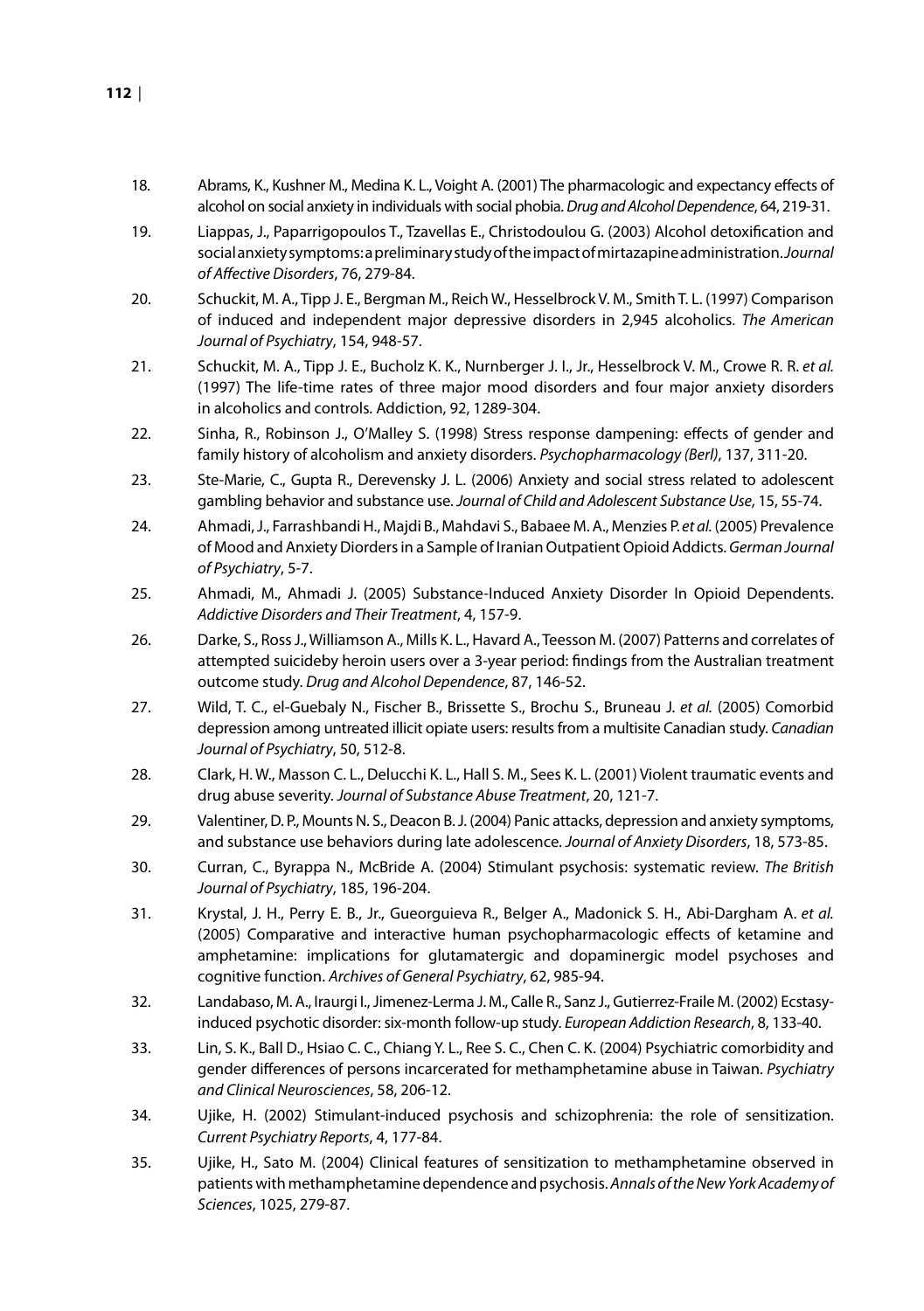- 36. Yui, K., Ikemoto S., Goto K., Nishijima K., Yoshino T., Ishiguro T. (2002) Spontaneous recurrence of methamphetamine-induced paranoid-hallucinatory states in female subjects: susceptibility to psychotic states and implications for relapse of schizophrenia. *Pharmacopsychiatry*, 35, 62-71.
- 37. Yui, K., Ikemoto S., Ishiguro T., Goto K. (2000) Studies of amphetamine or methamphetamine psychosis in Japan: relation of methamphetamine psychosis to schizophrenia. *Annals of the New York Academy of Sciences*, 914, 1-12.
- 38. Yui, K., Ishiguro T., Goto K., Ikemoto S., Kamata Y. (1999) Spontaneous recurrence of methampetamine psychosis: increased sensitivity to stress associated with noradrenergic hyperactivity and dopaminergic change. *European Archives of Psychiatry and Clinical Neuroscience*, 249, 103-11.
- 39. Curran, H. V., Travill R. A. (1997) Mood and cognitive effects of +/-3,4-methylenedioxymethamphetamine (MDMA, 'ecstasy'): week-end 'high' followed by midweek low. *Addiction*, 92, 821-31.
- 40. Falck, R. S., Carlson R. G., Wang J., Siegal H. A. (2006) Psychiatric disorders and their correlates among young adult MDMA users in Ohio. *Journal of Psychoactive Drugs*, 38, 19-29.
- 41. Falck, R. S., Wang J., Carlson R. G., Siegal H. A. (2006) Prevalence and correlates of current depressive symptomatology among a community sample of MDMA users in Ohio. *Addictive Behaviors*, 31, 90-101.
- 42. Gerra, G., Zaimovic A., Giucastro G., Maestri D., Monica C., Sartori R. *et al.* (1998) Serotonergic function after (+/-)3,4-methylene-dioxymethamphetamine ('Ecstasy') in humans. International *Clinical Psychopharmacology*, 13, 1-9.
- 43. Lamers, C. T., Bechara A., Rizzo M., Ramaekers J. G. (2006) Cognitive function and mood in MDMA/ THC users, THC users and non-drug using controls. *Journal of Psychopharmacology*, 20, 302-11.
- 44. MacInnes, N., Handley S. L., Harding G. F. (2001) Former chronic methylenedioxymethamphetamine (MDMA or ecstasy) users report mild depressive symptoms. *Journal of Psychopharmacology*, 15, 181-6.
- 45. McCardle, K., Luebbers S., Carter J. D., Croft R. J., Stough C. (2004) Chronic MDMA (ecstasy) use, cognition and mood. *Psychopharmacology (Berl)*, 173, 434-9.
- 46. McGregor, C., Srisurapanont M., Jittiwutikarn J., Laobhripatr S., Wongtan T., White J. M. (2005) The nature, time course and severity of methamphetamine withdrawal. *Addiction*, 100, 1320-9.
- 47. Parrott, A. C. (2001) Human psychopharmacology of Ecstasy (MDMA): a review of 15 years of empirical research. *Human Psychopharmacology*, 16, 557-77.
- 48. Parrott, A. C., Lasky J. (1998) Ecstasy (MDMA) effects upon mood and cognition: before, during and after a Saturday night dance. *Psychopharmacology (Berl)*, 139, 261-8.
- 49. Peck, J. A., Reback C. J., Yang X., Rotheram-Fuller E., Shoptaw S. (2005) Sustained reductions in drug use and depression symptoms from treatment for drug abuse in methamphetamine-dependent gay and bisexual men. *Journal of Urban Health*, 82, i100-i8.
- 50. Soar, K., Turner J. J., Parrott A. C. (2006) Problematic versus non-problematic ecstasy/MDMA use: the influence of drug usage patterns and pre-existing psychiatric factors. *Journal of Psychopharmacology*, 20, 417-24.
- 51. Sumnall, H. R., Cole J. C. (2005) Self-reported depressive symptomatology in community samples of polysubstance misusers who report Ecstasy use: a meta-analysis. *Journal of Psychopharmacology*, 19, 84-92.
- 52. Verheyden, S. L., Hadfield J., Calin T., Curran H. V. (2002) Sub-acute effects of MDMA (+/-3,4-methylenedioxymethamphetamine, "ecstasy") on mood: evidence of gender differences. *Psychopharmacology (Berl)*, 161, 23-31.
- 53. Vincent, N., Schoobridge J., Ask A., Allsop S., Ali R. (1998) Physical and mental health problems in amphetamine users from metropolitan Adelaide, Australia. *Drug and Alcohol Review*, 17, 187-95.

| **113**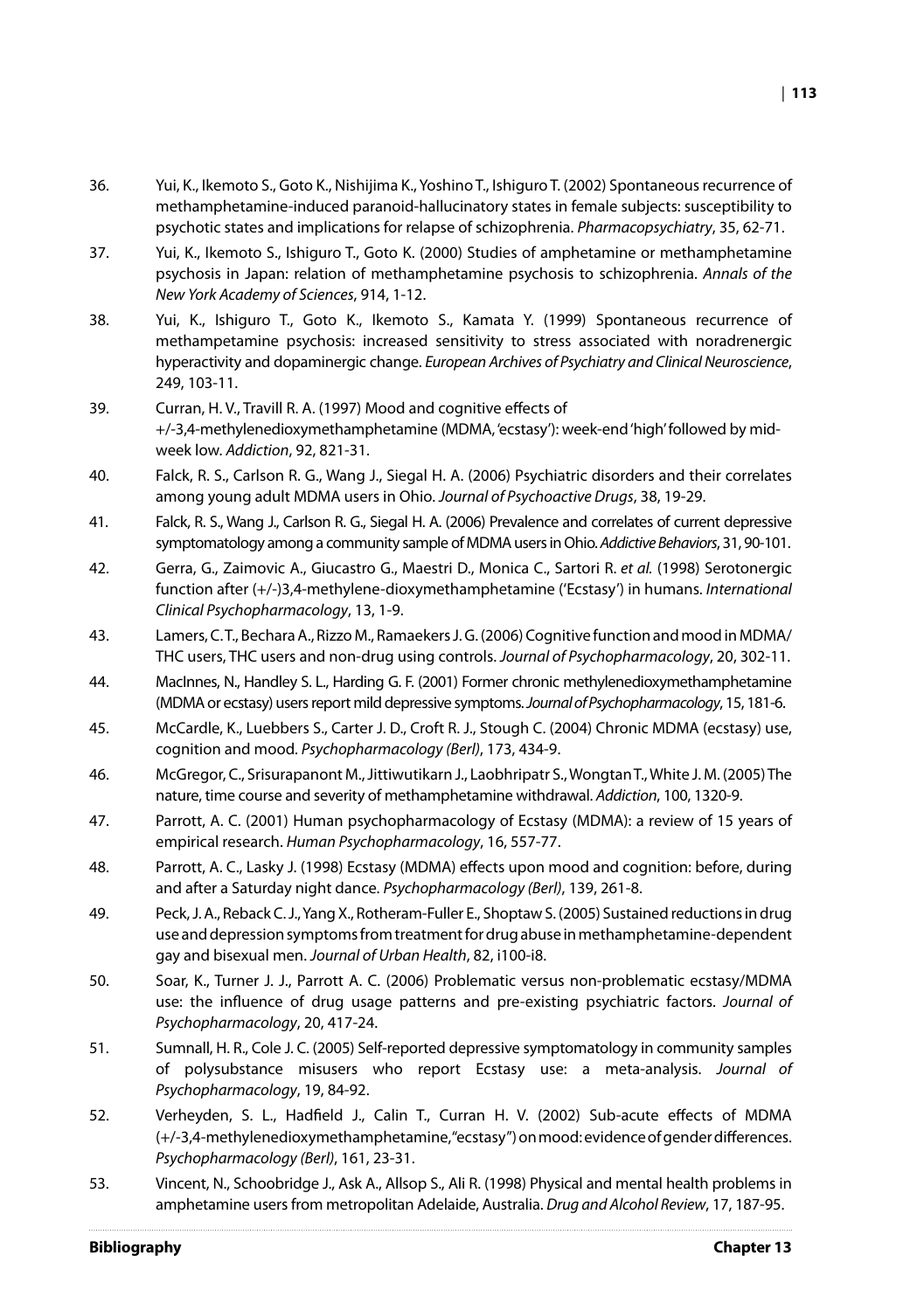- 54. Williamson, S., Gossop M., Powis B., Griffiths P., Fountain J., Strang J. (1997) Adverse effects of stimulant drugs in a community sample of drug users. *Drug and Alcohol Dependence*, 44, 87-94.
- 55. Huizink, A. C., Ferdinand R. F., van der Ende J., Verhulst F. C. (2006) Symptoms of anxiety and depression in childhood and use of MDMA: prospective, population based study. *British Medical Journal*, 332, 825-8.
- 56. Parrott, A. C., Buchanan T., Scholey A. B., Heffernan T., Ling J., Rodgers J. (2002) Ecstasy/MDMA attributed problems reported by novice, moderate and heavy recreational users. *Human Psychopharmacology*, 17, 309-12.
- 57. Helmus, T. C., Tancer M., Johanson C. E. (2005) Reinforcing effects of diazepam under anxiogenic conditions in individuals with social anxiety. *Experimental and Clinical Psychopharmacology*, 13, 348-56.
- 58. Kasper, S., Resinger E. (2001) Panic disorder: the place of benzodiazepines and selective serotonin reuptake inhibitors. *European Neuropsychopharmacology*, 11, 307-21.
- 59. Nelson, J., Chouinard G. (1999) Guidelines for the clinical use of benzodiazepines: pharmacokinetics, dependency, rebound and withdrawal. Canadian Society for Clinical Pharmacology. *The Canadian Journal of Clinical Pharmacology*, 6, 69-83.
- 60. Duggal, H. S., Sinha B. N., Nizamie S. H. (2000) Gasoline inhalation dependence and bipolar disorder. *The Australian and New Zealand Journal of Psychiatry,* 34, 531-2.
- 61. Jung, I. K., Lee H. J., Cho B. H. (2004) Persistent psychotic disorder in an adolescent with a past history of butane gas dependence. *European Psychiatry*, 19, 519-20.
- 62. Shu, L. R., Tsai S. J. (2003) Long-term glue sniffing: report of six cases. International Journal of *Psychiatry in Medicine*, 33, 163-8.
- 63. Kubik, M. Y., Lytle L. A., Birnbaum A. S., Murray D. M., Perry C. L. (2003) Prevalence and correlates of depressive symptoms in young adolescents. *American Journal of Health Behavior*, 27, 546-53.
- 64. Ridenour, T. A. (2005) Inhalants: not to be taken lightly anymore. *Current Opinion in Psychiatry*, 18, 243-7.
- 65. National Inhalant Abuse Taskforce, D. P. a. S. B., Victorian Department of Human Services. National Directions On Inhalant Abuse Final report. In: Ageing Ha, ed. Melbourne: Victorian Government Department of Human Services 2006.
- 66. Zwar, N., Richmond R., Borland R., Stillman S., Cunningham M., Litt J. Smoking Cessation Guidleines for Australian General Practice. In: Ageing Ha, ed. 2004.
- 67. Jablensky, A., McGrath J., Herrman H., Castle D., Gureje O., Morgan V. *et al.* People with psychotic illness: An Australian study 1997-98. An overveiw, National Mental Health Strategy. 1999.
- 68. McLennan, W. Mental Health and Wellbeing: Profile of Adults, Australia. In: Statistics ABo, ed. Canberra: Australian Government Publishing Service 1997.
- 69. Jorm, A. F. (1999) Association between smoking and mental disorders: results from an Australian National Prevalence Survey. *Australian and New Zealand Journal of Public Health*, 23, 245-8.
- 70. Ragg, M., Ahmed T. (2007) Smoking and Mental Health: A review of the literature.
- 71. Adler, L. E., Hoffer L. D., Wiser A., Freedman R. (1993) Normalization of auditory physiology by cigarette smoking in schizophrenic patients. *The American Journal of Psychiatry,* 150, 1856-61.
- 72. Buckley, T. C., Holohan D. R., Mozley S. L., Walsh K., Kassel J. (2007) The effect of nicotine and attention allocation on physiological and self-report measures of induced anxiety in PTSD: a double-blind placebo-controlled trial. *Experimental and Clinical Psychopharmacology*, 15, 154-64.
- 73. Feldner, M. T., Babson K. A., Zvolensky M. J. (2007) Smoking, traumatic event exposure, and posttraumatic stress: a critical review of the empirical literature. *Clinical Psychology Review*, 27, 14-45.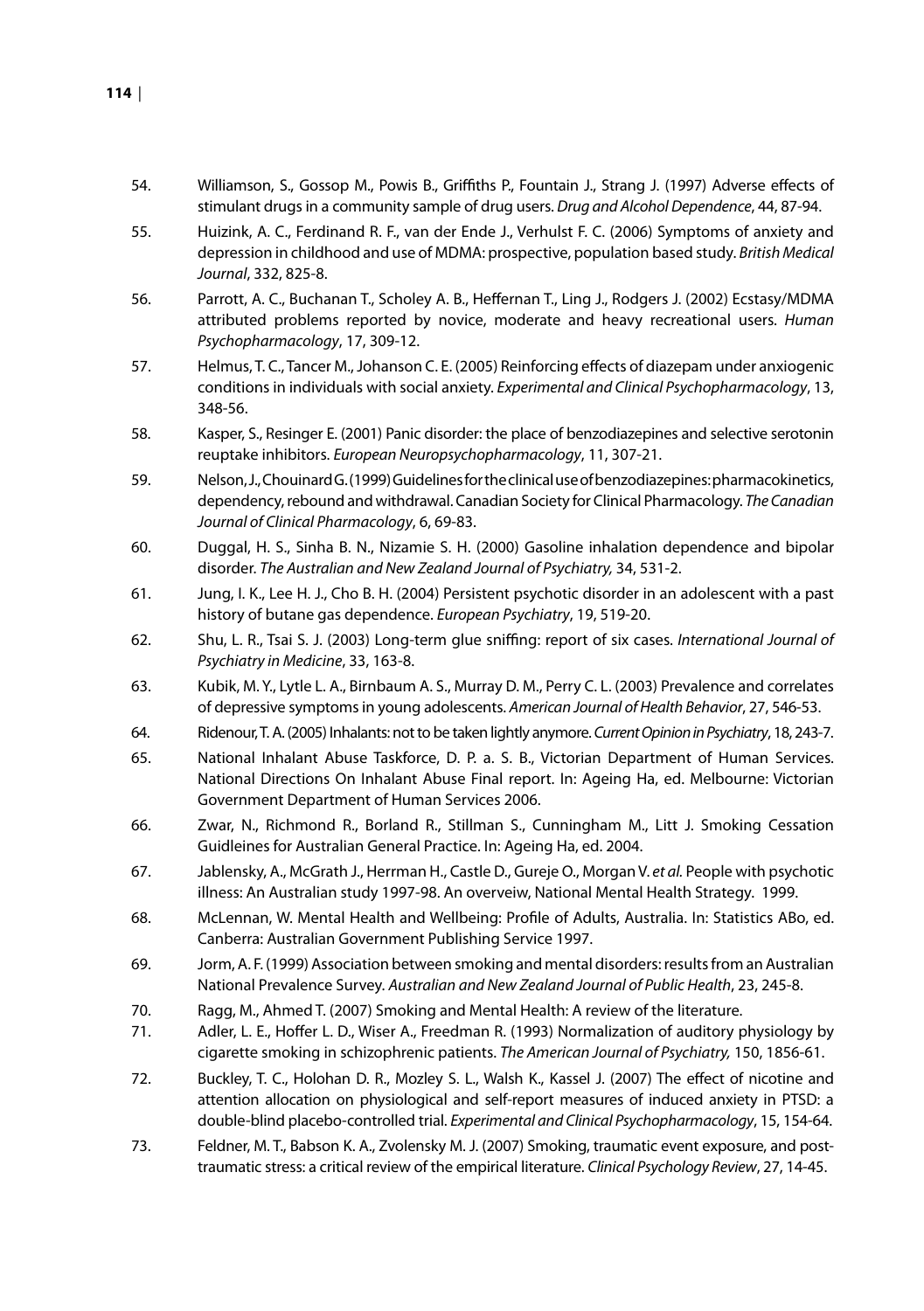- 74. Feldner, M. T., Babson K. A., Zvolensky M. J., Vujanovic A. A., Lewis S. F., Gibson L. E. *et al.* (2007) Posttraumatic stress symptoms and smoking to reduce negative affect: an investigation of trauma-exposed daily smokers. Addictive Behaviors, 32, 214-27.
- 75. Lyon, E. R. (1999) A review of the effects of nicotine on schizophrenia and antipsychotic medications. *Psychiatric Services*, 50, 1346-50.
- 76. McNeill, A. (2001) Smoking and metnal health: A review of the literature. Smoke Free London and Action on Smoking and Health.
- 77. Barnes, M., Lawford B. R., Burton S. C., Heslop K. R., Noble E. P., Hausdorf K. *et al.* (2006) Smoking and schizophrenia: is symptom profile related to smoking and which antipsychotic medication is of benefit in reducing cigarette use? The Australian and New Zealand Journal of Psychiatry, 40, 575-80.
- 78. Anzengruber, D., Klump K. L., Thornton L., Brandt H., Crawford S., Fichter M. M. *et al.* (2006) Smoking in eating disorders. Eating Behaviors, 7, 291-9.
- 79. George, A., Waller G. (2005) Motivators for Smoking in Women with Eating Disorders. *European Eating Disorders Review*, 13, 417-23.
- 80. Maldonado-Molina, M. M., Komro K. A., Prado G. (2007) Prospective association between dieting and smoking initiation among adolescents. *American Journal of Health Promotion*, 22, 25-32.
- 81. White, M. A., McKee S. A., O'Malley S S. (2007) Smoke and mirrors: magnified beliefs that cigarette smoking suppresses weight. *Addictive Behaviors*, 32, 2200-10.
- 82. Benowitz, N. L. Nicotine Safety and Toxicity: Oxford University Press 1998.
- 83. Lubman, D. I., Sundram S. (2003) Substance misuse in patients with schizophrenia: a primary care guide. *Medical Journal of Australia*, 178 Suppl, S71-5.
- 84. NSW Health Department, N. S. W. H. D. Guide for the management of nicotine dependent inpatients: summary of evidence. 2002.
- 85. Ashton, M. E., Weston M. K. A Smoking Cessation Program for People with Mental Illness. *The Australian and New Zealand Mental Health Services Conference.* Sydney, Australia 2002.
- 86. Ashton, M. E., Weston M. K., Condon S. Tobacco and mental illness project. Adelaide: The Queen Elizabeth Hospital 1998-1999.
- 87. Lawn, S. J. Systemic barriers to quitting smoking among institutionalised public mental health service populations. Adelaide: Flinders University of South Australia; 2001.
- 88. Lucksted, A., Dixon L. B., Sembly J. B. (2000) A Focus Group Pilot Study of Tobacco Smoking Among Psychosocial Rehabilitation Clients. *Psychiatric Services*, 51, 1544-8.
- 89. Lawn, S. J. (2001) Australians with mental illness who smoke. *The British Journal of Psychiatry*, 178, 85.
- 90. Lawn, S. J., Pols R. G., Barber J. G. (2002) Smoking and Quitting: A Qualitative Study with Community-Living Psychiatric Clients. *Social Science and Medicine*, 1, 93-104.
- 91. Prochaska, J. J., Rossi J. S., Redding C. A., Rosen A. B., Tsoh J. Y., Humfleet G. L. *et al.* (2004) Depressed smokers and stage of change: implications for treatment interventions. *Drug and Alcohol Dependence*, 76, 143-51.
- 92. Brown, R. A., Kahler C. W., Niaura R., Abrams D. B., Sales S. D., Ramsey S. E. *et al.* (2001) Cognitivebehavioral treatment for depression in smoking cessation. *Journal of Consulting and Clinical Psychology*, 69, 471-80.
- 93. Chou, K. R., Chen R., Lee J. F., Ku C. H., Lu R. B. (2004) The effectiveness of nicotine-patch therapy for smoking cessation in patients with schizophrenia. International Journal of Nursing Studies, 41, 321-30.
- 94. Cox, L. S., Patten C. A., Niaura R. S., Decker P. A., Rigotti N., Sachs D. P. *et al.* (2004) Efficacy of bupropion for relapse prevention in smokers with and without a past history of major depression. Journal of General Internal Medicine, 19, 828-34.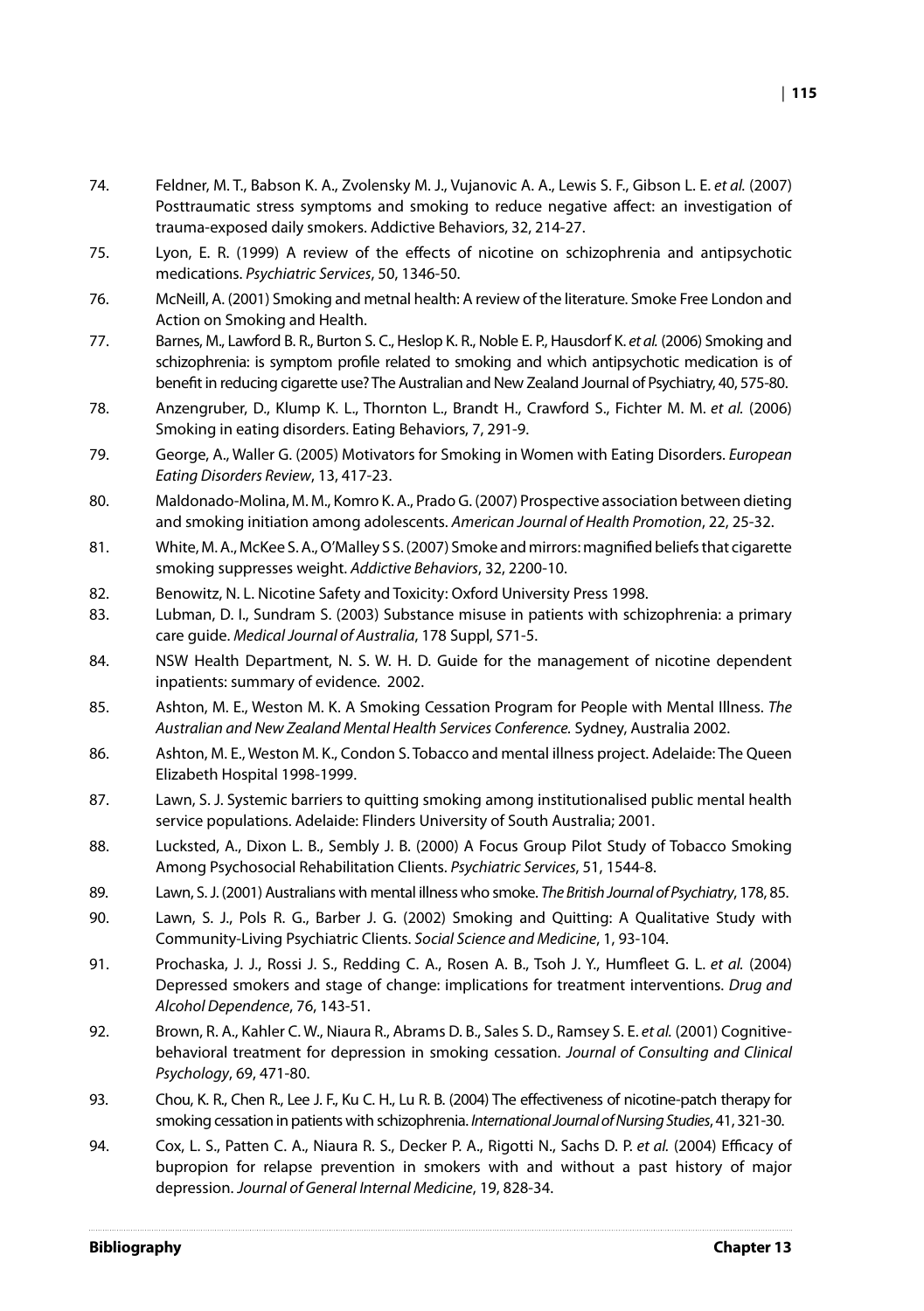- 95. Evins, A. E., Cather C., Rigotti N. A., Freudenreich O., Henderson D. C., Olm-Shipman C. M. *et al.* (2004) Two-year follow-up of a smoking cessation trial in patients with schizophrenia: increased rates of smoking cessation and reduction. *Journal of Clinical Psychiatry*, 65, 307-11; quiz 452-3.
- 96. George, T. P., Vessicchio J. C., Sacco K. A., Weinberger A. H., Dudas M. M., Allen T. M. *et al.* (2007) A Placebo-Controlled Trial of Bupropion Combined with Nicotine Patch for Smoking Cessation in Schizophrenia. *Biological Psychiatry*.
- 97. George, T. P., Vessicchio J. C., Termine A., Bregartner T. A., Feingold A., Rounsaville B. J. *et al.* (2002) A placebo controlled trial of bupropion for smoking cessation in schizophrenia. *Biological Psychiatry*, 52, 53-61.
- 98. Hall, S. M., Tsoh J. Y., Prochaska J. J., Eisendrath S., Rossi J. S., Redding C. A. *et al.* (2006) Treatment for cigarette smoking among depressed mental health outpatients: a randomized clinical trial. *American Journal of Public Health,* 96, 1808-14.
- 99. Hertzberg, M. A., Moore S. D., Feldman M. E., Beckham J. C. (2001) A preliminary study of bupropion sustained-release for smoking cessation in patients with chronic posttraumatic stress disorder. *Journal of Clinical Psychopharmacology*, 21, 94-8.
- 100. Horn, K., Dino G., Kalsekar I., Massey C. J., Manzo-Tennant K., McGloin T. (2004) Exploring the relationship between mental health and smoking cessation: a study of rural teens. *Prevention Science*, 5, 113-26.
- 101. Kisely, S., Campbell L. A. (2008) Use of smoking cessation therapies in individuals with psychiatric illness : an update for prescribers. *CNS Drugs*, 22, 263-73.
- 102. Bobo, J. K., McIlvain H. E., Lando H. A., Walker R. D., Leed-Kelly A. (1998) Effect of smoking cessation counseling on recovery from alcoholism: findings from a randomized community intervention trial. *Addiction*, 93, 877-87.
- 103. Hitsman, B., Abrams D. B., Shadel W. G., Niaura R., Borrelli B., Emmons K. M. *et al.* (2002) Depressive symptoms and readiness to quit smoking among cigarette smokers in outpatient alcohol treatment. *Psychology of Addictive Behaviors*, 16, 264-8.
- 104. Begg, S., Vos T., Barker B., Stevenson C., Stanley L., Lopez A. D. The burden of disease and injury in Australia 2003. In: Welfare AIoHa, ed. Canberra 2007.
- 105. Prochaska, J. J., Delucchi K., Hall S. M. (2004) A meta-analysis of smoking cessation interventions with individuals in substance abuse treatment or recovery. *Journal of Consulting and Clinical Psychology*, 72, 1144-56.
- 106. Reid, M. S., Fallon B., Sonne S., Flammino F., Nunes E. V., Jiang H. *et al.* (2007) Smoking cessation treatment in community-based substance abuse rehabilitation programs. *Journal of Substance Abuse Treatment*.
- 107. El-Guebaly, N., Cathcart J., Currie S., Brown D., Gloster S. (2002) Smoking cessation approaches for persons with mental illness or addictive disorders. *Psychiatric Services*, 53, 1166-70.
- 108. Lee, N., Coonan D., Dunlop A., Stephens R., Ritter A. Clinical Treatment Guidelines for Alcohol and Drug Clinicians. No 12: Smoking cessation - working with clients to quit. In: Inc TPAaDC, ed. Fitzroy, Victoria: Turning Point Alcohol and Drug Centre Inc 2005.
- 109. Bozikas, V. P., Papakosta M., Niopas I., Karavatos A., Mirtsou-Fidani V. (2004) Smoking impact on CYP1A2 activity in a group of patients with schizophrenia. *European Neuropsychopharmacology*, 14, 39-44.
- 110. Ozdemir, V., Kalow W., Posner P., Collins E. J., Kennedy J. L., Tang B. K. *et al.* (2001) CYP1A2 activity as measured by a caffeine test predicts clozapine and active metabolite steady-state concentrationin patients with schizophrenia. *Journal of Clinical Psychopharmacology*, 21, 398-407.
- 111. Taylor, D. (1997) Pharmacokinetic interactions involving clozapine. *The British Journal of Psychiatry*, 171, 109-12.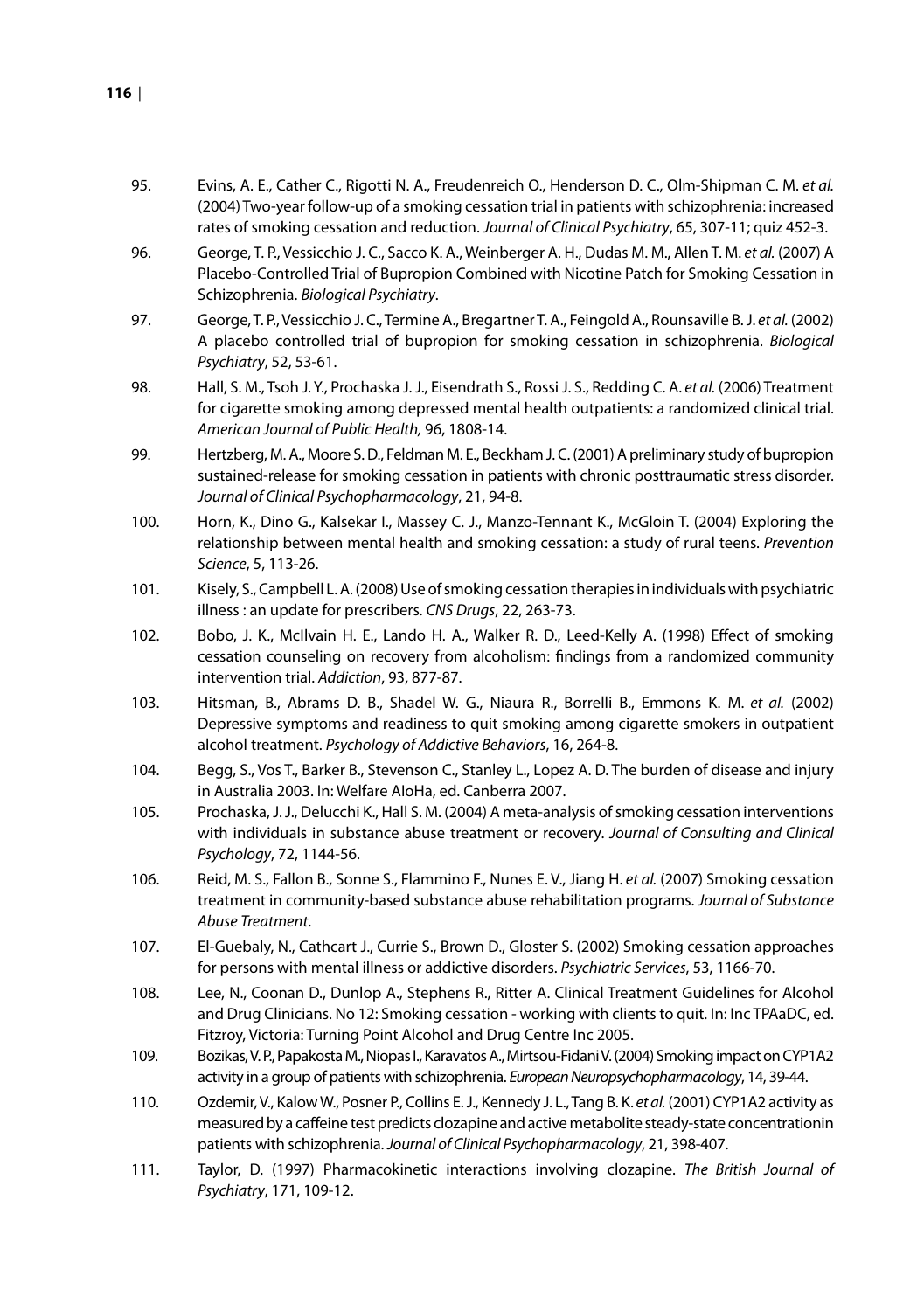- 112. Callaghan, J. T., Bergstrom R. F., Ptak L. R., Beasley C. M. (1999) Olanzapine. Pharmacokinetic and pharmacodynamic profile. *Clinical Pharmacokinetics*, 37, 177-93.
- 113. Carrillo, J. A., Herraiz A. G., Ramos S. I., Gervasini G., Vizcaino S., Benitez J. (2003) Role of the smokinginduced cytochrome P450 (CYP)1A2 and polymorphic CYP2D6 in steady-state concentration of olanzapine. *Journal of Clinical Psychopharmacology*, 23, 119-27.
- 114. Addington, J. (1998) Group treatment for smoking cessation among persons with schizophrenia. *Psychiatric Services*, 49, 925-8.
- 115. Association, A. P. Diagnostic and Statistical Manual of Mental Disorders. Fourth Edition Text Revision ed. Washington: American Psychiatric Association 2000.
- 116. Practitioners, T. R. A. C. o. G. (2006) Putting Prevention into practice: Guidelines for the implantation of prevention in the general practice setting. South Melbourne: The Royal Australian College of General Practitioners.
- 117. Silagy, C., Lancaster T., Stead L., Mant D., Fowler G. (2001) Nicotine replacement Therapy for Smoking Cessation. *Cochrane Database of Systematic Reviews*.
- 118. Jorenby, D. E., Hays J. T., Rigotti N. A., Azoulay S., Watsky E. J., Williams K. E. *et al.* (2006) Efficacy of varenicline, an alpha4beta2 nicotinic acetylcholine receptor partial agonist, vs placebo or sustained-release bupropion for smoking cessation: a randomized controlled trial. *The Journal of the American Medical Association*, 296, 56-63.
- 119. Aalto-Setala, T., Marttunen M., Tuulio-Henriksson A., Poikolainen K., Lonnqvist J. (2001) Onemonth prevalence of depression and other DSM-IV disorders among young adults. *Psychological Medicine*, 31, 791-801.
- 120. Landheim, A. S., Bakken K., Vaglum P. (2003) Gender differences in the prevalence of symptom disorders and personality disorders among poly-substance abusers and pure alcoholics. Substance abusers treated in two counties in Norway. *European Addiction Research*, 9, 8-17.
- 121. Melartin, T. K., Rytsala H. J., Leskela U. S., Lestela-Mielonen P. S., Sokero T. P., Isometsa E. T. (2002) Current comorbidity of psychiatric disorders among DSM-IV major depressive disorder patients in psychiatric care in the Vantaa Depression Study. *Journal of Clinical Psychiatry*, 63, 126-34.
- 122. Vuorilehto, M., Melartin T., Isometsa E. (2005) Depressive disorders in primary care: recurrent, chronic, and co-morbid. *Psychological Medicine*, 35, 673-82.
- 123. Carey, P. D., Stein D. J., Zungu-Dirwayi N., Seedat S. (2003) Trauma and posttraumatic stress disorder in an urban Xhosa primary care population: prevalence, comorbidity, and service use patterns. *The Journal of Nervous and Mental Disease*, 191, 230-6.
- 124. Zimmerman, M., Chelminski I. (2003) Generalized anxiety disorder in patients with major depression: is DSM-IV's hierarchy correct? *The American Journal of Psychiatry*, 160, 504-12.
- 125. Nunes, E. V., Levin F. R. (2004) Treatment of depression in patients with alcohol or other drug dependence: a meta-analysis. *The Journal of the American Medical Association*, 291, 1887-96.
- 126. van Laar, M., van Dorsselaer S., Monshouwer K., de Graaf R. (2007) Does cannabis use predict the first incidence of mood and anxiety disorders in the adult population? *Addiction*, 102, 1251-60.
- 127. Hall, M., Buckley N. (2003) Serotonin Syndrome. *Australian Prescriber*, 26, 62-3.
- 128. Denis, C., Lavie E., Fatseas M., Auriacombe M. (2006) Psychotherapeutic interventions for cannabis abuse and/or dependence in outpatient settings. *Cochrane Database of Systematic Reviews*, 3, CD005336.
- 129. Preuss, U. W., Schuckit M. A., Smith T. L., Danko G. R., Dasher A. C., Hesselbrock M. N. *et al.* (2002) A comparison of alcohol-induced and independent depression in alcoholics with histories of suicide attempts. *Journal of Studies on Alcohol*, 63, 498-502.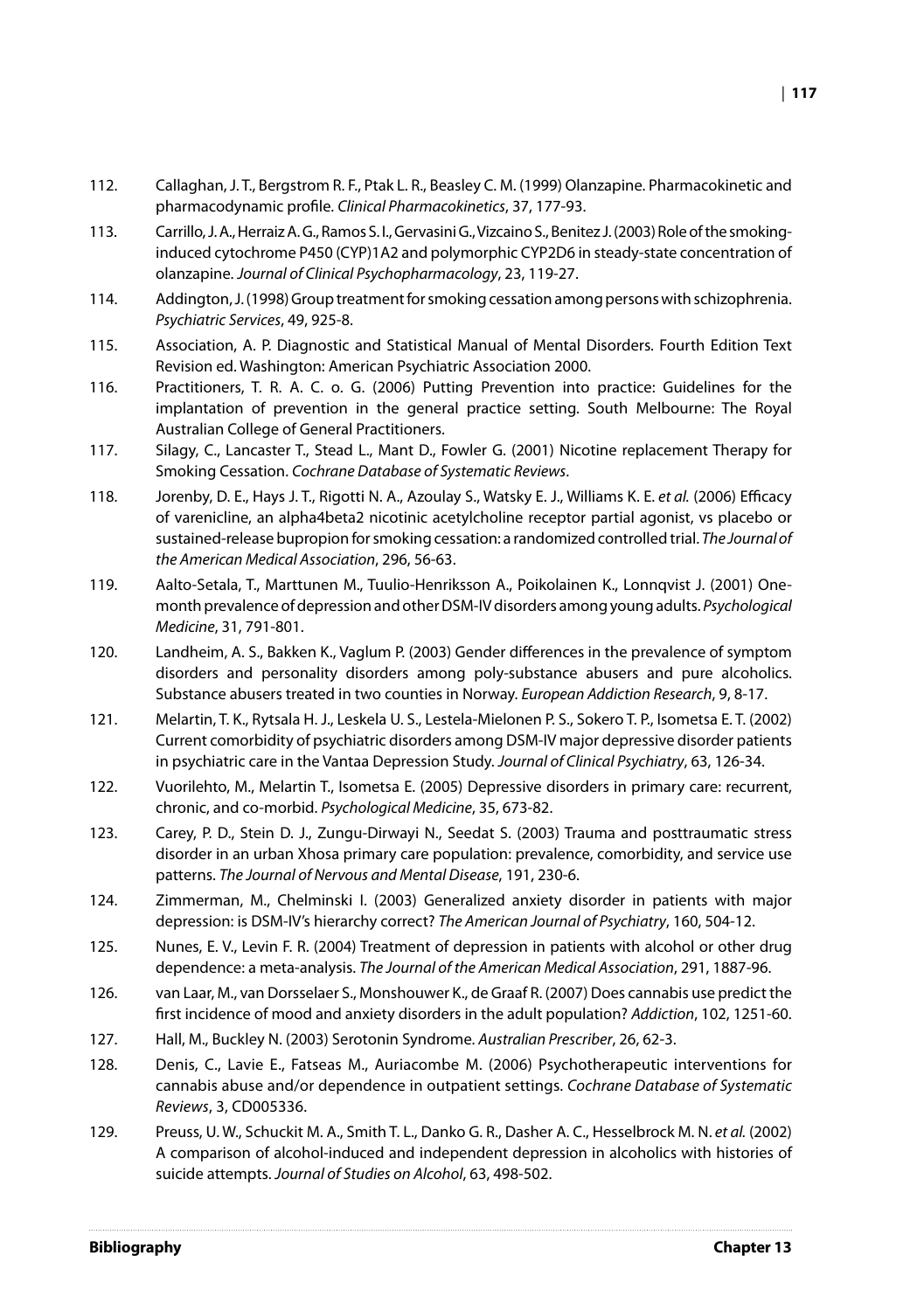- 130. Cornelius, J. R., Salloum I. M., Ehler J. G., Jarrett P. J., Cornelius M. D., Perel J. M. *et al.* (1997) Fluoxetine in depressed alcoholics. A double-blind, placebo-controlled trial. *Archives of General Psychiatry*, 54, 700-5.
- 131. Sher, L. (2006) Alcoholism and suicidal behavior: a clinical overview. *Acta Psychiatrica Scandinavica*, 113, 13-22.
- 132. McKeon, A., Frye M. A., Delanty N. (2007) The Alcohol Withdrawal Syndrome. *Journal of Neurology, Neurosurgery, and Psychiatry.*
- 133. Tassaneeyakul, W., Birkett D. J., Miners J. O. (1998) Inhibition of human hepatic cytochrome P4502E1 by azole antifungals, CNS-active drugs and non-steroidal anti-inflammatory agents. *Xenobiotica*, 28, 293-301.
- 134. Salloum, I. M., Cornelius J. R., Thase M. E., Daley D. C., Kirisci L., Spotts C. (1998) Naltrexone utility in depressed alcoholics. *Psychopharmacology Bulletin*, 34, 111-5.
- 135. Roy, A. (1998) Placebo-controlled study of sertraline in depressed recently abstinent alcoholics. *Biological Psychiatry*, 44, 633-7.
- 136. Cornelius, J. R., Bukstein O. G., Birmaher B., Salloum I. M., Lynch K., Pollock N. K. *et al.* (2001) Fluoxetine in adolescents with major depression and an alcohol use disorder: an open-label trial. *Addictive Behaviors*, 26, 735-9.
- 137. Yoon, S. J., Pae C. U., Kim D. J., Namkoong K., Lee E., Oh D. Y. *et al.* (2006) Mirtazapine for patients with alcohol dependence and comorbid depressive disorders: a multicentre, open label study. *Progress in Neuropsychopharmacology and Biological Psychiatry*, 30, 1196-201.
- 138. Chick, J., Aschauer H., Hornik K. (2004) Efficacy of fluvoxamine in preventing relapse in alcohol dependence: a one-year, double-blind, placebo-controlled multicentre study with analysis by typology. *Drug and Alcohol Dependence*, 74, 61-70.
- 139. Pettinati, H. M., Volpicelli J. R., Kranzler H. R., Luck G., Rukstalis M. R., Cnaan A. (2000) Sertraline treatment for alcohol dependence: interactive effects of medication and alcoholic subtype. *Alcoholism: Clinical and Experimental Research*, 24, 1041-9.
- 140. Ramsey, S. E., Brown R. A., Stuart G. L., Burgess E. S., Miller I. W. (2002) Cognitive variables in alcohol dependent patients with elevated depressive symptoms: changes and predictive utility as a function of treatment modality. *Substance Abuse*, 23, 171-82.
- 141. Kranzler, H. R., Van Kirk J. (2001) Efficacy of naltrexone and acamprosate for alcoholism treatment: a meta-analysis. *Alcoholism: Clinical and Experimental Research*, 25, 1335-41.
- 142. Miotto, K., McCann M., Basch J., Rawson R., Ling W. (2002) Naltrexone and dysphoria: fact or myth? *The American Journal on Addictions*, 11, 151-60.
- 143. Oslin, D. W. (2005) Treatment of late-life depression complicated by alcohol dependence. *The American Journal of Geriatric Psychiatry*, 13, 491-500.
- 144. Kiefer, F., Helwig H., Tarnaske T., Otte C., Jahn H., Wiedemann K. (2005) Pharmacological relapse prevention of alcoholism: clinical predictors of outcome. *European Addiction Research*, 11, 83-91.
- 145. Krystal, J. H., Gueorguieva R., Cramer J., Collins J., Rosenheck R. (2008) Naltrexone is associated with reduced drinking by alcohol dependent patients receiving antidepressants for mood and anxiety symptoms: results from VA Cooperative Study No. 425, "Naltrexone in the treatment of alcoholism". *Alcoholism: Clinical and Experimental Research*, 32, 85-91.
- 146. Dean, A. J., Bell J., Christie M. J., Mattick R. P. (2004) Depressive symptoms during buprenorphine vs. methadone maintenance: findings from a randomised, controlled trial in opioid dependence. *European Psychiatry*, 19, 510-3.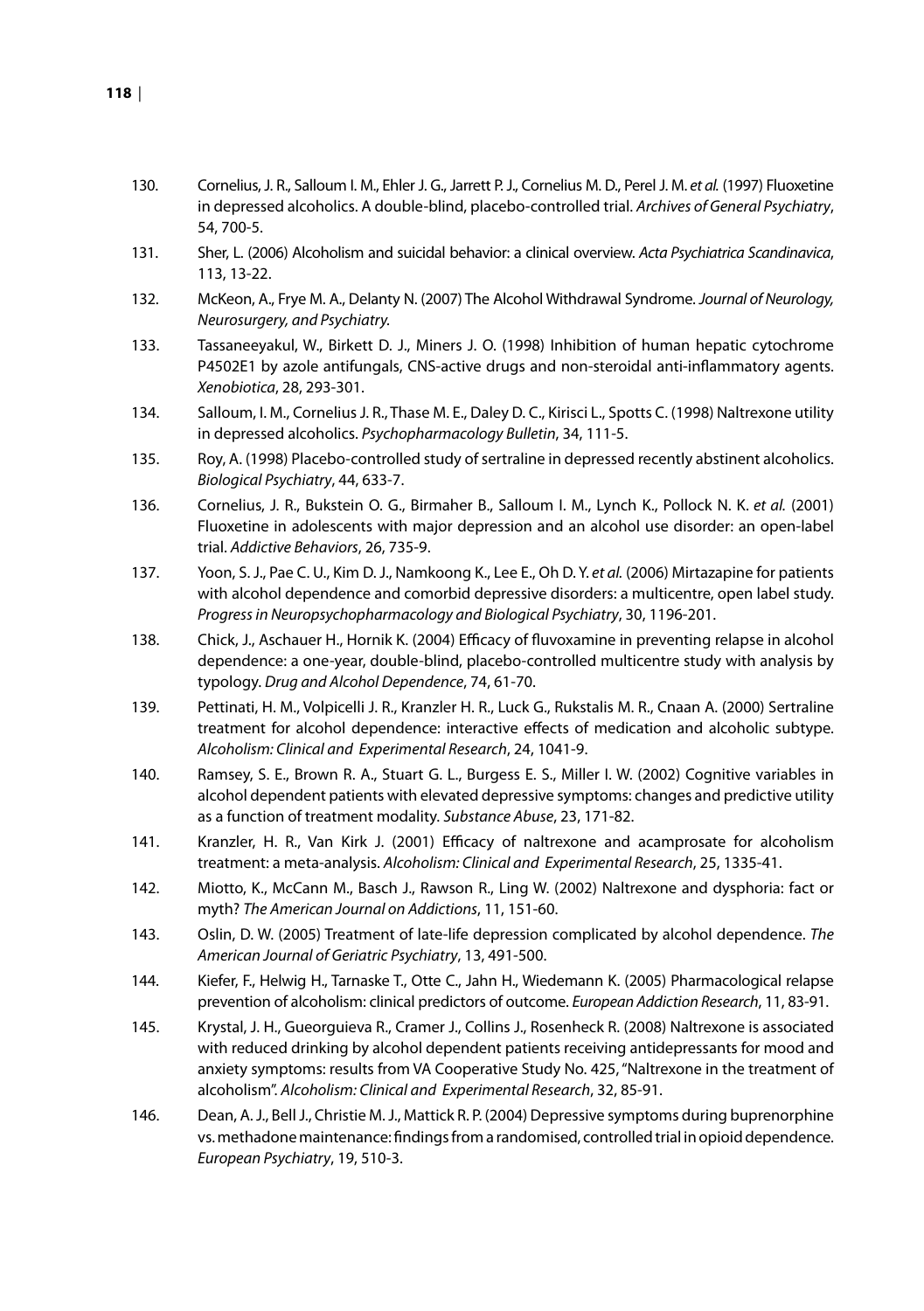- 147. Stein, M. D., Herman D. S., Solomon D. A., Anthony J. L., Anderson B. J., Ramsey S. E. *et al.* (2004) Adherence to treatment of depression in active injection drug users: the minerva study. *Journal of Substance Abuse Treatment*, 26, 87-93.
- 148. Eap, C. B., Bertschy G., Powell K., Baumann P. (1997) Fluvoxamine and fluoxetine do not interact in the same way with the metabolism of the enantiomers of methadone. *Journal of Clinical Psychopharmacology*, 17, 113-7.
- 149. Eap, C. B., Buclin T., Baumann P. (2002) Interindividual variability of the clinical pharmacokinetics of methadone: implications for the treatment of opioid dependence. *Clinical Pharmacokinetics*, 41, 1153-93.
- 150. Iribarne, C., Picart D., Dreano Y., Berthou F. (1998) In vitro interactions between fluoxetine or fluvoxamine and methadone or buprenorphine. *Fundamental and Clinical Pharmacology,* 12, 194-9.
- 151. Ballesteros, M. F., Budnitz D. S., Sanford C. P., Gilchrist J., Agyekum G. A., Butts J. (2003) Increase in deaths due to methadone in North Carolina. *The Journal of the American Medical Association*, 290, 40.
- 152. Buster, M. C., van Brussel G. H., van den Brink W. (2002) An increase in overdose mortality during the first 2 weeks after entering or re-entering methadone treatment in Amsterdam. *Addiction*, 97, 993-1001.
- 153. Caplehorn, J. R., Drummer O. H. (1999) Mortality associated with New South Wales methadone programs in 1994: lives lost and saved. *Medical Journal of Australia*, 170, 104-9.
- 154. Williamson, P. A., Foreman K. J., White J. M., Anderson G. (1997) Methadone-related overdose deaths in South Australia, 1984-1994. How safe is methadone prescribing? *Medical Journal of Australia*, 166, 302-5.
- 155. Zador, D., Sunjic S. (2000) Deaths in methadone maintenance treatment in New South Wales, Australia 1990-1995. *Addiction*, 95, 77-84.
- 156. Hamilton, S. P., Nunes E. V., Janal M., Weber L. (2000) The effect of sertraline on methadone plasma levels in methadone-maintenance patients. *The American Journal on Addictions*, 9, 63-9.
- 157. Benitez-Rosario, M. A., Salinas Martin A., Gomez-Ontanon E., Feria M. (2006) Methadone-induced respiratory depression after discontinuing carbamazepine administration. *Journal of Pain and Symptom Management*, 32, 99-100.
- 158. Farre, M., Mas A., Torrens M., Moreno V., Cami J. (2002) Retention rate and illicit opioid use during methadone maintenance interventions: a meta-analysis. *Drug and Alcohol Dependence*, 65, 283-90.
- 159. Joseph, H., Stancliff S., Langrod J. (2000) Methadone maintenance treatment (MMT): a review of historical and clinical issues. *The Mount Sinai Journal of Medicine*, 67, 347-64.
- 160. Ward, J., Hall W., Mattick R. P. (1999) Role of maintenance treatment in opioid dependence. *Lancet*, 353, 221-6.
- 161. Burns, J. M., Martyres R. F., Clode D., Boldero J. M. (2004) Overdose in young people using heroin: associations with mental health, prescription drug use and personal circumstances. *Medical Journal of Australia*, 181, S25-8.
- 162. Carpenter, K. M., Brooks A. C., Vosburg S. K., Nunes E. V. (2004) The effect of sertraline and environmental context on treating depression and illicit substance use among methadone maintained opiate dependent patients: a controlled clinical trial. *Drug and Alcohol Dependence*, 74, 123-34.
- 163. Dean, A. J., Bell J., Mascord D. J., Parker G., Christie M. J. (2002) A randomised, controlled trial of fluoxetine in methadone maintenance patients with depressive symptoms. *Journal of Affecticve Disorders*, 72, 85-90.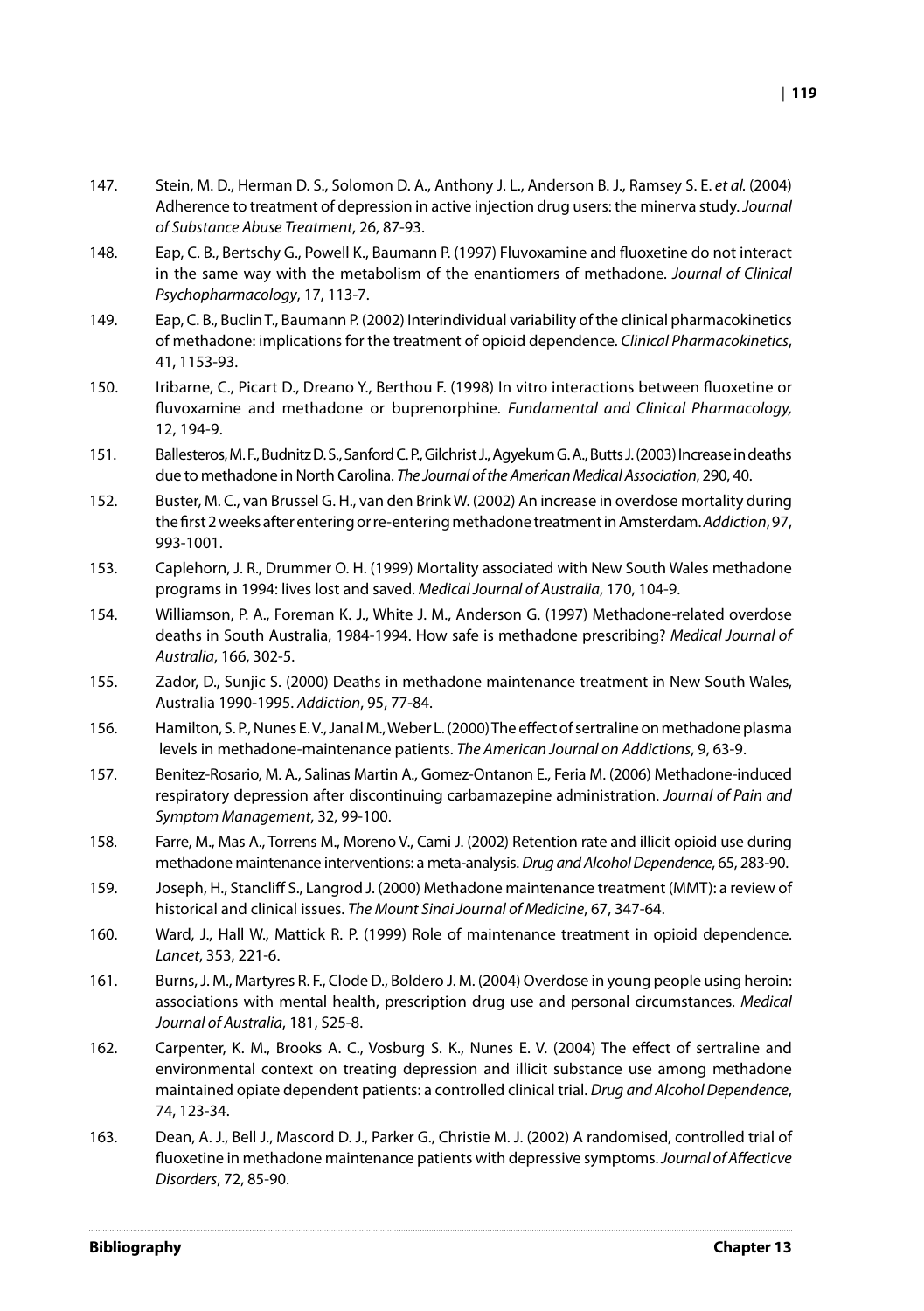- 164. Dean, A. J., Saunders J. B., Jones R. T., Young R. M., Connor J. P., Lawford B. R. (2006) Does naltrexone treatment lead to depression? Findings from a randomized controlled trial in subjects with opioid dependence. *Journal of Psychiatry and Neuroscience*, 31, 38-45.
- 165. Petrakis, I., Carroll K. M., Nich C., Gordon L., Kosten T., Rounsaville B. (1998) Fluoxetine treatment of depressive disorders in methadone-maintained opioid addicts. *Drug and Alcohol Dependence*, 50, 221-6.
- 166. Modesto-Lowe, V., Van Kirk J. (2002) Clinical uses of naltrexone: a review of the evidence. *Experimental and Clinical Psychopharmacology*, 10, 213-27.
- 167. de Win, M. M., Reneman L., Reitsma J. B., den Heeten G. J., Booij J., van den Brink W. (2004) Mood disorders and serotonin transporter density in ecstasy users--the influence of long-term abstention, dose, and gender. *Psychopharmacology (Berl)*, 173, 376-82.
- 168. Falck, R. S., Jichuan W., Carlson R. G. (2008) Depressive symptomatology in young adults with a history of MDMA use: a longitudinal analysis. *Journal of Psychopharmacology*, 22, 47-54.
- 169. Abraham, H. D., Fava M. (1999) Order of onset of substance abuse and depression in a sample of depressed outpatients. *Comprehensive Psychiatry*, 40, 44-50.
- 170. Guillot, C., Greenway D. (2006) Recreational ecstasy use and depression. *Journal of Psychopharmacology*, 20, 411-6.
- 171. Parrott, A. C. (2006) MDMA in humans: factors which affect the neuropsychobiological profiles of recreational ecstasy users, the integrative role of bioenergetic stress. *Journal of Psychopharmacology*, 20, 147-63.
- 172. Baumann, M. H., Wang X., Rothman R. B. (2007) 3,4-Methylenedioxymethamphetamine (MDMA) neurotoxicity in rats: a reappraisal of past and present findings. *Psychopharmacology (Berl)*, 189, 407-24.
- 173. Cowan, R. L. (2007) Neuroimaging research in human MDMA users: a review. *Psychopharmacology (Berl)*, 189, 539-56.
- 174. McCann, U. D., Szabo Z., Seckin E., Rosenblatt P., Mathews W. B., Ravert H. T. *et al.* (2005) Quantitative PET studies of the serotonin transporter in MDMA users and controls using [11C]McN5652 and [11C]DASB. *Neuropsychopharmacology*, 30, 1741-50.
- 175. Parrott, A. C. (2002) Recreational Ecstasy/MDMA, the serotonin syndrome, and serotonergic neurotoxicity. *Pharmacology Biochemisty and Behavior*, 71, 837-44.
- 176. Parrott, A. C., Rodgers J., Buchanan T., Ling J., Heffernan T., Scholey A. B. (2006) Dancing hot on Ecstasy: physical activity and thermal comfort ratings are associated with the memory and other psychobiological problems reported by recreational MDMA users. *Human Psychopharmacology*, 21, 285-98.
- 177. Reneman, L., de Win M. M., van den Brink W., Booij J., den Heeten G. J. (2006) Neuroimaging findings with MDMA/ecstasy: technical aspects, conceptual issues and future prospects. *Journal of Psychopharmacology*, 20, 164-75.
- 178. Parrott, A. C. (2005) Chronic tolerance to recreational MDMA (3,4-methylenedioxymethamphetamine) or Ecstasy. *Journal of Psychopharmacology*, 19, 71-83.
- 179. Freezer, A., Salem A., Irvine R. J. (2005) Effects of 3,4-methylenedioxymethamphetamine (MDMA, 'Ecstasy') and para-methoxyamphetamine on striatal 5-HT when co-administered with moclobemide. *Brain Research*, 11041, 48-55.
- 180. Hewton, R., Salem A., Irvine R. J. (2007) Potentiation of 3,4-methylenedioxymethamphetamineinduced 5-HT release in the rat substantia nigra by clorgyline, a monoamine oxidase A inhibitor. *Clinical and Experimental Pharmacology and Physiology*, 34, 1051-7.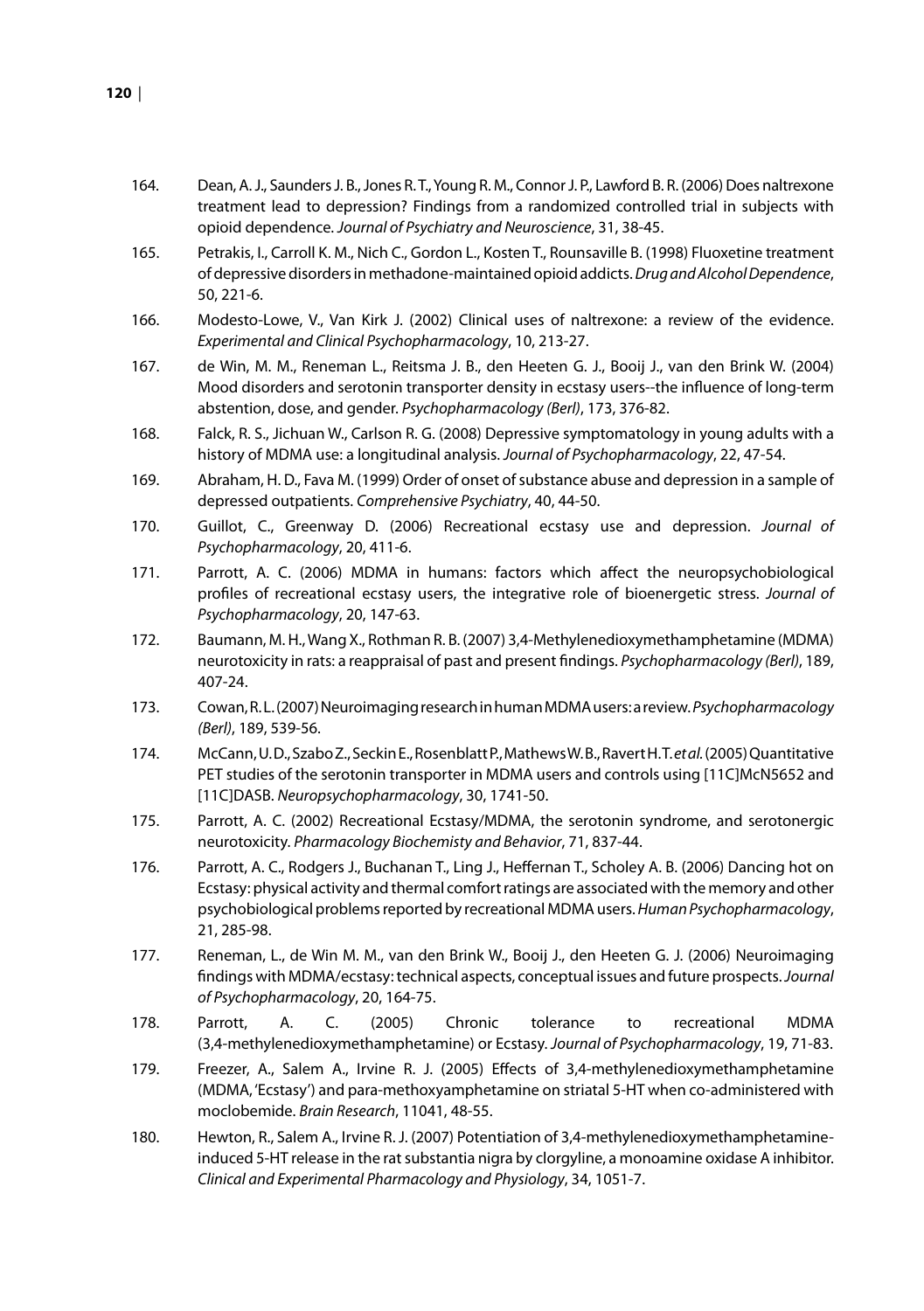- 181. NCIS, N. C. I. S. Interactions between amphatamines, ecstasy and anti-depressants. In: Medicine VIoF, ed. Melbourne 2007.
- 182. Vuori, E., Henry J. A., Ojanpera I., Nieminen R., Savolainen T., Wahlsten P. *et al.* (2003) Death following ingestion of MDMA (ecstasy) and moclobemide. *Addiction*, 98, 365-8.
- 183. Jaffe, A., Shoptaw S., Stein J., Reback C. J., Rotheram-Fuller E. (2007) Depression ratings, reported sexual risk behaviors, and methamphetamine use: latent growth curve models of positive change among gay and bisexual men in an outpatient treatment program. *Experimental and Clinical Psychopharmacology*, 15, 301-7.
- 184. Baicy, K., Bearden C. E., Monterosso J., Brody A. L., Isaacson A. J., London E. D. (2005) Common substrates of dysphoria in stimulant drug abuse and primary depression: therapeutic targets. International Review of Neurobiology, 65, 117-45.
- 185. Thase, M. E. (2006) Depression and sleep: pathophysiology and treatment. *Dialogues in Clinical Neuroscience*, 8, 217-26.
- 186. Pagel, J. F., Parnes B. L. (2001) Medications for the Treatment of Sleep Disorders: An Overview. *Primary Care Companion to the Journal of Clinical Psychiatry*, 3, 118-25.
- 187. Rijnbeek, B., de Visser S. J., Franson K. L., Cohen A. F., van Gerven J. M. (2003) REM sleep effects as a biomarker for the effects of antidepressants in healthy volunteers. *Journal of Psychopharmacology*, 17, 196-203.
- 188. Rosenberg, R. P. (2006) Sleep maintenance insomnia: strengths and weaknesses of current pharmacologic therapies. *Annals of Clinical Psychiatry*, 18, 49-56.
- 189. Chouinard, G. (2004) Issues in the clinical use of benzodiazepines: potency, withdrawal, and rebound. *Journal of Clinical Psychiatry*, 65 7-12.
- 190. Jacobs, G. D., Pace-Schott E. F., Stickgold R., Otto M. W. (2004) Cognitive behavior therapy and pharmacotherapy for insomnia: a randomized controlled trial and direct comparison. *Archives of nternal Medicine*, 164, 1888-96.
- 191. Roth, T., Krystal A. D., Lieberman J. A. r. (2007) Long-term issues in the treatment of sleep disorders. *CNS Spectrums*, 12, 1-13.
- 192. Winkelman, J., Pies R. (2005) Current patterns and future directions in the treatment of insomnia. *Annals of Clinical Psychiatry*, 17, 31-40.
- 193. Morin, C. M., Bootzin R. R., Buysse D. J., Edinger J. D., Espie C. A., Lichstein K. L. (2006) Psychological and behavioral treatment of insomnia:update of the recent evidence (1998-2004). *Sleep*, 29, 1398-414.
- 194. Riddle, M. A., Bernstein G. A., Cook E. H., Leonard H. L., March J. S., Swanson J. M. (1999) Anxiolytics, adrenergic agents, and naltrexone. *Journal of the American Academy of Child and Adolescent Psychiatry*, 38, 546-56.
- 195. Denis, C., Fatseas M., Lavie E., Auriacombe M. (2006) Pharmacological interventions for benzodiazepine mono-dependence management in outpatient settings. *Cochrane Database of Systematic Reviews*, 3, CD005194.
- 196. Posternak, M. A., Mueller T. I. (2001) Assessing the risks and benefits of benzodiazepines for anxiety disorders in patients with a history of substance abuse or dependence. *The American Journal on Addictions*, 10, 48-68.
- 197. Boothroyd, L. J., Kirmayer L. J., Spreng S., Malus M., Hodgins S. (2001) Completed suicides among the Inuit of northern Quebec, 1982-1996: a case-control study. *Canadian Medical Association Journal*, 165, 749-55.
- 198. Kelly, T. M., Cornelius J. R., Lynch K. G. (2002) Psychiatric and substance use disorders as risk factors for attempted suicide among adolescents: a case control study. *Suicide and Life-Threatening Behavior*, 32, 301-12.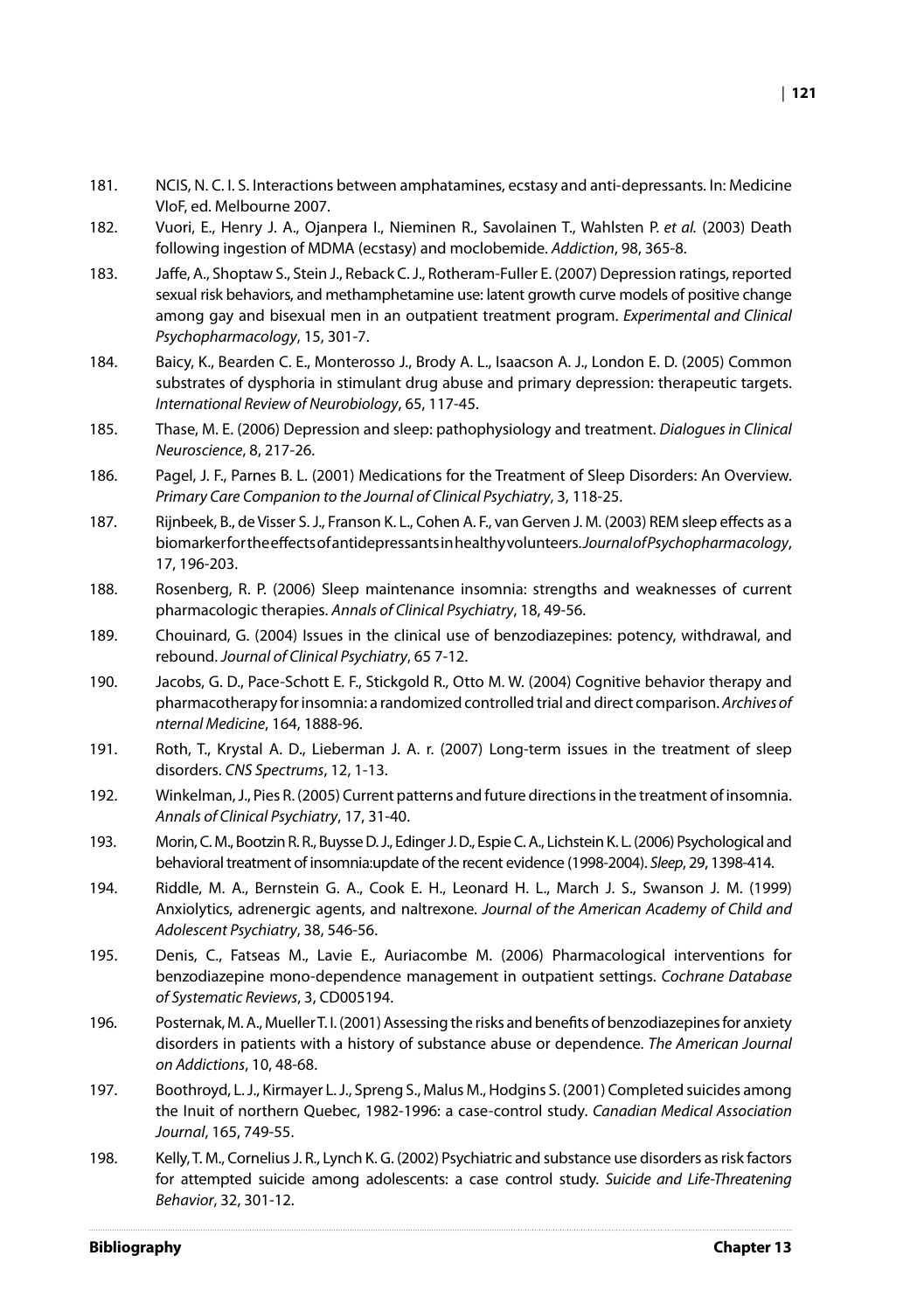- 199. Sakai, J. T., Hall S. K., Mikulich-Gilbertson S. K., Crowley T. J. (2004) Inhalant use, abuse, and dependence among adolescent patients: commonly comorbid problems. *Journal of the American Academy of Child and Adolescent Psychiatry*, 43, 1080-8.
- 200. Wilcox, H. C., Anthony J. C. (2004) The development of suicide ideation and attempts: an epidemiologic study of first graders followed into young adulthood. *Drug and Alcohol Dependence*, 76 Suppl, S53-S67.
- 201. Birchall, H., Brandon S., Taub N. (2000) Panic in a general practice population: prevalence, psychiatric comorbidity and associated disability. *Social Psychiatry and Psychiatric Epidemiology*, 35, 235-41.
- 202. Hofmann, S. G., Smits J. A. (2008) Cognitive-Behavioral Therapy for Adult Anxiety Disorders: A Meta-Analysis of Randomized Placebo-Controlled Trials. *Journal of Clinical Psychiatry*, e1-e12.
- 203. Gorenstein, E. E., Kleber M. S., Mohlman J., Dejesus M., Gorman J. M., Papp L. A. (2005) Cognitivebehavioral therapy for management of anxiety and medication taper in older adults. *The American Journal of Geriatric Psychiatry*, 13, 901-9.
- 204. Gosselin, P., Ladouceur R., Morin C. M., Dugas M. J., Baillargeon L. (2006) Benzodiazepine discontinuation among adults with GAD: A randomized trial of cognitive-behavioral therapy. *Journal of Consulting and Clinical Psychology*, 74, 908-19.
- 205. Blomhoff, S., Haug T. T., Hellstrom K., Holme I., Humble M., Madsbu H. P. *et al.* (2001) Randomised controlled general practice trial of sertraline, exposure therapy and combined treatment in generalised social phobia. *The British Journal of Psychiatry*, 179, 23-30.
- 206. Davidson, J. R., Foa E. B., Huppert J. D., Keefe F. J., Franklin M. E., Compton J. S. *et al.* (2004) Fluoxetine, comprehensive cognitive behavioral therapy, and placebo in generalized social phobia. *Archives of General Psychiatry*, 61, 1005-13.
- 207. Fedoroff, I. C., Taylor S. (2001) Psychological and pharmacological treatments of social phobia: a meta-analysis. *Journal of Clinical Psychopharmacology*, 21, 311-24.
- 208. Lader, M., Stender K., Burger V., Nil R. (2004) Efficacy and tolerability of escitalopram in 12- and 24 week treatment of social anxiety disorder: randomised, double-blind, placebo-controlled, fixed-dose study. *Depression and Anxiety*, 19, 241-8.
- 209. Lepola, U., Bergtholdt B., St Lambert J., Davy K. L., Ruggiero L. (2004) Controlled-release paroxetine in the treatment of patients with social anxiety disorder. *Journal of Clinical Psychiatry*, 65, 222-9.
- 210. Liebowitz, M. R., DeMartinis N. A., Weihs K., Londborg P. D., Smith W. T., Chung H. *et al.* (2003) Efficacy of sertraline in severe generalized social anxiety disorder: results of a double-blind, placebo-controlled study. *Journal of Clinical Psychiatry*, 64, 785-92.
- 211. Stein, M. B., Fyer A. J., Davidson J. R., Pollack M. H., Wiita B. (1999) Fluvoxamine treatment of social phobia (social anxiety disorder): a double-blind, placebo-controlled study. *The American Journal of Psychiatry*, 156, 756-60.
- 212. Stein, M. B., Liebowitz M. R., Lydiard R. B., Pitts C. D., Bushnell W., Gergel I. (1998) Paroxetine treatment of generalized social phobia (social anxiety disorder): a randomized controlled trial. *The Journal of the American Medical Association*, 280, 708-13.
- 213. Van Ameringen, M. A., Lane R. M., Walker J. R., Bowen R. C., Chokka P. R., Goldner E. M. *et al.* (2001) Sertraline treatment of generalized social phobia: a 20-week, double-blind, placebo-controlled study. *The American Journal of Psychiatry*, 158, 275-81.
- 214. Chouinard, G., Goodman W., Greist J., Jenike M., Rasmussen S., White K. *et al.* (1990) Results of a double-blind placebo controlled trial of a new serotonin uptake inhibitor, sertraline, in the treatment of obsessive-compulsive disorder. *Psychopharmacology Bulletin*, 26, 279-84.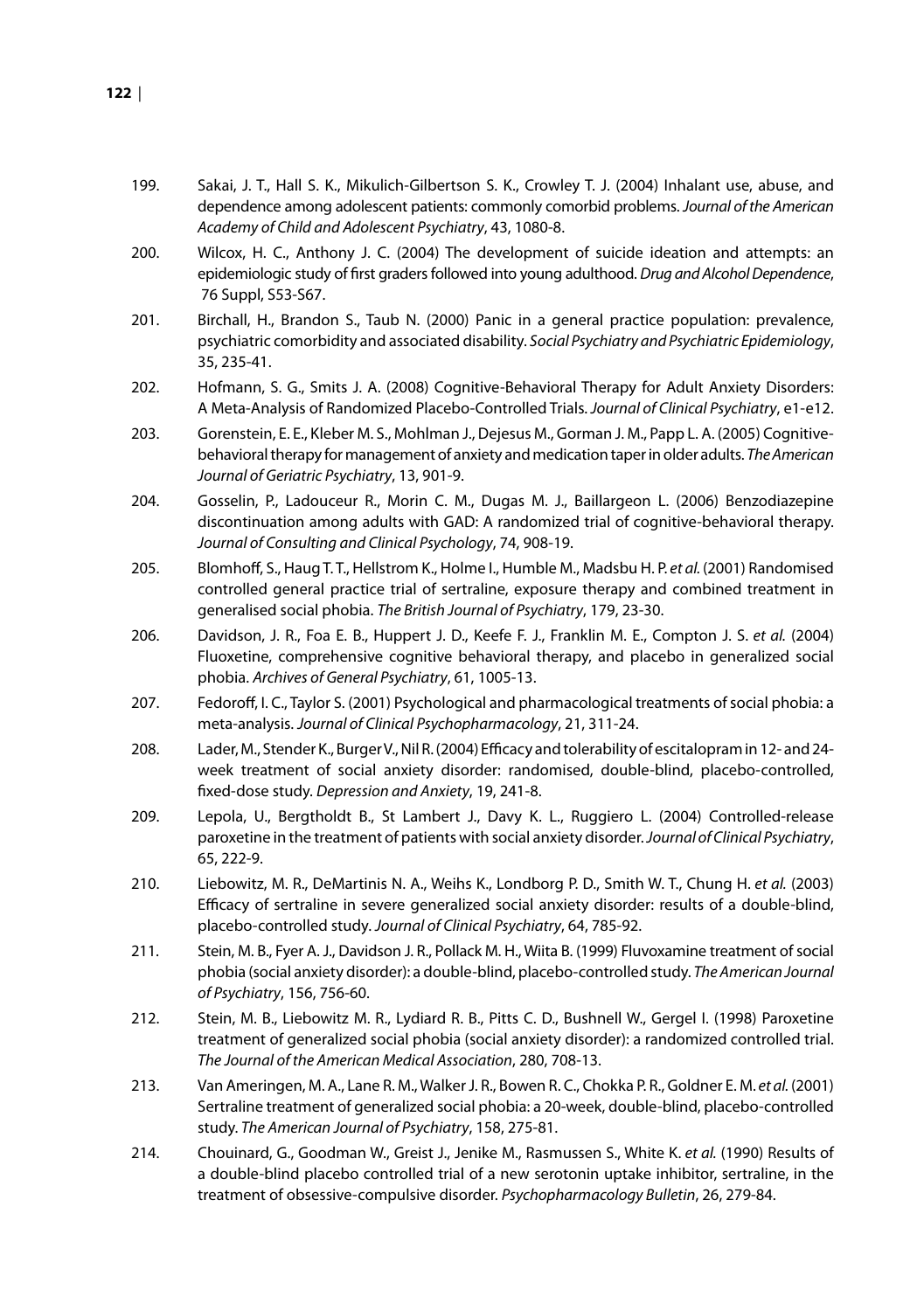- 215. Greist, J., Chouinard G., DuBoff E., Halaris A., Kim S. W., Koran L. *et al.* (1995) Double-blind parallel comparison of three dosages of sertraline and placebo in outpatients with obsessivecompulsive disorder. *Archives of General Psychiatry*, 52, 289-95.
- 216. Montgomery, S. A., McIntyre A., Osterheider M., Sarteschi P., Zitterl W., Zohar J. *et al.* (1993) A double-blind, placebo-controlled study of fluoxetine in patients with DSM-III-R obsessivecompulsive disorder. The Lilly European OCD Study Group. *European Neuropsychopharmacology*, 3, 143-52.
- 217. Pigott, T. A., Pato M. T., Bernstein S. E., Grover G. N., Hill J. L., Tolliver T. J. *et al.* (1990) Controlled comparisons of clomipramine and fluoxetine in the treatment of obsessive-compulsive disorder. Behavioral and biological results. *Archives of General Psychiatry*, 47, 926-32.
- 218. Tollefson, G. D., Rampey A. H., Jr., Potvin J. H., Jenike M. A., Rush A. J., kominguez R. A. *et al.* (1994) A multicenter investigation of fixed-dose fluoxetine in the treatment of obsessive-compulsive disorder. *Archives of General Psychiatry*, 51, 559-67.
- 219. Grubaugh, A. L., Magruder K. M., Waldrop A. E., Elhai J. D., Knapp R. G., Frueh B. C. (2005) Subthreshold PTSD in primary care: prevalence, psychiatric disorders, healthcare use, and functional status. *The Journal of Nervous and Mental Disease*, 193, 658-64.
- 220. Labbate, L. A., Sonne S. C., Randal C. L., Anton R. F., Brady K. T. (2004) Does comorbid anxiety or depression affect clinical outcomes in patients with post-traumatic stress disorder and alcohol use disorders? *Comprehensive Psychiatry*, 45, 304-10.
- 221. Magruder, K. M., Frueh B. C., Knapp R. G., Davis L., Hamner M. B., Martin R. H*. et al.* (2005) Prevalence of posttraumatic stress disorder in Veterans Affairs primary care clinics. *General Hospital Psychiatry*, 27, 169-79.
- 222. Roy-Byrne, P. P., Stein M. B., Russo J., Mercier E., Thomas R., McQuaid J. *et al.* (1999) Panic disorder in the primary care setting: comorbidity, disability, service utilization, and treatment. *Journal of Clinical Psychiatry*, 60, 492-9; quiz 500.
- 223. Sareen, L., Stein M. (2000) A review of the epidemiology and approaches to the treatment of social anxiety disorder. *Drugs*, 59, 497-509.
- 224. Stein, M. B., McQuaid J. R., Pedrelli P., Lenox R., McCahill M. E. (2000) Posttraumatic stress disorder in the primary care medical setting. *General Hospital Psychiatry*, 22, 261-9.
- 225. Bonn-Miller, M. O., Zvolensky M. J., Leen-Feldner E. W., Feldner M. T., Yartz A. R. (2005) Marijuana Use Among Daily Tobacco Smokers: Relationship to Anxiety-Related Factors. *Journal of Psychopathology and Behavioral Assessment*, 27, 279-89.
- 226. Brady, K. T., Tolliver B. K., Verduin M. L. (2007) Alcohol use and anxiety: diagnostic and management issues. *The American Journal of Psychiatry*, 164, 217-21; quiz 372.
- 227. Schmidt, N. B., Buckner J. D., Keough M. E. (2007) Anxiety sensitivity as a prospective predictor of alcohol use disorders. *Behavior Modification*, 31, 202-19.
- 228. Willinger, U., Lenzinger E., Hornik K., Fischer G., Schönbeck G., Aschauer H. N. *et al.* (2002) Anxiety as a Predictor of Relapse in Detoxified Alchol-Dependent Patients. *Alcohol and Alcoholism*, 37, 609-12.
- 229. AMH, A. M. H. Australian Medicines Handbook. Adelaide 2007.
- 230. Saivin, S., Hulot T., Chabac S., Potgieter A., Durbin P., Houin G. (1998) Clinical pharmacokinetics of acamprosate. *Clinical Pharmacokinetics*, 35, 331-45.
- 231. Schade, A., Marquenie L. A., van Balkom A. J., Koeter M. W., de Beurs E., van den Brink W. *et al.* (2005) The effectiveness of anxiety treatment on alcohol-dependent patients with a comorbid phobic disorder: a randomized controlled trial. *Alcoholism: Clinical and Experimental Research*, 29, 794-800.
- 232. Thevos, A. K., Roberts J. S., Thomas S. E., Randall C. L. (2000) Cognitive behavioral therapy delays relapse in female socially phobic alcoholics. *Addictive Behaviors*, 25, 333-45.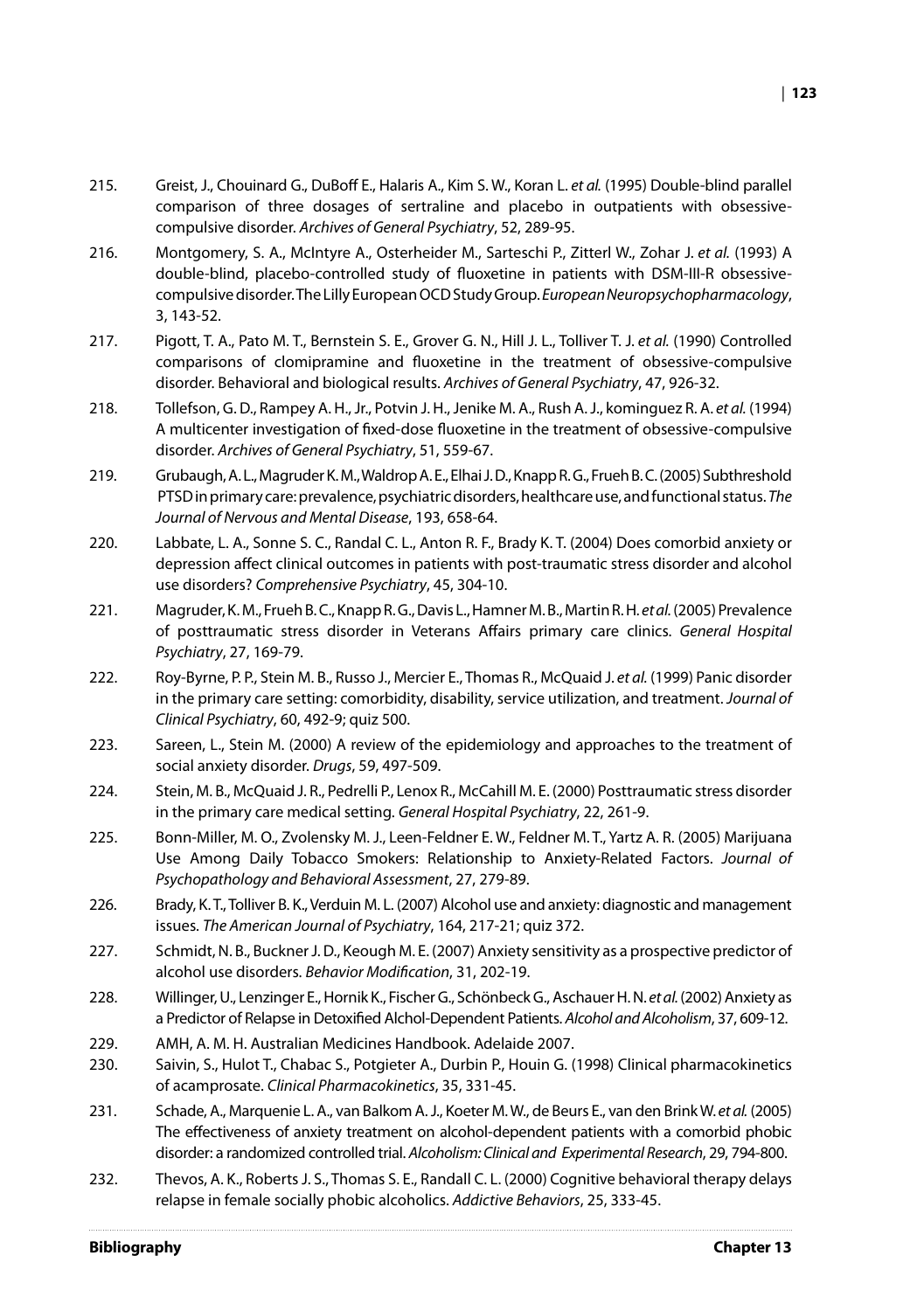- 233. Randall, C. L., Johnson M. R., Thevos A. K., Sonne S. C., Thomas S. E., Willard S. L. *et al.* (2001) Paroxetine for social anxiety and alcohol use in dual-diagnosed patients. *Depression and Anxiety*, 14, 255-62.
- 234. Brady, K. T., Sonne S., Anton R. F., Randall C. L., Back S. E., Simpson K. (2005) Sertraline in the treatment of co-occurring alcohol dependence and posttraumatic stress disorder. *Alcoholism: Clinical and Experimental Research*, 29, 395-401.
- 235. Garbutt, J. C., Kranzler H. R., O'Malley S. S., Gastfriend D. R., Pettinati H. M., Silverman B. L. *et al.* (2005) Efficacy and tolerability of long-acting injectable naltrexone for alcohol dependence: a randomized controlled trial. *The Journal of the American Medical Association*, 293, 1617-25.
- 236. Kranzler, H. R., Wesson D. R., Billot L. (2004) Naltrexone depot for treatment of alcohol dependence: a multicenter, randomized, placebo-controlled clinical trial. *Alcoholism: Clinical and Experimental Research*, 28, 1051-9.
- 237. Petrakis, I. L., Poling J., Levinson C., Nich C., Carroll K., Ralevski E. *et al.* (2006) Naltrexone and disulfiram in patients with alcohol dependence and comorbid post-traumatic stress disorder. *Biological Psychiatry*, 60, 777-83.
- 238. Hien, D. A., Nunes E., Levin F. R., Fraser D. (2000) Posttraumatic stress disorder and short-term outcome in early methadone treatment. *Journal of Substance Abuse Treatment*, 19, 31-7.
- 239. Trafton, J. A., Minkel J., Humphreys K. (2006) Opioid substitution treatment reduces substance use equivalently in patients with and without posttraumatic stress disorder. *Journal of Studies on Alcohol*, 67, 228-35.
- 240. Boulton, D. W., Arnaud P., DeVane C. L. (2001) A single dose of methadone inhibits cytochrome P-4503A activity in healthy volunteers as assessed by the urinary cortisol ratio. *British Journal of Clinical Pharmacology*, 51, 350-4.
- 241. Totah, R. A., Allen K. E., Sheffels P., Whittington D., Kharasch E. D. (2007) Enantiomeric metabolic interactions and stereoselective human methadone metabolism. *The Journal of Pharmacology and Experimental Therapeutics*, 321, 389-99.
- 242. Thummel, K. E., Wilkinson G. R. (1998) In vitro and in vivo drug interactions involving human CYP3A. *Annual Review of Pharmacology and Toxicology*, 38, 389-430.
- 243. Zhang, W., Ramamoorthy Y., Tyndale R. F., Sellers E. M. (2003) Interaction of buprenorphine and its metabolite norbuprenorphine with cytochromes p450 in vitro. *Drug Metabolism and Disposition*, 31, 768-72.
- 244. Kintz, P. (2002) A new series of 13 buprenorphine-related deaths. *Clin Biochem*, 35, 513-6.
- 245. Lai, S. H., Yao Y. J., Lo D. S. (2006) A survey of buprenorphine related deaths in Singapore. *Forensic*  Science International, 162, 80-6.
- 246. Reynaud, M., Petit G., Potard D., Courty P. (1998) Six deaths linked to concomitant use of buprenorphine and benzodiazepines. *Addiction*, 93, 1385-92.
- 247. Dyer, K. R., White J. M., Foster D. J., Bochner F., Menelaou A., Somogyi A. A. (2001) The relationship between mood state and plasma methadone concentration in maintenance patients. *Journal of Clinical Psychopharmacology*, 21, 78-84.
- 248. Gowing, L., Ali R., White J. (2006) Buprenorphine for the management of opioid withdrawal. *Cochrane Database of Systematic Reviews*, CD002025.
- 249. Evren, C., Barut T., Saatcioglu O., Cakmak D. (2006) Axis I psychiatric comorbidity among adult inhalant dependents seeking treatment. *Journal of Psychoactive Drugs*, 38, 57-64.
- 250. Wu, L. T., Howard M. O. (2007) Psychiatric disorders in inhalant users: results from The National Epidemiologic Survey on Alcohol and Related Conditions. *Drug and Alcohol Dependence*, 88, 146-55.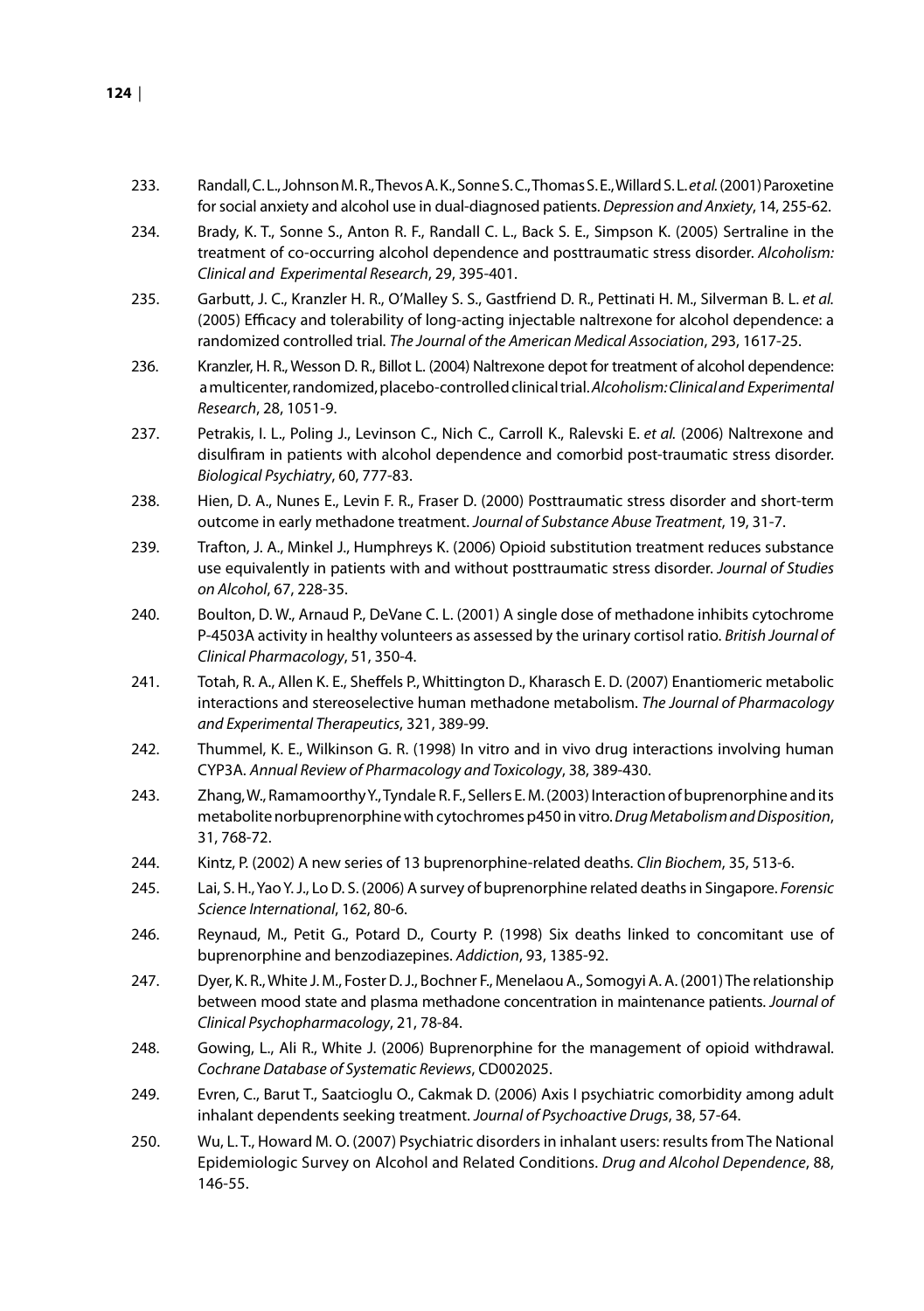- 251. Olfson, M., Lewis-Fernandez R., Weissman M. M., Feder A., Gameroff M. J., Pilowsky D. *et al.* (2002) Psychotic symptoms in an urban general medicine practice. *The American Journal of Psychiatry*, 159, 1412-9.
- 252. Leucht, S., Pitschel-Walz G., Abraham D., Kissling W. (1999) Efficacy and extrapyramidal sideeffects of the new antipsychotics olanzapine, quetiapine, risperidone, and sertindole compared to conventional antipsychotics and placebo. A meta-analysis of randomized controlled trials. Schizophrenia Research, 35, 51-68.
- 253. Wahlbeck, K., Cheine M., Essali A., Adams C. (1999) Evidence of clozapine's effectiveness in schizophrenia: a systematic review and meta-analysis of randomized trials. *The American Journal of Psychiatry*, 156, 990-9.
- 254. Bilder, R. M., Goldman R. S., Volavka J., Czobor P., Hoptman M., Sheitman B. *et al.* (2002) Neurocognitive effects of clozapine, olanzapine, risperidone, and haloperidol in patients with chronic schizophrenia or schizoaffective disorder. *The American Journal of Psychiatry*, 159, 1018-28.
- 255. Green, M. F., Marshall B. D., Jr., Wirshing W. C., Ames D., Marder S. R., McGurk S. *et al.* (1997) Does risperidone improve verbal working memory in treatment-resistant schizophrenia? *The American Journal of Psychiatry*, 154, 799-804.
- 256. Meltzer, H. Y., McGurk S. R. (1999) The effects of clozapine, risperidone, and olanzapine on cognitive function in schizophrenia. Schizophrenia Bulletin, 25, 233-55.
- 257. Bowden, C. L., Calabrese J. R., Sachs G., Yatham L. N., Asghar S. A., Hompland M. *et al.* (2003) A placebo-controlled 18-month trial of lamotrigine and lithium maintenance treatment in recently manic or hypomanic patients with bipolar I disorder. *Archives of General Psychiatry*, 60, 392-400.
- 258. Calabrese, J. R., Bowden C. L., Sachs G., Yatham L. N., Behnke K., Mehtonen O. P. *et al.* (2003) A placebo-controlled 18-month trial of lamotrigine and lithium maintenance treatment in recently depressed patients with bipolar I disorder. *Journal of Clinical Psychiatry*, 64, 1013-24.
- 259. Smith, L. A., Cornelius V., Warnock A., Tacchi M. J., Taylor D. (2007) Pharmacological interventions for acute bipolar mania: a systematic review of randomized placebo-controlled trials. *Bipolar Disorders*, 9, 551-60.
- 260. El-Mallakh, R. S., Ketter T. A., Weisler R. H., Hirschfeld R., Cutler A. J., Gazda T. *et al.* (2008) Switching from other agents to extended-release carbamazepine in acute mania. *Psychopharmacology Bulletin*, 41, 52-8.
- 261. Calabrese, J. R., Huffman R. F., White R. L., Edwards S., Thompson T. R., Ascher J. A. *et al.* (2008) Lamotrigine in the acute treatment of bipolar depression: results of five double-blind, placebocontrolled clinical trials. *Bipolar Disorders*, 10, 323-33.
- 262. Buckley, P. F. (2008) Update on the treatment and management of schizophrenia and bipolar disorder. *CNS Spectrums*, 13, 1-10; quiz 1-2.
- 263. Gregg, L., Barrowclough C., Haddock G. (2007) Reasons for increased substance use in psychosis. *Clinical Psychology Review*, 27, 494-510.
- 264. Dubertret, C., Bidard I., Ades J., Gorwood P. (2006) Lifetime positive symptoms in patients with schizophrenia and cannabis abuse are partially explained by co-morbid addiction. Schizophrenia *Research*, 86, 284-90.
- 265. Green, A. I., Tohen M. F., Hamer R. M., Strakowski S. M., Lieberman J. A., Glick I. *et al.* (2004) First episode schizophrenia-related psychosis and substance use disorders: acute response to olanzapine and haloperidol. Schizophrenia Research, 66, 125-35.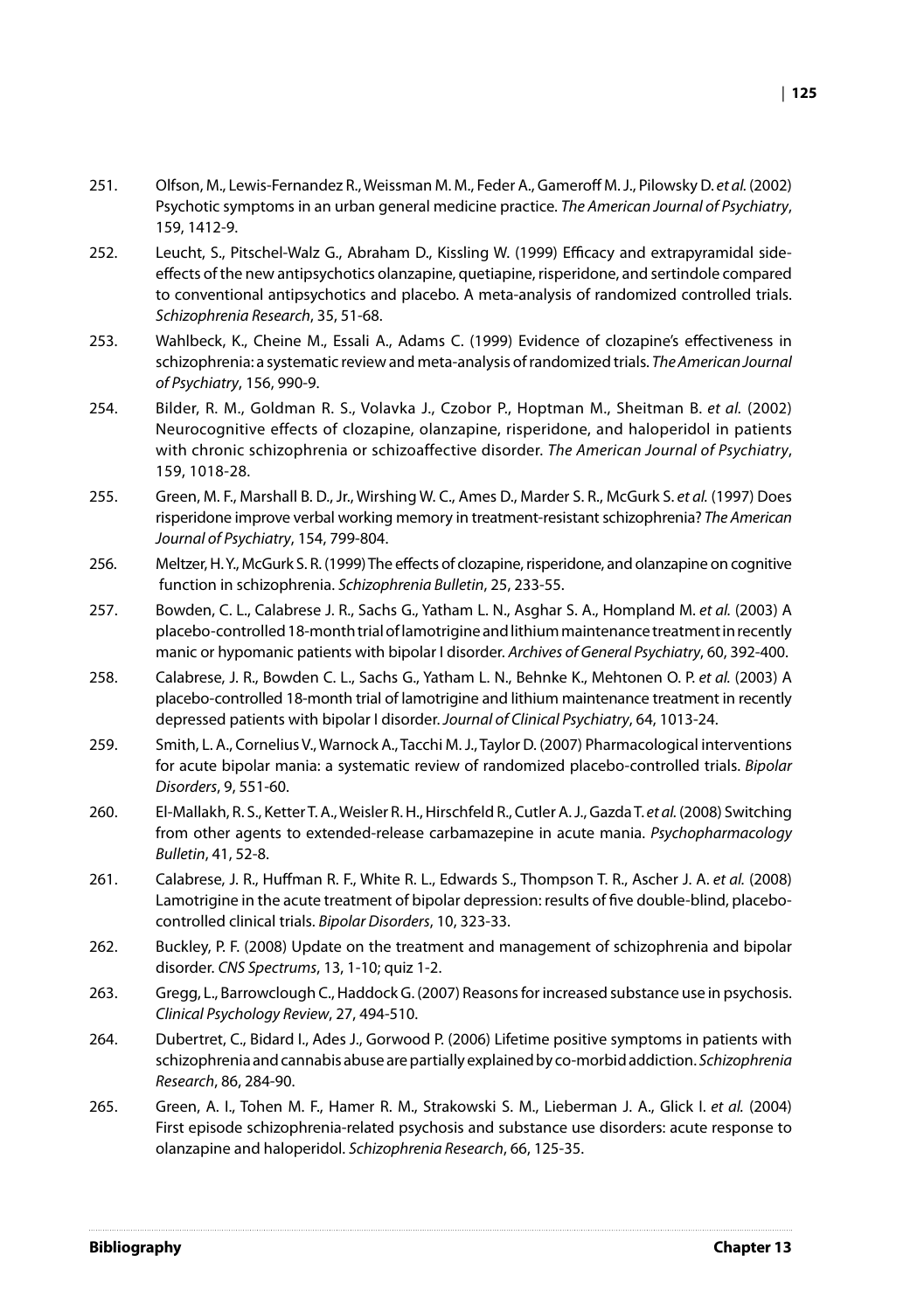- 266. Goswami, S., Mattoo S. K., Basu D., Singh G. (2004) Substance-abusing schizophrenics: do they self-medicate? *The American Journal on Addictions*, 13, 139-50.
- 267. San, L., Arranz B., Martinez-Raga J. (2007) Antipsychotic drug treatment of schizophrenic patients with substance abuse disorders. *European Addiction Research*, 13, 230-43.
- 268. Kawa, I., Carter J. D., Joyce P. R., Doughty C. J., Frampton C. M., Wells J. E. *et al.* (2005) Gender differences in bipolar disorder: age of onset, course, comorbidity, and symptom presentation. *Bipolar Disorders*, 7, 119-25.
- 269. Wobrock, T., Sittinger H., Behrendt B., D'Amelio R., Falkai P., Caspari D. (2007) Comorbid substance abuse and neurocognitive function in recent-onset schizophrenia. *European Archives of Psychiatry and Clinical Neuroscience*, 257, 203-10.
- 270. Drake, R. E., Xie H., McHugo G. J., Green A. I. (2000) The effects of clozapine on alcohol and drug use disorders among patients with schizophrenia. Schizophrenia Bulletin, 26, 441-9.
- 271. Green, A. I., Noordsy D. L., Brunette M. F., O'Keefe C. (2008) Substance abuse and schizophrenia: pharmacotherapeutic intervention. *Journal of Substance Abuse Treatment*, 34, 61-71.
- 272. McEvoy, J. P., Freudenreich O., Wilson W. H. (1999) Smoking and therapeutic response to clozapine in patients with schizophrenia. *Biological Psychiatry*, 46, 125-9.
- 273. Stuyt, E. B., Sajbel T. A., Allen M. H. (2006) Differing effects of antipsychotic medications on substance abuse treatment patients with co-occurring psychotic and substance abuse disorders. *The American Journal on Addictions*, 15, 166-73.
- 274. Zimmet, S. V., Strous R. D., Burgess E. S., Kohnstamm S., Green A. I. (2000) Effects of clozapine on substance use in patients with schizophrenia and schizoaffective disorder: a retrospective survey. *Journal of Clinical Psychopharmacology*, 20, 94-8.
- 275. McEvoy, J. P., Lieberman J. A., Stroup T. S., Davis S. M., Meltzer H. Y., Rosenheck R. A. *et al.* (2006) Effectiveness of clozapine versus olanzapine, quetiapine, and risperidone in patients with chronic schizophrenia who did not respond to prior atypical antipsychotic treatment. *The American Journal of Psychiatry*, 163, 600-10.
- 276. Buckley, P., Thompson P., Way L., Meltzer H. Y. (1994) Substance abuse among patients with treatment-resistant schizophrenia: characteristics and implications for clozapine therapy. *The American Journal of Psychiatry*, 151, 385-9.
- 277. Naeem, F., Kingdon D., Turkington D. (2005) Cognitive behavior therapy for schizophrenia in patients with mild to moderate substance misuse problems. *Cognitive Behaviour Therapy*, 34, 207-15.
- 278. Barrowclough, C., Haddock G., Tarrier N., Lewis S. W., Moring J., O'Brien R. *et al.* (2001) Randomized controlled trial of motivational interviewing, cognitive behavior therapy, and family intervention for patients with comorbid schizophrenia and substance use disorders. *The American Journal of Psychiatry*, 158, 1706-13.
- 279. Grace, R. F., Shenfield G., Tennant C. (2000) Cannabis and psychosis in acute psychiatric admissions. *Drug and Alcohol Review*, 19, 287-90.
- 280. Wittchen, H. U., Frohlich C., Behrendt S., Gunther A., Rehm J., Zimmermann P. *et al.* (2007) Cannabis use and cannabis use disorders and their relationship to mental disorders: a 10-year prospective-longitudinal community study in adolescents. *Drug and Alcohol Dependence*, 88 Suppl 1, S60-S70.
- 281. Strakowski, S. M., DelBello M. P., Fleck D. E., Arndt S. (2000) The impact of substance abuse on the course of bipolar disorder. *Biological Psychiatry*, 48, 477-85.
- 282. Boydell, J., van Os J., Caspi A., Kennedy N., Giouroukou E., Fearon P. *et al.* (2006) Trends in cannabis use prior to first presentation with schizophrenia, in South-East London between 1965 and 1999. *Psychological Medicine*, 36, 1441-6.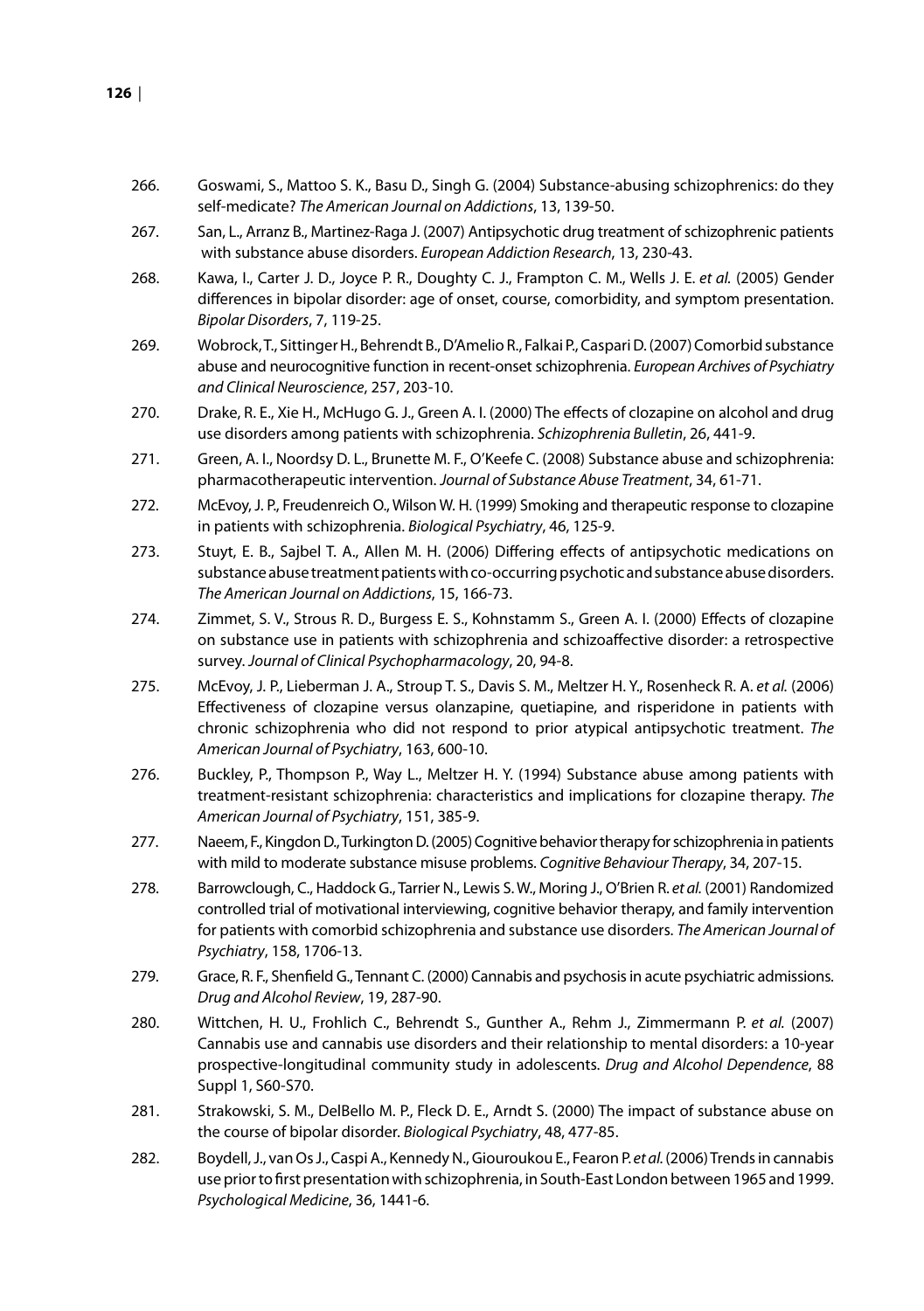- 283. de Irala, J., Ruiz-Canela M., Martinez-Gonzalez M. A. (2005) Causal relationship between cannabis use and psychotic symptoms or depression. Should we wait and see? A public health perspective. *Medical Science Monitor*, 11, RA355-RA8.
- 284. Fergusson, D. M., Horwood L. J., Ridder E. M. (2005) Tests of causal linkages between cannabis use and psychotic symptoms. *Addiction*, 100, 354-66.
- 285. Semple, D. M., McIntosh A. M., Lawrie S. M. (2005) Cannabis as a risk factor for psychosis: systematic review. *Journal of Psychopharmacology*, 19, 187-94.
- 286. Degenhardt, L., Hall W., Lynskey M. (2003) Testing hypotheses about the relationship between cannabis use and psychosis. *Drug and Alcohol Dependence*, 71, 37-48.
- 287. Miller, P. M., Johnstone E. C., Lawrie S. M., Owens D. G. C. (2006) Substance use, psychiatric symptoms and the onset of schizophrenia illness. *Journal of Substance Use*, 11, 101-13.
- 288. Degenhardt, L., Tennant C., Gilmour S., Schofield D., Nash L., Hall W. *et al.* (2007) The temporal dynamics of relationships between cannabis, psychosis and depression among young adults with psychotic disorders: findings from a 10-month prospective study. *Psychological Medicine*, 37, 927-34.
- 289. D'Souza, D. C., Abi-Saab W. M., Madonick S., Forselius-Bielen K., Doersch A., Braley G. *et al.* (2005) Delta-9-tetrahydrocannabinol effects in schizophrenia: implications for cognition, psychosis, and addiction. *Biological Psychiatry*, 57, 594-608.
- 290. Hall, W., Degenhardt L., Teesson M. (2004) Cannabis use and psychotic disorders: an update. *Drug and Alcohol Review*, 23, 433-43.
- 291. Isaac, M., Holloway F. (2005) Is cannabis an anti-antipsychotic? The experience in psychiatric intensive care. *Human Psychopharmacology*, 20, 207-10.
- 292. Green, B., Kavanagh D. J., Young R. M. (2004) Reasons for cannabis use in men with and without psychosis. *Drug and Alcohol Review*, 23, 445-53.
- 293. Schofield, D., Tennant C., Nash L., Degenhardt L., Cornish A., Hobbs C. *et al.* (2006) Reasons for cannabis use in psychosis. The Australian and New Zealand Journal of Psychiatry, 40, 570-4.
- 294. Zullino, D. F., Delessert D., Eap C. B., Preisig M., Baumann P. (2002) Tobacco and cannabis smoking cessation can lead to intoxication with clozapine or olanzapine. International Clinical *Psychopharmacology*, 17, 141-3.
- 295. Edwards, J., Elkins K., Hinton M., Harrigan S. M., Donovan K., Athanasopoulos O. *et al.* (2006) Randomized controlled trial of a cannabis-focused intervention for young people with firstepisode psychosis. *Acta Psychiatrica Scandinavica*, 114, 109-17.
- 296. Green, A. I., Burgess E. S., Dawson R., Zimmet S. V., Strous R. D. (2003) Alcohol and cannabis use in schizophrenia: effects of clozapine vs. risperidone. Schizophrenia Research, 60, 81-5.
- 297. Berk, M., Brook S., Trandafir A. I. (1999) A comparison of olanzapine with haloperidol in cannabisinduced psychotic disorder: a double-blind randomized controlled trial. International Clinical *Psychopharmacology*, 14, 177-80.
- 298. Frye, M. A., Salloum I. M. (2006) Bipolar disorder and comorbid alcoholism: prevalence rate and treatment considerations. *Bipolar Disorders*, 8, 677-85.
- 299. D'Souza, D. C., Gil R. B., Madonick S., Perry E. B., Forselius-Bielen K., Braley G. *et al.* (2006) Enhanced sensitivity to the euphoric effects of alcohol in schizophrenia. *Neuropsychopharmacology*, 31, 2767-75.
- 300. Thoma, R. J., Hanlon F. M., Miller G. A., Huang M., Weisend M. P., Sanchez F. P. *et al.* (2006) Neuropsychological and sensory gating deficits related to remote alcohol abuse history in schizophrenia.Journal of the International Neuropsychological Society, 12, 34-44.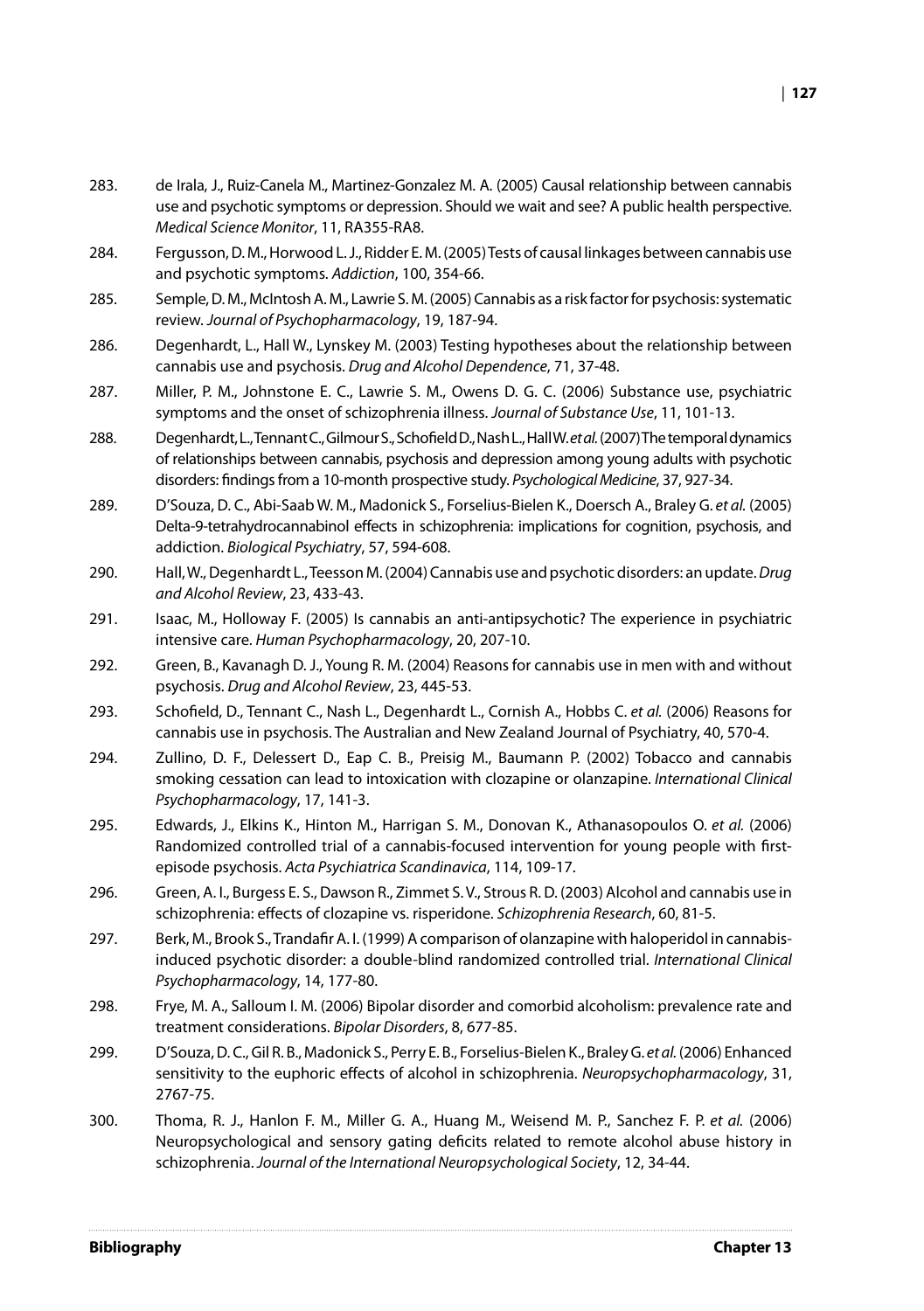- 301. Murthy, K. K. (1997) Psychosis during disulfiram therapy for alcoholism. Journal of the Indian *Medical Association*, 95, 80-1.
- 302. Petrakis, I. L., Nich C., Ralevski E. (2006) Psychotic spectrum disorders and alcohol abuse: a review of pharmacotherapeutic strategies and a report on the effectiveness of naltrexone and disulfiram. Schizophrenia Bulletin, 32, 644-54.
- 303. Petrakis, I. L., O'Malley S., Rounsaville B., Poling J., McHugh-Strong C., Krystal J. H. (2004) Naltrexone augmentation of neuroleptic treatment in alcohol abusing patients with schizophrenia. *Psychopharmacology (Berl)*, 172, 291-7.
- 304. Mueser, K. T., Noordsy D. L., Fox L., Wolfe R. (2003) Disulfiram treatment for alcoholism in severe mental illness. *The American Journal on Addictions*, 12, 242-52.
- 305. Sorensen, H. J., Jepsen P. W., Haastrup S., Juel K. (2005) Drug-use pattern, comorbid psychosis and mortality in people with a history of opioid addiction. *Acta Psychiatrica Scandinavica*, 111, 244-9.
- 306. Miotto, P., Preti A., Frezza M. (2001) Heroin and schizophrenia: subjective responses to abused drugs in dually diagnosed patients. *Journal of Clinical Psychopharmacology*, 21, 111-3.
- 307. Gerra, G., Di Petta G., D'Amore A., Iannotta P., Bardicchia F., Falorni F. *et al.* (2007) Combination of olanzapine with opioid-agonists in the treatment of heroin-addicted patients affected by comorbid schizophrenia spectrum disorders. *Clinical Neuropharmacology*, 30, 127-35.
- 308. Nolte, S., Wong D., Latchford G. (2007) Amphetamines for schizophrenia. *Cochrane Database of Systematic Reviews*.
- 309. Chen, C. K., Lin S. K., Sham P. C., Ball D., Loh E. W., Hsiao C. C. *et al.* (2003) Pre-morbid characteristics and co-morbidity of methamphetamine users with and without psychosis. *Psychological Medicine*, 33, 1407-14.
- 310. Sweeting, M., Farrell M. (2005) Methamphetamine Psychosis: How is it Related to Schizophrenia? A Review of the Literature. *Current Psychiatry Reviews*, 1, 115-22.
- 311. Degner, D., Bleich S., Grohmann R., Bandelow B., Ruther E. (2000) Myocarditis associated with clozapine treatment. *Australian and New Zealand Journal of Psychiatry*, 34, 880.
- 312. Havens, J. R., Strathdee S. A. (2005) Antisocial Personality Disorder and Opioid Treatment Outcomes: A Review. *Addictive Disorders and Their Treatment*, 4, 85-97.
- 313. Messina, N. P., Wish E. D., Hoffman J. A., Nemes S. (2002) Antisocial personality disorder and TC treatment outcomes. *The American Journal of Drug and Alcohol Abuse*, 28, 197-212.
- 314. Benedetti, F., Sforzini L., Colombo C., Maffei C., Smeraldi E. (1998) Low-dose clozapine in acute and continuation treatment of severe borderline personality disorder. *Journal of Clinical Psychiatry*, 59, 103-7.
- 315. Hori, A. (1998) Pharmacotherapy for personality disorders. *iPsychiatry and Clinical Neurosciences*, 52, 13-9.
- 316. Gross, R., Olfson M., Gameroff M., Shea S., Feder A., Fuentes M. *et al.* (2002) Borderline personality disorder in primary care. Archives of Internal Medicine, 162, 53-60.
- 317. Tomasson, K., Vaglum P. (2000) Antisocial addicts: the importance of additional axis I disorders for the 28-month outcome. *European Psychiatry*, 15, 443-9.
- 318. Goldstein, R. B., Compton W. M., Pulay A. J., Ruan W. J., Pickering R. P., Stinson F. S. *et al.* (2007) Antisocial behavioral syndromes and DSM-IV drug use disorders in the United States: Results from the National Epidemiologic Survey on Alcohol and Related Conditions. *Drug and Alcohol Dependence*, 90, 145-58.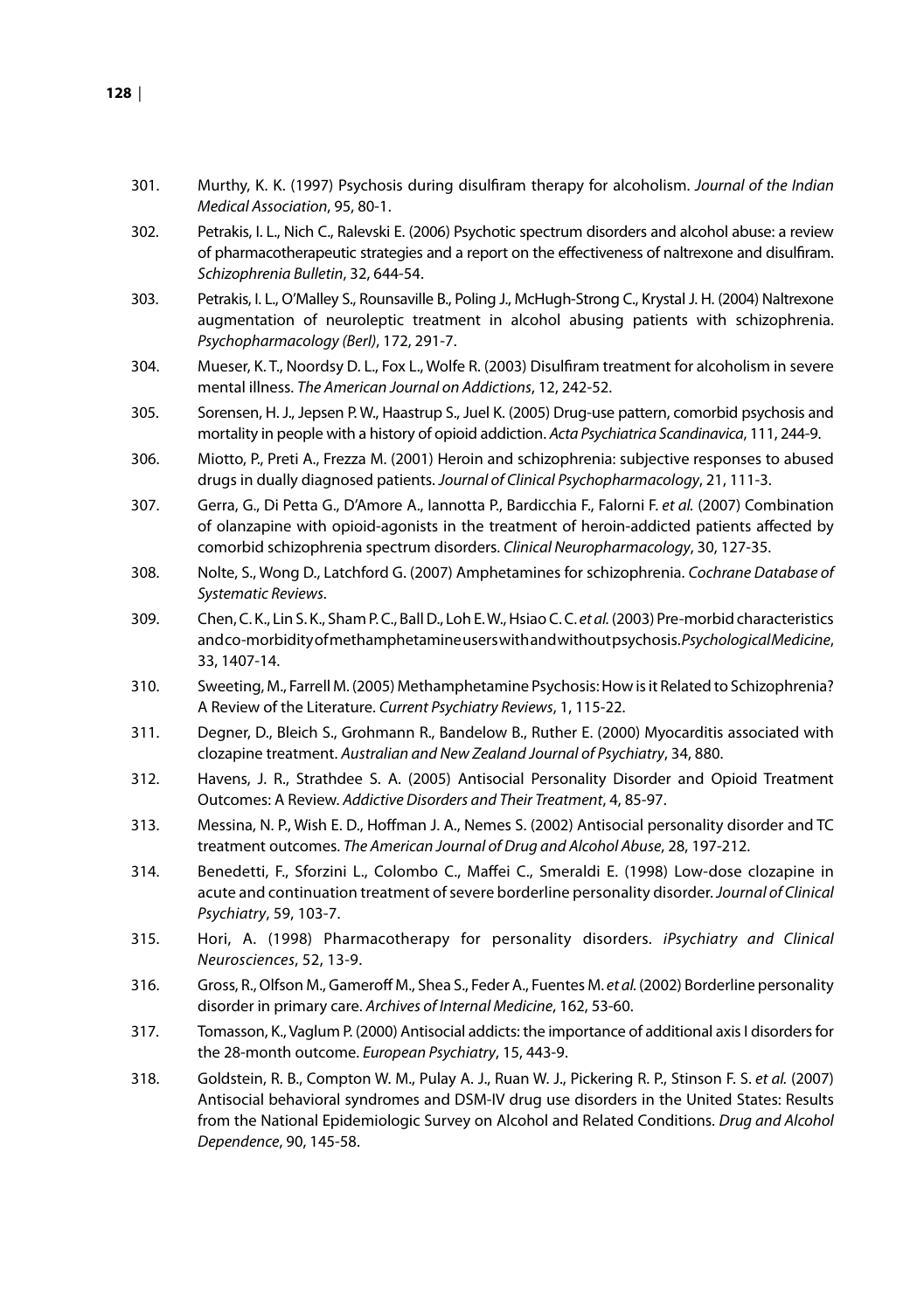- 319. Grant, B. F., Stinson F. S., Dawson D. A., Chou S. P., Ruan W. J., Pickering R. P. (2004) Co-occurrence of 12-month alcohol and drug use disorders and personality disorders in the United States: results from the National Epidemiologic Survey on Alcohol and Related Conditions. *Archives of General Psychiatry*, 61, 361-8.
- 320. Cohen, P., Chen H., Crawford T. N., Brook J. S., Gordon K. (2007) Personality disorders in early adolescence and the development of later substance use disorders in the general population. *Drug and Alcohol Dependence*, 88 Suppl 1, S71-S84.
- 321. Huang, D. B., Kamat P. P., Wang J. (2006) Demographic characteristics and antisocial personality disorder of early and late onset alcoholics identified in a primary care clinic. *The American Journal on Addictions*, 15, 478-82.
- 322. Kovac, I., Merette C., Legault L., Dongier M., Palmour R. M. (2002) Evidence in an international sample of alcohol-dependent subjects of subgroups with specific symptom patterns of antisocial personality disorder. *Alcoholism: Clinical and Experimental Research*, 26, 1088-96.
- 323. Ducci, F., Enoch M. A., Funt S., Virkkunen M., Albaugh B., Goldman D. (2007) Increased anxiety and other similarities in temperament of alcoholics with and without antisocial personality disorder across three diverse populations. *Alcohol*, 41, 3-12.
- 324. Hunter, E. E., Powell B. J., Penick E. C., Nickel E. J., Liskow B. I., Cantrell P. J. *et al.* (2000) Comorbid psychiatric diagnosis and long-term drinking outcome. *Comprehensive Psychiatry*, 41, 334-8.
- 325. Krampe, H., Wagner T., Stawicki S., Bartels C., Aust C., Kroener-Herwig B. *et al.* (2006) Personality disorder and chronicity of addiction as independent outcome predictors in alcoholism treatment. *Psychiatric Services*, 57, 708-12.
- 326. Whiteside, S. P., Lynam D. R. (2003) Understanding the role of impulsivity and externalizing psychopathology in alcohol abuse: application of the UPPS impulsive behavior scale. *Experimental and Clinical Psychopharmacology*, 11, 210-7.
- 327. Malcolm, R., Ballenger J. C., Sturgis E. T., Anton R. (1989) Double-blind controlled trial comparing carbamazepine to oxazepam treatment of alcohol withdrawal. *The American Journal of Psychiatry*, 146, 617-21.
- 328. Myrick, H., Brady K. T., Malcolm R. (2000) Divalproex in the treatment of alcohol withdrawal. *The American Journal of Drug and Alcohol Abuse*, 26, 155-60.
- 329. Reoux, J. P., Saxon A. J., Malte C. A., Baer J. S., Sloan K. L. (2001) Divalproex sodium in alcohol withdrawal: a randomized double-blind placebo-controlled clinical trial. *Alcoholism: Clinical and Experimental Research*, 25, 1324-9.
- 330. Book, S. W., Myrick H. (2005) Novel anticonvulsants in the treatment of alcoholism. *Expert Opinion* on Investigational Drugs, 14, 371-6.
- 331. Soyka, M., Roesner S. (2006) New pharmacological approaches for the treatment of alcoholism. *Expert Opinion on Pharmacotherapy*, 7, 2341-53.
- 332. Rohsenow, D. J., Miranda R., Jr., McGeary J. E., Monti P. M. (2007) Family history and antisocial traits moderate naltrexone's effects on heavy drinking in alcoholics. *Experimental and Clinical Psychopharmacology*, 15, 272-81.
- 333. Darke, S., Williamson A., Ross J., Teesson M., Lynskey M. (2004) Borderline personality disorder, antisocial personality disorder and risk-taking among heroin users: findings from the Australian Treatment Outcome Study (ATOS). *Drug and Alcohol Dependence*, 74, 77-83.
- 334. Darke, S., Ross J., Williamson A., Mills K. L., Havard A., Teesson M. (2007) Borderline personality disorder and persistently elevated levels of risk in 36-month outcomes for the treatment of heroin dependence. *Addiction*, 102, 1140-6.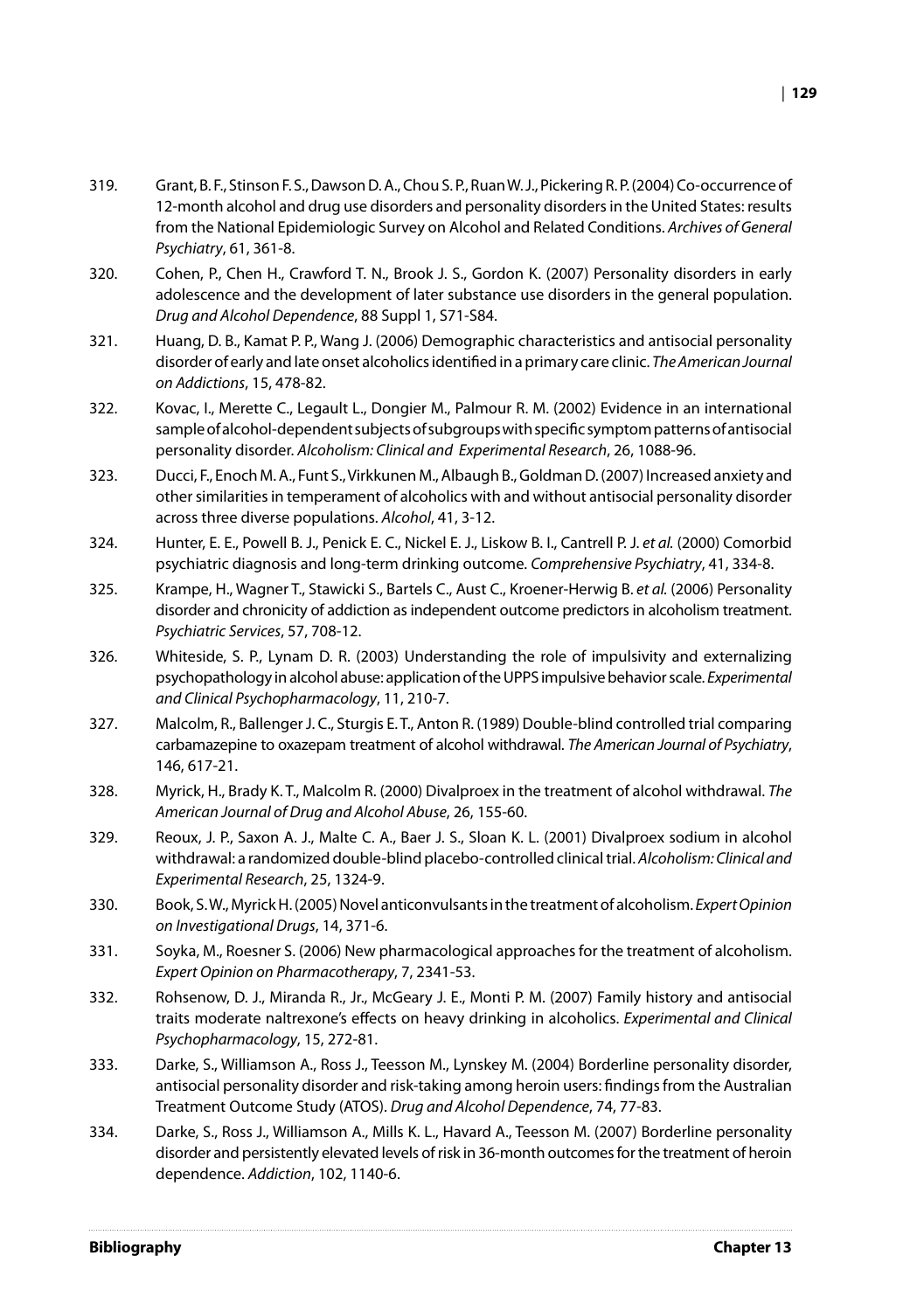- 335. Broome, K. M., Joe G. W., Simpson D. D. (1999) HIV risk reduction in outpatient drug abuse treatment: individual and geographic differences. AIDS Education and Prevention, 11, 293-306.
- 336. King, V. L., Kidorf M. S., Stoller K. B., Carter J. A., Brooner R. K. (2001) Influence of antisocial personality subtypes on drug abuse treatment response. *The Journal of Nervous and Mental Disease*, 189, 593-601.
- 337. Falck, R. S., Wang J., Siegal H. A., Carlson R. G. (2004) The prevalence of psychiatric disorder among a community sample of crack cocaine users: an exploratory study with practical implications. *The Journal of Nervous and Mental Disease*, 192, 503-7.
- 338. de Win, M. M., Schilt T., Reneman L., Vervaeke H., Jager G., Dijkink S. *et al.* (2006) Ecstasy use and self-reported depression, impulsivity, and sensation seeking: a prospective cohort study. *Journal of Psychopharmacology*, 20, 226-35.
- 339. Hoffman, W. F., Moore M., Templin R., McFarland B., Hitzemann R. J., Mitchell S. H. (2006) Neuropsychological function and delay discounting in methamphetamine-dependent individuals. *Psychopharmacology (Berl)*, 188, 162-70.
- 340. Cochrane, C., Malcolm R., Brewerton T. (1998) The role of weight control as a motivation for cocaine abuse. *Addictive Behaviors*, 23, 201-7.
- 341. Stock, S. L., Goldberg E., Corbett S., Katzman D. K. (2002) Substance use in female adolescents with eating disorders. *Journal of Adolescent Health*, 31, 176-82.
- 342. Ramoz, N., Versini A., Gorwood P. (2007) Eating disorders: an overview of treatment responses and the potential impact of vulnerability genes and endophenotypes. *Expert Opinion on Pharmacotherapy*, 8, 2029-44.
- 343. Hay, P. J., Bacaltchuk J., Stefano S. (2004) Psychotherapy for bulimia nervosa and binging. *Cochrane Database of Systematic Reviews*, CD000562.
- 344. Shapiro, J. R., Berkman N. D., Brownley K. A., Sedway J. A., Lohr K. N., Bulik C. M. (2007) Bulimia nervosa treatment: a systematic review of randomized controlled trials. The InternationalJournal *of Eating Disorders*, 40, 321-36.
- 345. Crow, S., Mussell M. P., Peterson C., Knopke A., Mitchell J. (1999) Prior treatment received by patients with bulimia nervosa. The International Journal of Eating Disorders, 25, 39-44.
- 346. Blinder, B. J., Cumella E. J., Sanathara V. A. (2006) Psychiatric comorbidities of female inpatients with eating disorders. *Psychosomatic Medicine*, 68, 454-62.
- 347. Herzog, D. B., Franko D. L., Dorer D. J., Keel P. K., Jackson S., Manzo M. P. (2006) Drug abuse in women with eating disorders. International Journal of Eating Disorders, 39, 364-8.
- 348. Patton, G. C., Coffey C., Carlin J. B., Sanci L., Sawyer S. (2008) Prognosis of adolescent partial syndromes of eating disorder. *The British Journal of Psychiatry*, 192, 294-9.
- 349. Piran, N., Robinson S. (2006) The association between disordered eating and substance use and abuse in women: a community-based investigation. *Women and Health*, 44, 1-20.
- 350. Wiederman, M. W. (1997) Adolescent Substance Use and Eating Disorders. *The Prevention Researcher*, 4, 10-1.
- 351. Wiederman, M. W., Pryor T. (1996) Substance use and impulsive behaviors among adolescents with eating disorders. *Addictive Behaviors*, 21, 269-72.
- 352. Corte, C., Stein K. F. (2000) Eating disorders and substance use; An examination of behavioral associations. *Eating Behaviors*, 1, 173-89.
- 353. Lacey, J. H., Evans C. D. (1986) The impulsivist: a multi-impulsive personality disorder. *British Journal of Addiction*, 81, 641-9.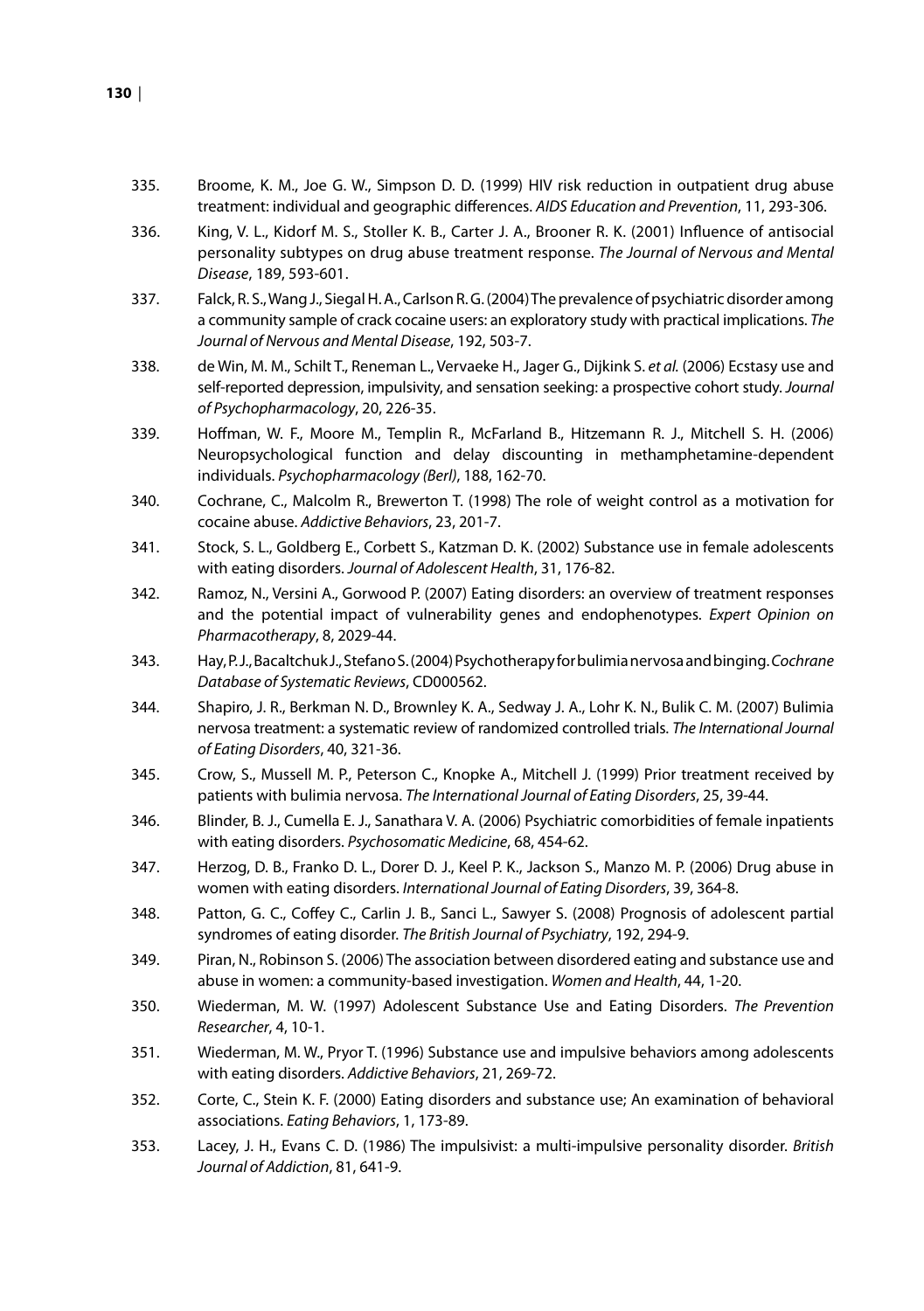- 354. Fischer, S., Grange D. (2007) Comorbidity and high-risk behaviors in treatment-seeking adolescents with bulimia nervosa. The International Journal of Eating Disorders, 40, 751-3.
- 355. Haug, N. A., Heinberg L. J., Guarda A. S. (2001) Cigarette smoking and its relationship to other substance use among eating disordered inpatients. *Eating and Weight Disorders*, 6, 130-9.
- 356. Sansone, R. A., Levitt J. L. (2002) Self-harm behaviors among those with eating disorders: an overview. *Eating Disorders*, 10, 205-13.
- 357. Franko, D. L., Dorer D. J., Keel P. K., Jackson S., Manzo M. P., Herzog D. B. (2005) How do eating disorders and alcohol use disorder influence each other? The International Journal of Eating *Disorders*, 38, 200-7.
- 358. Piran, N., Gadalla T. (2006) Eating disorders and substance abuse in Canadian women: a national study. *Addiction*, 102, 105-13.
- 359. Pelchat, M. L. (2002) Of human bondage: food craving, obsession, compulsion, and addiction. *Physiology and Behavior*, 76, 347-52.
- 360. Curran, H. V., Robjant K. (2006) Eating attitudes, weight concerns and beliefs about drug effects in women who use ecstasy. *Journal of Psychopharmacology*, 20, 425-31.
- 361. Nagata, T., Oshima J., Wada A., Yamada H., Kiriike N. (2003) Repetitive self-mutilation among Japanese eating disorder patients with drug use disorder: comparison with patients with methamphetamine use disorder. *The Journal of Nervous and Mental Disease*, 191, 319-23.
- 362. Patton, G. C., Coffey C., Sawyer S. M. (2003) The outcome of adolescent eating disorders: findings from the Victorian Adolescent Health Cohort Study. *European Child and Adolescent Psychiatry*, 12 Suppl 1, I25-129.
- 363. Bulik, C. M., Klump K. L., Thornton L., Kaplan A. S., Devlin B., Fichter M. M. *et al.* (2004) Alcohol use disorder comorbidity in eating disorders: a multicenter study. *Journal of Clinical Psychiatry*, 65, 1000-6.
- 364. Alvarez-Moya, E. M., Jimenez-Murcia S., Granero R., Vallejo J., Krug I., Bulik C. M. *et al.* (2007) Comparison of personality risk factors in bulimia nervosa and pathological gambling. *Comprehensive Psychiatry*, 48, 452-7.
- 365. Engwall, D., Hunter R., Steinberg M. (2004) Gambling and other risk behaviors on university campuses. *Journal of American College Health*, 52, 245-55.
- 366. Fernandez-Aranda, F., Jimenez-Murcia S., Alvarez-Moya E. M., Granero R., Vallejo J., Bulik C. M. (2006) Impulse control disorders in eating disorders: clinical and therapeutic implications. *Comprehensive Psychiatry*, 47, 482-8.
- 367. Huang, J. H., Jacobs D. F., Derevensky J. L., Gupta R., Paskus T. S. (2007) Gambling and health risk behaviors among U.S. college student-athletes: findings from a national study. *Journal of Adolescent Health*, 40, 390-7.
- 368. Davis, C., Claridge G. (1998) The eating disorders as addiction: a psychobiological perspective. *Addictive Behaviors*, 23, 463-75.
- 369. Cooper, S. J. (2004) Endocannabinoids and food consumption: comparisons with benzodiazepine and opioid palatability-dependent appetite. *European Journal of Pharmacology*, 500, 37-49.
- 370. Adams, T. B., Araas T. E. (2006) Purging and alcohol-related effects in college women. *The*  International Journal of Eating Disorders, 39, 240-4.
- 371. Neumark-Sztainer, D., Story M., Dixon L. B., Murray D. M. (1998) Adolescents engaging in unhealthy weight control behaviors: are they at risk for other health-compromising behaviors? *American Journal of Public Health*, 88, 952-5.
- 372. Conason, A. H., Sher L. (2006) Alcohol use in adolescents with eating disorders. International *Journal of Adolescent Medicine and Health*, 18, 31-6.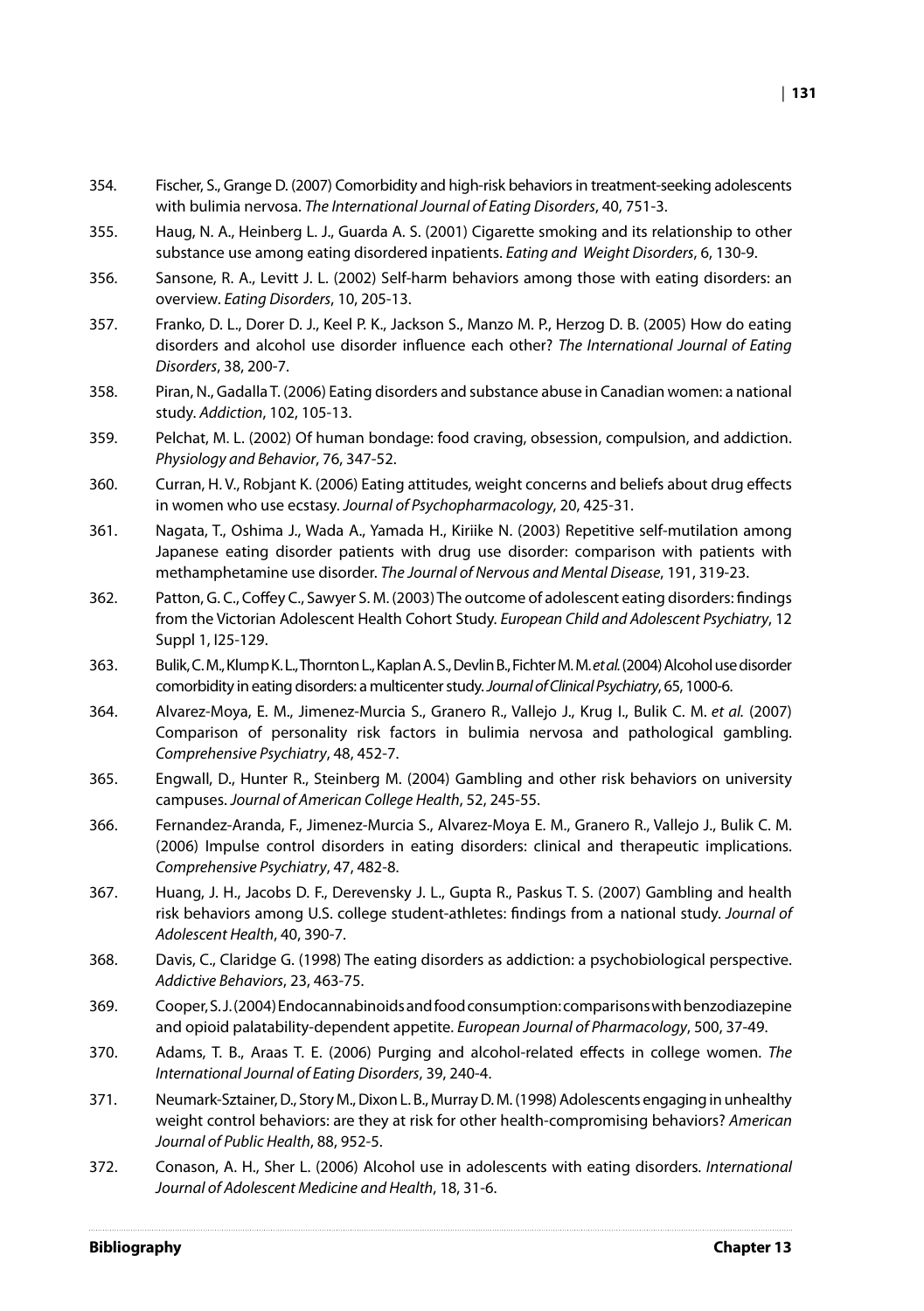- 373. O'Malley, S. S., Sinha R., Grilo C. M., Capone C., Farren C. K., McKee S. A. *et al.* (2007) Naltrexone and cognitive behavioral coping skills therapy for the treatment of alcohol drinking and eating disorder features in alcohol-dependent women: a randomized controlled trial. *Alcoholism: Clinical and Experimental Research*, 31, 625-34.
- 374. Glass, M. J., Billington C. J., Levine A. S. (1999) Opioids and food intake: distributed functional neural pathways. *Neuropeptides*, 33, 360-8.
- 375. Mercer, M. E., Holder M. D. (1997) Food cravings, endogenous opioid peptides, and food intake: a review. *Appetite*, 29, 325-52.
- 376. Cooper, S. J. (2005) Palatability-dependent appetite and benzodiazepines: new directions from the pharmacology of GABA(A) receptor subtypes. *Appetite*, 44, 133-50.
- 377. Singh, B. S. (1998) Managing somatoform disorders. *Medical Journal of Australia*, 168, 572-7.
- 378. Rosendal, M., Bro F., Sokolowski I., Fink P., Toft T., Olesen F. (2005) A randomised controlled trial of brief training in assessment and treatment of somatisation: effects on GPs' attitudes. *Family Practice*, 22, 419-27.
- 379. Escobar, J. I. (1995) Transcultural aspects of dissociative and somatoform disorders. *Psychiatric Clinics of North America*, 18, 555-69.
- 380. Allen, L. A., Woolfolk R. L., Escobar J. I., Gara M. A., Hamer R. M. (2006) Cognitive-behavioral therapy for somatization disorder: a randomized controlled trial. Archives of Internal Medicine, 166, 1512-8.
- 381. Barsky, A. J., Ahern D. K. (2004) Cognitive behavior therapy for hypochondriasis: a randomized controlled trial. *The Journal of the American Medical Association*, 291, 1464-70.
- 382. Buwalda, F. M., Bouman T. K., van Duijn M. A. (2007) Psychoeducation for hypochondriasis: a comparison of a cognitive-behavioural approach and a problem-solving approach. *Behaviour Research and Therapy*, 45, 887-99.
- 383. Clark, D. M., Salkovskis P. M., Hackmann A., Wells A., Fennell M., Ludgate J. *et al.* (1998) Two psychological treatments for hypochondriasis. A randomised controlled trial. *The British Journal of Psychiatry*, 173, 218-25.
- 384. Escobar, J. I., Gara M. A., Diaz-Martinez A. M., Interian A., Warman M., Allen L. A. *et al.* (2007) Effectiveness of a time-limited cognitive behavior therapy type intervention among primary care patients with medically unexplained symptoms. *Annals of Family Medicine*, 5, 328-35.
- 385. Magarinos, M., Zafar U., Nissenson K., Blanco C. (2002) Epidemiology and treatment of hypochondriasis. *CNS Drugs*, 16, 9-22.
- 386. Visser, S., Bouman T. K. (2001) The treatment of hypochondriasis: exposure plus response prevention vs cognitive therapy. *Behaviour Research and Therapy*, 39, 423-42.
- 387. Pols, R. G., Holmwood C., Battersby M. (1999) Understanding somatisation and somatisation disorders: A handbook for healthcare workers.
- 388. Aragones, E., Labad A., Pinol J. L., Lucena C., Alonso Y. (2005) Somatized depression in primary care attenders. *Journal of Psychosomatic Research*, 58, 145-51.
- 389. Allen, L. A., Gara M. A., Escobar J. I., Waitzkin H., Silver R. C. (2001) Somatization: a debilitating syndrome in primary care. *Psychosomatics*, 42, 63-7.
- 390. Creed, F., Barsky A. (2004) A systematic review of the epidemiology of somatisation disorder and hypochondriasis. *Journal of Psychosomatic Research*, 56, 391-408.
- 391. Gureje, O., Von Korff M., Kola L., Demyttenaere K., He Y., Posada-Villa J. *et al.* (2008) The relation between multiple pains and mental disorders: results from the World Mental Health Surveys. *Pain*, 135, 82-91.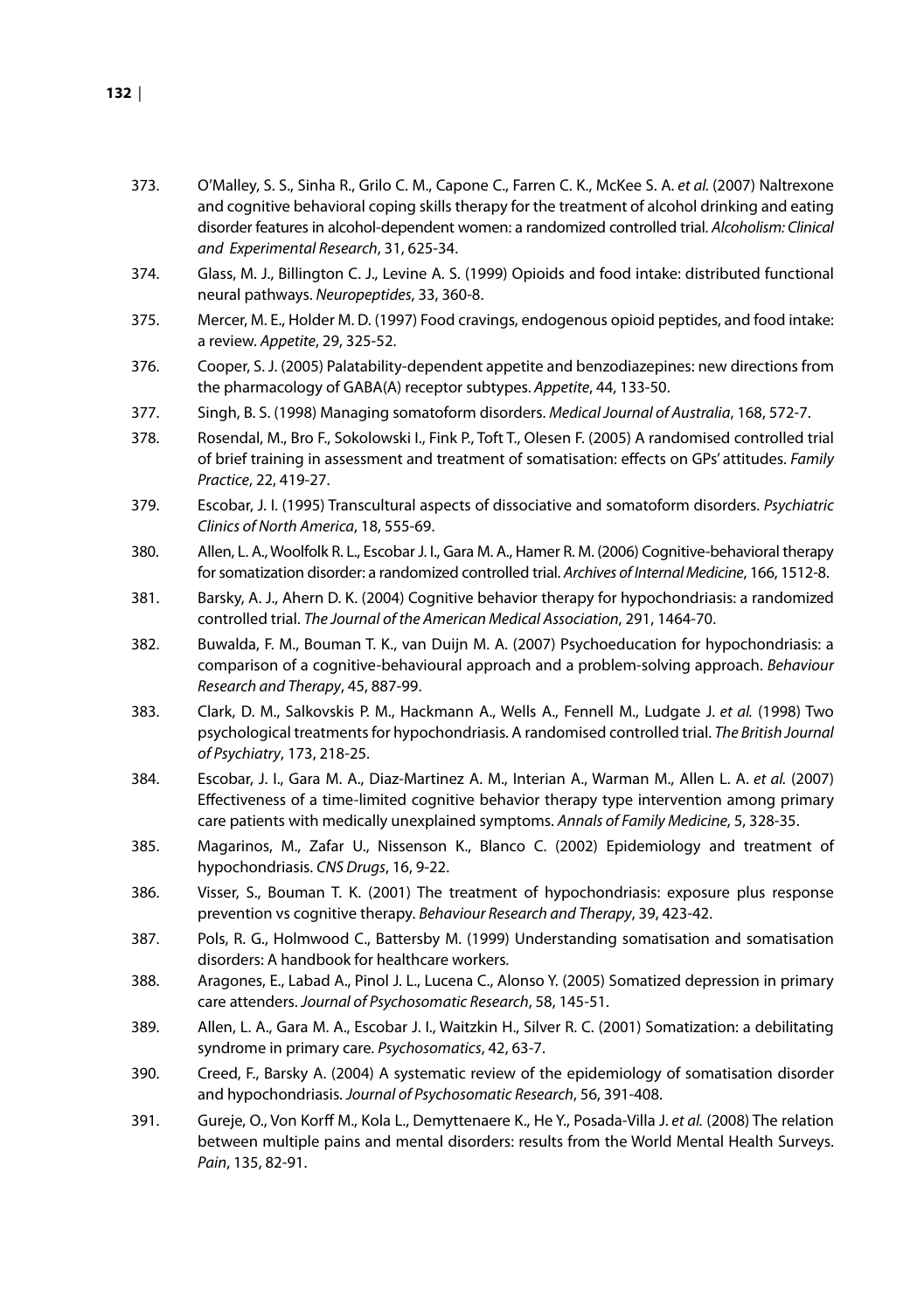- 392. Haug, T. T., Mykletun A., Dahl A. A. (2004) The association between anxiety, depression, and somatic symptoms in a large population: the HUNT-II study. *Psychological Medicine*, 66, 845-51.
- 393. Escobar, J. I., Gara M., Silver R. C., Waitzkin H., Holman A., Compton W. (1998) Somatisation disorder in primary care. *The British Journal of Psychiatry*, 173, 262-6.
- 394. Escobar, J. I., Gara M., Waitzkin H., Silver R. C., Holman A., Compton W. (1998) DSM-IV hypochondriasis in primary care. *General Hospital Psychiatry*, 20, 155-9.
- 395. Gureje, O., Simon G. E., Von Korff M. (2001) A cross-national study of the course of persistent pain in primary care. *Pain*, 92, 195-200.
- 396. Leiknes, K. A., Finset A., Moum T., Sandanger I. (2007) Current somatoform disorders in Norway: prevalence, risk factors and comorbidity with anxiety, depression and musculoskeletal disorders. *Social Psychiatry and Psychiatric Epidemiology*, 42, 698-710.
- 397. Mergl, R., Seidscheck I., Allgaier A., Moller H., Hegerl U., Henkel V. (2007) Depressive, anxiety, and somatoform disorders in primary care: prevalence and recognition. *Depression and Anxiety*, 24, 185-95.
- 398. Stordal, E., Bjelland I., Dahl A. A., Mykletun A. (2003) Anxiety and depression in individuals with somatic health problems. The Nord-Trondelag Health Study (HUNT). *Scandanavian Journal of Primary Health Care*, 21, 136-41.
- 399. Rief, W., Nanke A., Emmerich J., Bender A., Zech T. (2004) Causal illness attributions in somatoform disorders: associations with comorbidity and illness behavior. *Journal of Psychosomatic Research*, 57, 367-71.
- 400. Henningsen, P., Jakobsen T., Schiltenwolf M., Weiss M. G. (2005) Somatization revisited: diagnosis and perceived causes of common mental disorders. *The Journal of Nervous and Mental Disease*, 193, 85-92.
- 401. Smith, R. C., Gardiner J. C., Lyles J. S., Sirbu C., Dwamena F. C., Hodges A. *et al.* (2005) Exploration of DSM-IV criteria in primary care patients with medically unexplained symptoms. *Psychosomatic Medicine*, 67, 123-9.
- 402. Hansen, G. R., Streltzer J. (2005) The psychology of pain. *Emergency Medicine Clinics of North America*, 23, 339-48.
- 403. Ballantyne, J. C., LaForge K. S. (2007) Opioid dependence and addiction during opioid treatment of chronic pain. *Pain*, 129, 235-55.
- 404. Hasin, D., Katz H. (2007) Somatoform and substance use disorders. *Psychological Medicine*, 69, 870-5.
- 405. Molloy, A. R., Nicholas M. K., Asghari A., Beeston L. R., Dehghani M., Cousins M. J. *et al.* (2006) Does a combination of intensive cognitive-behavioral pain management and a spinal implantable device confer any advantage? A preliminary examination. *Pain Practice*, 6, 96-103.
- 406. Kroenke, K., Messina N., 3rd, Benattia I., Graepel J., Musgnung J. (2006) Venlafaxine extended release in the short-term treatment of depressed and anxious primary care patients with multisomatoform disorder. *Journal of Clinical Psychiatry*, 67, 72-80.
- 407. Voon, V., Lang A. E. (2005) Antidepressant treatment outcomes of psychogenic movement disorder. *Journal of Clinical Psychiatry*, 66, 1529-34.
- 408. Rhudy, J. L., Dubbert P. M., Parker J. D., Burke R. S., Williams A. E. (2006) Affective modulation of pain in substance-dependent veterans. *Pain Medicine*, 7, 483-500.
- 409. Warms, C. A., Turner J. A., Marshall H. M., Cardenas D. D. (2002) Treatments for chronic pain associated with spinal cord injuries: many are tried, few are helpful. *The Clinical Journal of Pain*, 18, 154-63.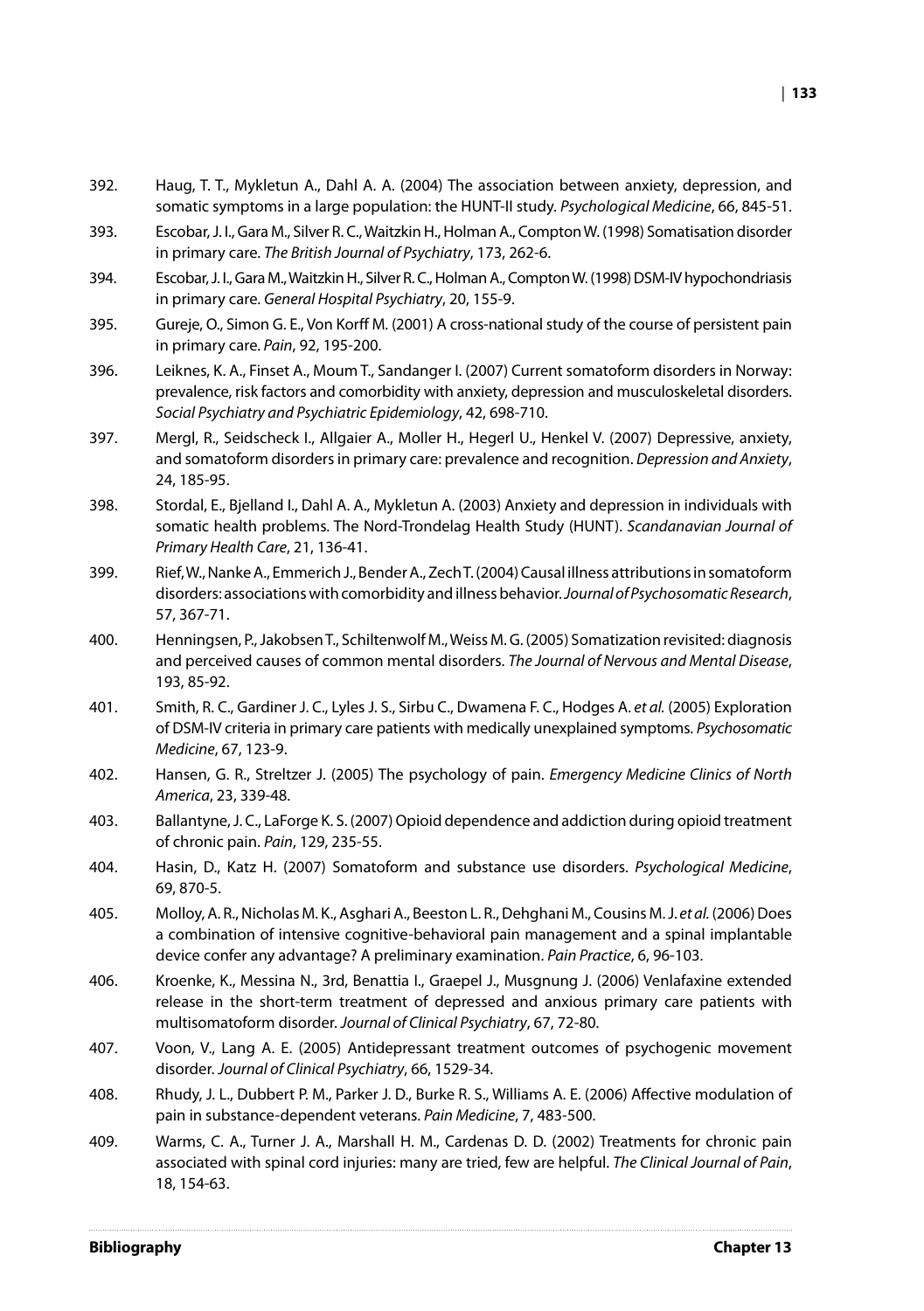- 410. Campbell, F. A., Tramer M. R., Carroll D., Reynolds D. J., Moore R. A., McQuay H. J. (2001) Are cannabinoids an effective and safe treatment option in the management of pain? A qualitative systematic review. *British Medical Journal*, 323, 13-6.
- 411. Corey, S. (2005) Recent developments in the therapeutic potential of cannabinoids. *Puerto Rico Health Sciences Journal*, 24, 19-26.
- 412. Hall, W., Degenhardt L., Lynskey M. The health and psychological effects of cannabis use. In: Ageing Ha, ed. 2nd ed. Canberra 2001.
- 413. Robson, P. (2005) Human studies of cannabinoids and medicinal cannabis. *Handbook of Experimentqal Pharmacology*, 719-56.
- 414. Williamson, E. M., Evans F. J. (2000) Cannabinoids in clinical practice. *Drugs*, 60, 1303-14.
- 415. Grant, J. E., Menard W., Pagano M. E., Fay C., Phillips K. A. (2005) Substance use disorders in individuals with body dysmorphic disorder. *Journal of Clinical Psychiatry*, 66, 309-16; quiz 404-5.
- 416. Ware, M. A., Doyle C. R., Woods R., Lynch M. E., Clark A. J. (2003) Cannabis use for chronic noncancer pain: results of a prospective survey. *Pain*, 102, 211-6.
- 417. Breckenridge, J., Clarke J. D. (2003) Patient characteristics associated with opioid versus nonsteroidal anti-inflammatory drug management of chronic low back pain. *The Journal of Pain*, 4, 344-50.
- 418. Edlund, M. J., Sullivan M., Steffick D., Harris K. M., Wells K. B. (2007) Do users of regularly prescribed opioids have higher rates of substance use problems than nonusers? *Pain Medicine*, 8, 647-56.
- 419. Doverty, M., White J. M., Somogyi A. A., Bochner F., Ali R., Ling W. (2001) Hyperalgesic responses in methadone maintenace patients. *Pain*, 90, 91-6.
- 420. Webster, L. R., Webster R. M. (2005) Predicting aberrant behaviors in opioid-treated patients: preliminary validation of the opioid risk tool. *Pain Medicine*, 6, 432-42.
- 421. Brauer, L. H., De Wit H. (1997) High dose pimozide does not block amphetamine-induced euphoria in normal volunteers. *Pharmacology Biochemisty and Behavior*, 56, 265-72.
- 422. Degenhardt, L., Topp L. (2003) 'Crystal meth' use amongst polydrug users in Sydney's dance party subculture: characteristics, use patterns and associated harms. International Journal of Drug *Policy*, 14, 17-24.
- 423. Blockmans, D., Persoons P., Van Houdenhove B., Bobbaers H. (2006) Does methylphenidate reduce the symptoms of chronic fatigue syndrome? *The American Journal of Medicine*, 119, 167 e23-30.
- 424. Olson, L. G., Ambrogetti A., Sutherland D. C. (2003) A pilot randomized controlled trial of dexamphetamine in patients with chronic fatigue syndrome. *Psychosomatics*, 44, 38-43.
- 425. Randall, D. C., Cafferty F. H., Shneerson J. M., Smith I. E., Llewelyn M. B., File S. E. (2005) Chronic treatment with modafinil may not be beneficial in patients with chronic fatigue syndrome. *Journal of Psychopharmacology*, 19, 647-60.
- 426. Martin, P. R., Weinberg B. A., Bealer B. K. Pathological Gambling. *Healing Addiction: An integrated pharmacopsychosocial approach to treatment*. Hoboken: John Wiley & Sons Inc 2007:149-59.
- 427. Moreyra, P., Ibanez A., Saiz-Ruiz J., Nissenson K., Blanco C. (2000) Review of the phenomenology, etiology and treatment of pathological gambling. *German Journal of Psychiatry*, 3, 37-52.
- 428. Pallanti, S. Pathological Gambling. Clinical Manual of Impulse-Control Disorders 2006:251-89.
- 429. Volberg, R. A. (2002) The epidemiology of pathological gambling. *Psychiatric Annals*, 32, 171-8.
- 430. Petry, N. M. Introduction. *Pathological Gambling:Etiology, comorbidity, and treatment*. Washington: American Psychological Association 2005:3-8.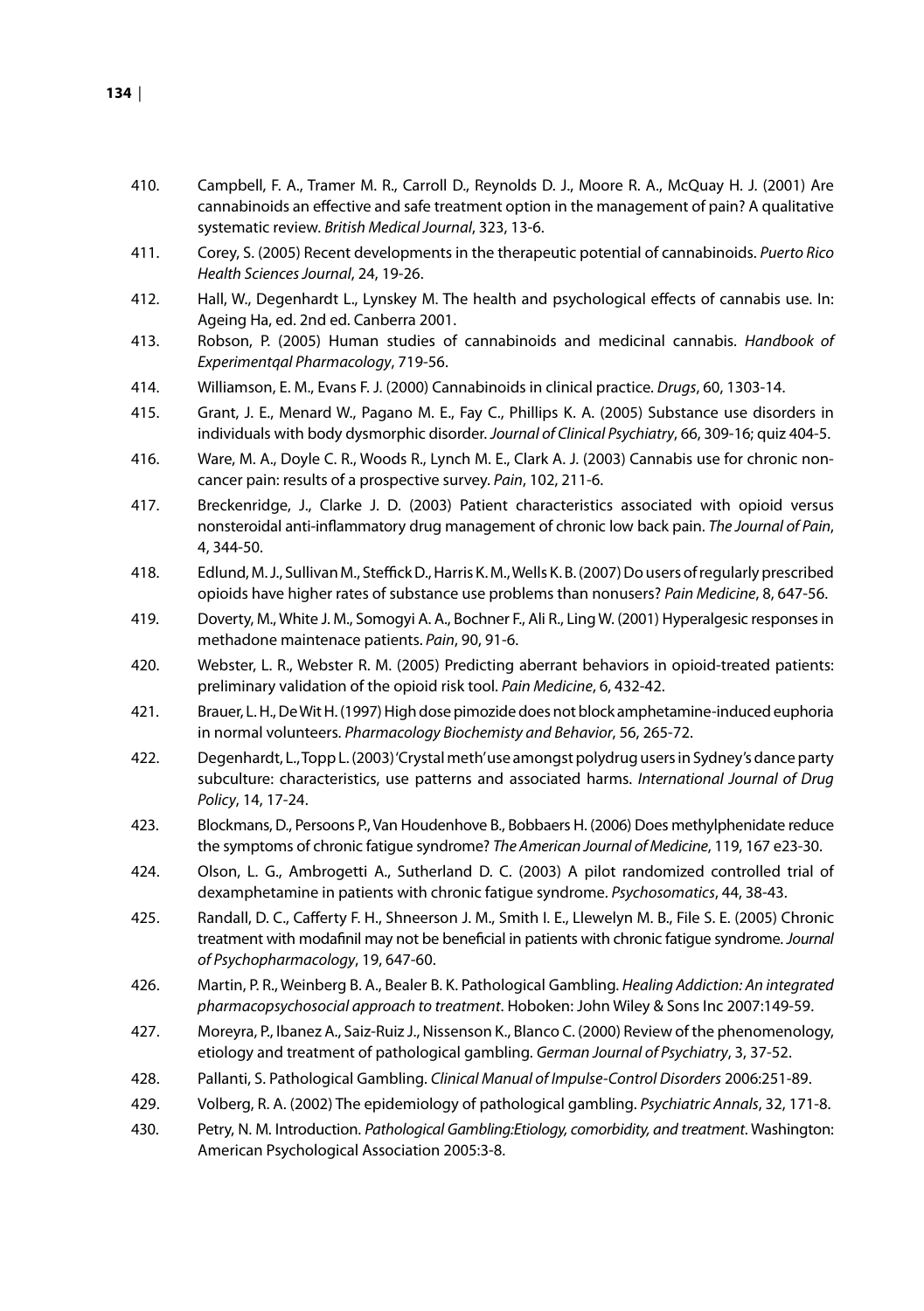- 431. Blanco, C., Hasin D. S., Petry N., Stinson F. S., Grant B. F. (2006) Sex differences in subclinical and DSM-IV pathological gambling: results from the National Epidemiologic Survey on Alcohol and Related Conditions. *Psychological Medicine*, 36, 943-53.
- 432. Kausch, O. (2003) Patterns of substance abuse among treatment-seeking pathological gamblers. *Journal of Substance Abuse Treatment*, 25, 263-70.
- 433. Ladd, G. T., Petry N. M. (2003) A comparison of pathological gamblers with and without substance abuse treatment histories. *Experimental and Clinical Psychopharmacology*, 11, 202-9.
- 434. Pasternak, A. V. t., Fleming M. F. (1999) Prevalence of gambling disorders in a primary care setting. *Archives of Family Medicine*, 8, 515-20.
- 435. Petry, N. M., Stinson F. S., Grant B. F. (2005) Comorbidity of DSM-IV pathological gambling and other psychiatric disorders: results from the National Epidemiologic Survey on Alcohol and Related Conditions. *Journal of Clinical Psychiatry*, 66, 564-74.
- 436. Toneatto, T., Brennan J. (2002) Pathological gambling in treatment-seeking substance abusers. *Addictive Behaviors*, 27, 465-9.
- 437. Magoon, M. E., Gupta R., Derevensky J. L. (2005) Juvenile delinquency and adolescent gambling. *Criminal Justice and Behavior*, 32, 690-712.
- 438. Dell'Osso, B., Altamura A. C., Allen A., Marazziti D., Hollander E. (2006) Epidemiologic and clinical updates on impulse control disorders: a critical review. *European Archives of Psychiatry and Clinical Neuroscience*, 256, 464-75.
- 439. Hall, G. W., Carriero N. J., Takushi R. Y., Montoya I. D., Preston K. L., Gorelick D. A. (2000) Pathological gambling among cocaine-dependent outpatients. *The American Journal of Psychiatry*, 157, 1127-33.
- 440. Petry, N. M., Tawfik Z. (2001) Comparison of problem-gambling and non-problem-gambling youths seeking treatment for marijuana abuse. *Journal of the American Academy of Child and Adolescent Psychiatry*, 40, 1324-31.
- 441. Ladouceur, R., Sylvain C., Boutin C., Lachance S., Doucet C., Leblond J. *et al.* (2001) Cognitive treatment of pathological gambling. *The Journal of Nervous and Mental Disease*, 189, 774-80.
- 442. Sylvain, C., Ladouceur R., Boisvert J. M. (1997) Cognitive and behavioral treatment of pathological gambling: a controlled study. *Journal of Consulting and Clinical Psychology*, 65, 727-32.
- 443. Toneatto, T., Ladoceur R. (2003) Treatment of pathological gambling: a critical review of the literature. *Psychology of Addictive Behaviors*, 17, 284-92.
- 444. Hodgins, D. C., Currie S. R., el-Guebaly N. (2001) Motivational enhancement and self-help treatments for problem gambling. *Journal of Consulting and Clinical Psychology*, 69, 50-7.
- 445. Pallesen, S., Molde H., Arnestad H. M., Laberg J. C., Skutle A., Iversen E. *et al.* (2007) Outcome of pharmacological treatments of pathological gambling: a review and meta-analysis. *Journal of Clinical Psychopharmacology*, 27, 357-64.
- 446. Hollander, E., Buchalter A. J., DeCaria C. M. (2000) Pathological gambling. *Psychiatric Clinics of North America*, 23, 629-42.
- 447. Kim, S. W., Grant J. E., Eckert E. D., Faris P. L., Hartman B. K. (2006) Pathological gambling and mood disorders: clinical associations and treatment implications. *Journal of Affecticve Disorders*, 92, 109-16.
- 448. Hollander, E., DeCaria C. M., Finkell J. N., Begaz T., Wong C. M., Cartwright C. (2000) A randomized double-blind fluvoxamine/placebo crossover trial in pathologic gambling. *Biological Psychiatry*, 47, 813-7.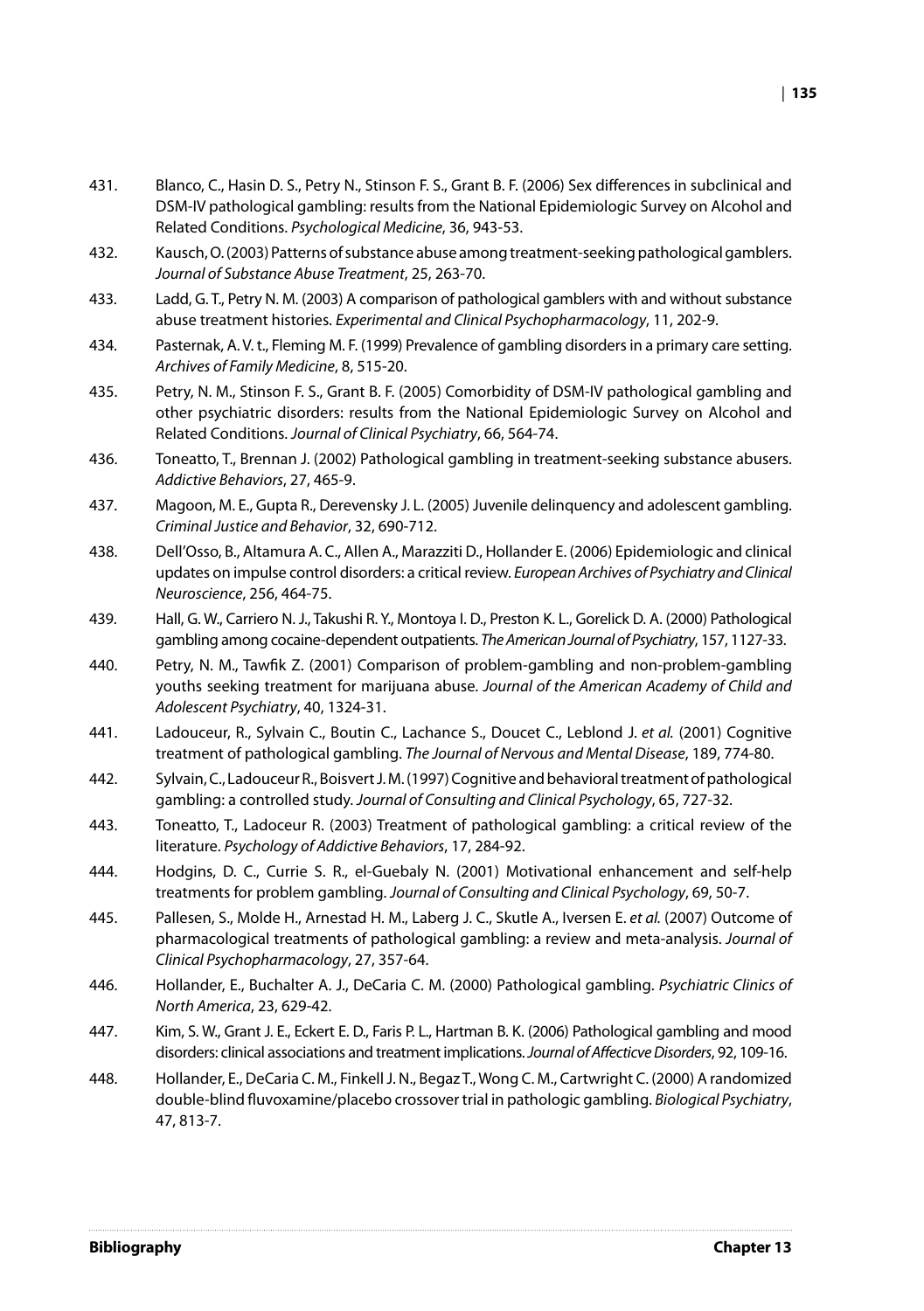- 449. Kim, S. W. (2002) Review of published studies on drug treatments for PGD. *Minnesota Medicine*, 85, 51-2.
- 450. Zimmerman, M., Breen R. B., Posternak M. A. (2002) An open-label study of citalopram in the treatment of pathological gambling. *Journal of Clinical Psychiatry*, 63, 44-8.
- 451. Hollander, E., DeCaria C. M., Mari E., Wong C. M., Mosovich S., Grossman R. *et al.* (1998) Short-term single-blind fluvoxamine treatment of pathological gambling. *The American Journal of Psychiatry*, 155, 1781-3.
- 452. Grant, J. E., Kim S. W., Potenza M. N. (2003) Advances in the pharmacological treatment of pathological gambling. *Journal of Gambling Studies*, 19, 85-109.
- 453. Kim, S. W., Grant J. E. (2001) The psychopharmacology of pathological gambling. *Seminars in Clinical Neuropsychiatry*, 6, 184-94.
- 454. Dannon, P. N., Lowengrub K., Musin E., Gonopolski Y., Kotler M. (2005) Sustained-release bupropion versus naltrexone in the treatment of pathological gambling: a preliminary blind-rater study. *Journal of Psychopharmacology*, 25, 593-6.
- 455. Kim, S. W. (1998) Opioid antagonists in the treatment of impulse-control disorders. *Journal of Clinical Psychiatry*, 59, 159-64.
- 456. Kim, S. W., Grant J. E., Adson D. E., Shin Y. C. (2001) Double-blind naltrexone and placebo comparison study in the treatment of pathological gambling. *Biological Psychiatry*, 49, 914-21.
- 457. Pallanti, S., Quercioli L., Sood E., Hollander E. (2002) Lithium and valproate treatment of pathological gambling: a randomized single-blind study. *Journal of Clinical Psychiatry*, 63, 559-64.
- 458. Dannon, P. N., Lowengrub K., Gonopolski Y., Musin E., Kotler M. (2005) Topiramate versus fluvoxamine in the treatment of pathological gambling: a randomized, blind-rater comparison study. *Clinical Neuropharmacology*, 28, 6-10.
- 459. Dannon, P. N., Lowengrub K., Aizer A., Kotler M. (2006) Pathological gambling: comorbid psychiatric diagnoses in patients and their families. The Israel Journal of Psychiatry and Related Science, 43, 88-92.
- 460. Dannon, P. N., Lowengrub K., Shalgi B., Sasson M., Tuson L., Saphir Y. *et al.* (2006) Dual psychiatric diagnosis and substance abuse in pathological gamblers: a preliminary gender comparison study. *Journal of Addictive Diseases*, 25, 49-54.
- 461. Martins, S. S., Storr C. L., Ialongo N. S., Chilcoat H. D. (2007) Mental health and gambling in urban female adolescents. *Journal of Adolescent Health*, 40, 463-5.
- 462. Zimmerman, M., Chelminski I., Young D. (2006) Prevalence and Diagnostic Correlates of DSM-IV Pathological Gambling in Psychiatric Outpatients. *Journal of Gambling Studies*, 22, 255-62.
- 463. Clarke, D. (2003) Gambling and the trait of addiction in a sample of New Zealand university students. *New Zealand Journal of Psychology*, 32, 39-48.
- 464. Toneatto, T., Skinner W., Dragonetti R. (2002) Patterns of substance use in treatment-seeking problem gamblers: impact on treatment outcomes. *Journal of Clinical Psychology*, 58, 853-9.
- 465. Fernandez-Montalvo, J., Echeburua E. (2004) Pathological gambling and personality disorders: an exploratory study with the IPDE. *Journal of Personality Disorders*, 18, 500-5.
- 466. Gerdner, R., Svensson K. (2003) Predictors of gambling problems among male adolescents. International Journal of Social Welfare, 12, 182-92.
- 467. Langenbucher, J., Bavly L., Labouvie E., Sanjuan P. M., Martin C. S. (2001) Clinical features of pathological gambling in an addictions treatment cohort. *Psychology of Addictive Behaviors*, 15, 77-9.
- 468. Slutske, W. S., Caspi A., Moffitt T. E., Poulton R. (2005) Personality and problem gambling: a prospective study of a birth cohort of young adults. *Archives of General Psychiatry*, 62, 769-75.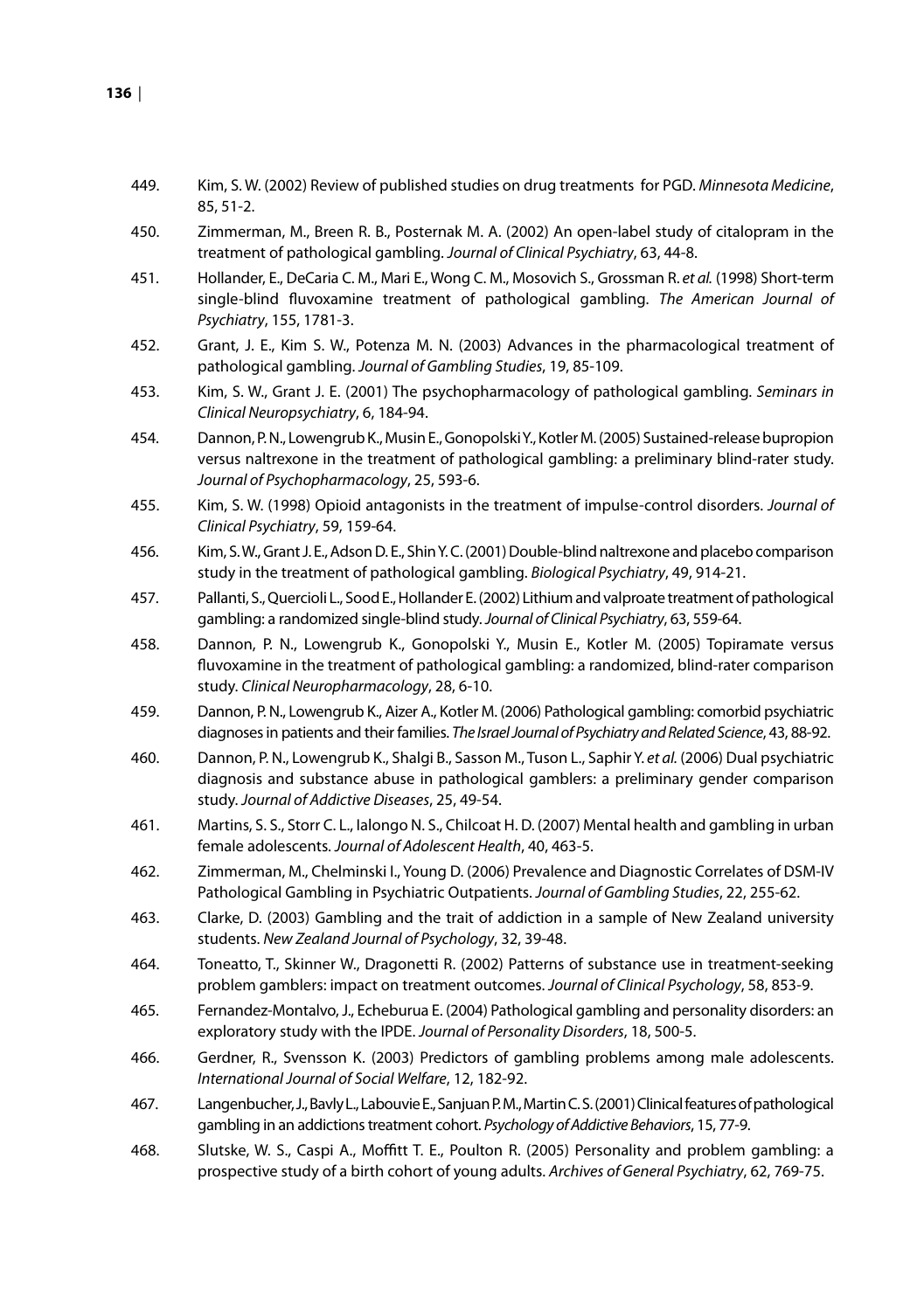- 469. Morasco, B. J., Pietrzak R. H., Blanco C., Grant B. F., Hasin D., Petry N. M. (2006) Health problems and medical utilization associated with gambling disorders: results from the National Epidemiologic Survey on Alcohol and Related Conditions. *Psychosomatic Medicine*, 68, 976-84.
- 470. Kaminer, Y., Burleson J. A., Jadamec A. (2002) Gambling behavior in adolescent substance abuse. *Substance Abuse*, 23, 191-8.
- 471. McNeilly, D. P., Burke W. J. (2002) Disposable time and dispossable income: Problem casino gambling behavior in older adults. *Journal of Clinical Geropsychology*, 8, 75-85.
- 472. Battersby, M., Tolchard B., Scurrah M., Thomas L. (2006) Suicide ideation and behaviour in people with pathological gambling attending a treatment service. International Journal of Mental Health *Addiction*, 4, 233-46.
- 473. Biddle, D., Hawthorne G., Forbes D., Coman G. (2005) Problem gambling in Australian PTSD treatment-seeking veterans. *Journal of Traumatic Stress*, 18, 759-67.
- 474. Dannon, P. N., Lowengrub K., Sasson M., Shalgi B., Tuson L., Saphir Y. *et al.* (2004) Comorbid psychiatric diagnoses in kleptomania and pathological gambling: a preliminary comparison study. *European Psychiatry*, 19, 299-302.
- 475. Feigelman, W., Gorman B. S., Lesieur H. (2006) Examining the relationship between at-risk gambling and suicidality in a national representative sample of young adults. *Suicide and Life-Threatening Behavior*, 36, 396-408.
- 476. Maccallum, F., Blaszczynski A. (2003) Pathological gambling and suicidality: an analysis of severity and lethality. *Suicide and Life-Threatening Behavior*, 33, 88-98.
- 477. Martins, S. S., Tavares H., da Silva Lobo D. S., Galetti A. M., Gentil V. (2004) Pathological gambling, gender, and risk-taking behaviors. *Addictive Behaviors*, 29, 1231-5.
- 478. Shaffer, H. J., Vander Bilt J., Hall M. N. (1999) Gambling, drinking, smoking and other health risk activities among casino employees. American Journal of Industrail Medicine, 36, 365-78.
- 479. McIntyre, R. S., McElroy S. L., Konarski J. Z., Soczynska J. K., Wilkins K., Kennedy S. H. (2007) Problem gambling in bipolar disorder: results from the Canadian Community Health Survey. *Journal of Affecticve Disorders*, 102, 27-34.
- 480. Ledgerwood, D. M., Petry N. M. (2006) Posttraumatic stress disorder symptoms in treatmentseeking pathological gamblers. *Journal of Traumatic Stress*, 19, 411-6.
- 481. Frost, R. O., Meagher B. M., Riskind J. H. (2001) Obsessive-compulsive features in pathological lottery and scratch-ticket gamblers. *Journal of Gambling Studies*, 17, 5-19.
- 482. Cunningham-Williams, R. M., Abdallah A. B., Callahan C., Cottler L. (2007) Problem gambling and violence among community-recruited female substance abusers. *Psychology of Addictive Behaviors*, 21, 239-43.
- 483. Ibanez, A., Blanco C., Donahue E., Lesieur H. R., Perez de Castro I., Fernandez-Piqueras J. *et al.*  (2001) Psychiatric comorbidity in pathological gamblers seeking treatment. *The American Journal of Psychiatry*, 158, 1733-5.
- 484. Grant, J. E., Kim S. W. (2003) Comorbidity of impulse control disorders in pathological gamblers. *Acta Psychiatrica Scandinavica*, 108, 203-7.
- 485. Kausch, O. (2003) Suicide attempts among veterans seeking treatment for pathological gambling. *Journal of Clinical Psychiatry*, 64, 1031-8.
- 486. Hollander, E., Pallanti S., Allen A., Sood E., Baldini Rossi N. (2005) Does sustained-release lithium reduce impulsive gambling and affective instability versus placebo in pathological gamblers with bipolar spectrum disorders? *The American Journal of Psychiatry*, 162, 137-45.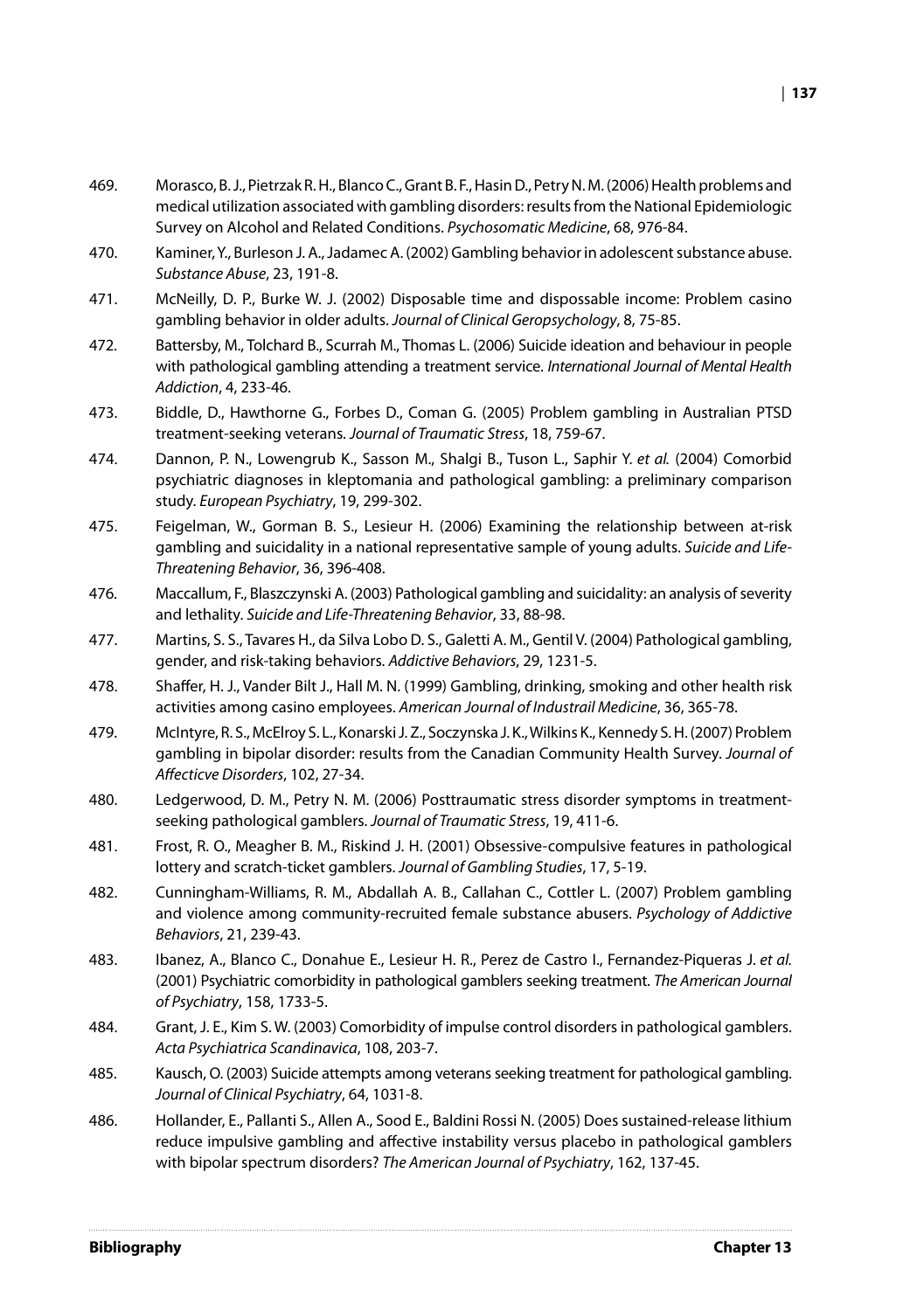- 487. Grant, J. E., Potenza M. N. (2006) Escitalopram treatment of pathological gambling with cooccurring anxiety: an open-label pilot study with double-blind discontinuation. International *Clinical Psychopharmacology*, 21, 203-9.
- 488. Maccallum, F., Blaszczynski A. (2001) Pathological gambling and comorbid substance use. *Australian and New Zealand Journal of Psychiatry*, 36, 411-5.
- 489. Sellman, J. D., Adamson S., Robertson P., Sullivan S., Coverdale J. (2002) Gambling in mild-moderate alcohol-dependent outpatients. *Substance Use and Misuse*, 37, 199-213.
- 490. Lejoyeux, M., Feuche N., Loi S., Solomon J., Ades J. (1999) Study of impulse-control disorders among alcohol-dependent patients. *Journal of Clinical Psychiatry*, 60, 302-5.
- 491. Kyngdon, A., Dickerson M. (1999) An experimental study of the effect of prior alcohol consumption on a simulated gambling activity. *Addiction*, 94, 697-707.
- 492. Phillips, J. G., Ogeil R. P. (2007) Alcohol consumption and computer blackjack. *The Journal of General Psychology*, 134, 333-53.
- 493. Potenza, M. N., Steinberg M. A., Wu R. (2005) Characteristics of gambling helpline callers with selfreported gambling and alcohol use problems. *Journal of Gambling Studies*, 21, 233-54.
- 494. Crockford, D. N. (1998) Naltrexone in the treatment of pathological gambling. *Canadian Journal of Psychiatry*, 43, 86.
- 495. Ledgerwood, D. M., Downey K. K. (2002) Relationship between problem gambling and substance use in a methadone maintenance population. *Addictive Behaviors*, 27, 483-91.
- 496. Weinstock, J., Blanco C., Petry N. M. (2006) Health correlates of pathological gambling in a methadone maintenance clinic. *Experimental and Clinical Psychopharmacology*, 14, 87-93.
- 497. Comer, S. D., Sullivan M. A., Yu E., Rothenberg J. L., Kleber H. D., Kampman K. *et al.* (2006) Injectable, sustained-release naltrexone for the treatment of opioid dependence: a randomized, placebocontrolled trial. *Archives of General Psychiatry*, 63, 210-8.
- 498. Pirastu, R., Fais R., Messina M., Bini V., Spiga S., Falconieri D. *et al.* (2006) Impaired decision-making in opiate-dependent subjects: effect of pharmacological therapies. *Drug and Alcohol Dependence*, 83, 163-8.
- 499. Deakin, J. B., Aitken M. R., Dowson J. H., Robbins T. W., Sahakian B. J. (2004) Diazepam produces disinhibitory cognitive effects in male volunteers. *Psychopharmacology (Berl)*, 173, 88-97.
- 500. Fann, J. R., Leonetti A., Jaffe K., Katon W. J., Cummings P., Thompson R. S. (2002) Psychiatric illness and subsequent traumatic brain injury: a case control study. *Journal of Neurology, Neurosurgery, and Psychiatry*, 72, 615-20.
- 501. Teasdale, T. W., Engberg A. W. (2001) Suicide after traumatic brain injury: a population study. *Journal of Neurology, Neurosurgery, and Psychiatry*, 71, 436-40.
- 502. Mann, J. J., Waternaux C., Haas G. L., Malone K. M. (1999) Toward a clinical model of suicidal behavior in psychiatric patients. *The American Journal of Psychiatry*, 156, 181-9.
- 503. Deb, S., Lyons I., Koutzoukis C., Ali I., McCarthy G. (1999) Rate of psychiatric illness 1 year after traumatic brain injury. *The American Journal of Psychiatry*, 156, 374-8.
- 504. Hibbard, M. R., Uysal S., Kepler K., Bogdany J., Silver J. (1998) Axis I psychopathology in individuals with traumatic brain injury. *The Journal of Head Trauma Rehabilitation*, 13, 24-39.
- 505. Anstey, K. J., Butterworth P., Jorm A. F., Christensen H., Rodgers B., Windsor T. D. (2004) A population survey found an association between self-reports of taumatic brain injury and increased psychiatric symptoms. *Journal of Clinical Epidemiology*, 57, 1202-9.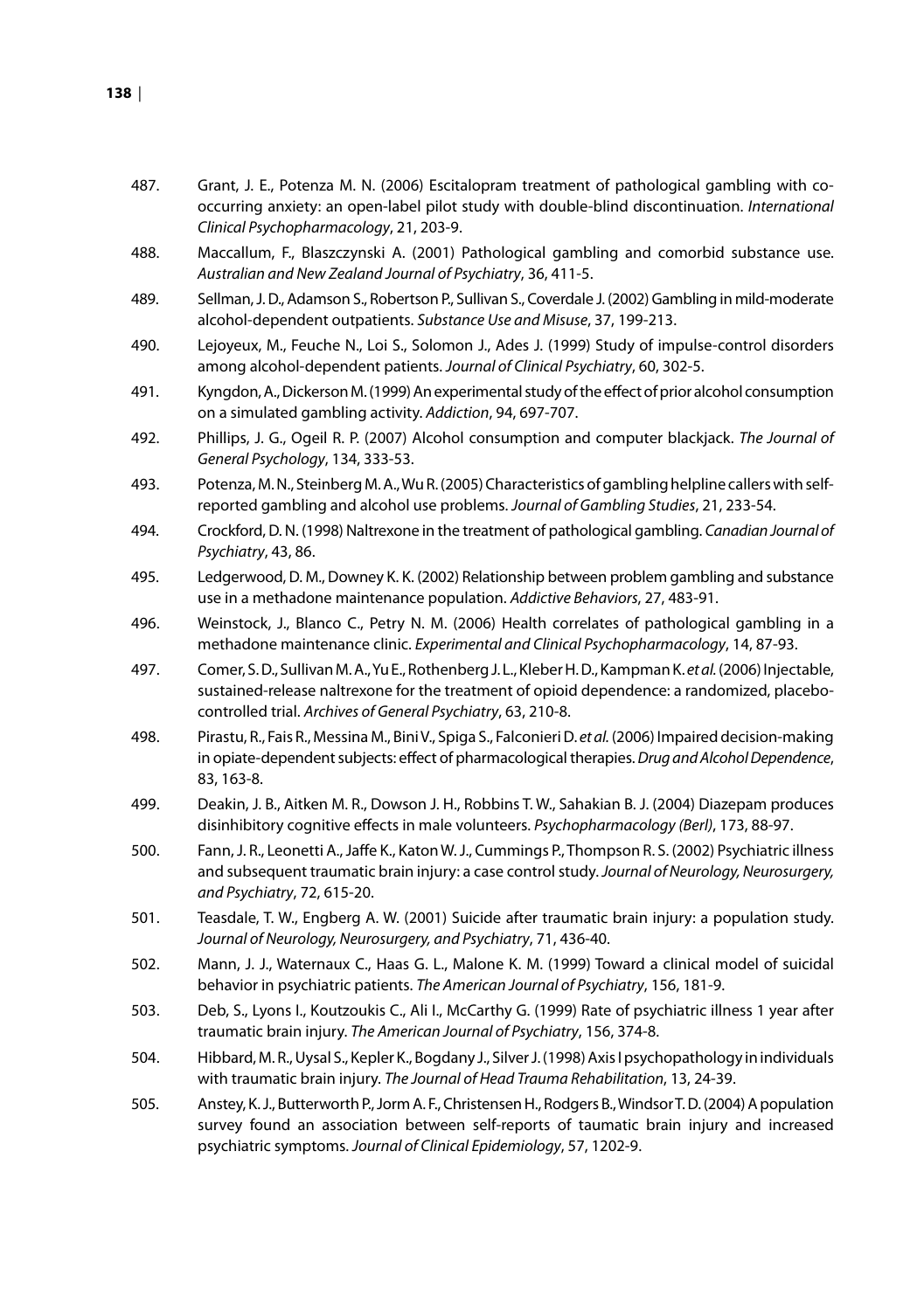- 506. Silver, J. M., Kramer R., Greenwald S., Weissman M. (2001) The association between head injuries and psychiatric disorders: findings from the New Haven NIMH Epidemiologic Catchment Area Study. Brain Injury, 15, 935-45.
- 507. Felde, A. B., Westermeyer J., Thuras P. (2006) Co-morbid traumatic brain injury and substance use disorder: childhood predictors and adult correlates. Brain Injury, 20, 41-9.
- 508. Jorge, R. E., Starkstein S. E., Arndt S., Moser D., Crespo-Facorro B., Robinson R. G. (2005) Alcohol misuse and mood disorders following traumatic brain injury. *Archives of General Psychiatry*, 62, 742-9.
- 509. Ries, R. K., Yuodelis-Flores C., Comtois K. A., Roy-Byrne P. P., Russo J. E. (2008) Substance-induced suicidal admissions to an acute psychiatric service: characteristics and outcomes. *Journal of Substance Abuse Treatment*, 34, 72-9.
- 510. Simpson, G., Tate R. (2002) Suicidality after traumatic brain injury: demographic, injury and clinical correlates. *Psychological Medicine*, 32, 687-97.
- 511. Timonen, M., Miettunen J., Hakko H., Zitting P., Veijola J., von Wendt L. *et al.* (2002) The association of preceding traumatic brain injury with mental disorders, alcoholism and criminality: the Northern Finland 1966 Birth Cohort Study. *Psychiatry Research*, 113, 217-26.
- 512. Hibbard, M. R., Ashman T. A., Spielman L. A., Chun D., Charatz H. J., Melvin S. (2004) Relationship between depression and psychosocial functioning after traumatic brain injury. *Archives of Physical Medicine and Rehabilitation*, 85, S43-S53.
- 513. Holsinger, T., Steffens D. C., Phillips C., Helms M. J., Havlik R. J., Breitner J. C. *et al.* (2002) Head injury in early adulthood and the lifetime risk of depression. *Archives of General Psychiatry*, 59, 17-22.
- 514. Koponen, S., Taiminen T., Portin R., Himanen L., Isoniemi H., Heinonen H. *et al.* (2002) Axis I and II psychiatric disorders after traumatic brain injury: a 30-year follow-up study. *The American Journal of Psychiatry*, 159, 1315-21.
- 515. Seel, R. T., Kreutzer J. S. (2003) Depression assessment after traumatic brain injury: an empirically based classification method. *Archives of Physical Medicine and Rehabilitation*, 84, 1621-8.
- 516. Seel, R. T., Kreutzer J. S., Rosenthal M., Hammond F. M., Corrigan J. D., Black K. (2003) Depression after traumatic brain injury: a National Institute on Disability and Rehabilitation Research Model Systems multicenter investigation. *Archives of Physical Medicine and Rehabilitation*, 84, 177-84.
- 517. Rapoport, M. J., McCullagh S., Streiner D., Feinstein A. (2003) The clinical significance of major depression following mild traumatic brain injury. *Psychosomatics*, 44, 31-7.
- 518. Underhill, A. T., Lobello S. G., Stroud T. P., Terry K. S., Devivo M. J., Fine P. R. (2003) Depression and life satisfaction in patients with traumatic brain injury: a longitudinal study. Brain Injury, 17, 973-82.
- 519. Simpson, G. K., Tate R. L. (2007) Preventing suicide after traumatic brain injury: implications for general practice. *Medical Journal of Australia*, 187, 229-32.
- 520. Tate, R., Simpson G., Flanagan S., Coffey M. (1997) Completed suicide after traumatic brain injury. *The Journal of Head Trauma Rehabilitation*, 12, 16-28.
- 521. Kalsotra, A., Turman C. M., Dash P. K., Strobel H. W. (2003) Differential effects of traumatic brain injury on the cytochrome p450 system: a perspective into hepatic and renal drug metabolism. *Journal of Neurotrauma*, 20, 1339-50.
- 522. Wroblewski, B. A., Joseph A. B., Cornblatt R. R. (1996) Antidepressant pharmacotherapy and the treatment of depression in patients with severe traumatic brain injury: a controlled, prospective study. *Journal of Clinical Psychiatry*, 57, 582-7.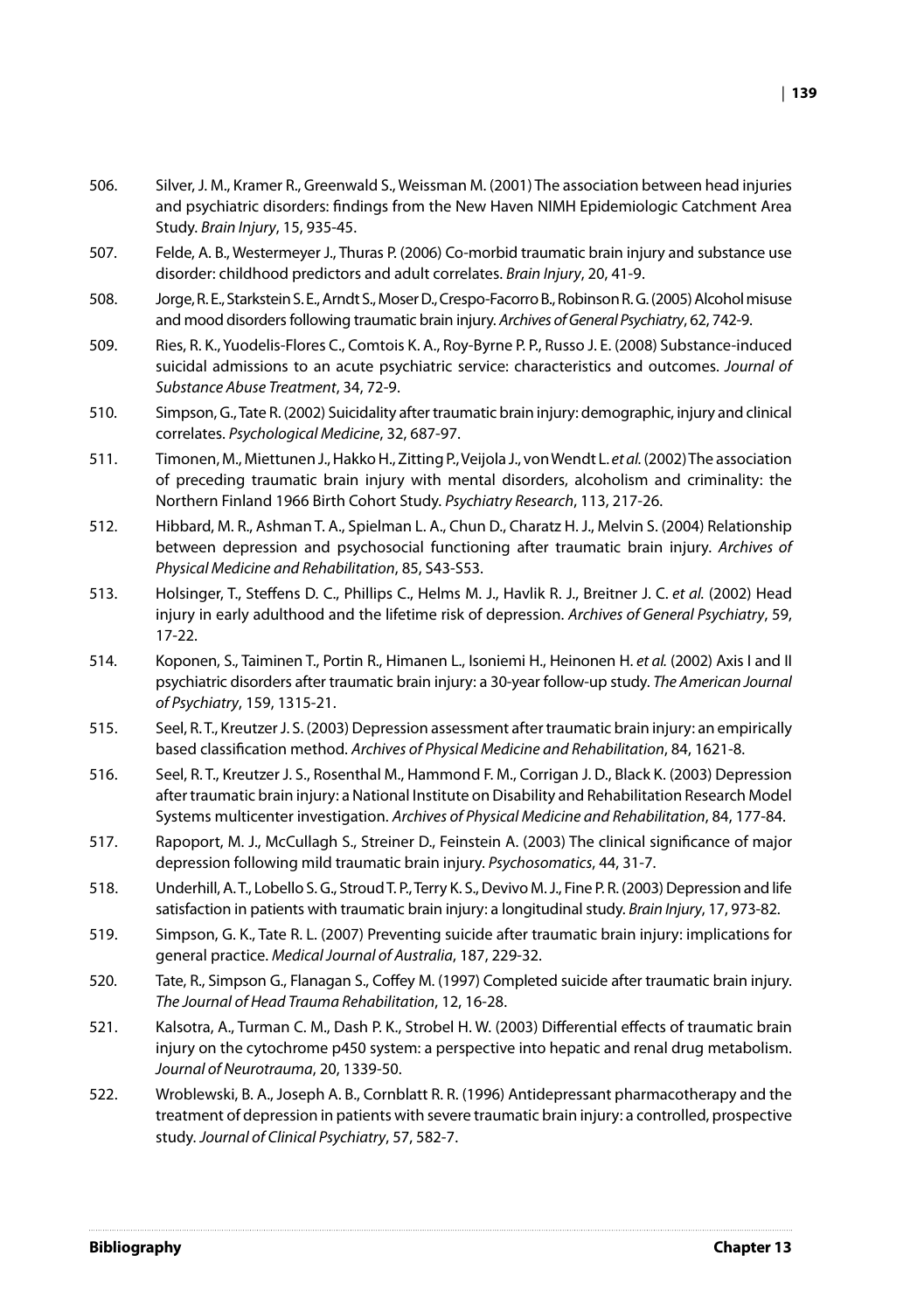- 523. Lee, H., Kim S. W., Kim J. M., Shin I. S., Yang S. J., Yoon J. S. (2005) Comparing effects of methylphenidate, sertraline and placebo on neuropsychiatric sequelae in patients with traumatic brain injury. *Human Psychopharmacology*, 20, 97-104.
- 524. Perna, R. (2006) Brain injury: benzodiazepines, antipsychotics, and functional recovery. *The Journal of Head Trauma Rehabilitation*, 21, 82-4.
- 525. Fann, J. R., Uomoto J. M., Katon W. J. (2000) Sertraline in the treatment of major depression following mild traumatic brain injury. *Journal of Neuropsychiatry and Clinical Neurosciences*, 12, 226-32.
- 526. Turner-Stokes, L., Hassan N., Pierce K., Clegg F. (2002) Managing depression in brain injury rehabilitation: the use of an integrated care pathway and preliminary report of response to sertraline. *Clinical Rehabilitation*, 16, 261-8.
- 527. Soo, C., Tate R. (2007) Psychological treatment for anxiety in people with traumatic brain injury. *Cochrane Database of Systematic Reviews*, CD005239.
- 528. DASSA, D. a. A. S. S. A. (2005) Alcohol Related Brain Injury: A Guide for General Practitioners and Other Health Workers. Adelaide: Drug and Alcohol Services South Australia.
- 529. Trevena, L., Cameron I., Porwal M. (2004) Clinical Practice Guidelines for the Care of People Living with Traumatic Brain Injury in the Community. Sydney: The University of Sydney.
- 530. Isbister, G. K., Buckley N. A., Whyte I. M. (2007) Serotonin toxicity: a practical approach to diagnosis and treatment. *Medical Journal of Australia*, 187, 361-5.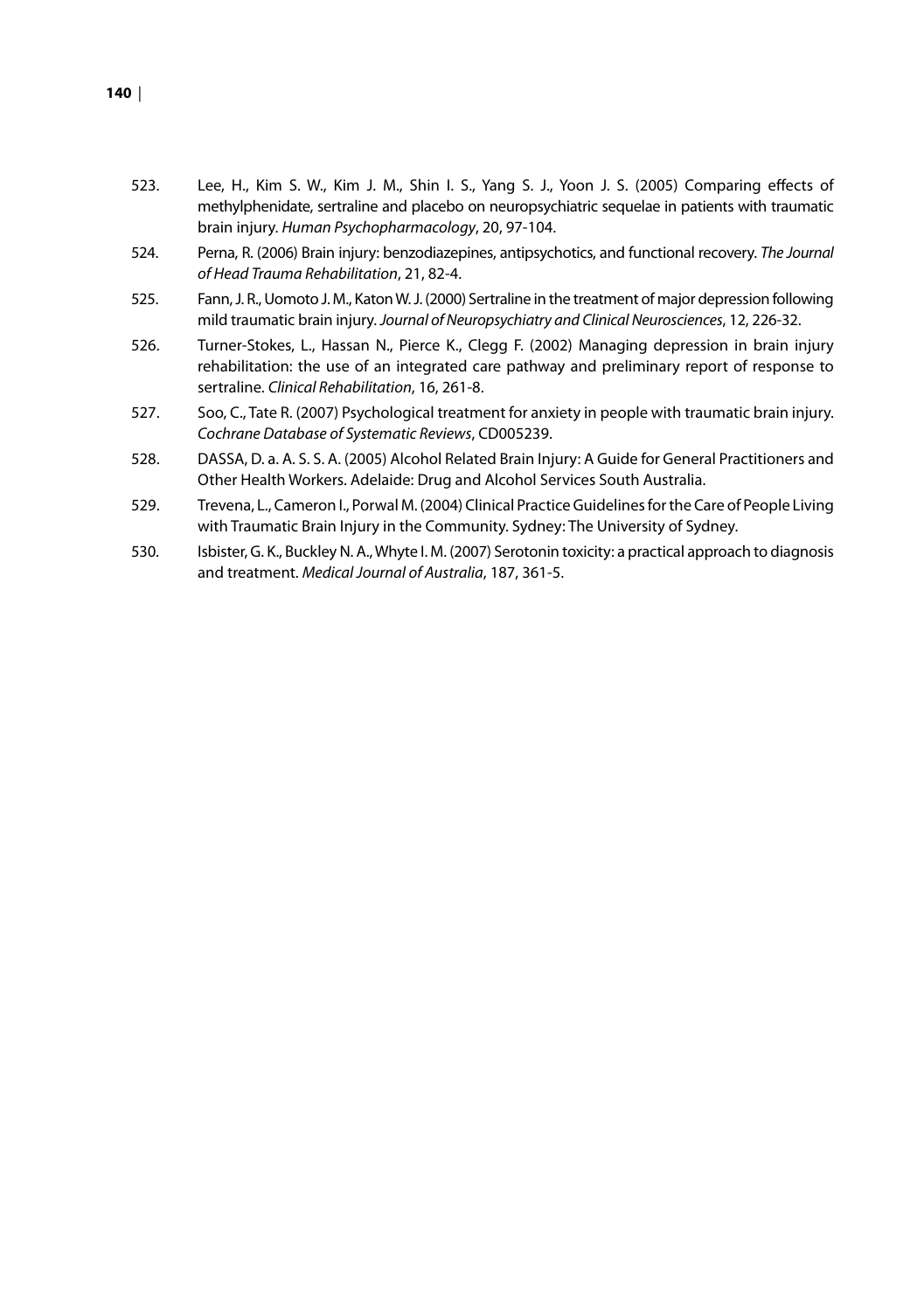# **14 Appendices**

### **14.1 Serotonin toxicity**

An overdose of some medications or some medication combinations can cause the build up of too much serotonin in the nervous system and the rest of the body. The syndrome is potentially fatal.

#### **Common features are as follows:**

- Severe restlessness.
- • Over-excitability and hyperactivity (hypomania).
- • Sweating and shivering.
- • Diarrhoea.
- • Fever.
- • Lack of coordination.
- • Confusion and altered consciousness.
- • Tremor.
- • Jerking limb movements (termed myoclonus).

#### **It is important to let your doctor know or attend an emergency department should you develop these symptoms.**

The syndrome can be treated with withdrawal of the medications that caused it in the first place. Sedative medications such as diazepam or lorazepam are sometimes needed. If more severe then intensive care is required.

Derived from Isbister, 2007(530).